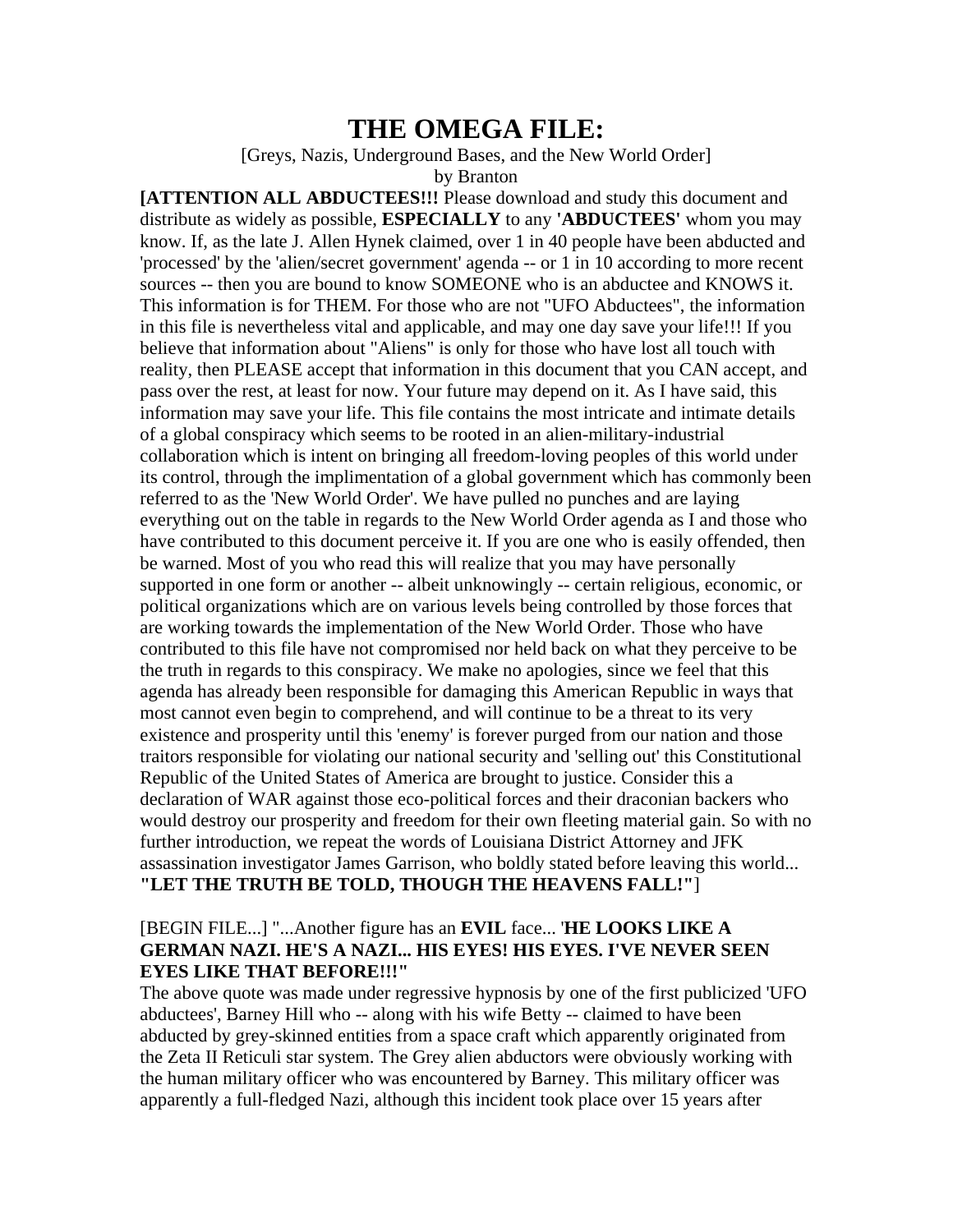Europe had 'supposedly' been de-Nazified. This quote can be found in the paranormal encyclopedia "**MYSTERIES OF THE MIND, TIME & SPACE"**, p. 1379.

Those who are familiar with the connections between Nazi's and UFO's may find the following document easier to accept than those who have never been introduced to the reports of secret Nazi aerial disk experiments, much less reports of their secret collaboration with the so-called Grey aliens years before the corporate-fascist infiltrators and sympathizers within the U.S. Intelligence Agencies began making their own treaties with these same serpentine 'aliens'.

Much information has been released about an 8-Level underground base under Camp Hero near Montauk Point, Long Island where full-fledged Nazi and CIA agents have apparently been working on sophisticated time-space manipulation experiments, as well as microwave mind-control experiments aimed at large populations, which are - according to researchers Al Bielek and Preston Nicholes -- being carried out to a greater degree than ever before under the cover of the Alaskan 'HAARP' project. It has been stated that unusual frequency broadcasts were detected all over Los Angeles prior to the L.A. Riots of 1992 shortly before the riots broke out, and there were inferences that the L.A. Riots were part of an "Operation Garden Plot" trial-run to establish martial law in America on the pretext of preventing a potential race war throughout the country.

The Montauk Projects, in collaboration with Brookhaven National Labs; the I.T.T. corp. [which is largely owned by the German Krupp family who built munitions plants for Adolf Hitler and which, according to Al Bielek, has terminal accesses to the "Alternative-2 black budget underground network" under some of its major facilities]; and the Bavarian **THULE** society [which provided most of the financial backing for the 'Montauk' or 'Phoenix' projects]... have -- according to numerous sources including abductees -- been working very closely with Orionite and Draconian 'Reptiloids' and 'Greys' based within an underground facility surrounding DULCE, New Mexico. This information comes from Preston Nicholes, Duncan Cameron, Al Bielek, and Peter Moon... all of whom claim to have had some connection to the Montauk projects, although in most cases CIA mind-control technology was used to induce an alternate personality in the workers there as an assurance that the secret activities remained concealed.

The Reptiloids in Alpha Draconis and Rigel Orion claim that they originated on earth in prehistoric times and were part of a bipedal reptilian or saurian race [like the cunning velociraptors?]. Now they are here to take back 'their planet' from the human race. In order to accomplish this, they are using multi-levelled deception and propaganda - mostly through 'channeled' information and through information conveyed to 'abductees' - - to convince humans to capitulate themselves over to aliens 'guides' and thus allow the aliens access to their minds and in turn to our society in general. This same tactic, according to various contactees [Billy Meier, Jefferson Souza, Israel Norkin, Maurice Doreal, George Andrews, Thomas Castello, Alex Collier, etc.] has succeeded on many other colonial worlds that the 'Greys' have conquered, and it has also worked on this world to the extent that they have taken control of much of the 'underground black budget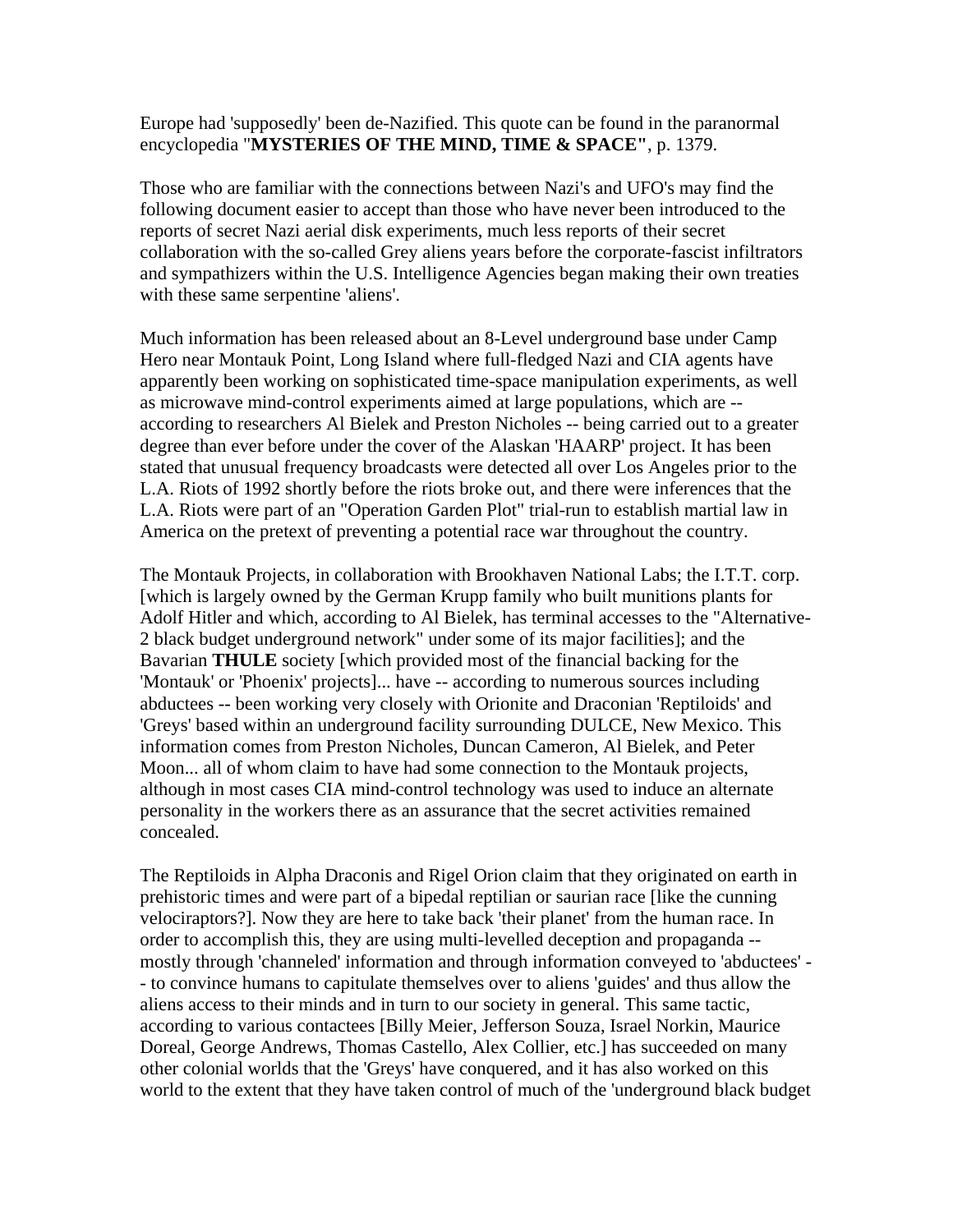empire' -- a vast network of interconnected underground military-industrial bases and cities that have been constructed with the assistance of **TRILLIONS** [yes, I said **TRILLIONS**] of dollars siphoned from the American economy via taxes, drugs, organized crime, etc., money which has literally gone 'down the tubes', leaving our economy in a state of chaos. From this point and onward throughout this file, when the term 'Military-Industrial' complex is used, we are not referring to the U.S. Military in its entirety. In fact you could say that there is a definite and a violent conflict which is growing between what might be referred to as the "Military-Industrial-Executive" complex and the "Military-Congressional-Electorate" complex...

Americans are being carefully groomed as an economic slave society to serve the underground 'Master Race' **WITHOUT** their/our knowledge. Prices continue to rise, yet income continues to fall farther and farther behind. The change is almost imperceptible, like the proverbial frog in the pot [you know, if a frog is thrown into a pot of boiling water it will immediately jump out, yet if it is put into a pot of cool water and the heat is gradually increased, it will remain in the pot until it boils to death]. The alien-fascist underground continues to rely on our continued gullibility and ignorance to keep its empire scam going. One of their most guarded secrets of all, and one that they must protect at all costs, is that the Nazi's really didn't loose World War II. I know this may sound incredible, but read on.

The joint reptilian-fascist underground empire, complete with massive 'concentration camps' which make those in Nazi Germany pale by comparison, has chosen America as its major target because the Americas are the last bastion of freedom on earth. The 'takeover' is more-or-less complete within the underground systems, however numerous attempts to implement a joint Draconian-Fascist dictatorship in America have failed because of heavy resistance and support for a Constitutional form of government. God and the 2nd Amendment are really the only forces standing in the way of a complete takeover. This has prevented the 'outer world' from succumbing to this draconian invasion. Now that their secret is beginning to be exposed throughout the media in TV series' such as **DARK SKIES**, they are desperate. Their window of opportunity is closing and they must act fast, before the alien-manipulated military-industrial-complex comes under the control of the 'patriots', and the 'alien' technology in their possession is commandeered by **TRUE** Americans. This would mean that everyone -- not just the mind-controlled 'elite' -- will have access to interplanetary technology, which in turn would mean that freedom-loving Americans would eventually come to the defense of those interstellar cultures who have fallen under the oppression and control of the Draconian-Orion imperialists.

Many of those living on other worlds within this sector of the galaxy are descended from colonists who originally had their ancient genesis here on planet earth! I know this sounds incredible, however the reason for this will be explained later on. Many of these are of pre-Scandinavian or 'Nordic' heritage, and are for a large part peaceful and ethical beings. Now let me reiterate that I am not trying to imply that ALL of the 'Nordics' who are encountered in 'starships' [or UFO's] are non-Interventionists and wish us all the best. There are many collaborators who have joined with the interventionist-collectivist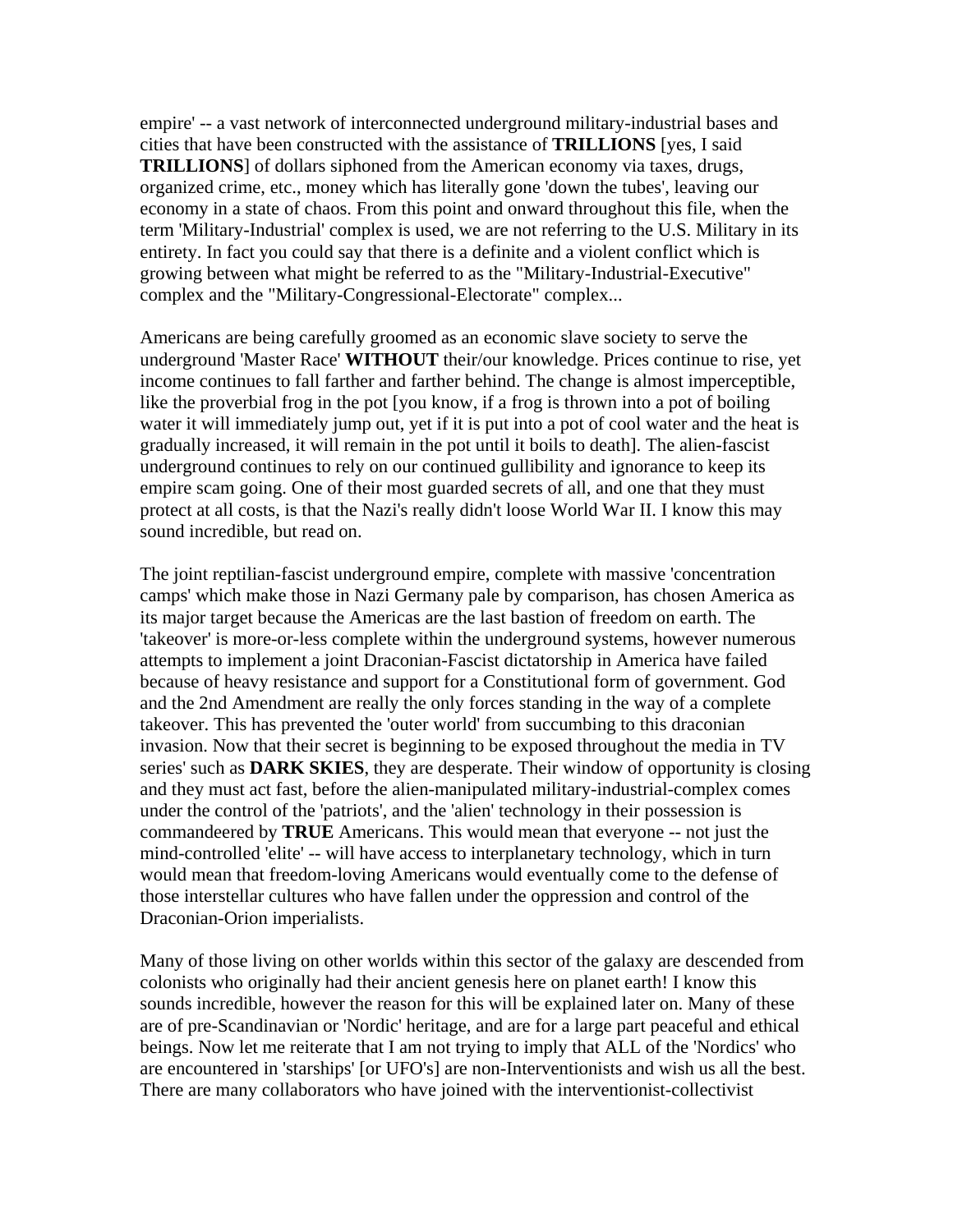Draconian and Orionite forces, and many others who are under the direct psychological control of more malevolent 'aliens'. Neither am I trying to imply that ALL Reptiloids are out to destroy us. It may be more realistic to use the term **INTERVENTIONISTS** as opposed to **NON-INTERVENTIONISTS**, in spite of whatever species an 'alien' is a part of.

There is a third group who we might refer to as the **COLLECTIVISTS** who, because of their all-inclusive nature, are being torn between the Interventionists and Non-Interventionists. Several contactees have stated that the non-interventionists are centered in an alliance of mostly humanoid cultures in the Pleiades and Andromeda constellations; whereas the interventionists are centered in an alliance of mostly reptiloid cultures in the Draconis and Orion constellations. The fact is that most of the leading interventionists are reptiloids whereas most of the leading non-interventionists are humanoids. If we apply this to the third chapter of the book of Genesis, then it would seem that the 'serpent' race is a 'wild' reprobate race which is ruled by base animal or predatory instincts. Since the reptilians have or did have in the past a limited degree of individual choice and since they are connected to the 'racial memory', this is to some extent their collective fault. However mankind must accept some of the blame because -- being created in the 'image' of God [possessing a conscience?] and possessing a soul, which the reptilians themselves lack [save for the some of the so-called genetic 'hybrids' or 'hu-brids'] -- mankind was originally created spiritually superior to the serpent race, or at least they/we WERE spiritually superior to them in the beginning. In other words man was given charge over the physical creation, something the angels themselves could not do because they were not created as material beings. And yes, they were also given charge over the most cunning and intelligent of all of the 'beasts', the 'serpent' race [Genesis 3:1].

If we are to accept the symbolic and/or literal interpretation of Genesis chapter 3, then it was the rebel angels who moved upon the serpent race and acted through them to decieve and destroy mankind's connection to the Creator or the Source of all **LIFE**. Once this connection was broken, the Divine supernatural flow was broken at the human level, and a creation which formerly had enjoyed perfection and harmony began to turn WILD. The Luciferians may have appealed to the jealousy that the serpent race harbored towards mankind, considering that mankind had been given a higher status in the scheme of things than their own race possessed, and once the Luciferians offered to give them power over humankind [sorcery] and over the creation [technology] in exchange for allowing the rebel angels to incarnate through their race, the reptilians accepted. In so doing however the serpent race for the most part lost their individual identities and became the absolute physical 'puppets' of the fallen angels. The desendants of these degenerate beings [Genesis 3:15, which I believe has a duel physical AND spiritual interpretation] constitute a large majority of the occult-technological manifestations which we know today as "UFO encounters". Only today the "serpent" comes in the form of a "Grey Alien" and the "forbidden fruit" is offered in the form of grandiose promises and occult-technology which will supposedly give the 'elite' human recipients 'god-like' powers over their fellow human beings.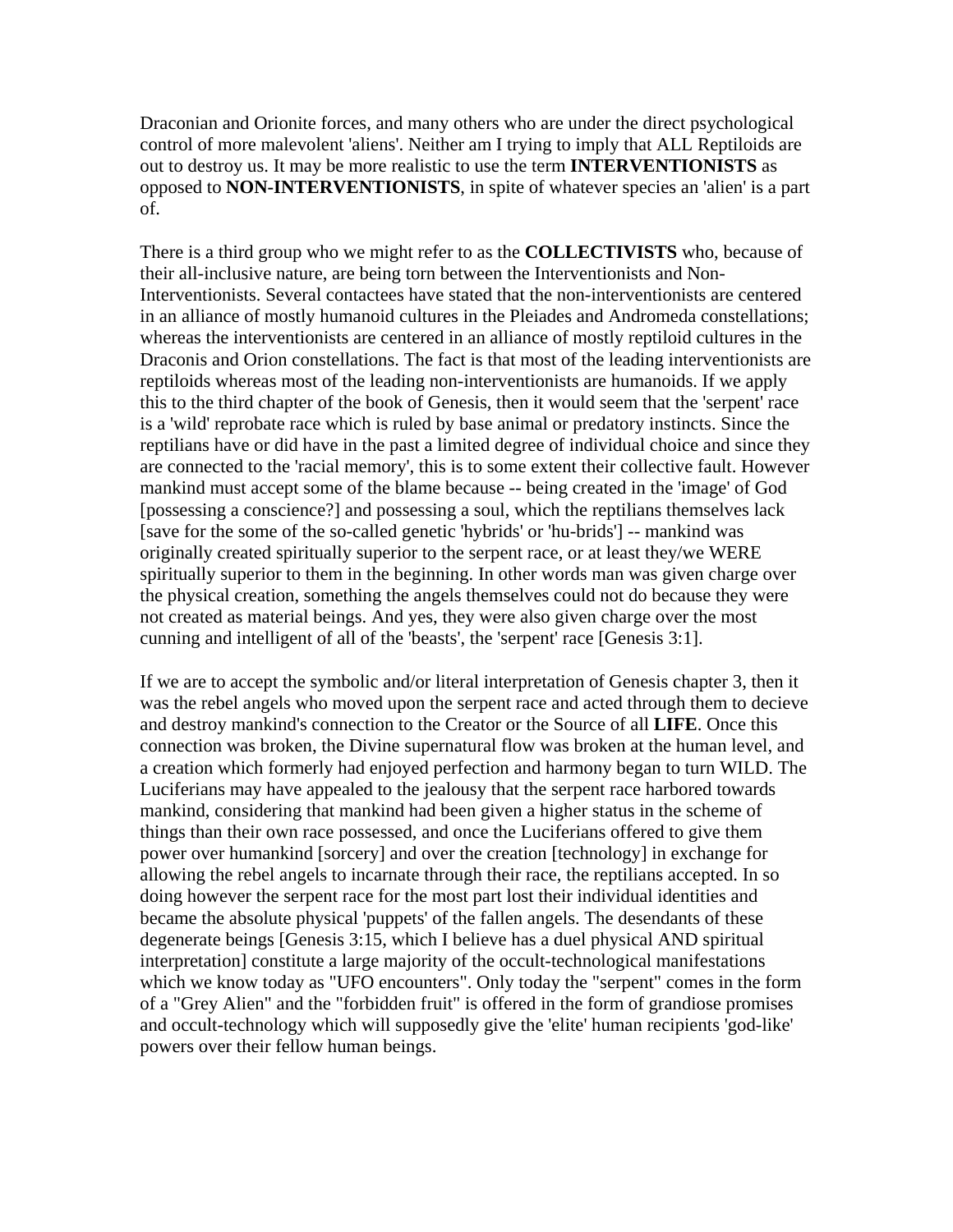Now you might say that I've lost touch with reality, that I've been reading too much science fiction, or have gone off the deep end of theological and eschatological speculation. Well, just consider this. IF a hostile alien force exists, would it not be logical for them to infiltrate powerful agencies on earth and use the influence of those agencies to relentlessly pound into the minds of the masses that those who believe in aliens and starships are lunatics, fools, imbeciles, and paranoids who have lost all touch with reality and should be consigned to mental institutions? That is **EXACTLY** what they would try to do, in spite of MASSIVE evidence to the contrary that such a reality DOES exist.

One of the major deceptions which the 'Draconians' have used to subvert humanity, especially intelligence agencies, is the idea that **THEY** -- the aliens -- genetically created the human race and placed us on this planet, and therefore they are our 'gods'. And so, powerful individuals with whom the aliens interact -- and who have been given promises which sound too good to be true, because they ARE, in exchange for their cooperation -have opened the door for the alien infiltration and infestation of all levels of our society. That is, the infiltration of our society by collectivist-interventionist reptilian-based entities known as the 'Greys' and 'Reptiloids'. And the ancient black gnostic 'serpent cults' of Bavaria, Germany were ready and willing to enter into a 'marriage of convenience' with these draconians because like the aliens themselves, they also wished to rule the planet. The aliens needed the global economic and fraternal connections of the 'Bavarian' secret societies, whereas the human 'elite' needed the alien mind control technology. The Bavarian elitists agreed to a certain percentage of the planet once the 'New World Order' was implemented.

Some 'contactees' such as Maurice Doreal claim that the reptiloids in prehistoric times lived in the Antarctic region, when it was a subtropical zone, and that they were subsequently driven underground and off the planet by a race or pre-Nordic humans whose lost and long-forgotten civilization now lies buried deep beneath the sands of the Gobi desert. Some of these scientifically advanced 'Nordics' migrated westward and eventually gave rise to the tribes who would in the course of time lay the foundations for the Scandinavian nations, whereas others went underground into a subterranean realm called 'Agharti', located generally below central Asia and the Gobi. Millions of Buddhists know the legend of Agharti, but they consider it sacred knowledge and are careful about revealing the 'secret of secrets' to skeptical Westerners. World travellers such as Nicholas Roerich in his book "**SHAMBHALA**" and Ferdinand Ossendowski in his work **"BEASTS, MEN AND GODS"** had gained the trust of these natives and detailed the legends of 'Agharti' in a humble and respectful manner.

According to ancient Agharian crystalholographic recordings which Doreal's 'Blond' friends -- from an underground colony below Mt. Shasta, California -- showed him within an ancient repository vault beneath the Himalayas, these ancient 'pre-Nordics' waged a war for the surface of the planet and later an underground war against the 'serpent' races which had taken residence within a system of massive multi-levelled underground caverns beneath the southwestern slopes of the Himalayas and the Indian subcontinent. These caverns were and are known by Hindus as the realm of 'Patala', or 'Snakeworld', where the 'Nagas' or serpent people dwell in their capital city of Bhoga-vita.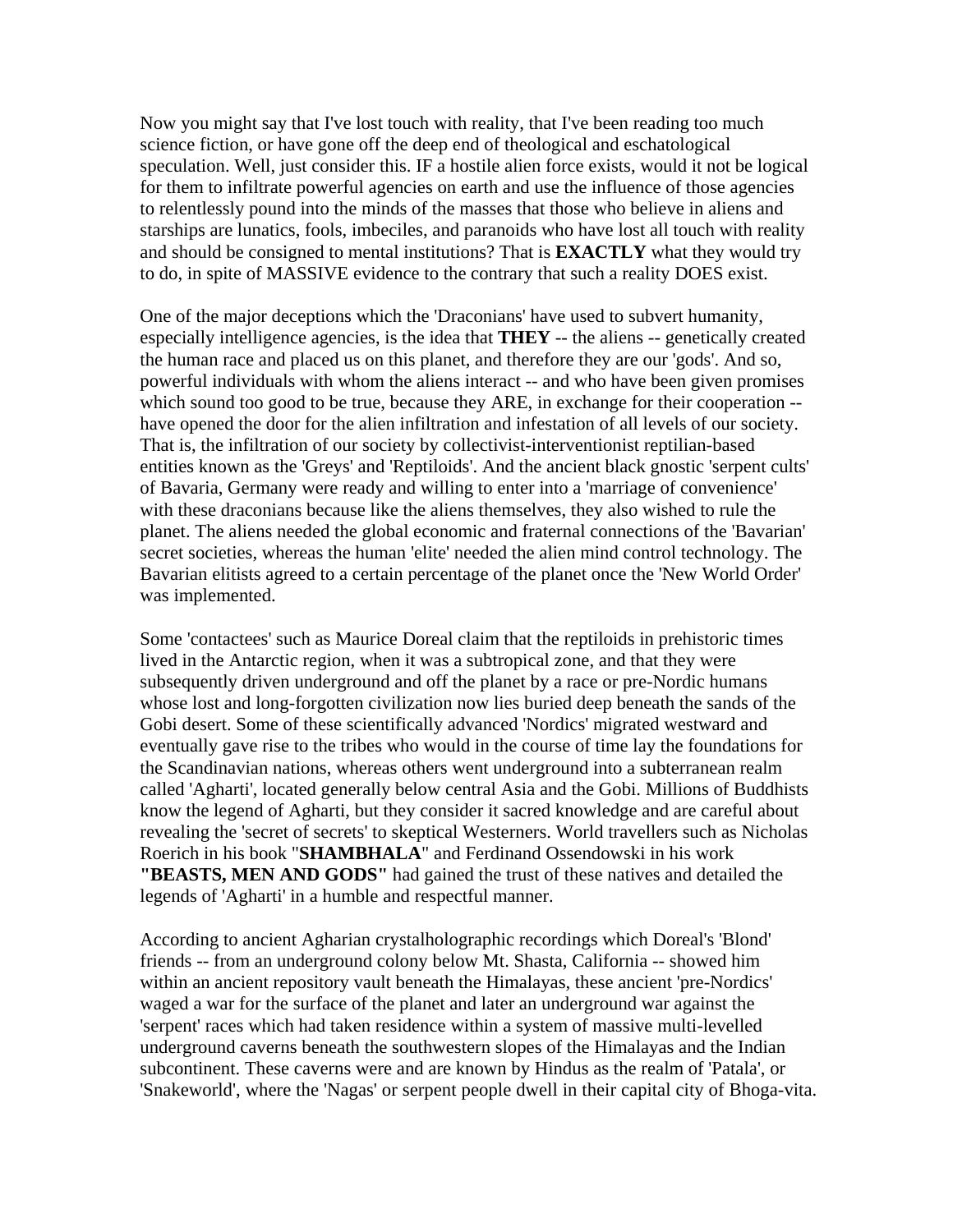Many Hindus considered the 'Nagas' to be 'demons', whereas others were prone to worshipping them. Aryan-Hindu legend tells of at least two enterances to the Nagas underground 'world', one of three worlds spoken of in Hindu cosmology. One entrance is believed to be Sheshna's well in Benares, India and another is located in the mountains surrounding Lake Manosarowar, Tibet. Both the 'Reptiloids' and 'Nordics' eventually left the planet, leaving the ancient remains and ruins of their cultures within the underground caverns. Similar ruins as well as current operational bases reportedly exist on and beneath the surface of the moon and Mars, along with signs of the ancient wars that the humanoids and reptiloids fought for control of the solar system before both species discovered how to manipulate hyperspace and began sending explorers and colonists to other nearby starsystems.

The humanoids eventually colonized the Lyra, Pleiades, and Andromeda constellations as well as others; whereas the reptiloids colonized the Draconis, Orion, and Reticulum constellations, among other systems. The stories that contactees tell of the devastating battles and galactic massacres -- in almost every case initiated by the collectivistinterventionist reptiloids/greys -- between the two galactic superpowers are integral although controversial elements within the annals of Ufology. Now the 'war' is coming 'back home' one might say, in that 'Mother Earth' in addition to being the original home world is also perhaps the most strategic world in the galaxy when one considers its centralized location and the profusity of genetic materials, water, chemicals, minerals, flora, fauna, etc., in great abundance and variety.

The 'Draco-Orion' Empire agents -- who according to some contactees are operating within the comet-planetoid 'Hale-Bopp' and other numerous 'asteroids' in this system in order to conceal their activities -- are here to build an army of human mind-servants [via abductions, mind control implants, etc.] who they can program with alternate identities which are activated during abduction experiences. They realize that Terrans possess an inherant warrior instinct-passion and a potent 'metagene factor' resulting from a mixture of many racial lines which can produce specialized genetic abilities within individuals... instincts and abilities which the Grey-Reptiloid interventionists believe would be better harnessed and subverted than challenged. They intend to use these programmed abductees as 'human shields' or weapons in the ancient war against their enemies in the 'Andro-Pleiadean' Federation, who incidentally maintain a massive underground basing system centered below the Death Valley region of California. This 'base' was originally established around 2500 B.C. by ancient navigators from Greece and India who discovered vast caverns within the Panamint mountains. According to Paiute Amerindian legends these "Hav-musuves" were dressed like Greeks and had constructed vast cities of "marble beuty" within large cavern systems deep beneath the Mojave desert regions, cities which some Paiute chiefs had seen with their own eyes. The "Havmusuvs" later developed an aerial technology once the inland sea which filled Death Valley in ancient times -- and connected it to the Pacific Ocean -- disappeared. At first this 'silvery flying canoes' which appeared in the skies around 1000-2000 B.C. were small, possessed wings, and moved with a loud 'whirring' sound. Later models were larger, wingless, and more silent. More sophisticated craft appeared that could travel between worlds, and later between stars, and as a result of their discovery of the secrets of 'Hyperspace Travel' they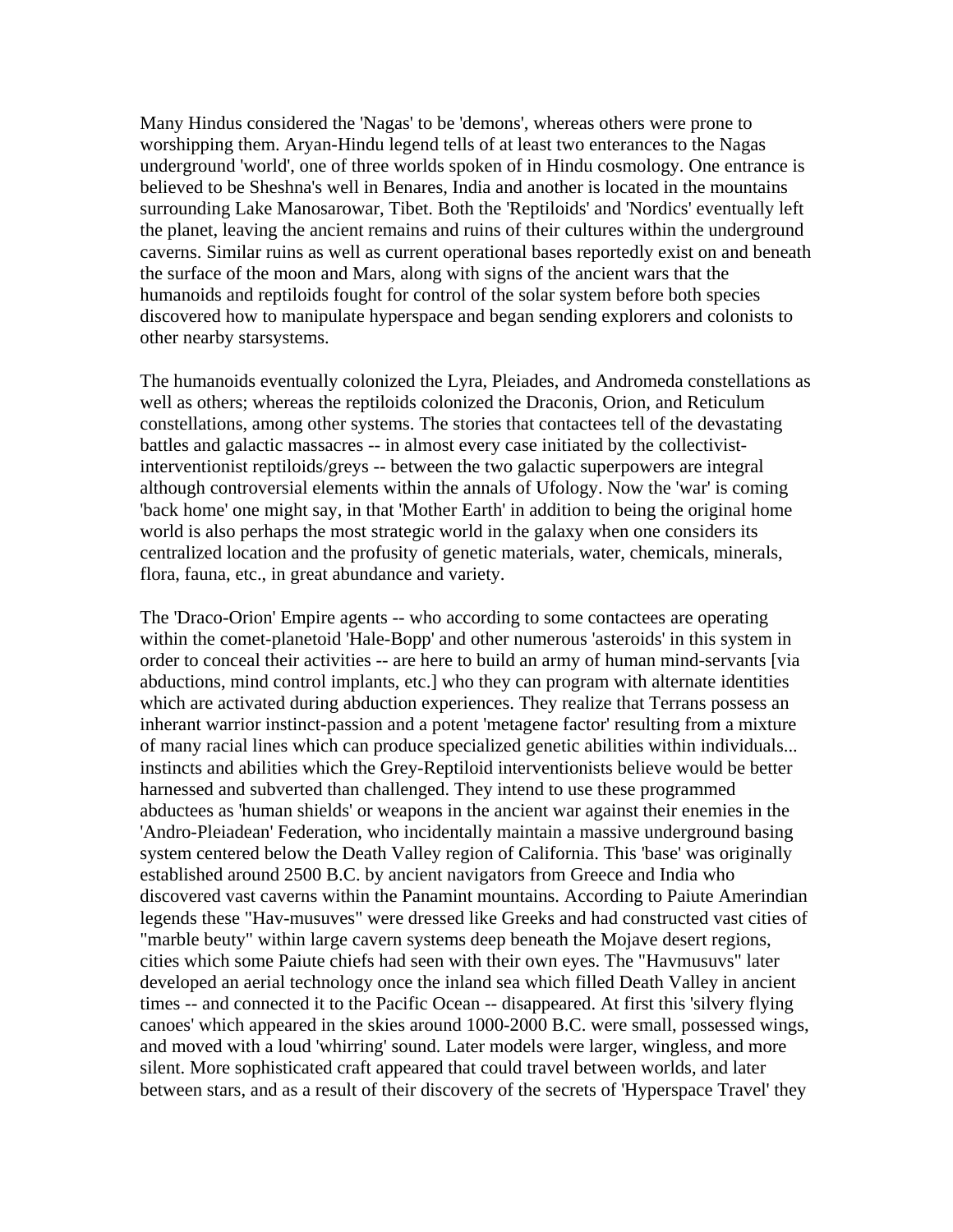were able to colonize other worlds and star systems. The manipulation of Hyperspace was incidentaly also a part of the Philadelphia/Rainbow projects of the 1940's and Phoenix/Montauk projects of the 1980's. Creating a hyperspace field is not as difficult as one might think, and essentially involves the electromagnetic generation and manipulation of magnetic and anti-magnetic fields. It is the concise 'focusing' of such fields in order to accomplish certain tasks without disasterous side-effects which is where things become complex.

The Andro-Pleiadean Federation forces based under Death Valley were reportedly in contact with Nikola Tesla -- through whom they guided the Navy's Philadelphia Experiments behind the scenes. Forty years later the Draco-Orion forces based under Archuleta Mesa had established contact with Dr. John von Neumann, who was director of the Montauk Projects on behalf of the [Nazi] Thule Society. The betrayal of the Navy's Philadelphia/Rainbow Technology to the Thule Society's Phoenix/Montauk Projects was accomplished by a joint **CIA/NSA-SIRIAN-DRACONION** "double agency" called the "Black Monks", who were involved in BOTH the Philadelphia AND Montauk projects. This agency was brought under the psychological control of the Draconian - Bavarian collaboration and became an instrument for the infiltration of these outside forces into American intelligence agencies, and in fact all levels of American society. As for the Phoenix [Montauk] and Philadelphia [Rainbow] projects, these are reportedly being carried out separately by 'Nazi' and U.S. Navy intelligence, respectively, as late as the 1990's and this has resulted in what might be referred to as a time-space war between the Andro-Plieadean-Navy backed "Philadelphian" agents and the Draco-Orion-Nazi backed "Phoenician" agents. There are even rumors that Nikola Tesla's death may have been faked, and that he escaped and joined a secret "Marconi" scientific underground colony somewhere in South America. If such rumors have any basis in fact, then what interaction if any they may have had with the secret 'Nazi' bases in South America remains a mystery.

In addition to the above, according to contactee Israel Norkin, Draconian and Orionite agents have been infiltrating the so-called "Ashtar" collective lodges based in Sirius-B, and have apparently commandeered a segment of the implant-based electronic collective "hive mind" for their own use, masquerading as "Ascended Masters" to facilitate an easy assimilation of Sirian cultists into their agenda. Other Sirians were able to see through the deception and, joining forces with the 'Federation' [Andromedans, Pleiadeans, Tau Cetians, Procyonese, Koldasians, etc.], they begen to break away from the Ashtar collective's cultic stranglehold and develop their lost personal sovereignty and commenced to wage a relentless civil war against the Orion-Sirian collaboration, driving them from the system.

The Sirian resistance to the collaboration may have had its roots among those patriotic Sirians who remembered the devastating wars which had been fought in the past against the Orionites over which side would serve as the overlords for this immediate sector of space [21 star systems including Sol]. NOW the epicenter of the entire galactic battle is gravitating towards the Sol system as the Draconians, Orionites and their human collaborators are arriving here en masse to support a New World Order agenda which will serve as a power-base through which they can once again re-group their forces.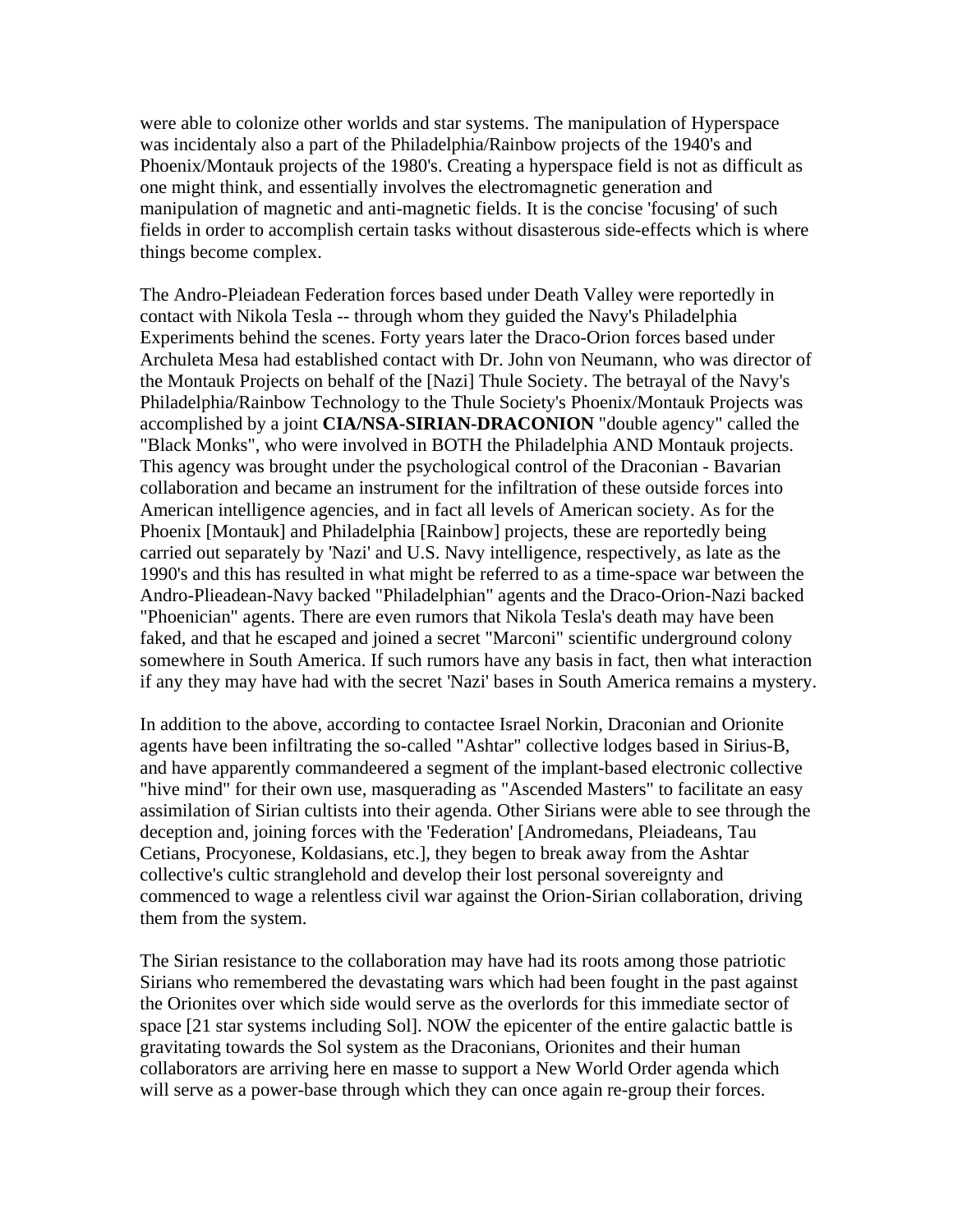Apparently planet earth, the original 'home world', is the KEY. If the Draconians and Orionites can impose a fascist New World Order on the planet, ruled by a human elite who are completely sold-out to their agenda, they believe that they can use planet earth and the New World Order as a base from which they can destroy forever their enemies in the Federaton.

According to Preston Nicholes, Federation agents from the Andromeda and Pleiades constellation 'beamed' into the Montauk base under Camp Hero at the northernmost tip of Long Island, sacrificing their lives in an attempt to sabotage the projects there and prevent what they believed to be a very real and potential space-time disaster of apocalyptic proportions, which was being precipitated by fascist and alien scientists who were playing god by experimenting with the elemental forces of the universe. This might have been on the same scale of, or even worse than, the space-time disaster which was precipitated by an ancient antediluvian?] race, leaving a 'rift' in the time-space continuum in what has become known as the Bermuda Triangle. Several thousand young people, according to Preston Nicholes, Peter Moon and Al Bielek, have reportedly been abducted by the CIA-Nazi-Grey collaboration and have been taken to the Montauk base for 'programming' and release. Several thousands more children who were part of the Montauk Projects -- before they were sabotaged in 1985 only to be reestablished at a later date by the CIA/NSA -- were abducted permanently and used in time-space dimensional window and mind control experiments. Most of these children, who were usually 'street kids' or 'homeless kids' who would not be 'missed' as much as the children of more wealthy parents -- were 'lost' in the other dimensions as a result of these experiments.

So then, according to some there is absolutely no doubt that -- as they did within the underground facilities of Germany -- the 'Nazis' and the 'Greys' are collaborating to this day from underground bases beneath Camp Hero [Montauk Point, Long Island]; Area 51 [Nellis Air Force Base, Nevada]; Dulce [Archuleta Mesa, New Mexico], and a massive underground facility below the Denver International Airport. This latter facility, according to 'inside' sources, is being prepared to be used as the New World Order control-center for America. Aside from the many anomalous stories that have surfaced from the D.I.A., there are bizarre accounts of strange tunnels and seemingly useless equipment at the Airport -- 'useless' that is unless one intends to confine and transport large numbers of people to deep underground concentration camps which are rumored even now to be active and occupied by unfortunate men, women and children who have mysteriously 'disappeared' from outer society.

Many Americans know on an unconscious or intuitive level that something has gone terribly wrong with their country, and the aliens/fascists are desperately trying to turn this frustration inward in order to further destabilize American society. An abused society will take out their frustrations on whatever they 'perceive' to be the source of the abuse. And in many cases the true abusers or oppressors will escape justice by carefully creating 'scape goats' who are 'framed' in order to recieve the collective wrath of the nation... whether that scapegoat is in the form of a Lee Harvey Oswald, a Sirhan Sirhan, a Tim McVey, an Aldrich Ames, etc. Although such men may have been 'programmed' to do what they did, they are certainly NOT the ones who are ultimately responsible.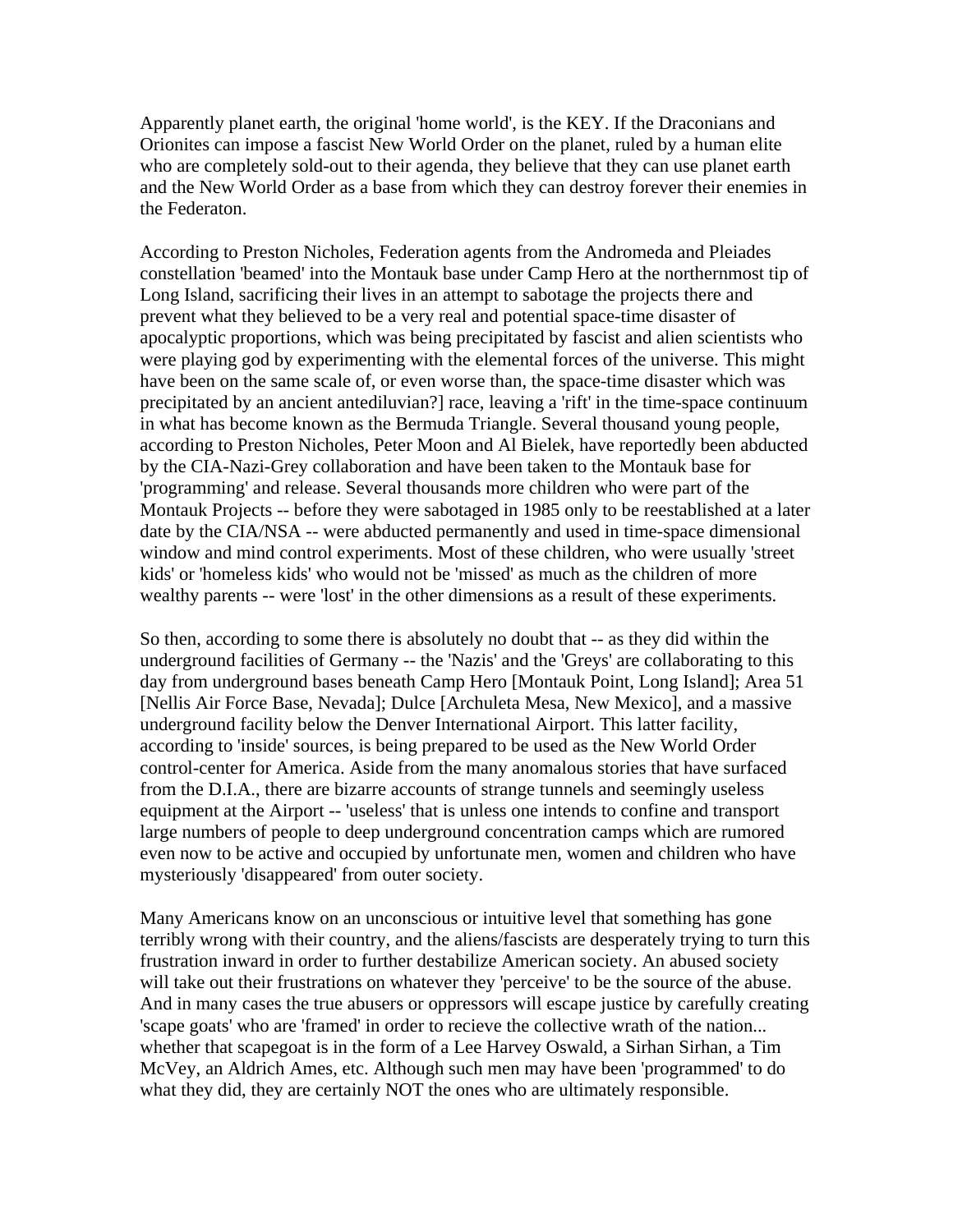Are we headed for an impending war with an "underground empire" that was jointly established by Aliens and National Socialists who were given refuge within the Military-Industrial complex following the end of World War II? Area-51, the Montauk base, the Denver International Airport base, and the Dulce base seem to be the MAJOR North American centers of activity for the collaboration between the agents of the Bavarian Black Nobility cults [who have ruled vast financial empires in Europe for over 1500 years] and the alien 'Greys' -- although there are other bases located in other parts of the world as we will see... one of them being a joint Nazi-Alien network reputedly existing beneath the mountains of Neu Schwabenland, Antarctica -- possibly the very staging-base from where the 'aliens' who abducted Betty and Barney Hill operated. Another -- the "M.A.L.T.A" or "Montauk Alsace-Lorraine Time Archives" base -- is reportedly located in the Alsace-Lorraine Mts. near the border of France-Germany, and yet another 'Dulce type' base is said to exist near Alice Springs / Pine Gap Australia.

We will now examine the various claims of Nazi bases in Antarctica, which as we have said, may very well have been the point-of-origin of the 'Nazi-Grey' craft that Barney and Betty Hill encountered during their abduction experience. The historical facts are evident. Beginning in 1838, long before the end of the Second World War, the Nazi's commenced to send out numerous exploratory missions to the Queen Maud region of Antarctica. A steady stream of expeditions were reportedly sent out from [at the time] white supremacist South Africa. Over 230,000 square miles of the frozen continent were mapped from the air, and the Germans discovered vast regions that were surprisingly free of ice, as well as warm water lakes and cave inlets. One vast ice cave within the glacier was reportedly found to extend 30 miles to a large hot-water geothermal lake deep below. Various scientific teams were moved in to the area, including hunters, trappers, collectors and zoologists, botanists, agriculturists, plant specialists, mycologists, parasitologists, marine biologists, ornithologists, and many others. Numerous divisions of the German government were involved in the top secret project.

This is where the mainstream historians leave off, as only revisionist historians will dare consider the implications of the rest of the story...

After all the data was gathered, deep underground construction teams came pouring into the renamed "Neu-Schwabenland". They came on cargo ships, military transport ships, and submarines. The cargo ships coming from South Africa were protected by a host of killer-submarines and military ships. This might explain the intense Nazi war efforts in North and South Africa. Any ship that even came close to the shipping routes from South Africa to Antarctica were destroyed by German U-boats to protect the secret. After all the goods were brought, the VIPs and scientists started to show up with a compliment of **ULTRA**, a highly specialized Nazi SS team like our MJ-12. ULTRA has always been in control of Antarctica. **ULTRA** is the name of a secret alien interface agency in the NSA. Remember that the NSA has connections to both the Nazi S.S. and the Dulce base. According to contactee Alex Collier, the upper level members of the **NSA-ULTRA** group are cloned replicates or have been so heavily implanted, virtual cyborgs, that they could be considered as being barely human -- automatons who are remotely controlled by the Greys' group ego or group mind. It is also noteworthy that ULTRA is also the **NAME OF** the Above Top Secret CIA-NSA-Alien base under the Archuleta plateau and peak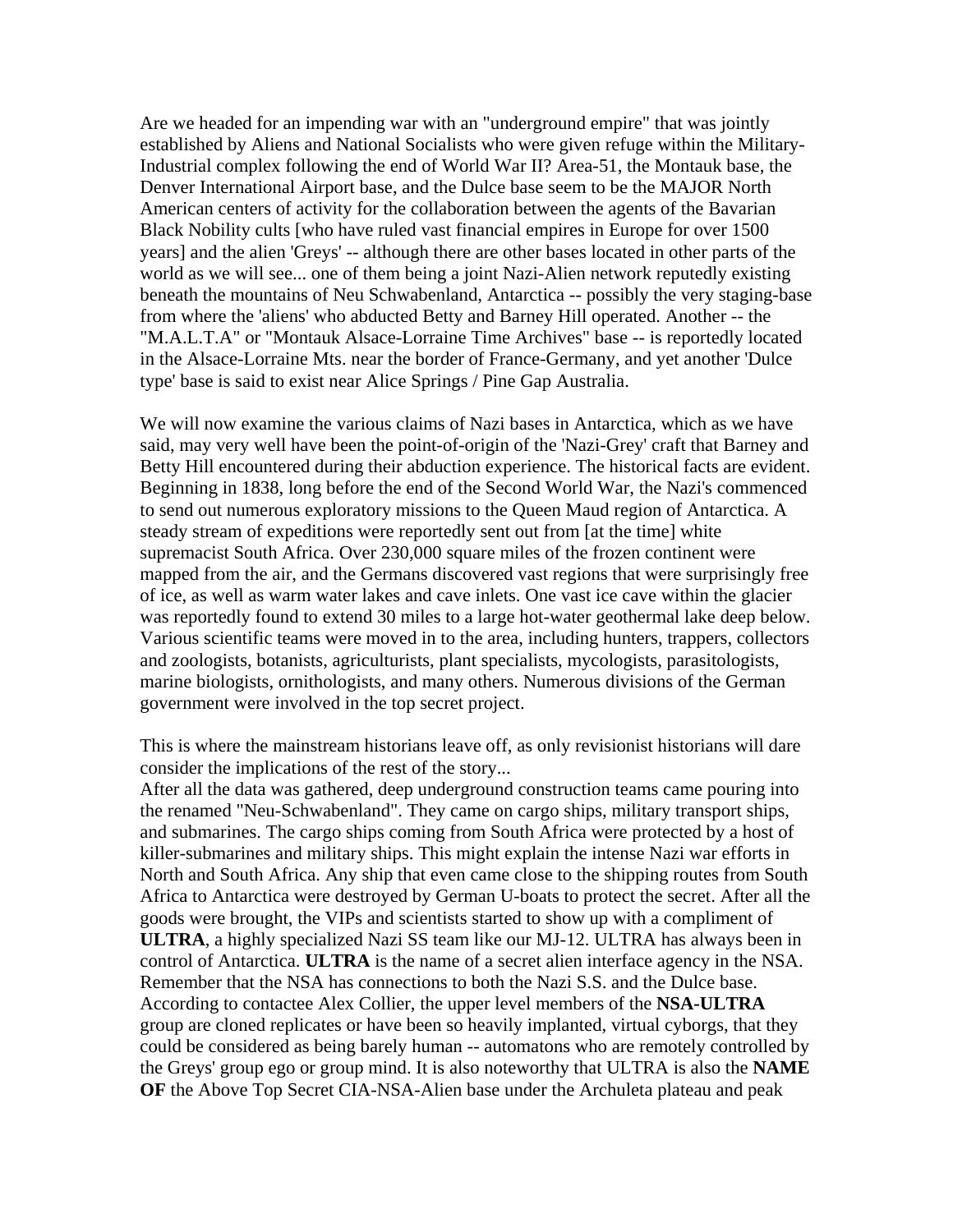northeast of **DULCE**, New Mexico. This might also explain Valdamar Valerian's insistence that early newspaper clippings just prior to the outbreak of World War II imply that "the Germans" were "all over" New Mexico exploring caves and mines, buying up property, and engaging in all sorts of mysterious activities. Could Antarctica be the real power behind the New World Order? If the Nazi bases still exist in Antarctica then they would no doubt still have secret contact with the Bavarian cults which sponsored and were an integral part of the Nazi party, like the Bavarian **THULE** society for instance.

It is interesting that the re-united East and West Germany is paving the way for the 'unification' of Europe. For instance, all economic bar-codes must be processed through Germany, Germany is trying to impose enforced nepotistic career restrictions where one's career is determined by the family one is born into, a British news agency spoke of investigations of the Bavarian secret service who were reportedly smuggling weapons grade plutonium into Germany from a nuclear black market operation they had established in the former Soviet States, the Illuminati has its base in Germany [Bavaria], and Germany has been the most active country in the international drive for Internet censorship and control. In other words, Democracy seems to be dying a painful death in Germany, IF it ever really existed there in the first place.

As for Neu Schwabenland, the construction and secret projects in Antarctica continued throughout the entire course of the war.

Just before the end of the WWII, two German provision U-boats, U-530 and U-977, were launched from a port on the Baltic Sea. Reportedly they took with them members of the antigravity-disk research and development teams **[ULTRA]**, and the **LAST** of the most vital disc components [much of this technology and hardware had been transported to the base during the course of the war]. This included the notes and drawings for the latest saucer or aerial disk designs, and designs for the gigantic underground complexes and living accommodations based on the remarkable underground factories of Nordhausen in the Harz Mountains. The two U-boats duly reached the new land of Neu-Schwabenland where they unloaded everything. When they arrived in Argentina several months later, their crews were captured. It seems as if they were either counting on the formerly German-friendly Argentineans to allow them access, or it could have been that they intentionally allowed themselves to be discovered for misinformation purposes, i.e. -- "yes... we are the last two renegade German subs. We've been trying to hold out but...oops, you caught us... the war's finally over!"

The crews of these U-Boats were of course interrogated by U.S. Intelligence agents who had suspected the existence of the Antarctic base. Whatever the Nazi soldiers tried to tell them, apparently the Americans were not convinced... especially considering the subsequent and ill-fated U.S. Navy backed military actions against the Nazi's "Last Battalion" in Antarctica in later years under Admiral Richard E. Byrd, who arrived at Antarctica with an entire military armada and provisions to last 6 month. However the the entire expedition lasted only 8 weeks, with only approximately three weeks of actual fullscale Antarctic operations.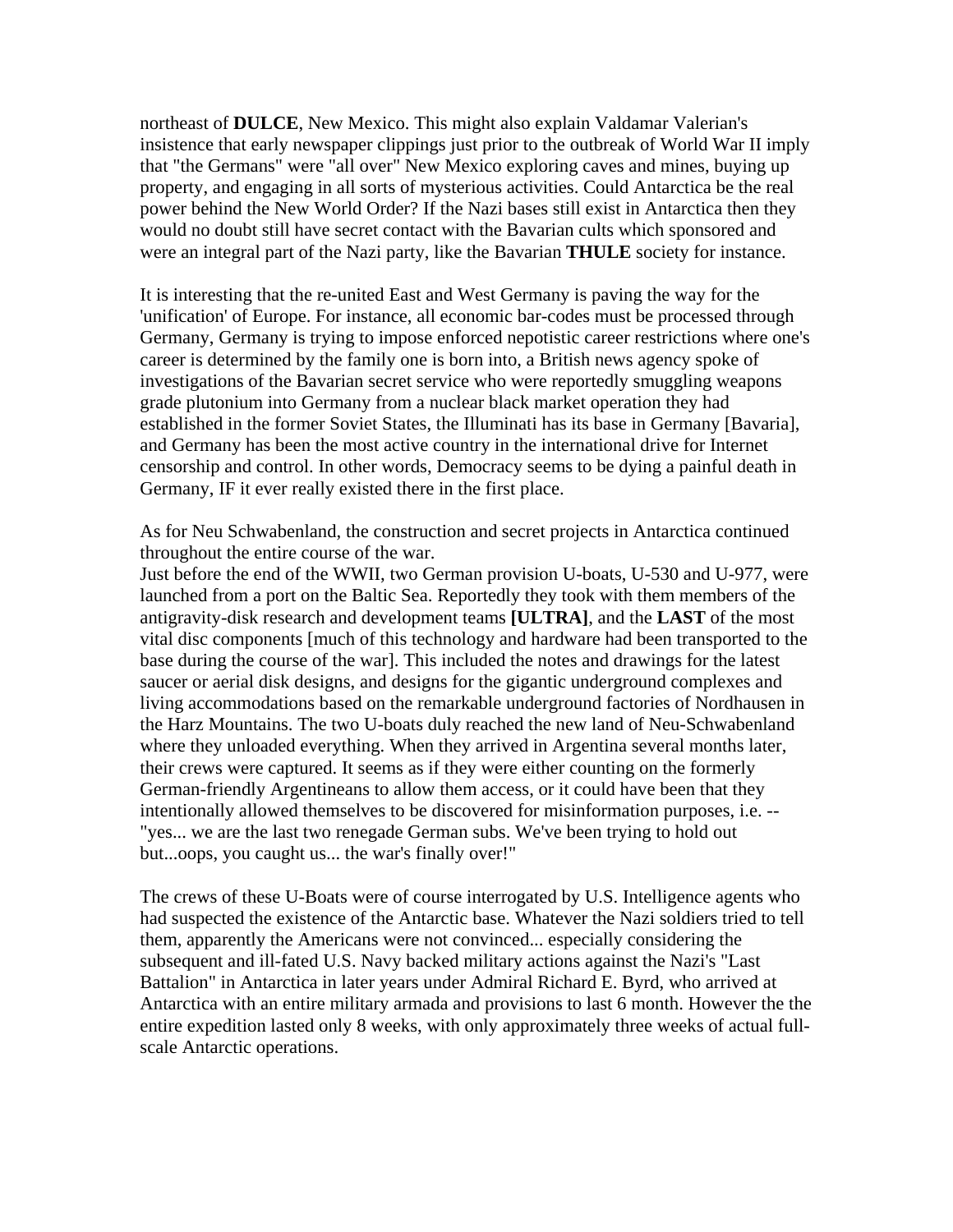The Antarcticans were desperate following the war, and knew that a confrontation was imminent. Much effort was put into developing secret weapons projects to defend their new underground Empire, which no doubt was constructed with the 'help' of a large number of expendable slave laborers transported from the concentration camps of Europe.

The major base-city of Antarctica became known as the **NEW BERLIN**, or by the codenamed "Base-211".

The actual beginnings of German interest in the polar regions may date back BEFORE the earliest U.S. Navy polar expeditions. For instance one segment of NOVA related that the remains of Capt. Charles Hall of the ill-fated POLARIS expedition, one of the first American ventures to the North Pole, were discovered in an ice grave by a subsequent polar expedition. It seemed that when the body was examined it was found to contain poison. It was also discovered by searching the records that the cook [who would be in the perfect position to administer poison] and the first mate on the Polaris expedition were German Occultist spies! Remember that the German secret societies of Bavaria, which had helped to precipitate the first and second world wars, date back to ancient times when -- following the occupation of Egypt -- the [un]'Holy Roman Empire' military forces based in Germany, the seat of government for the **HO.R.E**, brought back from Egypt the black gnostic "serpent cults" which later gave rise to the Bavarian Illuminati, the Bavarian Thule Society and a host of other lesser known satanic racist cults which gravitated around these. Could the occultist spies who sabotaged the POLARIS expedition have been attempting to protect a secret hidden deep within the polar regions? Could this secret have had something to do with an ancient collaboration between Bavarian satanic cults and reptilian-based aliens?

A German Polar researcher who we will identify only as 'Stefan' reveals that the 'historical' beginnings of German interest and research into the Antarctic or South Polar region itself began in 1873 when Sir Eduard Dallman on behalf of the newly founded German Society of Polar Research discovered new Antarctic routes with his ship '**GRONLAND**'.

"...Dallman discovered the "Kaiser-Wilhelm-Inseln" at the western entrance of the Biskmarkstrasse along the Biscoue Islands. Exploring the polar regions, the Germans were already at this time quite innovative, for the 'GRONLAND' was the first steamship to see the Antarctic ice at all.

"Within the next 60 years 2 further expeditional thrusts took place, and two complete expeditions were fulfilled, namely 1910 under Wilhem Filchner with his ship '**DEUTSCHLAND**'; and 1925 with the special designed polar expedition ship, the '**METEOR**' under the command of Dr. Albert Merz.

"During the recent years before WWII the Germans claimed to hegemony about parts of Antarctica and the wish to possess [their] own base grew stronger. At this time the Antarctic was not safe due to international treaties like today and a pragmatic proof of Germany's claim by a single strike to the south pole on the eve of the war seemed to be the best option. Hitler himself was anxious for a foothold in the Antarctic and such a claim could be used pretty well for the Nationalsocialistic propaganda and a further demonstration of the uprising "Superpower Germany". On the other side a new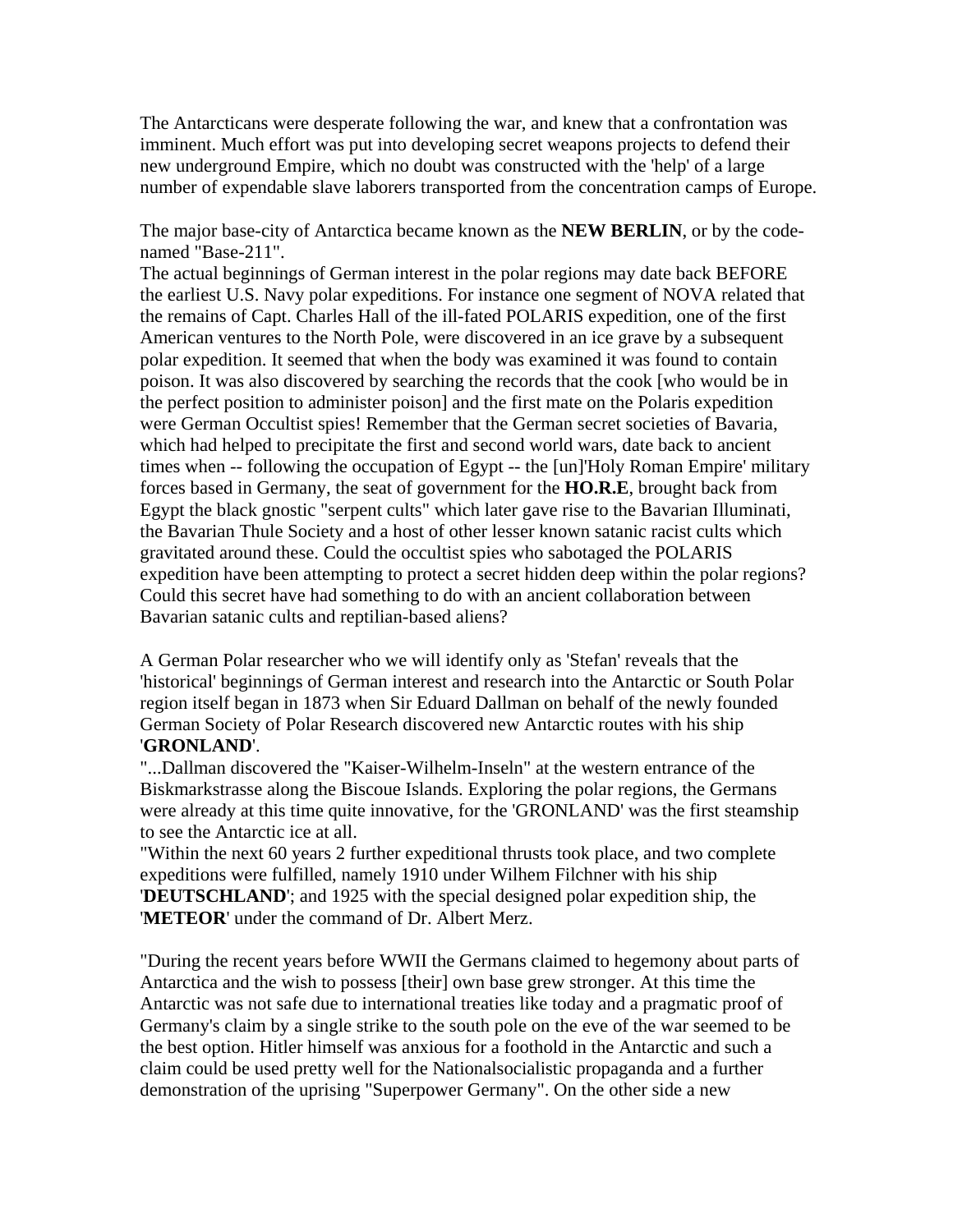provocation of the Allies had still to be avoided for some time. Germany was -- at this time -- not completely prepared for the coming war.

"As a matter of fact, the idea of a semi-civilian expedition in cooperation with the German national airline company, the '**LUFTHANSA**' grew up. A civilian covered expedition with truly military and strategical background, a highly political charged balancing act. The command on this strike was given to the polar-experienced Captain Alfred Ritscher, who had already led some expeditions to the North Pole and proved courage and skillness in critical situations. The selected ship was the '**MS SCHWABENLAND**, a German aircraft carrier used since 1934 for transatlantic mail delivery by special flightboats, the famous 'Dornier Wale'. These 'Wales' were mounted on steam catapults on the deck of the ship and could be started and refueled this way easily. This circumstance should proof very well during the expedition. "The '**SCHWABENLAND**' was prepared for the expedition on Hamburg's shipyards,

which cost the huge amount of 1 Million Reichsmark, nearly a third of the complete expedition budget.

"Meanwhile, the crew was prepared and scheduled by the German Society of Polar Research precisely. This society also made the sensational step to invite Richard E. Byrd, the most famous American Antarctic researcher. On the mid of November 1938 he arrived in Hamburg and showed the crew and a clearly selected publicity of 84 persons his new Antarctic dokumentation movie in the Urania of Hamburg. Byrd, who had flown across the south pole as the first human in 1929, was already at this time a living legend, a national hero to the Americans and most of the polar researchers. In 1938 he still was civilian. This invitation to the Germans could have been a typical irony of history, for nearly ten years later exactly this Richard E. Byrd -- then in the rank as US NAVY admiral -- got the instruction to destroy the secret German Antarctic base 211. To do this, he was given the command of the biggest military force on the Antarctic ice ever seen, 13 ships and nearly 4000 men staff. That mysterious operation which is said to have ended in a catastrophical failure.

"The '**NEUSCHWABENLAND**' left the port of Hamburg on December 17th 1938 heading to the Antarctic on a precisely planned and determined route and reached the ice on January 19th 1939 at 4° 15´ W and 69° 10´S. The following weeks on 15 flights the '**PASSAT**' and the 'BOREAS' flew across some 600.000 square kilometers and made with their special designed German "Zeiss Reihenmessbildkameras RMK 38" more than 11.000 pictures of the area. The old Norwegian maps from 1931 on these areas were renewed, for they proved to be fake. [Could not be different, because the Norwegian expeditions before did never go so deep into the ice from the used Northern landing point]. Nearly one fifth of the whole Antarctic area was scanned this way, thus documented for the first time and simultaneous claimed to be German territory. To stress this claim on the outside too, the two planes dismissed several thousands of drop-flags, special metal poles with expedition's insignia on them, the 'swastika'. The whole territory now got the still valid name: '**NEUSCHWABENLAND**', referring to a south German region [which is actually not far from me here].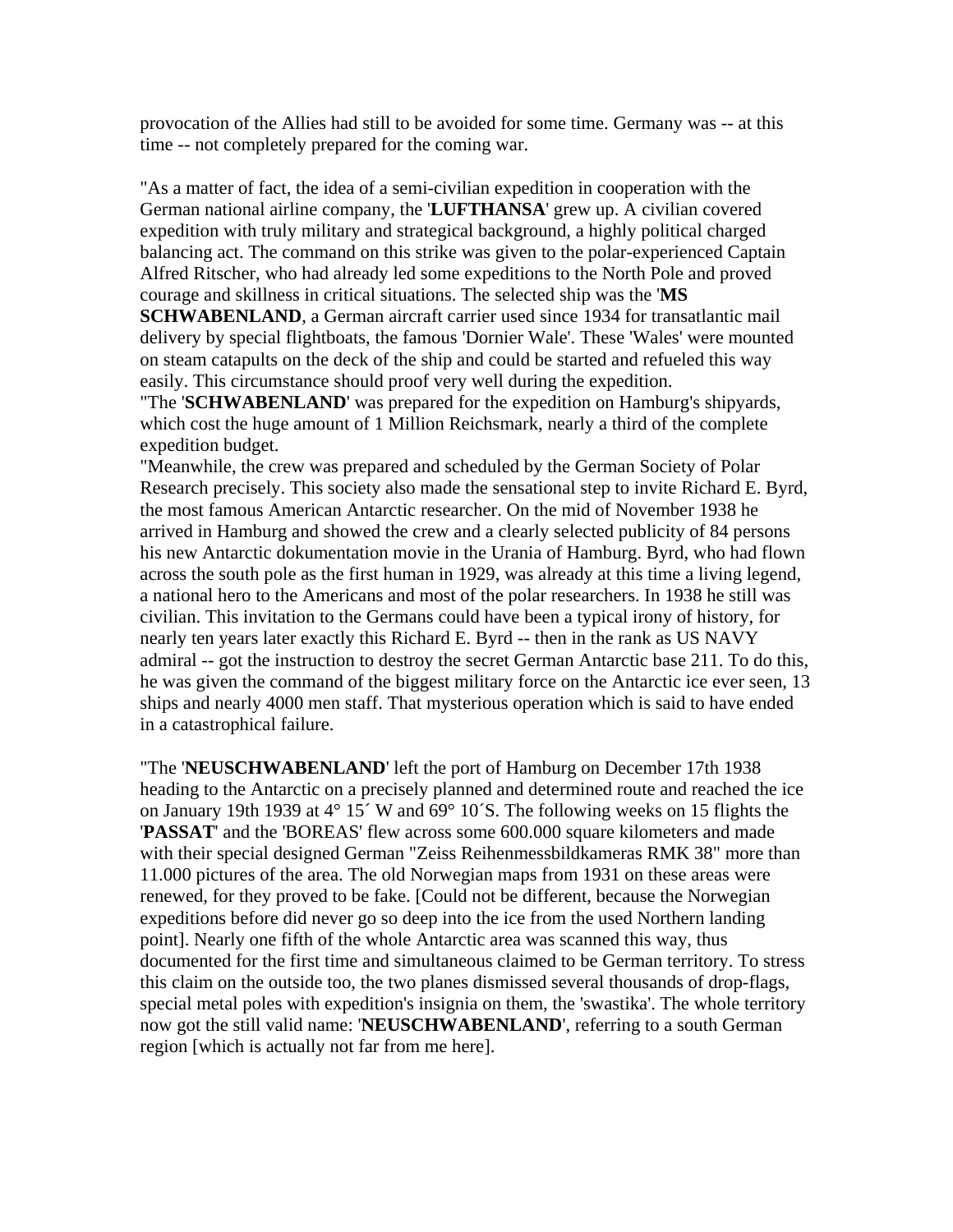"Interestingly, the Expedition seemed to have discovered ice-free areas with even lakes and small signs of vegetation in the mid of the Antarctic. The geologists said that this phenomenon was due hot sources in the ground. Concurrent, the landings points where marked with "prick-flags".

"Notes: Some newer historians reduce the discovered area to an amount of 325.000 square kilometers. Do not trust these numbers, I have copies of the original flight maps here, revealing the number 600.000 in ancient letters. What could be the reason to reduce this number? "Most parts of '**NEUSCHWABENLAND**' were renamed according to the Antarctic treaty in 1957. Look out for "**QUEEN MAUD LAND**"., "**PRINCESS MARTHA COAST**", "**PRINCESS ASTRID COAST"**. On the older maps you will still find the original names. Yet, until today still many of the mountains in the northern Antarctic area carry German names like: "**MÜHLIG-HOFFMAN-MOUNTAINS**", "**WOHLTAT-MOUNTAINS**", etc. These names were given according to leading Berlin bureaucrats who enabled with their policy the expedition's targets.

"In the mid of February, the '**SCHWABENLAND**' again left the Antarctic. It took two months back to Hamburg and Ritscher carefully used this time to organize the results, maps and photos. Captain Ritscher surprised by the results of the flights, immediately planned after the arrival a second, fully civilian, expedition in use of lighter airplanes with skids. Facing the beginning of WWII, these civilian (!) plans were said to be given up somewhere on October 1939.

"Yet, what about the military and strategic option achieved by this strike? Was it wasted resources so far? Today, all historians agree in the fact that WWII was not accidentally started but pretty well planned from the early 30's and even before. At least since 1933 (incidentally the same year when one of the first 'official' treaties between the Greys and Bavarian Intelligence was initiated -- no doubt with more than a little help from the secret societies operating there - Branton) the whole German dictatorship tried to gain war fitness within a decade or earlier. In all -- and I really mean all -- aspects of life: military, 'civilian', economic, social, private, resourcing, engineering, foreign policy, and so on, in all aspects the Germans were put straight on their way to war more or less obviously. Pointing to this only aim, the Nationalsocialists abused the typical kind of German correctness and missing sense for rebellious scrutinizing. Nothing was left to chance! And this same method was used in the Antarctic issue, which in my eyes **NEVER** ended with Ritscher's return [in] 1938 but went on during the WWII.

"Unfortunately, at this point all valid information has vanished. What is left is a scattered puzzle of hints, testimonies and reports which go up to the fifties and which we partially can not verify anymore. So IF the Germans WERE able to build up an Antarctic [underground] base on the results of Ritscher's expedition, this would be one of the really best covered secrets in German history. No question, German engineers HAD the knowledge to construct something like that as the huge underground establishments of the Nordhausen complex in the Harz as well as Kahla complex at Thuumlringen and many more prove. Does this remind you Americans of something??? The pattern somehow is the same: A lying government / dictatorship and a frightened, blind-held folks willing to obey and believe in what they are fed up with...[see Roswell].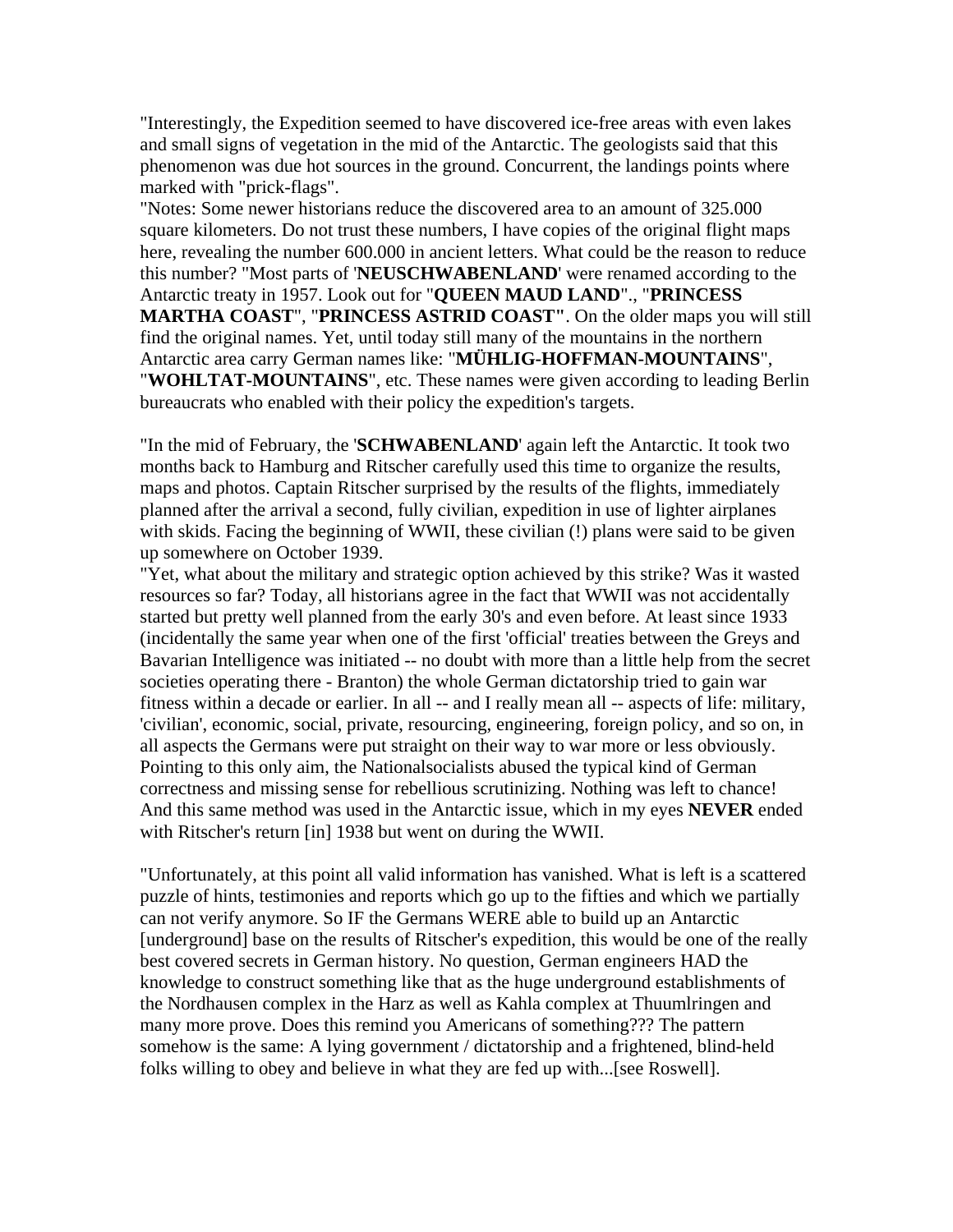"So, what we did in Part II ... was the attempt to restructure chronically those parts of the puzzle we could gather within some months of research on this topic. Nobody can say that the following really happened, so you might see it as speculation first. Yet, we **HAVE** tremendous parallels on several sources from which we can only say this one

thing 100%ly: **THEY COULD NOT HAVE KNOWN OF EACH OTHER!**

"What follows now is the attempt of a chronological collection of the events and their conclusions as far as they are known to us today. They all lead to the establishing of the Antarctic base 211 at the end of war by means of German submarines and flying saucers and to the [failed ?] attempt to destroy it by the US Navy in 1947.

(Note: The following are brief descriptions or synopsis' of information and documentation which 'Stefan' has in his possession, yet which we will not quote in their entirety here. - Branton): "-- Evaluation of the anti-gravity propulsion of a nearly 100% functional flying saucer going down in the 'Schwarzwald' in the summer 1936. "-- Alternative hypothesis: Self-developing this propulsion by experiments of German scientists basing on Viktor Schauberger's anti-gravity experiments.

"-- First unmanned flights with the new [re-]built propulsion. A very special section of the "Reichsluftfahrtbehoumlrde" gets the project under its control with the aim to build up anti-gravital fighters and troop-carriers. The project's name is '**HANEBBU**' [some sources also call it the 'VRIL' project]. The prototypes are numbered in ascending order. The project has many setbacks in the first years due to the massive electro-magnetic disturbances and their interaction with conventional electric components. Although the propulsion can be handled and used principally, it seems to be nearly impossible to "drive or fly" these prototypes in sharper angels than 90°, thus not usable as fighters. Additionally normal navigation systems referring somehow to magnetic fields were completely useless and special magnetic independent navigation instrumentation designed, the celestial guidance system: "Meisterkompass" and "Peiltochterkompass".

"-- Further secret German expeditions to '**NEUSCHWABENLAND**'. As landing points, there could have been used two of the three marked landing bays north-west of the "HLIG-HOFFMAN MOUNTAINS" close to 3° W and 70° S. Those were already documented as 'landing bays' by Ritscher.

"-- Starting the assemblage of the Antarctic base 211. Simultaneously a second secret base is build up on a high plateau in the South American Andes. [Argentina ?] "-- Necessary items for the erection of the bases are continuously transported on submarines. Note: German submarine commanders are highly experienced in the Arctic waters due to the need of delivery of material and people to Germany's northern Arctic bases and civilian research stations. In fact at least 20 well documented operations have taken place along the Arctic until 1945 by means of these submarines. Some of these operations, especially the later ones, had to be carried out under extreme conditions and with the permanent threat of contact with the enemy. Besides, on their way to the south pole, researchers discovered somewhat like a straight deep submarine trench fitting pretty well for the necessary transportation's.

"-- The '**HANNEBU**' series has left the stadium of prototypes and brought up to 19-25 ships in 2 [or even 3] sizes. "**HANEBU I**" is a small vessel, "**HANNEBU II**" a more sophisticated, larger one. Some reports even hint at "**HANNEBU III**", which was designed as a mothership. If this third type has become reality, there existed only one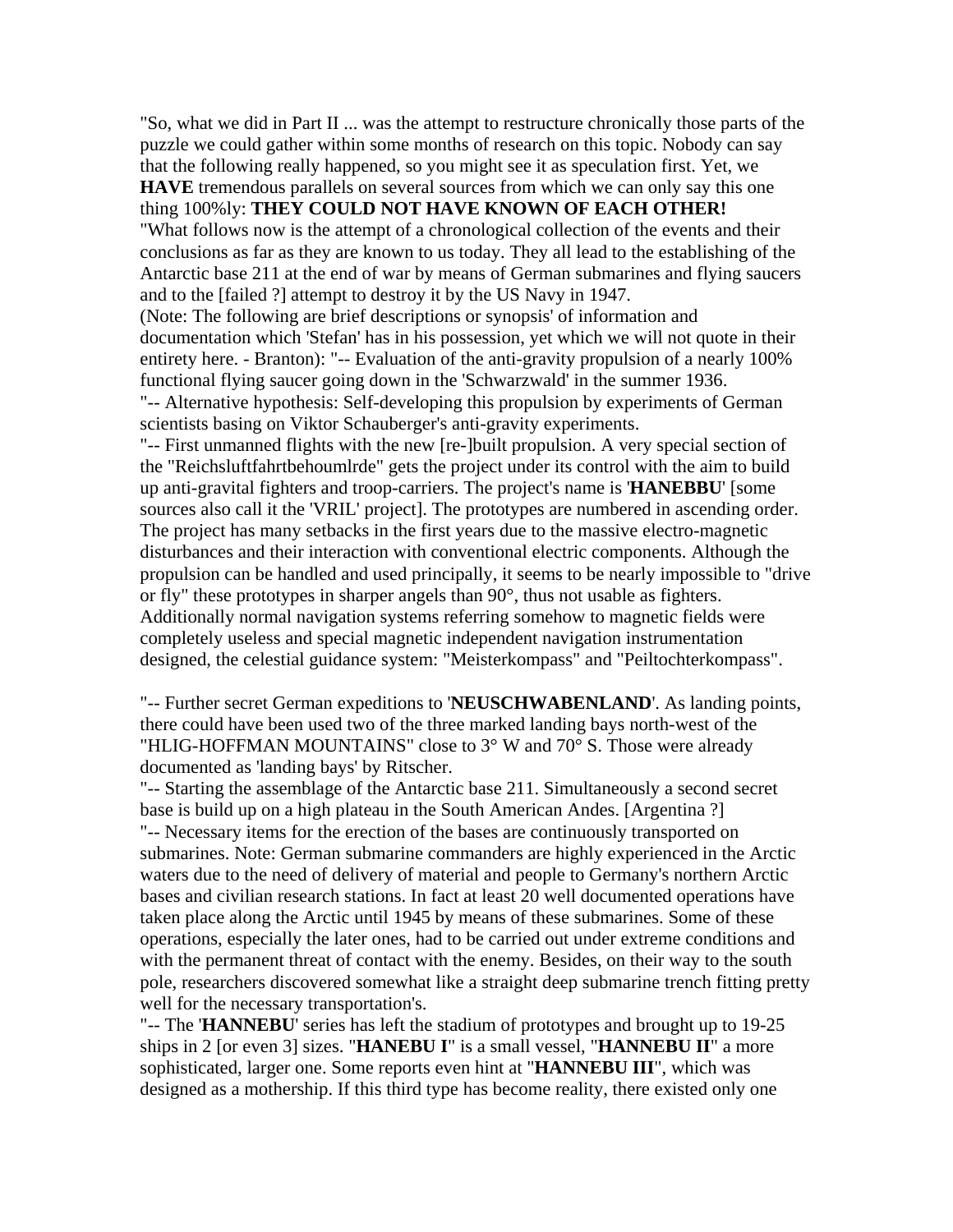single ship. So, the overall transport capacities are still very limited, due to a quite small diameter of the disks. Additionally production of ships gets more and more difficult, because the Allies managed to cut of Germany's raw materials more and more. Yet '**HANNEBUs**' managed to disturb some allied bomber raids over Germany. Note: Every allied bomber pilot in the [latter] years of the war knew the mysterious threat of the so called "foe-fighters" appearing and vanishing with incredible speed and causing brightorange light phenomenon's and paroxysmal instrumentation failures on all electric and magnetic parts of the bombers. In no source a direct attack by these "foe-fighters" is mentioned, they seem to play a completely defensive role on the late air war over Germany.

(Note: see the movie, **THE BATTLE OF THE BULGE**, which correctly implies that the Germans were on the verge of developing a whole range of incredible new aerial weapons, and needed to prolong the war for a few more months in order to get their new jets, etc., into production, and the Battle of the Bulge was a part of this plan. However just as these new weapons were about to go into mass production the German military failed to fully succeed in their battle plans to buy more time and prolong the war for a few more months, and the Allied invasion of Germany began. That particular victory may have been closer than most of us would dare to believe. If the 'Nazis/Antarcticans' are planning for another planetary takeover, then this time they may have an alien force working with them. Could the abductions and implantation's by 'aliens' be a joint CIA-Nazi-Alien project to implement electronic mind control programming on millions of people throughout the nations in preparation for the attempted implimentation of an electronically-controlled New World Order dictatorship? - Branton)

"-- The enormous pressure of the Allies force the Germans to give up the big secret underground facilities in Eastern Germany. The Allies themselves seem to be pretty well informed on these facilities and overall eager to capture them. The Germans flee and leave back much material of the 'HANNEBU' project. Their attempt to rebuild the construction zones in the middle of Germany fails. The war is nearly over.

#### **"Quotations:**

"... I have seen enough of their designs and production plans to realize that if they [the Germans] had managed to prolong the war some months longer, we would have been confronted with a set of entirely new and deadly developments in air warfare." -- Sir Roy Feddon, chief of the technical mission to Germany for the Ministry for Aircraft Production in 1945.

"When WWII ended, the Germans had several radical types of aircraft and guided missiles under development. The majority were in the most preliminary stages, but they were the only known craft that could even approach the performance of objects reported to UFO observers..." -- Captain Edward J. Ruppelt Chief of the US Air Force Project 'Bluebook' on 1956.

#### **"Notes:**

"-- A last convoy of submarine vessels leaves German Harbors with direction to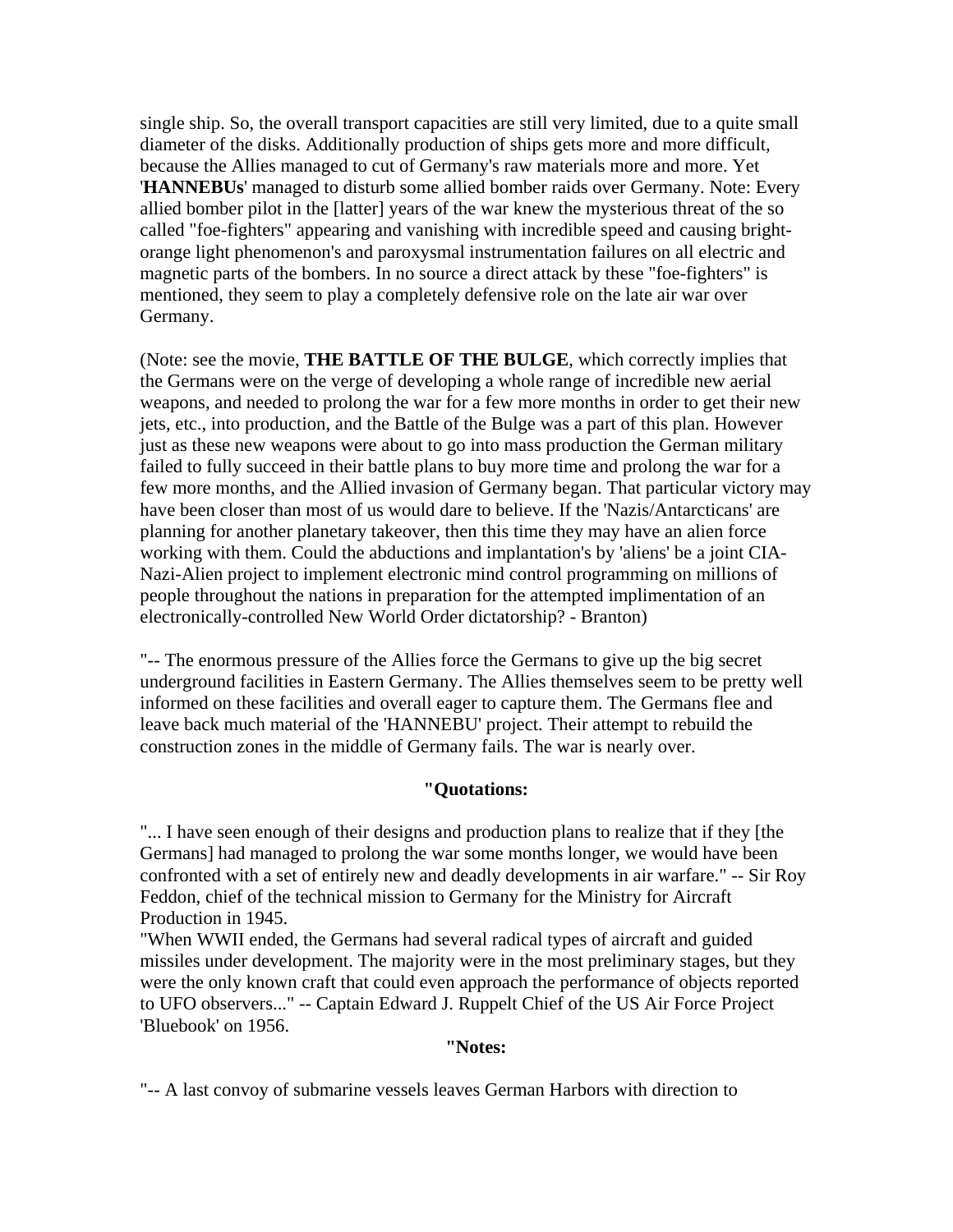Antarctica and Andes. It is the overall successful attempt to escape the Allies' clutches. Among this last convoy there are the U 530 [Captain Otte Wehrmut] and the U977m [Captain Heinz Schaumlffer].

"-- The last visual contact with U977 was on April 26th at Christiansund. Schaumlffer's crew did not reveal anything about the submarine's destination or load. The vessel vanishes now for nearly 4 months, before the crew delivers a completely empty vessel to Argentinian Officials.

"-- In the same way, leading NS-Officials and technicals are evacuated from Berlin/Potsdam with the HANEBU fleet heading to the meanwhile COMPLETED (?) base 211. The overall transport capacities are quite limited.

"-- The submarine convoy achieves in the southern Atlantic Sea a sea victory over an Allied unit trying to stop it. This event is under wraps until today.

"-- Germany's capitulation [to the Allies] 17 August 1945.

"-- Some submarine crews who are not willing to live in the base or who perhaps can't be admitted to the base travel to Argentine and hand over their completely empty submarines.

"-- Among those are the documented cases of U530 and U977. High US NAVY officials immediately traveled down to Argentine and started severe interrogations on the crew. Scgaumlffer repeatedly denied to have brought anyone or anything to anywhere. Although most of the crew are unwilling to tell what really happened, it is possible that these interrogations deliver important information about the location of the base. (Note: One source has claimed that the information the interrogators recieved involved the escape of Adolph Hitler, Martin Boorman, Eva Braun and a major segment of the Nazi leadership -- not including those who were 'sacrificed' to the Nuremberg trials after the war -- to the South Polar base. This source claimed that these interrogations ultimately LED to the military action against the entrenched Nazi forces in Antarctica under the command of Navy Admiral Richard E. Byrd. - Branton). Yet for us, it remains very mysterious what the crew really did after the official capitulation on May 1945, for they confessed to have heard it soon on their own radio. When Schaumlffer came free, he immediately traveled back to Argentina to stay there with some fellows for the rest of his life. (Note: Others claim that a large number of 'Antarcticans' have infiltrated South America via Argentina, and in turn North America -- where the Nazi "UFO" forces have reportedly established several underground bases. They are reportedly working with "Paperclip" Nazis, members of various Bavarian fraternal cults, and Anglo-American corporate fascicts above, in a plan to bring down America by creating a fascist revolution in the United States, like the one that brought the Nazi's to power in Germany. The concentration camps, thousands of train cars equipped with shackles, and executive orders for the implementation of martial law are already in place. - Branton)

"-- Until today more than 100 submarines of the German fleet are missing. Among those are many of the highly technological XXII class equipped with the so-called 'Walterschnorchel', a special designed and coated schnorkel enabling submarines in combination with their new developed engines to dive for many thousand miles. A 'trip' to the base without recognition becomes pretty possible with this technology. "-- The US Navy tries to destroy the German base which did not surrender at the end of war. The operation is a disaster. The base remains functional, at least in parts.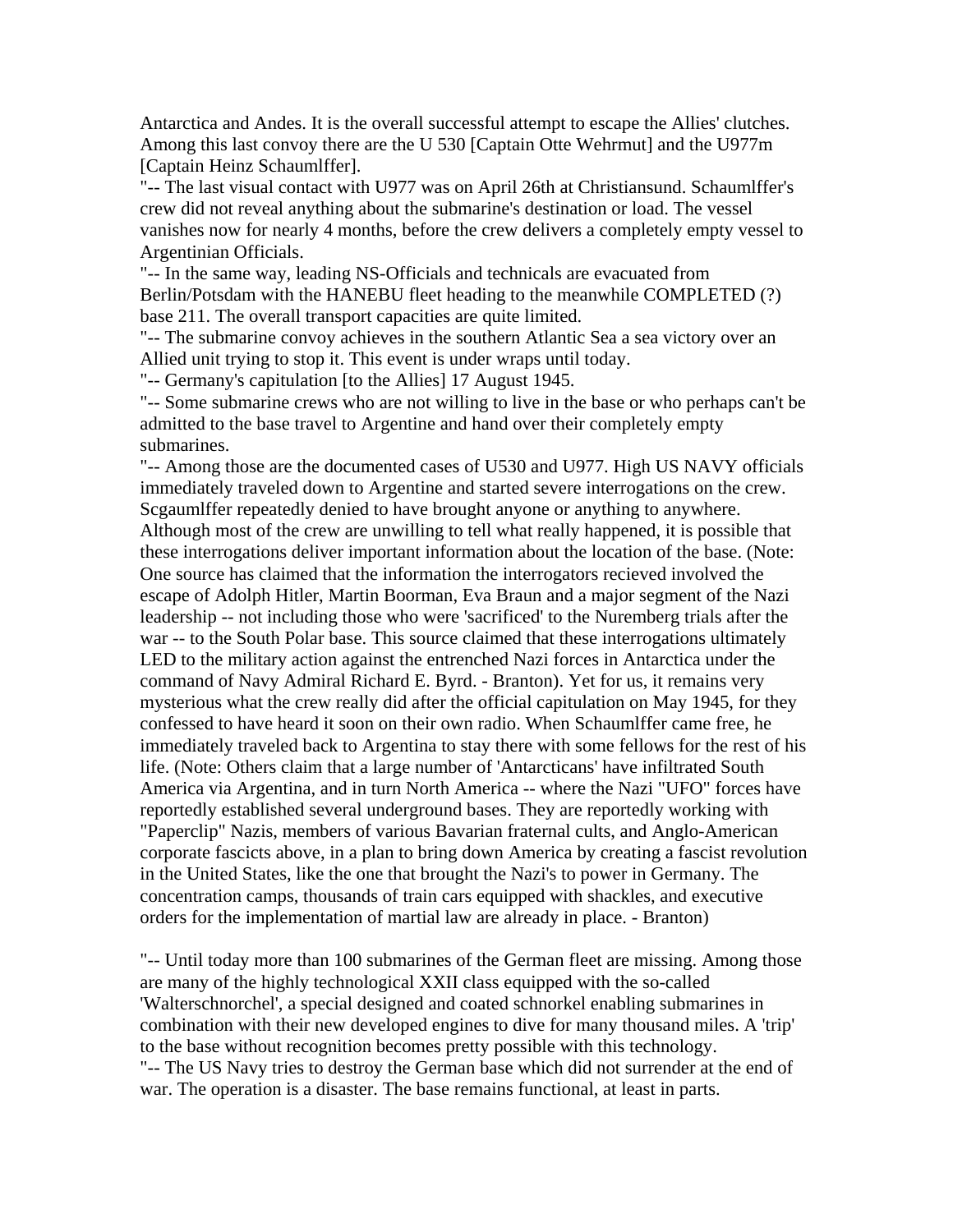"-- More than one year after the surrendering of U977 the US NAVY launches the biggest military operation in the Antarctic ice under the command of Admiral Richard E. Byrd. This is the operation '**HIGHJUMP**', including 13 ships, 1 aircraft carrier, 2 seaplane tenders, 6 two-engined R4D transports and 4000 men. The only official statement on the purpose of such a task force is the need for testing "new material under the extreme Antarctic conditions." The force starts up at the established US bases in the "**ROSS SEA**", then it moves up the western Antarctic coast heading toward the Northern Antarctic coast, '**NEUSCHWABENLAND**' and building up a bridgehead on January 27th 1947 somewhere west of it. Officially the expedition is a big success because it delivers many new facts of the use of military equipment under extreme conditions. "-- What is the need of such a big task force in this area? IF the expedition was such a success, WHY did Byrd already return to the US in February 1947? The operation was planned and equipped for a full 6-8 month duration. Did this expedition carry atomic warheads as some sources say? (Note: although the entire expedition lasted some 8 weeks as suggested earlier, some sources claim that the actual battle -- once Byrd's forces had been divided into three main battle groups on the continent of Antarctica -- lasted only 3 weeks. - Branton)

"-- Byrd flew in 1947 at least one time in a right-twisted circle across the whole territory '**NEUSCHWABENLAND**' heading from southwest over the 'RITSCHER HOCHLAND' and the eastern areas to the Pole. On his return to the US, Byrd reveals in an [often quoted but nowhere validated] interview with a reporter that it was "necessary for the USA to take defensive actions against enemy air fighters which come from the polar regions" and that in case of a new war, the USA would be attacked by fighters that are able to fly from one pole to the next with incredible speed". (Actually this quote HAS been validated, as will be seen later on in this document - Branton). Byrd has to face a secret cross-examination by US authorities. The US withdraws from the Antarctic for almost a decade. (Note: Another claim which has been made by certain investigators, although the original source is difficult to track down, was that upon returning to the States Admiral Byrd went into a rage before the President and Joint Chiefs of Staff and in an almost demanding tone, strongly 'suggested' that Antarctica be turned into a thermonuclear test range. - Branton)

"-- World wide mass sightings of UFOs. In the late 70´s it becomes more and more obvious that many of these sightings are identical in some technical details with the 'HANEBU' series. This can be stated especially for the so called 'ADAMSKI' UFOs in the early fifties which somehow look very terrestrial, nearly in "fashion style" of this decade and somehow very different from the rest of flat-bottomed crafts. "-- The International Antarctic year with large civilian research projects starts. The result

is the Antarctic treaty in which all participants agree to avoid any military operations this region in future times. This treaty ends somewhere in the year 2000.

Following is a chronology based on research by Val Valerian of LEADING EDGE RESEARCH, regarding the secret 'Nazi' history pre and post World War II. In each code the first two numbers denote the year, the middle two the month, and the last two numbers the day of the month:

140000 - Adolph Hitler 'dreams' of Germany's greatness in the world.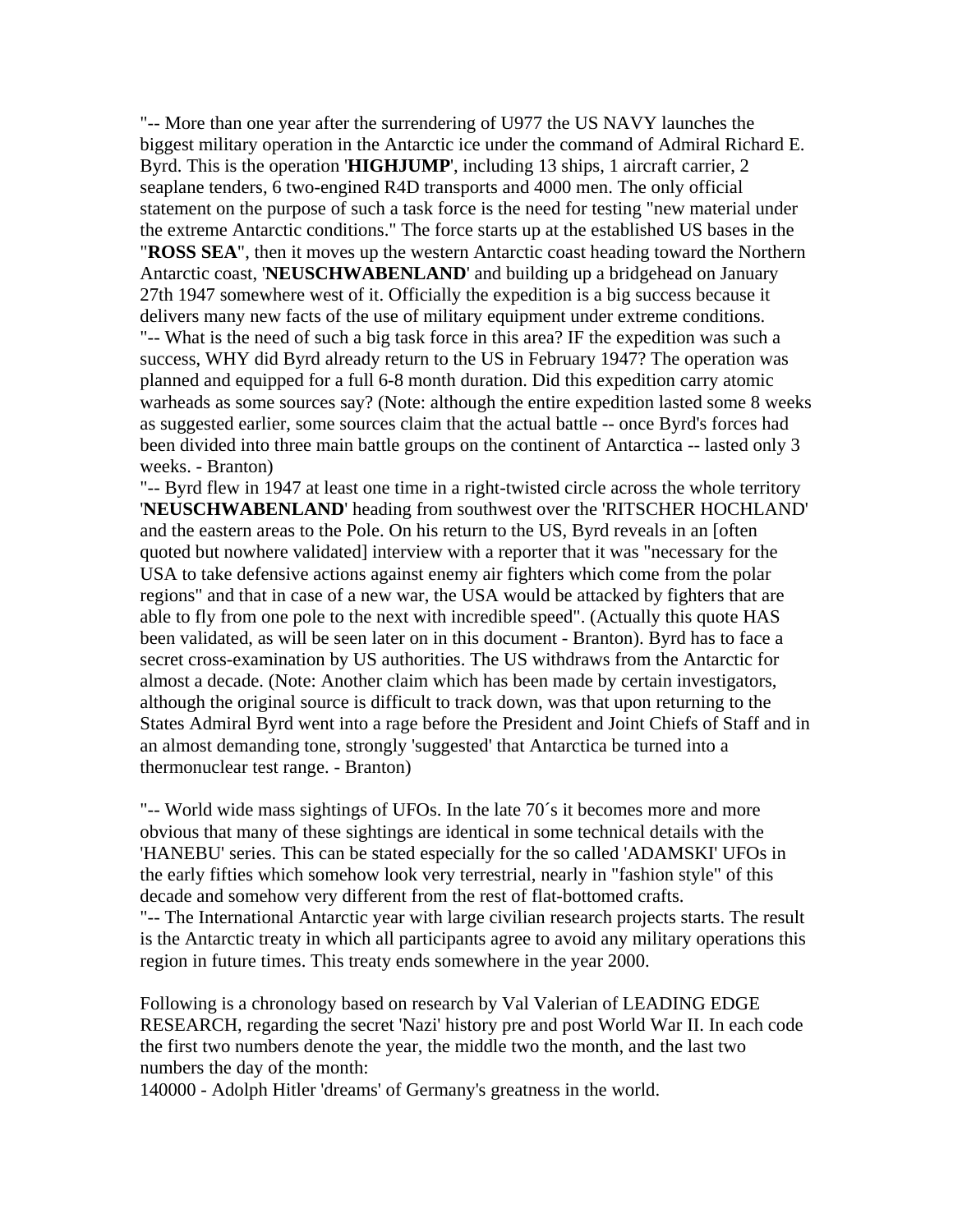240000 - American [Bavarian Illuminati backed] bankers form I.G. Farben chemical cartel in Germany.

280000 - T. Townsend Brown discovers electrogravitic capacitance effect.

291000 - U.S. undergoes economic collapse, planned by the Bavarian Illuminati.

300000 - Dr. Henry Coanda begins work on Lenticular Aeroform designs.

330000 - Adolf Hitler Takes power. All outstanding German scientists forced to work in Nazi laboratories.

340000 - Germans producing pilotless aircraft.

350000 - German research program on aerial warfare advances by spectacular leaps.

350100 - German experimental rocket research at Reinickendorf and Kummersdorf West.

350600 - American named Wilson [whose non-traditional theories on aerodynamics are rejected by the American government and established scientific organizations as unrealistic] comes to aid German aerial research programs.

350622 - Research at Reinickendorf and Kummersdorf West in Germany moved to Thuringia.

360000 - Standard Oil Company [which later becomes EXXON] builds refinery in Germany.

370000 - Germans recover crashed disk. Work begins on German disk program based on recovered 'alien' technology.

380000 - Standard [**EXXON**] Oil sends I.G. Farben 500 tons of lead additive for gasoline. 390000 - Germans working on mini-television for bomb / rocket guidance.

390802 - Germany and Soviets sign PACT against Poland. (Note: The Communist dictator Vladimir Lenin was originally an agent of the German government who was smuggled into Russia from Germany by train to incite the Bolshevik Revolution. Lenin, no doubt speaking for his Bavarian masters, stated that : "First **WE** will **TAKE** Russia, next we will **CAPTURE** the nations of eastern Europe, then we will TAKE the masses of Asia. Finally, we will surround the United States and that last bastion of freedom will fall into our hands like over-ripe fruit." In spite of this treaty, Hitler invaded Russia to the absolute devastation of Stalin. It may have been that the Jesuit advisors who worked within the Nazi S.S. according to Edmund Paris, put pressure on Hitler to invade Russia because the Roman church considered the Greek Orthodox church of Russia to be its enemy, after having broken away from Rome in earlier times and declaring itself an independent force. - Branton)

390901 - Germany invades Poland.

390901 - Soviets invade Poland.

410000 - Germans test Schriever-Habermohl Model I prototype flying disk or lenticular aircraft Model II in 1944.

410600 - Germany successfully tests Schriever disk design.

410800 - I.G. Farben tests Zyklon B gas.

420000 - German 'fireballs' harass allied pilots and aircraft.

420225 - [German?] UFOs appear over Los Angeles. 1,430 rounds fired against them. Some on the ground killed or wounded by unexploded anti-aircraft shells.

430000 - CIA's Allen Dulles [Bavarian Illuminati] cuts a deal with Nazi SS intelligence. This would eventually lead to a massive infiltration of the CIA by Nazi S.S. agents, who would in turn begin a global program of toppling third world governments and replacing them with their own fascist puppet dictatorships.Germans complete research on alloy of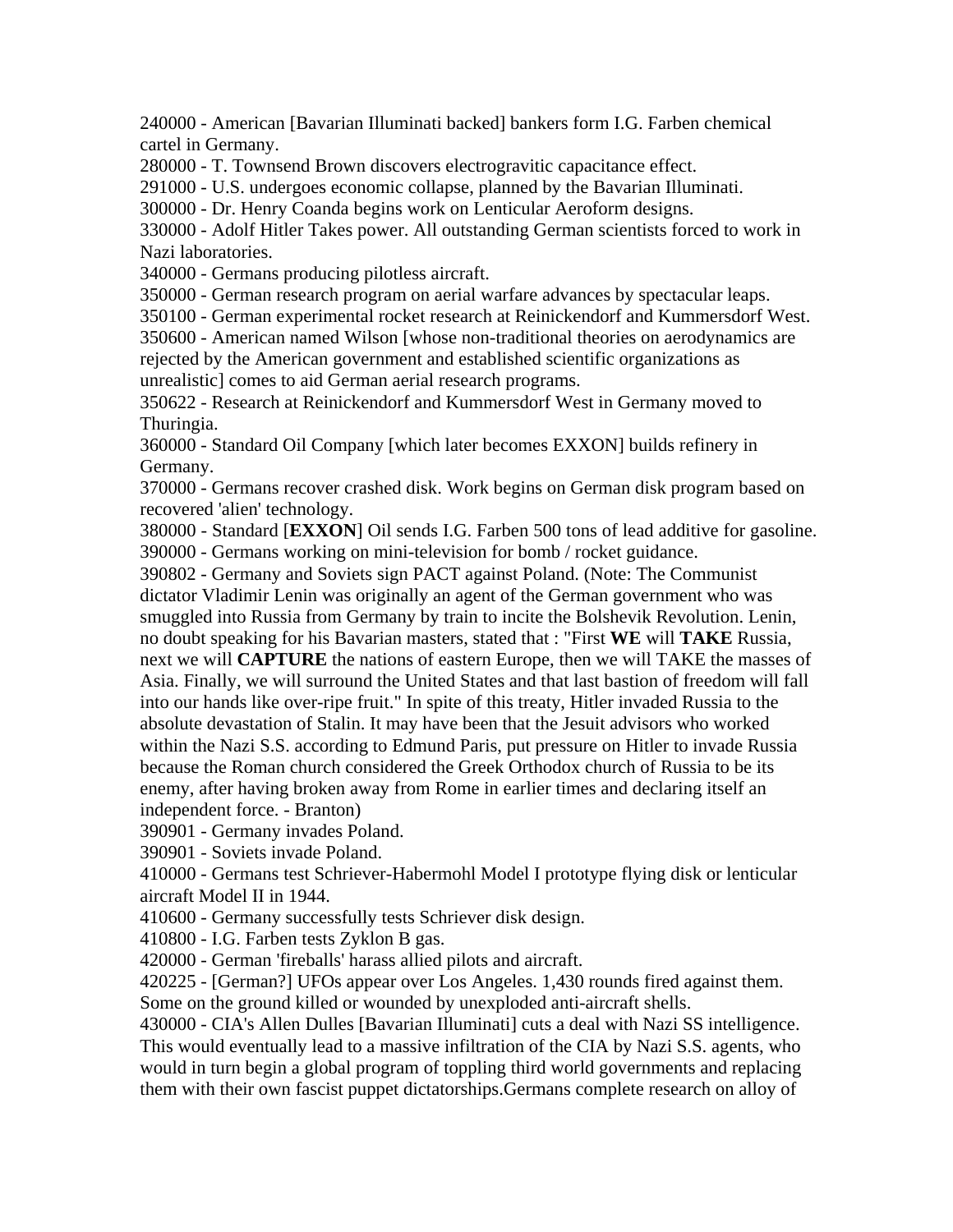magnesium and aluminum.

440000 - OSS agent Douglas Bazata receives contract on General George Patton's life. Feuerball aircraft constructed at aeronautical factory at Wiener Neustadt. Germans test Bellonzo-Schriever-Meithe designs based on Coanda disk.

440300 - Wilson replaces German saucer [rotor] propulsion with advanced jet propulsion.

440613 - V-1 rockets fall on England.

440720 - Attempted assassination of Hitler.

440906 - V-2 rockets fall on England.

441000 - Soviet Army advances through nations of eastern Europe.

441123 - Allied pilots run into 'fireballs' over Strasbourg.

450000 - Both L.F.A. at Volkenrode and center at Guidonia working on disk craft.

Soviets gain some German disk data [and apprehend?] Dr. Guenther Bock. United States captures some German disk technology and scientists. British technical advisor discovers German plans for advanced lenticular aircraft.

450200 - Kugelblitz [crew-carrying Fireball] test flown in Thuringia, reached speeds of 1250 mph.

450216 - Kugelblitz tested near Kahla, disk-shaped, 1250 mph. Germans begin to transfer saucer projects to South Polar underground bases.

450223 - Perfected engines removed from Kugelblitz and sent to polar base. Kugelblitz, minus engines, blown up by SS personnel to prevent the design from falling into the hands of the Allies.

450225 - Workers at Kahla complex brought to Buchenwald and gassed so as not to reveal secret of Nazi disk projects. Kahla closed. Slavian slave-laborers from various underground facilities also taken to Karshagan and other camps and killed.

450400 - General Hans Kammler disappears from Germany.

450425 - Gen. Kammler joins Wilson and Gen. Nebe on U-977 bound for South Pole. 450507 - Germany 'surrenders'.

460000 - America turns 2/3rds of Germany's aircraft manufacturing over to Soviets. Nazis help form CIA operations division with Rockefeller assistance. Imported SS intelligence officers help form Radio Liberty and Voice of America. Gen. Hoyt Vandenburg becomes director of CIA. U.S. and Canada begin joint disk development programs in underground plants.

460726 - Truman signs National Military Establishment Act. Creates NSC, CIA. 470000 - CIA Mind-Control drug project begins at Bethesda Naval Hospital. German disks start flyovers over United States. National Security Act. CIA begins to monitor

UFOs. 470100 - Operation Highjump begins at South Pole to find the German Bases. Military Commander Admiral Richard E. Byrd leads 4000 troops in reconnaissance over Antarctica, and encounters resistance from 'Aryan' [German/Austrian] saucer fleets.

Apparent casualties on both sides.

470624 - Kenneth Arnold reports seeing 9 disks at 9200 feet and 1700 mph, 40-50' dia., shortly after his involvement with the Maurey Island / Tacoma investigation [six UFOs, and men-in-black, sighted] following which a reporter, and two Army G-2 agents carrying 'slag' samples to Wright-Patterson AFB, die mysteriously. Some of the same names connected to Maurey Island, Fred. L. Crisman in particular, mysteriously turn up years later in connection with the J. F. Kennedy assassination. Maurey Island later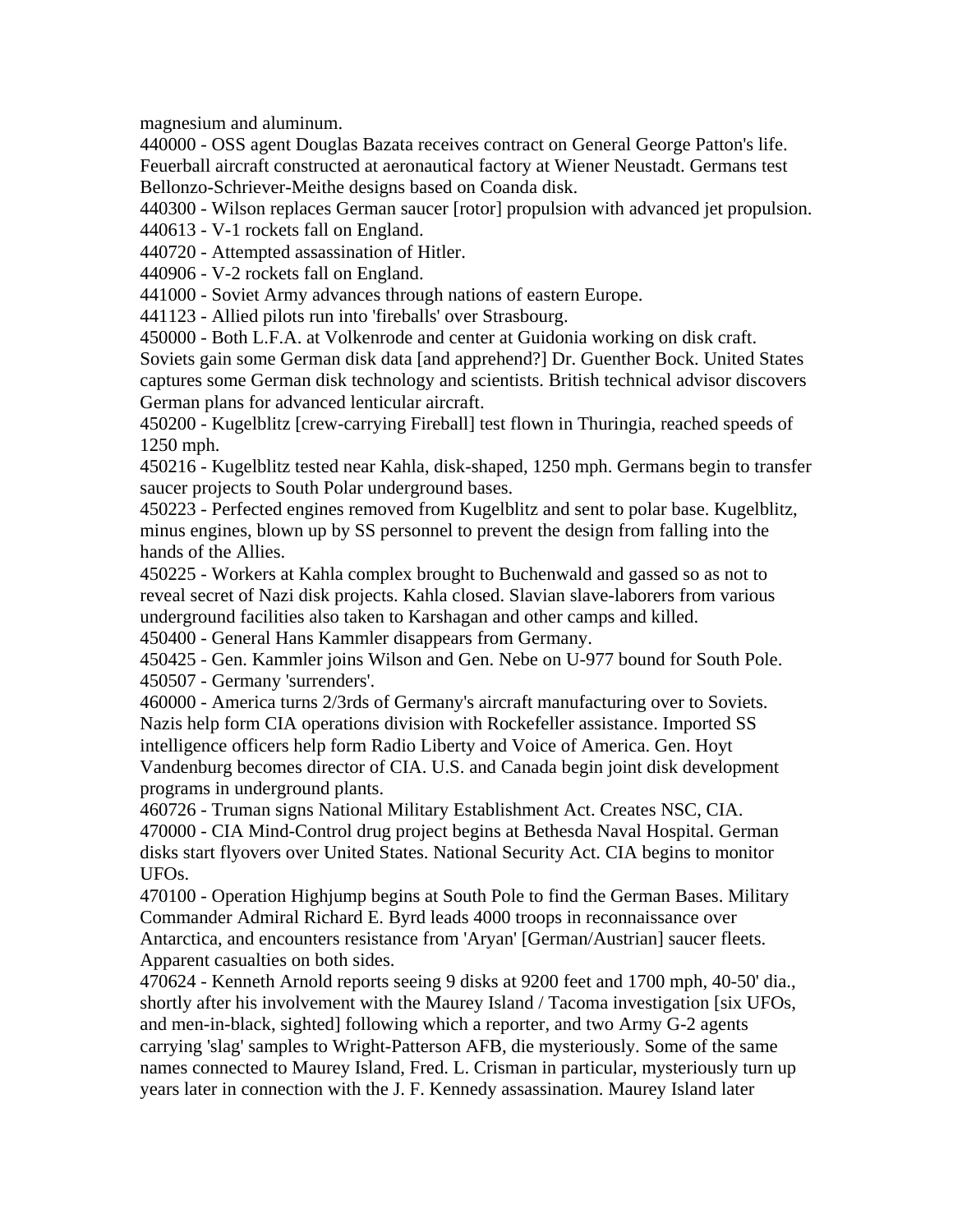considered possible experimental test of Nazi - Project Paperclip - CIA antigravity craft, and the JFK assassination an apparent attempt to implement a fascist coup d'etat within the Executive branch of the U.S. Government.

470923 - Secret briefing to Gen. Schulgen from Lt. Gen. Twining says disks are real. 470924 - Covert operation 'Majestic-12' or 'MJ-12' is established by Truman to control the UFO [Nazi, etc.,] situation.

490000 - German disks again fly over United States.

490113 - [Nazi?] craft frequent sensitive installations in New Mexico.

500000 - Canadian Scientist Wilbert Smith states to Sarbacher that UFOs exist. German disks again overfly United States. Smith, a Canadian, reports that aerial disks are the most classified subject in the USA.

510410 - Truman relieves General MacArthur of his command and replaces him with Gen. Ridgeway, a CFR member. MacArthur earlier disobeys U.N. directives by initiating a secret attack on the Communist stronghold at Inchon [leading to a quick end of the war], after he and other military leaders suspected the pro-Socialist U.N. officials of betraying their battle plans to the North Koreans. Truman goes into hiding at Camp David for two weeks following MacArthur's return, fearing that the highest-ranking military general in the United States would arrest him for treason. After Truman fires MacArthur for his unauthorized military action, he recieves much condemnation from confused and angered patriotic Americans who criticize Truman for his decision.

52-'55 - Rise in 'contactee' encounters. Many of the contactees such as George Adamski, William Dudley Pelley, George Hunt Williamson and others found to have pro-fascist ties with American Nazi movements [see: **MESSENGERS OF DECEPTION**, by Jacques Vallee], similar to the fascist ties and leanings of some of the 1990's 'Ashtar' UFO cults. Contactee Reinholt Schmidt and other Nebraskans claim encounters with disk pilots who speak and act like German soldiers. Schmidt claims 'they' take him to secret chambers below the Great Pyramids of Gizeh, where there are incidentally -- according to some sources -- tunnels leading down to ancient underground facilities maintained by an 'Ashtar' group called Kamogol-II or the 'Gizeh People', who have maintained collaboration with Orionite reptilian life forms for thousands of years. The Germans had an established alliance with these renegade 'Gizeh' Pleiadeans [Aldebarans] and Orions long before they were approached by the Greys in 1933. Since the Gizeh forces also maintained a collaboration with the Greys, the Bavarian cults were more-or-less in collaboration with them by proxy via their alliance with the Kamogol-II Ashtar Group. According to John Lear, these renegade Pleiadeans intentionally 'crashed' a disk in Germany that was packed full of technology, so that the technology could be used for the German war efforts to bring about planetary 'de-population' and restore the dominance of the 'Aryan' race, which this group of Pleiadeans believed themselves to be a part of. It was the Aryan races who brought Hinduism to India during the ancient Aryan invasion of the Indian sub-continent from the north. The Egyptian connection may have resulted from the claims made by certain ancient Egyptian scholars that the first Egyptians [and Mayas] were originally navigators from India.

520929 - NATO Exercise 'Operation Mainbrace' interrupted by [Nazi?] UFOs.

521104 - NSA: Presidential Executive Orders exempts NSA from all laws. National Security Agency imputed with even more power and influence than CIA.

530000 - Dwight Eisenhower becomes president. Eisenhower appoints Nelson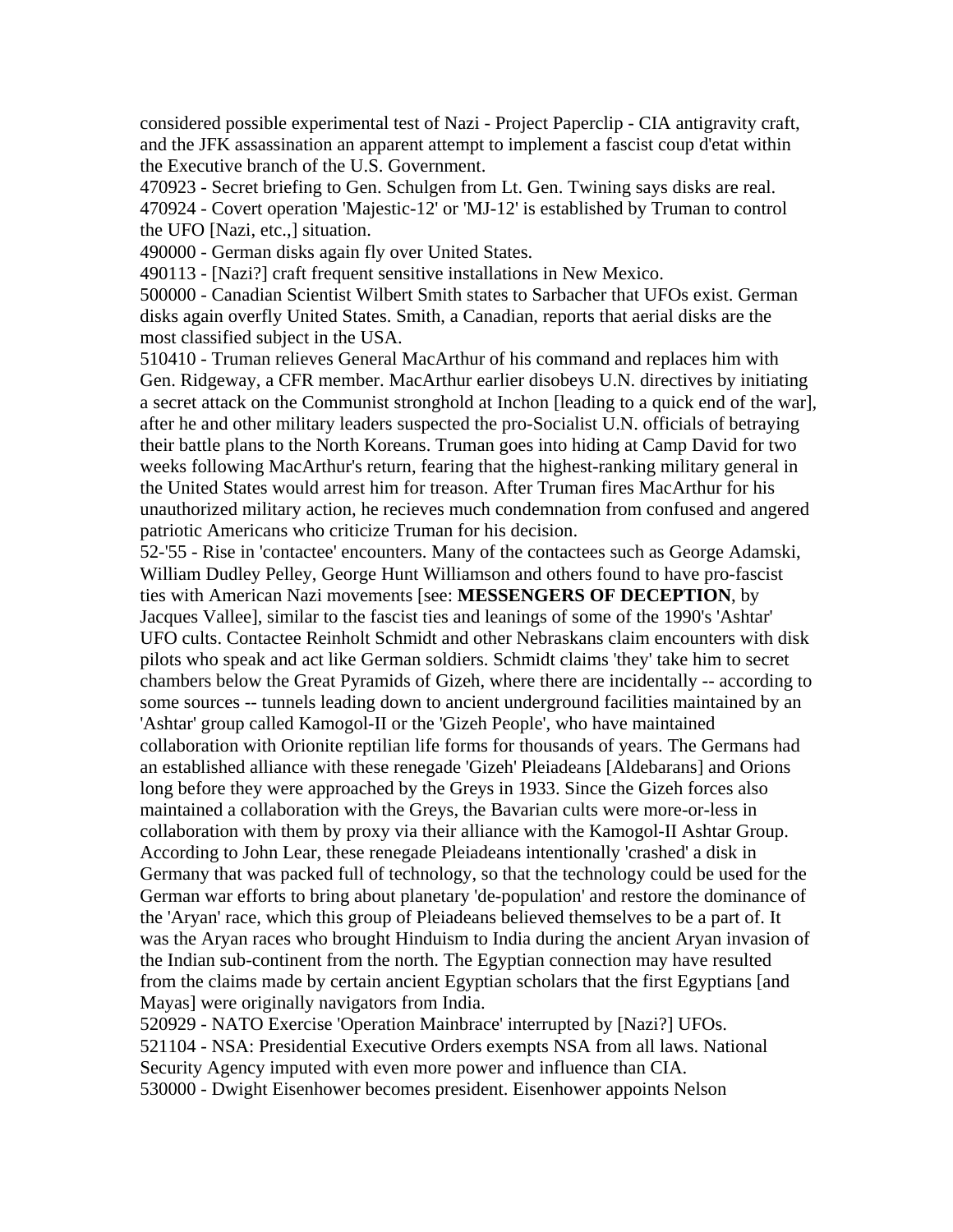Rockefeller to group on Govt. reorganization. It was Rockefeller, in collaboration with 'Nazi' agents, who assisted in the establishment of MJ-12, the NSA and CIA as fronts for Bavarian Intelligence, a 'secret government' within the Constitutional government. Many who have gotten close to the CIA's ultimate secret -- that is the Nazi S.S. controlling factor -- are murdered by CIA assassins. Allan Dulles, CIA Director, approves mind control project **MKDELTA**. Entire German-disk-duplication project goes underground. Thomas Townsend Brown gives Air Force demo of his electrogravity effect. NSA James Moseley comes up with 'Earth-made devices' theory. First government disk duplication projects succeed. Work with Canadian government on aerial disks continues.

550300 - NSC 5412/1 group formed. Planning Coordination Group. Nelson Rockefeller is head.

560000 - Captain Ruppelt published 'Report on Unidentified Flying Objects' and states that Germans have extremely advanced air vehicles. CIA memo authorizes use of drugs on inmates of prisons.

580925 - Victor Schauberger, implosion vortex scientist who developed several 'implosion' engines for Nazi lenticular or disk shaped aircraft, dies in Linz, Germany. 590000 - 'Avro VZ-9, System 606A' disc test flown.

600000 - Translator for Eichmann's boss becomes Reagan's personal secretary in California. Project Aquarius [NSA] initiated.

601204 - Dr. Henry Wang, German disk researcher, dies at 54 yrs old.

620000 - Many disks observed around **DULCE**, New Mexico. Nazi's may be involved there to some degree as well as CIA-NSA involvement and a multi-leveled base where antigrav, biogenetic, psi-warfare, and mind-control research is being carried out to the extreme.

630000 - Kennedy issues ultimatum to MJ-12 member Gordon Gray, says he's going to spill the beans on the whole mess [CIA disk projects, international drug trafficking, mind control, collusion with Grey aliens, etc.] and inform the public. Kennedy, having had to learn these facts from the **RUSSIANS**, discovers that the scenario is true and threatens to 'dismember' the CIA if they don't come clean and surrender to Congressional supervison. 631122 - President Kennedy murdered in a fascist coup d'etat attempt carried out by CIA agents, Mafia hitmen, and the overseers of MJ-12 [MAJI -- or the BLACK MONKS]; their man Lindon Johnson becomes President.

640917 - Government releases Warren Commission report to explain away Kennedy death.

671000 - Britain hit by wave of aerial disks.

691203 - Maj. Keyhoe gets ousted from his **NICAP** [Civilian UFO research organization] position by CIA infiltrators, and is replaced by John Acuff.

710600 - CIA 'critic' James E. MacDonald drives into desert and 'shoots himself.'

740000 - Gerald Ford becomes President. Nelson Rockefeller becomes Vice-president. (Note: Here is an alternative to a famous parable: "A fool and his money are soon elected"! - Branton)

75-'78 - Project Gabriel: Development of Sonic weapon derived from Nazi technology. 760000 - CIA document released, say Ultrasonics research lasted 20 years. Skull &

Bones [a German-based cult] member George Bush becomes director of CIA. Dulce, New Mexico area begins to experience intense animal mutilations. The Dulce base is intended to be a major underground joint-operational control center for the New World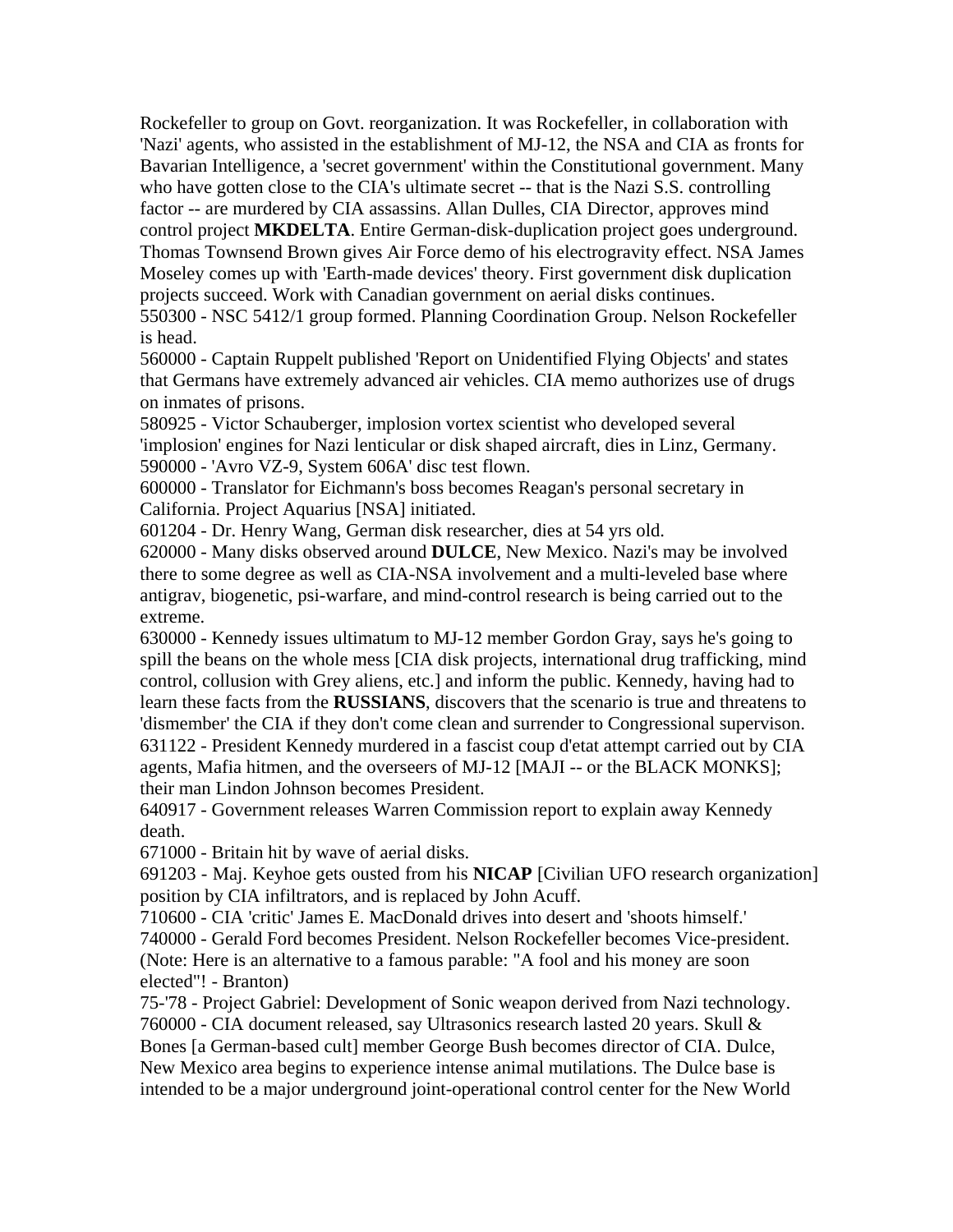Order in the West. A similar facility under the Pine Gap region near Alice Springs, in central Australia, is prepared for use as an Eastern control center.

770000 - Freedom of Information Act established, many subsequent documents released proving Air Force-CIA-NSA interest in [and development of] UFO's.

780000 - NSA employee provides CIA NICAP Chief Acuff with Classified documents. NICAP CIA Chief Jack Acuff sells **NICAP** lists to NeoNazi 'Samisdat' organization in Canada.

780619 - Carter issues unconstitutional Executive Order creating **F.E.M.A.** Later **FEMA**  executive orders 'authorize' the suspension of the U.S. Constitution and Bill of Rights in event of a 'National Emergency'.

780908 - Researcher and scientist Paul Bennewitz discovers unusual aerial and underground activity in Jicarilla Apache Reservation near Dulce, N.M. [Archuleta plateau]. Also sightings of unusual 'atomic spacecraft', helicopter pads, black CIA [Nazi SS?] limos, black choppers, hundreds of armed special forces who disappear into the cliffs when approached, mini-lab vans, etc.

790000 - Thomas Edwin Castello takes photos/videos/notes and flees from his position as Head of Dulce Base Security, 6 copies of everything is made before he goes into hiding. His wife and child are abducted by agents before he can reach them however. He never sees them again. Castello describes earlier work as a top secret photo analyst during which he developed a role of film showing an 'Adamski' type craft with a 'swastika' on the side.

800100 - Peter Gersten secures two UFO-related documents from NSA under FOIA. Reference to 239 documents which could not be released because of 'national security' restrictions.

800800 - Intrusions by [Nazi?/Grey?] aerial disks at Manzano Weapons Storage area at Kirtland AFB, N.M., filmed by Paul Bennewitz.

801100 - Paul Bennewitz still being monitored by NASA with assistance from Fugate Miller

. 801126 - SA Doty receives call from Senator Schmidt of N.M. Asks OSI's role in connection with Bennewitz.

820427 - NSA admits it has over 239 top secret documents which relate to 'UFOs'.

830409 - AFOSI agent [Kirtland AFB, NM] Richard Doty shows Linda Howe Presidential Briefing on UFOs.

830409 - Paul Bennewitz gets interviewed. Determines Dulce base location.

840000 - Rex-84 exercises [FEMA] test ability to round up people and confine.

840426 - Lt. Gen. Bond killed at Area 51 during disk test.

850000 - Livermore Labs begin to manufacture artificial blood for Dulce Facility [Los Alamos, Rand Corp., Dept. of Energy connections to Dulce]

. 870000 - 'Dulce Papers' released -- Data on Five entrances to [upper] Dulce lab is leaked.

871011 - Las Vegas paper reports on Area 51, **DREAM**land.

880325 - John Lear released public statement on status of affairs, referring to UFO's and CIA [Nazi] activity in the underground base at Dulce, etc.

880600 - Pres. Bush proposes converting unused military bases to prisons.

880700 - John Reynolds contacts Paul Bennewitz in New Mexico. John Lear attempts to contact Bill English about Grudge 13 report.

890000 - Project Excalibur: Develops earth-penetrating nuclear warheads to destroy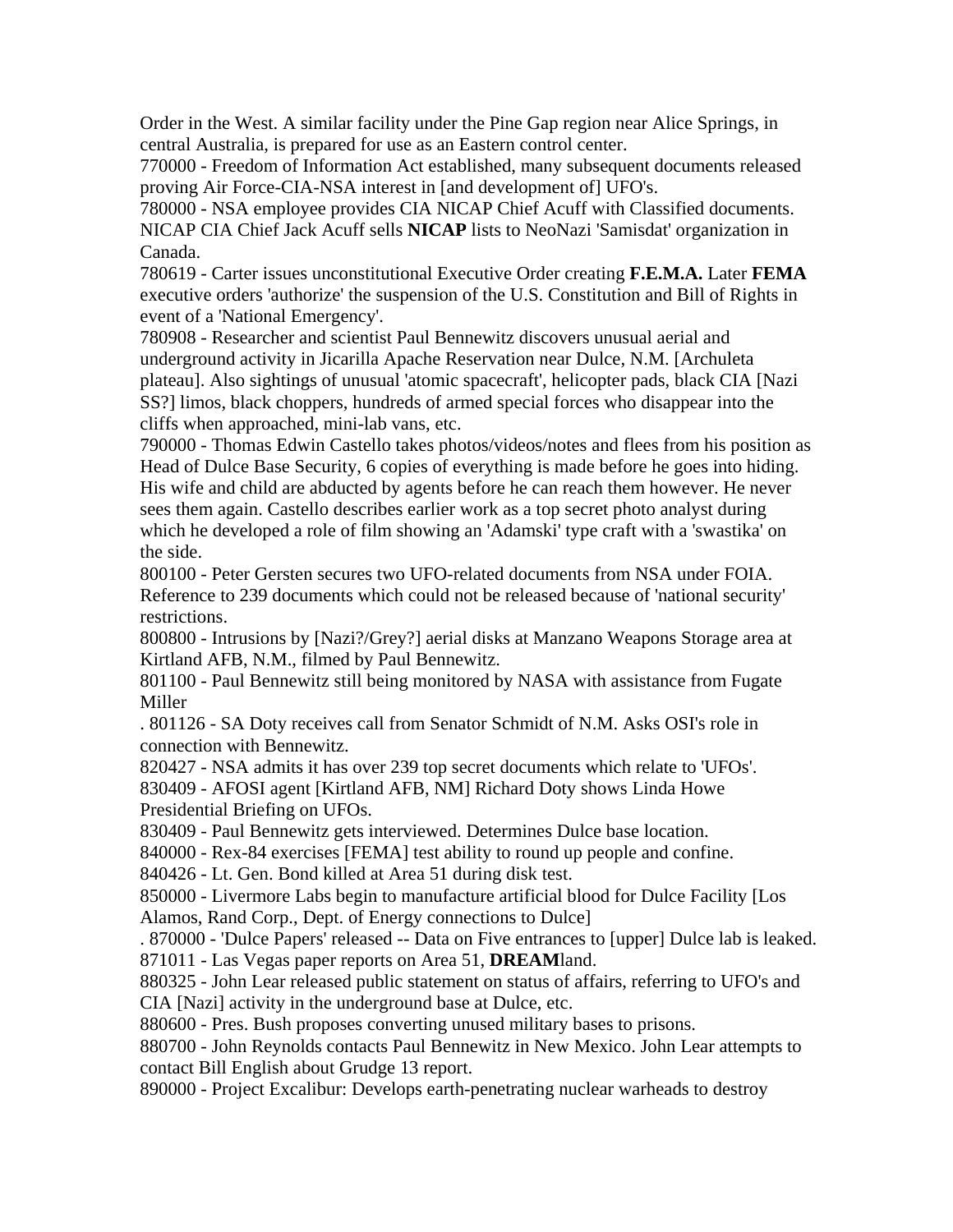underground enemy bunkers or bases.

890100 - William Cooper and John Lear issue indictment to the President. 890226 - William Cooper sends 536 copies of Indictment to Congress. 2 replies. 890517 - Roads to Archuleta Mesa above Dulce, New Mexico are road-blocked to prevent intrusion.

890927 - Researcher Greg Keith, in an article in **THE WALL STREET JOURNAL**, relates statistics that 2 out of 3 black children are aborted, and that 43 percent of all abortions are performed on black women. Keith accuses Margaret Sanger, based on her own admissions, of being a **SOCIAL ENGINEER** -- one of many who have targeted Blacks, Jews, Eastern Europeans and other NON-ARYANS for reduction and extermination through population control, genocide, infantacide-abortion, steralization, etc.

# **The following is a more detailed 'chronology' released by Leading Edge Research, with a few comments of my own added:**

1793 -- **JOHANN ROCKEFELLER of GERMANY** comes to the USA, probably the deadliest immigrant America will ever know. Not because he was a German but because he was a German RACIST with some very dangerous international banking cult connections.

1919 -- Adolph Hitler joins the Thule Society in Germany. In the Thule Society, the 'black sun' played a prominent role as a 'sacred' symbol of the Aryans. The inner core within the Thule Society are all Satanists. (Note: Just what would motivate these satanists in their agendas for global conquest? The answer is that they do not believe in an Almighty God, therefore they believe that they can get away with it. I'm afraid that these cultists are in for a rude awakening. This present file is evidence of that, since without the invervention of a "higher power" working behind the scenes through all of those who have contributed to this document, I can state with all confidence that you would not be reading these words right now. - Branton)

1932 -- Adolph Hitler gains control of German society enough to force scientists to work in laboratories on advanced aircraft design. Aided by the implosion vortex technology of Victor Schauberger, and the technical expertise of scientists like Schriever, Habermohl, Ballenzo and Miethe, the Germans make extraordinary progress. There is evidence that they might have been aided by contact with Gray entities from inside the Earth and an 'Ashtar' connected group of humanoid aliens in Aldebaran.

1933 -- A profusion of German 'tourists' swarm over the southwestern United States, buying land, checking mineral rights and also exploring caves and caverns. This was discovered during a background check on some of the cities [and newspapers] in New Mexico.

1934 -- the vast Rockefeller financial empire, in an effort to back German racial superiority and eugenics, financially supports Nazi Germany in collaboration with Prescott Bush [George Bush's father]. In 1929 the German Ernst Rudin enacts German Sterilization Laws.

1939 -- Operation Canned Meat begins, where the Germans stage an incident at the Polish border as a prelude to the invasion. As a result of newly acquired technology, the German scientific effort is pushed forward by leaps and bounds, and is developed at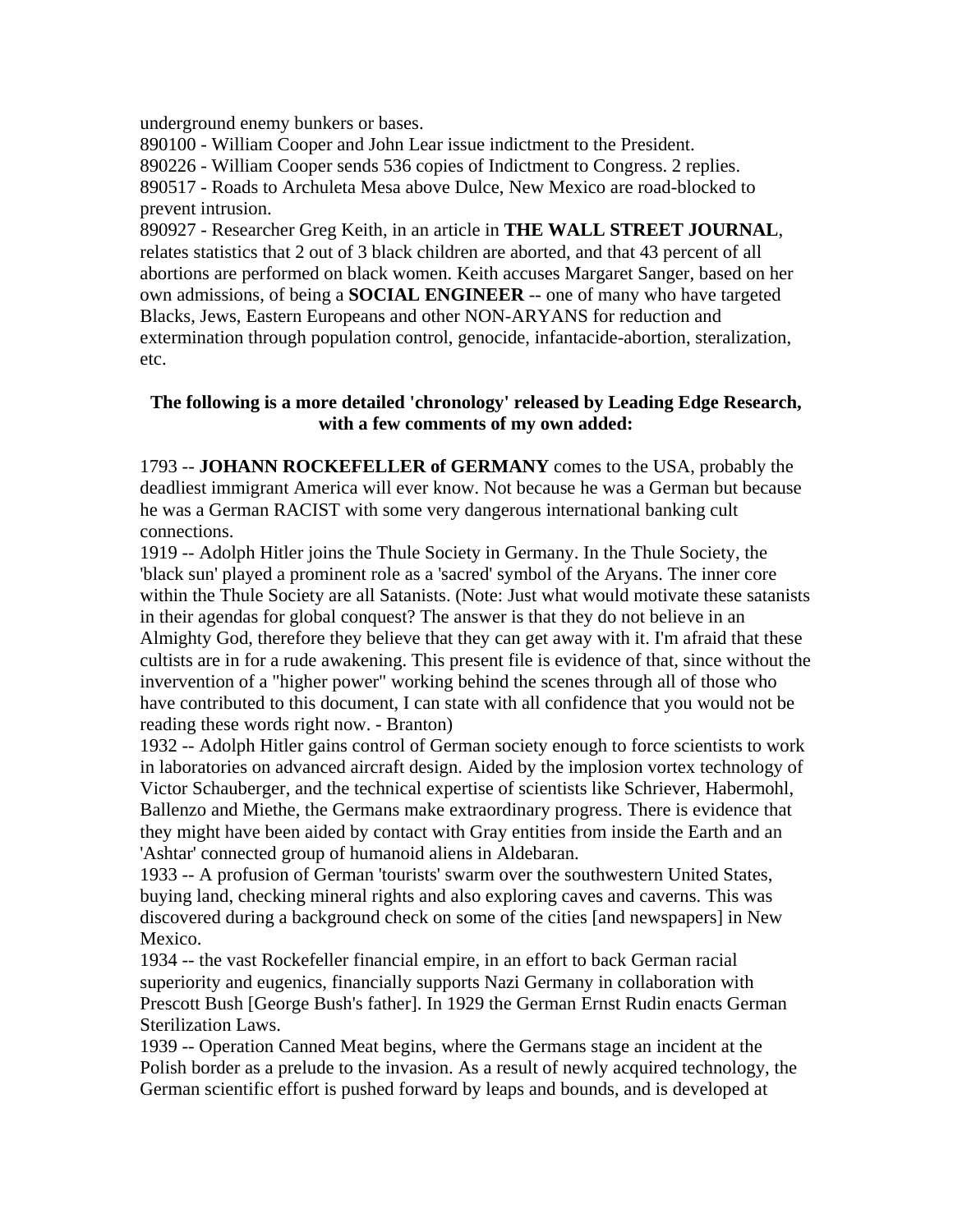several underground research facilities at Reinickendorf, Kummersdorf and Thuringia. The earliest "pilotless aircraft" were produced in 1934, and had some moderate degree of success. The United States was quite aware of the German technical progress and sent an American named Wilson to Germany to "give technical assistance" and generally to keep an eye on German technology. It was probably by virtue of Wilson that the Germans never used their [anti] gravitational craft en mass in the war, for Wilson attained a high position in the German technical community, and switched propulsion methods from gravitational to advanced jet propulsion in an apparent effort to "get technology out there to fight the war". Because of this, German gravitational research remained in the labs and stayed in the R&D [Research & Development] phase until around 1941, when the Schriever/Miethe designs were successfully tested. It was clearly a situation where the war was going on faster than the Germans could technically develop their designs. Hampered by sabotage and deliberate technical misguidance from Wilson, as well as delays in metallurgical research which didn't result in an acceptable alloy of magnesium and aluminum until 1944, the Germans could only continue to harass allied pilots with the 'fireballs', pilotless craft developed and used since 1942 which emitted electrical fields that interfered with the operation of aviation engines.

1943 -- General Reinhard Gehlen infiltrates Soviat intelligence. Gehlen forms a partnership with Allen Dulles [a Bavarian Illuminist and American 'Nazi'], which results in the creation of the CIA [and some years later the more powerful NSA] from a core of Nazi SS intelligence officers brought to the US under the auspices of Operation Sunrise, Overcast, and Paperclip.

1945 -- The British discover German plans for advanced craft and joined the efforts of the United States to subvert the German program. Obviously those agents who would later become the core of the 'CIA' were not involved in this attempt to subvert the secret German projects, in that the CIA was originally established as a fifth-column for Bavarian intelligence operations in America. On February 16, despite allied efforts, the Germans successfully flew a crew-carrying version of the 'fireball' from the underground facilities in Thuringia. The craft had a top speed of over 12,500 mph. The craft was called the 'Kugelblitz'. The Germans in the scientific community knew the war was lost as early as 1942, due to signs of an imminent alliance between America, Great Britain and Russia. They decided to establish a plan for continuing the dream of the Third Reich in spite of the war. They decided that the establishment of a separate society founded on Nazi principles of genetic purity was the answer. The development of gravitational technology aided that plan. On February 23, the newest engines of the Kugelblitz were tested and then extracted from the craft. The 'shell' or 'casing' of the Kugelblitz, minus the engines, was blown up by SS personnel and the scientists, plans and engines were shipped out of Germany to the South Polar regions, where the Germans had maintained underground construction activity since 1941. Two days later, on February 25, the underground plant at Khala was closed and all the workers sent to Buchenwald and gassed. The Germans also sent their "Aryan elite" children and other elements of their society to the underground bases. General Hans Kammler, who disappeared in April 1945, was instrumental in the evacuation operation, as was General Nebe. There, the Germans developed a eugenic society that apparently is limited to a specific number of people. They're still there. Apparently they also maintain underground technical colonies in South America. On April 12, Roosevelt dies and Harry Truman, a high Mason as was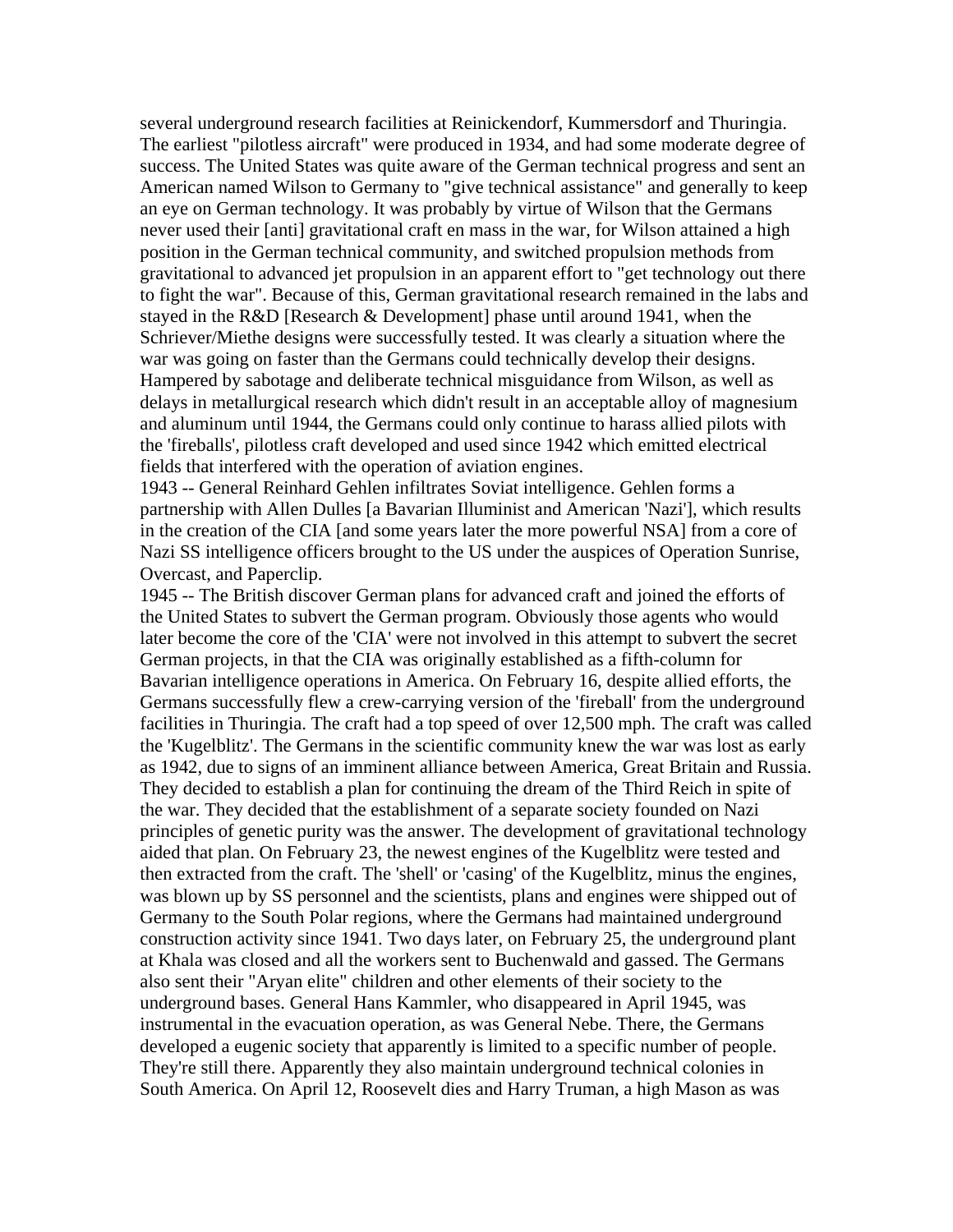Roosevelt, becomes President of the United States. On May 7, 1945, Germany surrenders. Both the Americans and Soviets gain access to elements of German disk technology and scientists which the German Nazi elite had neglected to eliminate before their hasty departure at the close of the war. The British Canadians also had access to some of the data that the United States had acquired, as well as some data directly from the German efforts. On September 20th, Wernher Von Braun and other V-2 colleagues arrive in Boston, Mass and are transported to White Sands New Mexico to work in the U.S. missile program (Note: Von Braun along with other 'Paperclip' Nazi SS personnel were at the 'treaty signing' event at Muroc-Edwards AFB in 1954 according to Dr. Hank Krastman, when the NSA officially entered into a pact with the reptilian Grays. Previous to this the Nazis [Bavarian Thule Society] and Scottish Rite Masons [Bavarian Illuminati] had established 'treaties' with subterranean-based 'Gray' and 'Reptiloid' species that were in turn in contact with others of their kind beyond the confines of planet earth - Branton). Over 1,000 Nazi S.S. scientists are transported to the United States by Bavarian cult members operating in high-level economic and political positions in America -- the 'Corporate-Fascist' government -- and are given false papers in order to work for the "U.S. government". These Nazi S.S. infiltrators continue to infiltrate the electorate government of the United States of America via their fascist 'parasitic' fifth column government centered around the **CIA, NSA, AQUARIUS**, etc.

1946 -- Bavarian-connected agents within the United States eco-political structure import German S.S. intelligence officers in an effort to form what later becomes the Central Intelligence Agency. This Agency, initially an "intelligence gathering" office, soon commenced to spreading its influence throughout the entire U.S. intelligence community to the point where it became the controlling influence over all intelligence efforts and in fact a "secret government" in and of itself. The influence spreads beyond the borders of the U.S.A. as the CIA engages in a 'covert war' against the world superpowers and third world counties, assassinating undesirable leaders and replacing them with fascist CIAbacked military juntas, etc. This was part of a plan that was formulated by Allen Dulles and Reinhard Gehlen in 1943, when a deal was cut with German intelligence to provide the "United States" with a viable intelligence operation as well as provide German intelligence agents with "a place to go after the war". A good inducement, indeed. Remember that the Nazi's were backed by American bankers who were/are members of the Bavarian secret society lodges, as were the Nazi's themselves. Did millions of Allies shed their blood during World War II only to be betrayed by traitors in our midst? 1947 -- The Germans, having had two years to get it together after the war, started making flyovers of the United States in their disks, which had by then achieved a remarkable degree of development. This prompted the United States to undertake plans to ascertain both the exact location of the German bases at the Pole and their technical capabilities. In 1947, Operation Highjump was conducted around Antarctica in an attempt to locate the Germans. It was a failure. The Germans used their technology to thwart the efforts of the United States. It wasn't until 1958 during the International Geophysical Year that another major attempt to do something about the German problem was made. Various polar expeditions that occurred in between 1947 and 1958 had intelligence as part of their design, and also seemed to evoke activity from other forces and entities from inside the Earth. There also seems to be some evidence that the Germans made contact with alien forces from inside the planet in relation to their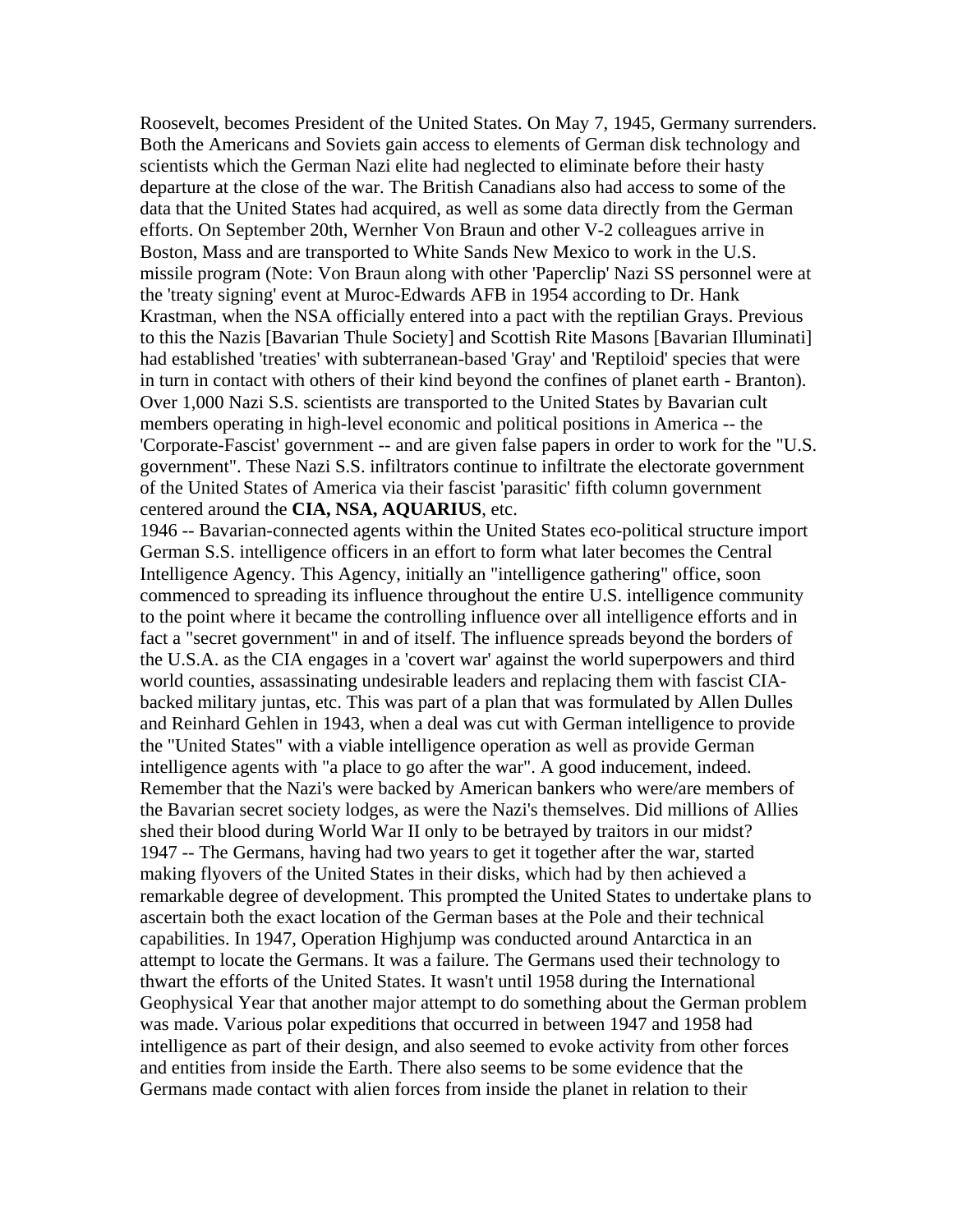activities in Antarctica. In 1947, the United States decided that the problem with both **THE GERMANS AND THE ALIENS** was getting a little dangerous. It was necessary for the U.S. 'government' to implement severe measures in order to hide the truth of the alien presence. The German problem was easier to control as far as public knowledge was concerned. In September 1947, **TRUMAN** caused the National Security Act to be passed in order to hide the activities of the Government, the CIA, and the alien problem. Was Truman aware of the Nazi infiltration of the U.S. intelligence community? Whether or not this was the case, Truman did sign a 'treaty' with the 'Reptilians' as part of his involvement with the 33-plus degrees of Scottish Rite Masonry, whose International 'Bankster' members had financed the Nazis up until the point where Adolph Hitler had become too hard to control. Whether Truman was directly aware of the fact that his sponsors, the German-American Rockefellers, had financed the Bolshevik and Nazi revolutions, is uncertain. CIA mind-control projects began at Bathesda Naval Hospital in 1947, with data gained from German S.S. intelligence. Truman created a study group in order to 'control' the alien problem, at least half of whose original members were affiliated with Bavarian-backed international banking fraternities like the Council on Foreign Relations. This study group was called MJ-12, PI-40 or ALPHA-2. A series of National Security Council [NSC] memos removed the CIA from the sole task of gathering foreign intelligence and slowly 'legalized' direct action in the form of covert activities. The memos, including NSC-10/1 and NSC-10/2, established a buffer between the President of the United States and the activities that were going on, as well as providing a means for the President to deny knowledge of any covert activities. Of course, all of this was un-Constitutional. Unfortunately Congress did not know what was going on either, as these 'appointed' representatives of the military-industrial complex began to take control of the U.S. government away from the 'elected' Congressional-Senatorial representatives of the Constitutional government. In 1947, **FIFTY PERCENT** of the CIA was composed of Nazi S.S. intelligence personnel, mostly within the inner covert ops segments of the agency. (Note: If this is the case, then it would be logical to suggest that it is THIS fifty percent of the Nazi 'German'-ated CIA which interacts with the greys and reptiloids within the Dulce, Denver Airport, Area-51 and Montauk bases, etc. - Branton)

1952 -- Reinhard Gehlen and Allen Dulles are dubbed Knights of Malta by the **VATICAN**. (Note: According to **THE SECRET HISTORY OF THE JESUITS**, by Edmond Paris, a large number of Jesuits assisted in the development of -- and occupied powerful positions within -- the Nazi S.S. Could the mass-murder of the Jews and the Russian Greek Orthodox Serbians in Yugoslavia during World War II have been a continuation of the Vatican's **INQUISITION** against its enemies?. The ancient 'Babylonian Mystery Society' which has reportedly maintained a secret line of Pontifex Maximus leaders since the time of King Nimrod, has been using the so-called 'Holy Roman Empire' as a 'cover' for its secret activities -- in affiliation with the Jesuit lodge which created the Scottish Rite as a tool for infiltrating Masonry -- and has maintained a strong presence within the Nazi S.S. The unknowing lay members of the Catholic Church and of **NEARLY EVERY MAJOR DENOMINATION** on the planet which has been infiltrated by the gnostic Jesuit lodge and their hatchlings -- the Bavarian Illuminati, Bavarian Thule societies, and the so-called Scottish Rite of Masonry -- should not be blamed for this subversion of the global political-economic-religious systems, that is if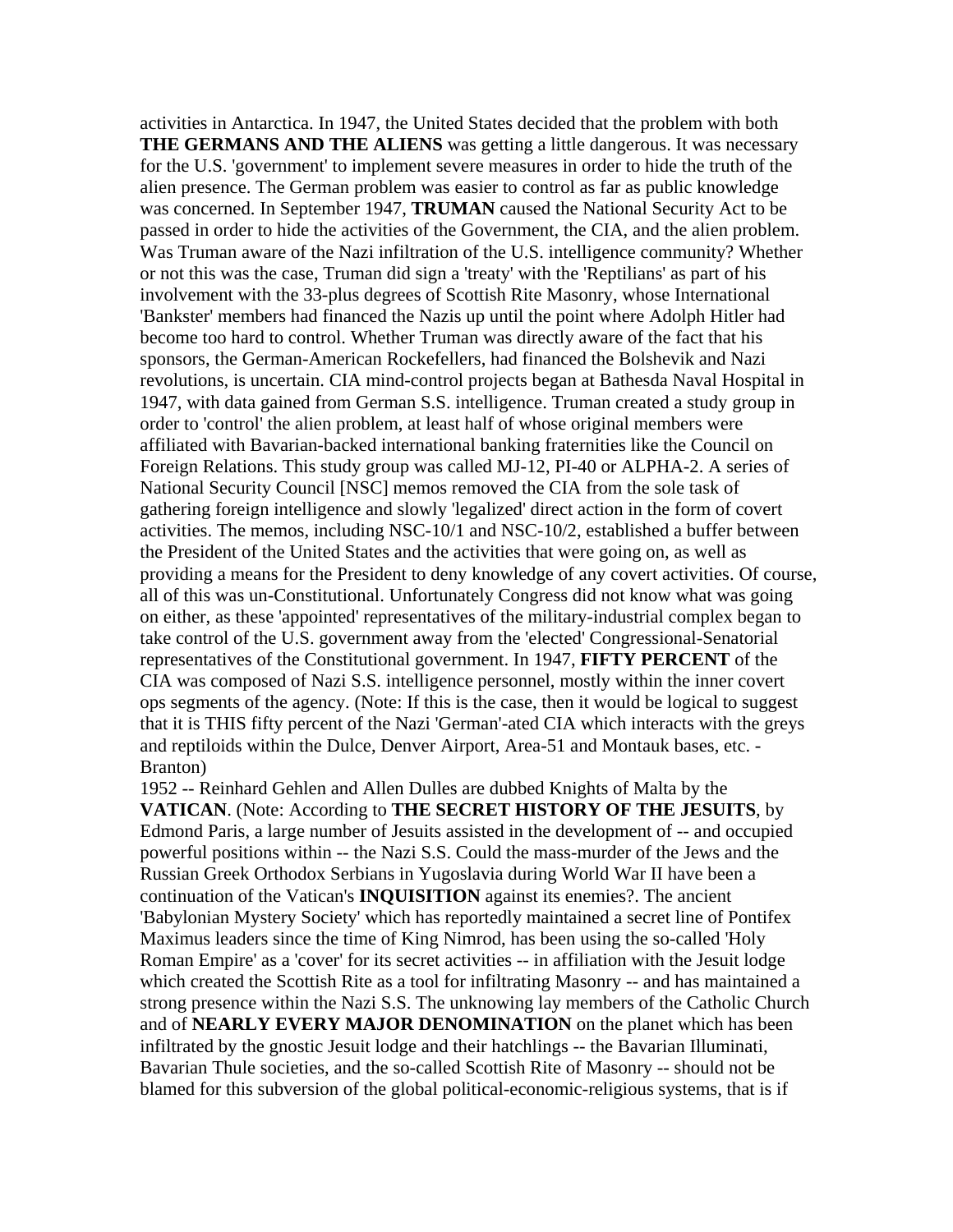they have no knowledge of the conspiracy. I **REITERATE** here and throughout this File that I am not personally against any individual members of errant or apostate 'control' structures who are being 'used' against their knowledge for internationally destructive agendas, but rather against the 'regressive' control structures themselves. **THAT** is our target. If one wishes to be a Roman Catholic or a member of any other religion, fine... however when that 'religion' begins to pry into the realm of economic and political **CONTROL** at the expense of the freedom of others, then these 'religions' must be willing to face criticism for involving themselves in these areas, and refrain from hypocritically crying "your attacking my 'religious beliefs'". When an organization becomes a political and economic force of **CONTROL**, it has **CEASED** becoming a 'religion'. How much more for 'religions' who profess to have faith in Jesus of Nazareth - the Christ - or Melchizedek... the same one who in His zeal had 'cleansed' the Temple of those who were using 'religion' to fill their own money bags. Some organizations have lost the 'right' to be called exclusively 'religions' and must now be classed as economic-political powercult structures. No matter how well-intentioned humans are, if they place themselves **ABOVE** their fellow human beings, then there is the temptation to use their knowledge or position to **CONTROL** those below them. It is religious **POWER STRUCTURES** which divide humanity through "holy wars" and such, **NOT** individual 'believers'. - Branton)

1953 -- Albert K. Bender's International Flying Saucer Bureau was closed down following work on a theory linking disks with Antarctica. Bender is visited by **MIB** [Men In Black] and persuaded to stop his research. These were apparently transdimensional humanoid 'MIBs' -- although there have also been reports of **MIB** reptiloids, androids, and U.S. government agents who have themselves taken on the label of "Men In Black", possibly in imitation of the dark-clad alien intelligence agents who have threatened numerous UFO witnesses to remain silent. Eisenhower asks Nelson Rockefeller for help with the alien problem. This is where the idea for MJ-12 was born. It was probably a critical mistake in asking a member of the world financial control group for help with the alien beings. Because of human nature, the true 'controllers' are those who control the world's wealth -- the International Bankers -- as they are able to buy-off the weak factions within all of the governments of every nation, including an 'apparent' Constitutional Republic like the United States of America.

### **The following are some of the subjects that radio personality David Emory has covered on his talk-radio broadcasts in California:**

-- The pivotal role that Nazi and fascist elements played in the assassination of President Kennedy... evidence that American and German "Neo-Nazis", the Gehlen spy organization and Nazi rocket specialists working under Werner Von Braun figured prominently in the killing.

-- The support American industrialists and financiers gave to Hitler's Germany and how this affected the allied military policy during the war as well as the incorporation of the Third Reich's intelligence forces into the CIA at the conflict's conclusion.

-- The SS origin of the Green Berets, the re-establishment of Nazi elements in West Germany after the war, as well as Nazi influences on Senator Joe McCarthy, Interpol and the Alger Hiss case.

-- The pivotal role in the Cold War played by Hitler's most important spymaster and his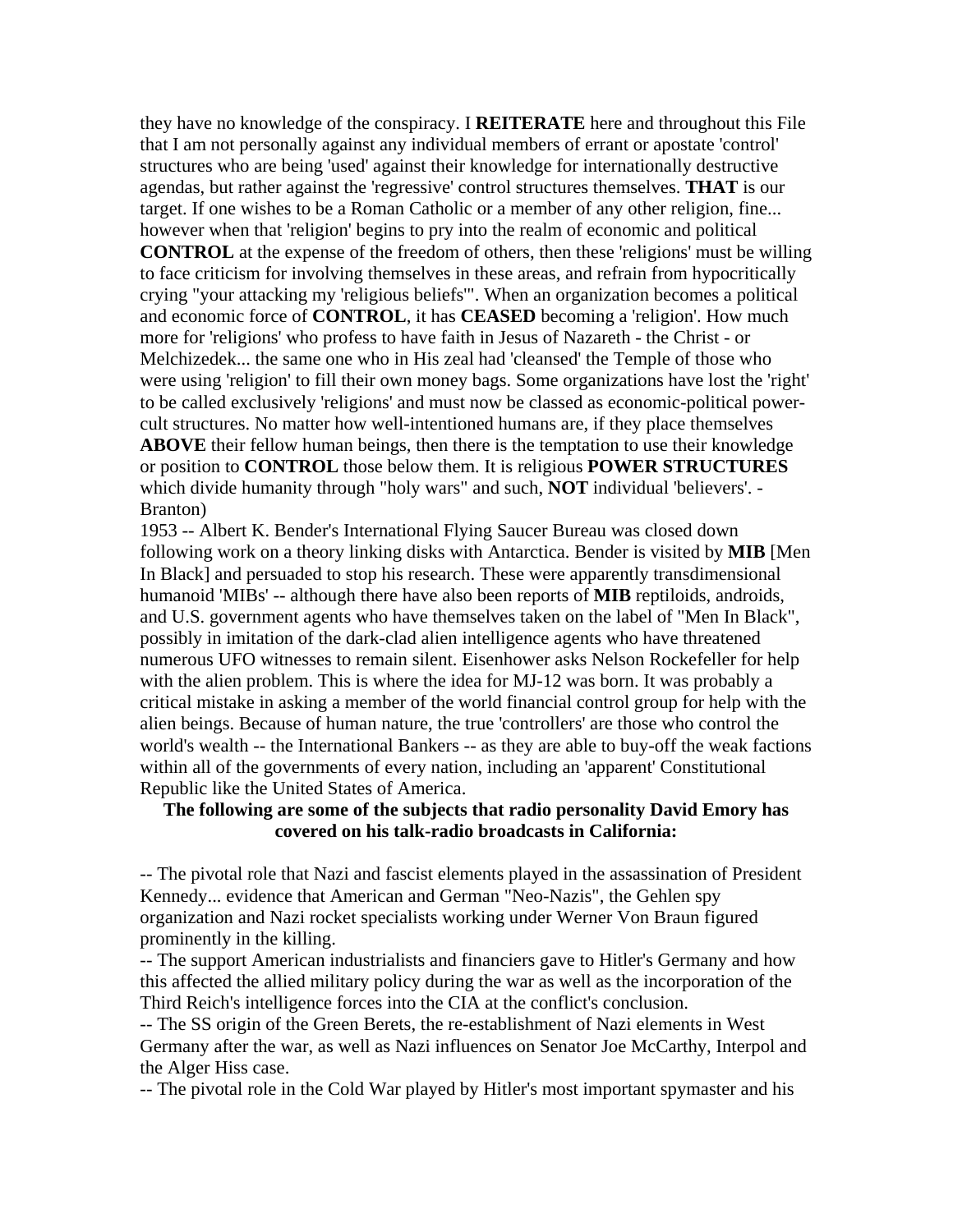Nazi Eastern Front intelligence organization... the Gehlen organization's incorporation into the CIA; its role in establishing Radio Free Europe **AND** the first Palestinian terrorist groups as well as Gehlen's personal political ideology.

-- The evolution of American fascism from the 1930's to the present... attempts to overthrow President Roosevelt, suspend the constitution and establish a fascist dictatorship in the United States.

-- The World Anti-Communist League... the composition and operation of this reactionary organization whose fascist elements have wielded tremendous influence in the operations of the U.S. national security establishment... the massive intersection between this organization and the network created by Nazi spymaster Reinhard Gehlen. -- Former Nazi SS Officer and CIA agent Skorzeny's role in developing the methodology of modern terrorism and training many terrorist organizations... the connections of western [fascist] intelligence agencies to the Munich Olympics massacre of several Israelis in 1972. (Note: Munich, Germany is the capital of Bavaria, by the way - Branton). -- Evidence that the U.S. national security establishment may have been planning a fascist coup in response to a terrorist provocation... the "Rex 84" martial-law contingency plan and its implementation in response to a terrorist 'incident'. Rex '84 appears to stem from a contingency plan to intern black Americans in concentration camps. -- The Fourth Reich -- the complicity of [fascist] elements of U.S. intelligence with

international terrorists...

-- The assassination program which eliminated the democratic leadership of Weimar Germany paving the way for Hitler's rise to power... the formation of the Nazi Party as a front for German military intelligence.

-- The connections between the Third Reich and South African society. Particular emphasis is on the Broederbond [the Afrikaner elite society which effectively controls South Africa] and how that organization developed with help from Nazi Germany... how residual elements of the I.G. Farben chemical cartel helped the growing South African nuclear industry.

-- Uncle Sam and the Swastika... documents the Third Reich as a historical outgrowth of the multi-national corporate capitalism. Focus is on the dominant role of American-based multi-nationals in financing and arming Nazi Germany.

-- The Third Reich's extermination programs from the "mercy killing" of handicapped children to the Auschwitz death factory. The Nazi liquidation's are exposed as a direct outgrowth of the international eugenics and mental hygiene movements, both mainstream movements with important implications for contemporary society.

-- The growing intersection of third reich veterans, Middle Eastern terrorists, European neo-fascists and European ultra-leftists in a new form of international fascism.

-- Circumstantial evidence suggesting that then vice-president George Bush may have been involved with the attempt on the life of former President Reagan... the close connections between the family of convicted would-be assassin John Hinckley and the Bush family as well as Hinckley's Nazi background.

-- The Nazis: Anti-Semites on George Bush's Campaign... the participation of elements of the Gehlen organization, the World Anti-Communist League and the P-2 Lodge in George Bush's 1988 election campaign.

-- The work of Mae Brussell, a political researcher whose research is the foundation of Mr. Emory's... the suspicious circumstances surrounding her death in 1988.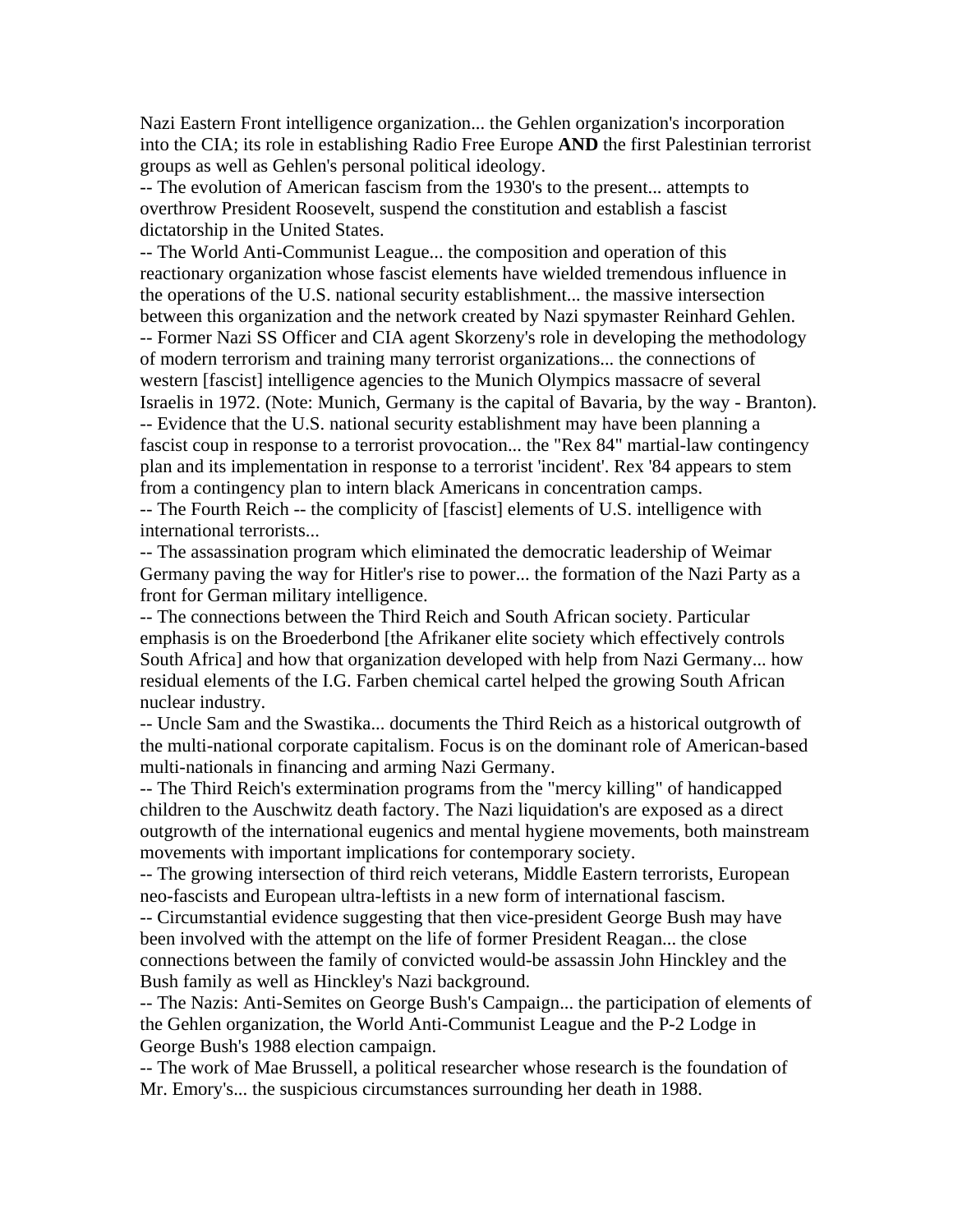-- Livin' In The USA: The Search for Nazi War Criminals. In 1985, the San Francisco Examiner listed ten Third Reich fugitives considered to be the "most wanted" of all war criminals... the fact that most of them worked for U.S. intelligence after the war. -- The role played by German neo-Nazis in the assassination of President Kennedy. -- Adolf Hitler's escape from Germany at the end of World War II using information contained in previously classified U.S. intelligence archives, accessed by a London Times journalist and discussed in a military history quarterly. The story was revealed to U.S. intelligence operatives during their debriefing of former Gestapo chief Heinrich Mueller prior to Mueller going to work for U.S. intelligence, employed Mueller because of his anti-Communist expertise. Confident that his situation with his U.S. sponsors-to-be was secure, Mueller disclosed that Hitler escaped to Spain after the war and that his place in the bunker [and the grave] was taken by a double who was a distant blood relative of the Fuehrer. Mueller's alleged death at the war's end has also been effectively de-bunked. -- The relationship between Arab Nationalist groups and the Third Reich analyzed... the cooperation between... American Nazi groups and the Nation of Islam under Elijah Mohammed and Louis Farrakhan.

-- Richard Nixon's... efforts on behalf of Nazi war criminals living in America, his apparent role in the assassination of President Kennedy and that event's connections to the Watergate Scandal... Nixon's administration and the drug trade and Nixon's plan to stage a provocation at the 1972 Republican Convention in order to force a cancellation of the general elections that year and the establishment of martial law... an analysis of the international fascist political milieu that created Nixon and of which he was an integral part.

-- Several elements of historical and operational continuity between the development of fascism prior to World War II and its resurgence over the last several decades. Comparing American scientific racism of the 1920s and 30s with current thinkers of that school... the profound influence of the American social legislation spawned by that racism on the Nazi racial laws that were the pretext for the Third Reich's extermination programs... the American 'prosecutorial' staff at Nuremberg who helped to exonerate numerous Nazi war criminals and who subsequently participated in the coverup of President Kennedy's assassination... a possible fascist connection to the gun-control movement (Note: It is indeed curious that the American Psychiatric Association initially contained over 2,000 German 'immigrant' members following World War II. The APA also was/is involved in **GUN CONTROL** lobbying.- Branton), as well as a possible connection between that movement and the assassination of President Kennedy... the resurgence of Fascism in Italy and Germany stemming from the fascist elements left in place in these countries as a result of the laxness of individuals such as the American Nuremberg staffers.

(Additional Note on the above -- From the www.buildfreedom.com website we read: "A principle player in the 1974 foundings of both HCI [then called the National Council to Control Handguns] and the NCBH [National Coalition to Ban Handguns, now renamed the Coalition Against Gun Violence] was Ed Wells, who was **A 25-YEAR VETERAN OF THE COVERT OPERATIONS DIVISION OF THE CIA**... There was also a fund raiser for **NCBH** hosted by the man Nixon appointed as CIA Director, William Colby... HCI spokesman Greg Risch -- incredibly -- admitted that "**SURE THERE ARE A LOT OF CIA PEOPLE IN IT [HCI]**", and also stated that there are quite a few "**EX-CIA**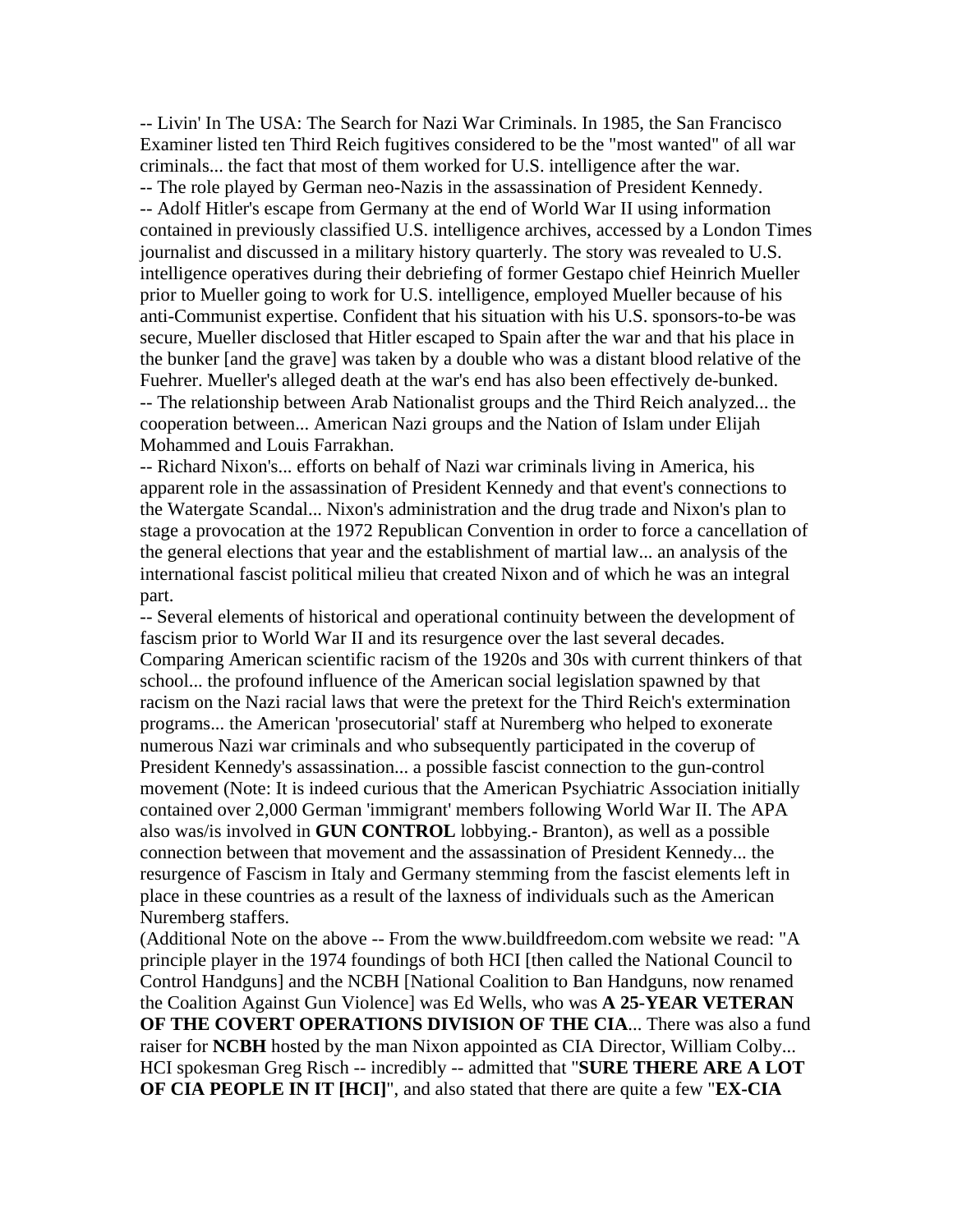#### **WHO DONATE TO US.**" - Branton)

-- Several reasons for American's lack of awareness of fascism, its history and its methodology: lowering American educational standards and the deliberate obfuscation of the historical connection between powerful industrial and financial interests and fascism. Both have significantly undermined contemporary understanding of the political forces which produced Hitler and Mussolini... details important episodes in the development of the French fascist forces that culminated in the Vichy collaborationist government of Marshall Petain. The role of French fascists in undermining France and contributing to the German victory of 1940 is one of many aspects of the history of fascism which has been deliberately obscured... the clandestine methodology of fascism, in particular the underground organizational structure of fascist movements and its effectiveness in subverting established democracies... the underground Nazi cells of contemporary Germany and their evolution from the cellular organization established by the Third Reich prior to its defeat... the Swedish fascist Per Engdahl, and his role in maintaining the continuity of fascism from Hitler and Mussolini to the present. The re-emergence of fascism in Austria and the Czech Republic... [and] international networking between neo-Nazis... collaboration between neo-Nazis and national intelligence services, and connections between neo-Nazis and 'respectable' power politicians... Liberty Lobby, an influential American fascist organization.

-- America's importation of the Gehlen organization after World War II, the 1934 Fascist coup attempt against FDR...

# **HOW THE UNITED STATES LOST THE SECOND WORLD WAR -- RFA37**

# *"America didn't win the war. Adolph Hitler won world war II." -- Guatemalan president Jose Arevalo, after being replaced by dictator Jocabo Arbenz in 1951*  The following is a synopsis of an extensive investigative series by David Emory revealing a working hypothesis that during the Cold War, German fascism and the Third

Reich did not disappear as is commonly believed but rather survived underground and achieved a very real political and economic victory over the Allies. In the aftermath of World War I, the German Nazis learned that anti-communism could be used to achieve strategic leverage over Germany's prospective enemies such as Great Britain and the United States. The Third Reich utilized this stratagem to establish Fifth Column movements in countries they had targeted for conquest. Those movements were composed largely of sympathizers who viewed the Third Reich as a bulwark against communism.

The Third Reich sought to escape the full consequences of military defeat in World War II by playing the anti-Communist card again. When it became clear that the armies of the Third Reich were going to be defeated, it opened secret negotiations with representatives from the Western Allies. Representatives on both sides belonged to the transatlantic **FINANCIAL** and **INDUSTRIAL** fraternity that had actively supported fascism... Viewed by the Nazis as a vehicle for surviving military defeat, [this collaboration] involved a Hitler-less Reich joining with the [international financial cults of] U.S., Britain, France and other European nations in a transatlantic, pan-European anti-Soviet alliance (This has apparently led to their European Economic Community -- later known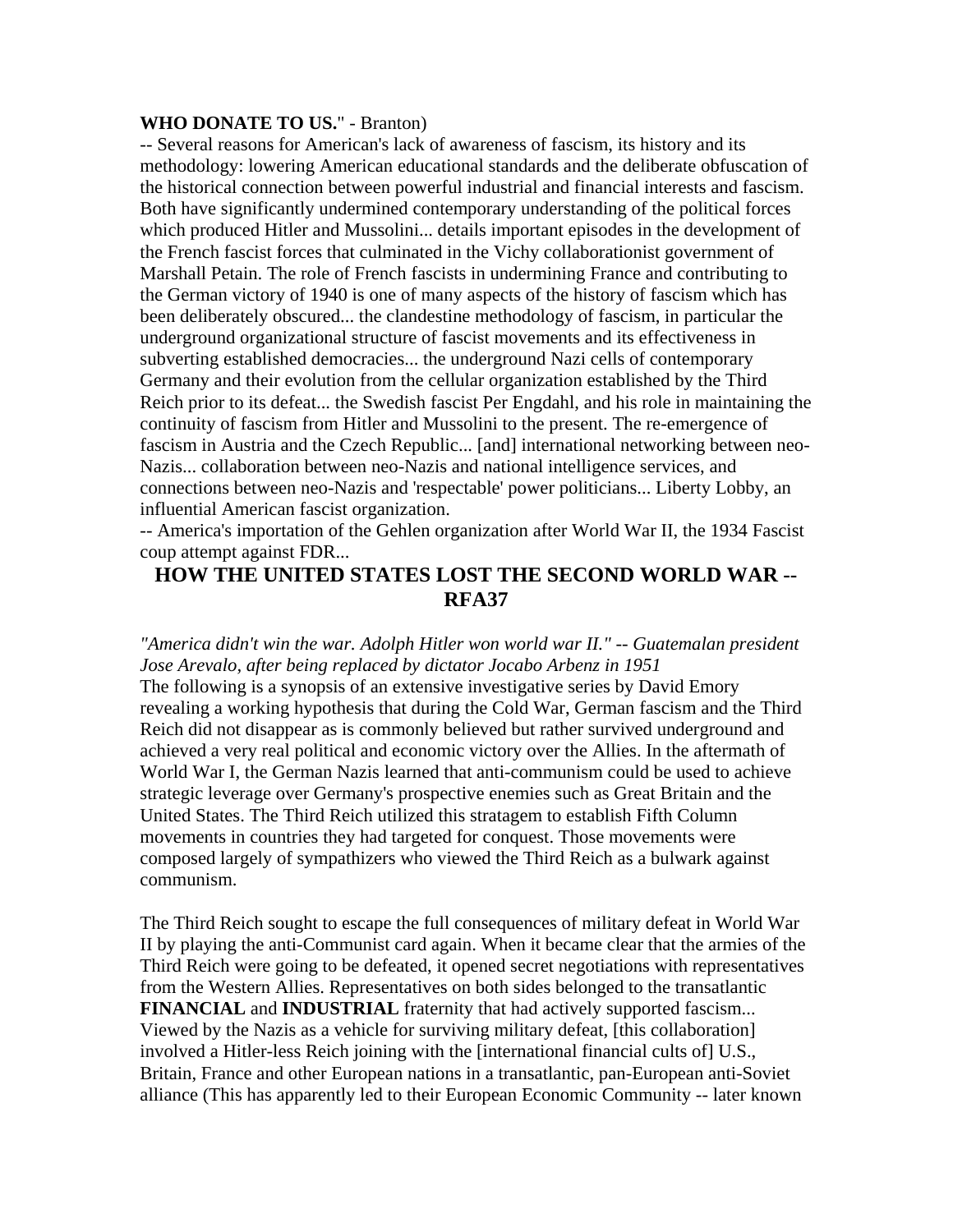as the European Community or E.C. -- conquest of Europe via economic manipulation rather than through force. - Branton). The de-Nazification of Germany was aborted. Although a few of the more obvious and obnoxious elements of Nazism were removed, Nazis were returned to power at virtually every level and in almost every capacity in the Federal Republic of Germany. A Hilter-less Reich then was incorporated into the anti-Soviet alliance the Third Reich's leaders had envisioned - NATO.

One of the central elements in RFA37, the Reinhard Gehlen spy organization, functioned as a Trojan Horse vis-a-vis the United States. By deliberately exaggerating Soviet intentions and capabilities in order to alarm the United States, the Gehlen organization greatly exacerbated cold-war tensions and manipulated them to Germany's advantage.

Perhaps the most important effect of the Gehlen organization was to introduce "rollback" or "liberation theory" into American strategic thinking. Rollback was a political warfare and covert operation strategy which had its genesis in the Third Reich Ostministerium headed by Alfred Rosenberg. This strategy entailed enlisting the aid of dissident Soviet ethnic minorities to overthrow the Soviet Union. In return, these minorities and their respective republics were to be granted nominal independence while serving as satellite states of "Greater Germany."

In its American incarnation, liberation theory called for "rolling back" communism out of Eastern Europe and the break-up of the Soviet Union into its constituent ethnic Republics. Lip-service was given to initiating democracy in the 'liberated' countries. Liberation theory was projected into mainstream American political consciousness through the Crusade for Freedom. This enormous CIA domestic media campaign not only established liberation theory as a dominant element in American strategic thinking but also projected European fascists associated with the Gehlen milieu into positions of prominence within the powerful ethnic voting blocks in America.

The Gehlen imports combined with domestic reactionary elements to form a powerful fascistic and ultimately triumphant political engine referred to in RFA37, as the "rollback" or "liberation milieu."

RFA37 traces the evolution of this milieu and its influence on international and domestic political affairs. The liberation milieu cemented its triumph in American politics through the assassination of President Kennedy. The program highlights the roles of Gehlenrelated elements and intelligence agents associated with the **PETROLEUM** industry (as in the Rockefeller-connected **EXXON, ZAPATA and ATLANTIC RICHFIELD or ARCO** oil companies - Branton) in the JFK assassination. Particular emphasis is on George Bush's connections to this milieu as well as the milieu's relationship to the defense industry, military intelligence and **CORPORATE** America.

RFA37 analyzes the Reagan and Bush administrations as the realization of the goals of liberation theory as well as the fulfillment of National Security Counsel #68. NSC 68 was the blueprint for U.S. strategy during the Cold War. Heavily influenced by the work of the Gehlen organization, NSC 68 called for the destabilization of the U.S.S.R. through a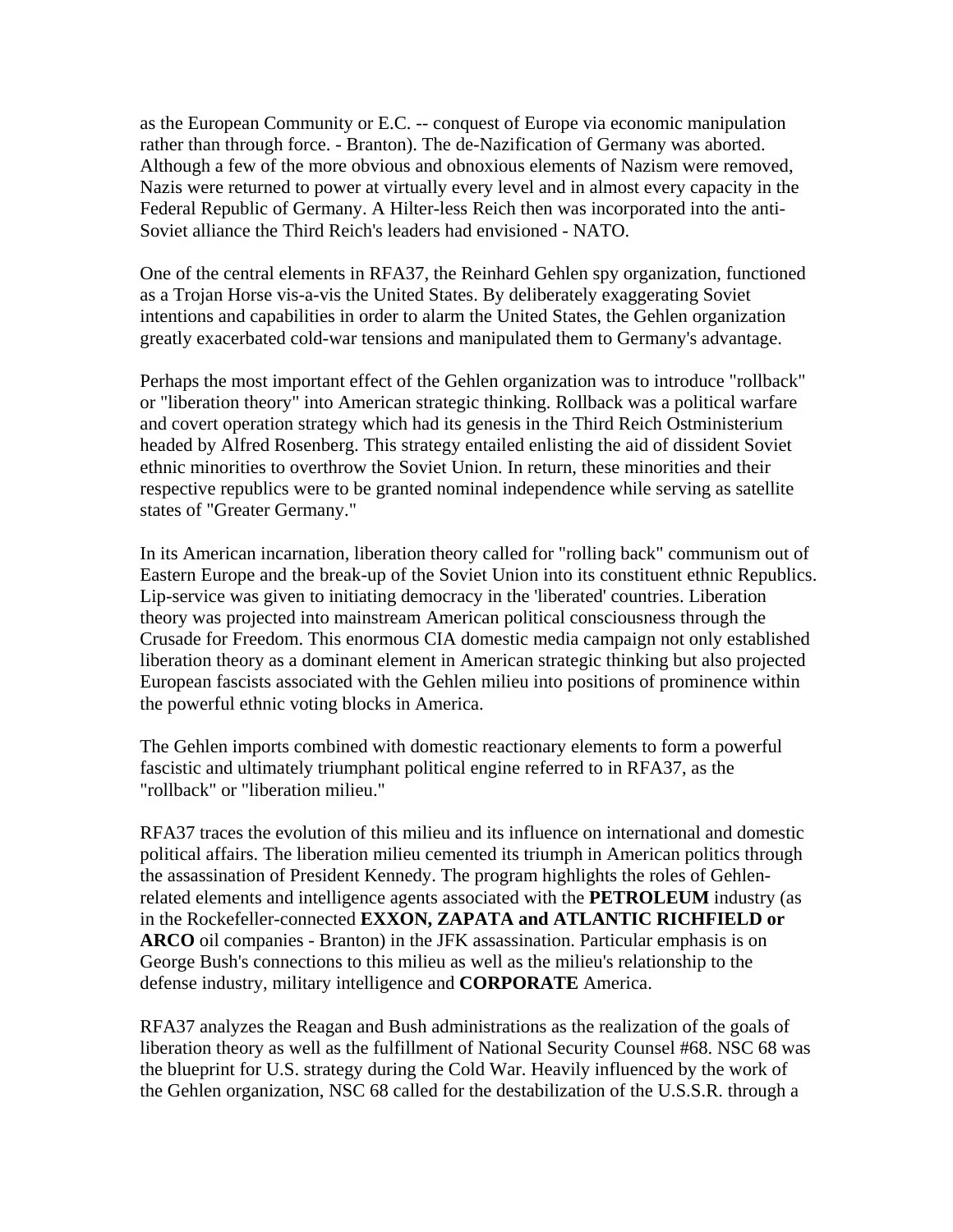massive military buildup by the U.S. The strategy sought to bankrupt the Soviet economy through an arms race and to promote agitation among the dissident Soviet ethnic groups by Gehlen-related intelligence elements. In addition, the document called for an accompanying propaganda blitz in the United States to convince the American people to support the military buildup as well as the suppression of political dissidents.

The Reagan and Bush administrations instituted the principles of NSC 68 and accomplished the aims of liberation theory. The realization of those goals also did enormous damage to the United States. The cost of bankrupting the Soviet Union, turned the United States into the world's biggest debtor nation, severely damaged its infrastructure and crippled its competitive economic advantage internationally. In addition, the United States badly compromised its democratic institutions during the Cold War, possibly beyond repair.

RFA37 hypothesizes that the realization of liberation theory primarily benefited **GERMANY** rather than the United States. Indeed, the recovery of Germany's "lost territories" was the goal of Gehlen's alliance with the western powers and was the raison d'etre for the Vertviebene groups. Founded by the SS and funded by the German government, the Vertriebene groups were part of the liberation milieu described above. (Note: Is it any coincidence then, that the true NERVE CENTER of the European Community or E.C. aka the 'New World Order' is GERMANY? - Branton). Their activity has increased dramatically since the end of the Cold War. The BND, the current German government intelligence service and the final incarnation of the Gehlen organization, has been extremely active in the newly 'liberated' territories where it has worked hand in glove with major German corporations and the various Nazi parties of Germany to realize Hitler's goal of a "greater Germany."

#### **A REAL-LIFE "ODESSA FILE"?:**

Confirmation of the above seems to have come from an anonymous individual who has released the following information -- among other revelations -- throughout the newsgroups via an anonymous news server... The following to me is reminiscent of the theme of the movie "THE ODESSA FILE", starring John Voight and set in 1963 West Germany:

Newsgroups: alt.conspiracy.jfk,alt.mindcontrol From: an166618@anon.penet.fi Date: Sun, 11 Dec 1994 23:52:22 UTC Subject: JFK hit small part of conspiracy

### **MY 10-YEAR INVESTIGATION OF THE GROUP THAT HAS NO NAME.**

**INTRODUCTION:** The JFK assassination involved a much bigger conspiracy than Cuba or the Mob or the CIA or all 3 put together. It was planned, run and covered up by an international Group that has no name. I'm in the process of completing an investigation and expose on that Group's activities that I began in the early '80s. This investigation began after I encountered evidence of torture and mind control techniques among workers at a chemical plant involved in some litigation I handled in the late '70s.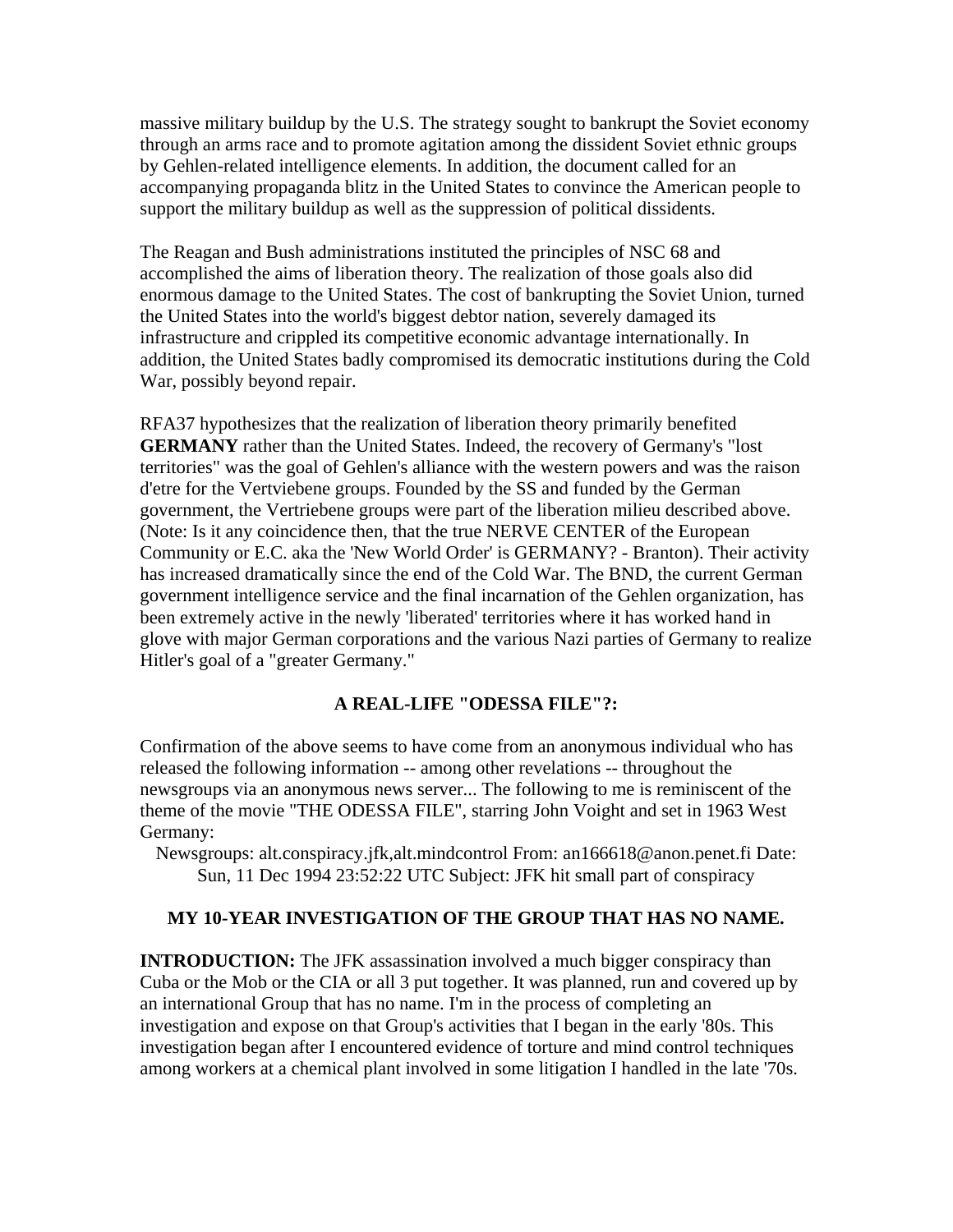I'm posting this very short piece because I would like confirmation of those portions that can be corroborated before I complete the work. I do not seek to chat about it and I do not want anyone's approval or disapproval of the events or ideas. Unless you have been involved in it or are some sort of spook it's all going to sound very strange... Based on the following very, very brief summary of a huge file on this subject, it seems apparent to me that you have each played a witting or unwitting role in treason. Those of you who think you have been serving a "better cause" should heed these words and **THINK** about what you have been doing to your country. For those readers who think mysterious forces are sending radio waves into their heads and bodies, or the like, please don't send responses or messages to me. On the other hand, if you've had flashbacks to violent events that you can't understand; if you recall your hands doing things that you didn't control; if you've awakened in a hotel room not knowing how you got there, read a newspaper story about a dead general or Congressman, recognized the picture and wondered if you were the one who did it; or if the phrase "remember to forget" has a great significance to you, you may want to read on & consider contacting me. [Contact must be through anonymous file server anon.penet.fi so that neither of us knows the other. If it seems a worthwhile lead to me, I will reply by E-Mail to your anon id. Please do not contact me unless you use a password going through anon.penet.fi. I won't respond otherwise.]

In 1983 I undertook to determine the reason for and the people responsible for the torture and behavior conditioning at the factory. Since then the investigation has broadened stepby-step into a much, much larger investigation. I cannot possibly recap the full story here. The initial course of the investigation has required over 400 pages of draft to adequately explain. So let it suffice to say that within the first 18 months I obtained identifications [photograph] from two independent witnesses of the principal torturer as Dr. Joseph Mengele. The same witnesses later identified [photograph] the man who was directing Mengele's activities as a person who was at one time the DIRECTOR of the CIA. Another key player in the Group's activities in Vietnam, the RFK hit, Watergate and various assassinations of American military and civilian leaders was one of that Director's highly-placed subordinates, who only recently left CIA. This second CIA LEADER will be referred to in this piece by the same code name he used with my informant: Mr. Halloran.

My primary sources for the mind control comments are in-depth, videotaped interrogations in awake states, as well as under deep hypnosis in conjunction with two hypnosis experts [one of whom has served as president of one of the internationallyrecognized bodies in the field] of three witnesses. My primary source for the comments on the Group, its plans, goals, methods and history is one of the three above witnesses who appears to have been the illegitimate son of GEN. REINHARD GEHLEN resulting from the general's participation in the lebensborn program in 1942-43. He informs me that lebensborn continued well into the ''70s, seemingly headquartered in FRANKFURT (Frankfurt is incidentally the traditional headquarters of the so-called Holy Roman Empire which ruled Europe with an iron hand during the Dark Ages. - Branton). A significant part of the following account and the individuals mentioned in it is based on my informant's conversations with the man who appears to have been his father, Gen. Gehlen, in various parts of the Northeast  $\&$  in Langley beginning in about 1953; briefings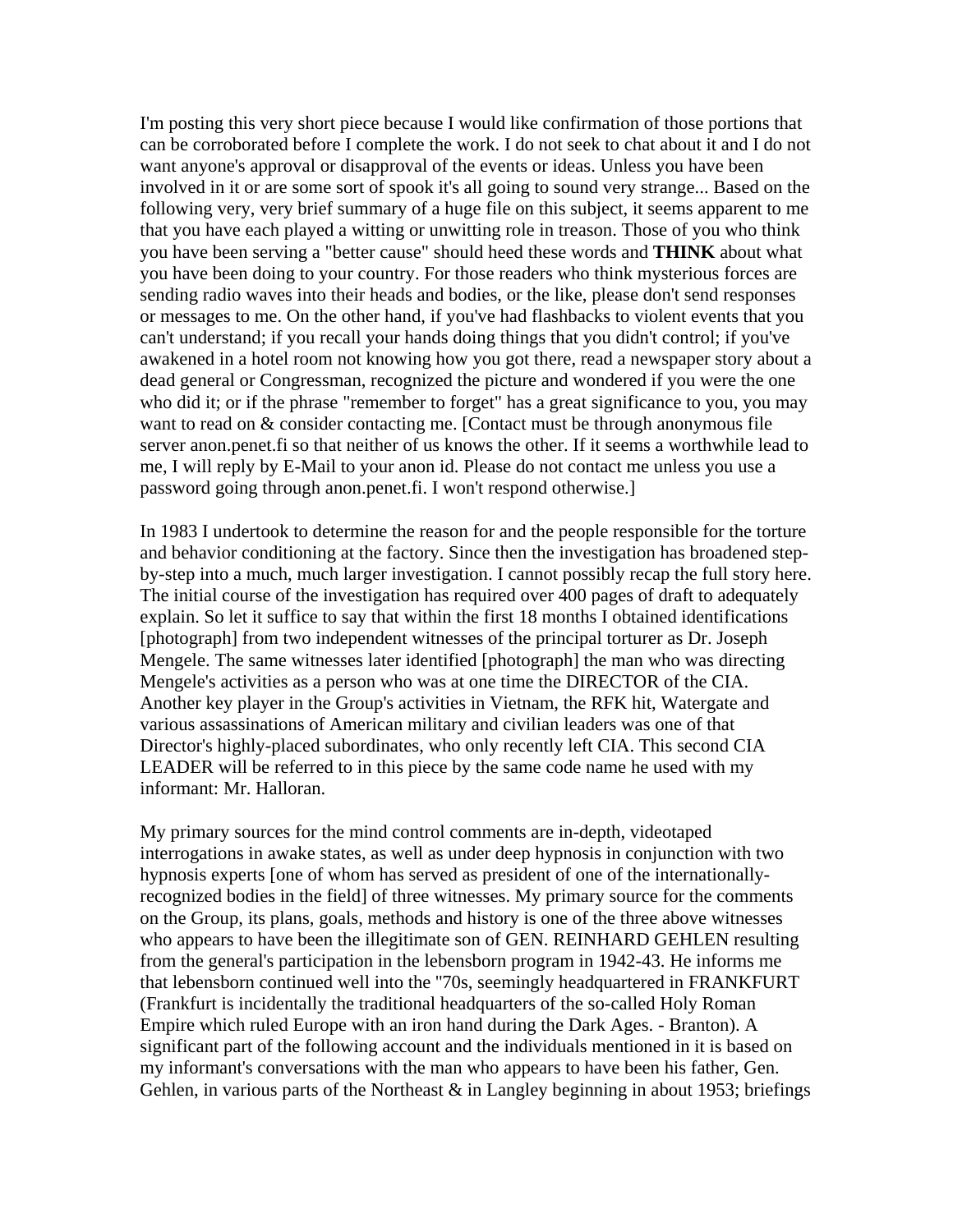held by various spokesmen but mostly by the former CIA Director at the NY offices of a well-known (Rockefeller? - Branton) Foundation, which appears to be the American 'host' for the Group; and a list of the Group's members and agents that my informant was instructed to memorize during the period 1975-1987 in preparation for his intended role in the Group. In many cases it is not known whether the individuals' names were listed because they are 'players' or because they have been coerced into cooperation through blackmail or economic means or are associates of real 'players' who can control the named individuals. Thousands of names have been identified from virtually all walks of life, including such unexpected groups as the Nobel Committee [and] Vatican City... My informant states that over the years only a very, very few of the many thousands on the list have known the real plan and the real goals.

**THE COVERT WAR:** A covert war has been waged against the people of this country and other countries for over 50 years. Some casualties of that war are people whose deaths are already suspect, but no one can quite put their finger on the real motive. John F. Kennedy, Bobby Kennedy, Martin Luther King. JFK by 4 marksmen, of which 2-3 actually got off shots, one of whom was a well-known French contract assassin headquartered in Madrid. (Note: these assassins would most likely include the 2 mafia hit-men behind the 'grassy' knoll and the 'tramps' who were assigned to pick up the spent shells; the CIA patsy Oswald in the Book Depository and another hit-man who shot from a building across from the book depository. Others allege that William Greer -- the secret service limo driver -- got off a quick shot with a handgun, which would make him the 5th gunman if we are to believe some scenarios. This would explain statements made by Dr. Charles Crenshaw, one of the original doctors who worked on JFK's body shortly after his death. On the April 2, 1992, segment of Geraldo Rivera's "**NOW IT CAN BE TOLD**", Crenshaw claimed that he saw Kennedy's head-wound and stated that Oswald could not have killed Kennedy as he was behind the President, whereas the fatal bullet wound came from the **FRONT**. Crenshaw claimed that the bullet entered from the front and exited from the rear of his skull, leaving a large gaping wound 9-10 centimeters across. Although Texas law required an immediate autopsy in Dallas, the site of the crime, Crenshaw insisted that a swarm of Secret Service agents entered the hospital and demanded that the autopsy be performed out of state. It is interesting that the Secret Service of the U.S. and other countries are reportedly patched directly into the highest levels of Scottish Rite Masonry, or the Bavarian Illumiati. Dr, Crenshaw stated that several people he had known who had witnessed the President's wounds had died shortly afterwards under strange circumstances. He believed that the 'official' photos taken at Bathesda Naval hospital showing no ear exit wound were tampered with and that the whole affair was covered up. Branton). An assist on the job goes to an Oswald 'double' supplied by the KGB section headed in 1963 by a very high-ranking recent leader of the USSR. The 'double' killed Officer Tippit in plain view for no reason other than to implicate Oswald. RFK, by a security guard [Thane] & Sirhan, Sirhan [who was conditioned to kill and to forget both the kill and his control]. King, by someone unknown to us, but my source worked with 'Raul' [also used over 10 other code names] at CIA from 1967-83. 'Raul's' expertise for [the] CIA was the perfect "set-up" of innocent people in crimes. The MLK hit was the first and only time he did a set up in a political assassination. The whole Warren Commission seems to have been fixed, beginning with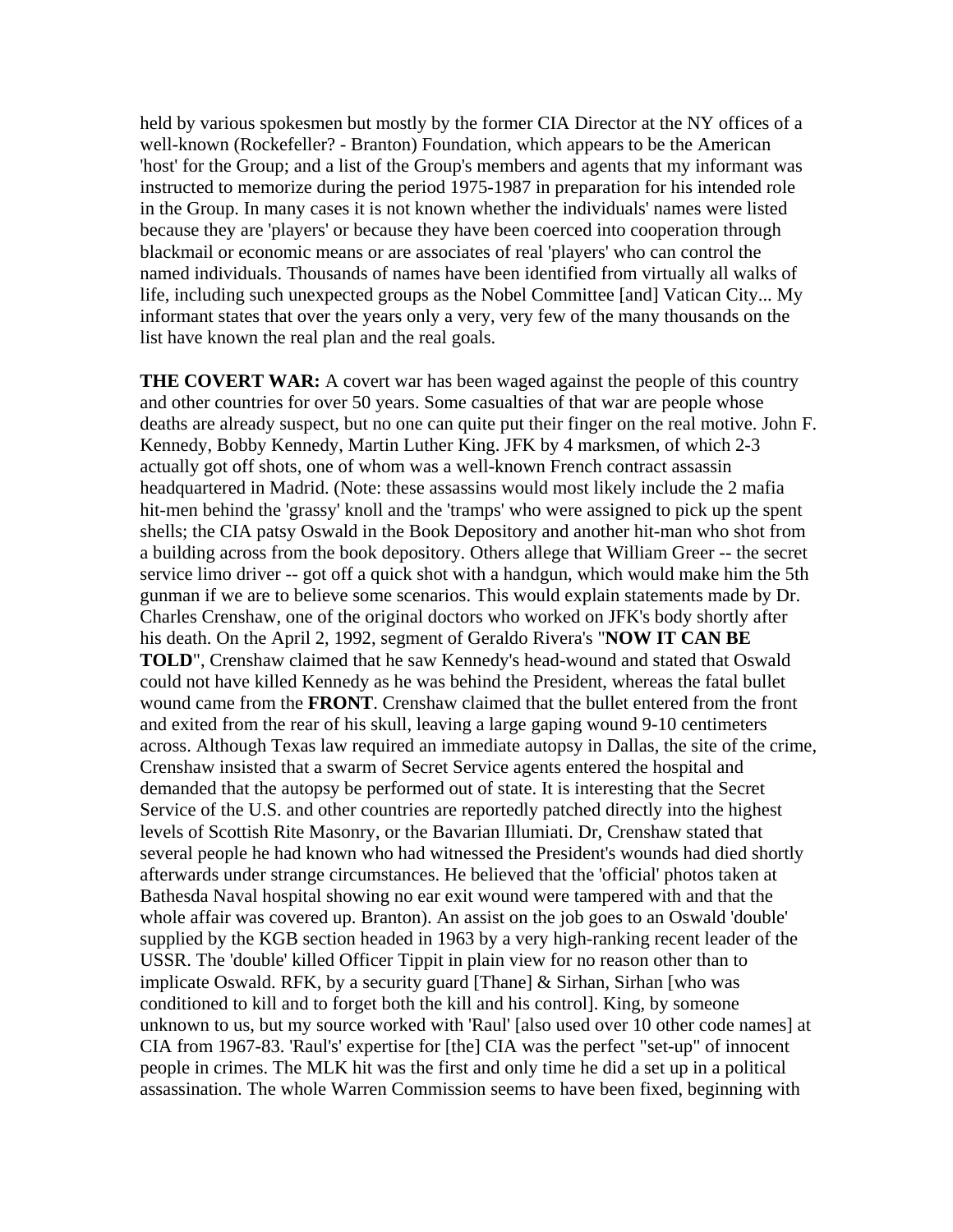Warren and 3 other members of the Commission, all of whom my informant identified as agents of the Group. Every witness who could shed light on the Kennedy murders has been systematically hunted down and murdered. [I seek information from those who were in it. I believe I already know one who was. You might know something about it if you recognize the code name BLACKHAWK. If so, think about it.] Other victims of assassination by the Group whose names will be recognized include Franklin D. Roosevelt, Marilyn Monroe, Mahatma Gandhi, Anwar Sadat & Olof Palme. There have been many thousands more.

**THE ORIGIN OF THE GROUP:** The precursor of the subversive Group seems to have been formed in the first quarter of the century, we think in connection with the formation of the Federal Reserve. At first it appears to have been little more than a group of the world's leading investment and merchant bankers seeking world-wide control of money supply. But by about 1932 it developed into a scheme for a New World Order, in which there would be total control of human behavior by a world government. They sponsored Hitler through two of their most important German members: Paul von Hindenburg and Franz von Papen. By the 1930s the key players seem to have included Hess [who flew to England in 1941 **ONLY** because he was 'blown'] and then Bormann in the Nazi government; Schrwder and the **ENTIRE** Reichsbank sr. officer list in German banking; most of the major merchant banking houses in London, some of the key banks in NY, Sweden, France, Switzerland & Netherlands, along with the Bank for Int'l Settlements [infamous for its crediting the Nazis with ownership of the looted Austrian, Czech, Belgian and Netherlands gold]; the monarchs of England, Italy, Spain, Portugal, Austria [the Archduke], Hungary [Regent], & Japan; and some of the key men in the Fall of France, like Viscount Gort and Admiral Forbes; and two American generals who none of you would believe. (I would suspect that one of these 'generals' might have been Dwight D. Eisenhower -- whose campaign was sponsored by the Rockefellers and through whose administration many of the national socialist policies of the Rockefellers were implemented within the U.S. Intelligence Agencies -- although this is only my guess. Due to Eisenhower's part in the war against the Nazi's and his warning to Americans about the dangers of the Military-Industrial Complex, it may be that Eisenhower was an ethical man, yet had opened the door for access to certain levels of government by Rockefeller interests, aware of or unaware of the Rockefeller ties to the Nazi's AND the Military-Industrial complex. He may have merely been a 'dupe' or a 'pawn', like so many other naive members of the U.S. Government. - Branton)

#### **CURRENT ORGANIZATION & GOALS FOR THE NEW WORLD ORDER:**

Today the Group consists of international bankers [the same core of NY, London, Swiss and German merchant bankers, but now expanded to the largest banks in many other parts of the world, notably Japan and in the Middle East], kings, at least one queen, princes, industrialists [among the world's top 100 CEOs +/or Chairmen... a heavy concentration in autos], Army, Navy, Air Force, & Marine Corps generals, State department section chiefs, Mafia chiefs, drug lords, elected officials, judges at all levels, many media owners, a host of leading lawyers, and many others. The leadership of the Group comes from its EUROPEAN parent organization, consisting of many of Europe's key bankers, industrialists, & politicians. They want to impose on this planet a centralized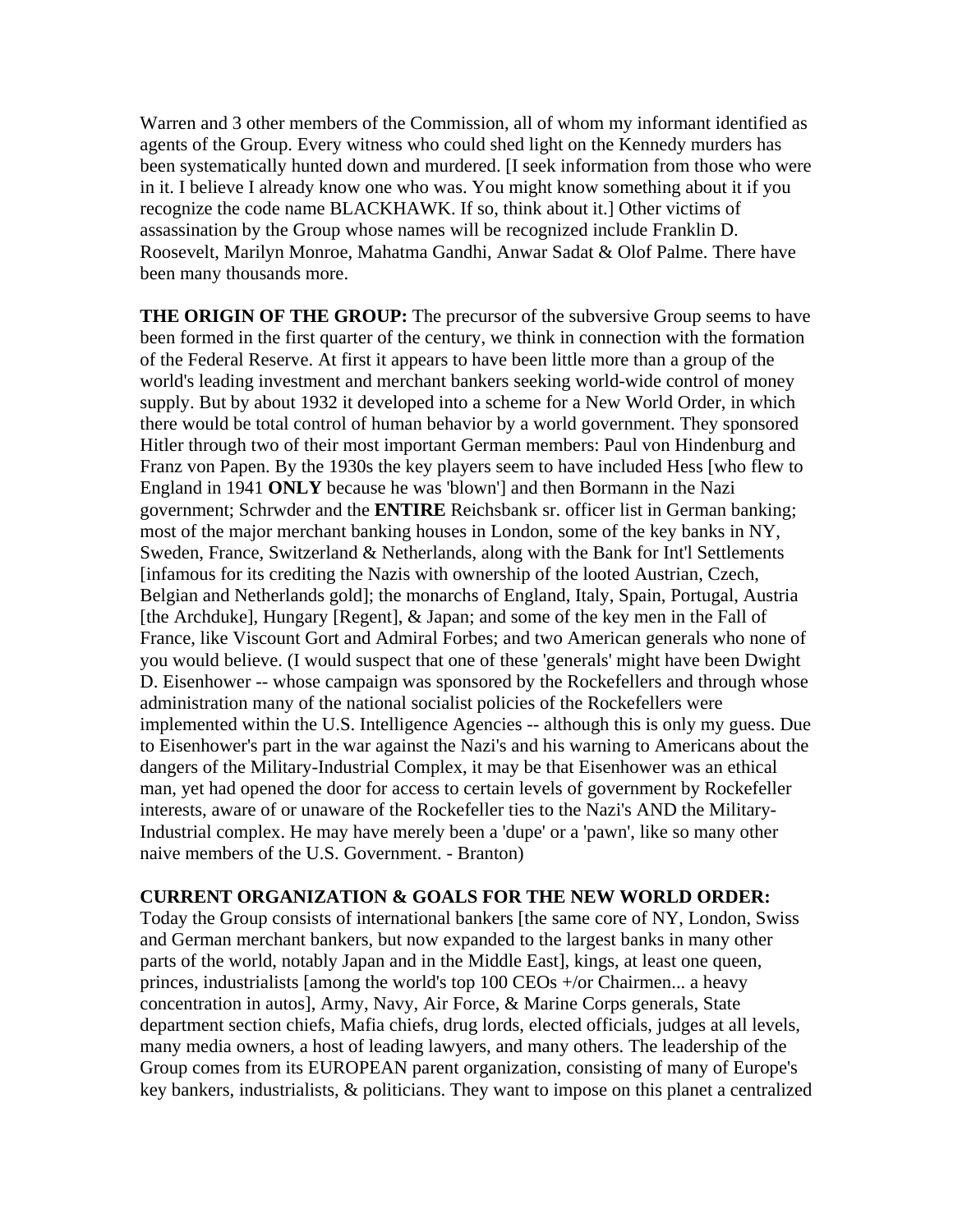world oligarchy -- not a democracy -- akin to a FASCIST state in which there will be genocide on a massive scale, total state control over all aspects of human behavior and communication and control of the human mind and spirit through manipulation of the world's major religions, genetic engineering, drugs, tightly-controlled media and by other means. There will be death camps in which 'undesirable' races, the old and infirm, and those without "social utility" will be exterminated without a trace. The institution of statesanctioned slavery will be re-established. There will no longer be families as we know the institution. There will be a MASTER RACE in charge of all this power -- the ARYAN RACE, augmented by advanced genetics, and bred for superior characteristics. Their target date is the coming second millennium, the year 2000. If you want details of their plan, with an approximate day-to-day blueprint of life under the new regime, read Brave New World. Huxley apparently knew about the plan from his brother.

**THE GROUP'S OPERATIONS SINCE W.W.II:** When their man, Hitler, went out of control they drugged him into oblivion and implemented the death camp 'model' under Bormann. Early in W.W.II there was a conference hosted by King George in the English countryside at which representatives from all walks of life from all over agreed on a plan to undermine and overthrow the US and Russian states. Representatives of all the monarchies mentioned above attended. At the end of W.W.II, **GEN. GEHLEN** ran two operations in Spring, 1945 for them: the assassination of FDR using a chemical that caused the cerebral hemorrhage and immediate death and the [attempted] elimination of Hitler with a bullet from Bormann's gun [without Hitler's 'consent']. FDR's offense was that he refused to approve their **COVER AGENCY,** the CIA. [Not the agent level generally. The liaison and intermediate levels with some key men at the top levels, particularly in Covert Ops.] GEHLEN ran the American, AS WELL AS THE European 'security' operations until his death in '79. Their 'assassination' techniques for those who get in the way begin with character assassination. When that fails, they train and finance real assassins who generally do not use bullets these days. The favored methods are carefully tailored to the victims' medical files to make death look 'natural' through barelydetectable chemicals that artificially cause heart attacks, cerebral hemorrhages, Alzheimer disease, leukemia, & brain tumors.

**THE GROUP'S FUNDING; CONGRESSIONAL PAYOFFS:** During W.W.II the Group arranged through the GERMAN war machine and von Ribbentrop's 'diplomacy' to loot the treasuries of Austria, Belgium, Czechoslovakia, The Netherlands, other states and the gold and jewels once owned by murdered Jews. Gehlen oversaw the 'Odesa' operation in about 1942-45 in which most of the bullion, stolen art, and the Jews' gold was shipped by various means to **ARGENTINA.** The missing gold alone, in PRE-1939 DOLLARS, was worth \$600 million. [Go look up what pre-'39 \$ are worth. Multiply it out.] Since then the Group has used the bullion cache as credit for its operations, including **ECONOMIC WARFARE** against the US. It remained in **ARGENTINA** at least until both of the Per\_ns were in power. Bormann was one of the Nazis who controlled access to it in Argentina, but I suspect the former Argentine WWII Nazi espionage chief, Johannes Siegfried Becker, played a big role. [Bullion site switched after Per\_ns. I suspect to Venezuela, based on a meeting between my informant and Becker in Venezuela in the late 1970s.]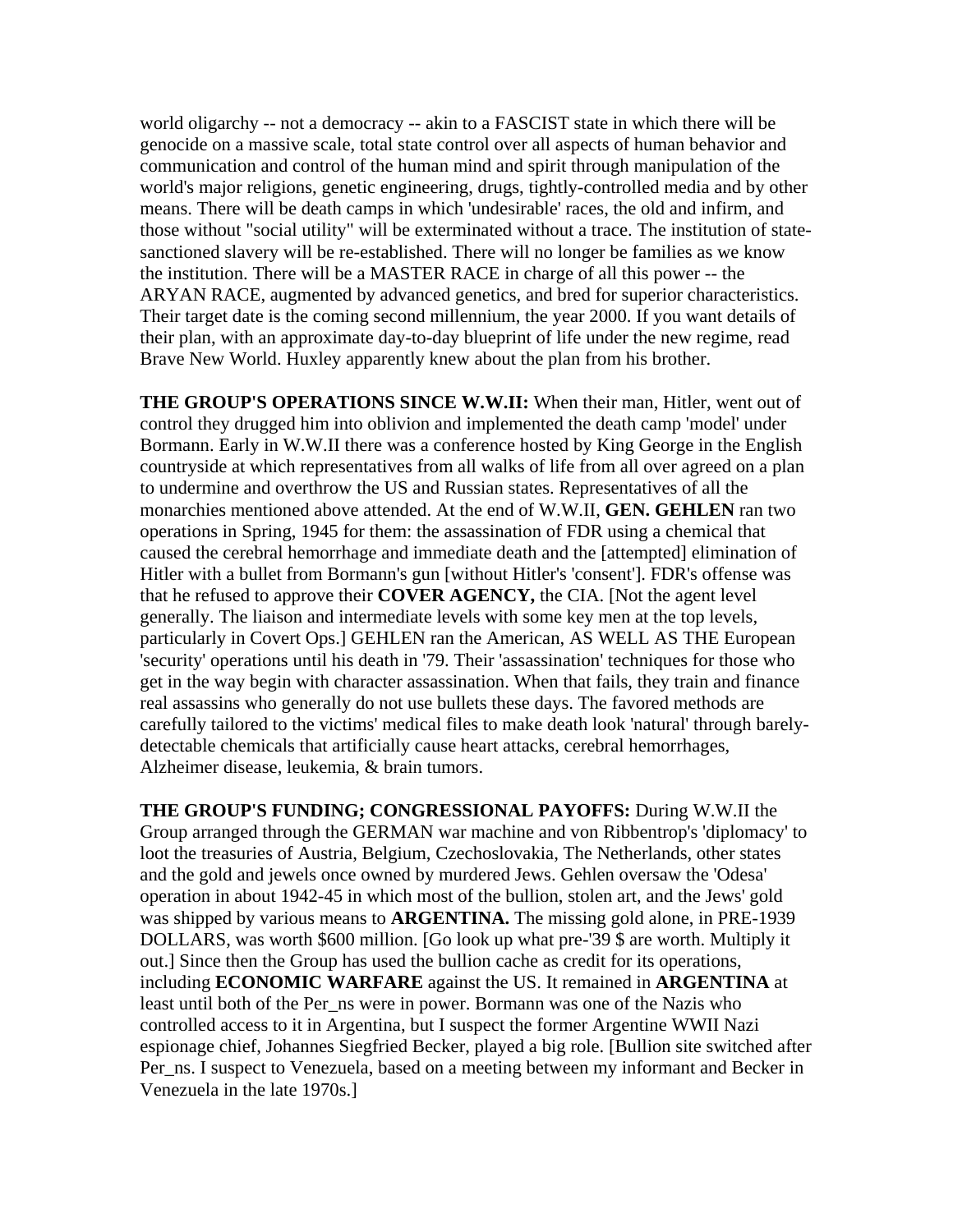In addition, a good part of the funding over the years has come from large-scale diversions of funds from all major treasuries in the western world. I believe the principal method involves diverting cash credits for funds coming into the government through the Group's control of central banks like the Federal Reserve & apparent subversion of agency accounting chiefs. My informant has also identified the names of several of the top men in IRS and Treasury FMS. The 'skim' appears to be about .5% of all incoming funds. My informant states that a significant portion of the diverted funds go to campaign funds for members of Congress as 'protection' or the like. So there is no one in the Government who has much interest in looking into this diversion. Even those in Congress who are 'clean' are typically co-opted by promises of more power or are just squelched.

**DESTRUCTION OF THE AMERICAN SOCIETY:** This has been a carefullyplanned fifty-year war. The late 40s and 50s were spent putting their agents in place and rebuilding their main clients' European industrial base -- with American money. The initial steps in the American overthrow occurred in the 1960's through several of the Group's most critical agents -- Earl Warren and LBJ, with assists from J. Edgar Hoover and others. [Chief Justice Warren, unlike LBJ, was an unwilling agent. The Group forced Warren to participate in the JFK cover-up and the Group's plan to alter the social structure of US because they "had something on him."] One of the first things the Group did to protect its own covert operation was one of Gen. Gehlen's specialties in WWII Nazi intelligence -- divert attention to the "Red menace." There is also a pattern of identifications by my informant of petitioners and/or their chief lawyers in a series of Supreme Court cases in the 1950s and 1960s that made it impossible for the Fed or state governments to conduct thorough investigations into subversive organizations. While I applaud the civil liberties aspects, I suspect that this was only 'window dressing' for the true purpose.

What the Group wanted by the time of the "incubation period" [1995-2000] was a society that was uneducated, amoral, uncommitted to democratic institutions, living in fear, with a sudden and very drastic reduction in spendable income simultaneous with societal chaos. The Group thought that this would produce the environment for 'rejection' of the democratic form of government that they seek by 2000. In the 1960s the Group's agents started the process of eliminating religious and moral ideals from American life, particularly in the schools  $\lceil \alpha \rceil$  in that regard go back  $\alpha$  read the dissents in the Supreme Court cases, accurately stating that the Founding Fathers would turn over in their graves to learn that what they wrote in Philadelphia in the 1780s outlaws prayer in schools], removed as many impediments to criminality as they could get away with, dramatically increased media [TV] portrayal of violence and joblessness [role models have no jobs, bad guys live in big houses, etc.; begin your reading with 'The Early Window', by Liebert & Sprafkin], reduced the standards of education and early training for rational thought and fostered every possible dislocation in family structure they could engineer, beginning with LBJ's welfare policies...

**THE COMING CHAOS:** The plan is to unleash elemental forces of chaos that transcend government philosophy. The primitive mandate for political/social structure seems to be protection of the person from crime and disease, protection of property, a system of justice to enforce those protections, and organization for economic gain. All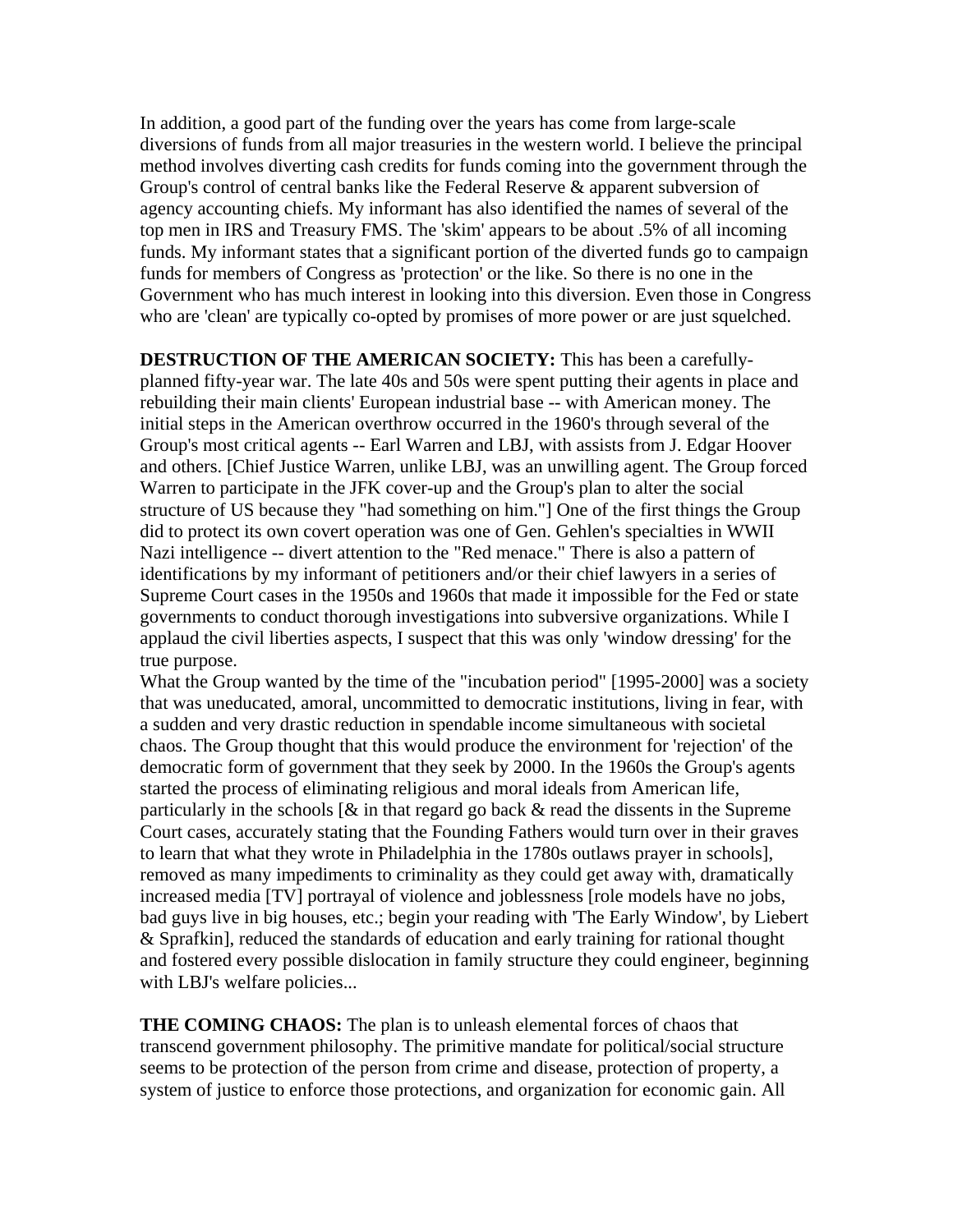these refinements we've developed - democracy, fascism, communism, monarchy - come after the primitive mandates have been met. The theory is that if you remove enough of those basic protections the government will fall because it is not performing the more important, elementary functions. This subject is an enormous one which I could not begin to describe in such a short piece as this. The reader will have to fill in the blanks left by the following examples:

**DISEASE:** The Group developed the AIDS virus principally at Albert Ludwigs University in Freiburg im Brisgau. It seems that Dr. Strecker and the London Times [5/11/87] were correct in suspecting that the epidemic was man-made and connected with the World Health Organization's smallpox eradication program in Africa [My source identified the names of a senior member of the Global Commission in 1979, who handled at least Ethiopia and Somalia, and W.H.O. representatives for Central Africa, where the AIDS virus is taking the largest toll, and for Western Africa] and the 1978-79 hepatitis B vaccine experiments among homosexuals in the U.S. [My source identified the name of one member of the NY City team. I could not obtain the names of the team members for S.F.] They chose homosexuals because they believed that few would care what happened to them and hoped the disease would spread throughout the country before anyone realized that it would kill **ANYONE** -- not just gays. During the "incubation period" [1995-2000] the Group plans to introduce new diseases that will be "far more aggressive, far more vicious" than AIDS. (Apparently, we must assume that if they release a disease, they will already have developed an antidote in case one of 'them' gets infected - Branton)

**CRIME AND DRUGS:** ...Crime and illegal drugs go hand-in-hand. Drug traffic has been fostered under the covert aegis of the Group's massive apparatus within the CIA since at least Vietnam. My informant states that "Mr. Halloran" as a "contract" CIA operative in Saigon was running hard drugs from Laos and Cambodia to Bien Hoa to the US aboard military aircraft for use on American streets. It went on for years and is probably still going on, but now from other points of origin. There are alliances between the Group's agents in CIA and the military and drug lords in South America. My informant identified the names of most **DEA** agents-in-charge of major US offices  $\&$ many US Coast Guard and Navy officers ON drug interdiction duty.

**ECONOMIC DEPRESSION:** The plan is for there to be a disastrous [but short-lived] depression, precipitated by a stock crash. The Group's members in the financial community certainly have the muscle to do it. My informant has identified [current=1994] either the presidents or chairmen of five of the six largest banks in NYC, many of the key officials in the NY Federal Reserve, most of the major London merchant banks, four of the largest **GERMAN** banks, and five of the 11 largest US stock brokerage firms.

**CIVIL/RACE WAR; THE MILITARY; THE ASSASSINATION LIST:** The Group's plan is to covertly foster and finance a civil war on race lines through their agents in black and Hispanic ghettoes in major cities. Once they are successful in gun control legislation the Group will ARM the minority insurgents with attack weapons to be used against essentially weapon-less minority and non-minority individuals. The local police departments will be out-gunned. The military will be called in, but will be unable to control the situation due to an artificial "breakdown in the chain of command." [The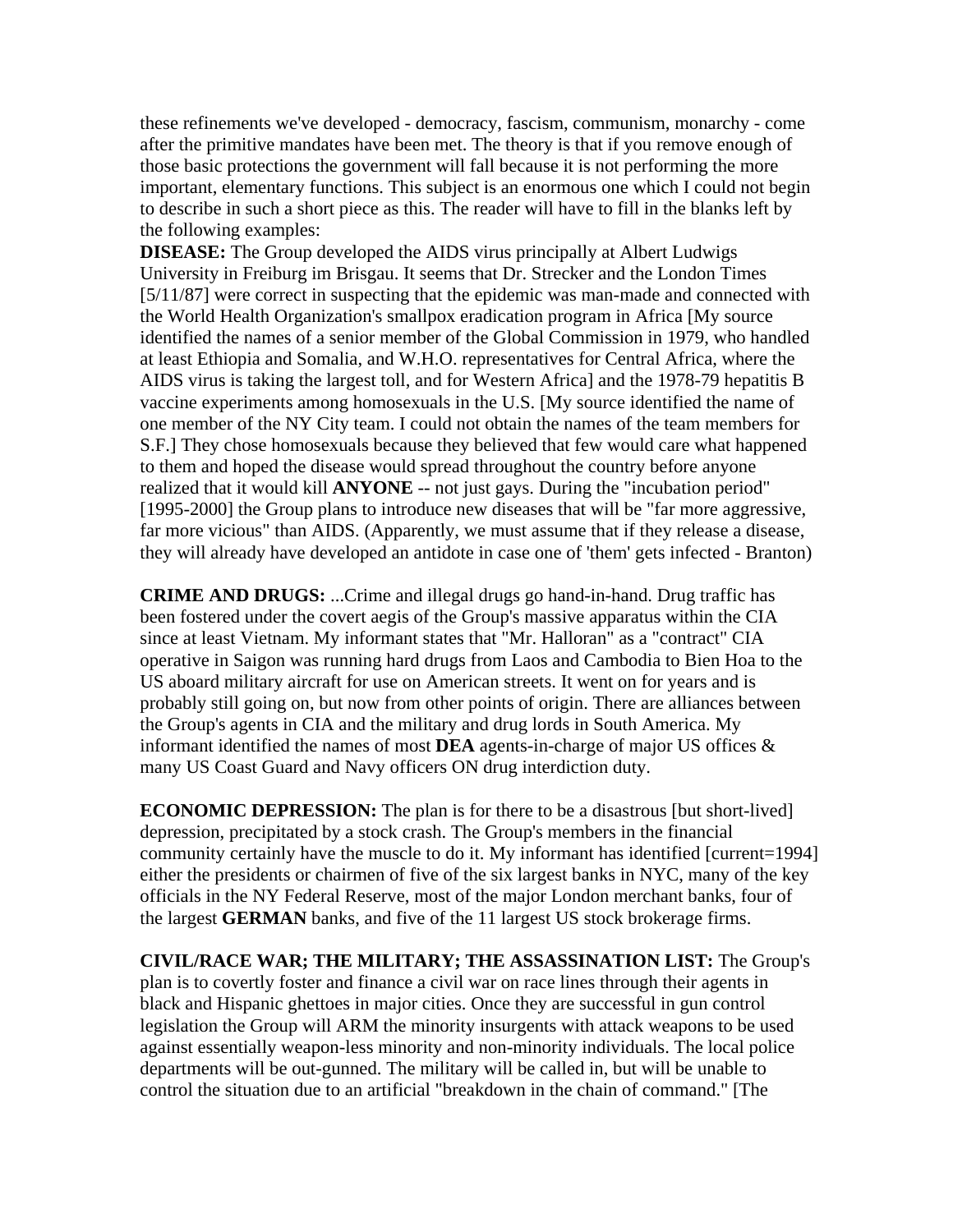percentage of senior US Army, Navy and Air Force general officers -- brigadier general through general, rear admiral through admiral -- identified by my informant has been astoundingly high. The rate of identification among generals and admirals in the military is equaled in only two other organizations: the State Department and the Council on Foreign Relations.] In the midst of the societal chaos, after the war begins, the Group will conduct systematic assassinations of key American civilian and military leaders who have not supported the Group's policies or its key agents. That list is referred to by my main informant and by the woman I first interviewed in 1983-84 as "all the king's men." The civil war fostered covertly by the Group will frighten "middle America" into adoption of the Group's government. After the year 2000 the civil war will be used by the Group as the excuse for genocide against the Black and Hispanic races. The genocide of the black races will be global. There are also large-scale genocide plans for Hispanics and Chinese. Literally hundreds of smaller races also targeted. This will take place over a much longer period than [the] German experiment in WWII. (Remember that the 'root' of the 'New World Order' agenda can be traced back to the secret occultic societies connected to Bavaria, Germany -- the Illuminati, Thule, Nazis, Vril, Rosicrucian, Black Gnostics, Skull & Bones, Cult of the Serpent, Templars, Babylon Mystery Cult, O.T.O., Golden Dawn, Jesuits, and all of the many lesser-known inter-locking secret societies which grew out of the occult-military core of the early Roman Empire and the later 'Holy Roman Empire' [HO.R.E.] -- a core that had its center of power not only in Rome but also in Germany. - Branton)

**MY ACCIDENTAL DISCOVERY OF THE GROUP IN THE MID-1980s; MIND CONTROL TECHNIQUES:** I encountered the Group as a result of a personal investigation into a very strange series of deaths and bizarre behavior changes I observed among my acquaintances in a chemical factory that produced raw materials for plastics manufacture. All I knew at the start was that about 50 [now 100] employees had died of leukemia, aplastic anemia, various forms of cancer, and other illnesses that fit with only two possible causes: long-term exposure to benzene or to low-level radiation. The pattern included a series of sudden, unexpected heart attacks among spouses of dead or dying workers who asked questions about the cause of their husbands' deaths. Since the plant supposedly had no radioactive materials, I litigated a large-scale case on the assumption that the only possible cause was benzene. About 3 years after the case was over [I won it.], a series of employees there began exhibiting bizarre behavior changes. One of them privately confided in me, and her confidences caused me to open a very private, personal investigation. I determined that this woman and a second female employee had been subjected to some form of trauma under hypnosis by several men connected with the plant's MEDICAL staff. Both men had participated in what seemed a NAZI group called [the] ORDER OF THE FOURTH REICH. Both of the women were interrogated under hypnosis by the experts referred to earlier, under my direction. During the first 18 months of interrogations we learned that a form of "mind control" was used on the women and MANY other plant employees, as well as on my main [male] informant to conceal the covert manufacture of an illicit product at that factory. The Group's agents used a "mind control" method that concealed their observations and memories of its production from THEMSELVES. Here is how it worked: Employees' trust was gained by the Group's agents in the plant medical department. When the employees were called in for medical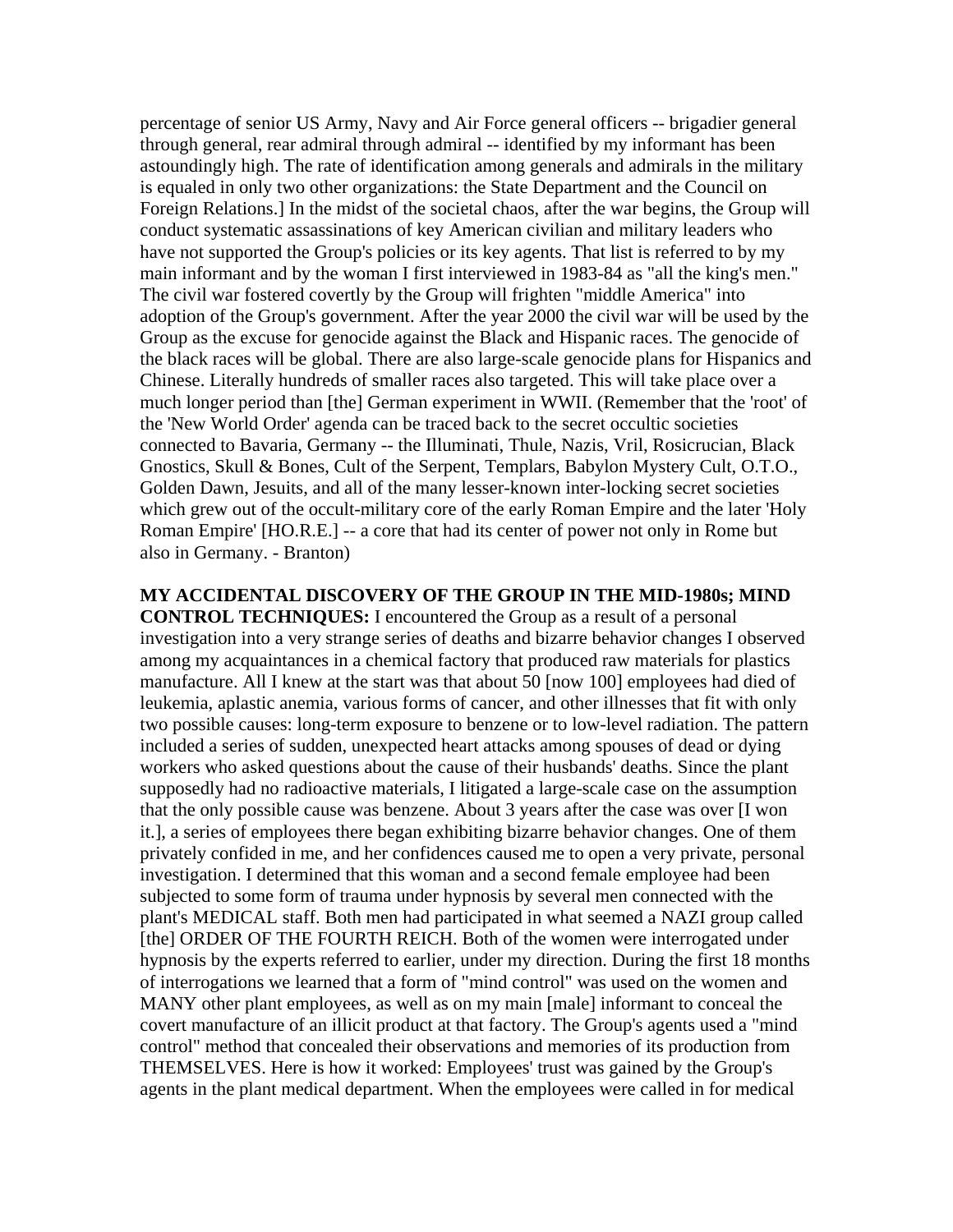exams or given 'medication' by the plant physician and some of his staff, the employees were instructed in methods they were to use to forget events they had observed at the plant. The employees were taught to "remember to forget" incidents that the Group's agents did not want them to recall. In some cases these instructions were accompanied by physical torture under drugged hypnosis until the employee complied with the instructions. The subject is highly technical, but the end result was the concealment of a witness's memory from the witness's own consciousness, except in a hypnotic state.

### **TRAINING OF UNCONSCIOUS ASSASSINS ALSO KNOWN AS 'U-BOATS,' INCLUDING OSWALD, SIRHAN,** possibly **RAY, & MANY OTHERS LIKE**

**THEM:** The subject cannot possibly [be] treated in the short space I have left. Bare bones: Victims are drugged into regression to early childhood. They are subjected to incredible pain, many expiring in the process. The natural response to the levels of pain DR. **MENGELE** had perfected was dissociation of the conscious mind. In that state they were given new, **GERMAN** names and trained as one would train a killer guard dog. They kill on command. **THEY ARE ARTIFICIALLY-PRODUCED 'MULTIPLE' PERSONALITIES**. One of the top people in their development appears to have been Sirhan Sirhan's psychiatrist, **DR. DIAMOND**. There were other prominent psyche folks in on it. They have no memory of the kill, except when prompted by the proper stimuli. Mengele told my informant **THAT HE** personally did the training on Oswald. Location unknown, but we suspect Mexico City in Summer, 1963. [The] CIA gave John Marks [Search for Manchurian Candidate] what appears to be a real hokey, perhaps forged or fabricated, "field report" for the initial field test of an unconscious assassin in Mexico City in July, 1963 [see Marks' book, p. 190]. I suspect that if someone can get that file and bust a few balls, they'll find the memo given to Marks in his FOIA litigation was a substitute for one that named Oswald and depicted a successful 'experiment.' The likely control of the project we suspect to have been GEHLEN, but the CIA Director mentioned above may have also played a major role. Oswald was trained as a 'patsy' only. He fired no shots. Sirhan was given the full course. His back-up was a man posing as a guard. Ray [who killed Martin Luther King] had the Oswald-type training...

#### **Anonymous**

(Note: According to several sources, the United Nations Organization or UNO is deeply involved in this fascist global conspiracy. Just note the controversy surrounding former U.N. Secretary General and Austrian Kurt Waldheim concerning his Nazi past and allegations that he is a war criminal, although he adamantly denies this. An interesting personal connection came from an individual whom I was in contact with some years ago, by the name of Tawani Shoush. Shoush claimed to be a full-fledged Nazi who served on a German U-Boat during World War II. In fact he served -- if we are to believe his story - - on one of two German U-Boats which turned up in Argentina several months after the

*To find out more about the anon service, send mail to help@anon.penet.fi. Due to the double-blind, any mail replies to this message will be anonymized, and an anonymous id will be allocated automatically. You have been warned. Please report any problems, inappropriate use etc. to admin@anon.penet.fi.*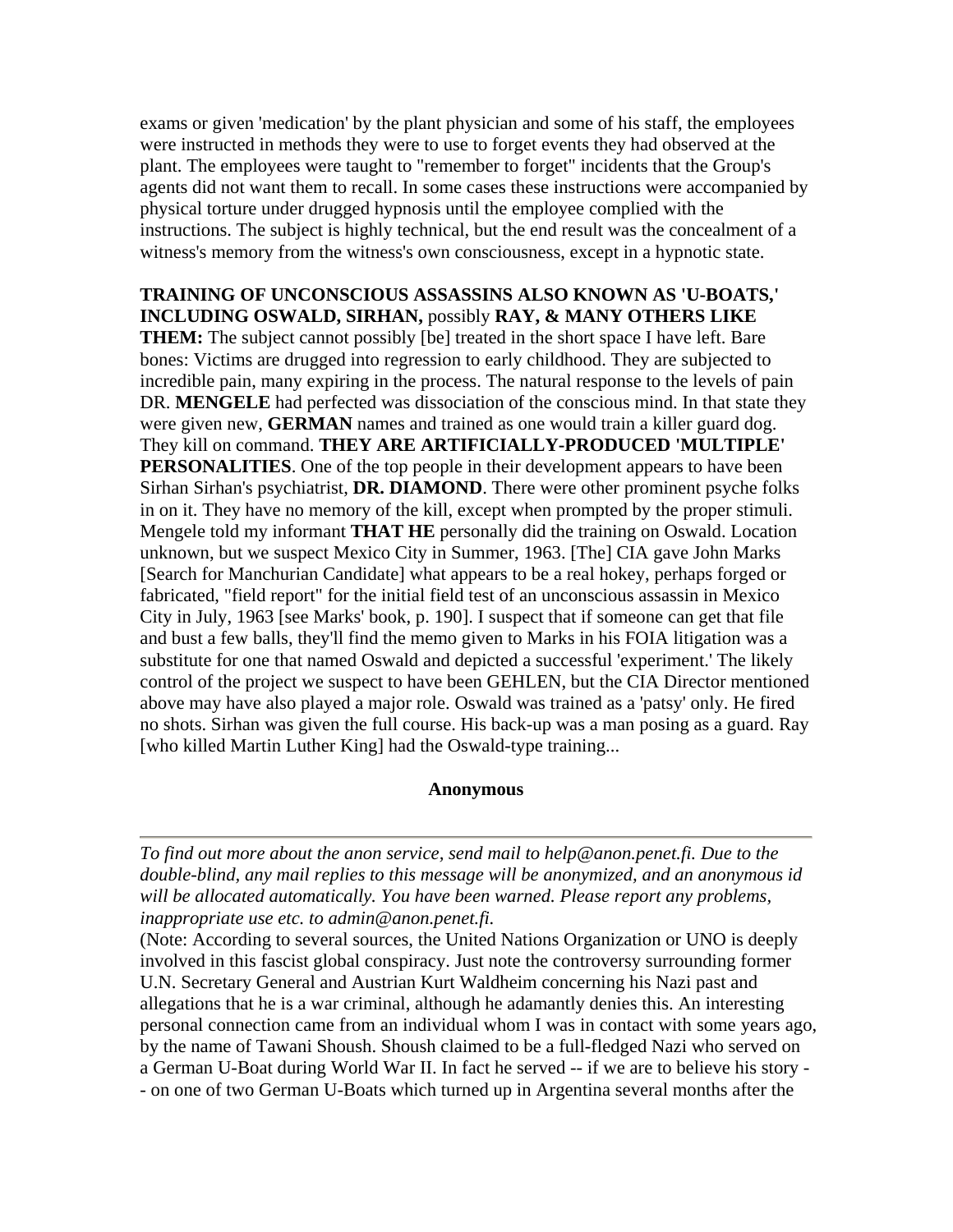war, and from there he moved to North the United States. He claims to maintain contact with a secret Nazi S.S.-connected Society which reputedly has retrieved the "Spear of Destiny" which so fascinated Adolph Hitler, after it had been hidden in an ice cave in Antarctica following the end of the war. Shoush claims to have seen the spear for himself, and claims that this secret S.S.-connected Society has been using it as the center-piece of occult rituals which are being carried out in an effort to loosen the spiritual forces that will lead to the establishment of a European Alliance, with Germany at the center, and especially as a means to summon a "great leader" who will rise out of Europe and finish the work that Adolph Hitler began. He called this group "The Order". Incidentally he has also written and published information in the form of a "Lost Diary" of Admiral Richard E. Byrd telling of Byrd's supposed visit with a friendly race of 'Aryans' called the 'Aryanni' -- whom Shoush also claims to be in contact with -- at the North Pole. Some people, for instance Harley Byrd, claim that Shoush is a Nazi agent who is trying to conceal the existence of hostile Nazi and Alien forces at the **SOUTH** Pole by diverting attention to supposedly friendly 'Aryanni' UFOnauts at the **NORTH** Pole. It is strange that this 'Diary', which is most likely a hoax, has the 'benevolent' Aryanni telling Admiral Byrd of the evils of nuclear weapons and how we should disarm our nuclear arsenal to avoid a global holocaust. At the same time, according to this 'Diary', these supposedly benevolent people bid the Admiral farewell in GERMAN.

In addition, in the 'diary' the Aryanni referred to their craft as 'FLUGELRADS', which is the German word for 'Wing-Wheel'. Harley Byrd claims that the Admiral did NOT meet with aliens at the North Pole... it was the SOUTH pole where he encountered what Harley insists was a collaboration of Nazi's, Greys, Draco, rebel Pleiadeans and a few collaborating 'Sasquatch' people as well. However in order not to divert from the flow, the United Nations Connection's of the Nazi's -- via Kurt Waldheim and others -- are historical fact. One source other than Shoush even reported that at one point Kurt Waldheim himself was in possession of the 'Spear', suggesting that this former U.N. Secretary General wasn't a small fry but a MAJOR player in the Nazi conspiracy. This might explain the following article which suggests that the "National Socialists" have already begun the early stages of their attempted takeover of North America. - Branton):

**U.S. MILITARY OFFICERS -- SHACKLED BY U.N. FORCES** A report from **SEVENTH WEEK MAGAZINE** states that U.S. Military Officers were observed gagged, cuffed, and shackled to their seats aboard a white U.N. 747 en route to the Federal Transfer Center in **OKLAHOMA**! Part of this report follows:

"At a survival/preparation seminar in S.E. Oklahoma, on 3/25/95, an attendee interrupted one speaker, and stated that a neighbor, who apparently serves as a reserve crew member aboard one of the all white, unmarked, United Nations B-747 aircraft [which are assigned to FEMA, Black Operations, i.e. U.N. / N.W.O and hubbed at the Federal 'prisoner' Transfer Center or FTC at WILL ROGERS AIRPORT], had been dead-heading back to Oklahoma City on the flight. He descended from the flight deck to see what the "prisoner cargo" consisted of, however, not only did he see the normal armed, black uniformed guards, and a load of bound humans, but he saw several U.S. Military officers, in full uniform, gagged, and shackled to their seats! They were in the front of the cabin, and from their visages, he discerned that they were violently angry at their situation. No doubt! "At this point I guess you might think this is a joke? Nope, because in April 1993, and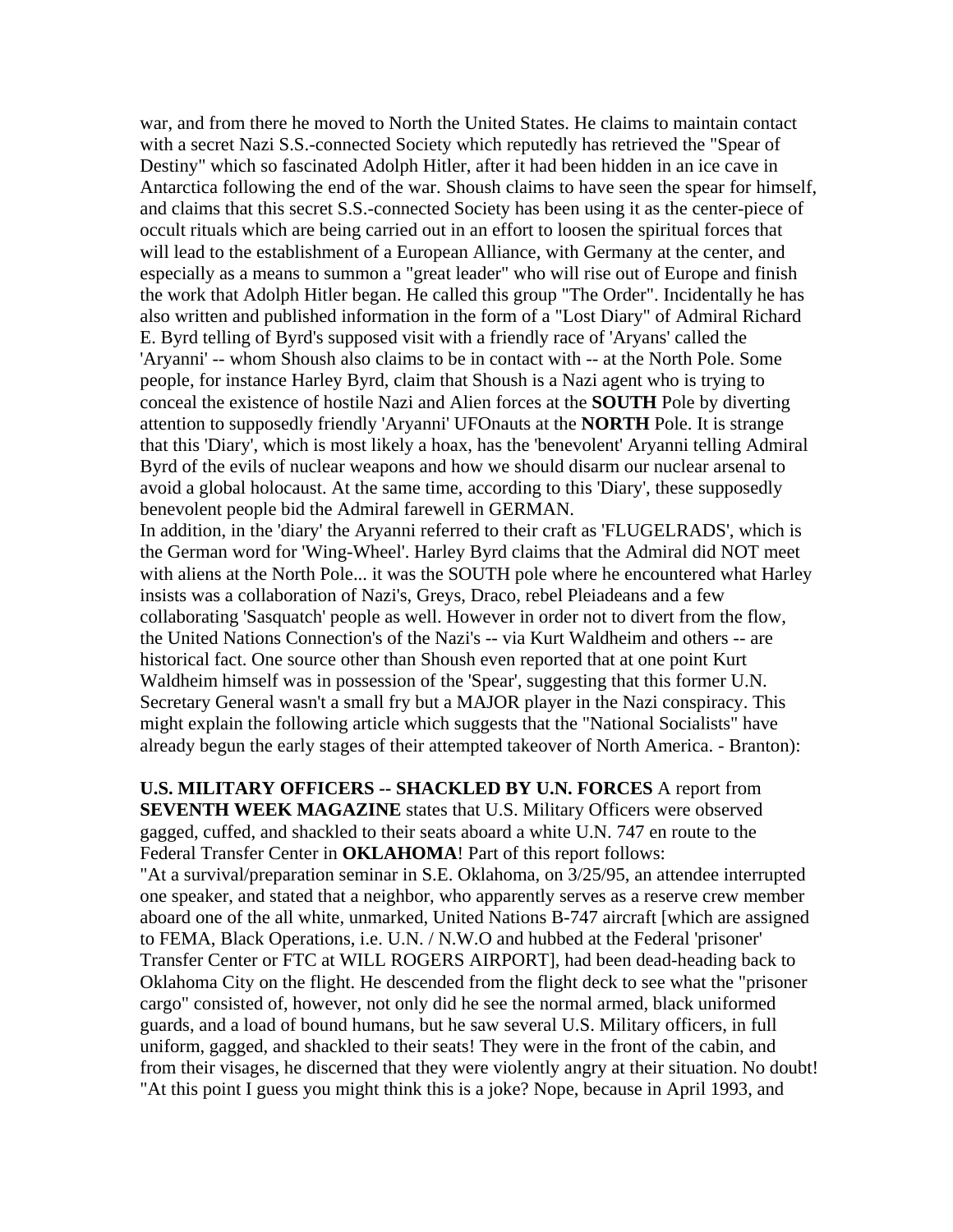July 1994, an ex-Army intelligence analyst postulated T**HIS EXACT SCENARIO** would happen! He also stated, in the 94 interview, 'they' were going to use white 747's to fly 'detained' [kidnapped] conservative, etc., etc., 'political' prisoners around the U.S., via the TFC, to the NOW-existing, 130 **FEMA "RESISTER/DISSIDENT" DETENTION CAMPS**. The above operation, among many others in this overall incredible takeover conspiracy, **INCLUDES EARLY-ON LEADERSHIP KIDNAPPING, PERFORMED BY FOREIGN [ASIAN] CREWS NOW HIDDEN IN THE U.S.** [or underneath 'closed' U.S. bases], using the 3,000 choppers provided to the U.N. under the auspices of the 1989 "Open Skies Treaty," signed by good ole New World Order Sultan George Bush; a member of the Skull and Bones Secret Society, and the Trilateral Commission. The Treaty allows for the aerial observation of the U.S. [and, yes, your house -- if you have been tagged for observation, along with your phone being tapped], No Questions Asked! The majority of the recent BLACK CHOPPER sorties have nothing to do with lawful military/police department operations, but are presently locating, and SETTING UP for seizure -- people/guns -- who will not take the 'mark' of the coming One World Government/Order! So prepare accordingly!"

There numerous suggestions that the Rockefeller empire and their secret society hosts in Bavaria Germany [the Rockefeller's native land] are the secret manipulators behind the United Nations Organization or **UNO**. On the outside Nazism and Communism may seem to be in conflict, however it was the Rockefellers and the German Black Nobility cults who created **BOTH** movements. Tyranny is tyranny, whether it be National Socialism or Global Socialism. Perhaps the Bavarians created two types of Socialism: Global Socialism -- as a means to tear down the international competition; and National Socialism -- as a means to build up the German empire. We should **NEVER** forget that Lenin, the Communist Revolutionist, was an agent of the GERMAN government. What is not commonly known is that Stalin murdered nearly 6 million Jews during the World War II period, as did Hitler. This means 12 million or more Jews were murdered during World War II. As of the mid-1990's some 12 million known Jews remain in the world - ironically, nearly 5-6 million of them in Israel and about the same number in America, although there are still small pockets of Jews scattered throughout various other countries.

The following information which appeared on the Internet was provided by an anonymous 'Insider' who identifies himself only as "One Who Knows". You must realize that although some people may possess patriotic feelings, these are not always combined with suicidal intent. In other words there may be very good reasons why some Intelligence Agency 'Insiders' choose to remain anonymous, especially when this kind of incendiary information is involved. I would suggest however that some of the best 'evidence' may not appear as a result of a person's identity or character -- since some of those involved have in the past taken part in activities that they regret -- but instead as a result of how the information compares with other sources. So, not willing to implicate themselves or make themselves a 'target' by one side or the other or both, they instead fight 'the evil' the only way they know how... to expose it anonymously. So read the following and compare it with the remainder of the revelations given in this section, and make your own determinations as to how the following 'fits-in' with the rest of this enigmatic 'puzzle':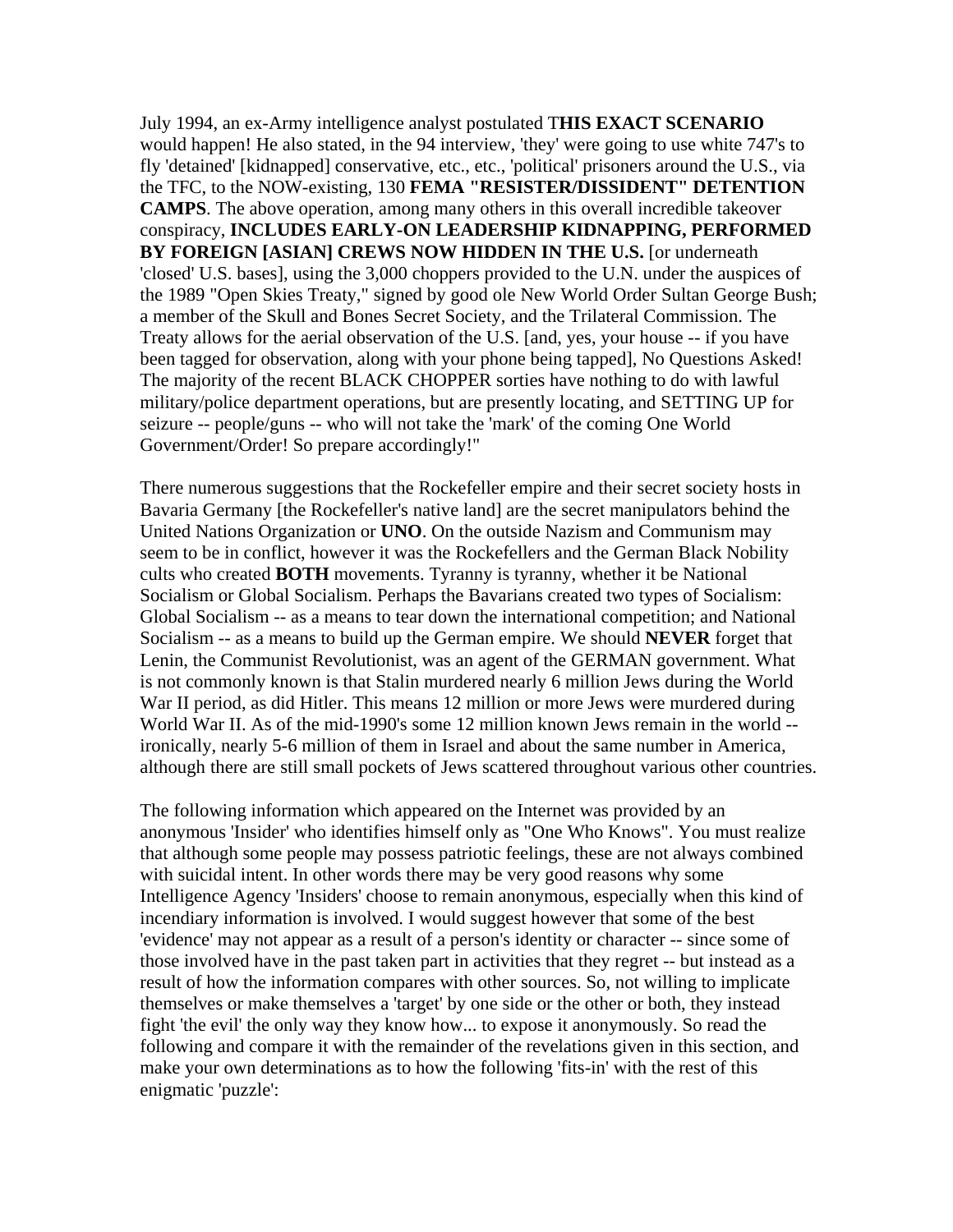#### **ADMIRAL BYRD AND OPERATION HIGHJUMP**

...In 1947, Admiral Richard E. Byrd led 4,000 military troops from the U.S., Britain and Australia in an invasion of Antarctica [Operation Highjump and follow-up], but encountered heavy resistance from Nazi "flying saucers" and had to call off the invasion. A Rear-Admiral who was in that invasion has retired in Texas, and said he was shocked when he read the "Fire From The Sky" material. He knew there were a lot of aircraft and rocket shoot-downs but did not realize the situation was so bad. (Note: Here the writer is referring to accounts given in other writings, suggesting that AS the Soviet Union was falling the Bolsheviks who were in the process of being ousted from Russia took refuge in the CIA and Pentagon, from where they attempted to provoke a nuclear war with Russia which they would ride-out in their massive underground bunkers. In response, the Tzarist Russian's sent a strong message to the Bolshevik 'elite' in the Pentagon and CIA that this would not be allowed -- by shooting down satellites and aircraft in retaliation. The idea of a KGB presence in the CIA might seem to conflict with the 'Nazi' presence there, yet NOT if you consider the fact that the Rockefeller's - according to Economics expert and advisor Antony Sutton and others -- had financially backed BOTH the Bolsheviks AND the Nazis in their military efforts as two Hegallian or Machievellian 'clubs' to 'beat' the planet into submission to a New World Order. This might explain the early treaty between Hitler and Stalin, the close alliances that both Karl Marx and Adolph Hitler had with the Jesuits, and the fact that the Bolshevik revolution was actually planned in Bavaria with German Intelligence's plan to send their agent Lenin from Germany to Russia to stir up the revolution. We must remember that National Socialism [Nazism] IS 'Socialism' none-the-less. In this context the polarizing 'left-wing' - 'right-wing' political theory turns out to be FALSE. If this theory is taken to its logical conclusion then an extreme left-wing system would tend to liberalism and anarchy while an extreme right-wing system would tend to conservatism and totalitarianism. You could say that both left and right wing philosophies compliment each other in the sense that Totalitarianim cannot exist without the threat of anarchy to justify it. For instance in order to **JUSTIFY** a totalitarian takeover of the United States or the World the **UN/NWO** 'elite' would AND DO support **ANARCHY** in order to create for instance a national emergency and in so doing justify the implementation of certain executive orders and martial law. The Bolshevik 'Socialists' certainly were **NOT** anarchists but totalitarians just like the Nazi or National 'Socialists'. In reality **TRUE** Communism would be control of the country by a **UNION** of workers, with power equally distributed among all workers. Vladimir Lenin felt that the 'workers' were not worthy nor capable of running the government in a collective sense, and that a small group who were 'trained' in the precepts of 'Communism' should run the government and the Revolution instead. So in essence 'Communism' as it exists in Asia is **NOT** Communism but dictatorship. If anything, democracy would be closer to **TRUE** Communism than the **FALSE** Communism of Asia, with the PEOPLE having control through the electorial process. But of course that has been subverted with the rise of the 'Executive' Alien-Military-Industrial government within the United States, which is controlled by a alien-corporate **ELITE** rather than being equally control among the common citizens. Now are you getting the picture? The so-alled **ELITE** gain their power through

**MISREPRESENTATION** and **DECEPTION**! They intentionally cloud the true nature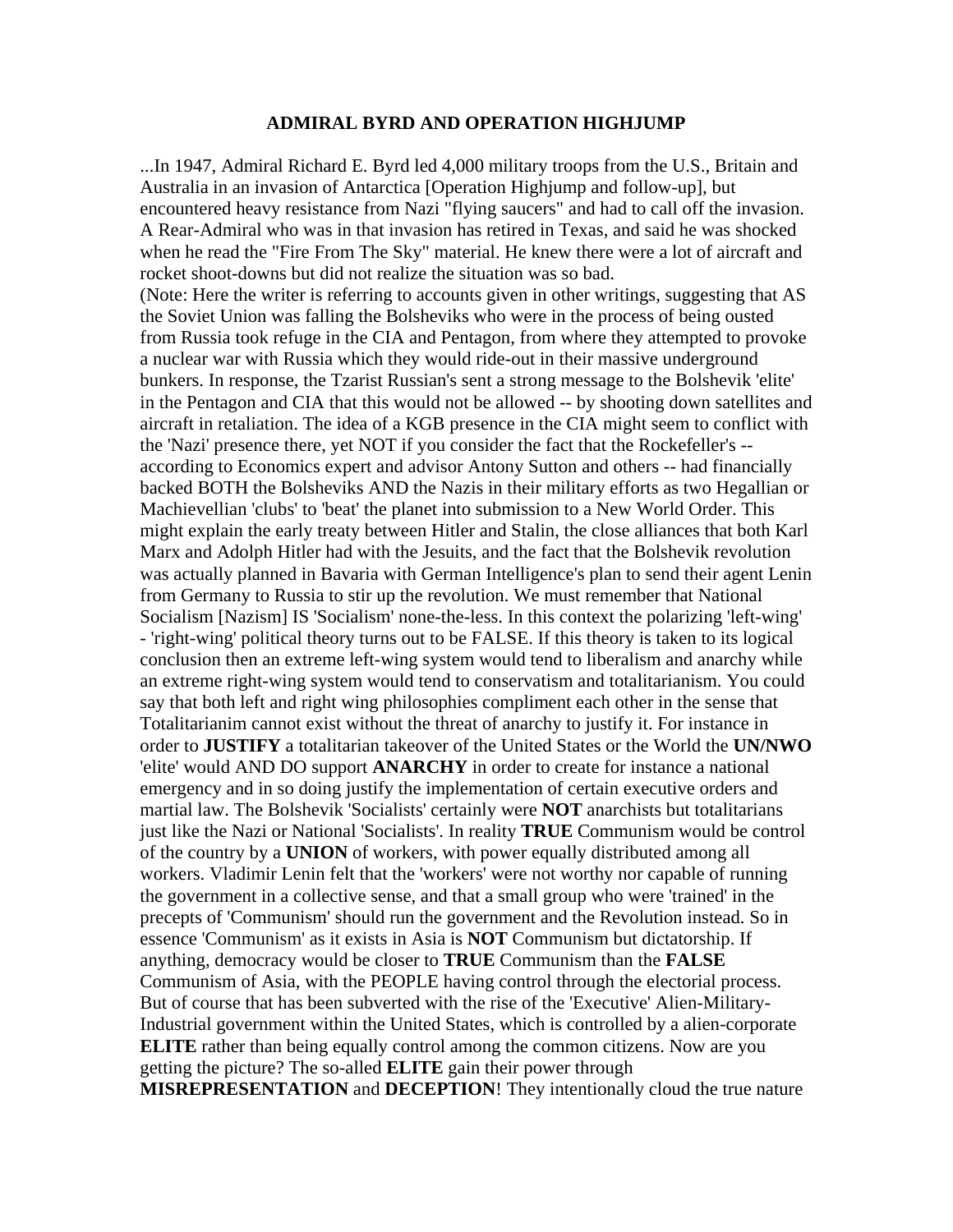of reality, lest the masses wake up and see how they are being exploited, and take back control. The 'fraternal elite' were fully aware of the fact that their brand of 'Communism' was not Communism or Socialism at all, however they used the promise of 'Communism' in order to **LIE** to and **DECIEVE** the targeted countries into accepting their 'Communist Dictatorshiop' -- which would seem to be a contradiction in terms, like 'Military Intelligence'. But for the sake of the Machievellian 'game' that the Rockefellers and others were running, the 'illusion' of polarity between the LEFT and the RIGHT had to be maintained. And when the Bolsheviks began to lose power, the Rockefellers did exactly what they did with the Nazis, they took their 'children' back under their wing and gave them refuge within their Military-Industrial Machine. So in essense the most powerful government on earth is a corporate empire, and this would confirm the Biblical proverb that "the love of money is the root of all evil". When the Greek Orthodox and Tzarist factions started to regain ground among the Russian Socialists during WWII, Roman fascists apparently decided that they would put pressure on the Nazi's to attack their 'Protestant' Greek Orthodox enemies in Yugoslavia... the Serbians. Since the Romanbacked Croatian-Catholic-Nazi **USTACHI** killer squads were determined to carry out genocide against the Russian-backed Serbian Greek Orthodox, one can easily see how the Balkan states became the tinderbox for both the first and second world wars, and in both cases Germany was at the center. Remember that the German Kaiser Wilhelm ['Kaiser' literally means 'Caesar' in German, a carry over from the Roman and Unholy Roman Empire's] as well as Adolph Hitler himself was determined to bring back the Roman Empire, which would obviously have been Rome's goal as well. This is not surprising when we consider that the blasphemously named 'Holy' Roman Empire -- which rose from the decay of the earlier fallen Roman Empire -- had its headquarters in Germany. Getting back to the conflict between the Tzarist and Bolshevik Russians... In addition to attacks on American satellites, missiles or planes by 'Cosmospheres' manned by Tzarist or nationalist Russians, there is also evidence of attacks against the same by the 'Nazi' and 'Grey' space forces as well. These attacks have not come from only one source. One more thought... the political struggle is, as suggested above, not so much between the right and left 'wings', especially the extremists -- at one extreme being slavery/tyranny and at the other extreme criminality/anarchy, **BOTH** of which are co-dependent threats to Liberty and Freedom. The actual struggle is between **BALANCE** and **EXTREMISM.** Anarchy would be symbolic of a horse roaming wild and useless with no restraints. Tyranny would be that same horse locked in a stall and never being able to see the light of day. A true democratic-republic would be symbolized by that horse being allowed to roam 'free' in a wide open pasture, however the pasture nevertheless has its fenced-in 'limits' that the horse could not pass. However in that the pasture provides plenty of freedom within its confines, the horse is satisfied. - Branton)

The invasion of **ANTARCTICA** consisted of three battle groups from Norfolk, VA, on Dec. 2, 1946. They were led by Byrd's command ship, the ice-breaker "Northwind," and consisted of the catapult ship "Pine Island," the destroyer "Brownsen," the aircraft-carrier "Phillipines Sea," the U.S. submarine "Sennet," two support vessels "Yankee" and "Merrick," and two tankers "Canisted" and "Capacan," the destroyer "Henderson" and a floatplane ship "Currituck." A British-Norwegian force and a Russian force, and I believe some Australian and Canadian forces were also involved.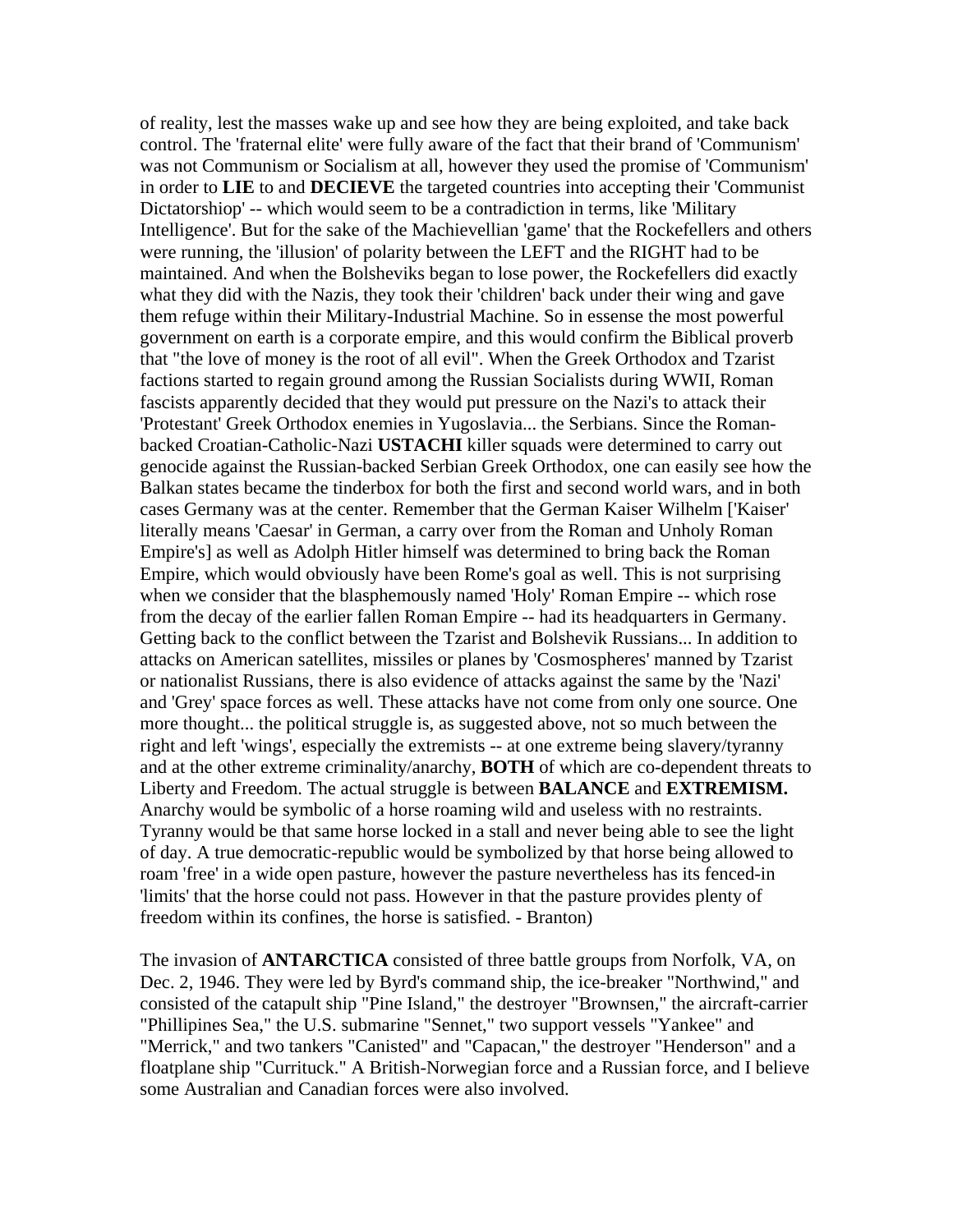On March 5, 1947 the "El Mercurio" newspaper of Santiago, Chile, had a headline article "On Board the Mount Olympus on the High Seas" which quoted Byrd in an interview with Lee van Atta: "Adm. Byrd declared today that it was imperative for the United States to initiate immediate defense measures against hostile regions. The admiral further stated that he didn't want to frighten anyone unduly but that it was a bitter reality that in case of a new war the continental United States would be attacked by flying objects which could fly from pole to pole at incredible speeds. [Earlier he had recommended defense bases AT the NORTH Pole.] Admiral Byrd repeated the above points of view, resulting from his personal knowledge gathered both at the north and south poles, before a news conference held for International News Service."

When Byrd returned to the States, he was hospitalized and was not allowed to hold any more press conferences. In March 1955, he was placed in charge of Operation Deepfreeze which was part of the International Geophysical Year [1957-1958] exploration of the Antarctic. He died, some have suggested he was murdered, in 1957... UFO researchers are also aware of strange sightings of 'flying saucers' with swastikas or iron crosses on them, 'aliens' speaking German, etc. (Note: I have also heard of abductees who have been taken to underground bases with swastika emblems on the walls, or as in the case of abductee Alex Christopher, have seen Reptiloids and 'Nazis' working together aboard antigravity craft or within underground bases. So Barney Hill was not the ONLY one to describe the Nazi connection to UFO abductions. - Branton). An example is the American Reinhold Schmidt -- whose father was born in Germany -- who tells in his book "Incident At Kearney" [Nebraska] that he was taken on a 'flying saucer' on several occasions. He said the crew spoke German and acted like German soldiers. He said they took him to the Polar region [if someone were making up a story, why would they claim to be taken, of all places, to the pole?] (Note: Other sources have implied that an - underground? -- 'Nazi' base exists somewhere in Nebraska. - Branton) After returning he was subjected to persecution by the U.S. Government. His description [of the aerial discs] matched pictures captured from the Germans. (Note: For video's detailing an in-depth historical analysis of the Nazi cults, numerous details on the Nazi aerial disc projects, AS WELL AS actual photo-footage retrieved from classified sources of these aerial discs in operation, and also investigations into the "New Berlin" bases below Neu Schwabenland, Antarctica -- contact: Vladimir Terziski, President, - American Academy of Dissident Scientists, 10970 Ashton Ave. #310, Los Angeles, CA 90024, phone and fax: USA-[310]-473-9717. - Branton) In 1959, three large newspapers in **CHILE** reported front page articles about UFO encounters where the crew members appeared to be German soldiers. IN the 1960s there were reports in New York and NEW JERSEY of flying saucer 'aliens' who spoke German, or English with a German accent. In the Julius and Ethel Rosenberg atomic espionage trials, they spoke of "warships of space." Since they had access to top secret information, about what were they talking?

#### **HITLER ESCAPED!**

I remember hearing, in the 1950s, rumors that Hitler had escaped to a secret Nazi base at the South Pole. In 1952, Dwight D. Eisenhower said: "We have been unable to unearth one bit of tangible evidence of Hitler's death. Many people believe that Hitler escaped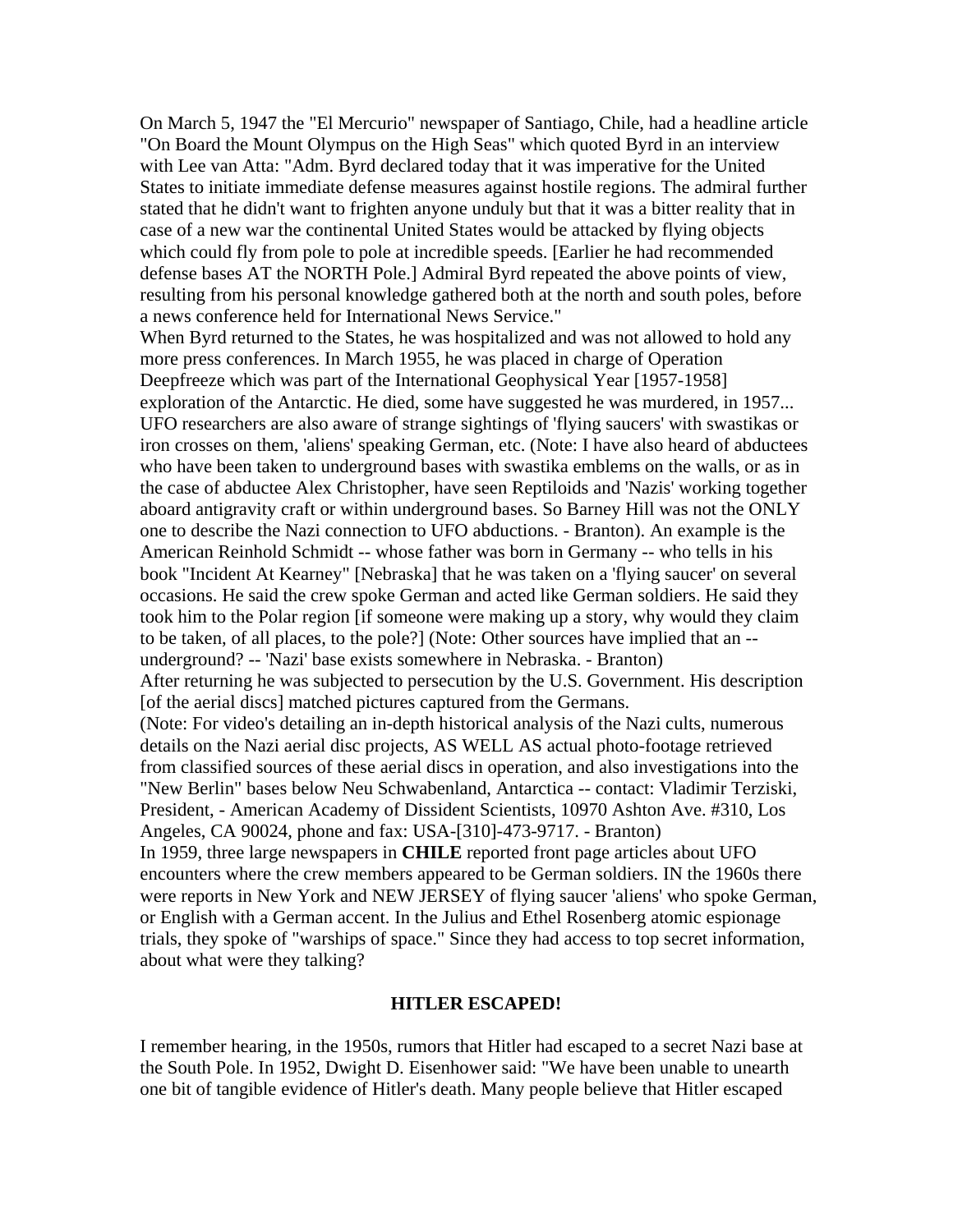#### from Berlin."

When President Truman asked Joseph Stalin at the Potsdam conference in 1945 whether or not Hitler was dead, Stalin replied bluntly, 'No.' Stalin's top army officer, Marshall Gregory Zhukov, whose troops were the ones to occupy Berlin, flatly stated after a long thorough investigation in 1945: "We have found no corpse that could be Hitler's." The chief of the U.S. trial counsel at Nuremberg, Thomas J. Dodd, said: "No one can say he is dead." Major General Floyd Parks, who was commanding general of the U.S. sector in Berlin, stated for publication that he had been present when Marshall Zhukov described his entrance to Berlin, and Zhukov stated he believed Hitler might have escaped. Lt. Gen. Bedell Smith, Chief of Staff to Gen. Eisenhower in the European invasion and later Director of the CIA, stated publicly on Oct. 12, 1945, "No human being can say conclusively that Hitler is dead."

Col. W.J. Heimlich, former Chief, United States Intelligence, at Berlin, stated for publication that he was in charge of determining what had happened to Hitler and after a thorough investigation his report was: "There was no evidence beyond that of HEARSAY to support the THEORY of Hitler's suicide." He also stated, "On the basis of present evidence, no insurance company in America would pay a claim on Adolph Hitler."

Nuremberg judge Michael Mussmanno said in his book "Ten Days to Die," "Russia must accept much of the blame [to the extent that it still exists] that Hitler did not die in May 1945." However, Mussmanno STATED that he interviewed Hitler's personal waiter, his valet, his chauffeur, his two secretaries, pilots, top generals, etc., and they all 'agreed' perfectly that Hitler committed suicide. He said they could not have gotten together afterward and made up a story that agreed in perfect detail without one flaw anywhere, so they must be telling the truth and he was absolutely convinced that Hitler committed suicide. The story at first sounds convincing, until you realized that they could have memorized a story **BEFOREHAND** and these were all people who almost

**WORSHIPPED** Hitler. Do witnesses **EVER** agree "perfectly" in detail in real life? Former Secretary of State Jimmy Byrnes in his book "Frankly Speaking" [as quoted in the April 1948 "The Cross and The Flag"]: "While in Potsdam at the Conference of the Big Four, Stalin left his chair, came over and clinked his liquor glass with mine in a very friendly manner. I said to him: 'Marshal Stalin, what is your theory about the death of Hitler?' Stalin replied: "He is not dead. He escaped either to Spain or Argentina.'" I still have the September, 1948, issue of a magazine called "The Plain Truth" with the headline article: "**IS HITLER ALIVE, OR DEAD?**," subtitled: "Here is summarized the conclusions of an exhaustive three-year investigation -- together with reasons for believing Hitler may be alive and secretly planning the biggest hoax of all history." Another article in November, 1949, says "The Nazis went underground, May 16, 1943!" and details a meeting at the residence of Krupp von Bohlen-Halbach, the head of **I.G. FARBEN**, etc., at which they planned "**FOR WORLD WAR III**." Another article in August, 1952, entitled "**HITLER DID NOT DIE**," subtitled "Adolph

Hitler's fake suicide in his Berlin Bunker now is exposed as History's greatest hoax! Positive evidence comes to light that Hitler did not die -- here's new evidence that Hitler is alive, directing [the] Nazi underground, today!"

The June, 1952, issue of "The Plain Truth" is headlined: "**HITLER 'May Be Alive!**'" The article states: "Now, **NEW FACTS**, or purported facts, leak out. It's reported now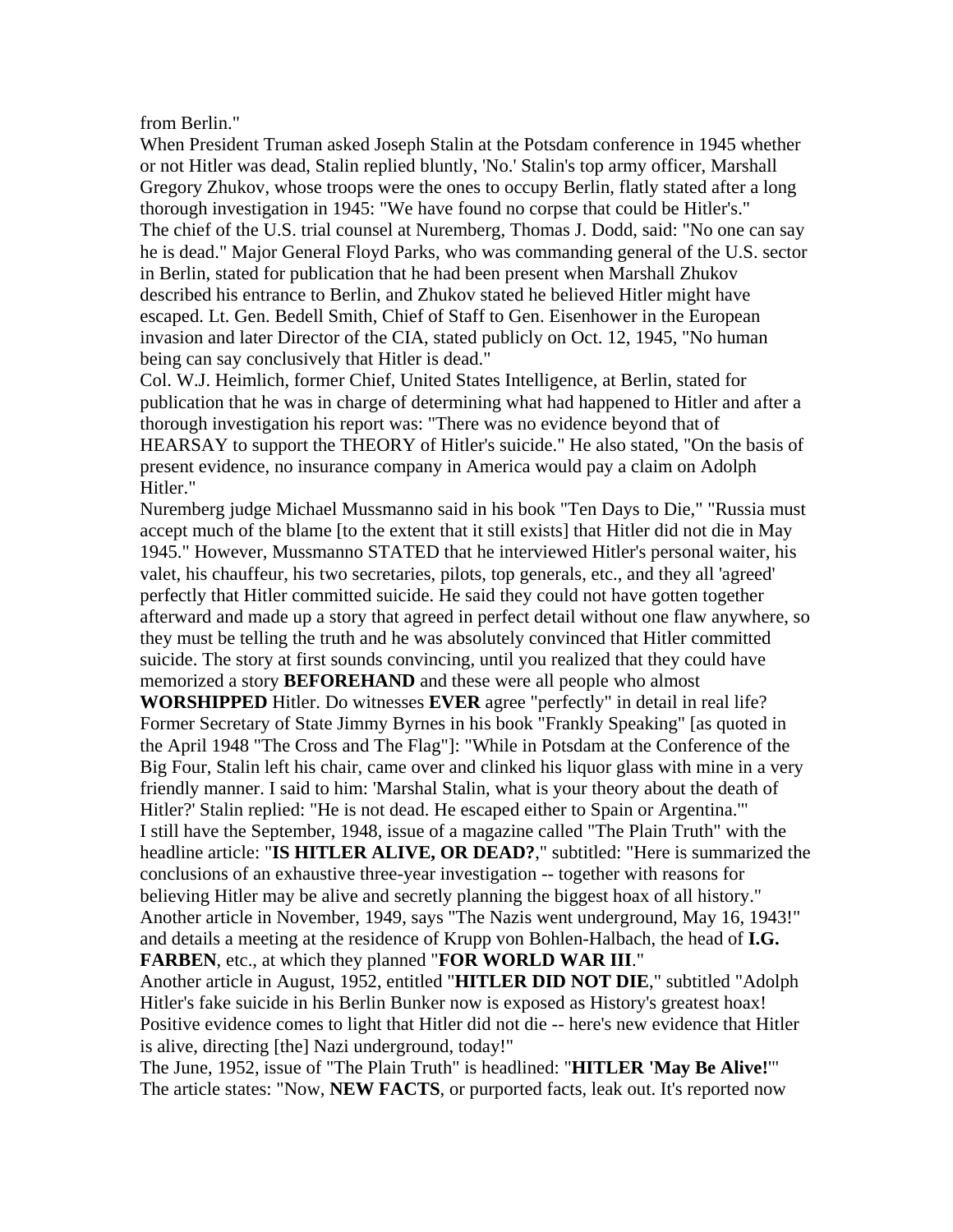that in 1940 the Nazis started to amass tractors, planes, sledges, gliders, and all sorts of machinery and materials **IN THE SOUTH POLAR REGIONS** -- that for the next 4 years Nazi technicians built, on an almost unknown **CONTINENT**, Antarctica, the Fuhrer's **SHANGRILA** -- a new Berchtesgaden."

The report says they scooped out an entire mountain, built a new refuge completely camouflaged -- a magic mountain hide-a-way. The recently discovered continent is larger than Europe -- 5,600 miles from Africa, 1,900 miles from the southern tip of South America, 4,800 miles from Australia.

It is NOT a mere ice-covered surface, but a real continent, with plains, valleys, mountain peaks up to 15,000 feet. The temperature in the interior is around zero (?) in the summer, and never drops below 20 or 30 degrees below in the winter. In other words, it is not as cold as in parts of North Dakota or Canada." (especially underground, where the natural temperature would be in the 50's, even below snow and ice. - Branton)

"Bonjour" magazine, the "Police Gazette," and the Paris newspaper "Le Monde" all had articles about Hitler's South Pole hideaway. Admiral Doenitz, in 1943, stated, "The German submarine fleet has even now established an earthly paradise, an impregnable fortress, for the Fuhrer, in whatever part of the world." Although he did not specify where the exact location was, "Bonjour" pointed out that in 1940 Nazi engineers had begun construction of buildings that were to withstand temperatures to 60 degrees below zero. There have been strong rumors, from the end of the War, that Hitler escaped to the South Pole. Yet, most people simply REFUSE to believe the evidence, the idea that Hitler survived the war is just unacceptable! It is too upsetting to too many people!

There is plenty of PROOF that the Americans and Russians **LIED** about what happened to Hitler, and there are strong rumors that he escaped to Antarctica. There is ample proof that a major group of Nazis escaped to Argentina. What do YOU think? Why did Admiral Byrd lead an "invasion to Antarctica," and why the extreme secrecy about the whole situation?

In 1981, Donald McKale wrote "Hitler: The Survival Myth" to try to lay to rest the questions about what happened to Hitler. The flyleaf says: "In this book a distinguished historian examines the postwar world's most absorbing and persistent mystery, revealing why it has endured and where the mystery leads" [emphasis mine]. The back flyleaf says "Absolute certainty about what happened still eludes us today."

Just recently on TV there are STILL programs telling "at last, the final, once and for all, this is the real story" about what happened to Hitler, yet they all do not really answer the question. A recent TV program, called "What Really Happened to Adolph Hitler," after investigating numerous stories, ends by saying that, in spite of Glasnost and the new freedom of access to Russian files, the files on Hitler are still some of the most highly classified items of the Soviets.

The "Diario Illustrado" of Santiago, Chile, January 18, 1948 issue, said: "On 30th of April, 1945, Berlin was in dissolution but little of that dissolution was evident at Templehof Airfield. At 4:15 p.m. a JU52 landed and S.S. troops directly from Rechlin for the defense of Berlin disembarked, all of them young, not older than 18 years.

"The gunner in the particular plane was an engineer by the name of B... whom I had known for a number of years and for whom I had endeavored to get exemption from military service. He sought to tank up and leave Berlin as quickly as possible. During this re-fueling interval Mr. B... was suddenly elbowed in the ribs by his radio operator with a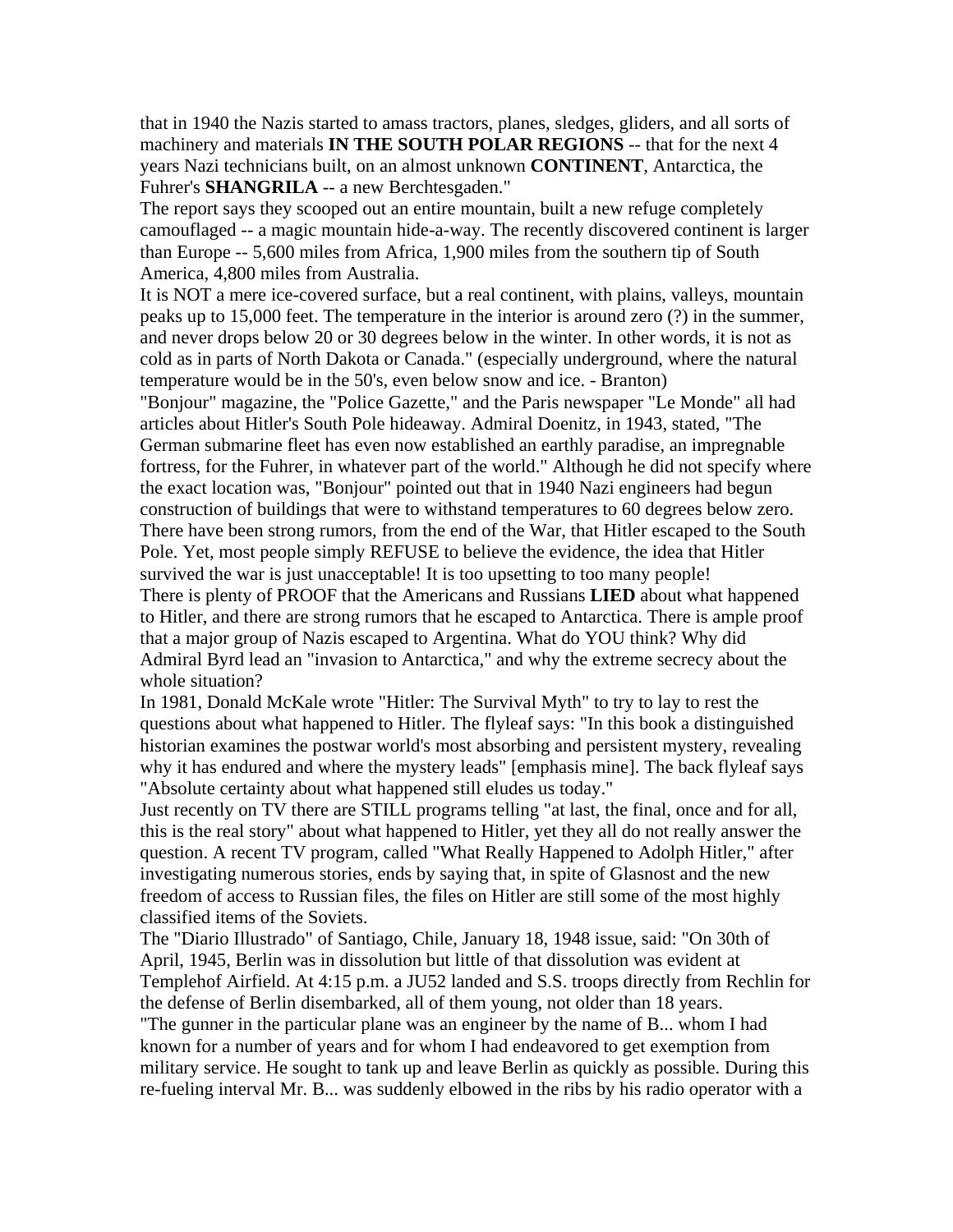nod to look in a certain direction.

"At about 100-120 meters he saw a sleek Messerschmitt Jet Model 332 [an editorial comment says this should be an ARADO 234]. Mr. B.. and the radio operator saw, and **WITHOUT ANY DOUBT WHATSOEVER**, standing in front of the jet, their Commander in Chief, Adolf Hitler, dressed in field-grey uniform and gesticulating animatedly with some Party functionaries, who were obviously seeing him off. "For about ten minutes whilst their plane was being refueled the two men observed this scene and around 4:30 p.m. they took to the air again. They were extremely astonished to hear during the midnight military news bulletin, some seven and a half hours later, that Hitler had committed suicide."

On a Canadian Broadcasting Corporation program called "As It Happens," September 17th, 1974 at 7:15 p.m., a Prof. Dr. Ryder Saguenay, oral surgeon from the Dental Faculty of the University of California at Los Angeles, said that Hitler had ordered a special plane to leave from Berlin with all medical and dental records, especially X-rays, of all top Nazis for an unknown destination. He said that the dental records used to identify Hitler's body were drawn from **MEMORY** by a dental assistant, WHO disappeared and was never found.

An editorial in "Zig Zag," Santiago, Chile, January 16, 1948, STATES that on April 30th, 1945, Flight Captain Peter Baumgart took Adolf Hitler, his wife Eva Braun, as well as a few loyal friends by plane from Tempelhof Airport to Tondern in Denmark [still German controlled]. From Tondern, they took another plane to Kristiansund in Norway [also German controlled]. From there they joined a SUBMARINE convoy. ["U.F.O. Letzte Geheimwaffe des III Reiches," Mattern, pp. 50-51.]

The Jewish writer Michael Bar-Zohar in "The Avengers," p. 99, said: "In 1943 Admiral Doenitz had declared: 'The German U-boat fleet is proud to have made an earthly paradise, an impregnable fortress for the Fuhrer, somewhere in the world.' He did not say in what part of the world it existed, but fairly obviously it was in South America." The German writer Mattern said that Admiral Doenitz told a graduating class of naval cadets in Kiel in 1944: "The German Navy has still a great role to play in the future. The German Navy knows all hiding places for the Navy to take the Fuhrer to, should the need arise. There he can prepare his last measures in complete quiet."

#### **POLAR DEFENSES**

One thing that Admiral Byrd stated in a press conference after his defeat at Antarctica was that the Antarctic continent should be surrounded by a "wall of defense installations since it represented the last line of defense for America." Although the U.S. and Russia had been allies during the war, suddenly the "Iron Curtain" was created and we and the Russians became 'enemies'.

(Note: Some say that the animosity of the Cold War directly following WWII was only an outward smokescreen to justify the expenditure on both sides for massive nuclear armament buildups -- and more importantly for massive black budget projects in space and underground -- and that in reality top U.S. and U.S.S.R. officials met regularly via secret submarine meetings that took place below the North Polar ice pack. This cooperation however was not complete, as there were still many at the higher levels of U.S. government who were against the military imperialist abuses of the Communist system; and many at the highest levels of the U.S.S.R. who were against the corporate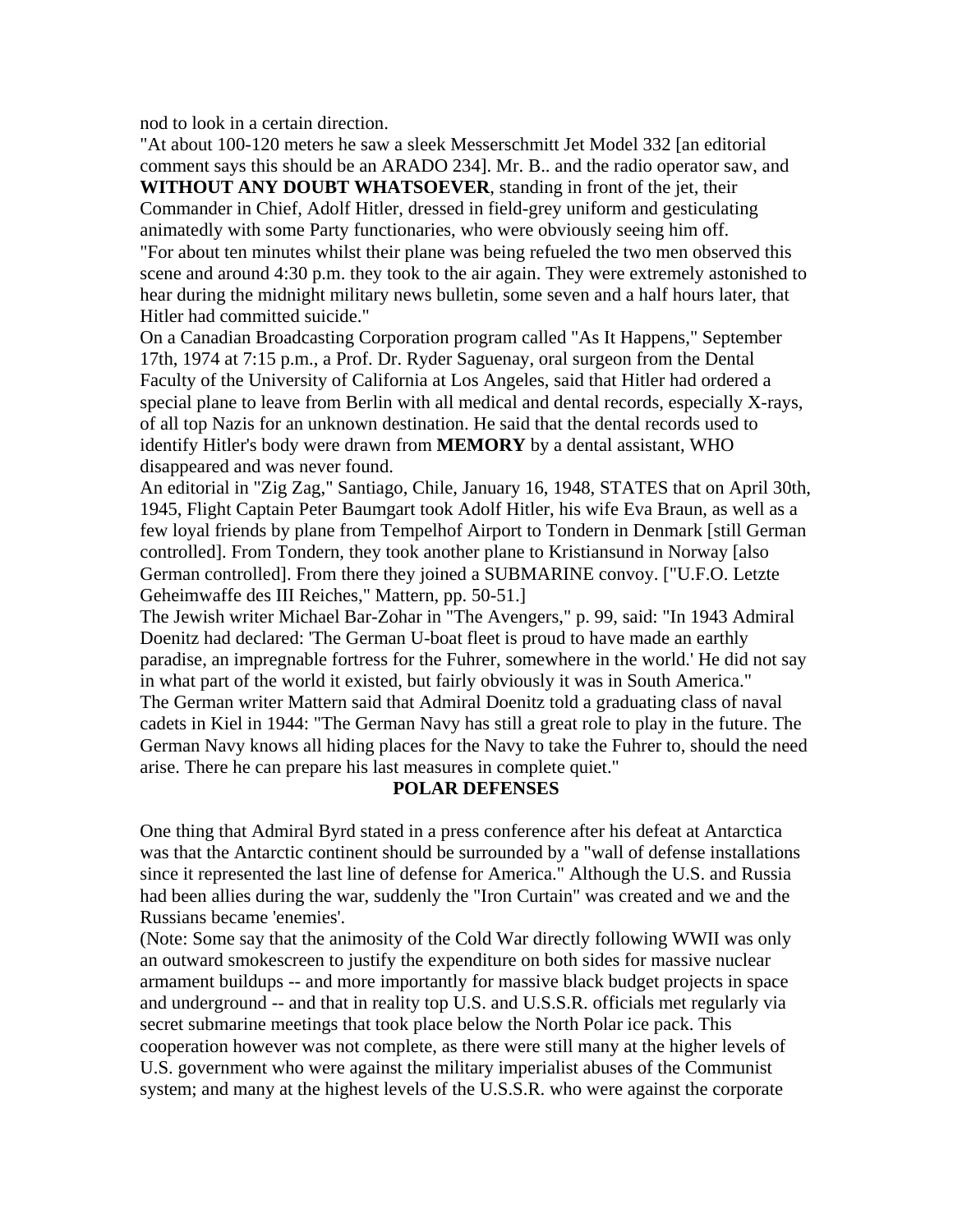imperialist abuses of the Capitalist system. 'Inner Earth' researcher Dennis Crenshaw has written an interesting essay on the Rockefeller influence behind Admiral Byrd's missions to the Antarctic, stating that the Rockefeller's had funded many of Byrd's missions. Could we imply from this that, following the war, the Rockefellers were able to reign-in many of the lower-ranking Nazi's yet many of the higher-ranking Nazi's slipped out of their control? The corporate elite who backed the Nazi's apparently did not want the products of their 'investments' off doing their own thing. Apparently the Antarctic bases, like the Russian invasion, were NOT part of the Rockefeller's plan. However there are suggestions that the Rockefeller-backed Nazi's in America have since made contact with their comrades in Antarctica and have agreed to work together -- along with the Greys - in an effort to infiltrate America and pave the way for it's fall and assimilation into a New World Order. As we will see later, there are claims that some 1.5 million 'Nazis' are now operating in various levels of American society. Just where did they come from... Antarctica? Physicist Vladimir Terziski stated that the Nazi presence in Antarctica has passed the 2 million mark, and therefore Antarctica might conceivably be able to provide a large percentage of this infiltration force. Also remember that the American, European and Antarctican 'Nazis' -- due to the very secret-society foundations of their movement - would have to maintain some level of contact with their occultist 'hosts' in Bavaria, especially with the THULE and VRIL societies. - Branton)

Both the Soviets and the United States ringed the poles with defense and detection bases, and in between was the barren no-man's-land of the poles where absolutely nobody lived, or did they? Could it be that we pretended we were protecting against the Russians and they pretended they were protecting against us, while really we and they were both scared of what was in between us -- the Nazi Last Battalion?...

### **RUDOLPH HESS AND SECRET GERMAN SPACE BASE**

Rudolph Hess, Hitler's best friend and second in command, went to England to try to stop the war with Britain and was arrested as a "war criminal" on May 10, 1941 and was kept from having any contact with the public until he was recently murdered. He was the only prisoner in Spandau prison. Ones who paid any attention to his situation at all have wondered what was the big secret he knew that made him so dangerous to the Allies? Perhaps the answer is revealed in [Christof] Friedrich's book "Secret Nazi Polar Expeditions" on page 34: Hess "was entrusted with the all-important Antarctic file... Hess, himself, kept the Polar File..."

If you look at a map of Antarctica you will see that a portion of Queen Maud Land is called New Schwabenland. This is the part of the continent nearest to South Africa. The Germans made a major expedition to this area in 1938-1939 and began the construction of a major base. For details of this expedition, see the book by Friedrich. This book has pictures of the "warmwater" [geothermal] ponds and other information that will surprise you. It has maps showing that Admiral Byrd's Operation Highjump [Naval Task Force 68] military invasion landed on the side opposite the German bases... The maps of Operation Highjump say that they left the German side of the continent 'unexplored'.

A man who was very influential in modern German post-war politics was Hans-Ulrich Rudel, a frequent guest speaker in German military and political circles. Rudel was the man groomed by Hitler to become his successor. It is known that Rudel made FREQUENT trips to Tierra del Fuego at the tip of South America nearest Antarctica. One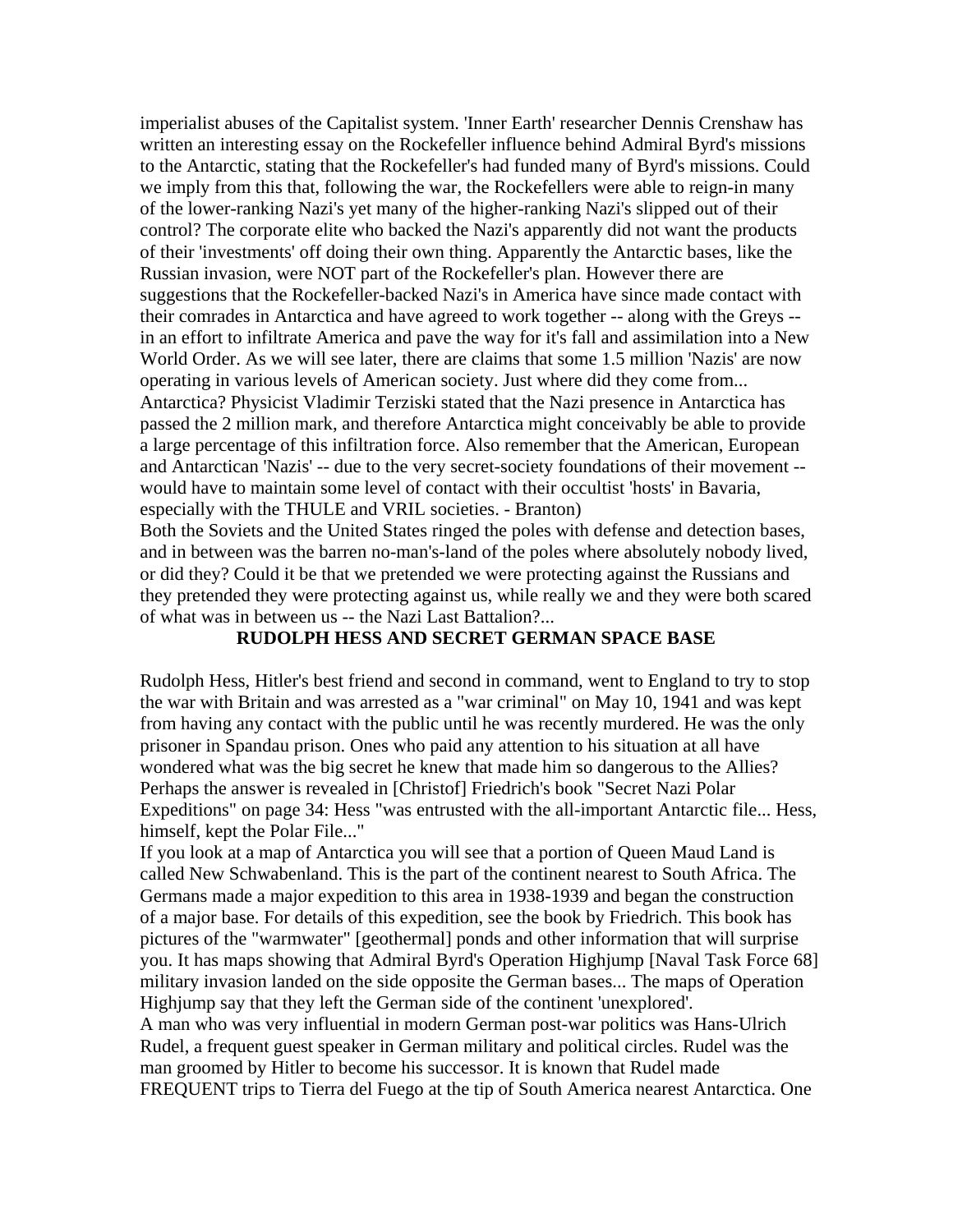of Martin Bormann's last messages from the bunker in Berlin to Doenitz mentioned Tierra del Fuego...

A book called "America's Aircraft Year Book" tells about the U.S. using captured German scientists at Ft. Bliss and Wright Field. "Among those in the German group at Wright Field were Rudolph Hermann, Alexander Lippsisch, Heinz Schmitt, Helmut Heinrich, and Fritz Doblhoff and Ernst Kugel. Hermann was attached to the Peenemunde Research Station for Aerodynamics, where Germany's V-2 rockets were hatched and launched against England. A specialist in supersonics, he was in charge of the supersonic wind tunnel at Kochel in the Bavarian Alps. He also was a member of the group entrusted with Hitler's futuristic plans to establish a space-station rocket-refueling base revolving as a satellite about the Earth at a distance of 4,000 miles -- a scheme which he and certain high-ranking AAF officers in 1947 still believed to be feasible."

Later evidence shows that most or all of the [air] craft and 'flying saucer' scientists (who were not captured - Branton) disappeared. The available evidence indicates they went to South America or Antarctica.

The "El Mercurio" and "Der Weg" papers told of a large submarine convoy discovered by the British Navy at the end of WW II. All available Allied units engaged the convoy and were totally destroyed except for the Captain of one destroyer, who was reported as saying, "May God help me, may I never again encounter such a force." On July 10, 1945, more than two months after the end of the War, the German submarine U-530 surrendered to Argentine authorities. The Commander was Otto Wermoutt. The sub had a

crew of 54 men [the normal sub crew was 18 men] and the cargo consisted of 540 barrels of cigarettes and unusually large stocks of food. The Commander was 25 years old, the second officer was 22, and the crew was an average of 25 except for one man who was 32 years old. This was an unusually young crew and upon questioning it was learned that they all claimed that they had no relatives.

A map from a Spanish book called "Is Hitler Alive?" with the route of the Fuhrer convoy shows it passed alongside South Georgia Island, where later a secret underground base was the focus of a secret battle during the Falkland Islands War.

On April 4, 1944 at 4:40 a.m. the German submarine U-859 left on a mysterious mission carrying 67 men and 33 tons of mercury sealed in glass bottles in watertight tin crates. The sub was sunk by a British submarine and most of the crew died. One survivor on his death bed about 30 years later told about the expensive cargo and some divers checked out his story and found the mercury. For what purpose was this mercury to be used? And where were they trying to take it? (apparently mercury is theoretically usable as a fuel source for certain forms of aerospace propulsion. - Branton)

There are many other stories of other U-boats and German survivors, mostly in the Southern Hemisphere. The Germans and other European nations required very meticulous registration records of everybody, including their relatives, employment, addresses, children, etc., and at the end of the war the Allies, cross checking these records, taking into account casualties and deaths, determined that T**HERE WERE [AT LEAST] 250,000 PERSONS UNACCOUNTED FOR...** (That's a quarter of a **MILLION**, by the way. - Branton)

### **GERMAN SUBMARINES IN THE SOUTH ATLANTIC**

The newspaper "France Soir" had the following account: "Almost 1-1/2 years AFTER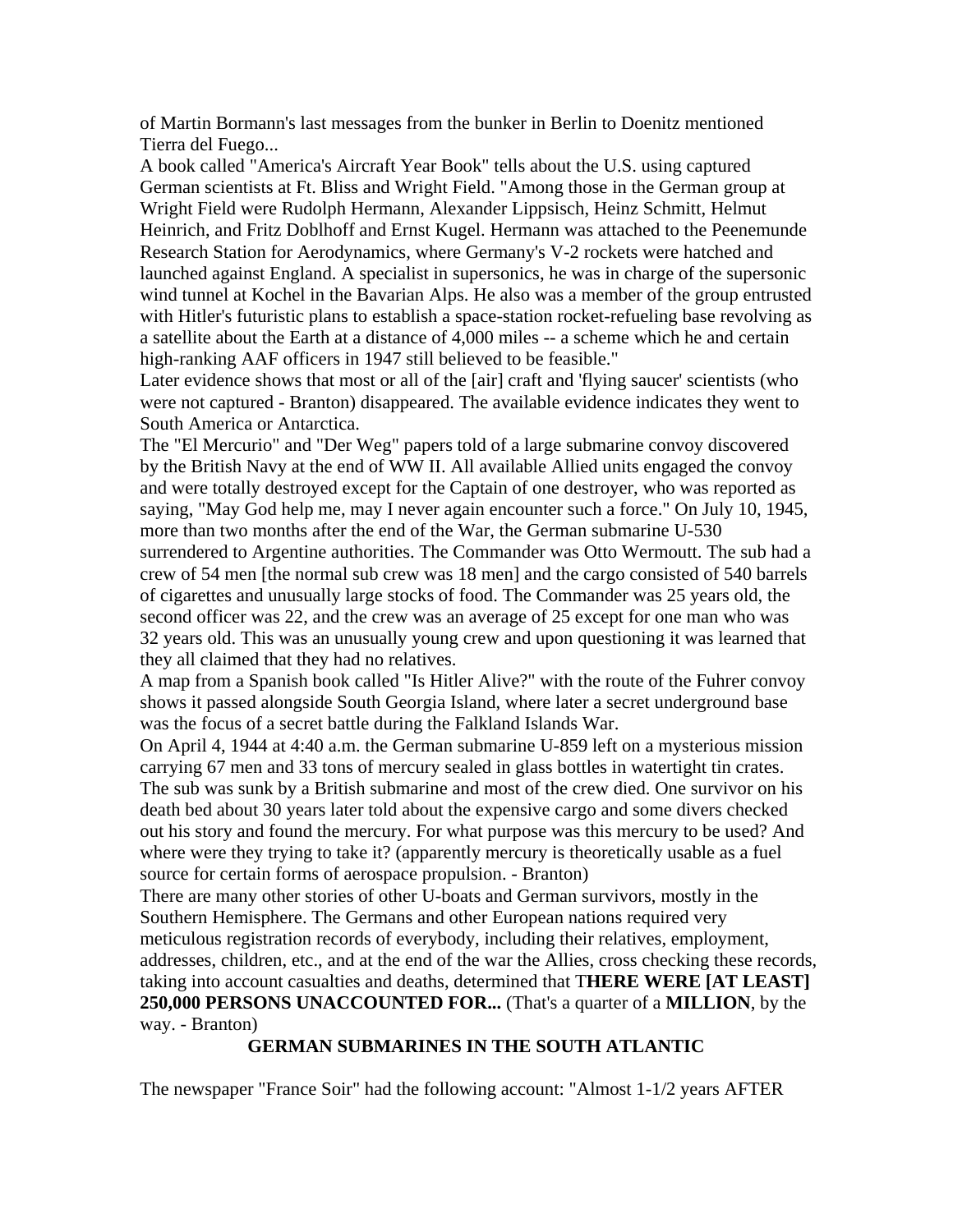cessation of hostilities in Europe, the Islandic [Icelandic?] Whaler, 'Juliana' was stopped by a large German U-boat. The Juliana was in the ANTARCTIC region around Malvinas [now Falkland] Islands when a German submarine surfaced and raised the German official naval Flag of Mourning -- red with a black edge.

The submarine commander sent out a boarding party, which approached the Juliana in a rubber dinghy, and having boarded the whaler demanded of Capt. Hekla part of his fresh food stocks. The request was made in the definite tone of an order to which resistance would have been unwise. The German officer spoke a correct English and paid for his provisions in U.S. dollars, giving the Captain a bonus of \$10 for each member of the Juliana crew. Whilst the food stuffs were being transferred to the submarine, the submarine commander informed Capt. Hekla of the exact location of a large school of whales. Later the Juliana found the school of whales where designated."

The French "Agence France Press" on 25 September 1946, said: "The continuous rumors about German U-boat activity in the region of Tierra del Fuego [Feuerland, in German], between the southernmost tip **OF LATIN AMERICA AND THE CONTINENT OF ANTARCTICA** are based on true happenings."

There have been stories and books written about Germans counterfeiting U.S. currency and otherwise obtaining American money printing plates, which may account for the German use of American money.

The Guinness Book of World Records says that the "greatest unsolved robbery" was the disappearance of the entire German treasury at the end of the war.

### **RAND CORPORATION**

In January 1946 industrialist Donald Douglas approached the Army Air Force with a plan for government and industry to work together on long range strategic planning. This was called Project RAND, a name coined by Arthur Raymond from Research ANd Development. Much of their first government money went to the von Braun team. [McDougall, Walter al. ..."the Heavens and the Earth, A Political History of the Space Age," Basic Books, New York, 1985, p. 89.]... (Note: RAND Corp. was also involved in expanding some of the upper levels of the Dulce, New Mexico underground biogenetics research facility, according to Thomas Castello. - Branton)

#### **GERMAN FLYING DISCS**

Hitler's advanced technology included intercontinental ballistic missiles, vertical takeoff aircraft, jet engines, cruise missiles, sound cannons, and many other advanced items. The Allies captured plans for what became the Boeing 747 Jumbo jet. Among the most secret items captured were plans for flying disks, that were at first called "Krautmeteors." Based on the evidence, they were built as early as around 1933 and went into mass production in 1940. Scientists involved in these projects were Bellonzo, Schriever, Miethe and Victor Schauberger.

Schauberger developed the "flying hat" type disc that was later seen over the United States. The final version was the Bellonzo-Schriever-Miethe Diskus, as large as 135 feet and some up to 225 feet in diameter. They traveled over 2,000 km/hr and were planned to go over 4,000 km/hr. In 1945 they could reach a speed of 1,300 mph and an altitude of 40,000 feet in less than three minutes. The Germans developed the Delta wing craft, and were working on stealth technology, etc.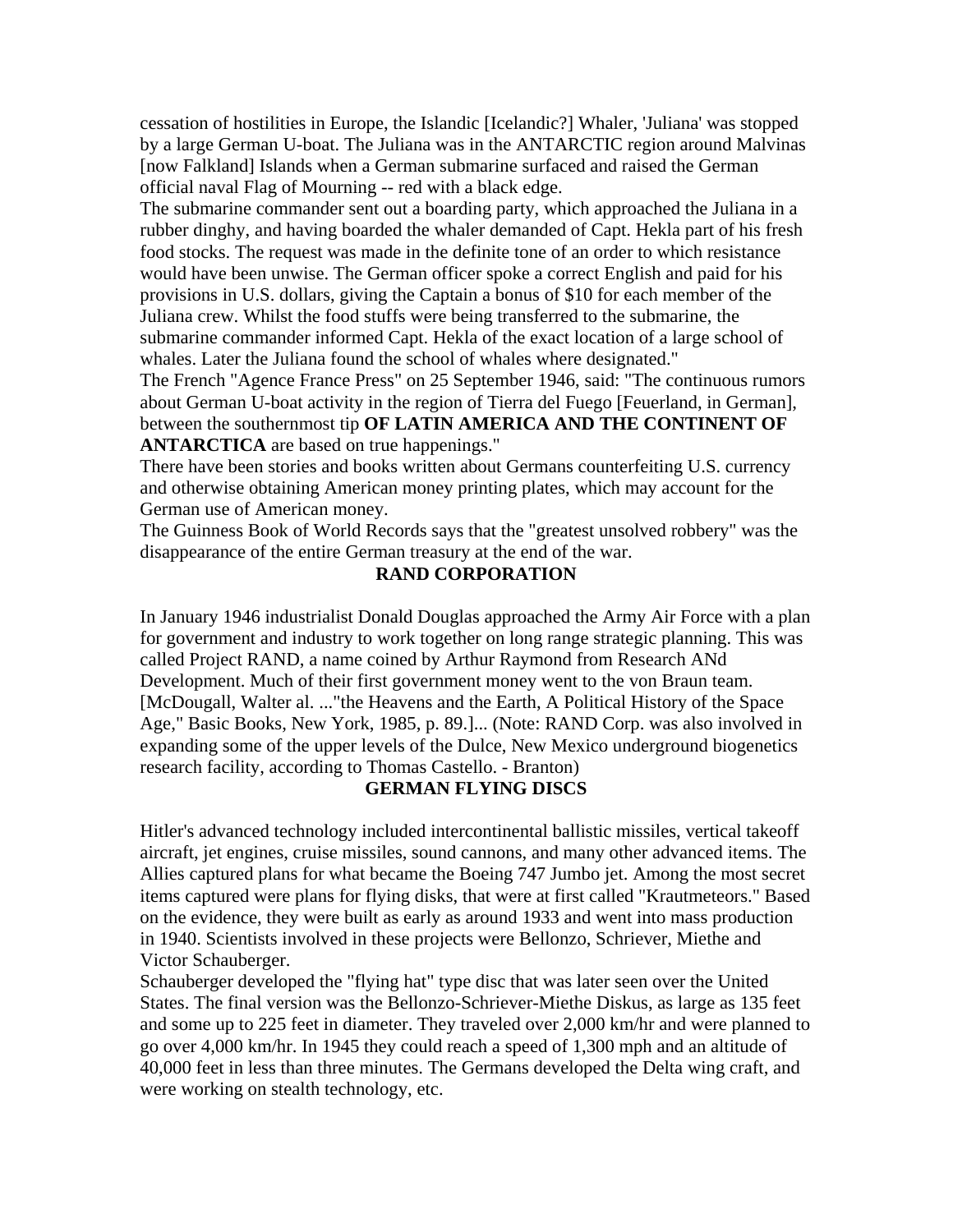Many pilots saw the strange craft over Germany. However, as soon as a craft was built, Hitler ordered it disassembled and shipped somewhere -- probably Antarctica. None of the craft were captured by the Allies, although some of the scientists were captured and then mostly disappeared, but can somewhat be traced to Bell Textron and to places such as Area 51, which, surprise!, is infamous for its 'UFO' sightings.

Here are some examples of news items during WW II concerning Germany's UFOs, from the "New York Times:"

**"NEW YORK TIMES,**" December 14, 1944: "Floating Mystery Ball Is New German Weapon. **SUPREME HEADQUARTERS**, Allied Expeditionary Force, Dec. 13 -- A new German weapon has made its appearance on the western air front, it was disclosed today.

"Airmen of the American Air Force report that they are encountering silver colored spheres in the air over German territory. The spheres are encountered either singly or in clusters. Sometimes they are semi-translucent."

...and, "**SUPREME HEADQUARTERS** Dec. 13 [Reuters] -- The Germans have produced a 'secret' weapon in keeping with the Christmas season.

"The new device, apparently an air defense weapon, resembles the huge glass balls that adorn Christmas trees. There was no information available as to what holds them up like stars in the sky, what is in them or what their purpose is supposed to be." (Note: In regards to the above, Bulgarian Physicist Vladimir Terziski wrote the following

about the Nazi mystery 'spheres' and aerial disc projects: "...According to Renato Vesco... Germany was sharing a great deal of the advances in weaponry with their allies the **ITALIANS** during the war. At the Fiat experimental facility at lake La Garda, a facility

that fittingly bore the name of air martial Hermann Goering, the Italians were experimenting with numerous advanced weapons, rockets and airplanes, created in Germany. In a similar fashion, the Germans kept a close contact with the Japanese military establishment and were supplying it with many advanced weapons. I have discovered for example a photo of a copy of the manned version of the V-1 -- the Reichenberg -- produced in Japan by Mitsubishi. The best fighter in the world, the pushpull twin propeller Domier-335 was duplicated at the Kawashima works. Or a photo of Japanese high ranking Imperial navy officers inspecting the latest German radar station. A Japanese friend of mine in Los Angeles related to me the story of his friend's father, who worked as technician in an aircraft research bureau in Japan during the war. In July of 1945, two and a half months after the war ended in Germany, a huge German transport submarine brought to Japan the latest of German inventions -- two spherical wingless flying devices. The Japanese  $R\&D$  team put the machines together, following the German instructions, and... there was something very bizarre and other-earthy standing in front of them -- a ball shaped flying device without wings or propellers, that nobody knew how it flied. The fuel was added, the start button of this unmanned machine was pressed and it .... disappeared with a roar and flames without [into] the sky. The team never saw it again. The engineers were so frightened by the unexpected might of the machine, that they promptly dynamited the second prototype and choose to forget the whole incident." - Branton)

F

# **ALKLAND ISLANDS WAR**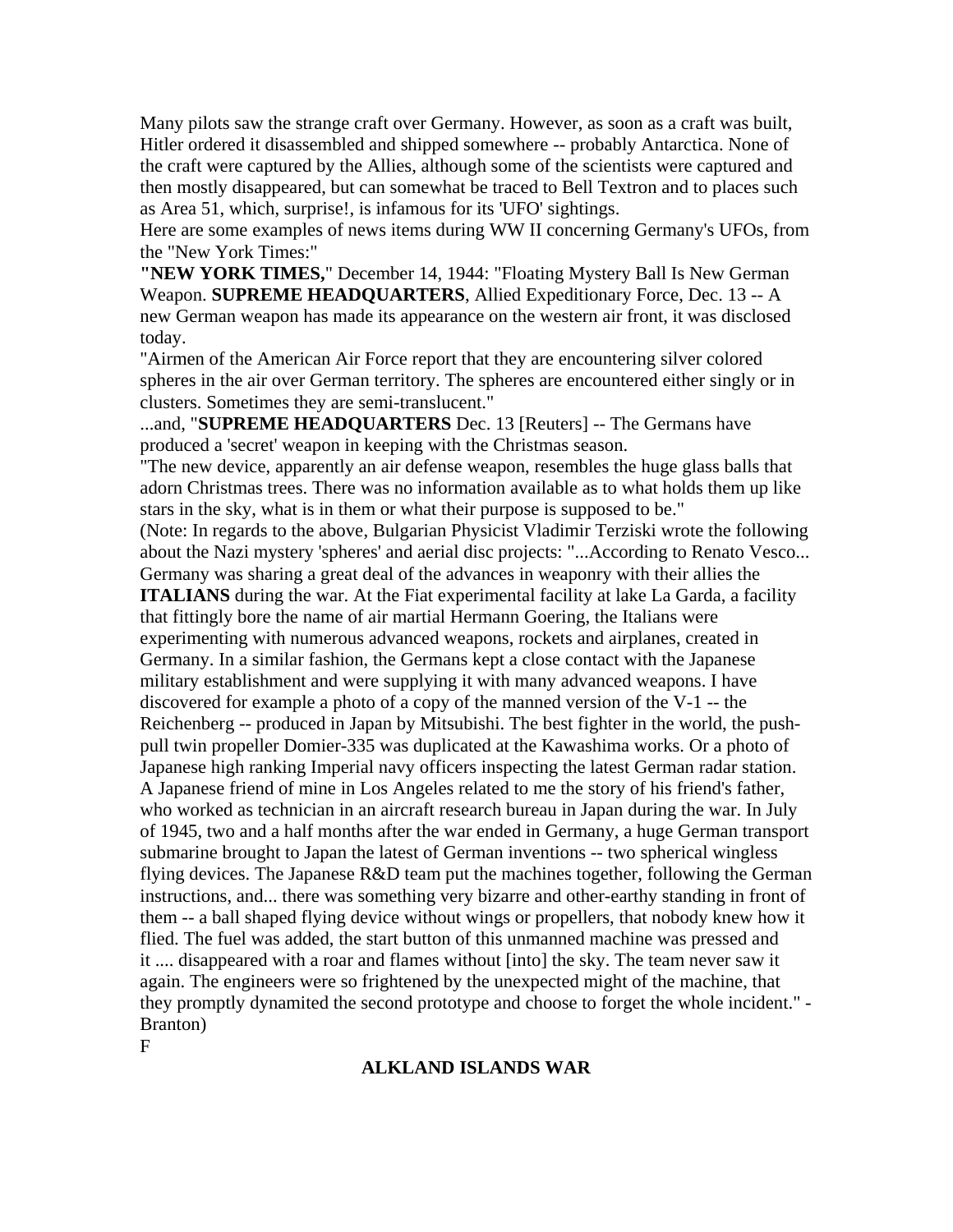The Falkland Islands War had more to do with **NAZI'S** [Antarctica] than with Argentina...

The Germans, **FROM THEIR ANTARCTIC BASE, began to INFILTRATE** into Argentina, Chile, etc., and bought large tracts of land and swept up corporations. They also invested in corporations in Germany and elsewhere, with plans to make a comeback. They used the German treasury, captured treasure from other nations, and counterfeit American currency printed on real U.S. currency printing plates given to the Russians and captured by the Germans.

(Note: It appears as if the German elite had begun to attempt to accomplish via stealth what they failed to do by force in World Wars I and II -- by infiltrating North and South America and engaging in economic warfare from their extensive underground 'black budget' empire below Antarctica and also South and North America, with the help of their allies in the CIA/NSA. We are not talking Billions of dollars here, but **TRILLIONS**  of dollars which have been siphoned from the U.S. economy via numerous ingenious methods, and used to 'feed' the Bavarian-backed underground network which stretches throughout North America and which are inhabited by European, American and Antarctican National Socialists. The wealth that has been siphoned from the American economy could otherwise have been used to prime the economy to new heights of prosperity, and that prosperity would have in turn overflowed into the other nations of the world. Apparently the Nazis realized this, and also realized that the 'Banksters' who had backed them during World War II had the REAL power. They understood that **ECONOMIC** power ultimately dictated political power, even in a supposedly 'democratic' country where they could 'buy off' political power from those who were

more interested in immediate physical comforts and economic status rather then the longterm fate of their own country. The 'Nazis' could not have done what they have done without the help of the 'traitors' within. The same could be said for the Greys also... not to mention the CIA/Nazi/Grey collaboration itself existant within various underground bases: Neu Schwabia, Antarctica; Pine Gap, Australia; Alsace-Lorraine Mts., Germany; Montauk, Long Island; the Denver International Airport; Dulce, New Mexico; Area 51, Nevada, etc. - Branton)

Some plates were stolen by Assistant Secretary of the U.S. Treasury Harry Dexter White [real name Weiss] under Henry Morgenthau and sent to the Soviets for use in occupied Germany. He also arranged for the mass theft of tons of our special money-paper. When J. Edgar Hoover went to President Truman with all the evidence that the Assistant Secretary of the Treasury was a Communist spy and thief, **TRUMAN** of course removed Weiss [White] from his job -- and **PROMOTED HIM** to head of the International Monetary Fund. I kid you not, look it up. (This tells you whose side Truman was really on. - Branton) The story has a rather common ending -- when a controversy developed in the press concerning this incident, Weiss became a "suicide."

### **GERMAN ECONOMIC "MIRACLE"**

For more information on how the "economic miracle" was accomplished after the war by the Germans, you can read such books as "Martin Bormann, Nazi in Exile" by Paul Manning [ "...Bormann became the guiding force in the 'economic miracle' that led to the rebirth of German industry and finance in the thirty-five years following political and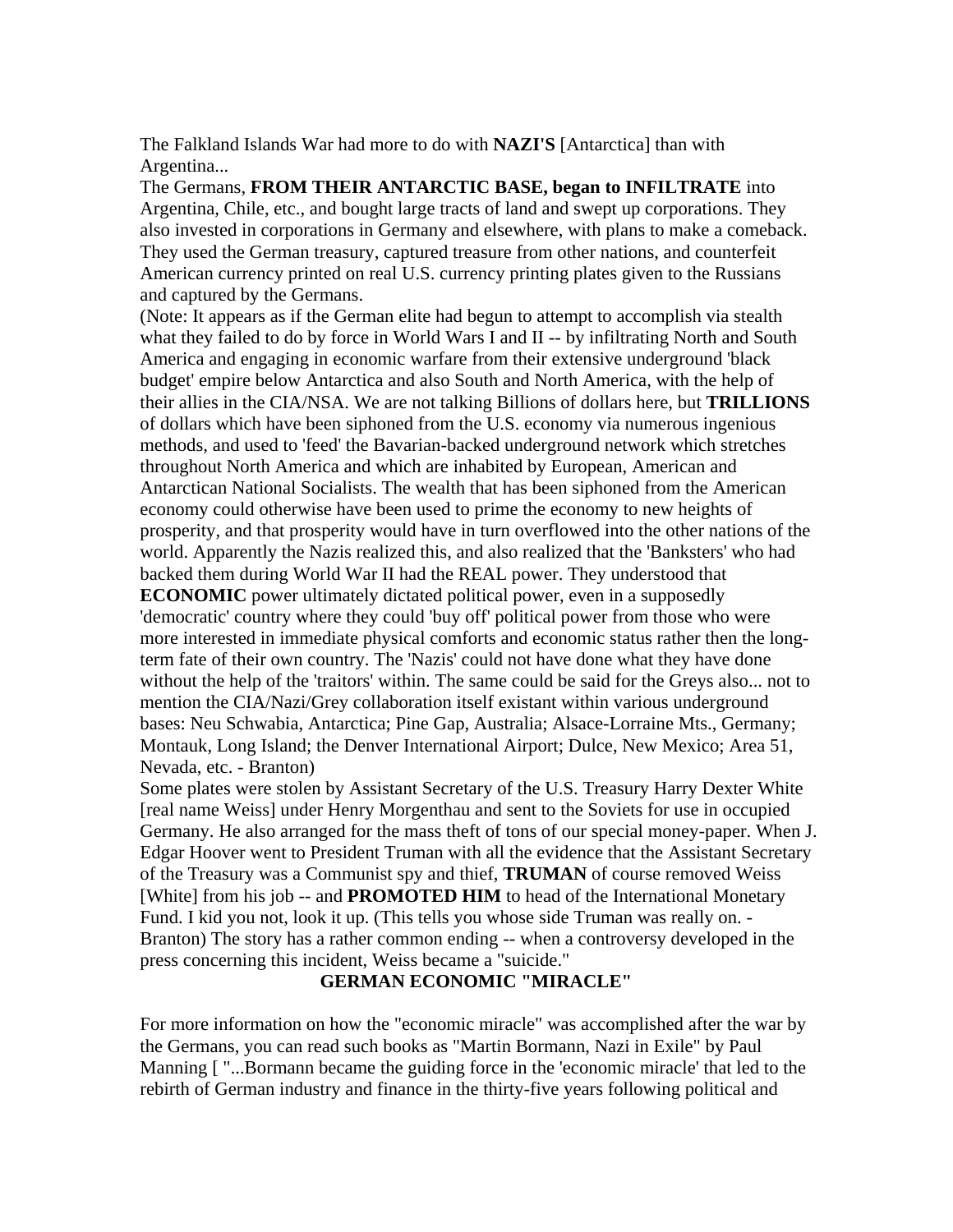military defeat. In the waning months of World War II, as the Third Reich was tottering and finally crumbling in defeat, Bormann set up 750 CORPORATIONS scattered among those nations that had remained neutral. Those corporations received the fleeing wealth of Germany and became the power base that enabled Germany to climb back to economic and political strength." From flyleaf ]. This book expands on the meeting in Strasbourg on August 10, 1944, mentioned in Michael Bar-Zohar's book "The Avengers." In 1986, while researching these subjects, we received 161 pages under a Freedom of Information search concerning what happened to the German treasury at the end of WW II. Many of these documents had been SECRET until declassification to fulfill our request. One document was No. 19,489, November 27, 1944, Subject: Transmitting Intelligence Report No. EW-Pa 198 [?, barely readable] by G-2 Economic Section, the Secretary of State, from Lt. Col. John W. Easton, Economic Warfare Division. The cover letter stated "I have the honor to enclose Intelligence Report No. EW-Pa 198 by G-2 Economic Section, SHAEF ["Supreme Headquarters Allied Expeditionary Forces"], dated November 7, 1944, describing the plans of German industrialists for the post-war resurrection of Germany. Among the topics dealt with in this report are: patents, financial reserves, exportation of capital, and the strategic placing of technical personnel." It is obvious that Manning quoted from these documents in his book on Bormann.

In describing the meeting of August 10,1944, in Stasbourg, some sentences in the documents stand out: "German industrialists must, it was said, through their exports increase the strength of Germany. They must also prepare themselves TO FINANCE THE NAZI PARTY which would be forced to GO UNDERGROUND as Maquis [in Gebirgverteidigungsstellengehen]. From now on the government would allocate large sums to industrialists so that each could establish a secure post-war foundation in foreign countries. Existing financial reserves in foreign countries must be placed at the disposal of the Party so that a strong German Empire can be created AFTER the defeat. It is also immediately required that the large factories in Germany create small technical offices or research bureaus which would be absolutely independent and have no known connection with the factory. These bureaus will receive plans and drawings of 'new weapons' as well as documents which they need to continue their research and which must not be allowed to fall into the hands of the enemy" [author emphasis].

The last sentences in this document are, "After the defeat of Germany the Nazi Party recognizes that certain of its best known leaders will be condemned as war criminals. However, in cooperation with the industrialists it is arranging to place its less conspicuous but most important members in positions with various German factories as technical experts or members of its research and designing offices."

Some of the documents were concerning "Looted Gold" [1945-1948]. (Note: A massive shipment of gold which disappeared from an Allied train which was dynamited in a rail tunnel, was later used to finance such Thule Society backed projects as the Montauk or Phoenix Experiments, as a means to counter the Navy's own Philadelphia or Rainbow experiments. The CIA itself delivered over into the hands of the Thulist 'Nazis' much of the Philadelphia experiment's research and technology. - Branton) Accession Number 56- 75-101, Agency Container Number 169, File Number BIS/2/00." These documents concern Germany's 'looted' gold being transferred to the 'Bank for International Settlements' in Switzerland. One important paragraph (#9) says: "It is clear both from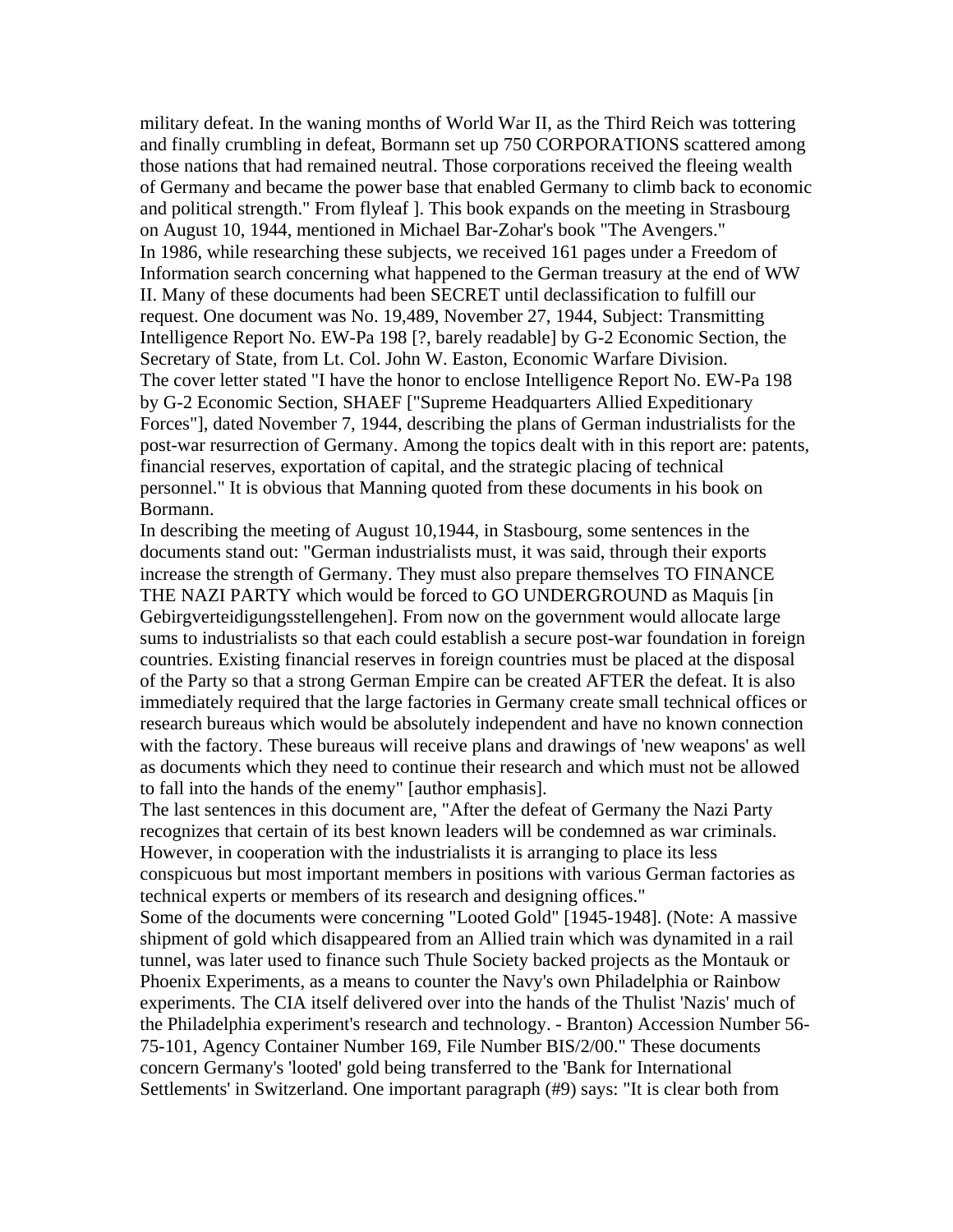correspondence and from testimony that the management of the B.I.S. during the war was 'in the hands of the Administration Council, in which the AXIS representatives have an authoritative influence' and that in 1942 the Germans favored the reelection of President McKittrick whose 'personal opinions' they characterized as 'safely known'."

(It has been claimed by some researchers that the 7 most powerful Bankers in the world - who collectively control over 80 percent of all global financial transactions and over 60 percent of all global trade -- have in the past met regularly at the Bank of International Settlements or 'B.I.S.' office in the fitley named 'Tower of Basel' in Basel, Switzerland. - Branton)

Enclosed in the file is a clipping from the "New York Times," date not included but appears to be in 1945, that states: "McKITTRICK SLATED FOR POST AT CHASE. He Will Take Over Duties as Vice President of Bank Here Next Autumn. Thomas H. McKittrick, American banker who has served as president of the Bank for International Settlements [B.I.S.] since the beginning of 1940, will become a vice president of the [Rockefeller's] Chase National Bank of New York next fall, Winthrop W. Aldrich, chairman of the board of Chase, announced yesterday." The article ends by quoting McKittrick: "I realize it is my duty to perform a neutral task in wartime. It is an extremely difficult and trying thing to do, but I'll do the best I can."

Another formerly Top Secret document declassified was "Subject: Conversation in Switzerland with Mr. McKittrick, President of the Bank for International Settlements" from Orvis A. Schmidt to Secretary of the Treasury Morgenthau, dated March 23, 1945. It describes McKittrick's dealings with the real head of the Nazi banking system, a Vice President named Puhl.

"Puhl was described by McKittrick as a career banker who had been with the Reichsbank for some twenty years, who does not share the Nazi point of view... the Swiss National Bank said that in order to be sure they were not obtaining looted gold they had requested a member of the Reichsbank, whom they regarded to be trustworthy, to certify that each parcel of gold which they purchased had not been looted. The person who had done this certifying was Puhl."

Puhl was Reichsbank Senior Vice President Emil Johann Rudolf Puhl. He was in charge of taking booty into the bank and was in charge of it for the Nazis. His Senior Shipping Clerk Albert Thoms said that they needed up to thirty men to help him sort and repack the valuables, which consisted of "millions in gold marks, pounds sterling, dollars and Swiss francs, 3,500 ounces of platinum, over 550,000 ounces of gold, and 4,638 carats in diamonds and other precious stones, as well as hundreds of pieces of works of art" [p. 226, "Aftermath," Ladislas Farago, Avon, 1974].

This material was shipped out of the country in Operation Fireland or Aktion Feuerland in German, which Farago explained in a footnote in his book on Bormann: "The transaction was named 'Land of Fire' after the archipelago of Tierra del Fuego at the southern extremity of Argentina and Chile, **THE AREA TO WHICH SOME OF THE SHIPMENTS WERE ORIGINALLY CONSIGNED.**" [p. 228]. On the next page Farago said: "Only a relatively small portion of the SS treasure was impounded by Bormann and sent overseas in the course of Aktion Feuerland. Much of it is still missing."

Germany had developed self-sufficiency before the end of the war, and was manufacturing their own oil, produced 'butter' from coal, invented powdered milk,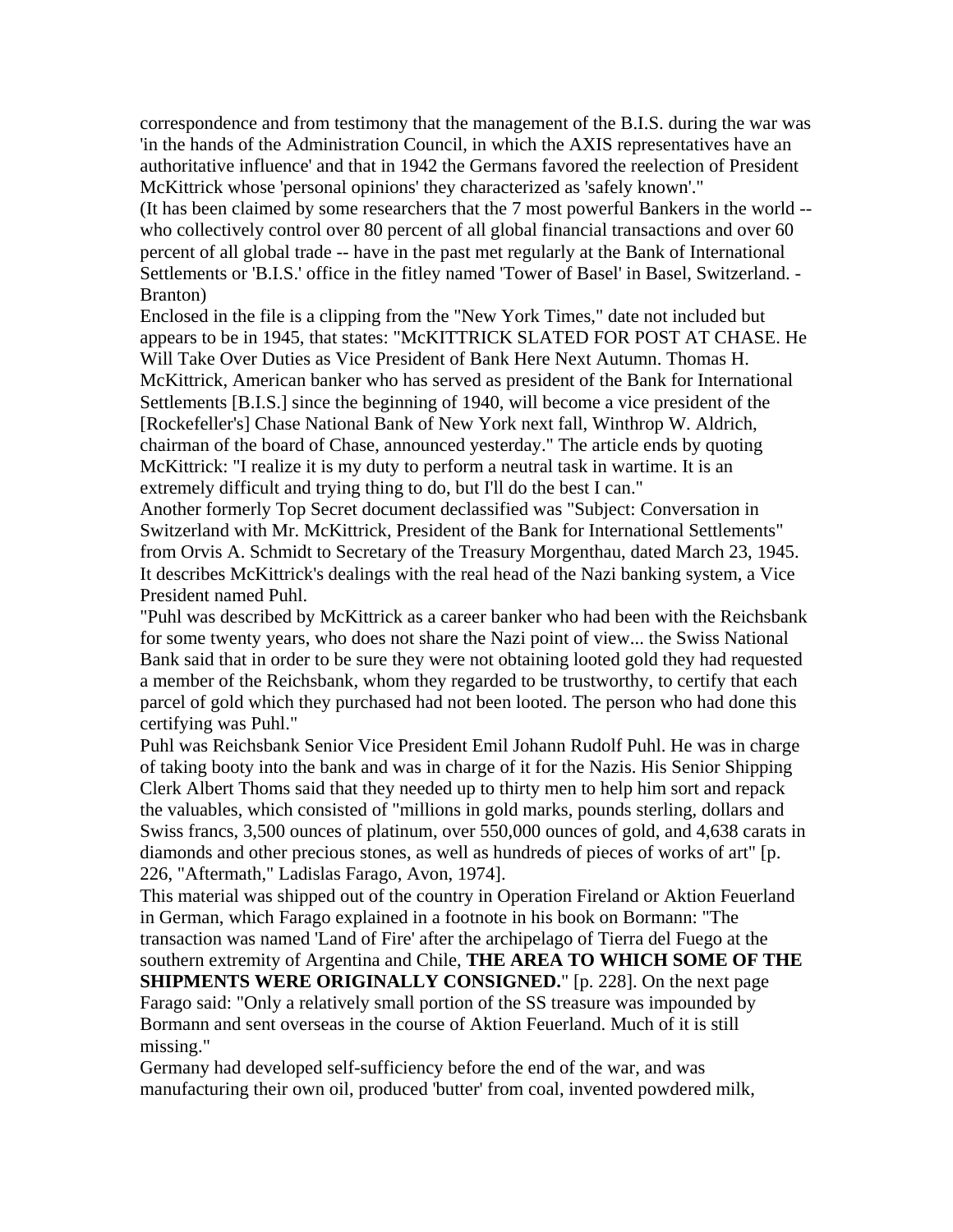developed freeze drying, learned to store flour indefinitely, were growing their food in greenhouses on chemical 'soil,' etc. These projects were also necessary for survival of the secret 'UFO' force, which Hitler called the "Last Battalion," at the Antarctic.

The counterfeiting of British and American money was under Operation Bernhard. The fake British notes have been often discussed in books and articles about Bernhard, but the fake American currency is not as well known. Recently the U.S. announced that it was issuing new money to counteract the counterfeit, which was said to be coming from Saddam Hussein and Lebanon. It would be more correct to say it is coming from South America, but that money is supposed to all be drug money. Life gets complicated.

When '**CONTACT**' newspaper first ran the series on "Fire From The Sky," it followed with a reprint of the information about the truth about the Falkland Islands War. In that series, it revealed that the Russians, working with Rockefeller forces, defeated the British Bolshevik forces on South Georgia Island.

If you have not read that series, this information may not make sense to you. It is important to know that information, if you intend to try to understand what is happening. NAZI forces were involved in the Falkland Islands War, on the side of the Russians. This is hard to believe if you have no idea of what **IS**.

The Russians were **NATIONALISTS**, as opposed to [the] Bolsheviks who took their country away from them. The [so-called] Bolsheviks were trained in the lower East Side of New York City and financed by New York and London bankers. (Over 200 were trained to operate as the first Politburo and taught the Communist 'philosophy' IN New York by the Rockefellers. - Branton) They invaded Russia, killed the Tzar and many Nationalists and took over the government.

Can you begin to see how someone like Boris Pash, with a Russian Nationalist family background, could work with Nazi Gestapo and SS agents?...

In 1982, on April 20, Hitler's birthday, the Russian/Rockefeller/Nazi commando force broke through and inserted a neutron bomb into the underground naval base at South Georgia Island.

(As suggested earlier, the Rockefellers had originally backed the **BOLSHEVIKS** and the Nazis. Later they began backing the Russian **NATIONALISTS** and the Nazis after the Bolsheviks were kicked out of Russia and wormed their way into the Pentagon, from where they planned a global nuclear holocaust which they would ride out in their underground bunkers. **THIS** is where the Rockefellers and Bolsheviks came into disagreement, as the Rockefellers resisted the apocalyptic plans of the ousted Bolsheviks because they were not financially 'profitable'. A Nuclear war would most likely result in a global economic collapse as well, something that the Rockefellers did not want. It would seem that the Rockefellers are opportunists. Now that the Russian nationalists had once again gained control of Russia, the Rockefeller-Nazi alliance embraced their nationalist 'brothers' who held the **POWER**. If only the Nationalists **KNEW** who 'created' their Bolshevik enemies in the first place. The Rockefeller corporate empire is a chameleon, changing its colors to fit the current circumstances. - Branton)...

Alexander Haig was the General representing the Rockefellers. In his book 'Caveat,' the chapter on the Falklands starts: "On March 28, 1982, a Sunday, the British Ambassador, Nicholas ['Niko'] Henderson, brought me a letter from Lord Carrington. A party of Argentineans (Argentina -- where the Nazi's had a major presence in addition to Antarctica. - Branton), wrote the foreign secretary, had landed nine days earlier on the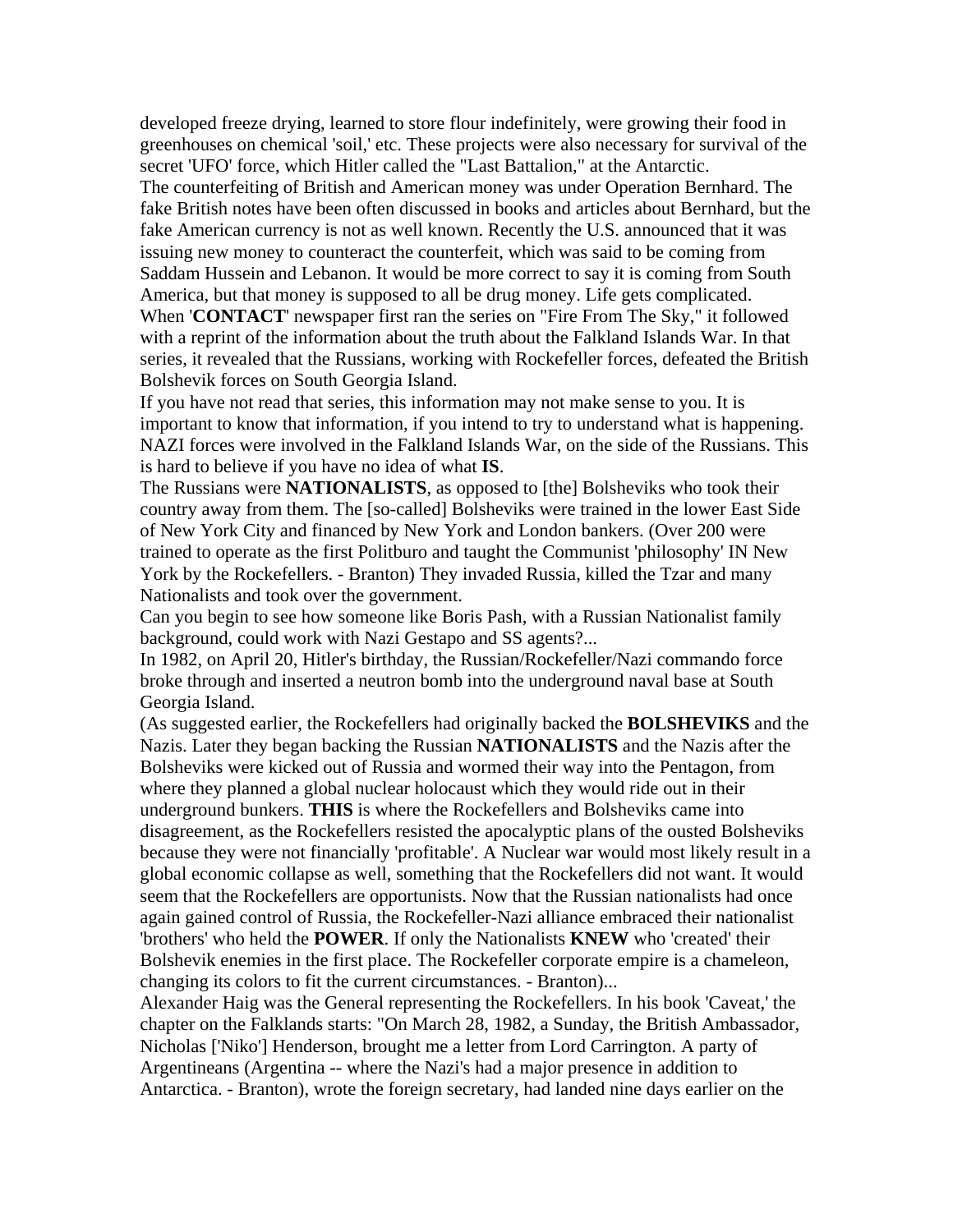island of South Georgia, a British [Navy] possession lying in the South Atlantic a few degrees above the **ANTARCTIC** Circle and some 600 miles to the east of the Falkland Islands, a British Crown colony." I'll bet you thought the Falkland Islands War was about the Falkland Islands!

Much ado was made in the media about the conflict between Jeane Kirkpatrick and Alexander Haig. Kirkpatrick is a Zionist and was the U.S. Ambassador to the United Nations. She has a regular feature column in "The Jewish Press" newspaper, "The Largest Independent Anglo-Jewish Weekly Newspaper." Haig has had a long relationship with Henry Kissinger, to whom Haig became senior military advisor in 1969. Remember that Kissinger came out of the [pro-Nazi] **PAPERCLIP** Operation personnel.

In January 1982, Reagan replaced his national security advisor, Richard Allen, with William P. Clark, another **PAPERCLIP** person, and who was Haig's deputy. Nixon said, "When you see the lights burning late in Henry's [Kissinger] office, it's usually Al Haig." ["War In The Falklands, the Full Story" by the "Sunday Times" of London Insight Team, Harper & Row, New York, 1982, p. 123.]

If you doubt the fact that the Nazis never gave up and that they planned to continue the war after their defeat in Germany, and planned to make a come-back to finally achieve their goal, then perhaps you should read the following books:

-- Connell, Brian, "A Watcher On The Rhine," William Morrow & Co., New York, 1957. "Old wine in new bottles," how the Nazis have come back into power.

-- Horne, Alistair, "Return To Power," Fredrick A. Praeger, Inc., New York, 1956. "The struggle for unification, rather than any revival of Nazism, may one day force Germany out of the Western camp."

-- Tetens, T.H., "The New Germany And The Old Nazis," Random House, New York, 1961. "A frank and often shocking account which details how 'Hitler's own' have managed to return to power in almost every walk of German life..."

-- Winkler, Paul, "The Thousand-Year Conspiracy," Charles Scribner's Sons, 1943. "Secret Germany behind the mask."

-- White, Theodore H., "Fire In The Ashes," William Sloane Associates, New York, 1953. The fire of Nazism in the ashes of Europe.

-- Sayers, Michael and Kahn, Albert E., "The Plot Against The Peace," Book Find Club, New York, 1945. "...uncovers Nazi Germany's secret plans for a **THIRD WORLD**  WAR." (After all, they more-or-less got the first two world wars going, didn't they? -Branton)

-- Schultz, Sigrid, "**GERMANY WILL TRY IT AGAIN,**" Reynal & Hitchcock, New York, 1944. Does the title give you a clue?

-- Dornberg, John, "Schizophrenic Germany," MacMillan Company, New York, 1961. "Is the new West Germany of the postwar years as democratic as we have been led to believe, or does Nazism still smolder?"

-- Lord Russell, Brigadier, of Liverpool, C.B.E., M.C., "Return of the Swastika?" David McKay Co., New York, 1969. Russell was part of the Nuremberg prosecution team. -- Sutton, Anthony C., "Wall Street And The Rise Of Hitler, '76 Press, Seal Beach, Calif., 1976.

*There are more, these just happen to be the ones in my personal library. I read them, mostly about 20 or 30 years ago. I do not mean to give the impression that Germany is*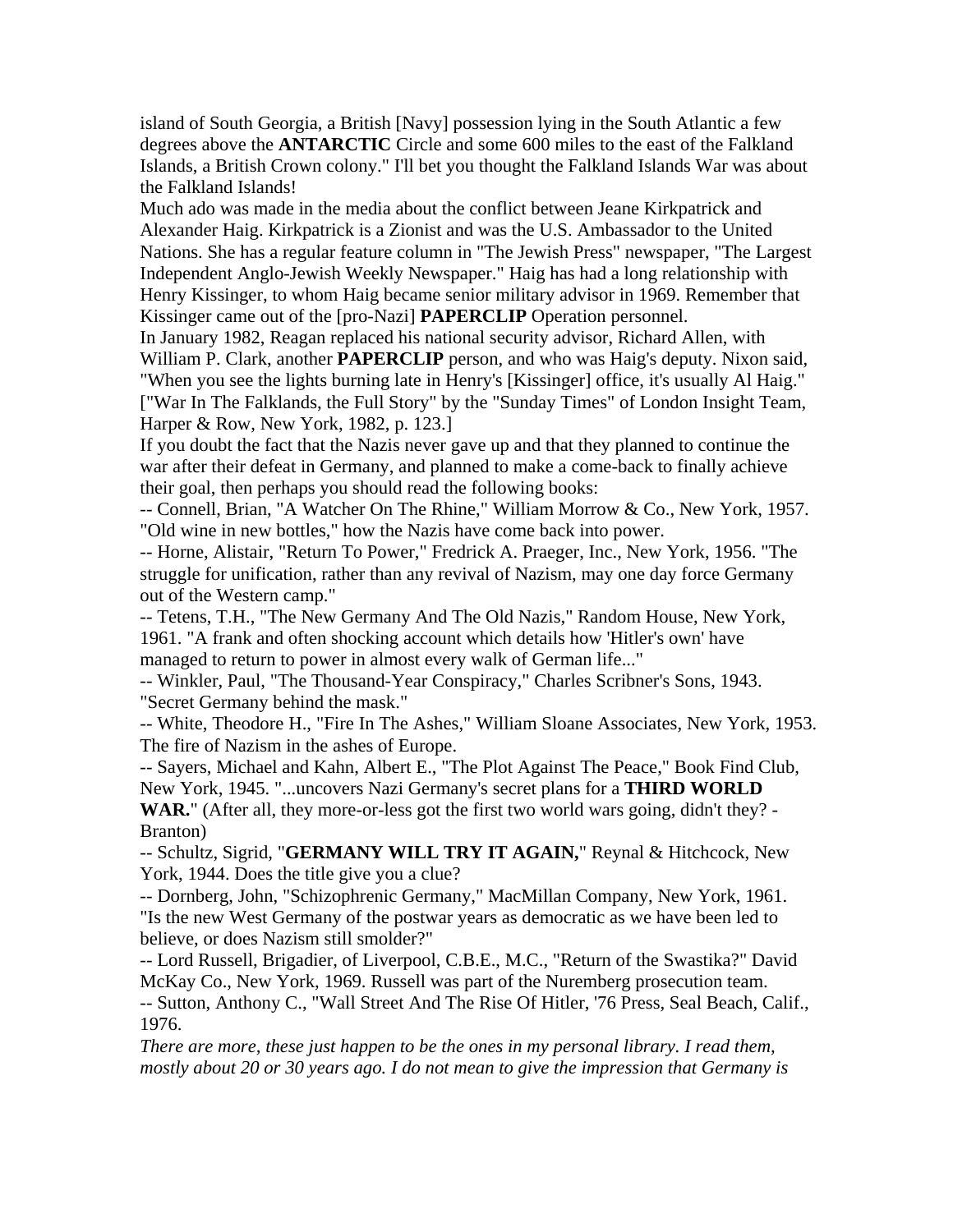## *the source of the world's problems; Germany has simply been a part of a much bigger picture...*

More information on the Nazi Antarctic efforts and their attempts to impose a global dictatorship comes from Bulgarian physicist Vladimir Terziski. The following interview between Talk Show host Sam Russell and Terziski took place between 8-10 P.M., June 5th, 1993 on Sam Russell's '**OPEN MIND FORUM**' program, **KTKK [K-TALK]** Radio in Salt Lake City, Utah. We will quote only those portions of the extensive conversation which tie-in directly with the subject at hand (Note: Some of the spellings of the names mentioned in the interview were transcribed phonetically from the tape. Actual spellings of these names which are identified as such may be different than they appear in the transcript, due perhaps in part to Mr. Terziski's Bulgarian accent): **SAM RUSSELL** - ...I guess a place to start here, the Germans during World War II evidently had what was called the 'Foo Fighter', and this I guess is the name that the allied pilots gave to this curious-looking thing that would bob and weave and run around through the squadrons as they were flying over Germany to bomb and so on. **VLADIMIR TERZISKI** - Exactly, the Foo Fighter, the 'fiery' ball. 'Foo' is 'fire' in French, it's also wind in Japanese... By the way Renato Vesco, who was the Italian [counterpart of] Wernher von Braun, the research scientist in charge of the **ITALIAN** Air Force and Space Research and Development program during the war, in his highly suppressed book in this country -- which is also available through our Academy -- '**INTERCEPT BUT DON'T SHOOT**', talks about the whole family of turbojet saucers that were built by the Germans, all the way up to the Foo Fighter, the **KUGELBLITZ** and the **FEUERBALL**, two different models of basically the same device. And he also mentions a lot of **ATTACKS** of these machines on enemy bomber formations with DEVASTATING results for the bombers. Some of the Foo Fighters were doing 2900 kilometers an hour and up... a bomber would do maybe 300, 400, 500 at the most... so we're talking about 6, 7, 8 times the bomber speed. The most interesting thing that has not come up into, let's say, the work of Renato Vesco [because he talks only about the turbojet family of saucers... basically very simple saucers made with piston engines with propellers, spinning the lenticular airframe, the lens-shaped air frame of the craft thus creating gyroscopic antigravity -- and some of them were hybrids between helicopters with spinning rotor, basically aerodynamic lift and the gyroscopic lift of the spinning heavy mass of rotary engines. I wouldn't be amazed [if] the rotary engine itself were created to power a gyroscopically spinning saucer that had a big helicopter propeller on top, so it's kind of a hybrid between a helicopter and a saucer]... I even discovered...extremely rare drawings by the genius of German aviation, Lipish, the guy who built the first supersonic glider in the '30s and it is not Chuck Yeager who broke the sound barrier, but probably the Germans 10 years earlier with their... supersonic gliders that Lipish built. Anyway, Lipish was designing at the end of the war a supersonic ramjet propulsion craft with anti-gravity assists. They had the fuel tanks spinning inside the jets...going through the engine part of the object to the engine duct, spinning the fuel around thus creating additional anti-gravity lift and greatly improving the lift capabilities and the inertial responses of the craft. So to sum it up in a nutshell, I have...several very brilliant videos with dozens of photographs and engineering drawings, sketches and so on. The Germans had PROBABLY 50 MODELS of flying saucers powered by every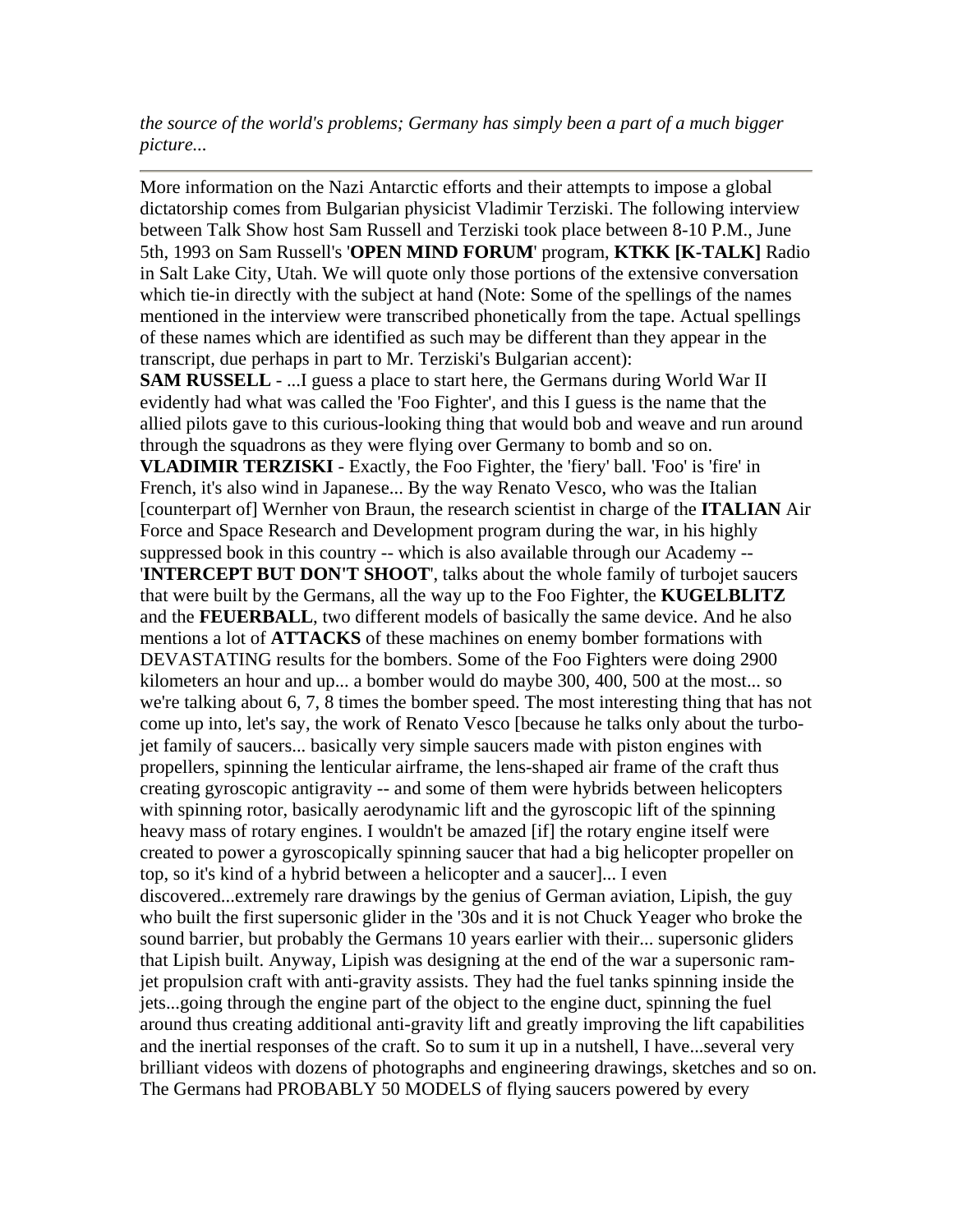existing engine in their arsenal... piston engines with propellers, rotary...engines with propellers, inboard and outboard turbo-jets, pulse (?) jets, ram-jets and rocket engines. The rocket-engined craft... could go into orbit, the bigger models could go to the moon and back with literally a truckload of kerosene and oxygen. On top of the saucer space flights the Germans had [an] extensive space program with rocketry. I discovered just several days ago the man-made winged version of the V-2 rocket... was doing sub-orbital flights with an altitude higher than the altitude of the Mercury, the Vostock, space capsules. They had space programs with their Zanger-Brent stratospheric ramjet...bomber... antipodal, basically circling three quarters of the globe trajectory... That was the grandfather of the Aurora craft that is rumored so much these days in Area 51. (Take note that both the American and Russian space programs depended on the German scientists they had both acquired following World War II. It is possible that these researchers were intentionally made-out to be the 'cream' of German aerospace science, when in fact the most intelligent scientists may have found their way to the Antarctic base following World War II - Branton). The aircraft industries of the Allies after the war had a difficult time duplicating and regurgitating the German designs that the Germans came up with...

S.R. - Wow! That's amazing...

V.T. - Many of these things have not been duplicated yet, but the most astonishing photographs came -- and I have copies of these and they are available -- from the **GERMAN SECRET SOCIETY** 'Tuligezelshaft' and the 'Templehofgezelshaft', the German branch of the **KNIGHTS TEMPLARS** which are also the **INTERNATIONAL BANKERS** so they have absolutely no problems financing these projects. Few of the  $($ indistinguishable-- lower-ranking German scientists...? - Branton) even knew that these projects were running. Many of them privately had been complaining that they were the dumbest fools because all the smart guys disappeared after the war into the German South Polar underground colony, and only basically the intelligent weaklings [remained in Germany]... We made a brilliant audio-tape, by the way all of these things that we will be talking about are available in two dozen very good video tapes and about as many audio tapes.

S.R. - We will have to be sure and tell the folks how they can find out how to get a hold of those, O.K.?

V.T. - It's very simple, they can call us here in Los Angeles at area code [310]-473-9717... S.R. - ...I'd like to ask a question about your knowledge of the Russian technologies. It is said that the Russians are really a lot farther ahead than we are...

V.T. - Not at all...

S.R. - Technologically.

V.T. - My feeling is that not only the French Revolution and the Paris Commune and the Communism of Marx and Engels was financed and masterminded and orchestrated by the [Bavarian] Illuminati, but so was the Bolshevik Revolution, the Nazi uprising in Italy, or the National Socialist and Nazi movement in Germany. And along that line, Wall Street has secretly been going to painstaking efforts to help behind-the-scenes the Russians in order for them to become a real strong external enemy and not to be just a 'paper bear', a flimsy paper bear. I have numerous accounts of how the Germans built all the munitions plants, 14 out of 15 munitions plants BEFORE the war started, the Second World War started. They were all built by Germans... Rolls Royce built the turbo-jet factory for the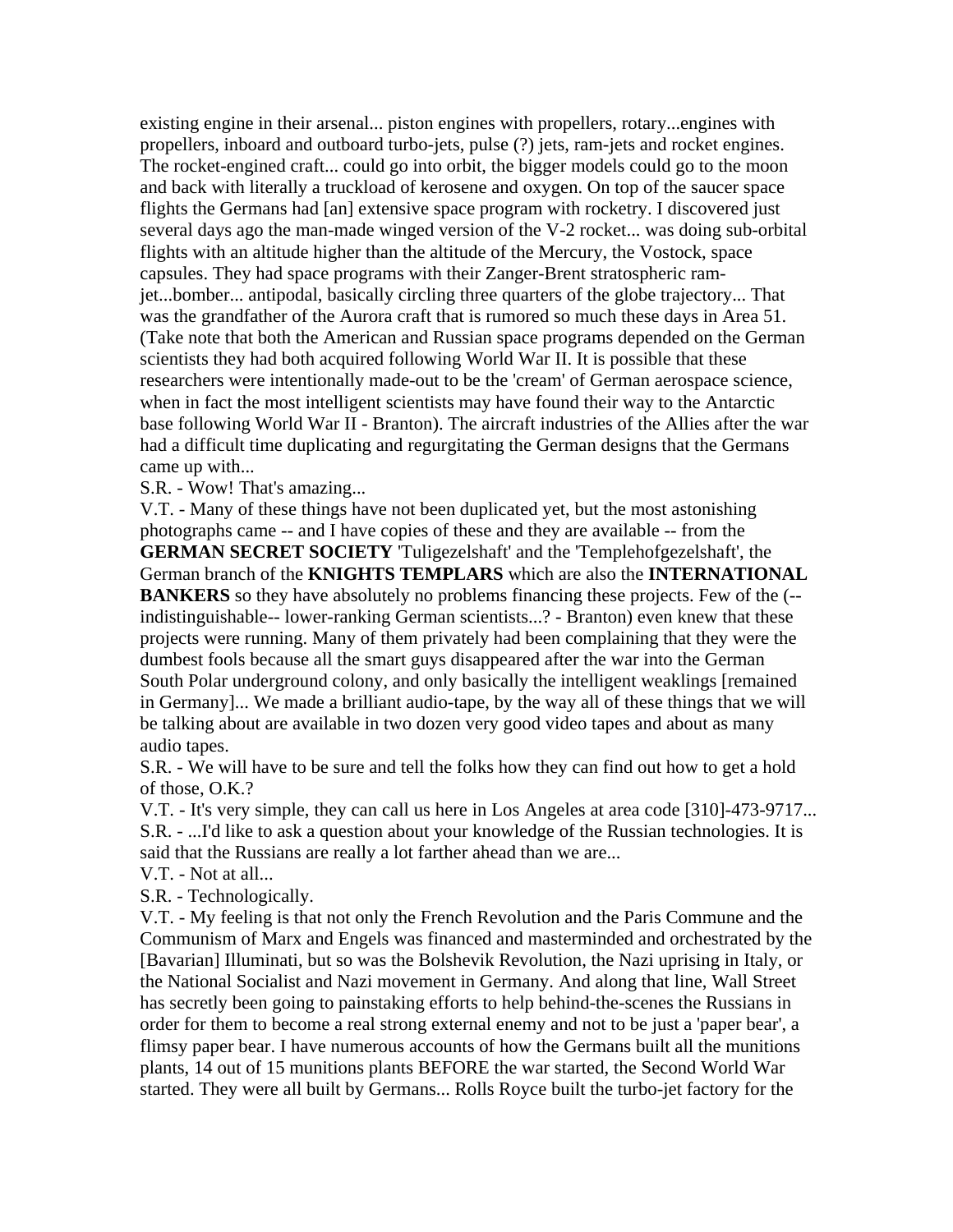MIG fighter plane engines, just in time for the beginning of the Korean war. I have a photograph in my possession of the best (at the time? - Branton) American strategic bomber, the B-29, the one that dropped the bomb over Hiroshima and Nagasaki. Under it's wing there is hanging the best German twin-engine rocket interceptor, supersonic swept-wing rocket interceptor the DFS-346, and all of this under the red star markings of the Russian Air Force. How can somebody claim that there is not a secret siphoning of the most advanced technology behind-the-scenes... of the Cold War in order to make Russia the real enemy. I've heard rumors that the Russians were given enriched uranium to build their first nuclear bomb, and when they couldn't do even that they were given a whole nuclear bomb that was smuggled out in the luggage of the Russian ambassador straight on a flight from Washington to Moscow according to the words of Victor Suvaro, the genius of the Russian Intelligence novels. And basically those are documentary books that he has written. The best of them is **'AQUARIUM'**, for any one of our listeners who would like to acquaint himself with the workings of a secret society. Later on the Russians were sold a nuclear submarine in order to make their sagging strategic fleet a more real, threatening menace. Why would the [Bavarian] Illuminati need a strong enemy in the Russias? Very simple, because otherwise they cannot keep the secrecy around these giant underground projects going on. Now the best reason they use is 'Oh well, we cannot tell you about that, we cannot discuss this even in Congress because the Russians would know.' It was cleverly used on both sides of the 'curtain' in order for the [Bavarian] secret societies in both Russia and the United States to quietly engage in -- and justify the massive financing of -- these projects. Back to the Germans, the most interesting claim that they are [making] in another documentary film... available from us, is that they landed on Mars in mid-January 1946 after 8 months of heavy flight with a basically volunteer suicide crew of Germans and Japanese in a giant 230 foot diameter dreadnaut... again running on free energy, basically the Hanz-Kohler converters of gravity energy into electromagnetic energy of the flight. Another interesting thing that I found is a whole range of mind control experiments in Germany that were repeated verbatim by the super powers after the war. Mind control with ultrasound, when they were inducing and indoctrinating their crack S.S. troops, mind control with all kinds of synthetic hallucinogenic drugs, or all kinds of the 'proper' mushrooms, mind control that was developed using the Wilhelm Reichian technology. In the initial states this [involved] types of sodomic mind control that was practiced by certain of the Ahrimanic and Luciferian orders of Tibetan monks that were visited by these numerous German ethnographic expeditions in the '20s and '30s, and all of this secret knowledge was later brought to Germany. We produce a fascinating tape here with Al Bielek and T. Johnson from Las Vegas on the magical-occult connections of the Third Reich, and we called the tape '**OCCULT NATIONAL SHAMANISM'** in analogy to 'National Socialism', a fascinating tape that basically brings together about a dozen extremely rare books on the occult connections of the Third Reich, the dabblings with satanism, with witchcraft, with all kinds of unspeakable aberrations, including sexual aberrations... the Germans were in contact with half a dozen [malevolent] alien races in these big underground establishments, some of these underground bases were 2 kilometers long, one kilometer wide. I have found the drawings of the tunnel systems with these bases from incredible places including...the American Bombing Survey reports of underground -- huge industrial establishments under the German mountains... the bottom line is that by the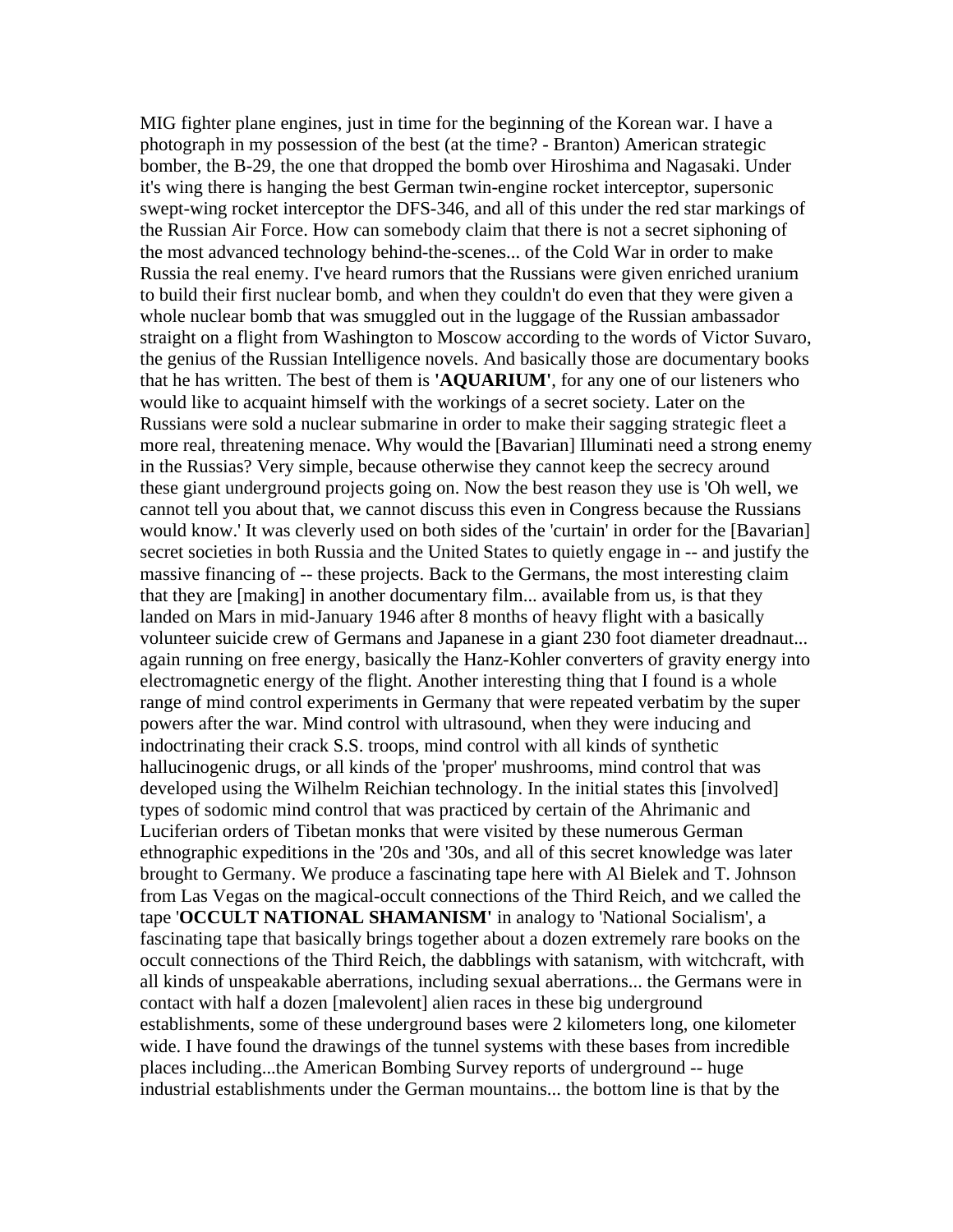time the war ended the Germans were VERY HEAVILY doing all these major parts of the ILLUMINATI secret technologies on the planet... (Were the Nazi's the Military Research & Development arm of the Bavarian Illuminati? - Branton) Mind Control technologies, a whole dozen of mind-control... I mean we have a tape here on mind control that was going on in the German bases. But the most important thing about their research was **GENETIC ENGINEERING**... Quite a well-known movie producer in southern California that produced one of the best known UFO documentaries that won a big award has mentioned to me in a private conversation that while researching for that film he saw in a military-government archive a documentary, a silent documentary film about horrific genetic experiments on live human beings, I mean cutting off heads, dismembering, re-assembling, human bodies from parts -- all these frankensteinian experiments in the German genetic program... and finally the film culminated with footage of living, walking, breathing **HYBRIDS** between **HUMANS** and **ANIMALS** that were produced in German concentration camps half a century earlier. The Reife [spl?] microscope, the Royal Reife microscope which is rumored to be a Tesla scalar-wave microscope that has an extremely...high resolution power and can see many levels of complexity beyond the hierarchical level of the cell, was probably the magical key to the human genome kingdom, the microscope was discovered in the '20s in Berlin and probably gave the key to the Germans to the human genome. The big 10 billion dollar human genome project that is right now beginning to drain budget dollars run through the Dept. of Energy here, is nothing but a smokescreen for the **REAL** mastery of the human genome half a century earlier by the Illuminati that are running computerized designs of clones and human beings and all that stuff in the underground labs. (Note: Bavarian cultists and Grey aliens are reportedly working together in the production of so-called 'hybrids' within the underground joint-operational facilities. Most of the hu-brids [human-hybrids] who are born with imputed reptilian DNA or DNA from

other animals are the unwilling servants of the draconian collectivists from birth. Some of these 'people' have escaped from the domination of the Collective and have joined with more friendly 'Federation' forces, or have been rescued by the same from captured bases or ships, according to contactee Alex Collier, and others. - Branton)

## S.R. - Hmm.

V.T. - I take very seriously films, not only films like 'BOYS FROM BRAZIL' about the secret experiments in 'education' of abducted children... the [secret] government has been the biggest consumer of abducted children in this country, and I called just on a hunch this Milk Carton 1-800 number, chasing a rumor that 400,000 CHILDREN were missing from this country each year, [close to] half a million each year. I thought 'Nah, maybe 20, 30 thousand, it's not possible.' And the lady there said... 'No, we don't have ANY statistics.' 'Well, any newspaper articles, anything?' 'No, no, we DON'T have anything.' And I was beginning to get more and more suspicious. Finally she made an 'educated' guess, having worked for 5 years in the system. She said, 'About maybe 200,000 children a year or so.' Within only 5 minutes...research I did, I got half of the wildest rumor that I've heard of, half a million missing every year. Most of them disappear in the underground...of the New World Order...

(STATION BREAK)...

S.R. - Vladimir Terziski. He is a UFO researcher. He is a co-founder with Al Bielek of the 'American Academy of Dissident Scientists'.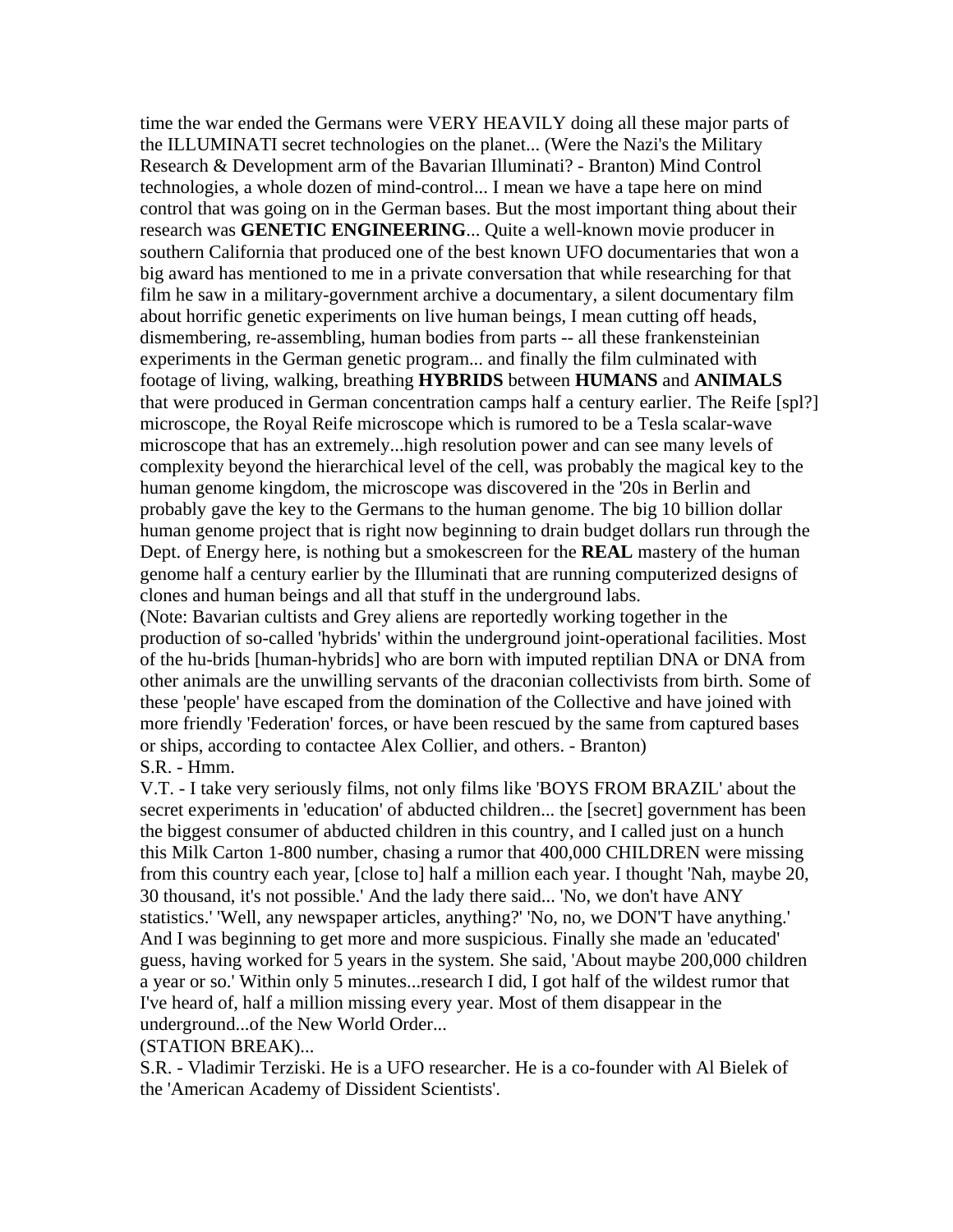[Sam Russell takes a call at this point. The question is in regards to Vladimir's professional background]

V.T. - Well, I studied Physics and Engineering at Tokai University in Tokyo, I have a Bachelor Degree in Physics, and a Master Degree in Electronics Engineering. I worked for four years at the Solar Energy Research Institute for the Bulgarian Academy of Science before immigrating to the United States. I studied for 3 and a half, 4 years, Sociology at Arizona State University, and at UCLA, and I'm slowly dragging this additional Degree of mine to a completion these days...

S.R. - ...Well, O.K., let us move along and pick up on what you were talking about as we broke right there. This having to do with the genetic cloning and so on.

V.T. - I have two more items, basically very important items to finish and then we can go into the general discussions. To cap off the whole genetic research effort on the planet, it is not an idea of a few crazy frankensteinian scientists here and there in the secret underground bases, it is not a crazy idea by the secret government or even by some high levels of alien races that are using us as convenient guinea pigs... It is a much higher level of 'party line' agenda coming, my feeling is, from the... basically the fallen angelic presence on our planet that has been masterminding [the conspiracy]... probably 90% of the alien races that have visited our planet...most of them have been coming here on the planet sub-contracting for that particular branch of the 'celestial management' and the biggest point on their agenda is... on top of advanced interstellar **TRANSPORTATION** and **COMMUNICATION** have been -- the creation of life (or rather the **RE-CREATION** or re-arrangement of existing biological matter, since created beings whether standing or fallen can only **RE-STRUCTURE** that what has already been created. - Branton), and **MIND CONTROL** of course. [These] have been the four extremely important points, the highest points on their agenda. So the 'creation' of all of these frankensteinian monsters is not an aberration of a sick mind or probably a latent satanist movie producer. It is not a whim by some Financier that is financing these projects... it is really an incredible saga on a Universal or Galactic level... these hierarchies that are trying to outdo and outbid each other and trying to prove to probably higher levels of celestial overseeing bodies that they can do a better management and a better 'creation' of this and that including living beings. So I put the whole creation of artificial life from the crude mechanical robots created by the Illuminatial chemists [alchemists] in the medieval centuries to the frankensteinian conglomeration of human beings from...body parts in the late 19th century, and the first creation of primitive clones in the early 20th century through the limited experiments of hybridization between humans and animals that were going [on] in German concentration camps during the war. And... the biggest effort that was in front of the German hierarchy was the creation of the 'Master Race', the 'super men'. And what they did on a small scale in the concentration camps, later on in the late '40s and early '50s they did on **A TEN TIMES BIGGER SCALE IN THEIR SOUTH POLAR COLONY.** The rumor is that these days there is a city called the **NEW BERLIN**, a big underground city under the South Pole, south of South Africa in the Queen Maud land... under the **GERMAN** jurisdiction, under the German nomenclature. A 2,000,000 strong colony that engages primarily in space travel and human genetic engineering. And basically, a very careful analysis of the German technology -- and I repeat I am not a religious freak, I entered into conspiracy theories only because of necessity, to figure out the anti-gravity stuff that I was interested in. I'm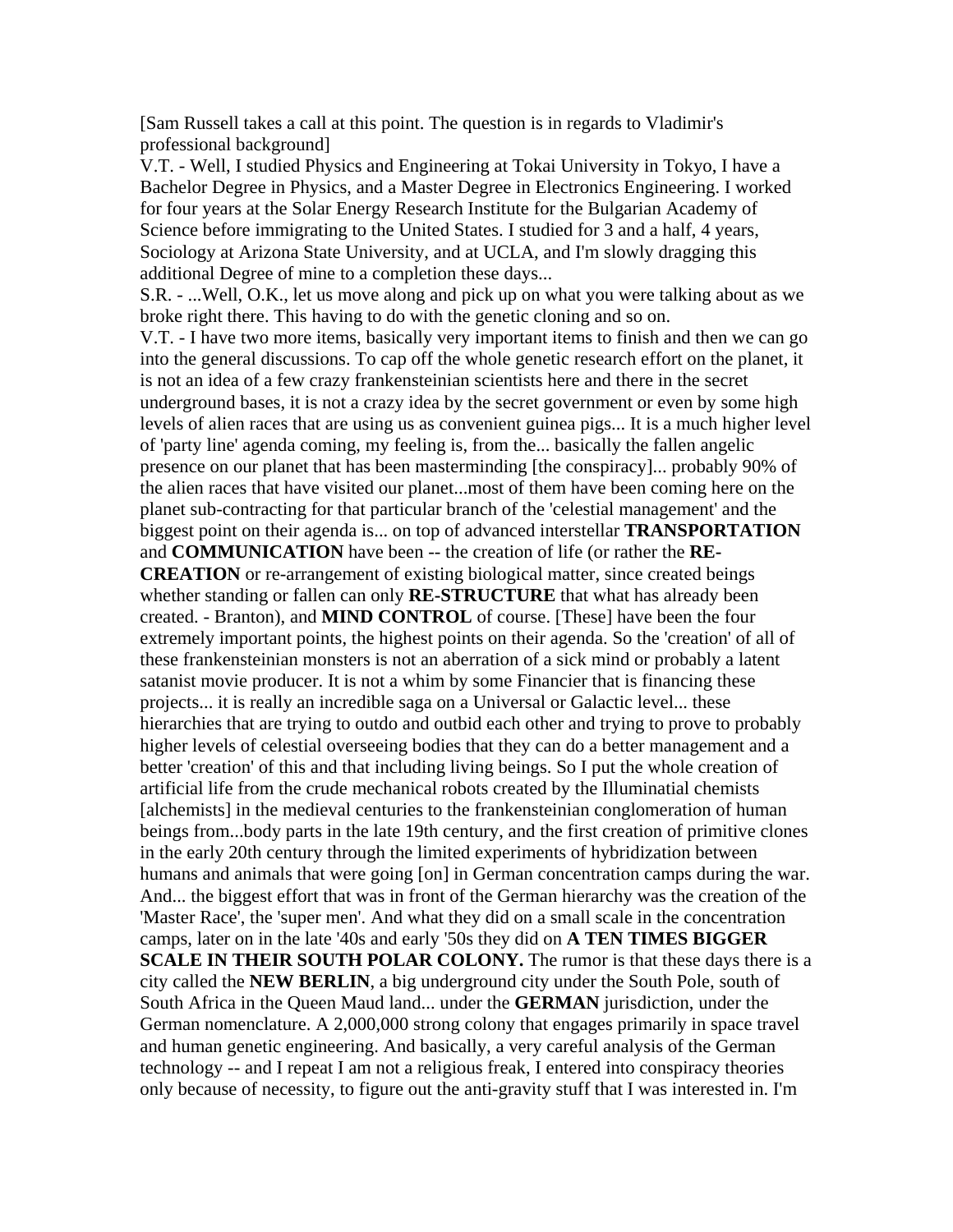primarily a physicist and an engineer, and I'm fascinated a lot more by an explanation of the physics of the local universe or of the energy management system in our Grand Universe than of, should we say, standing or fallen angelic management structures around our planet -- but tracing the technologies, I have come to piece the big puzzle, this big galactic and universal puzzle together...

S.R. - ...We are just virtually out of time. Vladimir, we've had some questions off the air regarding what you might have available to send people in the written format or in electronic.

V.T. - I have a video list of probably 50 publications, videos, audios, booklets, articles and so on. Anyone who is interested can give us a call at area code [310] 473-9717. And I will be soon in one of the bookstores in Salt Lake City, I actually sent a lot of material that was exhibited at the Preparedness [Expo] Show.

S.R. - We have to leave it there, Vladimir I appreciate very much your coming on, I know the notice was very short and I appreciate it. It's been a fascinating hour for me, I hope for our listeners as well, and I'll hope to do it again some time.

V.T. - Sam, with the greatest of pleasure. I repeat again, this was only a 'little revelation' of the working of the dark side... one should not be pessimistic, on the contrary just by shining the light on these ugly deeds of the Illuminati, that's all there needs to be done in order for them to start melting like an old snow under the hot summer rays... S.R. - Thank you very much Vladimir, a terrific way to end it...

(Note: Vladimir Terziski is "...a Bulgarian born engineer and physicist, graduated Cum Laude from the Master of Science program of Tokai University in Tokyo in 1980. Served as a solar energy researcher, Bulgarian Academy of Sciences, before immigrating to the U.S. in 1984. [He is also an] International UFO researcher with command of English, Japanese, Russian, German, and Bulgarian [and] Creator/lecturer of UFOLOGY-101 course for University level attendance. - Branton)

# **With the previous foundation laid, I feel that this would be an appropriate place to include the following information which has made the rounds of the electronic newsgroups:**

From: dona@bilver.uucp (Don Allen) *Newsgroups: alt.alien.visitors,alt.conspiracy,alt.activism,sci.skeptic,misc. headlines, alt.politics.bush Subject: UFO "October Surprise" and USA TAKEOVER?! Message-ID: <1992Jul31.011541.6582@bilver.uucp> Date: 31 Jul 92 01:15:41 GMT Organization: W. J. Vermillion - Winter Park, FL Lines: 285* 

## **ATTENTION: CIVIL WAR IS ABOUT TO BEGIN IN THE UNITED STATES! YOU AND YOUR LOVED ONES ARE IN ACUTE DANGER! RACE RIOTS AND SLAUGHTER OF AMERICANS WILL BE THE FIRST SIGN!**

T**HIS IS NO JOKE!** On July 4, 1992, at a UFO convention in Arcadia, CA, Mr. Michael Younger, a member of the super-secret COM-12 group and a scientist who worked at Groom Lake, Area 51 in Nevada, stunned the audience of over 200 people with the following incredible information, which, if true, endangers the lives and freedoms of every American. Here is the amazing scenario of the planned events: Beginning in August of this year, 1992, a conspiracy long at work behind the scenes of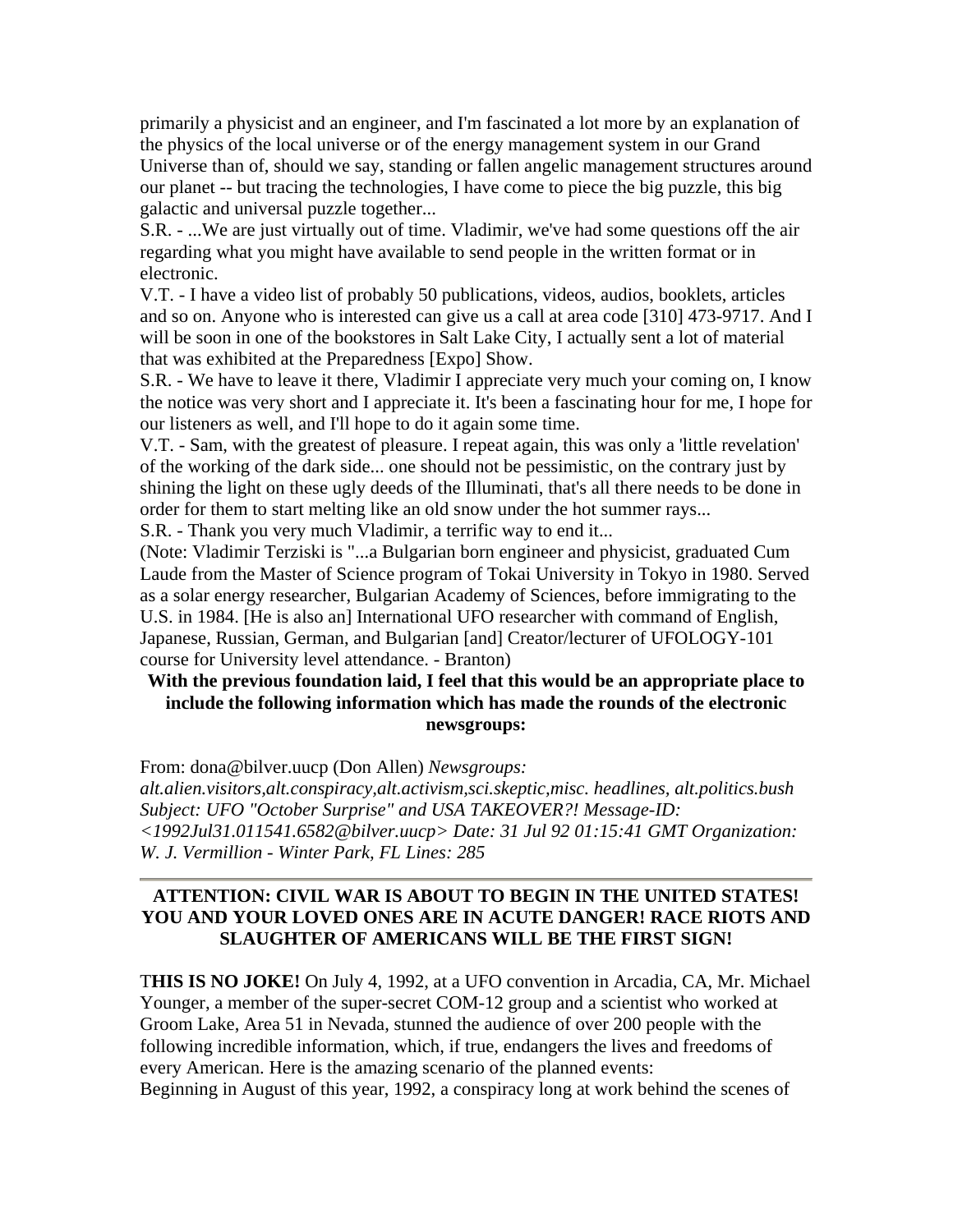our government, will make its first overt move. These conspirators plan to create a dictatorship in the United States, suspend our Constitution and attempt to confiscate all guns and firearms in American homes. Stage 1 being to create "race riots" in major U.S. cities such as New York, Chicago, Detroit, etc.; these to begin in August. This will be preceded by a month of subliminal programming via TV and other media to condition the people for civil war in the United States. The accent will be on rap records such as "Body Count" released by Time-Warner [a ROCKEFELLER corporation] by musicians "Ice Tea" and "Sister Solj" whose lyrics in such songs as "Cop Killers" are designed to inflame and polarize its listeners. These rap songs contain such lines as "kill white policemen," "kill the pigs", "kill whitey", and "Why not kill whitey, if he can kill us?" etc. In August Stage 2, code-named "Operation Hot August Nights" will take effect. Special agents of the conspiracy, masquerading as police, will open fire on minorities, namely Black Americans and Hispanics and Orientals. Other agents will set off incendiary bombs as they did recently in the Los Angeles riots, which essentially was a "test case" that surpassed the expectations of the conspirators. These special agents, masquerading as police, massacre these Blacks and minorities and fire at the real policemen. This brings in more police and the riots escalate. "Skin heads" and other gangs, already fully armed, join in the fray. The real police, vastly outnumbered, cannot handle the rioting. The National Guard is called in and fired upon by [other] special agents masquerading as gang members, who also enlist other gang members to fight the police and national guardsmen. These riots continue through August, with many minority Americans slaughtered in major cities.

(Note: Although this did not come off as planned in August -- possibly because the project had been compromised -- the Globalist plans are still in effect, even if they have experienced temporary postponement or set-back. Also, a growing number of reports of United Nations military equipment being seen passing through U.S. communities on trains, trucks, etc., have been surfacing in recent years. I personally have learned of a few related incidents. I have come across reports of National Guardsmen undergoing specialized house-to-house search and seizure training and urban warfare tactics. I was also told that two men who managed to sneak into a Federal military plane 'graveyard' outside of Phoenix, Arizona had came across several freight train box-cars in which they discovered what they estimated to be from 2 to 3 million brand-new SHACKLES that were apparently being stored there, just waiting to be used! Keep **THIS** in mind while reading the following references to potential U.N. involvement in the attempted takeover. Compare this with various implications concerning National AND Communist 'Socialist' control of the U.N. Could the reason why the 'Commies' and 'Nazis' get along together within the U.N. be due to the fact that they are both backed by the Bavarian-Rockefeller alliance? Could it be that the L.A. RIOTS which began on April 29 1992 were a test-run for a plan to incite race riots and a civil race war in the United States? This is suggested by the following quotes from researcher Val Valerian: "During the UFO EXPO West 92 in Los Angeles, which took place a week after the riots in Los Angeles, I chanced to run into some fellow investigators who had observed several ships loaded with electronic antennae off the coast of Los Angeles two days before the riots took place. There are groups in Southern California that regularly conduct frequency analysis of various metropolitan areas, and they reported that the Los Angeles area was **HEAVILY DOSED WITH BETA FREQUENCIES** shortly before the riots occurred. Beta frequencies can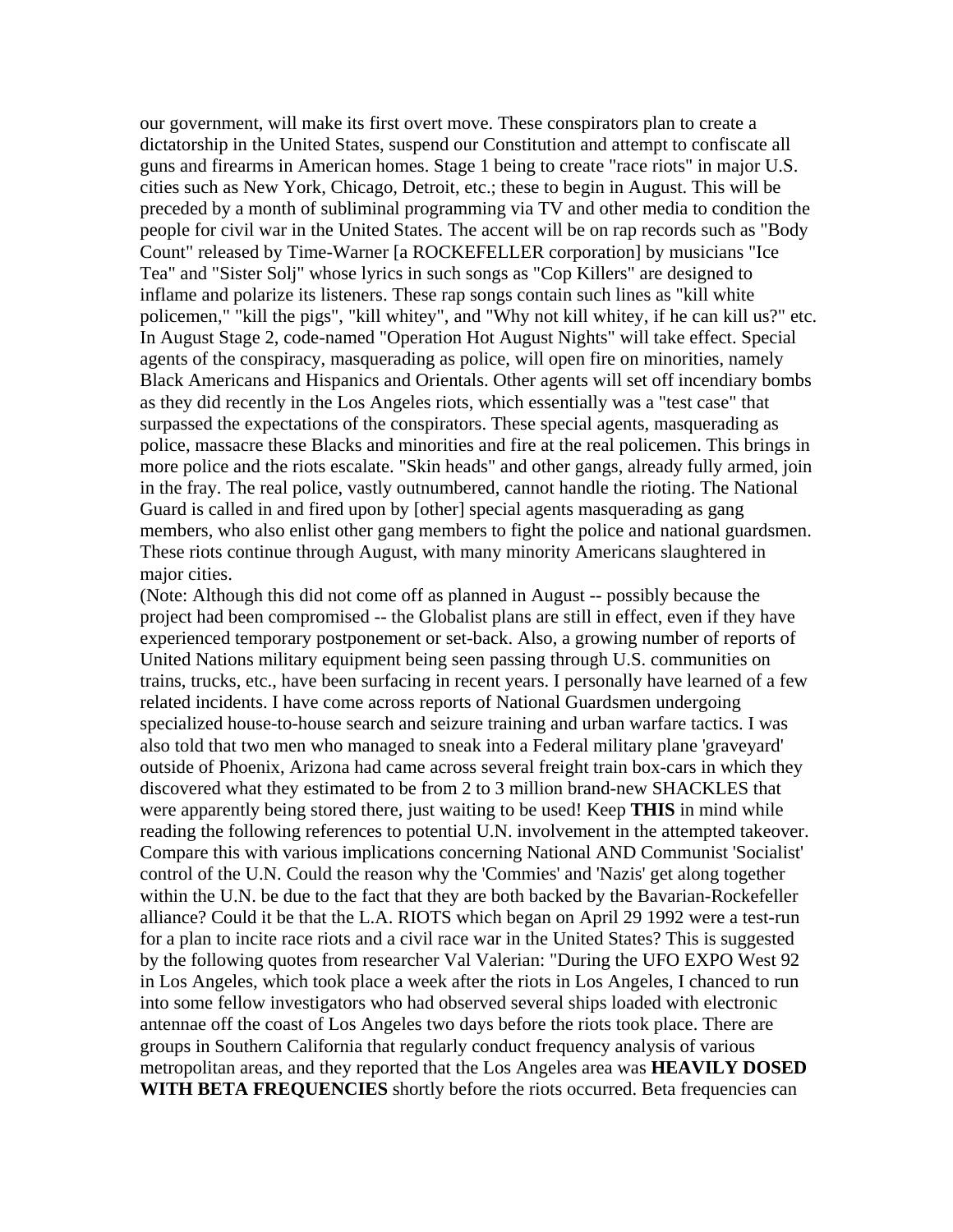produce anxiety states, and this most certainly exacerbated another scenario, which was a controlled exercise in population manipulation... On April 30th, the Compton Police Dept. revealed that it had arrested six people for arson, and that when questioned about their activities, the youths said they 'were on a mission to burn down 10 buildings an hour'. Their car contained 10 gallons of gasoline for use in these fire-bombing operations. Law enforcement sources also report that many of those arrested during the disturbance had identical cover stories, indicating that there were many such groups under the coordination and control of someone. The Los Angeles riots were in fact intelligence agency operations that were used to invoke the application of military troops; they were an attempt to start nationwide riots that would require the invocation of martial law and FEMA plans. Another indicator that the 'riots' were probably an intelligence operation is that the day before the Rodney King verdicts were released, a mass leaflet was distributed in South Central Los Angeles by a group calling itself the 'Revolutionary Communist Party'. If you are at all familiar with 'U.S.' intelligence agency practices, it can immediately be seen that RCP is a front for CIA activities. Most 'revolutionary' and 'terrorist' activities are in fact performed by the very intelligence agencies which claim to exist for the prevention of such activities. The leaflet said, 'There's No Justice in the Courtroom -- It's Right to Rebel.' Within days of the incident, Los Angeles Mayor Tom Bradley [who is also a **MEMBER** of the Tri-Lateral Commission, folks] used the pressorchestrated clamor for 'police reform' to put TLC counter-insurgency apparatus in place which launched a virtual war on local law enforcement, effectively paralyzing, if not destroying, those functions. TLC member Tom Bradley, as it turns out, appointed fellow TLC member Warren Christopher to form the 'Independent Commission to Investigate the LAPD.' Christopher, whose 'specialty' is riots and urban insurgency, is a partner in the law firm of O'Melveny and Myers. In the early 1960's, he and fellow TLC member Cyrus Vance, then at the Pentagon, drafted 'Operation Garden Plot', a plan for military martial law in American cities in the event of 'domestic civil disorder'. Of course, there is no distinction made of the 'cause' of domestic disorder, if you get my point. Warren Christopher, in fact, was one of the creators of the Law Enforcement Assistance Administration [LEAA], during the Johnson administration, when he was Deputy Attorney General. LEAA was one of the early attempts to implement a top-down federal takeover of local police departments in the U.S. It is apparently a long-standing policy of the Trilateral Commission to foment civil disturbance and unrest, not just in the U.S. but worldwide, in order to foster the imposition of world dictatorship. Don't stop now -- it gets more interesting. Also appointed to the Christopher Commission by TLC member Tom Bradley, Mayor of Los Angeles, is a man by the name of Mickey Kantor, who just happens to be the national campaign manager for the Democratic Presidential candidate and TLC member William Clinton, who is himself at the heart of the drug-smuggling operation that was detailed on April 21, 1992 on NBC televisions 'A Current Affair'; drugs have been flown in and out of the airport in Mena, Arkansas since the early Reagan days, and according to the television broadcast, both BUSH and CLINTON are aware of it; every time there is an effort to look into it, T**HE INVESTIGATION GETS STONE-WALLED BY THE FEDERAL GOVERNMENT**. Check it out for yourself..." - Branton)

State 3: In September, President Bush calls in United Nations troops to quash the riots and restore law and order. American troops had indicated they did not wish to fight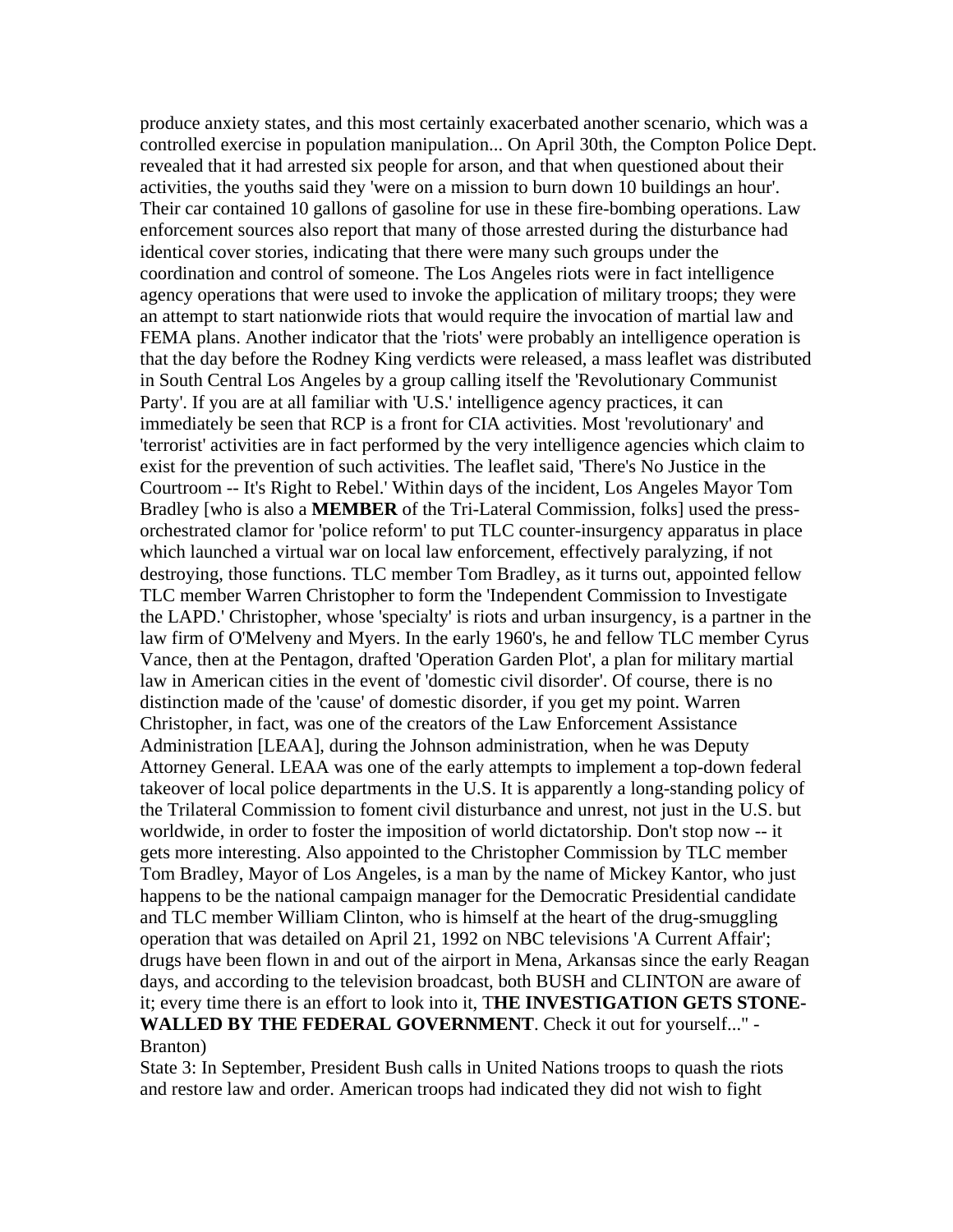against American civilians. Bush executes Executive Orders, already in effect, which now give the UN FORCES complete rights and freedom to enter American homes, to confiscate all devices that are capable of communicating information, which includes video cameras, VCRs, computers, mimeographs, anything that can print, copy machines, etc. These troops are furnished certain lists of names, particularly those known as 'Patriots' and these patriots and their families are rounded up first, and if not executed on the spot, are sent to any of the 13 [major] concentration camps now fully activated in the United States. There is nobody left to tell what really happened. Curious neighbors will be told it was a justified "drug raid." Those who escape to the hills and mountains are hunted down by "search and destroy" troops, specially trained for mountain warfare. During September all borders will be closed down, as well as airports. No one is allowed to leave the United States.

Stage 4: In October an 'official' announcement will be carried live on TV, that extraterrestrial aliens, probably Zeta Reticuli 'Greys' have invaded the Earth, with some actual aliens [revealed] on the show. This is actually a fake invasion. The aliens have BEEN on Earth for many years, [and] made treaties and agreements with our governments; there are millions of them in secret underground complexes such as DULCE, New Mexico, which are responsible for the abduction of American children and citizens and the cattle mutilations documented in books and on TV, such as the recent special 'Intruders'. This announcement will cause the entire world to mobilize under UN supervision to fight the 'invaders'.

(Note: ...just as we 'mobilized' under the U.N. to fight the 'Communists' in the preplanned Korean war, when in fact the pro-Socialist U.N. officials were already in league with the Communists and were betraying our troop movements and plans to the Reds at every turn, according to General Douglas McCarthur. Incidentally the General's comments regarding this betrayal have mysteriously remained out of the 'official' mainstream historical texts. McCarthur, by the way, was an advocate of the belief that the Third World War would involve a space war with aliens in our skies. Could an interplanetary version of this Machievellian scenario be in the works, with the New World Order taking the place of the United Nations, and the 'Alien Grays' taking the place of the 'Communists'? An interesting thing about Michael Younger himself is that others have confirmed the existence of COM-12 and a similar agency called the **CABAL**. These two **NAVY INTELLIGENCE** agencies are aware of the presence of the Greys and are **OPPOSED** to any further dealings with them based on known betrayals of established treaties. COM-12 and the **CABAL** are involved in an 'Intelligence War' with two fascist agencies connected to the **NSA-CIA** known as **MAJI** and **AQUARIUS**. These two agencies maintain **ACTIVE** interactions with the 'Grey aliens' and according to some these agencies are actually **CONTROLLED** by these entities via mind-control implants. Take careful note of the fascist or 'Nazi' origins of both the **CIA** and **NSA** as Trojan horse or fifth-column agencies in American Intelligence. **COM-12** and the **CABAL** are working with humanoid ET's who are determined to prevent the reptiloid ET's working through **MAJI** and **AQUARIUS** from interfering with the affairs of this planet. The conflict between these two ET groups has apparently led to planet earth being the center of an ancient dispute between these two galactic superpowers, the humanoid non-interventionists of the Pleiades-Andromeda constellations and the reptiloid interventionists of the Orion-Draconis constellations. **COM-12** and the **CABAL** are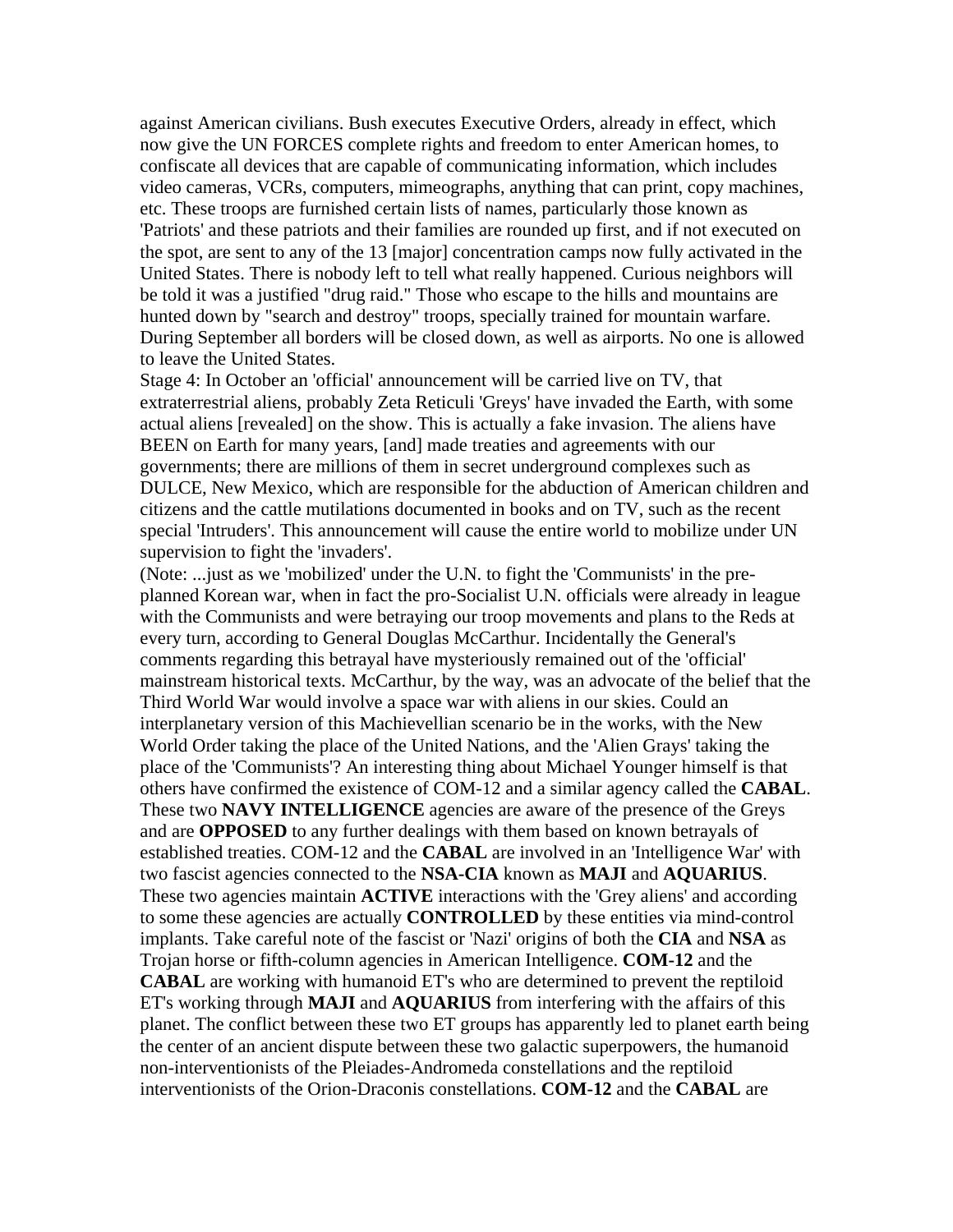determined to maintain American independence under the U.S. Constitution, whereas **MAJI** and **AQUARIUS** are determined to betray America to the New World Order. COM-12 and the CABAL are intentionally 'leaking' information damaging to **MAJI** and **AQUARIUS** to the public, and it 'may' have been due to their efforts that the L.A. Riots take-over scenario failed to materialize into a National Emergency and a New World Order takeover at **THAT** time. The New World Order advocates have tried several times in the past and will continue to do so in the future. For some reason they are desperate to bring about the New World Order takeover of the United States of America by the year 2000. That is definitely their goal. If all else fails they may attempt an all-out United Nations invasion of the U.S., using whatever possible means they can to "justify" such a "U.N. Operation." - Branton)

During November the chaos continues and more 'UN' troops pour into the United States, mostly mercenaries who have fought in African nations and other 'hot spots' previously. [The butchery of these troops is well documented].

Stage 5: In December a well-planned 'crash' of the stock market will occur, a dramatic drop to at least 1500 on the DJ Industrial Average. This event [is] planned to further weaken, panic and confuse the population.

Stage 6: ...The Constitution of the United States is suspended and the people are now living under martial law in a totally **FASCIST** state.

Who are these conspirators? According to Mike Younger, at the end of World War II, Nelson Rockefeller brought 3000 high Nazi party officials from Germany illegally into the U.S., without permission. As of today it is believed there are now 1.6 million Nazis in the U.S., many high in government and major corporations, such as **ATLANTIC** 

**RICHFIELD** in New Jersey. Incredibly, these Nazi fascists are attempting to set up a "4th Reich" to continue the thousand-year plan of Adolph Hitler, [with its intent] to eventually eliminate "non Aryan" people such as Jews, Blacks and other 'dissidents'. In January, 2000, when the 'real' alien invasion occurs, the planet will be officially turned over to the alien invaders, the Nazi rulers expecting to get 25% of the Earth for themselves.

The writers of this document did not originate the above material, but are simply passing this information along to you to do with what you feel is necessary. We have no way of knowing that these things will happen [we hope and pray they do not], but if any of the above should occur, you can rest assured the balance of this evil scenario will follow. Their two main immediate goals are to DISARM American citizens and SUSPEND our Constitution.

## **URGENT: MAKE 30 COPIES AND MAIL TO MEDIA, POLITICIANS, CHURCHES, ORGANIZATIONS. POST ON BULLETIN BOARDS, PASS OUT TO CITIZENS IN THE STREETS! TIME IS RUNNING OUT! ACT NOW!**

Don -- -" Don Allen "- // Only | Tavistock + Esalen = "New Age" Internet:  $\text{dona@bilver.uucp } \{X/\text{Amiga } | \text{Rothschild } + \text{Rockefeller} = \text{FED} \}$ UUCP: .uunet!peora!bilver!vicstoy!dona | UN + Maitreya = "Twilight Zone" "A democracy cannot be both ignorant and free" - Thomas Jefferson From: dona@bilver.uucp (Don Allen) Newsgroups:

alt.conspiracy,alt.alien.visitors,talk.politics.guns Subject: FILE: UFO OCTOBER SURPRISE - C.A.C. part 2/2 Keywords: NAZI WORLD TAKEOVER PLAN - NEW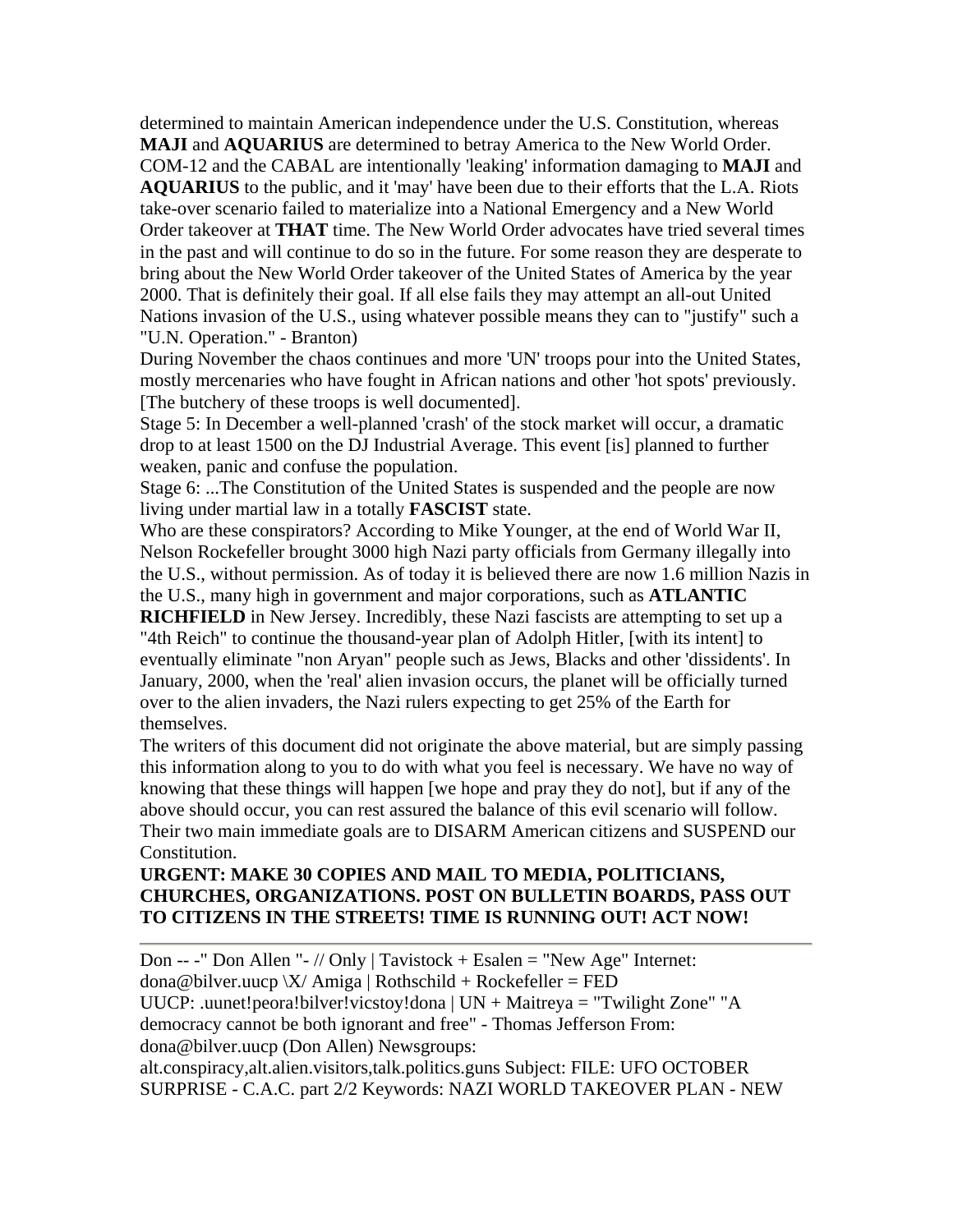WORLD ORDER Message-ID: <1992Aug29.193917.15933@bilver.uucp> Date: 29 Aug 92 19:39:17 GMT Organization: W. J. Vermillion - Winter Park, FL Lines: 515 **---- UFO NAZI OCTOBER SURPRISE --------------------------------** 

## **Mind Control Projects Out of Atlantic**

(...more information from the Arcadia, California conference which featured Michael Younger, a member of the secret Navy Intelligence unit COM-12, which is attempting to maintain a rear-guard defense of the U.S. Constitution, Bill of Rights and Declaration of Independence. - Branton)

Many of these [Nazis] became agents of the Central intelligence Agency [CIA], NASA, also NSA, and in the FBI and other government agencies, so that the Nazis had more or less totally infiltrated the United States government in many of the most key and sensitive positions... They also were used in and given jobs within many of the corporations owned by the **ROCKEFELLERS**, including **ATLANTIC RICHFIELD**. It was through Atlantic Richfield that much of the mind control programs were implemented and used... One of the Nazi's [Doctor's], working with 300 elite scientists on these projects, developed a certain drug that could be used on children [inducing] severe pain and torture, where the child would normally black out, and become unconscious. The doctor could administer or inject the drug and it would keep the child from blacking out, and thus the doctor could then inflict greater pain, going far beyond the threshold of human endurance, which in turn would allow the mind of the child to become totally wiped out, a total blank so that the child forgot identity, forgot personal identity, forgot even how to add or subtract or carry on conversation.

# **Mind-Controlled Children Used as Sex Slaves**

The child would need to be totally programmed from the beginning, starting from a blank consciousness. This technique of brainwashing or mind control allowed them to create whatever kind of person they wanted. They created many of these children to become sex slaves for their own kind, and those children then became used by others for as long as they were wanted, to be disposed of when the [person] was tired of them or finished with them.

According to this [Michael Younger's] tape, the man responsible for distributing the children among various Nazis for sex use was named Larry King, not the Larry King of the television and talk-show host, but a younger man, a different person, who would barter in human souls and sell these children to men for sex purposes, for parties or for whatever, allowing them total ownership of the child as though the child were simply an object.

The [Nazis] were free to destroy the child or to keep the child... Some of the children were used for satanic purposes according to the tape. They were used for satanic rituals which, in some of the rituals, included being skinned alive and having the heart pulled out of the child while the child is still living...

[This] Larry King would sell these children, making huge amounts of money for these various purposes, and if the children did not work out, they were simply disposed of. In many cases, if they were brought back to be disposed of, they would be sent to the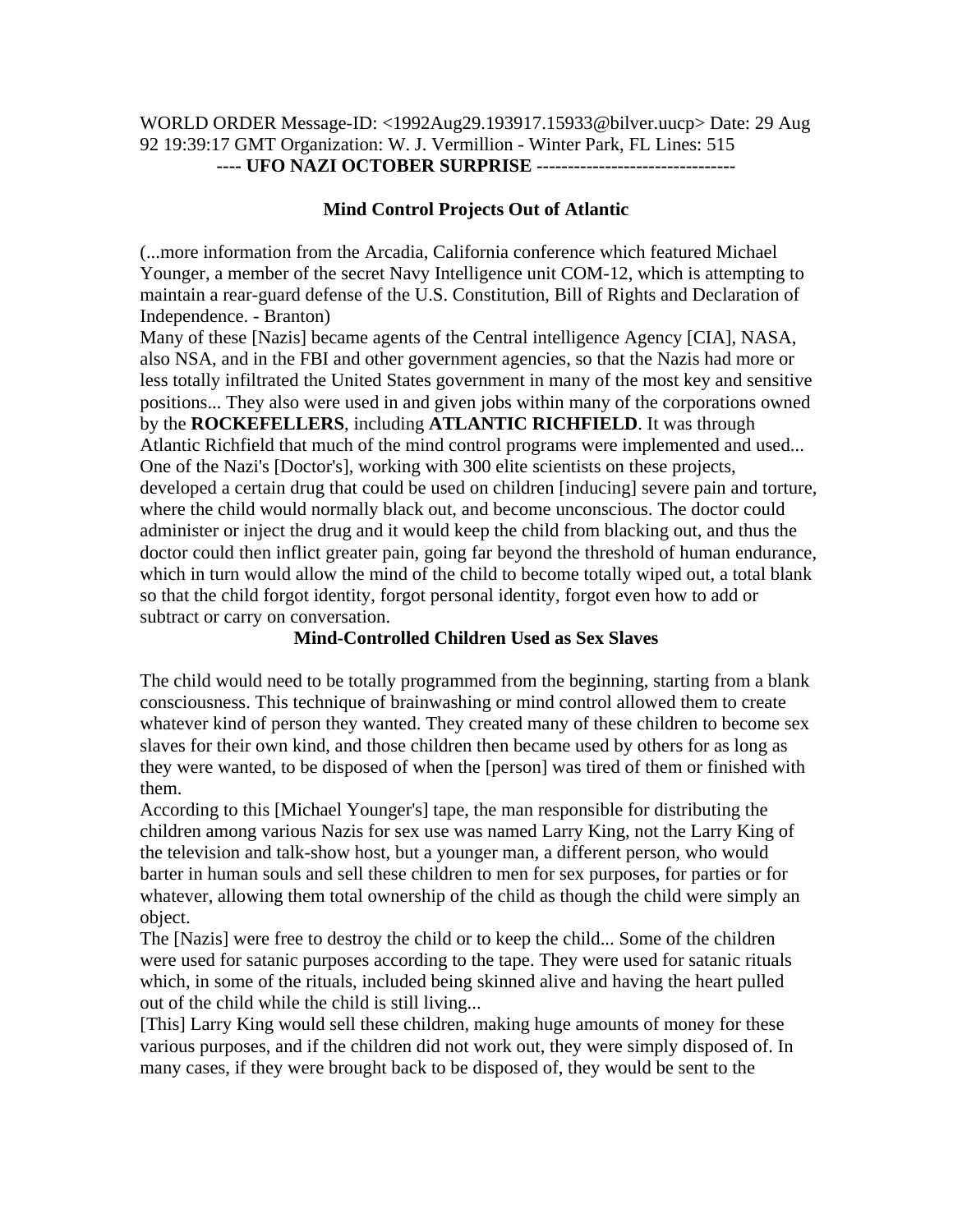Atlantic Richfield complex in New Jersey and the complex would work with the children to try to 'salvage' them. [re-enforce a state of mindless automatic obedience] Atlantic Richfield Complex Scene of Mass Child Murders & Burials

If this did not work they were simply taken out into the back area and shot and put into a trench which had been dug by a bulldozer and the bulldozer would then move dirt over them...

"The Milk Carton Kids and What the Nazis are Doing to them"

(

Joseph Mengele, Hitler's Evil Doctor is Alive and Well )

Mike Younger discussed...what is termed the "Milk Carton Kids," the disappearing children of this nation whose faces appear on milk cartons... many of these children have been abducted by Nazis and [the tape] speaks in particular of a program...which is directed toward mind control.

Joseph Mengele, the Nazi doctor that worked most closely with Adolf Hitler, was not yet dead as reports have indicated... Dr. Mengele was still operating a mind control center in Florida, which specialized in manipulating the minds of children.

The idea of dealing with children fascinated the Nazis because their minds were already easily controlled and easier to alter than were adults. Plus, they had the ability to control them with greater ease because of size, and also they had the ability to use a mindcontrolled child according to the way they wished.

Mike Younger, speaking of this, told of how he and his lawyer had infiltrated the Nazi groups and had gone to the New Jersey Atlantic Richfield [ARCO] complex to a meeting of Nazis and throughout the day they kept hearing intermittent shots. (Note: The Brookhaven National Laboratories which assisted in the Montauk Projects is also located in New Jersey, and there is also a strong neo-Nazi or white-supremacist political movement active in this area as well. In addition to this, the Standard-Exxon Oil Company which during WWII established a merger with the Nazi Company I. G. Farben -- which utilized slave labor -- is also based in New Jersey. Not to mention the I.T.T. complex in New Jersey as well, which is owned and controlled largely by the German KRUPP family. Those Patriots who are native to that area should keep on the lookout for any leads on Nazi activity there and, once they have discovered signs of such activity they should cautiously investigate, document, and expose it for all to see. - Branton) They did not know what those shots were until they were taken to another place overlooking the site of the complex and they saw the children being taken out, forced to kneel down by the trench and shot in the back of the head with .22 pistols. After three or four would be shot, the bulldozer would move forward a few feet, covering them, and then the process would begin again. Each time a few would be shot and fall into the trench, and the bulldozer would move dirt over them.

[Michael Younger], speaking to a group of approximately 200 or so people in Arcadia, explained all of this; the lawyer who had accompanied him became so frightened of the story and of the events that he decided himself not to talk in person, the next day when he was scheduled to speak [he did not], but instead to present a video tape.

He was convinced that if he showed up there, he would be killed. This man, being Jewish;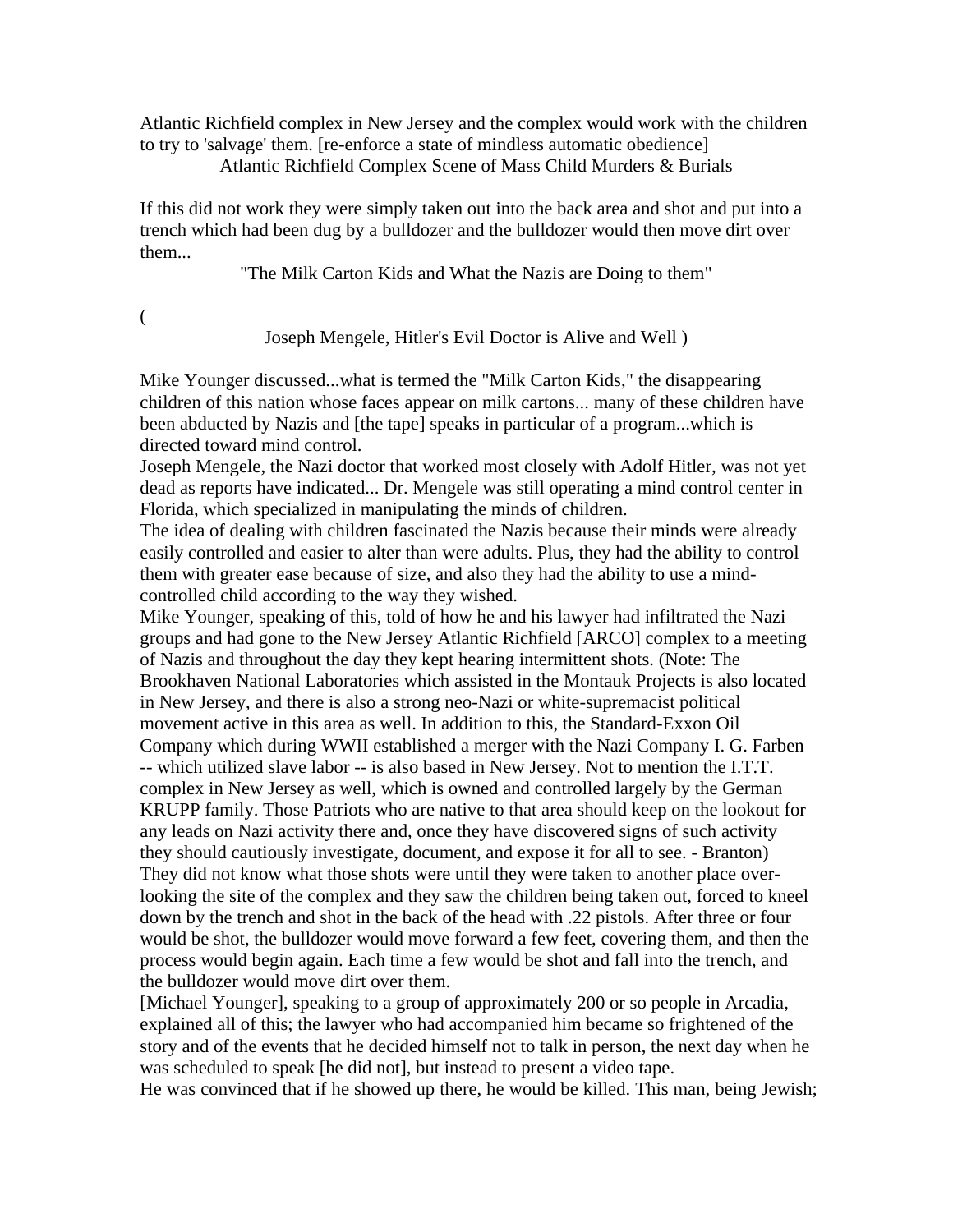the Jewish attorney decided that he would be killed if he showed up there and thus, left instead a video-tape describing this incident and the treatment of the children who had disappeared.

The term "milk carton kids" was a derogative term used as a joke by these Nazis because they never returned and they thought this was a rather funny way of describing the kids. The fact that their pictures were put on milk cartons did not help the children, but the Nazis did believe it showed some kind of effort by the society, which had been lacking previously.

They did not admire the fact that an effort was being made to locate the children, but they thought it was a joke to have their faces plastered on milk cartons, when they would never be seen again...

During the presentation in Arcadia, a film was shown in which the United Nations armies were brought into a West African nation to bring 'peace'. They encountered several hundred civilians, and thus opened fire on them with machine guns and rifles. Vividly shown in the film was one lady carrying her child. The head of the child suddenly exploded as a .30 caliber machine gun bullet blew it open like it was a watermelon, and then another bullet struck the mother and she fell down. The masses, the several hundred women and children eventually were all slaughtered by the United Nations troops who had come to bring 'peace', and they joked and laughed about their job and how they had completed that and now must get on and find others. The film itself had been brought back to be put on television to alert the masses but no station would allow it to be shown, and thus, the film was presented at this meeting and was made available for individuals to purchase, but such does not allow the masses to know what really occurs with these mercenary United Nations troops...

There were several hundred people present. When someone asked: "Does George Bush know he's a target for assassination in March?" [the answer was...] "He does now! He knows that his Vice President is behind it..."

(Note: One source has stated that George Bush was the former director of a 'secret government' group which wields even more power than the CIA, that is the MJ-12 or PI-40 organization which is an extension of MAJI. When Bush left the position, Dan Quayle reportedly took over, in which case Quayle would have been at the time one of the most powerful individuals in the 'secret' government power structure, IF this source was accurate. There are incidentally reports that MJ-12 itself is currently fragmented between the pro-Grey advocates in MAJI/AQUARIUS agencies and the anti-Grey activists in the CABAL/COM12 agencies. - Branton)

Mike Younger also indicated that there were further efforts on their part to prevent this plan from being carried out. The people whom he works with have been working to expose George Bush in his Iran/Contra connections and his dealings with his brother in illegal operations in Japan, in hopes that these things will eventually cause enough people to question him and not vote for him... there are quite a number of these (agents, like Michael Younger and others connected to COM-12 - Branton) working to try to bring intelligence agents over to the good side and trying to bring military leaders over to the good side, and that there are quite a few people within the intelligence and military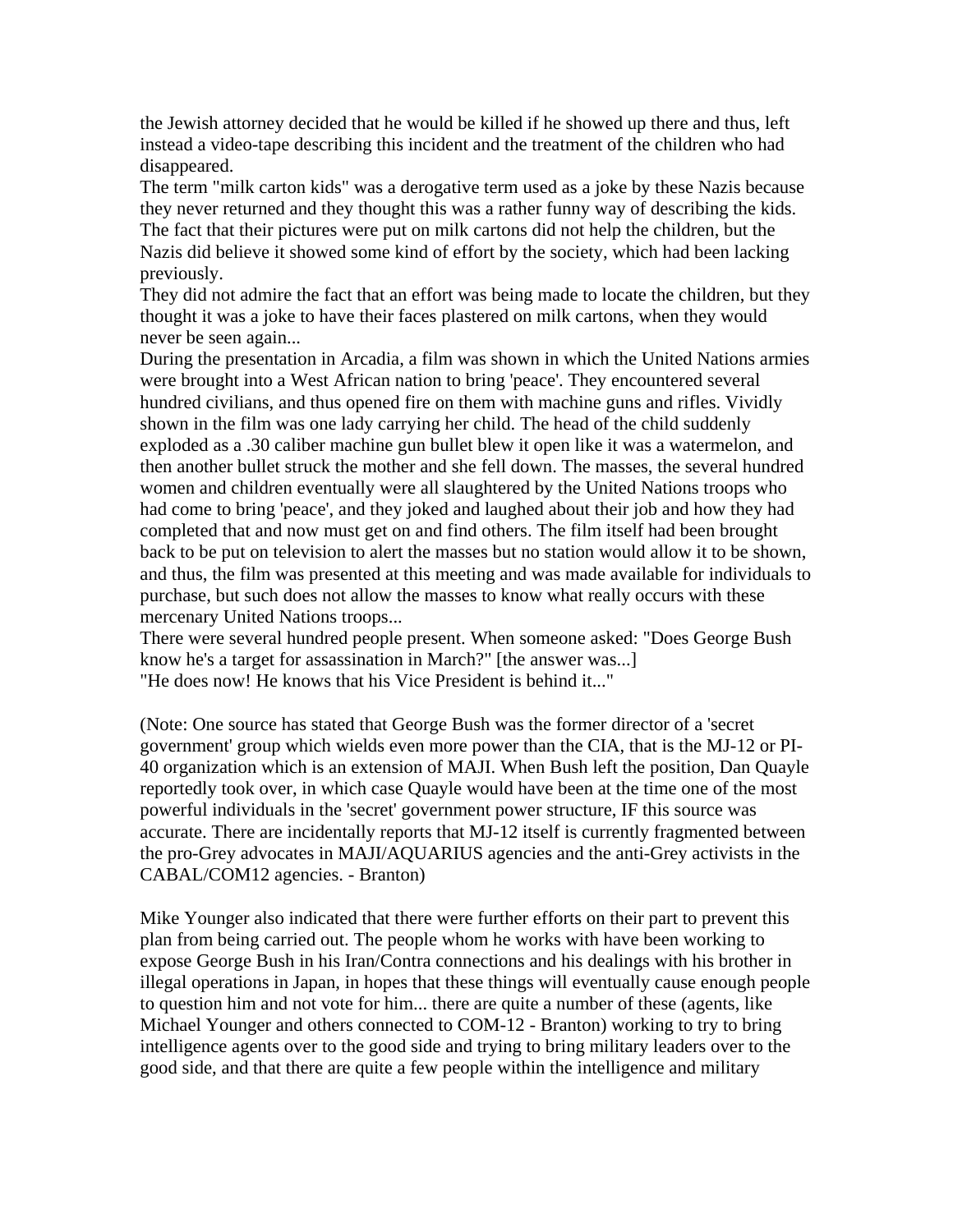groups who know what is going on, and who simply don't like it, and that [they] are preparing their own plans to counter this plan if it is indeed carried off...

(Note: Apparently these campaigns were successful, as George Bush failed in his bid for re-election. If he would have been re-elected, could it be that we would now be living in a fascist dictatorship? It should also be realized that George Bush is NOT the 'center' of the conspiracy, the NWO agenda would go on with or without him. He was actually at the time a "front man" for a force that is far more evil and more powerful than any one man alone. Neither am I implying that the nations of Germany, Austria nor Italy where the Bavarian-Roman secret societies have their roots are the ultimate 'enemy'. The enemy is the secret-society power STRUCTURE itself, which controls the governments of these countries, and the means of counter-attack should be a BLATANT, FOCUSED AND UNRELENTING EXPOSURE of the deepest and darkest secrets, atrocities and 'war crimes' of these death merchants!!! - Branton)

Today, another opportunity has been presented and since these forces can no longer polarize the West against Russia, trigger a devastating nuclear war [at least not with Russia, unless it becomes a super-power once again], it has seized upon the present opportunity wherein economic depression and a growing polarizing in America against minorities, can create such dire conditions in America that the public will actually allow the President to call in UN troops to restore law and order...

 $-$  -" Don Allen "- // Only | Tavistock + Esalen = "New Age" Internet: dona@bilver.uucp \X/ Amiga | Rothschild + Rockefeller = FED UUCP: .uunet!peora!bilver!vicstoy!dona |  $UN + Maitreya = "Twilight Zone" "A demoracy cannot be both ignorant and free" -$ Thomas Jefferson

An interesting confirmation of some of the above appears in Webster Griffin Tarpley and Anton Chaitkin book: **GEORGE BUSH: THE UNAUTHORIZED BIOGRAPHY,** which was first serialized in **THE NEW FEDERALIST**, beginning with Vol.V, No. 39., and later published by "Executive Intelligence Review". Some of the claims in this massively documented volume include:

-- A black Republican, a good friend of George Bush who was responsible for rallying black support for the Bush presidency, became the center of a sex scandal in Nebraska following the collapse of the minority-oriented Franklin Community Credit Union in Omaha which he directed. This man was Lawrence [LARRY] E. KING, Jr. King sang the national anthem at both the 1984 and 1988 Republican conventions. -- The "Franklin Committee" made a probe into charges of embezzlement and in November 1988, King's offices were raided by the FBI and \$40 million was discovered missing. Within weeks however, the Nebraska Senate, which initially opened the inquiry to find out where the money had gone, instead found itself questioning young adults and teenagers who claimed that they had been child prostitutes. Several social workers and state child-care administrators accused King of running a child prostitution ring. The charges grew, as the former police chief of Omaha, the publisher of the state's largest daily newspaper, and **SEVERAL OTHER POLITICAL ASSOCIATES** of King found themselves being accused of patronizing the child prostitution ring. (Could this help to confirm rumors of a large 'Nazi' infiltration force in Nebraska, similar to claims of similar Nazi presence in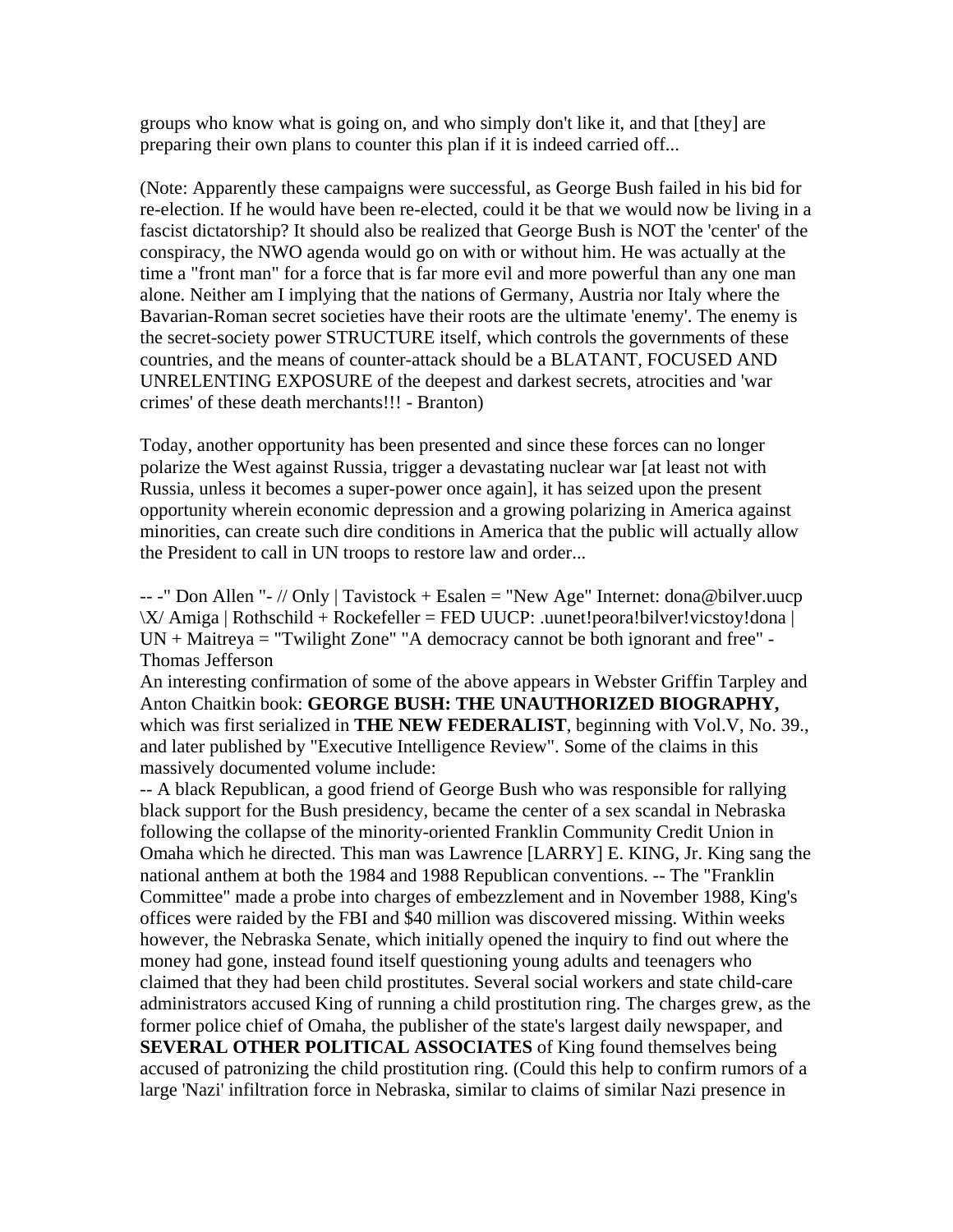Dulce, New Mexico; Reno, Nevada; Montauk, New York; and New Jersey, etc? -- Interestingly all of these states begin with the letter 'N', just like 'Nazi' and 'NeuSchwabenland' do, which may **OR MAY NOT** have any significance whatsoever, other than mere coincidence. - Branton).

-- Although King was given a 15-year federal prison sentence for defrauding the Omahabased credit union, the magazines 'Avvenimenti' of Italy and 'Pronto' of Spain, among others, have charged that King's crimes were more serious: that he ran a national child prostitution ring that serviced **THE POLITICAL AND BUSINESS ELITE OF BOTH THE REPUBLICAN AND DEMOCRATIC PARTIES.** Several child victims of King's operations charged him with participation in at least one **SATANIC RITUAL** 

**MURDER** of a child several years ago. Also the "Washington Post", "New York Times", "Village Voice" and "National Law Journal" covered the full range of accusations after the story broke in November of 1988. In fact, according to the book, King's money machinations were also linked to the Iran-Contra affair, and some say that King provided the CIA with information garnered from his alleged activities as a 'pimp' for the high and mighty.

-- 'Pronto', the Barcelona-based, largest circulation weekly in Spain with over 4.5 million readers stated that Roy Stephens, a private investigator who has worked on the case and who heads the **MISSING YOUTH FOUNDATION**, "says there is reason to believe **THAT THE CIA IS DIRECTLY IMPLICATED**," and that the "FBI refuses to help in the investigation and has SABOTAGED any efforts" to get to the bottom of the story. -- According to this volume, several of the Omaha child prostitutes testified that they had traveled to Washington, D.C. with King in private planes to attend political events which were followed by **[CHILD] SEX PARTIES**.

-- George Bush's name had repeatedly surfaced in the Nebraska scandal. However his name was first put into print in July 1989, a little less than a month after the Washington call boy affair had first made headlines. Omaha's leading daily newspaper reported, "One child, who has been under psychiatric care, is said to believe she saw George Bush at one of King's parties."

-- Gary Caradori was a retired state police investigator who had been hired by the Nebraska Senate to investigate the case, and who **HAD DIED MYSTERIOUSLY** 

**DURING THE COURSE OF HIS INVESTIGATIONS**. On July 11, 1990, during the course of his investigations, Gary Caradori, 41, died in the crash of his small plane, together with his 8-year-old son, after a mid-air EXPLOSION whose cause has not yet been discovered. A skilled and cautious pilot, Caradori told friends repeatedly in the weeks before his death that he feared his plane would be sabotaged.

-- Steve Bowman, an Omaha businessman who is compiling a book on the Franklin money and sex scandal, has stated: "We do have some credible witnesses who say that 'Yes, George Bush does have a problem.'... Child abuse has become one of the epidemics of the 1990s," Bowman told 'GQ' [GENTLEMAN'S QUARTERLY magazine]. One of Bowman's sources is a retired psychiatrist who worked for the CIA. He added that cocaine trafficking and political corruption were the other principal themes.

-- Peter Sawyer, an Australian conservative activist who publishes a controversial newsletter, "Inside News" with a circulation of 200,000, dedicated his November 1991 issue exclusively to the Nebraska scandal, wherein he focused on President Bush's links to the affair. In a section captioned, "The Original Allegations: Bush First Named in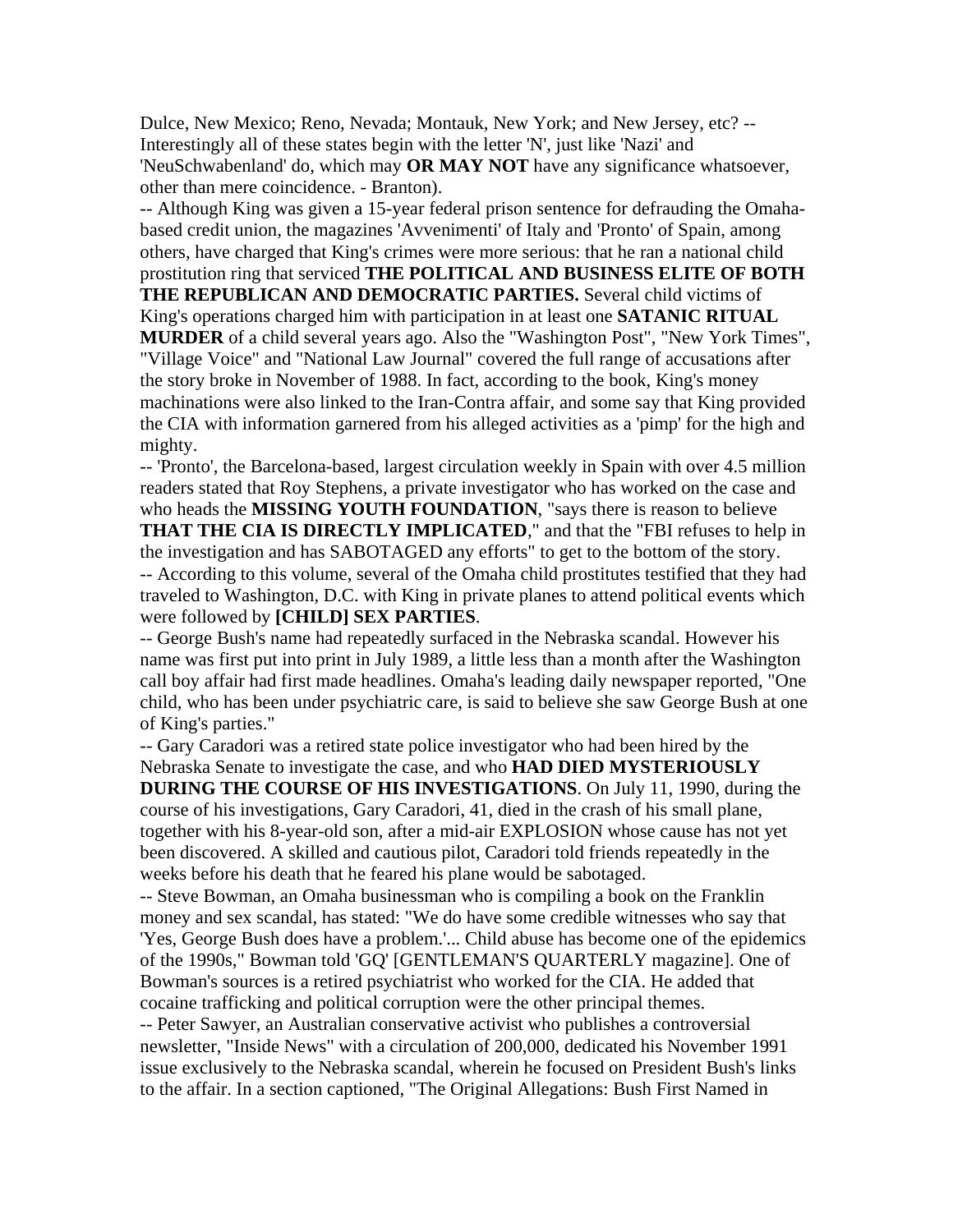1985," Sawyer writes, "...If the first allegations about a massive child exploitation ring, centered around LARRY KING and leading all the way to the White House, had been made in 1989, and had all come from the same source, some shenanigans and mischievous collusion could be suspected. However, the allegations arising out of the Franklin Credit Union collapse were not the first.

"Way back in 1985, a young girl, Eulice [Lisa] Washington, was the center of an investigation by Andrea L. Carener, of the Nebraska Department of Social Services. The investigation was instigated because Lisa and her sister Tracey continually ran away from their foster parents, Jarrett and Barbara Webb. Initially reluctant to disclose information for fear of being further punished, the two girls eventually recounted a remarkable story, later backed up by OTHER children who had been fostered out to the Webb's [sic]. "These debriefings were conducted by Mrs. Julie Walters, another welfare officer, who

worked for Boys Town at the time, and who had been called in because of the constant reference by the Webb children and others, to that institution.

"Lisa, supported by her sister, detailed a massive child sex, homosexual, and pornography industry, run in Nebraska by LARRY KING. She described how she was regularly taken to Washington by plane, with other youths, to attend parties hosted by King and involving many prominent people, including businessmen and politicians. Lisa specifically named GEORGE BUSH as being in attendance on at least two separate occasions.

"Remember, this was in 1985," the Australian newsletter emphasized. Mrs. Julie Walters in 1986 interviewed the alleged child prostitute, Lisa, who told her about Mr. BUSH. Lisa and her sister Tracey were temporarily living at the time in the home of Kathleen Sorenson, another foster parent. Mrs. Walters explained that at first she was very surprised by her revelations, but Lisa -- who come from a very underprivileged background with no knowledge of political affairs -- gave minute details of her attendance at political meetings around the country.

Julie Walters' 50-page handwritten report states: "3/25/86. Met with Kathleen [Sorenson] and Lisa for about 2 hours in Blair [Neb.] questioning Lisa for more details about sexual abuse.... Lisa admitted to being used as a prostitute by Larry King when she was on trips with his family. She started going on trips when she was in 10th grade. Besides herself and Larry there was also Mrs. King, their son, Prince, and 2-3 other couples. They traveled in Larry's private plane, Lisa said that at these trip parties, which Larry hosted, she sat naked 'looking pretty and innocent' and guests could engage in ANY sexual activity they wanted [but penetration was not allowed] with her.... Lisa said she first met V.P. George Bush at the Republican Convention [that Larry King sang the national anthem at] and saw him again at a Washington, D.C. party that Larry hosted. At that party, Lisa saw no women...

"The polygraph test which Lisa took only centered around sexual abuse committed by Jarrett Webb. At that time, she had said only general things about Larry's trips [i.e. where they went, etc.]. She only began talking about her involvement in prostitution during those trips on 3/25/86....

"Lisa also accompanied Mr. and Mrs. King and Prince on trips to Chicago, N.Y. and Washington, D.C. beginning when she was 15 years old. She missed twenty-two days of school almost totally due to these trips. Lisa was taken along on the pretense of being Prince's babysitter. Last year she met V.P. George Bush and saw him again at one of the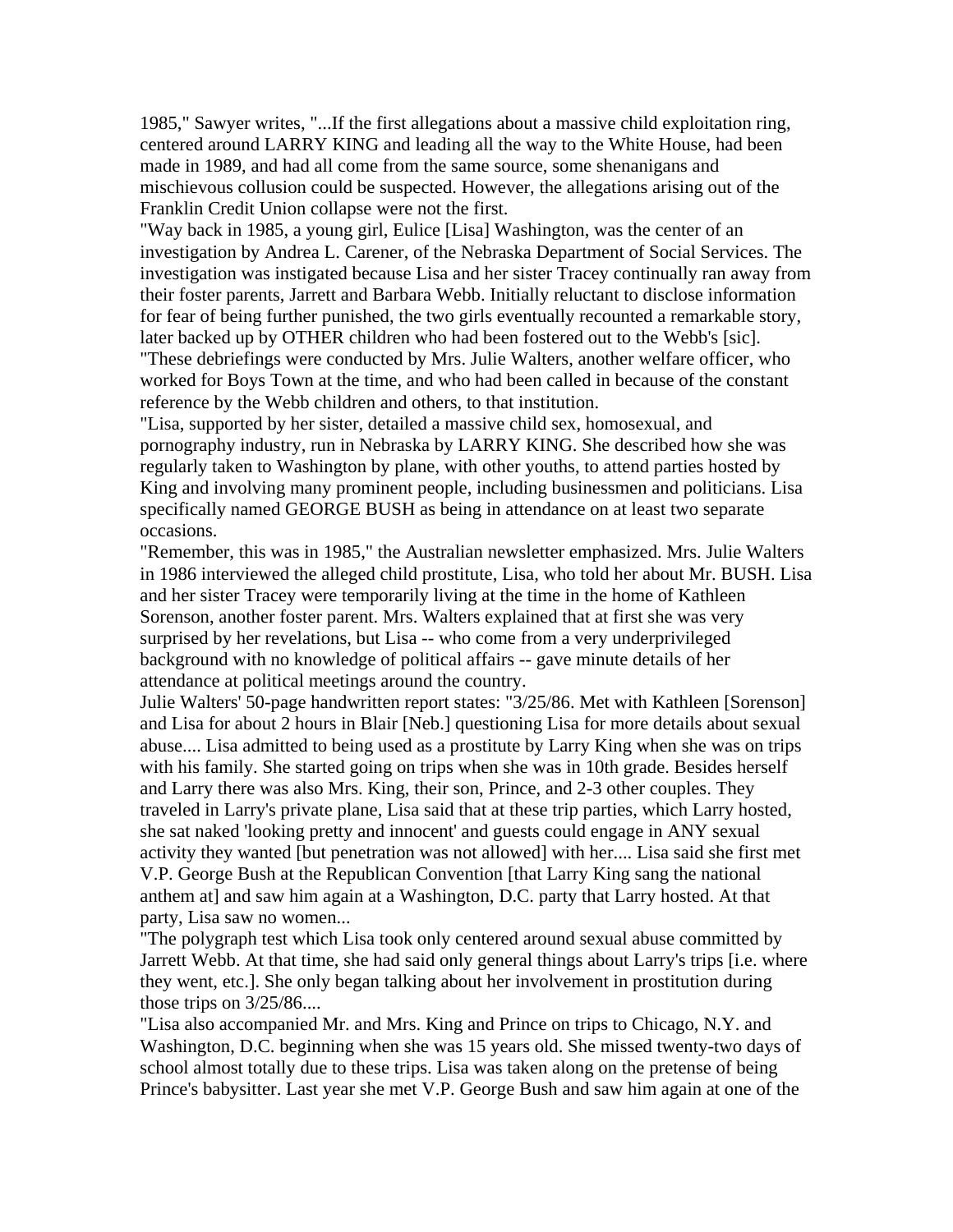parties Larry gave while on a Washington, D.C. trip. At some of the parties there are just men [as was the case at the party George Bush attended] -- older men and younger men in their early twenties. Lisa said she has seen sodomy committed at those parties....

"At these parties, Lisa said every guest had a bodyguard and she saw some of the men wearing guns. All guests had to produce a card which was run through a machine to verify who the guest was, in fact, who they said they were. And then each guest was frisked down before entering the party."

-- A Franklin Committee report stated: "Apparently she [Lisa] was contacted on December 19 [1988] and voluntarily came to the FBI offices on December 30, 1988. She was interviewed by Brady, Tucker and Phillips.

"She indicates that in September or October 1984, when [Lisa] Washington was fourteen or fifteen years of age, she went on a trip to Chicago with Larry King and fifteen to twenty boys from Omaha. She flew to Chicago on a private plane.

"The plane was large and had rows of two seats apiece on either side of the interior middle aisle.

"She indicates that King got the boys from Boys Town and the boys worked for him. She stated that Rod Evans and two other boys with the last name of Evans were on the plane. Could not recall the names of the other boys.

"The boys who flew to Chicago with Washington and King were between the ages of fifteen and eighteen. Most of the boys were black but some were white. She was shown a color photograph of a boy and identified that boy as being one of the boys on the plane. She could not recall his name. "She indicates that she was coerced to going on the trip by Barbara Webb. "She indicates that she attended a party in Chicago with King and the male youths. She indicated GEORGE BUSH was present. "She indicates that she set [sic] at a table at the party while wearing nothing but a negligee. She stated that George Bush saw her on the table. She stated she saw George Bush pay King money, and that Bush left the party with a nineteen year old black BOY named Brent." Lisa stated that the party George Bush attended was in Chicago in September or October 1984. According to the "Chicago Tribune" of October 31, 1984, Bush WAS IN FACT in Illinois campaigning for congressional candidates at the end of October. "Eulice [Lisa] indicated that she recognized George Bush as coming to the party and that Bush had two large white males with him. Eulice indicated Bush came to the party approximately 45 minutes after it started and that he was greeted by Larry King. Eulice indicated that she knew George Bush due to the fact that he had been in political campaigns and also she had observed a picture of Bush with Larry King at Larry King's house in Omaha." The report stated: "Lisa was given four polygraph tests administered by a state trooper at the State Patrol office on Center Street in Omaha. The state trooper, after Lisa's testing was completed, told [another foster parent] he tried to 'break Lisa down,' but he was convinced S**HE WAS TELLING THE TRUTH**."

If the deviant machinations of George Herbert [the pervert] Bush and his fellow Nazi conspirators isn't enough to fan the flames of your patriotic indignation to the melting point... then just read the following regarding their ring-leaders, the German immigrant billionaire family, the Rockefellons -- er, I mean the Rockefellers:

**POPULATION CONTROL, NAZIS, AND THE U.N.!** -- by Anton Chaitkin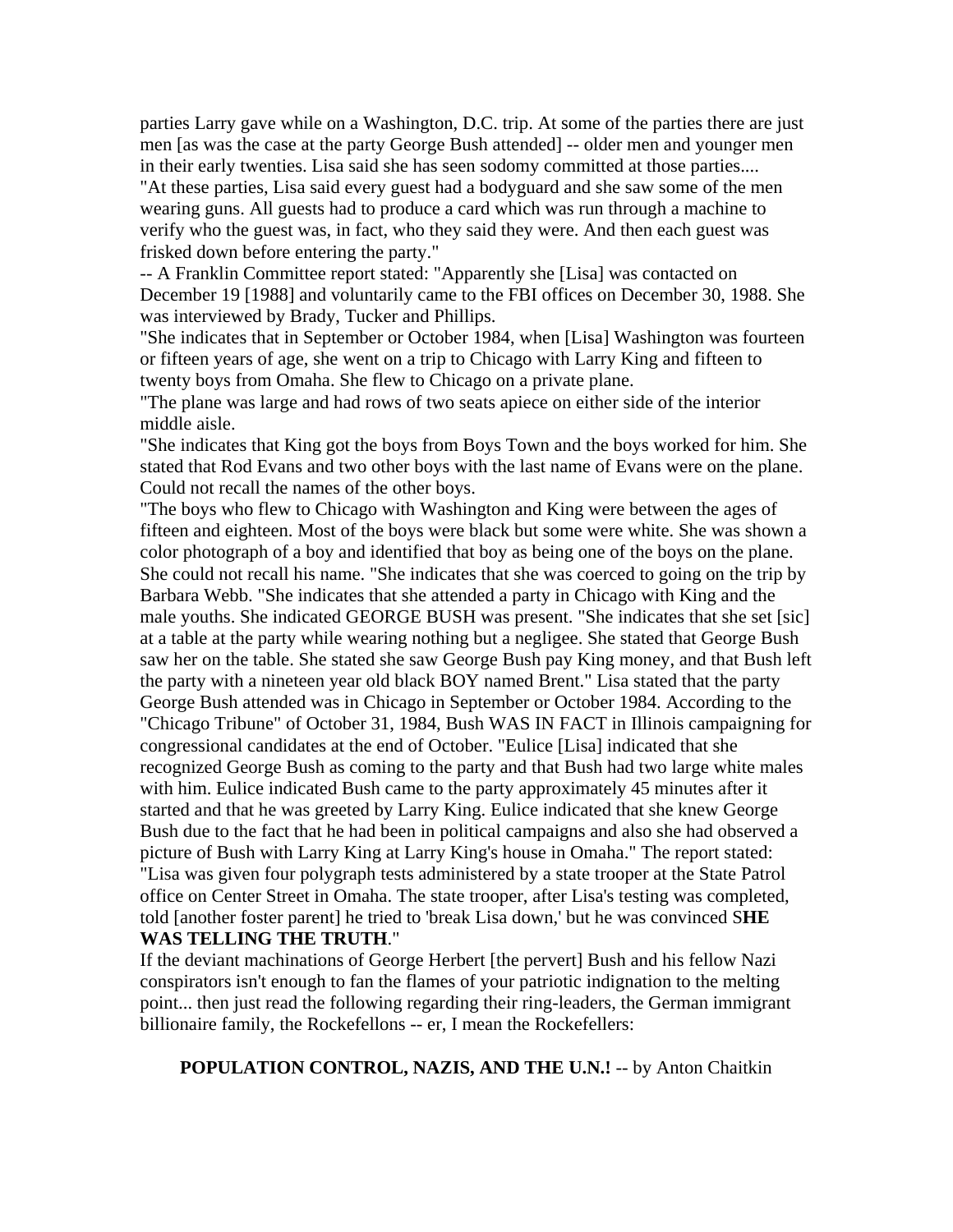## **ROCKFELLER AND MASS MURDER**

The **ROCKEFELLER** Foundation is the **PRIME SPONSOR** of public relations for the UNITED NATION'S drastic depopulation program, which the world is invited to accept at the UN's scheduled September conference in Cairo, Egypt.

Evidence in the possession of a growing number of researchers in America, England, and Germany demonstrates that the Foundation and its CORPORATE, MEDICAL, and POLITICAL associates organized the racial MASS MURDER program of NAZI GERMANY.

These globalists, who function as a conduit for British Empire geopolitics, were NOT stopped after World War II. The UNITED NATIONS alliance of the old NAZI rightwing with the NEW AGE leftwing poses an even graver danger to the world today than the same grouping did in 1941.

Oil monopolist John D. Rockefeller created the family-run Rockefeller Foundation in 1909. By 1929 he had placed \$300 million worth of the family's controlling interest in the Standard Oil Company of NEW JERSEY [later called 'EXXON'] to the account of the Foundation.

The Foundation's money created the medical specialty known as PSYCHIATRIC GENETICS. For the new experimental field, the Foundation reorganized medical teaching in Germany, creating and thenceforth continuously directing the "Kaiser Wilhelm Institute for Psychiatry'' and the "`Kaiser Wilhelm Institute for Anthropology, Eugenics and Human Heredity.'' The Rockefellers' chief executive of these institutions was the fascist Swiss psychiatrist Ernst Rudin, assisted by his proteges Otmar Verschuer and Franz J. Kallmann.

In 1932, the British-led "Eugenics'' movement designated the Rockefellers' Dr. Rudin as the president of the worldwide Eugenics Federation. The movement called for the killing or sterilization of people whose HEREDITY made them a public burden

#### **THE RACIAL LAWS...**

.

A few months later, Hitler took over Germany and the Rockefeller-Rudin apparatus became a section of the Nazi state. The regime appointed Rudin head of the Racial Hygiene Society. Rudin and his staff, as part of the Task Force of Heredity Experts chaired by SS chief Heinrich Himmler, drew up the sterilization law. Described as an American Model law, it was adopted in July 1933 and proudly printed in the September 1933 Eugenical News [USA] with Hitler's signature. The Rockefeller group drew up other race laws, also based on existing Virginia statutes.

The 'T4'' unit of the Hitler Chancery, based on psychiatrists led by Rudin and his staff, cooperated in creating propaganda films to sell mercy killing [euthanasia] to German citizens. The public reacted antagonistically: Hitler had to withdraw a tear-jerker right-todie film from the movie theaters. The proper groundwork had not yet been laid. Under the Nazis, the German chemical company I.G. FARBEN and Rockefeller's **STANDARD [EXXON] OIL** of New Jersey were effectively a SINGLE FIRM, merged in hundreds of cartel arrangements. I.G. **FARBEN** was led up until 1937 by the Warburg family, Rockefeller's partner in banking and in the design of Nazi German eugenics. Following the German invasion of Poland in 1939, Standard Oil pledged to keep the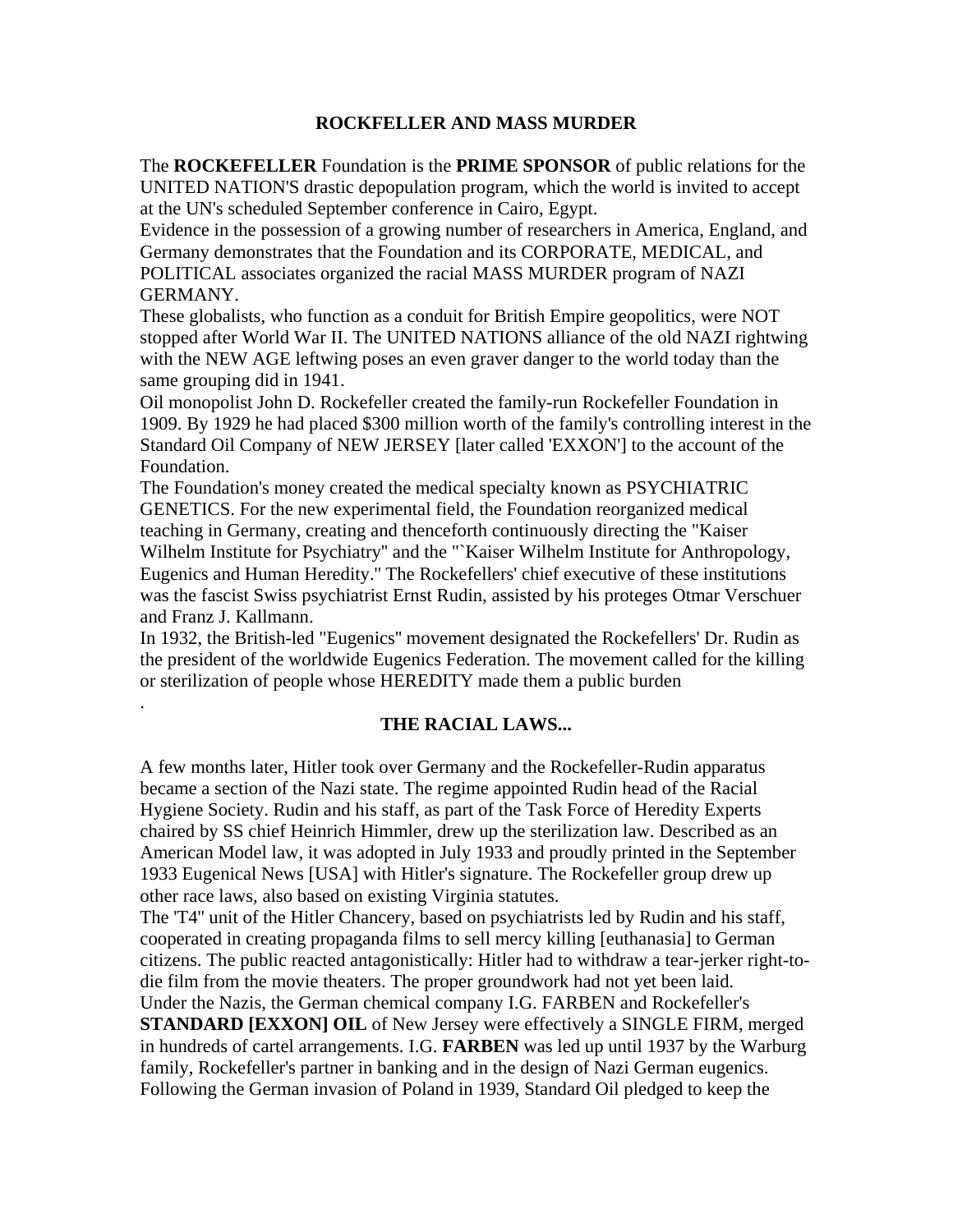merger with I.G. Farben going even if the U.S. entered the war. This was exposed in 1942 by Sen. Harry Truman's investigating committee, and President Roosevelt took hundreds of legal measures during the war to stop the Standard - I.G. Farben cartel from supplying the enemy war machine.

In 1940-41, I.G. Farben built a gigantic factory at Auschwitz in Poland, to utilize the Standard Oil / I.G. Farben patents with concentration camp slave labor to make gasoline from coal. The SS was assigned to guard the Jewish and other inmates and select for killing those who were unfit for I.G. Farben slave labor. Standard-Germany president Emil Helfferich testified after the war that Standard Oil funds helped pay for SS guards at Auschwitz.

In 1940, six months after the notorious Standard-I.G. meeting, European Rockefeller Foundation official Daniel O'Brian wrote to the Foundation's chief medical officer Alan Gregg that "it would be unfortunate if it was chosen to stop research which has no relation to war issues'' -- so the Foundation continued financing Nazi "psychiatric research'' (which translates into "mind control" research. - Branton) during the war. In 1936, Rockefeller's Dr. Franz Kallmann interrupted his study of hereditary degeneracy and emigrated to America because he was half-Jewish. Kallmann went to New York and established the Medical Genetics Department of the New York State Psychiatric Institute. The SCOTTISH RITE of Freemasonry published Kallman's study of over 1,000 cases of schizophrenia, which tried to prove its hereditary basis. In the book, Kallmann thanked his long-time boss and mentor Rudin.

Kallmann's book, published in 1938 in the USA and Nazi Germany, was used by the T4 unit as a rationalization to begin in 1939 the murder of mental patients and various "defective'' people, perhaps most of them **CHILDREN**. Gas and lethal injections were used to kill 250,000 under this program, in which the staffs for a **BROADER** murder program were de-sensitized and trained.

#### **DR. MENGELE...**

In 1943, Otmar Verschuer's assistant Josef Mengele was made medical commandant of Auschwitz. As wartime director of Rockefeller's Kaiser Wilhelm Institute for Anthropology, Eugenics and Human Heredity in Berlin, Verschuer secured funds for Mengele's experiments at Auschwitz from the German Research Council. Verschuer wrote a progress report to the Council: "My co-researcher in this research is my assistant the anthropologist and physician Mengele. He is serving as Hauptstuermfuehrer and camp doctor in the concentration camp Auschwitz.... With the permission of the Reichsfuehrer SS Himmler, anthropological research is being undertaken on the various racial groups in the concentration camps and blood samples will be sent to my laboratory for investigation.''

Mengele prowled the railroad lines leading into Auschwitz, looking for twins -- a favorite subject of psychiatric geneticists. On arrival at Mengele's experimental station, twins filled out "a detailed questionnaire from the Kaiser Wilhelm Institute.'' There were daily drawings of blood for Verschuer's "specific protein'' research. Needles were injected into eyes for work on eye color. There were experimental blood transfusions and infections. Organs and limbs were removed, sometimes without anesthetics. Sex changes were attempted. Females were sterilized, males were castrated. Thousands were murdered and their organs, eyeballs, heads, and limbs were sent to Verschuer and the Rockefeller group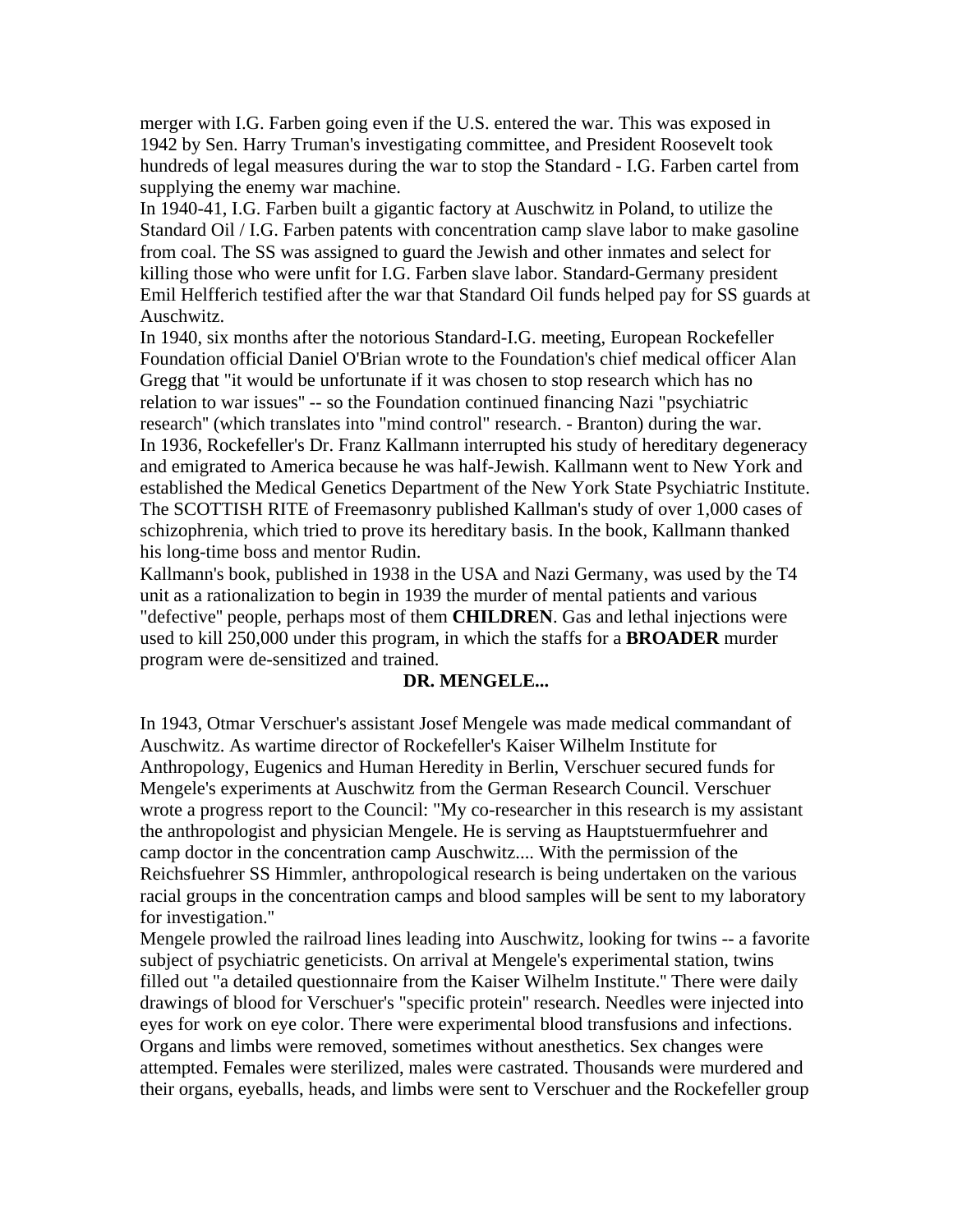at the Kaiser Wilhelm Institute. (Remember, the Rockefellers were originally German immigrants to America. - Branton)

In 1946, Verschuer wrote to the Bureau of Human Heredity in London, asking for help in continuing his "scientific research.''

#### **FACELIFT...**

In 1947, the Bureau of Human Heredity moved from London to Copenhagen. The new Danish building for this was built with Rockefeller money. The first International Congress in Human Genetics following World War II was held at this Danish institute in 1956. By that time, Verschuer was a member of the American Eugenics Society, then indistinguishable from Rockefeller's Population Council.

Dr. Kallmann helped save Verschuer by testifying in his de-nazification proceedings. Dr. Kallmann created the American Society of Human Genetics, which organized the "Human Genome Project''

-- (based at Los Alamos Labs and in turn the more covert research-and-development projects within the Dulce, New Mexico base -- which is also involved in researching any and every form of sophisticated occult-technology imaginable. - Branton) a current \$3 billion physical multiculturalism effort. Kallmann was a director of the American Eugenics Society in 1952 and from 1954 to 1965. In the 1950s, the Rockefellers reorganized the U.S. eugenics movement in their own family offices, with spinoff population-control AND abortion groups The Eugenics Society changed its name to the "Society for the Study of Social Biology", its current name. The Rockefeller Foundation had long financed the eugenics movement in England, apparently repaying Britain for the fact that British capital and an Englishman-partner had started old John D. Rockefeller out in his Oil Trust. In the 1960s, the Eugenics Society of England adopted what they called Crypto-eugenics, stating in their official reports that they would do eugenics through means and instruments not labeled as eugenics. With support from the Rockefellers, the Eugenics Society [England] set up a sub-committee called the **INTERNATIONAL PLANNED PARENTHOOD FEDERATION**, which for 12 years had no other address than the Eugenics Society.

(Note: Margaret Sanger plays a central role in this PLANNED PARENTHOOD network. And people blast Rush Limbaugh for calling Sanger a "Femi-Nazi" when in fact that's exactly and literally what it comes down to, when one considers her full support of the Nazi's 'Aryan' racial supremacy philosophies. In the 1980's there were an estimated **50 MILLION** or more abortions worldwide, many of which can be attributed to the genocidal agendas of **PLANNED PARENTHOOD**. In her book **'PIVOT OF CIVILIZATION'**, in reference to free **MATERNITY** care for the poor, Sanger states: "Instead of DECREASING and aiming to **ELIMINATE THE STOCKS** that are most detrimental to the future of the race and the world it tends to render them to a menacing degree dominant." And in reference to her 'Negro Project' of the late 1930's, which aimed at recruiting black ministers, physicians and political leaders for the purpose of encouraging birth control and sterilization in the black community, Sanger wrote: "...We do not want word to go out that **WE WANT TO EXTERMINATE THE NEGRO POPULATION,** and the minister is the man who can straighten out that idea if it ever occurs to any of their more rebellious members." Since Sanger is part of the '**ARYAN' SUPREMACY** agenda, it is remarkable that she would allow information about Planned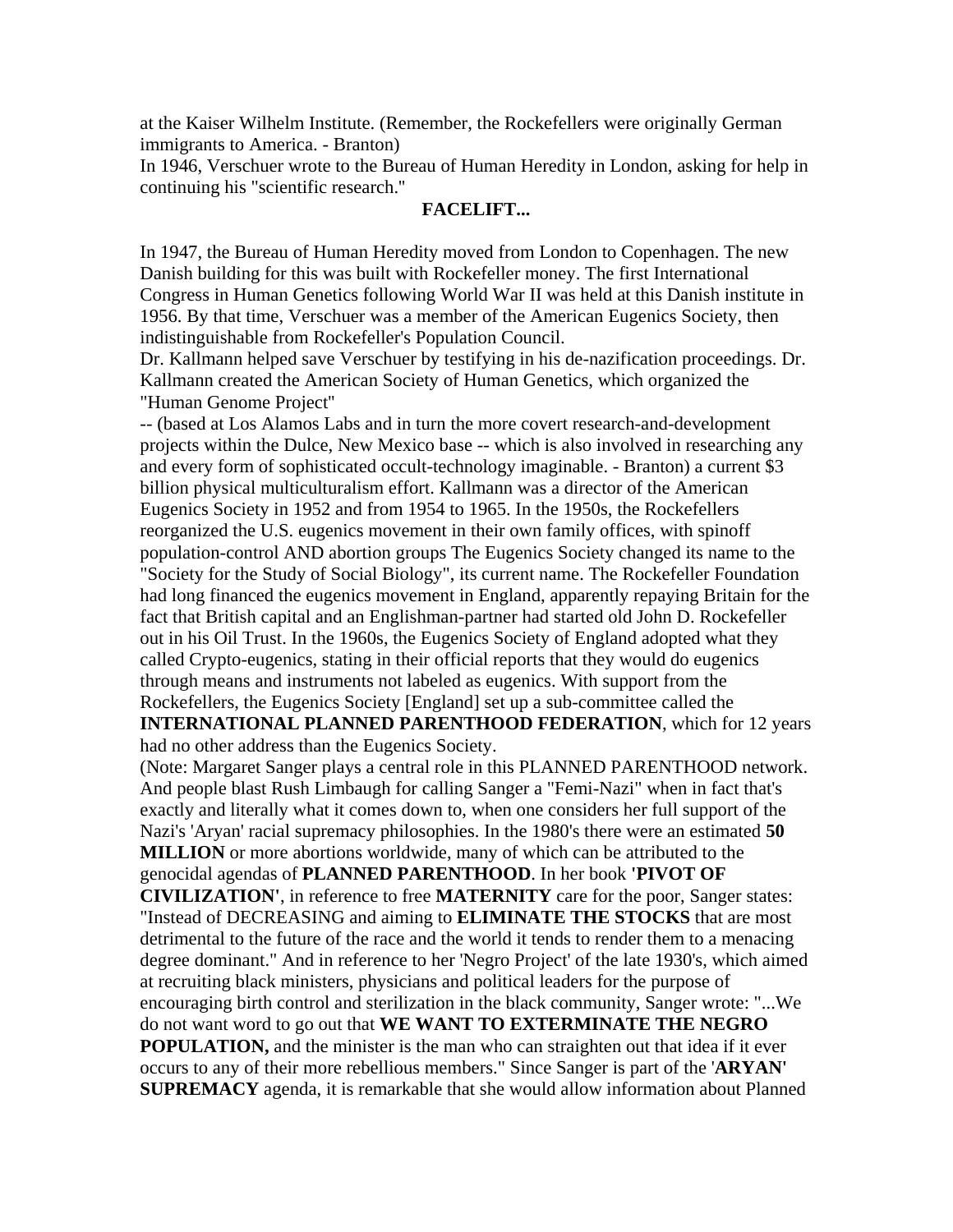Parenthood's **REAL** genocidal agenda to slip out through her writings. The core issue of most of the incendiary pro-abortion / anti-abortion arguments should not be whether a Mother's right do **KILL** a human being with a beating heart supersedes a child's right to **LIVE**. That's merely a means that Planned Parenthood has used to conceal their Fascist genocidal agendas -- that is to hide them behind divisive arguments about 'Constitutional Rights' of Mothers vs. those of children. The **CORE** issue should be whether or not fascist white supremacists should commit genocide against targeted 'non-Aryan' races through abortion, sterilization, infanticide, and other methods. - Branton),

This, then, is the private, international apparatus which has set the world up for a global holocaust, **UNDER THE 'U.N.' FLAG**.

(Note: Following is an interesting by-product of ARCO [the Atlantic Richfield Co.,] which has been getting a good deal of attention throughout Internet discussion groups. Could such a powerful project be used 'against' American citizens by ARCO or other proponents of the 'New World Order'? - Branton)

Earth Island Journal, Fall 94: ARCO, Eastlund and the Roots of HAARP -- by Gary Smith:

All atomic and electronic technologies -- from household appliances to nuclear weapons - - radiate energetic particles. While the immediate impacts of human-caused electromagnetic pollution are generally imperceptible, the long-term consequences for the biosphere can be profound.

In 1988, OMNI magazine raised concerns about the environmental consequences of a bizarre electromagnetic invention. According to OMNI, ARCO, the US oil giant, found itself wondering what to do with the estimated 30 trillion cubic feet of natural gas that it hoped to extract from Alaska's North Slope. While this was enough energy to supply the US for a year, the gas fields were too far from any potential customers. ARCO concluded that it would be too expensive to liquefy the gas and ship it thousands of miles to urban centers. What was needed was a client that wanted access to vast amounts of energy onsite -- in the wilds of Alaska.

Bernard Eastland, an MIT and Columbia University physicist with eight years experience with the Atomic Energy Commission, came to the rescue with an extraordinary plan to use the energy "at the point of production."

Eastland, who soon became president of ARCO's Production Technologies International Company in Houston, proposed burning the vast Alaskan gas fields to power a huge electric generator. The resulting power would be directed into a huge antenna complex, 40 miles on a side. The antennae would be used to focus an intense beam of electromagnetic energy into the upper atmosphere where it would collide with the ionosphere to create a phenomenon called the "mirror force." Eastland was granted a US Patent (# 4,686,605) for this invention on August 11, 1987.

"You can virtually lift part of the upper atmosphere," Eastland told OMNI, "You can make it move, do things to it." One of the tricks Eastland envisioned involved 'surgically' distorting the ionosphere to disrupt global communications. Pushing the upper atmosphere around might also generate high-altitude 'drag' that could heat and deflect enemy missiles or surround them with "high-energy electrons" that might cause the missiles to detonate in mid-trajectory.

The proposal appealed to the Pentagon, which invested several hundred thousand dollars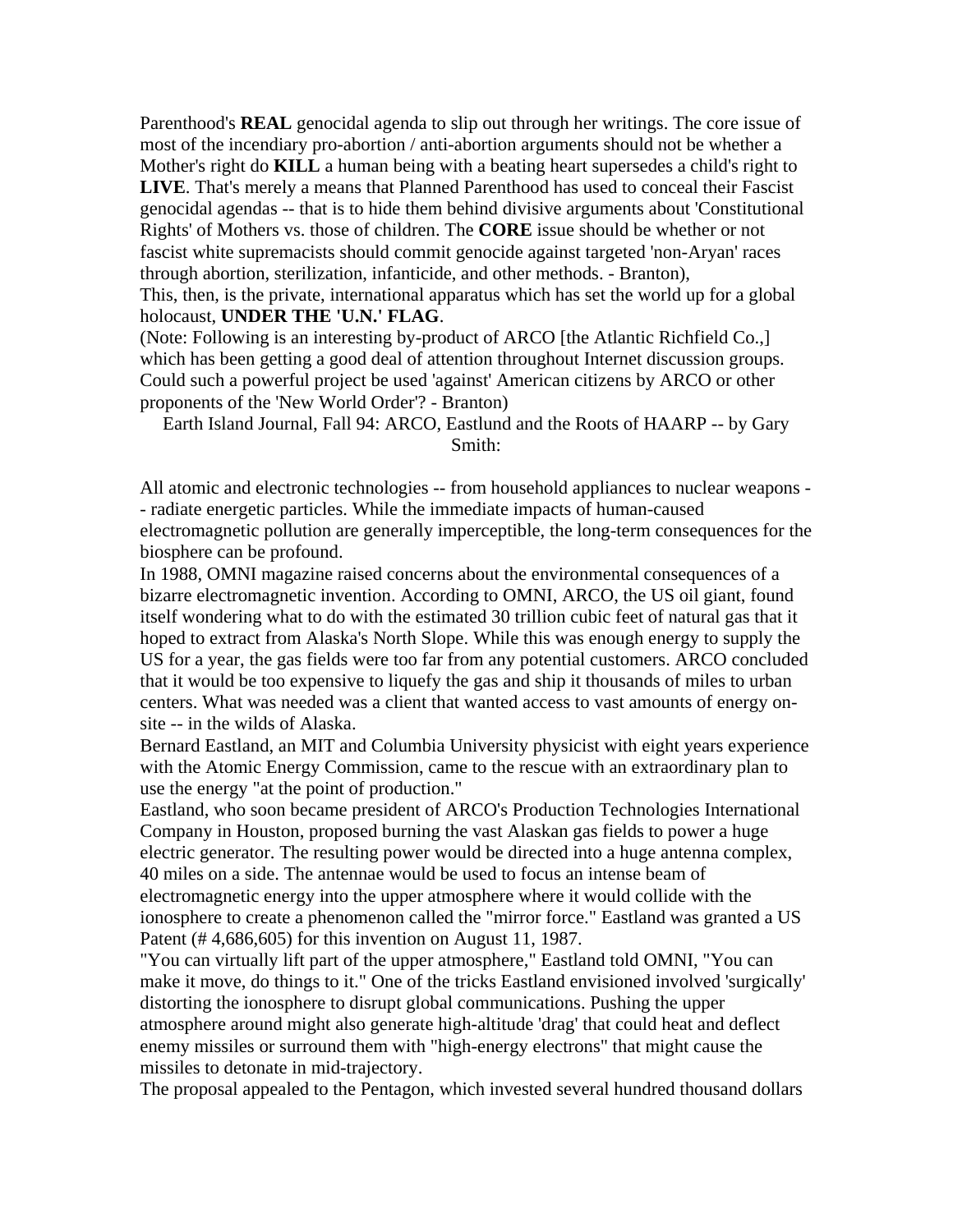'evaluating' Eastland's work. Eastland maintained that there were 'peaceful' uses for his technology. In one scenario, he explained how beams of electromagnetic power could lift portions of the upper atmosphere and redirect the jetstream to alter global weather patterns. Using "plumes of atmospheric particles to act as a lens or focusing device," Eastland proposed redirecting sunlight and heat to different parts of the Earth's surface, making it possible to manipulate wind patterns, cause rainstorms in Ethiopia, drive hurricanes out of the Caribbean, incinerate airborne industrial pollution and sew up the hole in the Antarctic ozone layer.

"Because the upper atmosphere is extremely sensitive to small changes in its composition," OMNI cautioned, "merely TESTING an Eastland Device could cause irreversible damage."

And also we have the following article, titled "**DOOMSDAY DEATH RA**Y". Subtitle: "Is the U.S. Government Testing a Secret Mega-Weapon?" -- by "Agent X"., The Nose Magazine, issue #26 [March 1995]. We have to ask ourselves, just WHO will have control of this 'weapon', especially if ARCO is deeply involved with the HAARP project? Beginning some ways into the article:

In marked contrast to other advanced weapons-related programs, HAARP is not part of the officially denied 'Blackworld' budget. Rather, the military insists that HAARP is a strictly scientific program to study the aurora borealis [or Northern Lights], when in fact it is a device intended to seriously tweak the ionosphere for purposes that are less than benign.

...BUILT by ARCO Power Technologies, HAARP is due to begin initial testing as this story goes to press. During 1996, a planned \$75 million increase to the already multi megabuck project will increase the output of the system to over 1.7 gigawatts, making HAARP the most powerful emitter in the world. Several smaller sites exist around the world, most notably in Russia. Though these installations cannot match the ionosphere heating capabilities of HAARP, some experts in the field who wish not to be quoted suggest that some aberrant weather conditions MAY HAVE been caused by their operation.

The weapon-development whiz kids have been interested in this sort of gizmo for quite some time. Just what in hell does the military want with the world's largest weenie roaster? Here are some possible applications I've discovered:

# **EARTH-PENETRATING TOPOGRAPHY:**

Sort of a CAT scan for the planet. By heating the ionosphere to create a resonant mirror, electronic-beam steering directs an energy stream to specific coordinates on the planet. This energy penetrates the ground to a depth of a kilometer or more, and the signal return is received by satellite or aircraft. After computer processing, A RELATIVELY CLEAR PICTURE OF WHAT IS UNDERGROUND emerges. Damn handy when trying to figure out where those wily North Koreans hide their nukes -- or where YOU keep your stash. **HARD-KILL WEAPON SYSTEM:**

The output of HAARP would have to be boosted a thousand-fold, but if that is accomplished, a shell of high-speed electrons can be constructed that encompasses the earth. Any ballistic missile or warhead passing through the shell would explode.

**SOFT-KILL WEAPON SYSTEM:**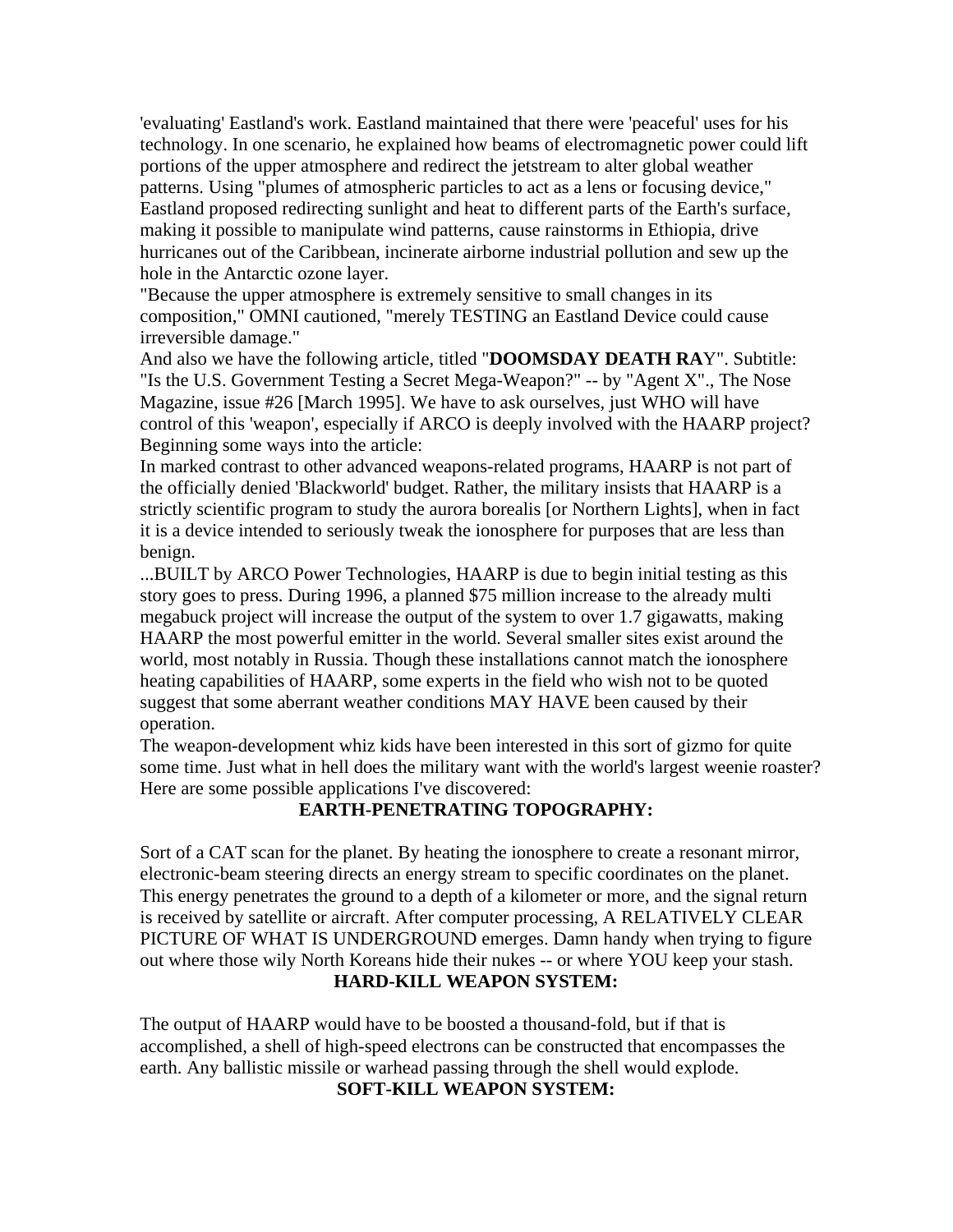By directing enormous amounts of radio-frequency energy at a specific area, HAARP could overload electrical power distribution grids, fry sensitive microelectronics, detonate weapons that use electronic fuses, scramble missile guidance systems and probably upset brain chemistry.

## **WEATHER MODIFICATION:**

Heating the upper atmosphere over specific areas could change weather patterns, creating torrential floods, destroying an enemy's infrastructure or denying an enemy's harvest by drought... Weather as a weapon.

#### **IDENTIFICATION OF SATELLITES:**

By illuminating orbiting spacecraft with HAARP, the constituent materials and the mission of a satellite can be assessed.

#### **COMMUNICATIONS:**

Possible uses include satellite jamming, satellite communications with submarines and detection of stealth aircraft. Physicist Bernard Eastlund, president of Production Technologies Company AND FORMER 'ARCO' BIGWIG, was granted three patents over the past seven years for a system that looks suspiciously like HAARP - though much larger. His plan, using a transmitter encompassing 160 square miles and powered by massive amounts of electricity generated using vast Alaskan natural gas reserves [to which ARCO has access], was to shoot down missiles and alter the weather. ARCO initially owned Eastlund's patents, but was soon paid a visit by Edward Teller (the "father of the H-Bomb", Nevada Test Site coordinator for the "Star Wars" or SDI defense program, and major MJ-12 member. - Branton.), and development grew secretive. Eastlund declined further involvement, and the patents were quietly sold in June 1994 to E-Systems, a high-tech corporation famous for ultra-secret defense projects such as the president's customized Boeing 747 doomsday plane.

"HAARP is the perfect first step towards a plan like mine," Eastlund says. "Advances in phased-array transmitter technology and power generation can produce the field strength required. The government will say it isn't so, but if it quacks like a duck and it looks like a duck, there's a good chance it is duck."

"Eastlund is nuts," says an Air Force official speaking on condition of anonymity. "HAARP is much smaller and less powerful than his instrument. We are not doing anything except good science and pure research.

"The real beauty of HAARP," he then adds cryptically, "is that nothing you can see on the outside is sensitive. The secret is the beam steering agility and pulsing of the transmissions... When covert operations occur, the science team, the operating funds and the mission will be black." Whatever is going on, Alaskans are mad as hell. The federal government enjoys a long tradition of screwing over the inhabitants of the Last Frontier. Generally speaking, the feds are as welcome as a case of herpes. And studies done by the EPA, the Swedish government and others indicate that HAARP could interfere with communications, navigation systems, wildlife migration and possibly human health. "There has never been a transmitter of this power in this frequency," Eastlund says. "It

would be wise to assess its impact." Though there are many questions, the military insists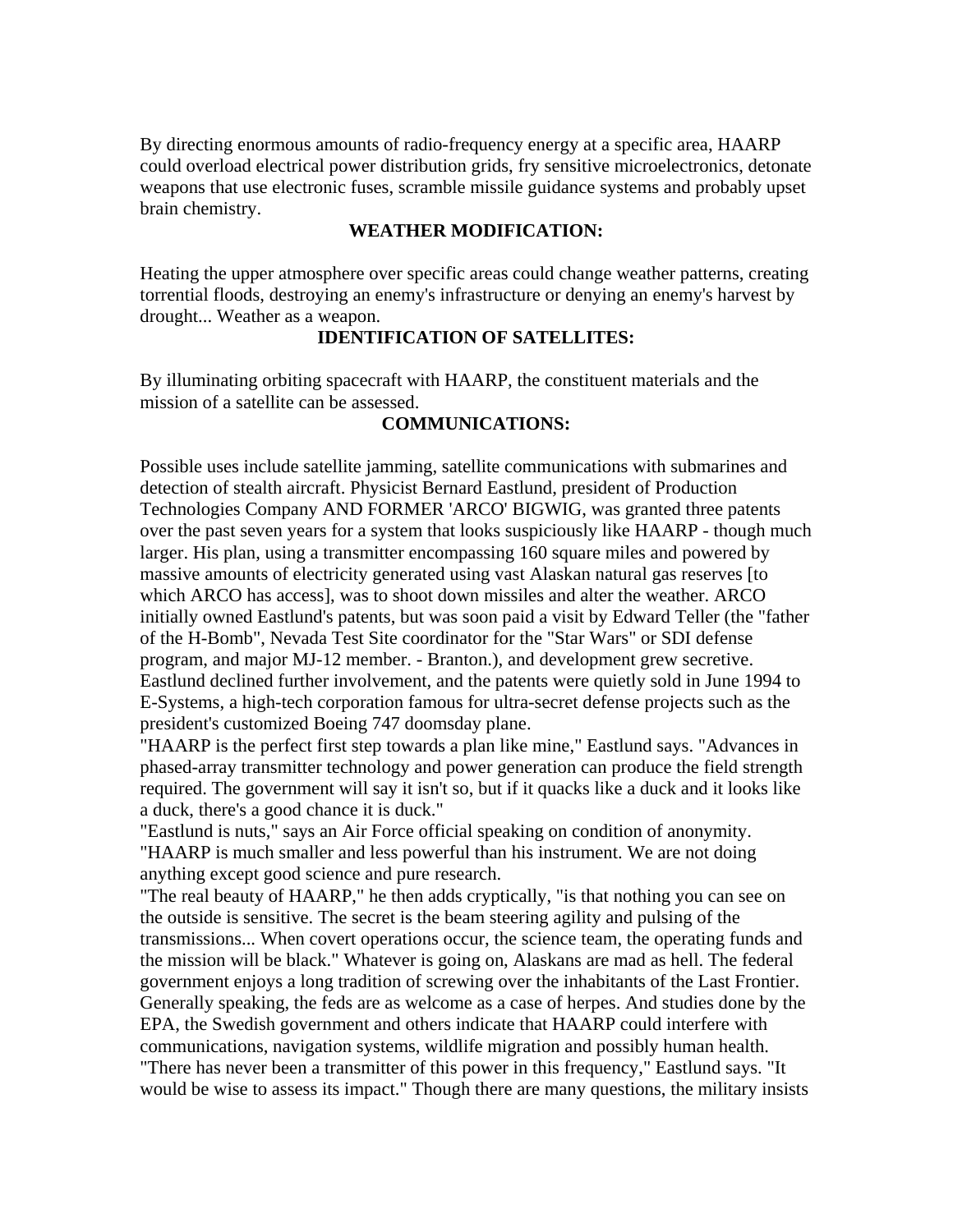that all is well and there is nothing to worry about. "We are not doing anything to the ionosphere -- we are just looking at it," insists Air Force Phillips Laboratory spokesman Roy Heitman. Although an ad-hoc grassroots organization called NO HAARP is trying to stop the project, founder Clare Zickuhr admits, "It's all a whitewash, [HAARP] is going to happen." An ARCO retiree, Zickuhr is convinced HAARP is a secret weapons project. "It has all the appearances of a secret program. This is not good science -- they have no idea what this thing could do to the ionosphere. To put this in the hands of the military scares the hell out of me." (Remember however that, although this particular ex-ARCO employee - Zickuhr -- is against the project, the HAARP facility in Alaska was never-theless CONSTRUCTED by ARCO POWER TECHNOLOGIES. So Zickuhr's views apparently do not reflect the views of ARCO in general in regards to the project. - Branton)

And if you're not yet convinced that ARCO -- The ATLANTIC RICHFIELD COMPANY -- is a front for the fascist "Nazifeller" New World Order infiltration of, if not invasion of, North America, then try this one on for size:

**ARCO-ALYESKA, WACKINHUT, ILLEGAL SPYING, ORGANIZED CRIME..**

("Oh what a tangled web we weave..."):

.

## **STATEMENT OF THE HONORABLE GEORGE MILLER CHAIRMAN, HOUSE INTERIOR AND INSULAR AFFAIRS COMMITTEE OVERSIGHT HEARINGS ON ALYESKA COVERT OPERATIONS NOVEMBER 4, 1991**

(A few excerpts from this lengthy hearing appear below - Branton): "This is the first of two days of hearings before the House Interior Committee on the subject of covert surveillance authorized by the Alyeska Pipeline Service Company and conducted by The WACKENHUT Corporation.

"On August 7 of this year, the Committee on Interior and Insular Affairs filed a written request for documents from Wackenhut and Alyeska in connection with allegations that the Wackenhut Corporation conducted undercover surveillance of Charles Hamel on behalf of Alyeska and its OWNER companies. In letters to both Wackenhut and Alyeska, I expressed concern that the surveillance of Mr. Hamel was for the purpose of obtaining information on and/or interfering with Mr. Hamel's communications with this Committee. "Charles Hamel has been a source of information for Congress, state and federal regulatory agencies, and the media, concerning environmental, health and safety VIOLATIONS by Alyeska and its oil company owners (that is, ARCO or Atlantic Richfield. - Branton). Mr. Hamel has served as a conduit for whistleblowers, including Alyeska employees, to make public information on oil industry practices. At the same time, Mr. Hamel has at least two significant business disputes with **ALYESKA and EXXON**...

"In the next two days, we will explore the issue of whether Alyeska's use of a 'bogus' environmental group formed by Wackenhut spies was an effort to disrupt and compromise a source of information for this Committee's continuing investigation of oil industry practices in Alaska...

"In my view, it is important to find out why some of the largest and most powerful corporations in this country would resort to such elaborate 'sting' tactics to **INVADE and DESTROY** the privacy of Mr. Hamel, federal and state officials, environmentalists and ordinary citizens...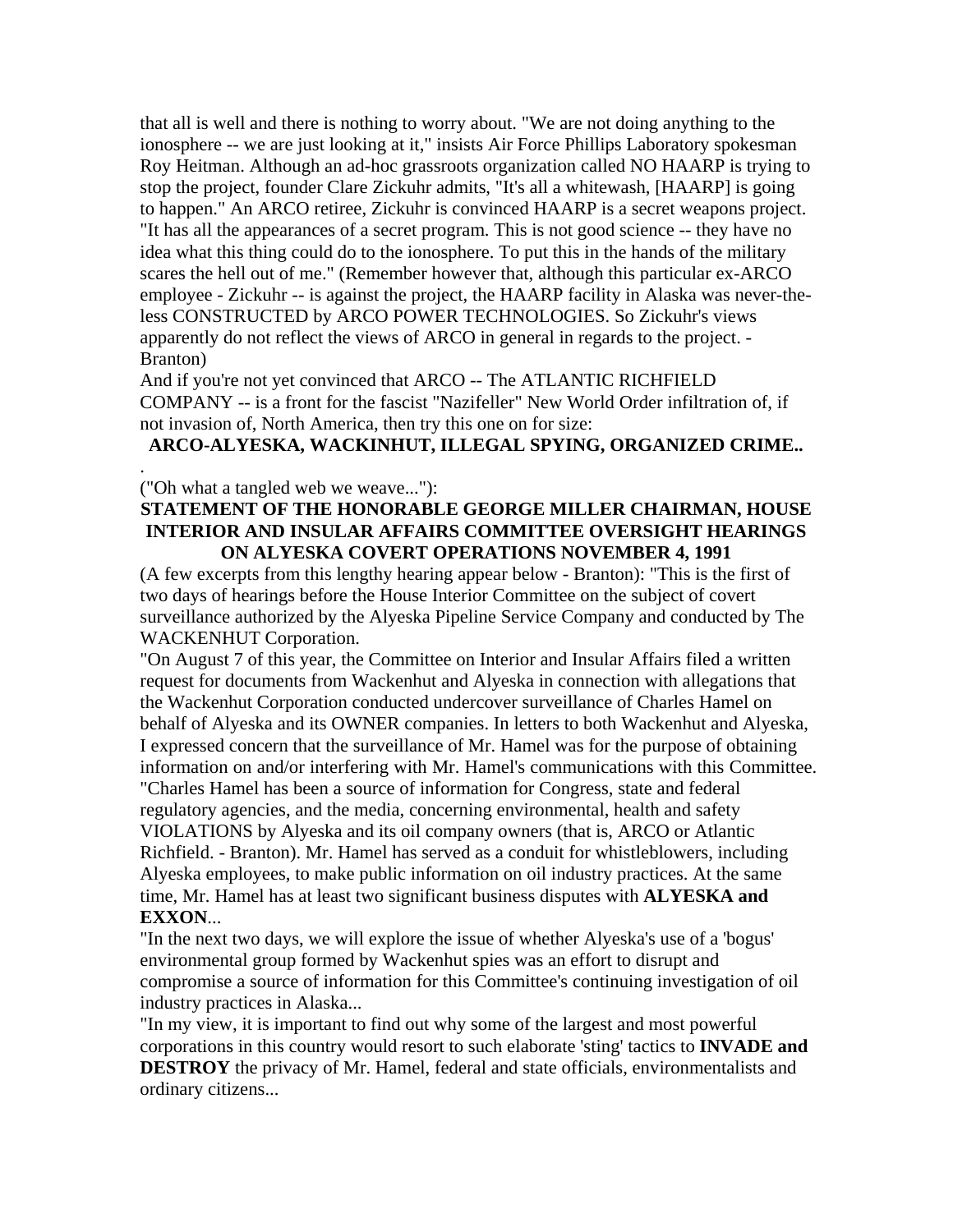"We believe that the testimony and the evidence presented in these hearings during the next two days will show that the covert surveillance operation involved the much more sinister and disturbing motives of SILENCING environmental critics and intimidating whistleblowers..."

#### **TESTIMONY OF CHARLES HAMEL**

# **BEFORE THE UNITED STATES HOUSE OF REPRESENTATIVES OF THE UNITED STATES CONGRESS**

#### **COMMITTEE ON INTERIOR AND INSULAR AFFAIRS**

2226 Rayburn House Office Building Washington, D.C.

November  $4 \& 5$ , 1991 (Note: The following is just one excerpt from the lengthy transcript of the hearing - Branton):

"...In 1988, ARCO, EXXON and British Petroleum failed to tell this Committee about the existence of the Pt. McIntyre billion barrel oil field directly under the West Dock, virtually within sight of the Alyeska Pipeline, while they were testifying that Prudhoe Bay was running dry. In fact, both ARCO and EXXON knew that they had discovered the Pt. McIntyre field years earlier. In 1989, my General Partner, EXXON, told me that our Pt. McIntyre leases were dry. I sold my interest in the leases for what EXXON told me was a fair price. Several weeks after selling EXXON my interests, the major discovery was announced. ONCE AGAIN, they LIED to you, they LIED to the Congress, they LIED to the public, and they DEFRAUDED us all."

Here is an interesting report that I came across which suggests that the fascist conspiracy against America goes 'deeper' than some might dare to believe:

## **WAR OF THE CAVERNS,** by Tom Lucas:

"If the importance of the caverns beneath Siloam Springs and Eureka Springs [CIA-Masonic-Mafia 'underground' drug capital in Arkansas...] is a bane of contention between the picturesque little towns, Hot Springs, Arkansas, would be the next logical choice for investigation. During the 1930 Prohibition days, it was frequently reported in a Chicago newspaper that Chicago gangsters traveled often to Hot Springs to go to the horse races and soak in the hot baths. It seems reasonable, based on what we think we know now, that during the lulls in recreational activities in Hot Springs, leaders of the various gangs made discrete trips to the caverns beneath the city to brag about their latest exploits and to bring offerings of gold.

"To get a rough idea of what a cavern map of the U.S. would look like, simply pull out a road map of any state and identify all of the dense population centers, be they cities or hamlets. Where there is a city on the surface of the earth, there is a city in the caverns below that city...'as above, so below.' The co-relation breaks down as the size of the population centers dwindle...

"In the early 1930's, the caverns of Hot Springs must have been the U.S. capital, or at least a regional area, for the marketers of illegal alcohol.

"Cavern communities close to the surface are probably not completely self-supporting and require huge injections of funds to keep them going. These facilities lack the supertechnologies of those caverns much deeper in the earth, and require much gold for trading with people within cities deeper in the Earth's crust. An ounce of gold in the underworld has as much or greater buying power than on the surface because the deeper superproductive cities need all the gold they can get and are willing to make generous trades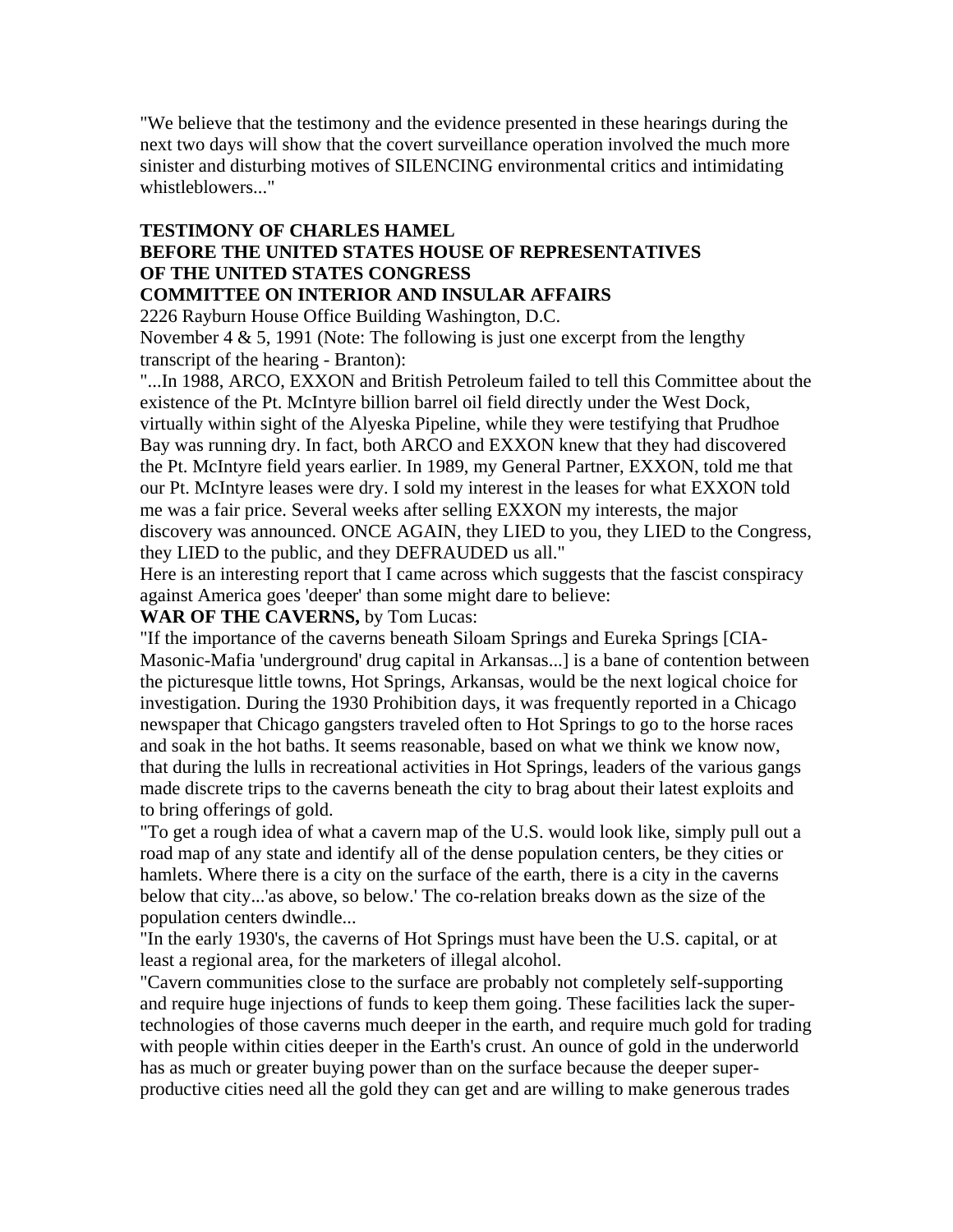for gold. This relieves the near-surface caverns of the burden of secreting goods and services from the surface world which would be a real security headache.

"Cities beneath cities, and some hamlets, require injections of wealth from the surface that doesn't leave paper trails to their caverns. Each cavern has to develop and specialize in some particular money-making scam, or any number of sting embezzlements to bring in a constant stream of traceless cash and gold.

"One cavern, for example, specializes in addictive drug sales, another bank embezzlement and fraud, another stock market riggings, government money transfer schemes, along with other more esoteric and less known ways of generating profit that must eventually be converted to cash and gold that cannot be traced. The expression underground cash economy is probably a semi-cryptic phrase that refers directly to installations beneath cities notorious for dealing only in cash and gold. (Note: The notorious 'inner world' researcher and writer Richard Shaver did state that organized crime syndicates were one of the larger elements operating within the secret cavern systems, and that the term "the underworld" -- as a description of organized crime networks -- is more than just a coincidence. - Branton)

"When America was young, developing underground caverns beneath American cities having a flavor of anarchy similar to communities developing on the surface, did not at the time have formal relations with each other... not even "wild-west" sub-surface communities in the American West... "as above, so below."

"Over a period of time, cavern communities within regional areas geographically near each other found they had to get along with each other in a non-competitive manner, to encourage synergetic relationships which tended to raise the standard of living of each of the involved cavern communities. Each cavern specialized in an area of crime-monopoly expertise that wasn't in competition with neighboring caverns. If a regional area demonstrated it could keep surface dwellers in line -- e.g., keep them thinking the 'right' thoughts, stifling all real creativity, via the under-ground's crack people-management teams and organizations on the surface in the form of police departments, public schools, controlling secret societies, quack medical fraternities, polished propagandists and moralists, a sufficiently initiated CLERGY, etcetera -- then this regional area is allowed to incorporate into a semi-autonomous fiefdom that would eventually reflect on the surface as "a county" in the U.S... "As above, so below."

"These underground fiefdoms in the form of counties then combine to form states; states combine to form the nation... Today, 33 degree Masonry and the higher degree [33+] is getting ready for the final conflict between Rightwing Caverns [RWC] and Leftwing Caverns [LWC]. This [Hegalian/Machievellian] conflict will not be so much a battle between countries on the surface as it will a war of the caverns. Surface 33+ is clandestinely developing relatively unknown caverns beneath smaller communities which 33+ degree confidently feels will not be identified and destroyed once the conflict begins. Surface 32 degree and below are to be left on the surface to die with the rest of the 'profane'. The deal is, knowing a real holocaust is coming, 33+ is planning to abandon the old underground installations and flee to the new when the time arrives. It appears that both left and right wing factions will be responsible for the sacrifice of huge segments of the Earth's above and below ground populations.

(Take note of the fact that the Jesuit-created Scottish Rite and and the black gnostic serpent cult of the Illuminati of Bavaria -- which both collaborated in the establishing of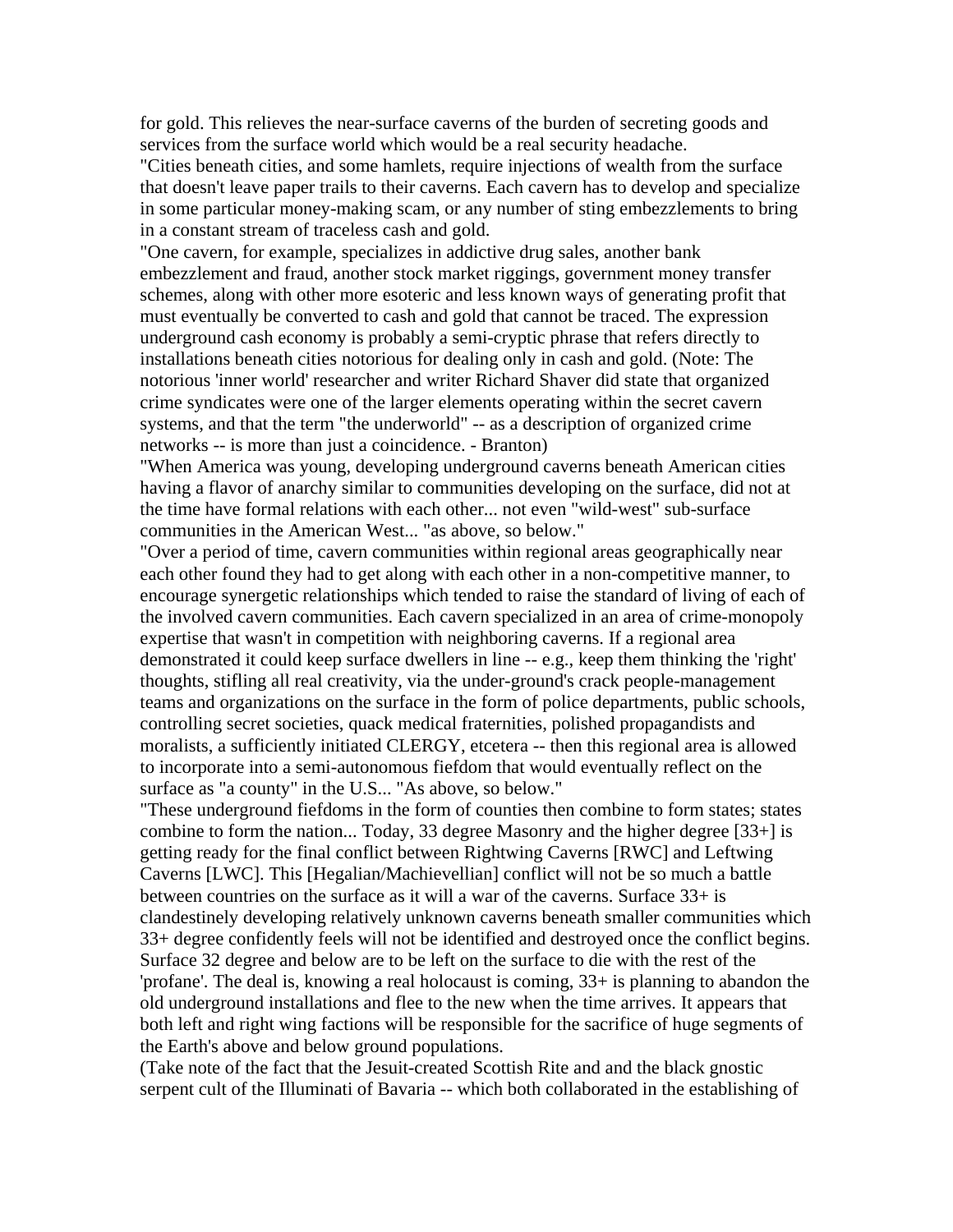the "33 degree" system of Masonry -- have their ultimate headquarters in **ROME** and **BAVARIA,** those two regions which made up the duel headquarters of the **[UN]HOLY ROMAN EMPIRE**. These were the same forces which brought about the Macheivellian conflicts between 'right' and 'left' wing factions in World War I and World War II. Now they are apparently planning for a third Machievellian global conflict -- this one being nuclear in scope -- **ABOVE and BELOW** the surface of the planet, a conflict which they intend to 'ride-out' in their secret underground strongholds and eventually emerge to control the upper AND lower 'worlds'. It would be an elaborate "Helter Skelter" scenario -- Helter Skelter being the term that mass-murderer Charles Manson used for his plan to incite a race war which he and his 'family' would ride-out in an underground cavern in the Mojave desert which he referred to as "the Pit". Once the holocaust had ended and most of those on the surface were dead, Manson and his followers believed that they would emerge from their hiding place and rule the world. If such a plan seems to be the product of an insane mind, then it would appear that Charles Manson was not alone in his insanity, which is a scary thought. Another thought -- just what part do the alien Greys play in the 33+ Masons' plans? Incidentally, there are reportedly several levels above and beyond the 33rd degree, mainly those which interface with and collaborate with 'alien' fraternities or secret societies below and beyond planet earth. For instance the 'Alternative 2' and 'Alternative 3' forces who, in collaboration with the Greys, have exploited and oppressed numerous 'slave worlds' throughout this sector of the galaxy -- according to one couple who in **UNICUS** magazine told of how they defected from the Alternative-3 agenda after a 'Federation' agent informed them of these facts. The Nazi 'Neu Schwabians' are deeply involved in these joint humanoid-reptiloid interstellar atrocities against the peaceful inhabitants of other colonial worlds. The atrocities of World War II were just the beginning, since the Nazi 'holocaust', if we are to believe some 'contactees', has spread beyond the surface of this planet, both within and without. As for the 33-plus levels of Masonry, according to former Dulce base security officer Thomas E. Castello -- who possessed one of the highest security clearances at the base, Ultra-7 -- there were several security clearances above his own that the 'higher initiates' held... such as **UMBRA, STELLAR, and UMS** - **UNIVERSAL MILITARY SERVICE**. In his writings Whitley Streiber tells of being taken during an abduction experience to another desert-like planet with ancient ruins and tall 'Grey' type beings. He encountered American military personnel on this interplanetary excursion who were dressed in military kackies, carried camcorders and other unusual equipment. These military personnel would probably have possessed a security clearance similar to one of those mentioned above. According to Castello, President Harry Truman was a 'High Archon' in the interplanetary lodges and one of the first U.S. Presidents to establish a secret American treaty with Greys from Alpha Draconis and Epsilon Bootes as well as with the subterranean Ashtar forces. George Bush was apparently at one point a 42nd degree Mason, according to another source who I believe to be reliable. He would have to had been considerably high in the degrees if he were involved with MJ-12 as is claimed. So the 33+ degrees of Masonry are the alien-interactive levels, and 'we' are meant to believe that there are ONLY 33 degrees and no more. The Scottish Rite's infiltration of the Masonic lodges challenged the domination of the more Judeo-Christian YORK Rite. The Scottish Rite can be traced back to the Jesuit college of Clermont in France, and at the core it advocates a global government and the destruction of all national boundaries, sovereignties and cultures; the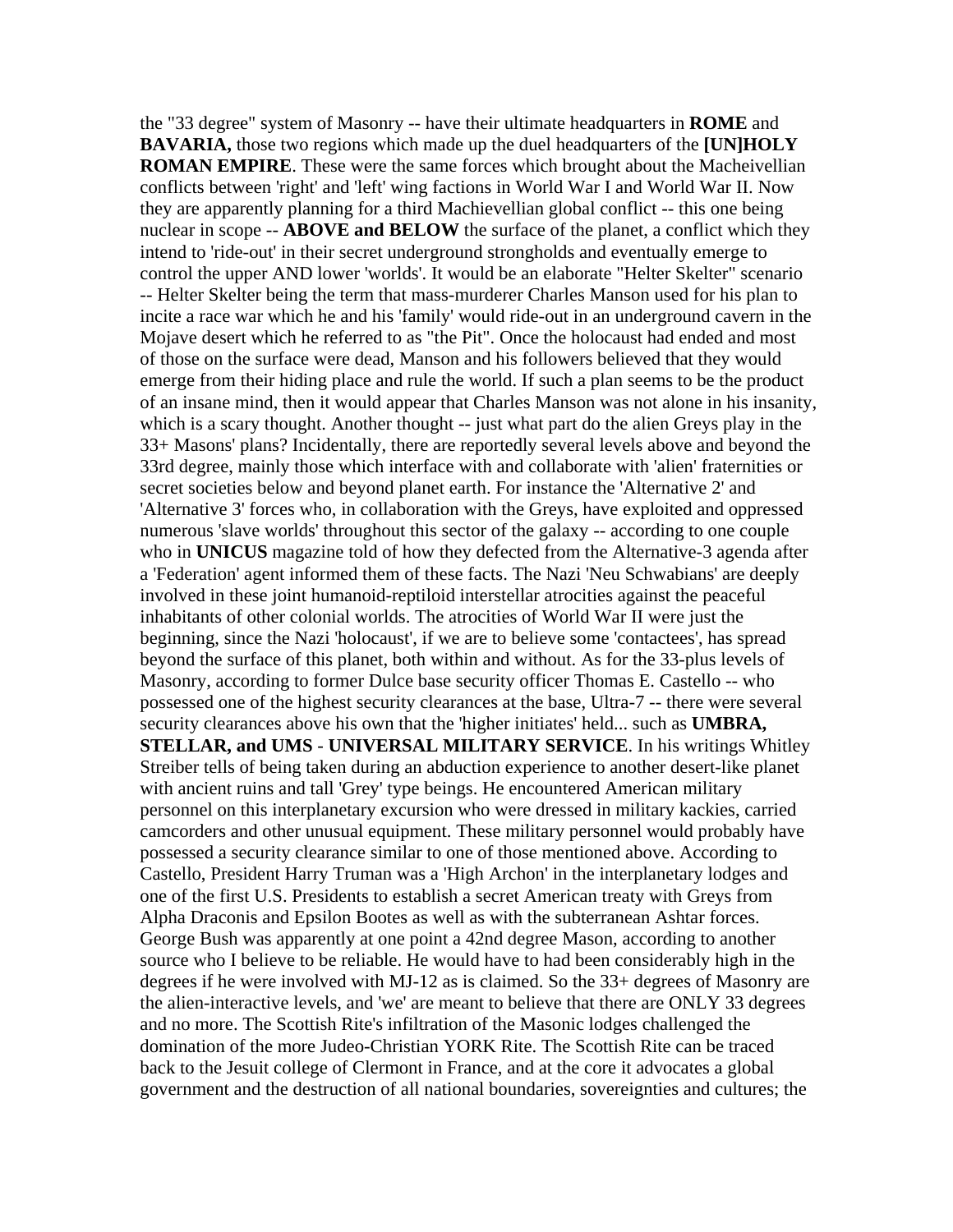dissolution of all traditional "family" structures making all children the wards of the world state; and the destruction of the idea that man has a soul -- or rather that humans are merely evolved animals having no spiritual nature and therefore no need for God. In other words a homogenized collective society which does not tolerate individual expression but instead enforces absolute conformity to the controlling establishment, kind of like the system which the Greys themselves live under. According to former 33rd degree Mason James Shaw, author of "**THE DEADLY DECEPTION**", the U.S. headquarters of the Scottish Rite is located in the "House of the Temple" in Washington D.C. and, according to some, it sits directly over an antediluvian system of 'Atlantean' tunnels and ancient underground chambers called the 'NOD' complex, which serves as a major NSA-Sirian-Grey center of collaboration. Some believe that the antediluvian or Atlantean alchemists or sorcerer-scientists had begun experimenting with elemental forces and that their experiments had gone out of control and created a temporal rift in the space-time continuum in the so-called 'Bermuda Triangle' region, opening up a hole between dimensions and leaving 'electromagnetic fallout' which has had adverse effects to this day. This was just prior to the global deluge which destroyed their island-continent. This 'House of the Temple' is, according to Jim Shaw, filled with murals, statues, and carvings of serpents. In other words it is a **SERPENT** cult. This pagan temple actually sits at the northern point of the P**ENTAGRAM** like street layout of downtown D.C., which is not surprising when we consider that much of the original construction of Washington D.C. was carried out by MASONS! After what was supposed to be the culmination of a lifetime of initiatory work, Shaw was excited about his 33rd degree initiation which was attended by two former U.S. presidents, a famous 'evangelist', and a Scandinavian king. He was anticipating a type of spiritual illumination, however the dead, dry ritual and the 'tomb like' atmosphere of the temple itself was far from inspiring. Following the disillusioning experience he left the building, looked at the entrance above which was written **"THE SCOTTISH RITE OF FREEMASONRY"**, and, realizing that it was all a LIE he sadly said to himself, "It isn't Scottish, it isn't Rite, and it isn't Free!" He left the lodge and never returned, and from that day on became a Christian Evangelist and one of its most notorious critics. Some state that as part of the 33rd degree initiation one is challenged to blaspheme Christ, spitting on a cross or a Bible or something of the sort. If the initiate refuses to do so they are told "You have made the right decision", and remain forever in the 33rd degree. If they do commit the act of blasphemy however, they are told "You have made the right decision" and continue their ascension through the degrees beyond the 33rd. The lowest degrees are presumably 'Christian' and many share membership jointly in Masonry and Christian denominations. As one ascends higher, the Christian beliefs are slowly and almost imperceptibly subverted so by the time the 33rd degree is reached one has arrived on the verge of Luciferianism. Those who have been through the degrees must admit that what they are being taught now is almost diametrically opposed to what they were taught in the lowest degrees. This is the work of the Scottish Rite which infiltrated the Masonic Lodges for the purposes of using them as a framework for the establishment of their Godless New World Order. In Masonry the LODGE is god, 'The Grand Architect of the Universe', which is simply another name for the Lodge itself. - Branton). "At the same time underground 33+ develops remote survival caverns -- an activity generally unknown to underground inhabitants, including 32-, they are also developing caverns without support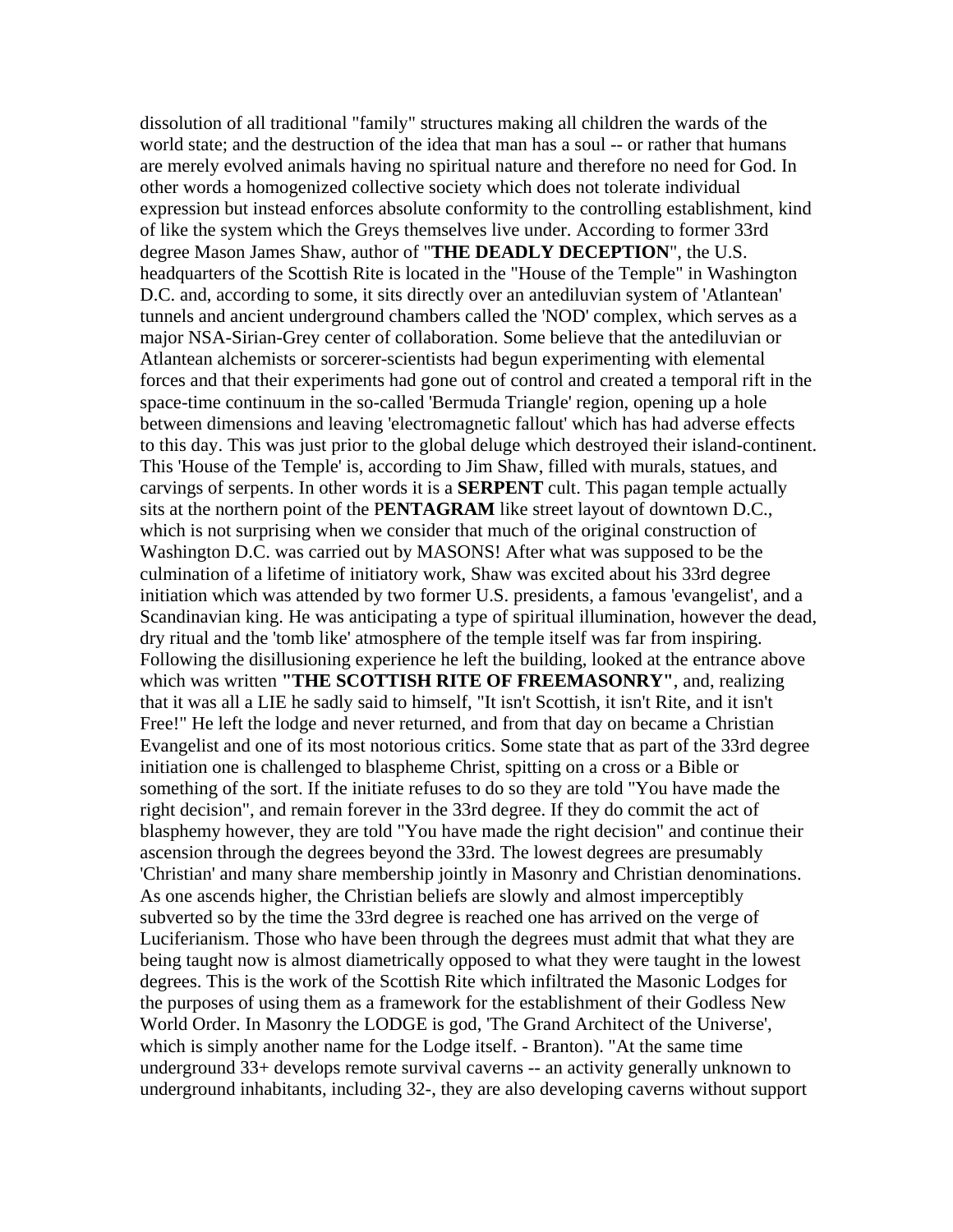communities which, above, could pinpoint their survival caverns for target purposes... Without support communities to obscure their activities, surface Masons are deprived of this advantage.

"When one moves to a cavern without a support community above, it is similar to a surface dweller moving from the city to the countryside. Unless there is access to needed goods and services available at alien facilities much deeper in the earth, each time the remote cavern dweller needs something from the store he has to travel to a cavern with a support community above to get what is wanted.

"While in the NAVY, I was told that only five men, who were sworn to secrecy, decided the targets for America's bombs; also that these five men were the only ones who know where the bombs were going! This means targeting information inside the ICBM's are sealed and not even technicians loading the programs know what is on them. Bombing instructions for nuclear bomber pilots are sealed. This means submarine captains do not know where their ICBM's are headed. All the captain does is tell the missile its location and the missile decides where to go. Apparently an almost unlimited number of possible target guidance programs are generated and placed in a library made available to these five men. To be installed in missiles appropriate for specific targets, all is sealed and safely locked away.

"I'm sure the method by which all this is done is complex and thought out in a way understood by none other than the five select men. I doubt the system has changed since my Navy days of years ago. The activities of these men and the targets selected are never audited. (Just as the secret agencies like MJ-12 are never audited since Congressional investigators are only allowed 'Top Secret' clearances -- whereas MJ-12 and similar agencies operate at 'Above Top Secret' levels and beyond. In fact the charter for the NSA, for instance, states that the NSA is exempt from all U.S. laws which do not specifically mention the NSA within the text. So here is a job for you Congressional legislators... **MENTION** the NSA in every new or old regulatory law that might be applicable! -Branton). The person who told me this said there is no way of ascertaining if these five men are even on our side! Though the faces of the men may change over the years, the system of security remains the same. These five men must all be **MASONS**, which means there is much room for mischief.

"300 U.S. citizens were made ready for the 1917 Russian Revolution. Taught the Russian language and leftwing socialist ideology, they were shipped off to Russia to form the first politburo. Plainly, this means that socialist Russia is a tool and puppet state of the United States (Or, more exactly the Masonic 'Banksters' operating within the U.S. -- as for instance the Rockefellers, who played a major role in grooming the agents of the Communist-Socialist revolution in Russia AND the agents of the National-Socialist revolution in Germany. Whether it is left-handed Socialism or right-handed Socialism -- Socialism either way you look at it is TOTALITARIANISM! - Branton). Any recent reforms in Russia will NOT change the fact that she is still taking orders from [the Bavarian-backed 33+ Jesuit-Masons in] the U.S. [U.N.]. Although the front men may change, leftwing socialists are very adept at making reforms that increase their power. "All of which indicates that it is unlikely that the bulk of America's atomic arsenal is aimed at Russia, as claimed and, for the most part, it is unlikely that Russia's atomic arsenal is aimed at the United States. The only missiles targeted for the U.S. would be aimed at the underground installations of the most lethal of rightwing adversaries... After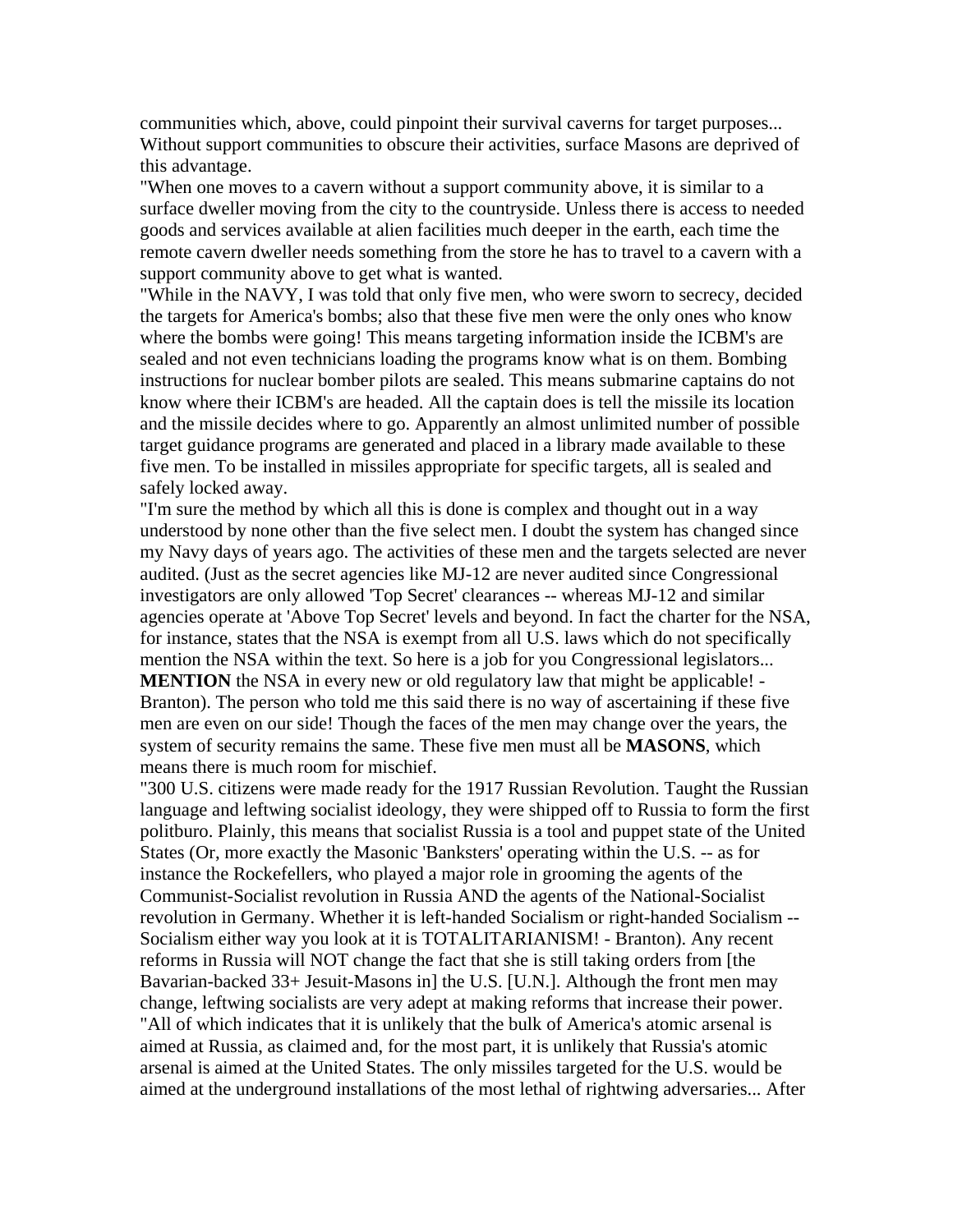all, the effectiveness of our underground nuclear bomb-testing program is just that... a test showing just how efficiently each bomb design destroys underground caverns!... "Summarizing, it appears that both Russian and American nuclear arsenals stand ready to fire in concert. But at what? The answer is at all of the caverns which, occupied by the enemy of World War II (namely, the NAZIS - Branton), are awaiting the time to deliver **THEIR** nuclear missiles from sanctuaries beneath the ANTARCTIC, and from cavern strongholds beneath **SOUTH, CENTRAL and NORTH AMERICA.** (Note: The 33+ themselves are neither against the 'right' nor 'left' wing forces, but rather control the leadership of each, so as to set the two forces against each other in a Machievellian or Hegalian scenario -- with more than a little help from their reptiloid and grey alien advisors. This plan seems to have been traced back to the **MASONIC** 'Pontiff' Albert Pike [who called himself 'the vice-regent of Lucifer' on earth] and his **JESUIT** 'deputy' Guisseppi Mazzini. According to Des Griffin, Pike and Mazzini established the 22 Illuminati 'Palladium' lodges for the express purpose of creating the right-wing Nazi and left-wing Communist movements and to lay the foundation for three world wars which they hoped would wear-down the masses to the point where they would accept a New World Order dictatorship as the only peaceful alternative. From the alien perspective, the New World Order would offer easier control and massive population reduction at the same time. As I have suggested, we can also surmise that the 33+ Masons 'leading' the right wing factions and the 33+ Masons 'leading' the left wing factions are all working closely together along with their reptilian allies beneath and beyond this planet. When and if the final conflict breaks out, we can expect the high-ranking 'leaders' of both sides of the Machievellian conflict to leave the so-called left-wing Communist Socialists and the so-called right-wing National Socialists to their fate, with the hope and expectation that they will slaughter each other and eliminate all resistance when they - the Roman-Bavarian 33+ Jesuit-Mason Banksters and their alien 'hosts' in Orion and Draconis as well as some collaborating factions from Sirius-B / Hale-Bopp, etc. - emerge to take control of the planet. In reference to the Sirian collaborators, a major irony exists in the fact that the Sirius-B zealots connected with the Hale-Bopp complex - who are so determined to stage a mass landing on earth -- may be largely motivated by the fact that several of their allied underground colonies on earth and in this system have been and are under attack by the Reptiloid-Grey collectivists. Apparently they believe that by supporting their secret-society allies here on earth -- who are in turn intent on establishing a New World Order -- they will be in a better position to defend themselves and their ancient bases and colonies here from the Draconians-Greys. Yet, they are in fact serving what they have been led to believe are "Ascended Masters" within the Hale-Bopp complex itself, unaware that their beloved "Ashtar" hierarchy has long since been infiltrated by Orionite Dracos and Greys. In a similar manner, the Orion-backed Jesuit Lodge had managed to infiltrate the Sirian backed Masonic Lodge on earth via the Jesuit Scottish Rite, and just as the Sirians have been duped into submitting to the agenda of the Orionites in Hale-Boop, the Masons have been duped into forming an alliince with the Jesuits in the form of the Bildeberg society. If the Masonic Lodge and our own Constitutional U.S. Government can be infiltrated by Draconian-Orionite interventionists, then are those from Sirius-B who live in an even more collectivist system any more exempt from the same threat? Maybe one day they, AND WE, will learn that the Draconians are playing for keeps and that there is NO level of deception to which they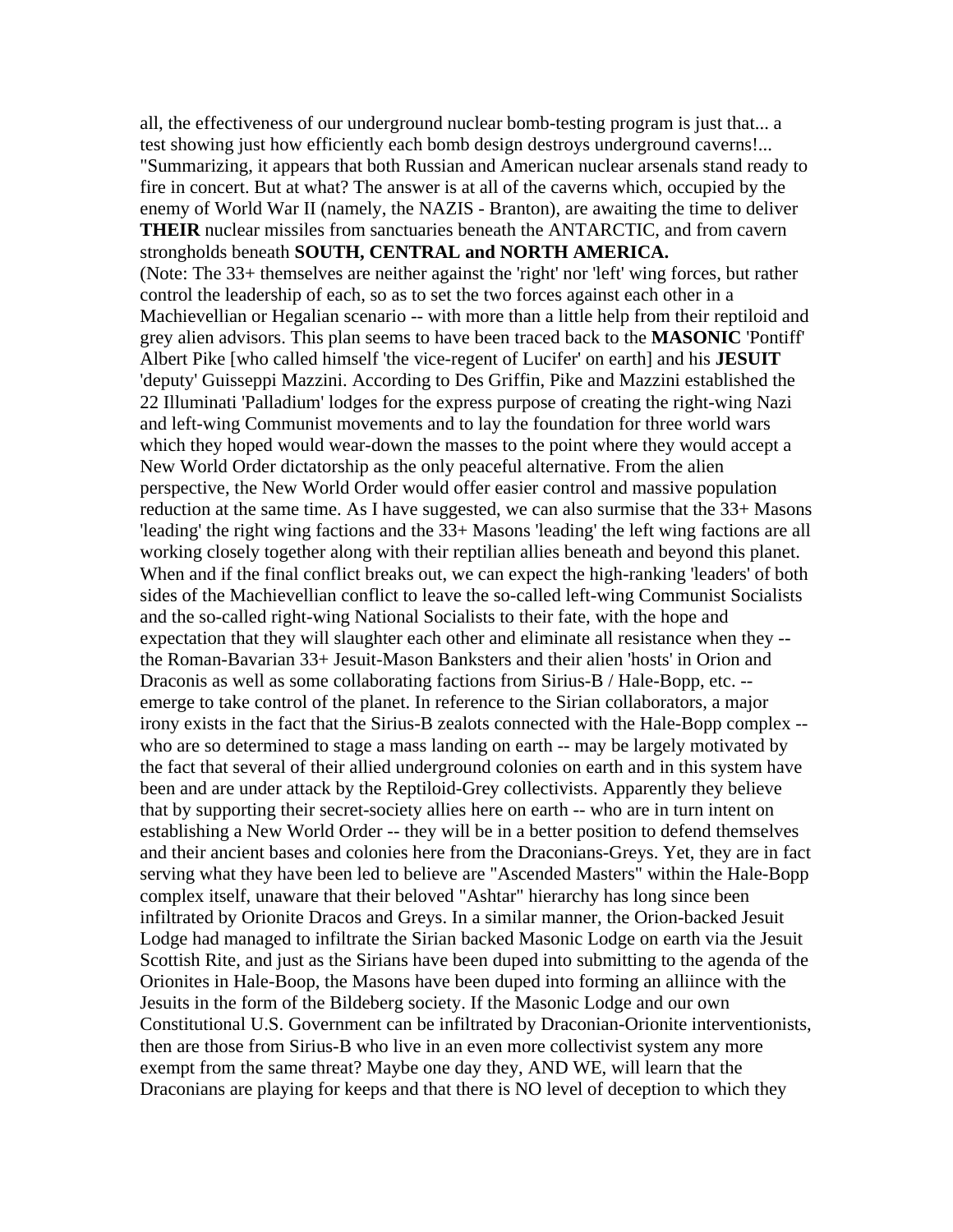will NOT sink in order to get their way. Just like us, the Sirians and their Masonic representatives on earth have been so concerned about defending themselves from an 'enemy without', that they AND WE have ignored the infiltratration of the 'enemy within'. - Branton)

"This explains why the U.S. and Russia have such a large surplus of atomic bombs. Caverns tend to be nuclear proof, except for direct hits which mean that at least one bomb is needed per cavern, and perhaps several just in case the first one fails to make it. All those bombs going off will have a negative environmental impact on all life on the surface; but the 33+ plan to be safe and snug in their holes.

"Both sides could fire all their arsenals at once; but this is unlikely to happen. World War II will be **PROTRACTED** [like a chess-game] and both sides will agree to a standard set of rules for war.

"As the war progresses and the world's standard of living drops, squabbles over remaining resources will become frequent, and pointed. States will fight states, counties will fight counties, towns will fight towns, all of which will reflect the political biases and inclinations of controlling caverns beneath.

"Did you know that only group organisms such as ant hills and termite colonies -- and masonic controlled men -- indulge in mass warfare? Nothing else in nature does.

"All group organisms, such as bee hives, use sex odors [via the queen bee] to induce conformity in the hive or colony. [Scottish Rite] Masonry is most similar to the termite colony in that both chew away at the foundations of civilization and neither can stand the light of day.

"Masonry may not use sex odors to induce conformity and absorption into the group organism but it does use mesmerizing, hypnotic rays that may have sexual content to it. Selfless devotion to service, faceless anonymity, slavish devotion to a noble ideal... for the good of the whole, work without compensation, profitless causes, these are the valuephilosophical ideals of an and in an ant hill, a termite in a termite colony...and a mason in a masonic organism.

"Interesting is how cleverly encyclopedias talk about springs but never caverns, and that De Sota was more curious about caverns than springs. The tunnels I recently learned of that lead off from basement rooms in the old KNIGHTS OF PYTHIAS TEMPLE in Springfield, Missouri, which is in the heart of the Ozarks, gives pause for a lot of wonder and conjecture. Until recently, I thought only a few surface dwellers knew and had access to the Underworld, but it now appears to be common knowledge among those of a specific segment of the population... It's just that those who talk don't live long." More of what the 'Aryan elite' plan for America and the world was revealed in a lecture given by the late Phil Schneider, who was murdered [strangled to death] by persons unknown shortly after giving this speech:

"I love the country I am living in, more than I love my life, but I would not be standing before you now, risking my life, if I did not believe it was so. The first part of this talk is going to concern deep underground military bases and the black budget. The Black Budget is a secretive budget that garners 25% of the gross national product of the United States. The Black Budget currently consumes \$1.25 trillion per [2] years. At least this amount is used in black programs, like those concerned with deep underground military bases. Presently,there are 129 deep underground military bases in the United States. "They have been building these 129 bases day and night, unceasingly, since the early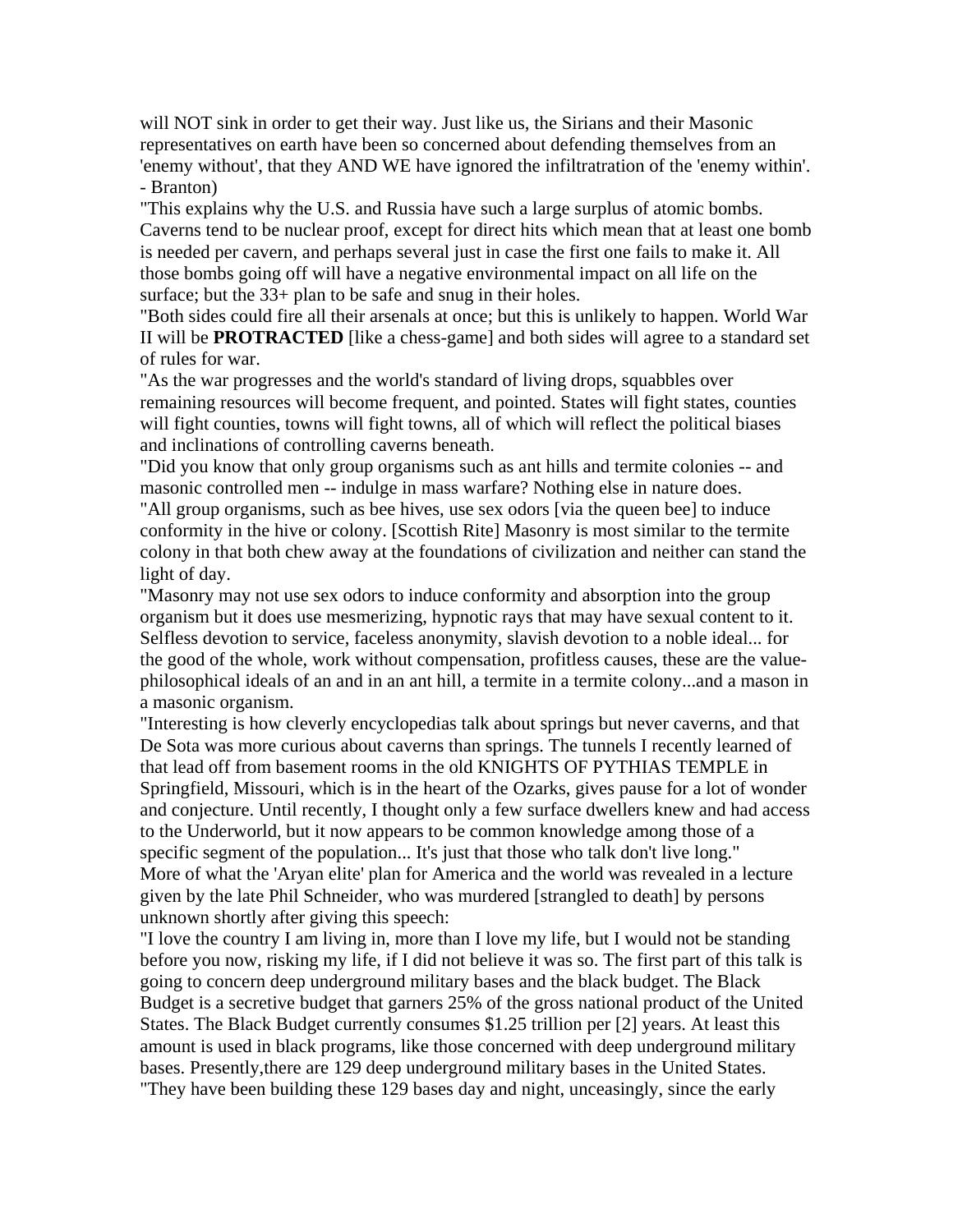1940's. Some of them were built even earlier than that. These bases are basically large cities underground connected by high-speed magneto-leviton trains that have speeds up to Mach 2. Several books have been written about this activity. Al Bielek has my only copy of one of them. Richard Souder, a Ph.D architect, has risked his life by talking about this. He worked with a number of government agencies on deep underground military bases. In around where you live, in Idaho, there are 11 of them.

"The average depth of these bases is over a mile, and they again are basically whole cities underground. They all are between 2.66 and 4.25 cubic miles in size. They have laser drilling machines that can drill a tunnel seven miles long in one day. The Black Projects sidestep the authority of CONGRESS, which as we know is illegal. Right now, the New World Order is depending on these bases. If I had known at the time I was working on them that the NWO was involved, I would not have done it. I was **LIED** to rather extensively.

"Basically, as far as technology is concerned, for every calendar year that transpires, military technology increases about 44.5 years. This is why it is easy to understand that back in 1943 they were able to create, through the use of vacuum tube technology, a ship that could literally disappear from one place and appear in another place. My father, Otto Oscar Schneider, fought on both sides of the war. He was originally a U-boat captain, and was captured and repatriated in the United States. He was involved with different kinds of concerns, such as the A-bomb, the H-bomb and the Philadelphia Experiment. He invented a high-speed camera that took pictures of the first atomic (Hydrogen or H-Bomb - Branton) tests at Bikini Island on July 12, 1946. I have original photographs of that test, and the photos also show UFO's fleeing the bomb site at a high rate of speed. Bikini Island at the time was infested with them, especially under the water, and the natives had problems with their animals being mutilated. At that time, General McArthur felt that the next war would be with aliens from other worlds.

"Anyway, my father laid the groundwork with theoreticians about the Philadelphia experiment, as well as other experiments. What does that have to do with me? Nothing, other than the fact that he was my father. I don't agree with what he did on the other side, but I think he had a lot of guts in coming here. He was hated in Germany. There was a \$1 million reward, payable in gold, to anyone who killed him. Obviously, they didn't succeed. Anyway, back to our topic -- deep underground bases.

"Back in 1954, under the Eisenhower administration, the 'federal' government decided to circumvent the Constitution of the United States and form a treaty with alien entities. It was called the 1954 Greada Treaty (Eisenhower administration -- established contactlandings at Holloman AFB, New Mexico; and Muroc-Edwards AFB, California in 1954. This was a year after the 'Greys' had established geosynchronous orbits around our planet within two 'planetoids' that had been engineered to serve as operational bases for later abduction, implantation, cattle mutilation, base construction, and infiltration operations. - Branton), which basically made the agreement that the aliens involved could take a few cows and test their implanting techniques on a few human beings, but that they had to give details about the people involved. Slowly, the aliens altered the bargain until they decided they wouldn't abide by it at all. Back in 1979, this was the reality, and the firefight at Dulce occurred quite by accident. I was involved in building an **ADDITION** to the deep underground military base at Dulce, which is probably the deepest base. It goes down seven levels and over 2.5 miles deep. At that particular time, we had drilled four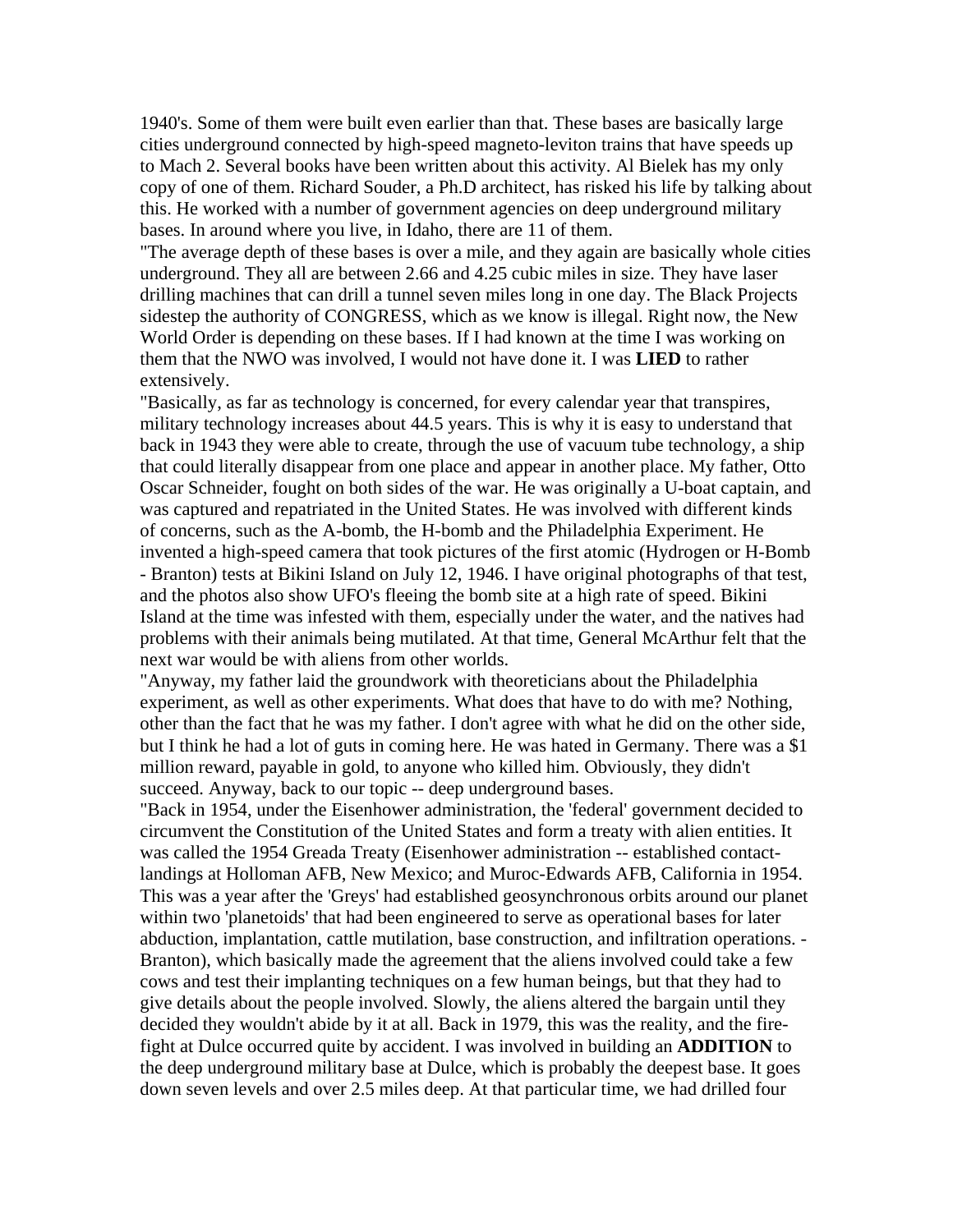distinct holes in the desert, and we were going to link them together and blow out large sections at a time. My job was to go down the holes and check the rock samples, and recommend the explosive to deal with the particular rock. As I was headed down there, we found ourselves amidst a large cavern that was full of outer-space (or "inner-space"? - Branton) aliens, otherwise known as large Greys. I shot two of them. At that time, there were 30 people down there. About 40 more came down after this started, and all of them got killed. We had surprised a whole underground base of existing aliens. Later, we found out that they had been living in our planet for a long time... This could explain a lot of what is behind the theory of ancient astronauts.

(Note: This report seems to reveal a limited 'perspective' on the overall 'Dulce wars' based on the experience of one man. It appears however from a number of sources as if there was much more involved in the overall scenario than what Phil Schneider describes. For instance from Phil's description it would appear as if his team broke-in to the base 'accidentally'. It could have been that IN RESPONSE to the captured scientists mentioned by Thomas Edwin Castello and others, special military forces and agents intentionally attempted to break-in to the underground alien bases through a "back door" so-to-speak, yet Schneider may have not been aware of this part. Other reports would suggest that the conflict was more complex than this, involving more than one firefight. According to Thomas Castello, John Lear, Bill Cooper, and other sources, the "Dulce Wars" involved AT LEAST a hundred highly-trained special forces, including Delta force Black Berets, Air Force Blue Berets, Division 5 FBI, CIA, and Secret Service. Because of the "coverup", special forces units with the necessary security clearances for this type of operation were rare. Needless to say, this "war" did not have the full backing of Congress and the American people, and this no doubt contributed to the loss of the 66 special force personnel who died in the conflict. Following the confrontation, the U.S. 'government' withdrew from all negotiations with the Greys and a rift began to develop within the Intelligence Community. It appears as if this split can be traced back to Kirtland AFB in New Mexico, which became divided over what to do about the Dulce situation and the aliens in general. Col. Edwards and the Wing Commander wanted to support Paul Bennewitz in a full-scale investigation of Dulce and they petitioned the White House, which at first agreed and told them to go ahead with the project... that is until forces 'elsewhere' in the intelligence community began to bring pressure against the White House and Kirtland AFB to drop the whole thing. Kirtland AFB Col. Richard Doty seems to have been torn between two intelligence agendas, explaining his seemingly schizophrenic reversals in policy regarding Dulce and related matters. Some segments of U.S. intelligence wanted to declare war on the Greys and develop SDI weapons that could be used against them in space and underground, whereas others -- apparently motivated by more sinister motives -- desired to continue negotiations. Two years following the Dulce wars, AQUARIUS and MAJI re-established negotiations with the Greys at Dulce for the purpose it would seem of gaining continued access to mind control technology for their New World Order agenda. - Brandon)

"Anyway, I got shot in the chest with one of their weapons, which was a box on their body, that blew a hole in me and gave me a nasty dose of cobalt radiation. I have had cancer because of that.

"I didn't get really interested in UFO technology until I started work at Area 51, north of Las Vegas. After about two years recuperating after the 1979 incident, I went back to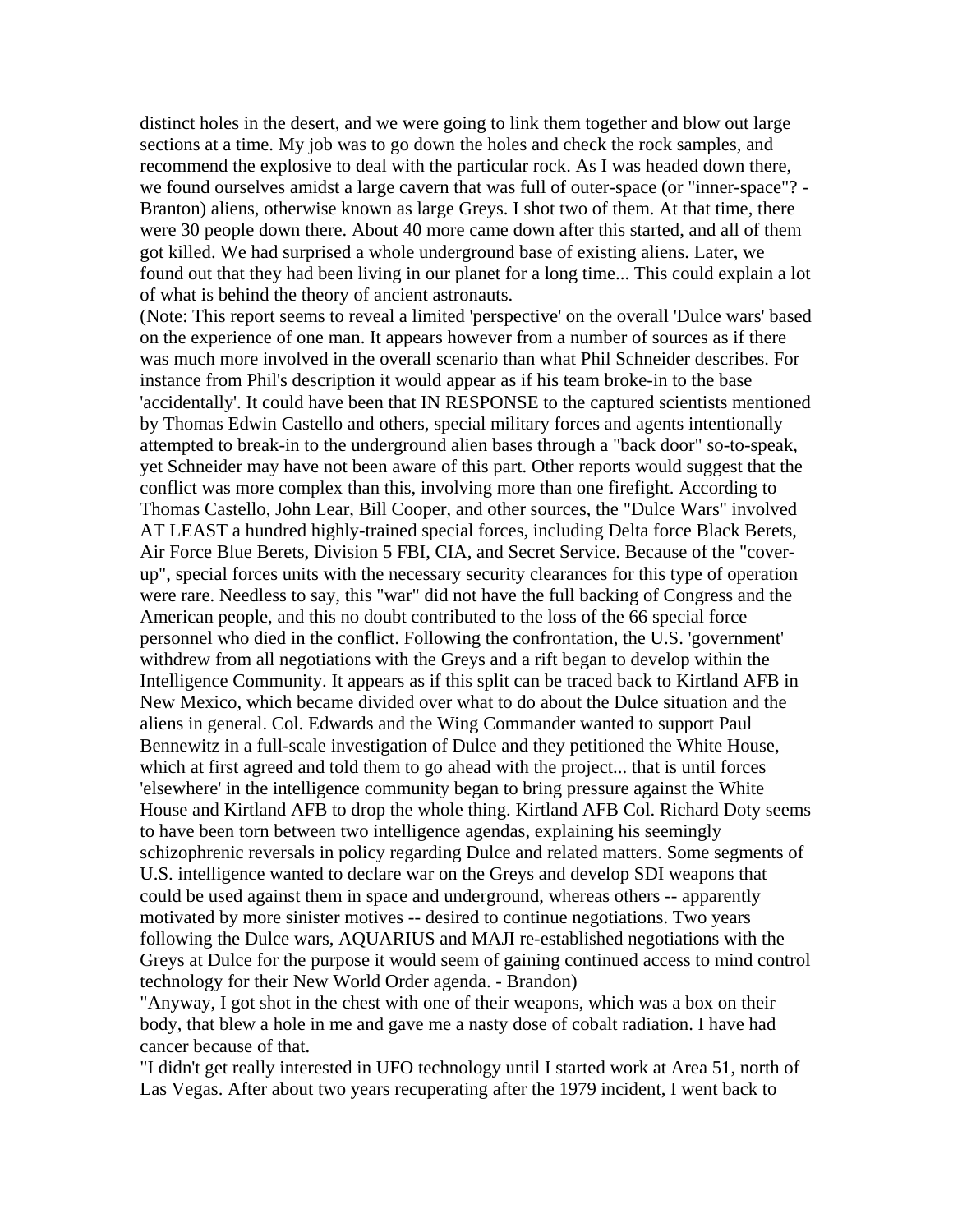work for Morrison and Knudson, EG&G and other companies. At Area 51, they were testing all kinds of peculiar spacecraft. How many people here are familiar with Bob Lazar's story? He was a physicist working at Area 51 trying to decipher the propulsion factor in some of these craft.

"Now, I am very worried about the activity of the federal government. They have lied to the public, stonewalled senators, and have refused to tell the truth in regard to alien matters. I can go on and on. I can tell you that I am rather disgruntled. Recently, I knew someone who lived near where I live in Portland, Oregon. He worked at Gunderson Steel Fabrication, where they make railroad cars. Now, I knew this fellow for the better part of 30 years, and he was kind of a quiet type. He came in to see me one day, excited, and he told me "they're building prisoner cars." He was nervous. Gunderson, he said, had a contract with the federal government to build 107,200 full length railroad cars, each with 143 pairs of shackles. There are 11 sub-contractors in this giant project. Supposedly, Gunderson got over 2 billion dollars for the contract. Bethlehem Steel and other steel outfits are involved. He showed me one of the cars in the rail yards in North Portland. He was right. If you multiply 107,200 times 143 times 11, you come up with about 15,000,000. This is probably the number of people who disagree with the federal government. No more can you vote any of these people out of office. Our present structure of government is 'technocracy', not democracy, and it is a form of feudalism. (I would venture to say that it is more like a techno-monarchy, since several of the U.S. presidents since Truman have been placed in office with Rockefeller financial-media backing, suggesting that these same presidents were inclined to favor certain Rockefeller corporate agendas over the interests of the American people. The Techno-Monarchy would constitute those parts of the Military-Industrial Complex or M.I.C. that are largely influenced by Rockefeller and European Black Nobility interests. When the American Union was young, the Continental Congress was fearful that the roots of Monarchy might rise within the new Republic. There were critics who suggested that we should not even have a Chief Executive or a President for this very reason, however by majority vote they installed George Washington as the first U.S. President with the hopes that all those who came after him would follow his example of selfless devotion and patriotism. Unfortunatelly the Continental Congress was wrong, and had overestimated the integrity of those U.S. 'Presidents' who would come later. - Branton).

It [our present form of government] has nothing to do with the republic of the United States. These people are god-less, and have legislated out prayer in public schools. You can get fined up to \$100,000 and two years in prison for praying in school. I believe we can do better. I also believe that the federal government is running the gambit of enslaving the people of the United States. I am not a very good speaker, but I'll keep shooting my mouth off until somebody puts a bullet in me, because it's worth it to talk to a group like this about these atrocities.

"There are other problems. I have some interesting 1993 figures. There are 29 prototype stealth aircraft presently. The budget from the U.S. Congress five-year plan for these is \$245.6 million. You couldn't buy the spare parts for these black programs for that amount. So, we've been lied to. The black budget is roughly \$1.3 trillion every two years. A trillion is a thousand billion. A trillion dollars weighs 11 tons. The U.S. Congress never sees the books involved with this clandestine pot of gold. Contractors of [these] programs: EG&G, Westinghouse, McDonnell Douglas, Morrison-Knudson, Wackenhut Security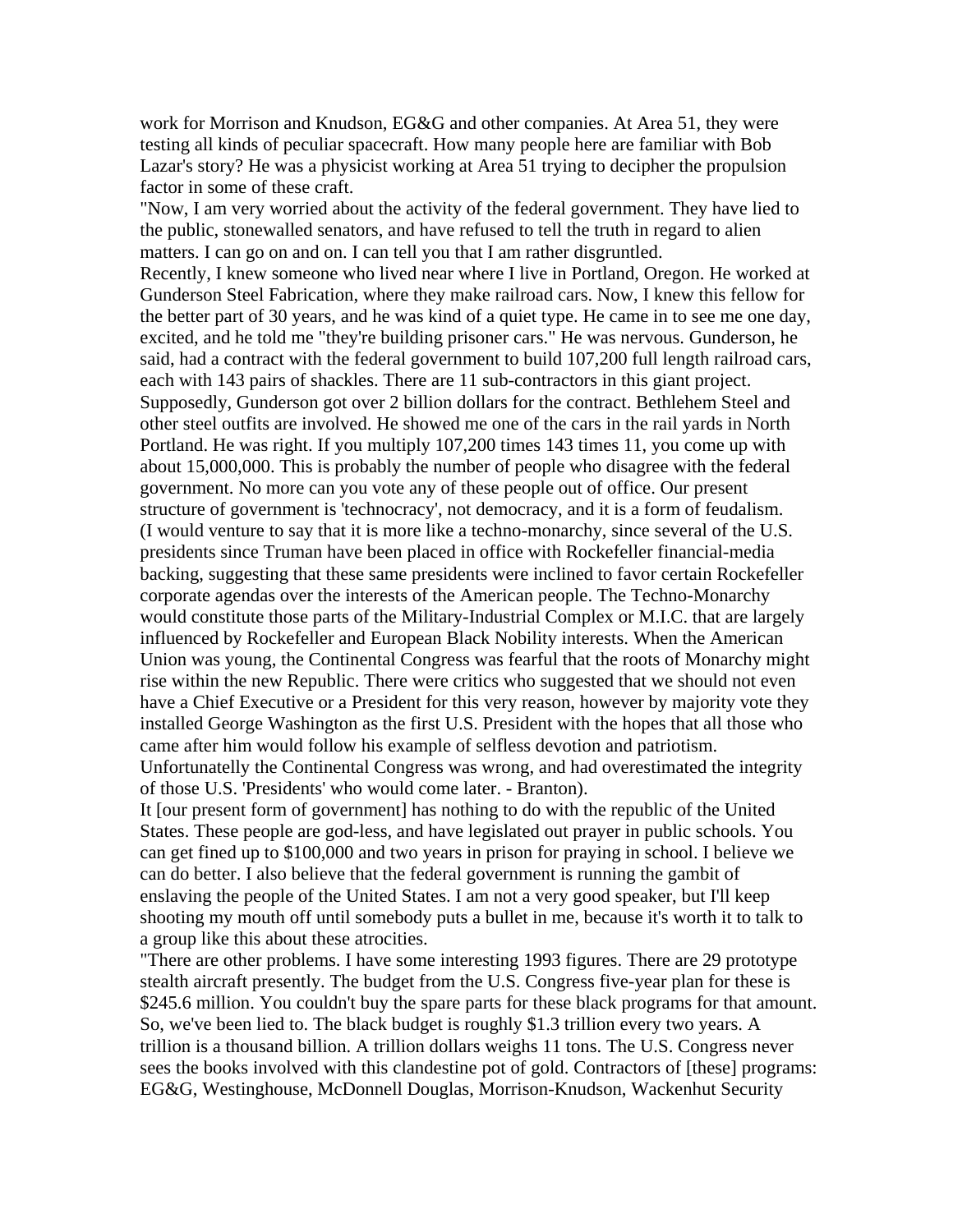Systems, Boeing Aerospace, Lorimar Aerospace, Aerospacial in France, Mitsubishi Industries, Rider Trucks, Bechtel, \*I.G. Farben\*, plus a host of hundreds more. Is this what we are supposed to be living up to as freedom-loving people? I don't believe so. "Still, 68% of the military budget is directly or indirectly affected by the black budget. Star Wars relies heavily upon stealth weaponry. By the way, none of the stealth program would have been available if we had not taken apart crashed alien disks. None of it. Some of you might ask what the "space shuttle" is "shuttling". Large ingots of special metals that are milled in space and cannot be produced on the surface of the earth. They need the near vacuum of outer space to produce them. We are not even being told anything close to the truth. I believe our government officials have SOLD us down the drain -- lock, stock and barrel. Up until several weeks ago, I was employed by the U.S. government with a Ryolite-38 clearance factor, one of the highest in the world. I believe the Star Wars program is there solely to act as a buffer to prevent alien attack -- it has nothing to do with the "cold war", which was only a toy to garner money from all the people -- for what? The whole lie was planned and executed for the last 75 years.

"Here's another piece of information for you folks. The Drug Enforcement Administration and the ATF rely on stealth tactical weaponry for as much as 40% of their operations budget. This in 1993, and the figures have gone up considerably since. The United Nations used American stealth aircraft for over 28% of its collective worldwide operations from 1990 to 1992, according to the Center for Strategic Studies and UN Report 3092.

"I don't perceive at this time that we have too much more than six months of life left in this country, at the present rate. We are the laughing stock of the world, because we are being hood-winked by so many evil people that are running this country. I think we can do better. I think the people over 45 are seriously worried about their future. I'm going to run some scary scenarios by you. The Contract With America. It contains the same terminology that Adolph Hitler used to subvert Germany in 1931. I believe we can do better. The Contract With America (or is it the "Contract ON America"? - Branton) is a last ditch effort by our federal government to tear away the Constitution and the Bill of Rights.

"The black helicopters. There are over 64,000 black helicopters in the United States. For every hour that goes by, there is one being built. Is this the proper use of our money? What does the federal government need 64,000 tactical helicopters for, if they are not trying to enslave us. I doubt if the entire military needs 64,000 worldwide. I doubt if all the world needs that many. There are 157 F-117A stealth aircraft loaded with LIDAR and computer-enhanced imaging radar. They can see you walking from room to room when they fly over your house. They see objects in the house from the air with a variation limit of 1 inch to 30,000 miles. That's how accurate that is. Now, I worked in the federal government for a long time, and I know exactly how they handle their business..." On Oct. 20, 1991, California researcher Michael Lindemann, founder of 'The 20/20 Group', gave a lecture before a large crowd of interested investigators. During the course of his lecture wherein he discussed the Military-Industrial Complex's underground bases outside of Lancaster, California, he made the following statements:

"...How many of you have seen the book '**BLANK CHECK**'?... It is not a UFO book. I strongly recommend that you read the book '**BLANK CHECK**' so that you can understand something about how these projects are funded without your say so, indeed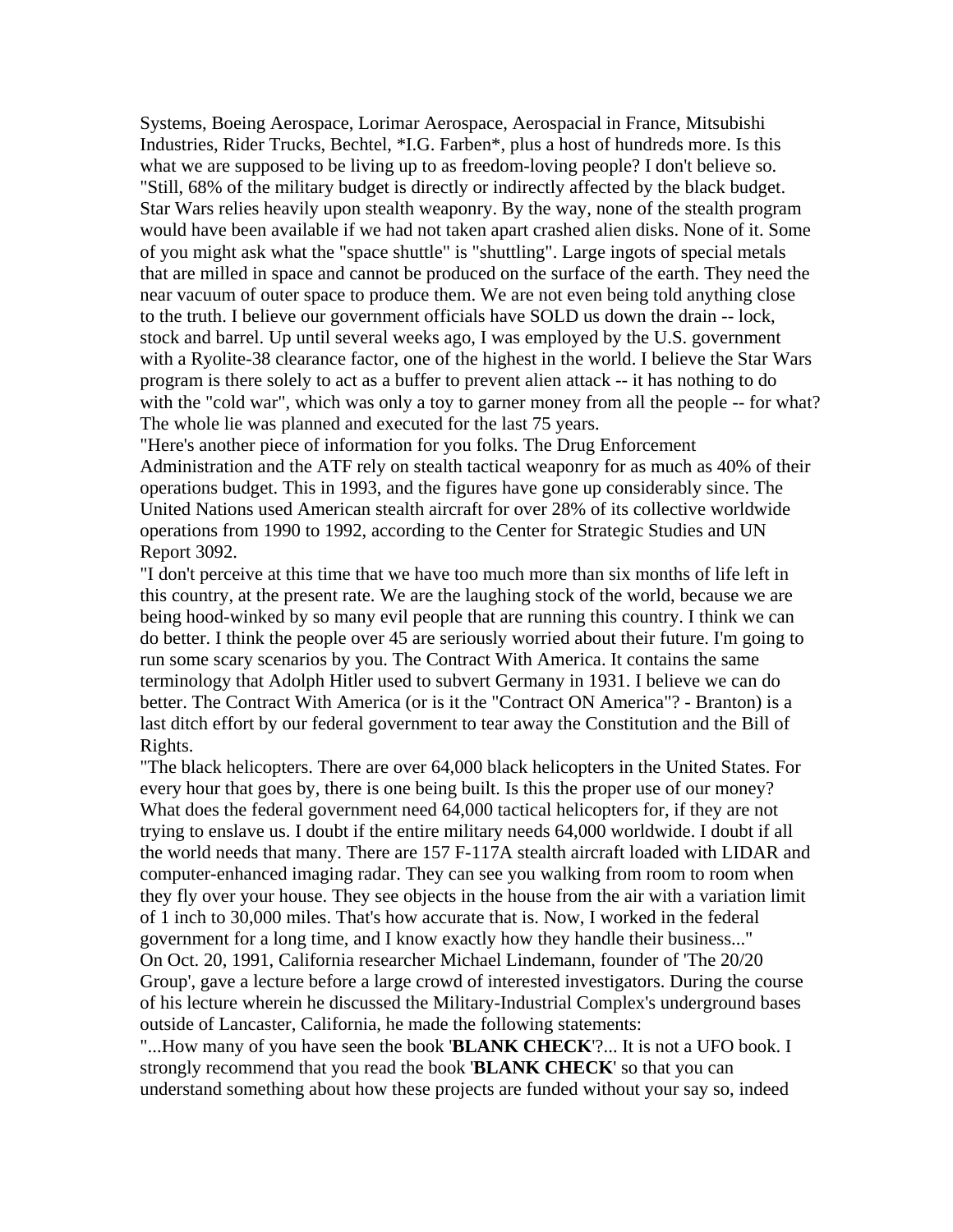W**ITHOUT THE SAY SO OF CONGRESS**. Most citizens don't know for example that the National Security Act of 1947 made it illegal to ever say how much money is spent on the CIA. Indeed all of our tremendous alphabet soup collection of Intelligence Agencies. Whether your talking about the CIA, or the NRO, or the NSA or the DIA, etc., all of them are in the same category.

"You cannot say how much these things cost. All you can do if you want to find out is add-up the numbers on the Budget that aren't assigned to anything that actually means anything. There are these huge categories that have tens of billions of dollars in them that say nothing but 'Special Projects...' And every year the Congress dutifully passes this bloated budget that has some \$300,000,000,000 or more with HUGE chunks of cash labeled like that: 'Special Projects,' 'Unusual Stuff.' -- Ten billion dollars. O.K., well where does the 'unusual stuff' money go? Well, it DOES go to 'unusual stuff', that's for sure, and one of the places it goes is that it goes into the underground bases. Indeed TIM said recently since the publication of his book [**BLANK CHECK]... MORE** Black Budget money goes into **UNDERGROUND BASES** than **ANY OTHER** kind of work. "Now I don't believe that 35 billion, which is the approximate size of the black budget money that you can find by analyzing the budget, I don't think that comes CLOSE to the real figure because there is absolutely unequivocal evidence that a great deal of additional money was generated in other ways, such as the surreptitious running of guns and drugs. And one wonderful example of that is coming to light with the B.C.C.I. scandal which I hope you've heard of... a number of very high-ranking American officials are caught in the undertow of the BCCI tidal wave... Even though these guys are tying to pull 'fast ones' on an immense scale they are getting caught. These things don't always work. Indeed they are very, very vulnerable.

Indeed this whole 'end game' is very vulnerable and that's why they feel it requires such secrecy. The American people wouldn't stand for this stuff if they had the information, and that's the reason why we have to get the information out and take it seriously because it really is a matter of our money and our future that's being mortgaged here.

"But my friend who worked in the underground bases, who was doing sheet-rock was down on, he thinks, approximately the 30th level underground... these bases are perhaps 30-35 stories deep ['ground-scrapers']. As I say they are not just mine shafts, these are huge, giant facilities... many city blocks in circumference, able to house tens of thousands of people. One of them, the YANO Facility [we're told... by the county fire dept. director, the county fire dept. chief who had to go in there to look at a minor fire infraction] there's a 400-car parking lot on the 1st level of the **YANO** Facility, but cars never come in and out, those are the cars that they use **INSIDE**.

"O.K., so... a very interesting situation down there. Our guy was doing sheet-rock on the 30th floor, maybe the 30th floor, underground. He and his crew are working on a wall and right over here is an elevator door. The elevator door opens and, a kind of reflex action you look, and he saw three 'guys'. Two of them, human engineers that he's seen before. And between them a 'guy' that stood about 8 to 8 1/2 feet tall. Green skin, reptilian features, extra-long arms, wearing a lab coat, holding a clip-board...

"I tend to believe that story because, first of all because we have other stories like it, but more importantly because he walked off that job that very day. And he was getting paid a GREAT deal of money... If your basically a sheet-rock kind of guy, if you can do sheetrock in a place like that then you get paid way more than standard sheet-rock wages, you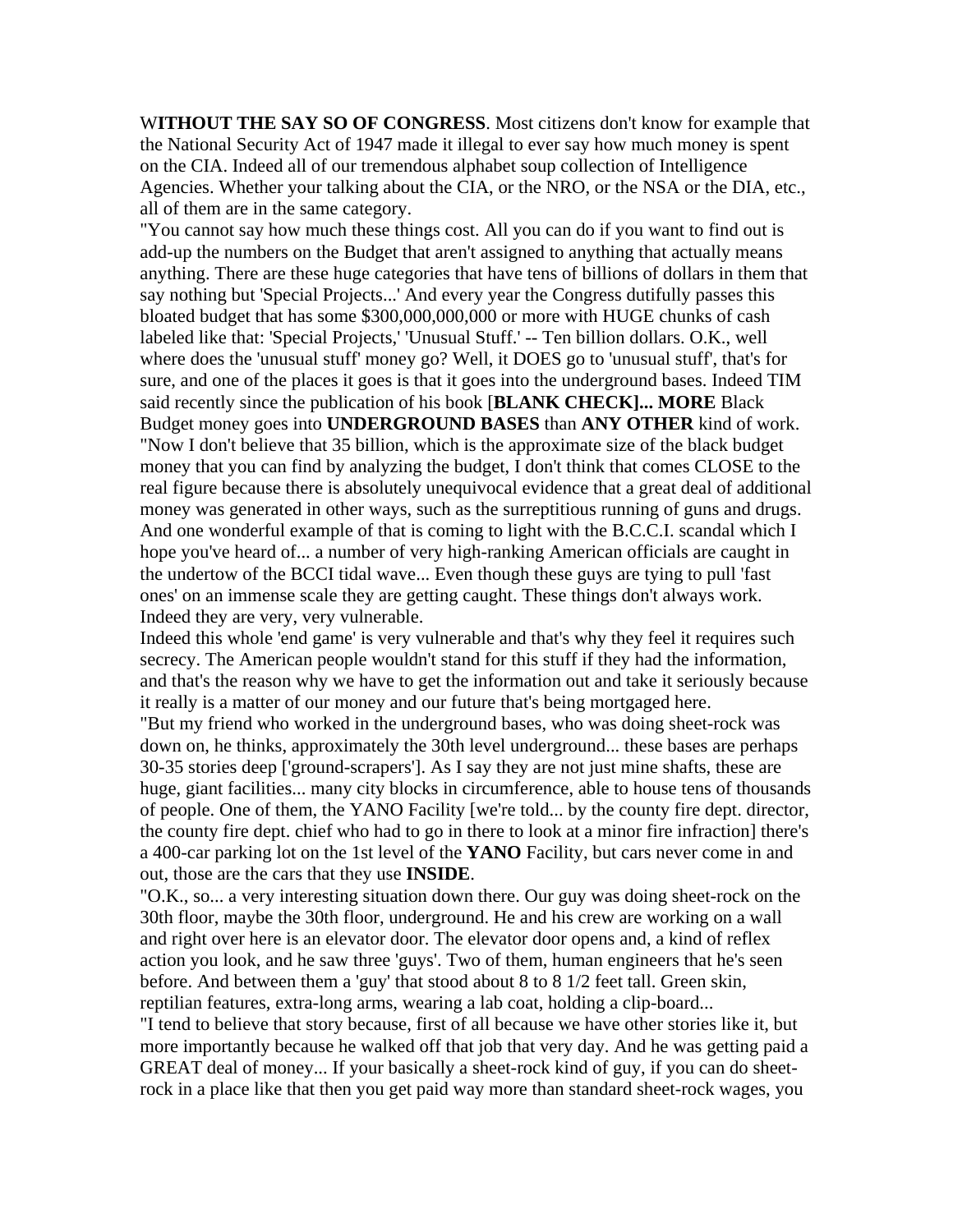can count on it.

"So, he walked off that job. His buddy on that same crew turned into an alcoholic shortly after. This is an extremely upsetting thing. You know, it wasn't like this alien jumped out and bit his head off or anything, it was just standing there for a few minutes, the doors closed. He has a feeling that that elevator was malfunctioning, otherwise he never would have seen that except by accident..."

Several people have referred to the underground as well as the operational 'connections' between the Dulce base in New Mexico and the Dreamland base in Nevada, connections that exist via Dougway, Utah and Page, Arizona. From Dreamland/Area 51/S-4 these underground systems reportedly extend towards the Edwards AFB/Lancaster/Tehachapi region where so many Military-Industrial-Aerospace operations are being carried out. If alien forces are intent on taking control of this planet, then it would be logical for them to target our most strategic military-industrial weapons research and development center. This might involve actual 'infiltration' of our military-industrial complexes and control of the line-of-command through mind control of specific and strategic personnel. In many cases patriotic Americans have become caught in the middle of this 'underground war' between loyal American military personnel and alien or alien-controlled 'personnel', as in the Dulce and the Groom wars themselves. The 'deeper' one descends into the underground 'alien empire' the greater the security and therefore the greater the 'control' will be.

Michael Riconosciuto, a former Wackenhut employee, claims that at Area 51 when one goes past a certain level of security they are either dead or disappear. Riconosciuto's father Marshal Riconosciuto was a Hitler-supporter and a close friend of Fred L. Crisman, who was involved with the Maurey Island Incident, was an agent of Military-Industrial Intelligence, and was in turn a close friend of Clay Shaw who Louisiana District Attorney James Garrison accused of being the CIA-Mafia go-between in the John F. Kennedy assassination. Garrison might have convicted Clay Shaw if not for the fact that Garrison's star witness David Ferry was killed a few days before he was to testify at Clay Shaw's trial. Anyway, Michael Riconosciuto told reporters that when he worked for Wackenhut at the Nevada Test Site before he was 'framed' on drug charges and put in a Federal Prison, he and several others tried to get damning evidence and documents out of the base on a helicopter, data apparently dealing with unconstitutional biogenetic activities, alien interaction in the underground facilities, etc. This helicopter was shot down before it could leave the base and the five people on board were killed. How many brave freedomloving Americans have to DIE before we finally wake up from our apathetic skepticism and realize that WE ARE AT WAR!? Must we have a repeat of the Holocaust, and only after the fact hear such pitiful excuses like those that followed World War II?: "Yes, we heard the reports about the concentration camps, but they seemed too fantastic to be believed, so we did'nt bother bombing the ovens or the train tracks leading to the death camps..." Or maybe: "Underground bases and concentration camps that have undermined America, where Nazis and Aliens are working together in a joint effort to impose a global dictatorship on this planet? Come on, how were we supposed to have believed something so fantastic?..."

When all is said and done I will probably be seen as one of America's greatest hero's or one of the nations most notorious fools. To tell you the truth I could really care less. I would rather be seen as a fool rather than risk the lives of thousands or possibly millions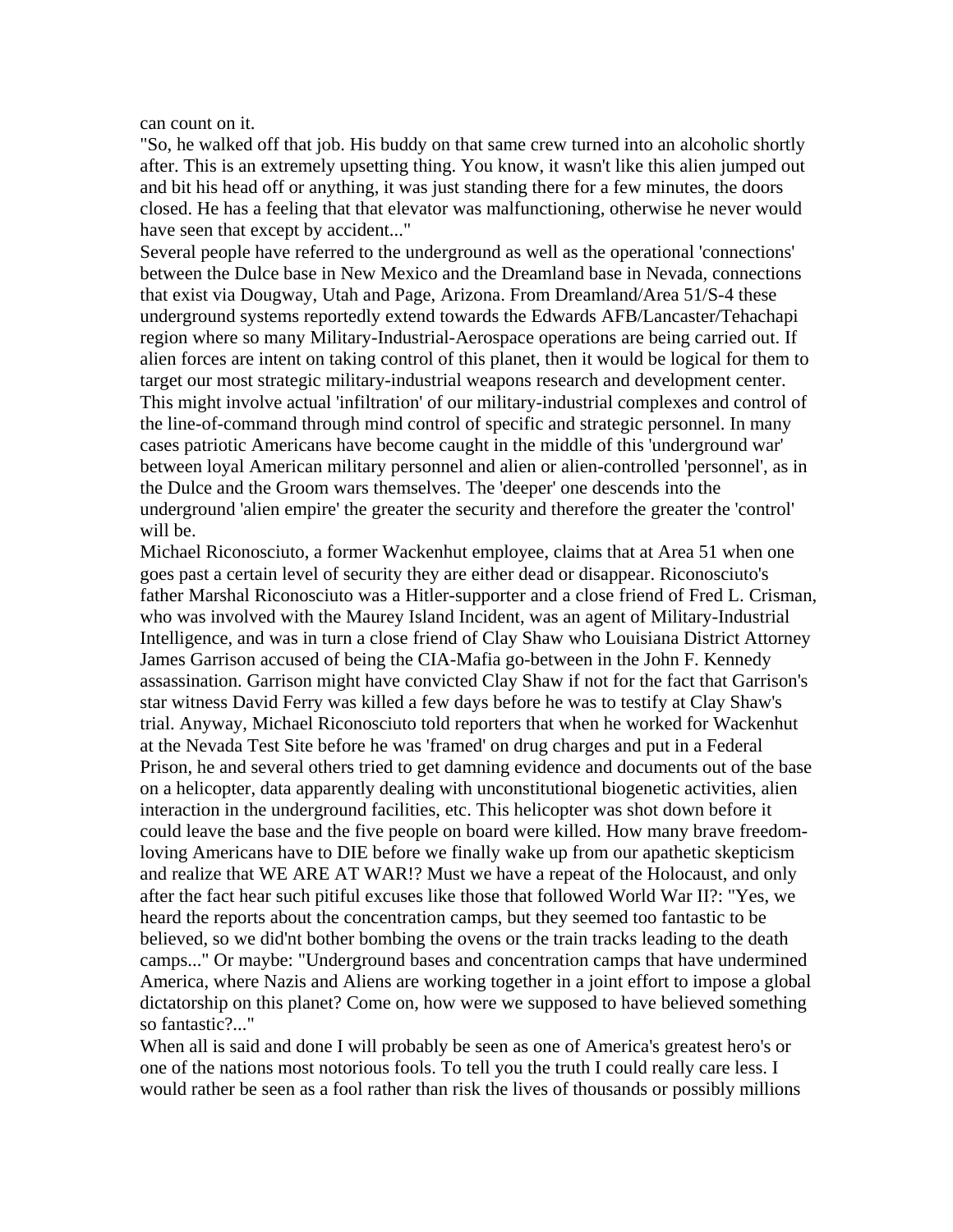of people who might turn out to be the potential victims of a cosmic conspiracy which I 'perceive' to be taking place, one which has specifically targeted America and her citizens. So then, at the risk of being a fool, I'll just go for broke and expose those specific areas where I 'perceive' the 'collaboration' maintains underground strongholds, based on what I have learned through years of research, personal experience, and interaction with others who have their own stories to tell about such an 'underground invasion' of North America...

Within the United States, the following joint operational bases -- operating under the control of Bavarian and Draconian intelligence agencies -- have been identified by various researchers, beginning with the major facility near Dulce, New Mexico. Other facilities of this nature include Page, Arizona; Dougway, Utah; Nevada Test Site; the Madigan facility near Ft. Lewis, Washington; Deep Springs, California; Mt. Lassen, California; Lancaster, California; Montauk, Long Island; the Denver International Airport; Granite Mountain - Little Cottonwood Canyon, Salt Lake City, Utah; Sleeping Ute Mountain on the Ute Reservation of SE Utah; and Creede, Colorado. Other underground facilities for the New World Order itself are [apparently] occupied

exclusively by lower-ranking levels of the collaboration which are nevertheless controlled by the 'serpent cult' of humanoid and reptiloid collaborators in the 'joint operational' facilities. Many of the 'closed' military bases in the United State possess underground facilities which are occupied by U.N. troops from various countries. Several Federal Buildings in many major cities also reportedly have underground facilities equipped with massive military weapons stashes, such as the Oklahoma City Federal Building which contains a 15 level base underneath, which was revealed during the initial local reports of the bombing of the federal building there -- although these references to the underground tunnels were censored by the time the story reached national and international audiences. Since Oklahoma City and Airport are intended to be a major FEMA / U.N. 'relocation' processing center, one has to ask just which 'side' had stashed the underground arsenals there, the American, or New World Order government? Also FEMA itself maintains SEVERAL underground facilities, many of them located beneath major airports throughout the United States... Could America be facing a four-fold invasion force in the future... via air, sea, land as well as an 'invasion' from the underground networks of the Military-Industrial Complex?

The following information comes from a research source which has investigated actual UNITED NATIONS preparations, WITHIN THE UNITED STATES, to deal with any resistance to a 'New World Order' takeover. Take note that FEMA is a major New World Order front with SEVERAL extensive operational underground bases which, like underground Trojan horses, exist beneath strategic locations throughout the United States: "**'FINCEN' CONFIRMED PRE-DEPLOYMENT LOCATIONS:** south and eastcentral California; west-central Montana; north Texas; west-central Wisconsin; north-east Illinois; south-east Michigan; central Indiana; south-west Ohio; north New York; south Delaware; south Maryland; north-east Virginia. north-east North Carolina; central,south Florida.

**"ALL FINCEN EQUIPMENT IS BLACK, FINCIN UNIFORMS, HELICOPTERS, ETC. FINCEN ARE FOREIGN MILITARY AND SECRET POLICE BROUGHT INTO THE UNITED STATES FOR DEPLOYMENT AGAINST THE U.S. CITIZENS. MOST IDENTIFIED FINCEN UNITS ARE AT COMPANY**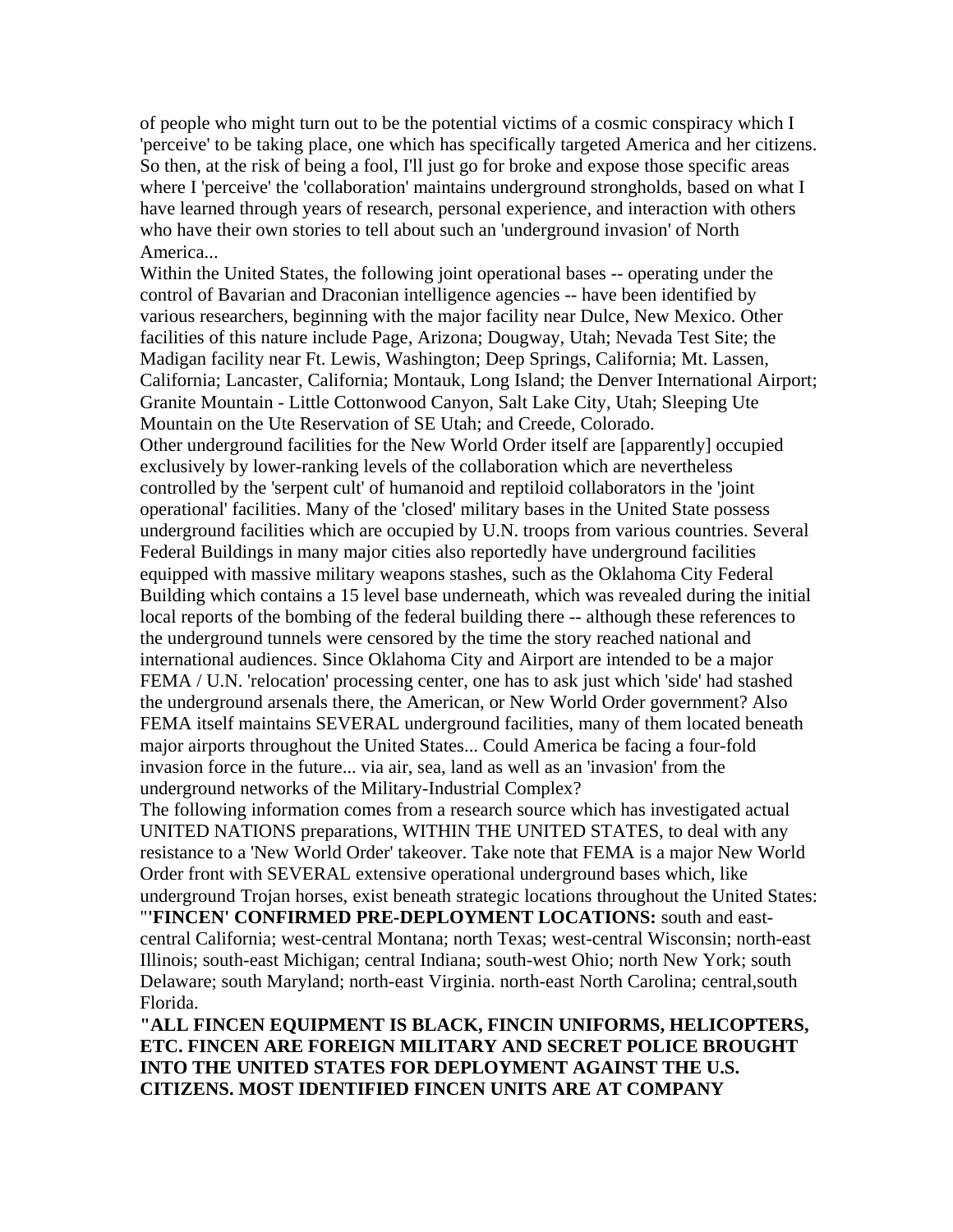## **STRENGTH (160+). SOME ARE AS LARGE AS BRIGADE STRENGTH (2600+) "FINCEN'S MISSION IS:**

"A) House to house search and seizure of property and arms. "B) Separation and categorization of men, women and children as prisoners in large numbers.

"C) Transfer to detention facilities of aforementioned prisoners.

"**CONFIRMED MJTF** [Multi-Jurisdictional Task Force] POLICE LOCATIONS: northwest Washington; central,south California; south-west,south-east,north Wyoming; north,north-west,south-west Nebraska; north Texas; south-east Missouri; westcentral,south-east Wisconsin; north-east Illinois; central,south-east Michigan; central Indiana; north-central Kentucky; south,south-west Ohio; north,south-east New York; south-central North Carolina; west-central Georgia; south-east Florida; central(?) Alaska.

# **"'THE MJTF IS THE VELVET GLOVE ON THE IRON FIST' -- MOTTO ON THE COVER PAGE OF THE MJTF GUIDELINES AND AUTHORIZING LEGISLATION.**

"The MJTF Police is made up of:

"1) **MILITARY** - Converts those National Guard Units that are not banned by the president, into a National Police Force.

"2) Converts all surviving local and state police to national police.

"3) Converts street gangs into law enforcement units for house to house searches [L.A.,

Chicago, and New York are in the process now]

## **"MJTF POLICE MISSION:**

"1) House to house search and seizure of property and firearms. "2) Separation and categorization of men, women and children as prisoners in large numbers.

"3) Transfer to and the operation of detention camps in the U.S. [43+ Camps] **"UNITED NATIONS COMBAT GROUPS CONFIRMED LOCATIONS:** eastcentral,south California; north-west,west,south-west Montana; south Arizona; north Texas; east Michigan; north,south-east New York; north New Jersey; north-west,northcentral,north-east North Carolina; west-central Georgia.

**"UNITED NATIONS BATTLE GROUPS ENTRANCE TO UNITED STATES PASSED UNDER PRESIDENTIAL EXECUTIVE ORDERS SIGNED 11** 

**NOVEMBER 1990** (Note: There are those who are convinced that WITH the Assassination of President John F. Kennedy a 'coup d'etat' took place within the Executive branch of the America government via Internationalist groups who are determined to destroy the U.S. Constitution, and that the 'presidents' who were manipulated into office since that time -- mostly C.F.R. and T.L.C. members -- have signed numerous un-constitutional 'executive orders' designed to pave the way for America's assimilation into a global dictatorship. If this is the case, then American's have the **CONSTITUTIONAL RIGHT** to resist this **FOREIGN U.N. - N.W.O**. government, a right which is also laid down in the **DECLARATION OF INDEPENDENCE**. As for the Kennedy assassination itself and those behind it, Louisiana District Attorney James Garrison in an interview with Playboy magazine made the following statement in regards to Lee Harvey Oswald: "...Our office has positively identified a number of his associates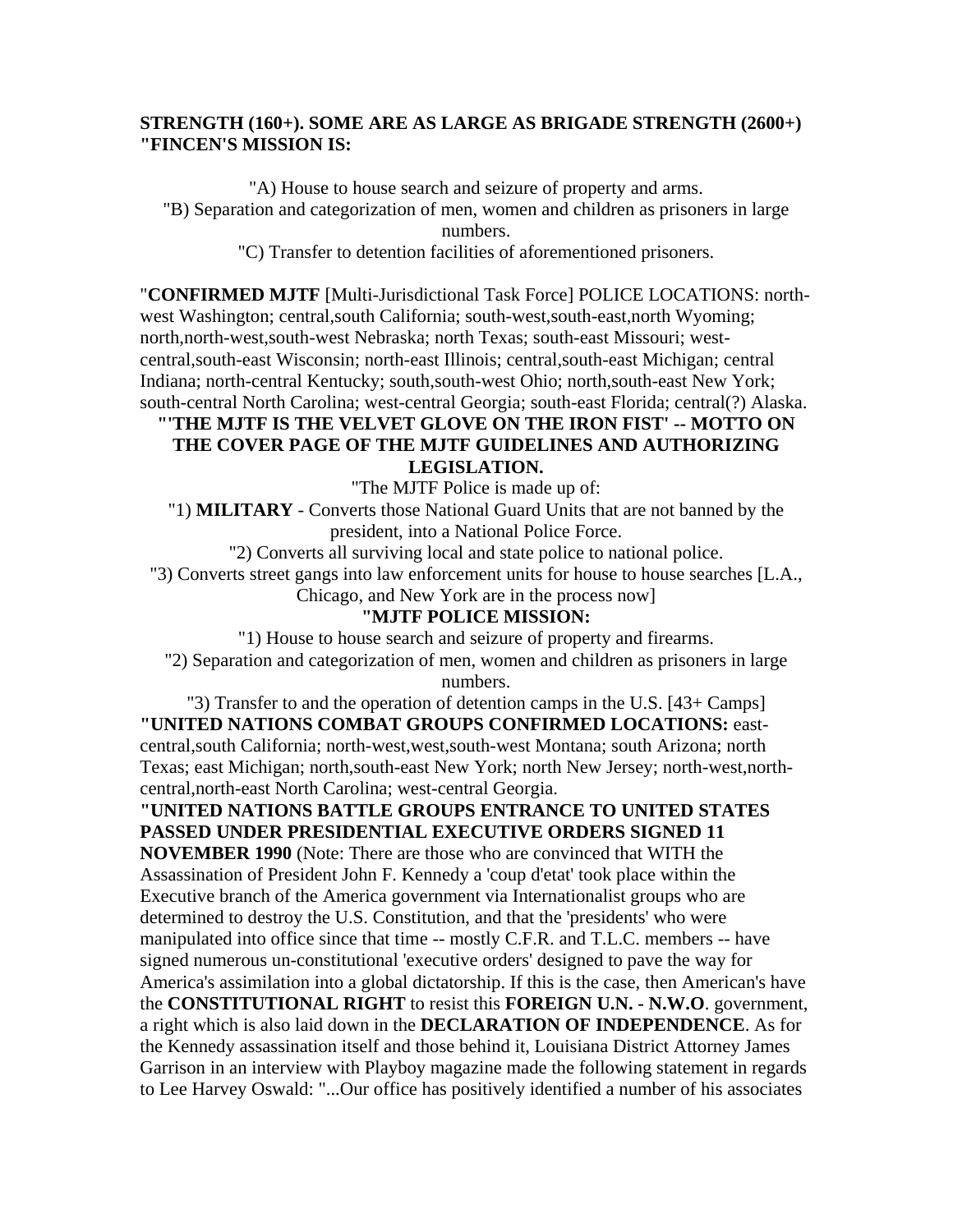as neo-Nazis. Oswald would have been more at home with Mein Kampf than Das Kapital." Ironically, the Mafia agent who was assigned to kill the 'patsy' Oswald, Jack Ruby, was one of these "neo-Nazis" according to Garrison. - Branton)

#### **"DETENTION FACILITIES AUTHORIZED THROUGH FEMA AND AUGMENTED BY DOD BUDGET AMENDMENT PASSED WITH 1991 FISCAL BUDGET:**

"north,south-west,south-east Wyoming; north-west,north-east,south Nebraska;north,central(?) Texas; central Wisconsin; central,south-west,south,south-east Michigan; north-east,west-central,south Indiana; north-west,north-east,central,south Ohio; west,north,east New York.

"A) Each site can detain between 32,000 to 44,000 people min. "B) It is indicated that the Texas and Alaskan sites may be much larger and more heavily armed.

"C) For the areas west of the Mississippi, **OKLAHOMA CITY** is the central processing point for detainees and can handle up to 100,000 people at a time.

"D) The Eastern processing center is not yet identified at this time. "**DETENTION FACILITIES** -- 23 FEMA Authorized and stationed; 20 DOD [Department of Defense] Budget authorized and stationed -- 43 TOTAL.

Note: In Red China an untold number of people are suffering in Communist 'Laogai' camps as slave laborers; in Soviet Russia it was the 'Gulag' camps. In Nazi Germany the 'Concentration' camps were not only used as slave camps, but also as extermination camps to carry out the genocidel plans of American CORPORATE and European MILITANT 'Nazis'. I have only one thing to say concerning these plans for confinement camps here in America, and I'm sure that many of our Jewish-American citizens who share this country with us -- that is with ALL of us of all national backgrounds whose ancestors came from all parts of the world in order to be free from tyranny -- will agree with me whole-heartedly when I repeat their battle-cry: **"NEVER AGAIN!!!"**  The following is from the Patriot Archives ftp site at: ftp://tezcat.com/patriot If you have any other files you'd like to contribute, e-mail them to alex@spiral.org

#### **The Federal Emergency Management Agency**

.

Although an excellent article, the January 1995 edition of 'Monitoring Times' magazine published only a tiny portion of what FEMA has been tasked by Executive Order to perform. FEMA was brought into existence by E.O. All the frequencies I have for FEMA follow my comments here:

Federal Emergency Management Agency [F.E.M.A.] [and other emergency agencies]: F.E.M.A. [Federal Emergency Management Agency] has been authorized for the past 15 years by Presidential Executive Orders to confiscate ALL PROPERTY from the American People, separate families in the current 43 internment camps [already built and operational by the way, 5 of which are located in Georgia. The largest can confine somewhere on the order of 100,000 American citizens], called relocation camps by the 'government', for assignment to work camps; declares martial law and TOTALLY OVER-RIDES the U.S. Constitution. Presidential Executive Orders that are related or control this are given at the end of this. Two of the state prisons here in Georgia are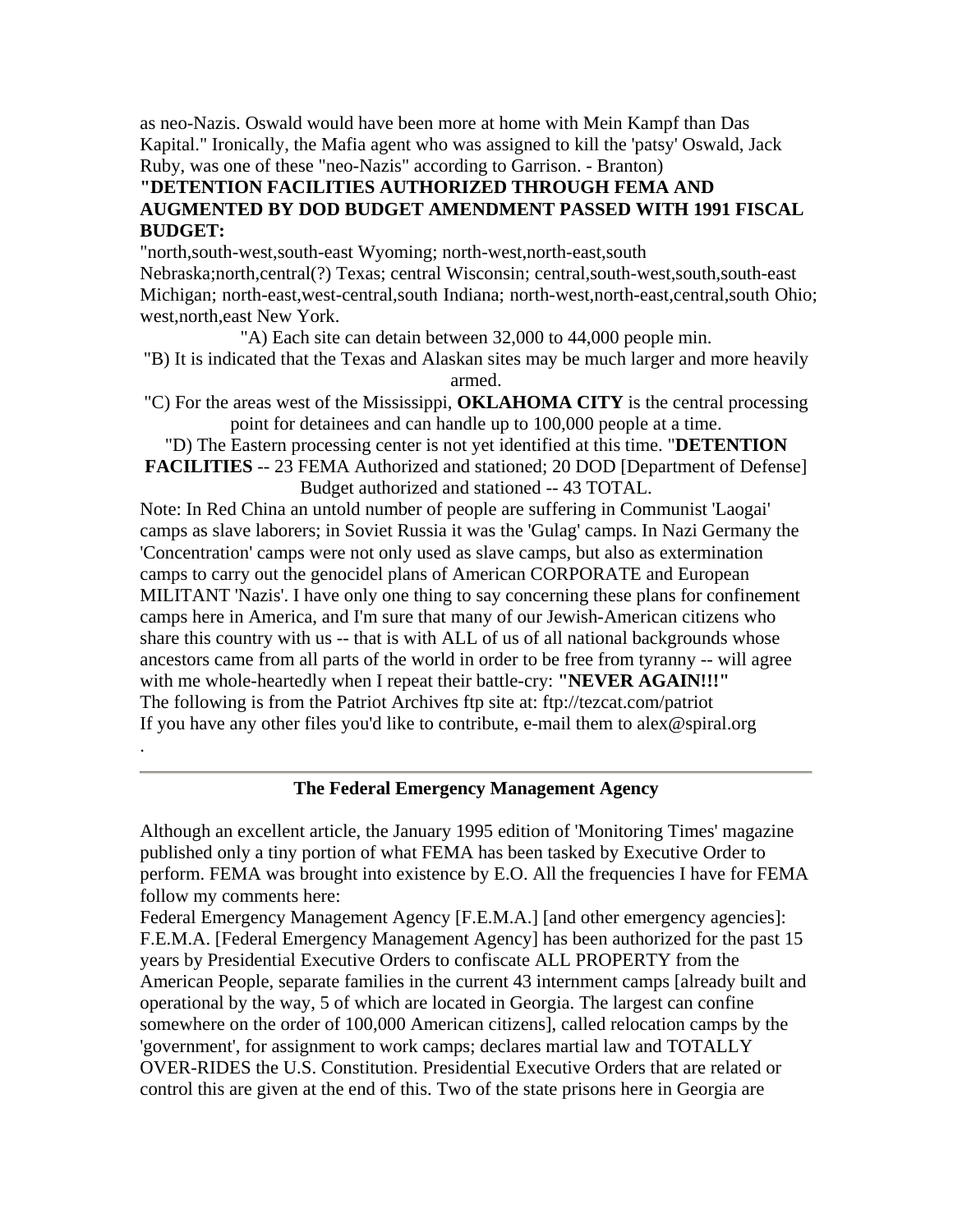currently empty, although manned by a minimal number of staff, have been setup and intentionally unpopulated by prisoners just to support this political policy.

Concentration [internment] Camps. An Executive Order signed by then President BUSH in 1989 authorized the Federal Emergency Management Agency [F.E.M.A.] to build 43 primary camps [having a capacity of 35,000 to 45,000 prisoners EACH] and also authorized hundreds of secondary facilities. It is interesting to note that several of these facilities can accommodate 100,000 prisoners. These facilities have been completed and many are already manned but as yet contain no prisoners. [Remember all the TALK of over-crowded prisons that exist...]. In south Georgia there are several state prisons that except for a few guards, are completely devoid of prisoners.

Under F.E.M.A., the Executive Orders which are already written and is the current law of the land, calls for the COMPLETE suspension of the United States Constitution, all rights and liberties, as they are currently known. The following executive orders, which are in the Federal Register located in Washington DC for anyone to request copies of, call for the suspension of all civil rights and liberties and for extraordinary measures to be taken in, as most of the orders state, "any national security emergency situation that might confront the government." When F.E.M.A. is implemented, the following executive orders will be immediately enforced:

E.O. 12148 - FEMA national security emergency, such as: national disaster, social unrest, insurrection, or national financial crisis.

E.O. 10995 - "... provides for the seizure of **ALL** communications media in the United States."

E.O. 10997 - "... provides for the seizure of **ALL** electric power, petroleum, gas, fuels and minerals, both public and private."

E.O. 10998 - "... provides for the seizure of **ALL** food supplies and resources, public and private, and ALL farms, lands, and equipment."

E.O. 10999 - "... provides for the seizure of ALL means of transportation, including **PERSONAL** cars, trucks or vehicles of any kind and **TOTAL CONTROL** over all highways, seaports, and waterways."

E.O. 11000 - "... provides for the **SEIZURE OF ALL AMERICAN PEOPLE** for work forces under federal supervision, including **SPLITTING UP OF FAMILIES** if the government has to."

E.O. 11001 - "... provides for government seizure of ALL health, education and welfare functions."

E.O. 11002 - "... designates the postmaster general to operate a national

**REGISTRATION** of all persons." [Under this order, you would report to your local post office to be separated and assigned to a new area. Here is where families would be separated].

E.O. 11003 - "... provides for the government to take over ALL airports and aircraft, commercial, public and **PRIVATE**."

E.O. 11004 - "... provides for the Housing and Finance Authority to relocate communities, designate areas to be abandoned and establish new locations for populations."

E.O. 11005 - "... provides for the government to **TAKE OVER** railroads, inland waterways, and public storage facilities."

E.O. 11051 - "... the office of Emergency Planning [has] complete authorization to put the above orders into effect in time of increased international tension or economic or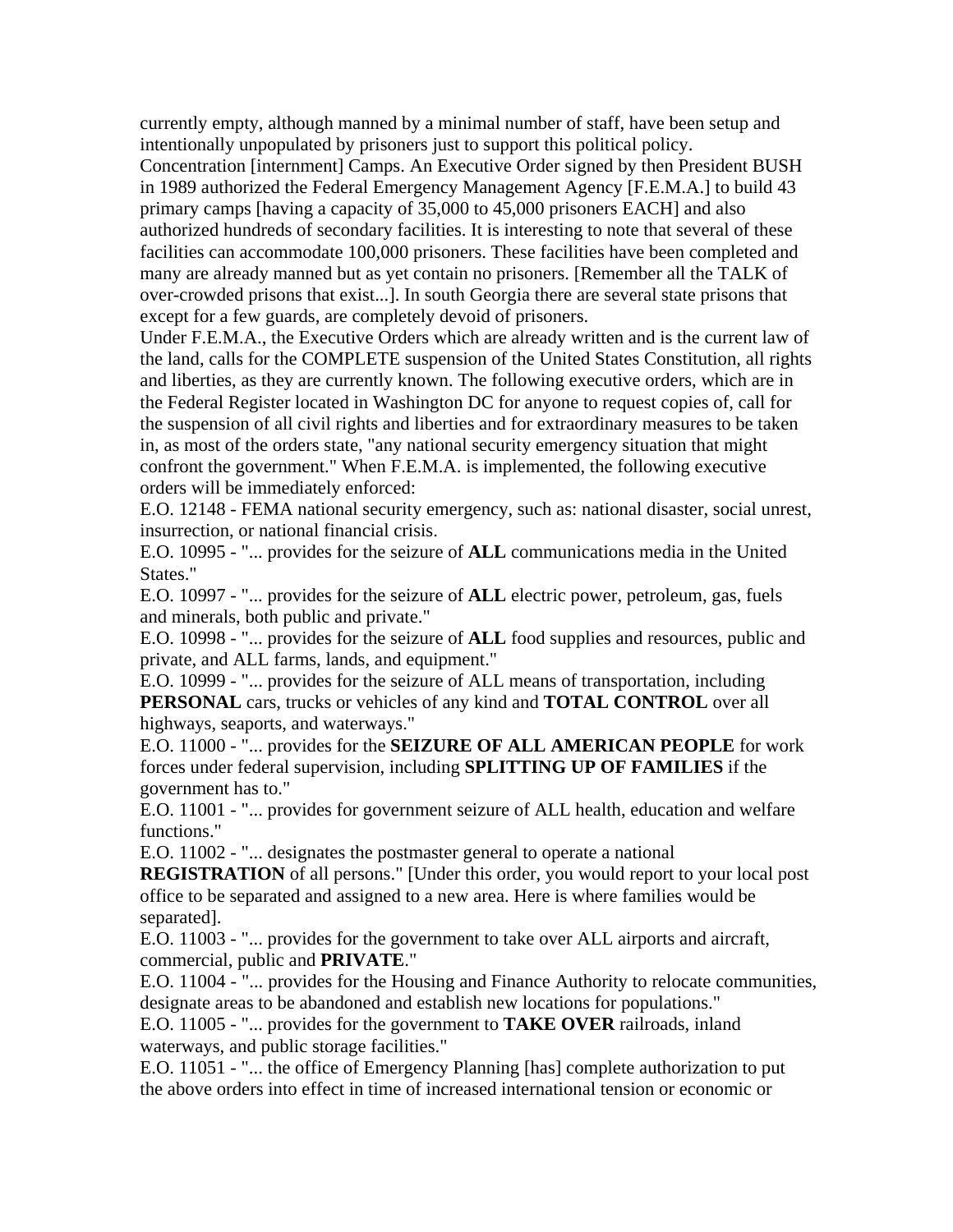financial crisis."

All of the above executive orders were combined by President **NIXON** into Executive Order 11490, which allows all of this to take place if a national emergency is declared by the President. The burning and insurrection in Los Angeles in the case of Rodney King could have executed [and partially did execute] these Executive Orders. Executive Order 12919: "National Defense Industrial Resources Preparedness" signed by CLINTON June 3, 1994, delegates authorities, responsibilities and allocations of F.E.M.A.'s Executive Orders [last entry] for the confiscation of **ALL PROPERTY** from the American people, and their re-location and assignment to 'labor' camps. The Executive Order also supersedes or revokes eleven (11) previous Executive Orders [from 1939 through 1991] and amends Executive Order 10789 and 11790. This executive order is **A DECLARATION OF WAR AGAINST THE AMERICAN PEOPLE** by the [Secret] Government of the United States in concert with the **UNITED NATIONS**. Operation Dragnet. Janet Reno can implement this operation upon receiving one call from the President. Arrest warrants will be issued via computer to round-up over 1 **MILLION PATRIOTIC AMERICANS** who may 'resist' the **NEW WORLD ORDER**. Americans who are not 'politically correct.' Specifically mentioned are CHRISTIANS or those who read the Bible. Concentration/internment camps have already been built to accommodate these American prisoners. See above paragraph as these internment camps have been setup and are run by F.E.M.A.

(Note: In reference to Christians, just where should they/we stand in regards to defending America? Should Christians take up arms if necessary? Apparently the Founding fathers of the American Republic believed so, so long as it was in order to DEFEND their country, their women and children... and NOT in order to engage in offensive warfare for the sake of conquering and exploiting others, which to me would be "living by the sword" or you could say "making a living" by the sword. This could be exemplified by the Germans who initiated unprovoked invasions of their neighbors to meet their economic needs during World Wars I and II. One might ask, what about all the Orthodox Jews and Greek Orthodox Christians who went to their deaths like lambs to the slaughter without resisting during World War II? Why didn't they fight more zealously to defend themselves? That is a hard question and one that I don't have an answer for. It may have simply come down to a lack of unity of faith and understanding of the threat. All I can say is that from my study of the Old and New Testaments, I find no passage that forbids us from defending ourselves from aggressors -- at least in a national sense, however we ARE forbidden to become the unprovoked aggressors ourselves or engage in conflicts which are offensive rather than defensive oriented. The offensive attacks against the native Americans for instance, resulting from the Anglo invasion of North America, can NOT be justified through scripture, and such policies and mistreatment of the native Americans, the continuous betrayal of treaties, and the stealing of their God-given land in the past have or will doubtless have an adverse affect on America's destiny UNLESS reparations are made to the native peoples -- for instance a restoration of historical territories. Perhaps the Greys felt justified in repeatedly violating our government's secret 'treaties' with them because 'we' had done the exact same thing to the native Americans? Perhaps we in part DESERVED the abuses that the Greys have inflicted upon us? Perhaps our nation's destiny will be largely determined by how we treat the native Americans from here on out, whether or not we begin to honor ALL of the treaties that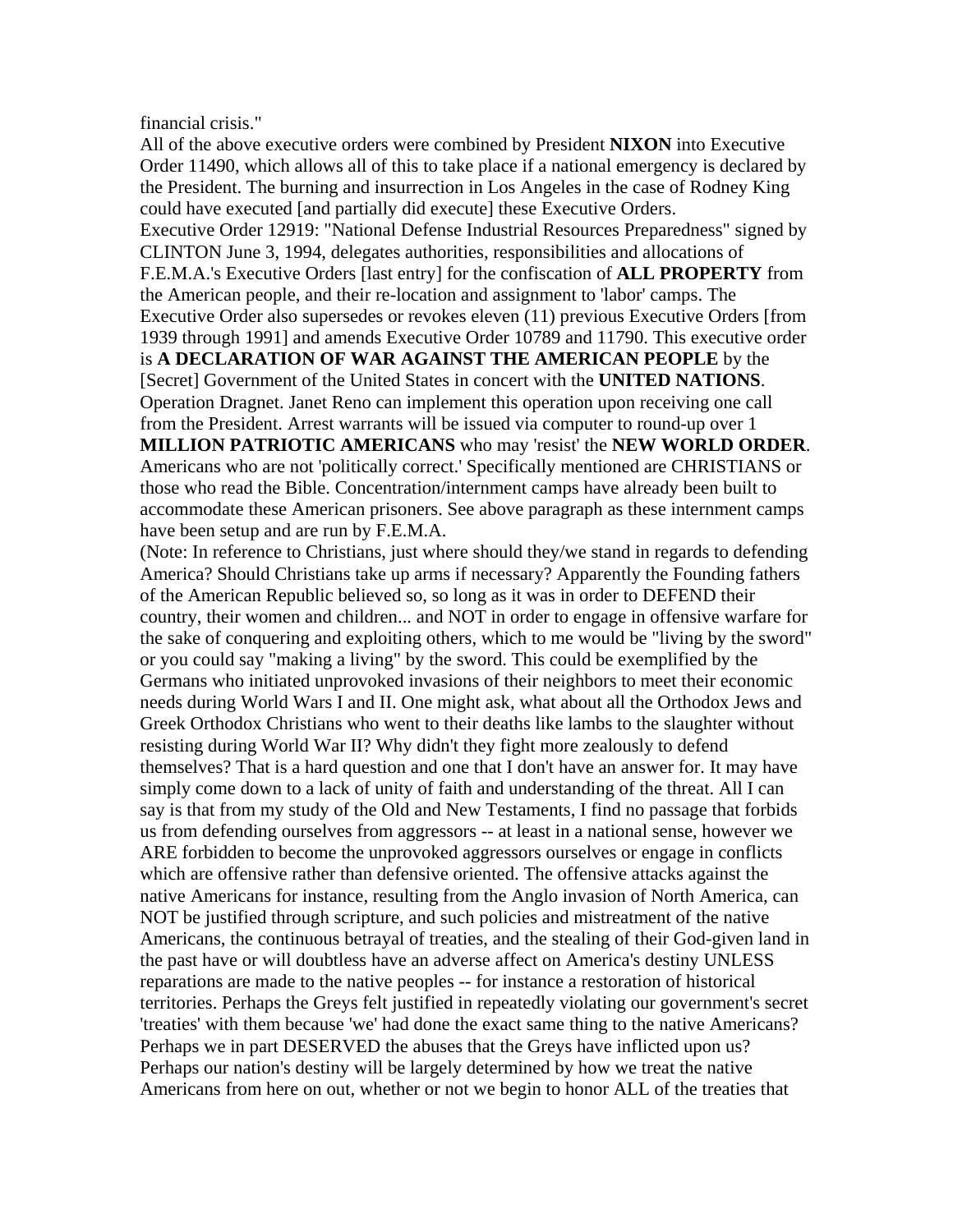'we' had made and broken in the past? Could it be? On the other hand, if OFFENSIVE warfare is forbidden by God, then DEFENSIVE warfare against a foreign invasion of American soil -- or an internal threat to our freedoms, as guaranteed in the Bill of Rights WOULD, from my perspective, be justified. In Psalm 125:3 we read how the rule of the wicked is a DIRECT VIOLATION of the will of God: "...For the wicked shall not rule the godly, lest the godly be forced to do wrong." A perfect example would be the Lutherans of Germany who all-too-often capitulated to the Nazi's who themselves were backed by Luciferian cults which the Christians should have resisted. Instead, many of these backslidden Christians in Germany grudgingly supported the atrocities of their Nazi leaders, and by default the extermination of millions of Jewish, Gypsy and Slavic men, women and children. Why could Martin Luther himself stand alone against hundreds of pompish religious hypocrites at the council of Worms in Germany and boldly accuse them of blasphemy to their faces, yet many of his Protestant followers -- not detracting from those few brave souls who DID resist -- gave-in right and left to the Nazi satanists, and in some cases even contributed to the atrocities of World Wars I and II? So in short, if a situation exists wherein an offender or a defender must die -- one or the other so that the other could live -- then the defender would be the one who should keep his or her life. In warfare, the INVADER should be considered a 'murderer' for killing a human being; whereas if the INVADED took the life of an invader, it should be considered 'execution' in retribution for the murderous acts of the invaders themselves. All of this would be justified in the name of and according to the rules of the society which gives the defending citizens the power to defend his or her country, just as one is authorized to use deadly force against an unwelcome intruder into their home if they feel their life is being threatened. The only exception to this would be an offensive invasion of an allied country which has been invaded by an enemy force, or the SELECTIVE invasion of an enemy country in order to rescue allied citizens who are being held within a targeted region -- as in underground bases for instance? -- in which case the invasion should be considered a form of self-defense on behalf of their own citizens, so long as the invader REMAINS in a mode of 'offensive defense'. - Branton)

Operation Rolling Thunder. Reno and Benson have mentioned this operation which comprises county-wide sweeps of house to house, dynamic entry, search and seizures for all guns and food stockpiles by B.A.T.F., state national guard, activity duty soldiers, as well as local police. This function is also run and coordinated through F.E.M.A. Public Law 100-690 banned almost **ALL RELIGIOUS GATHERINGS** [not yet enforced..]. (Note: When and if this is enforced, this will be a blatant defecation upon the BILL OF RIGHTS, and in this event every true American is allowed -- and in fact it will be his and her Patriotic DUTY -- to implement the clause within the **DECLARATION OF INDEPENDENCE** to **OVERTHROW** such an alien or FOREIGN tyrannystructure which has like a tape-worm infested the governing 'body' of America. - Branton); grants no-knock search and seizures without a search warrant; expands the drug laws to include EVERY American. This will generally be the prelude, or in addition to, a F.E.M.A. operation and contingency plan implementation.

The Omnibus Crime Bill of 1990. Ensures confiscation of all private property via money laundering, environmental violations of the Clean Water and Air Act, and extends as far as child abuse. This act also coordinates activities through F.E.M.A. and the Department of the Army, Commanding General, U.S. Forces Command, Fort McPherson, GA which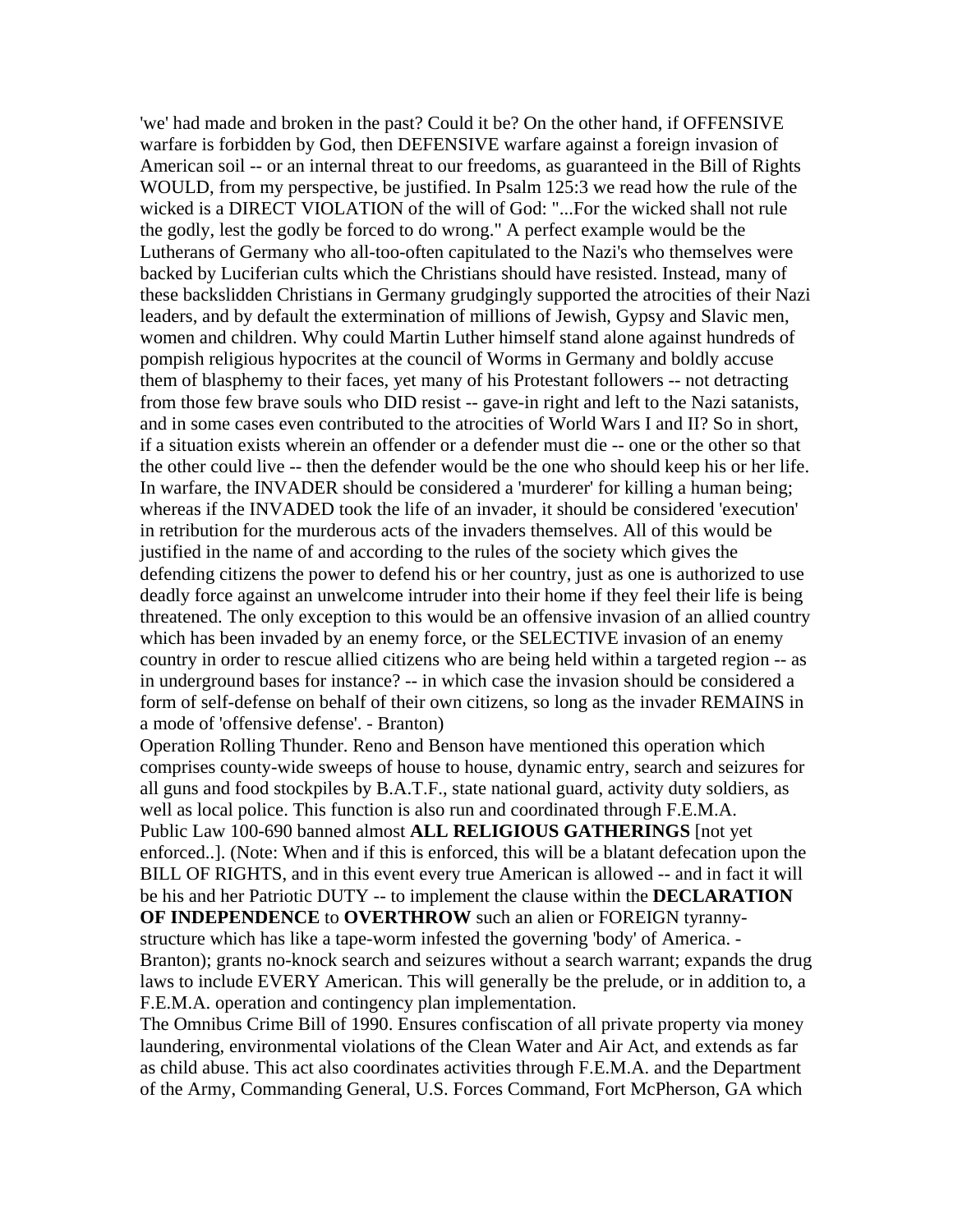is the executive and implementing agency upon initiation of many of these acts. The responsible agency within U.S. Army Forces Command was what used to be known as the Deputy Chief of Staff for Operations, Plans Division [DCSOPS, Plans], which was changed several years ago to J-3 after the Headquarters became a joint headquarters. They keep on file copies of all F.E.M.A. Emergency Management Operation Plans, including those plans developed by the Army to support the F.E.M.A. plan to eliminate the U.S. Constitution upon implementation. According to current plans, the Constitution will be 'temporarily' discontinued and shelved until the real or perceived and declared 'threat' has been neutralized (ask yourself -- who or what is the REAL threat that needs to be 'neutralized'? - Branton). But once 'shelved,' as with almost every other action of the Government, it STAYS shelved.

The Crime Bill of 1994. Banning of all military weapons which are necessary to the formation of a militia [when needed], denies other military equipment to the people's militia units (that's OK... the average American gun owner can legally acquire this 'equipment' from off the DEAD BODIES of UN/FEMA-backed gestapo forces when they break-in to our homes to steal our personal property or try to take us and our families prisoner without due process of law. - Branton), prelude to confiscating ALL guns in the hands of private citizens, DESTROYS the 1st Amendment, and makes virtually every American an outlaw. See above comments concerning the house-to-house search. The agency responsible for the actual implementation and search is the Department of the Army in concert with local and state police, including F.E.M.A., FBI, BATF, and other Federal Agencies.

**SECRET UNDERGROUND BASES.** There have been documented over 60 secret, **VIRTUAL CITIES, UNDERGROUND**, build by the government, Federal Reserve Bank Owners (such as the 'Rockefellers', etc. - Branton), and high ranking members of the Committee of 300 [some of these under-ground areas can be seen in Kansas City, Missouri and Kansas City, Kansas]. In additional, there exist underground Satellite Tracking Facilities which have the ability to punch your 911 address into the computer and a satellite can within seconds bring a camera to bear on your property to the point that those monitoring can read a license number on an automobile in your driveway. These facilities have as of Oct. 1, 1994, been turned over to the [foreign power of the] UNITED NATIONS. (Note: Forget the license plate, according to information released by Norio Hayakawa, this satellite technology is now so sophisticated that they can CLEARLY read every word on your driver's LICENSE supposing it were in view of the satellite. - Branton)

At this point we will discuss present plans by the Bavarian Illuminati and other Bavarian cults to stage an invasion of America under the cover of a United Nations 'New World Order' operation to "restore order to America" in the event of an internal emergency, a "staged" emergency of course. The REAL motive would be to destroy every last vestige of patriotism and resistance to the New World Order. For those who are not familiar with George Washington's famous vision at Valley Forge, I would highly recommend that you locate a copy since the vision correctly predicted the outcome of the Revolutionary war, the Civil war and it's outcome, and the 'third trial' that America must pass through before it enters into its ultimate destiny. Following this war according to Washington, no power on earth, in heaven, or in hell would be able to stand against her divine destiny. Compare this prophecy with the prophecy in Revelation chapter 12. Could America be the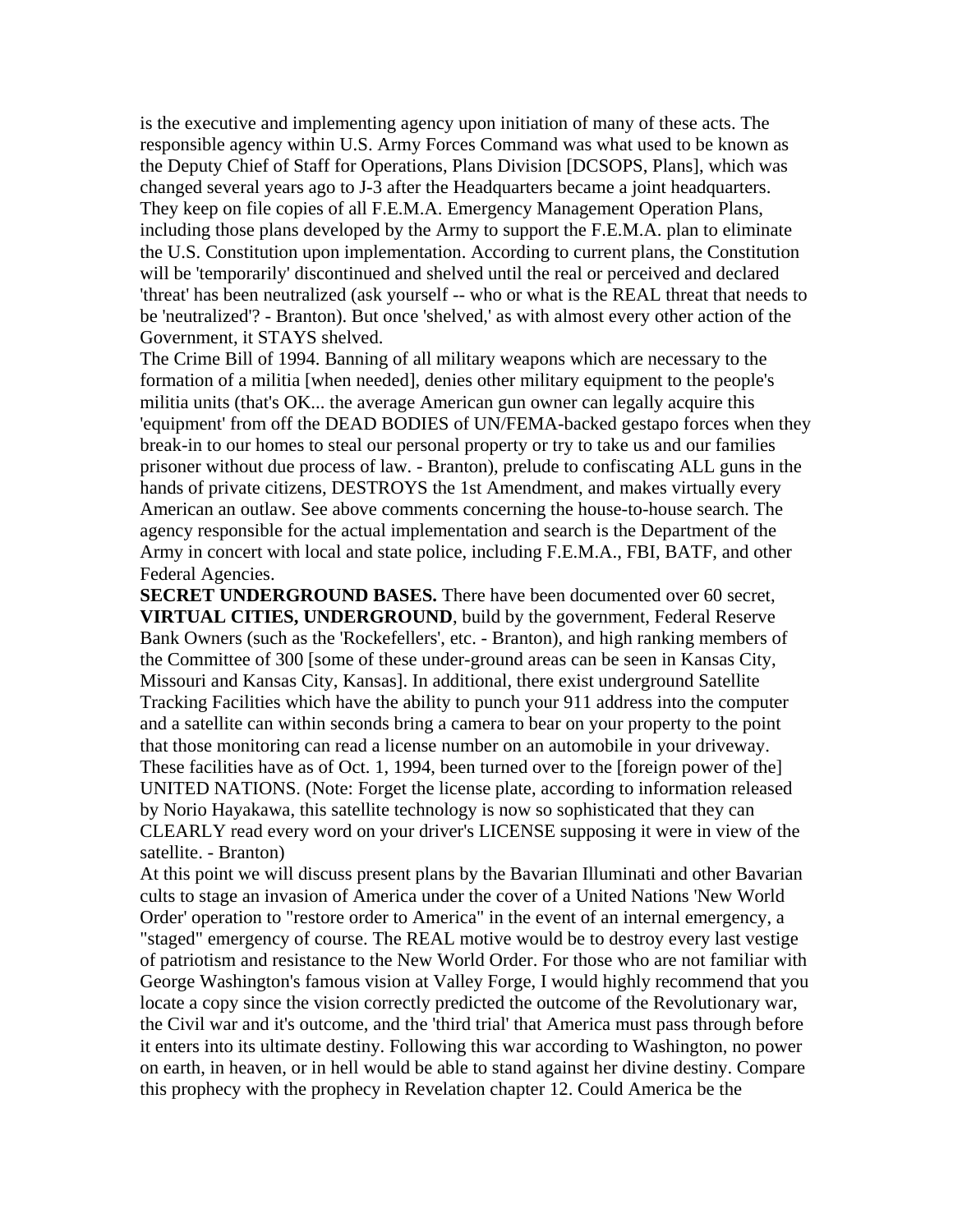'wilderness' mentioned in that chapter? Also compare that prophecy with the fact that America and Israel harbor more Jewish citizens than any other nations on earth, more or less equally distributed between the two.

Washington, in this angelic vision, saw a dark red cloud rise out of Europe, the Middle East, Africa and Asia. This cloud carried a massive army with it and this army then invaded American soil and commenced to engage the citizens of America in battle, as the nation was engulfed in the dark cloud. He saw most of the major cities in flames. The Americans rallied their forces in a common defense and from their newfound unity of purpose they continued the fight, according to the vision. According to other private visions that are not as well known, yet which confirm Washington's own vision, the Rocky Mountains and the Great Plains west of the Mississippi will apparently be the heart of the "Free America" zone where the true Americans will make their stand, and those areas east of the Mississippi River will be the hardest hit by the occupying forces. Those border areas north, south and west of the Rockies / Great Plains may also be threatened, however Washington's vision did not go into detail on this, neither did he see exactly how long the battle would last. In the vision he was shown that near the end of the war when the American resistance seemed to be "well nigh overcome", Divine Intervention would bring about an American victory as "legions of white spirits" descended to join the Americans in battle. The broken ranks would be re-fortified and the American militia would go on the offensive and eventually drive the enemy into the sea. This would apparently coincide with the destruction of the power-base of the New World Order in Europe, which would also be the result of Divine Intervention in keeping with the Apocalyptic prophecies of the book of Revelation. Just who were these "white spirits" that General Washington saw in his vision?...

I recall an interesting sermon I heard from a Pentecostal evangelist years ago. He claimed that he was friends with some government scientists with high-level security clearances. It seems as if they had detected, with powerful electronic telescopes, a brilliant and beautiful 'star-like' object emerging from the 'vortex' within the Orion NEBULA. This nebula is several hundred light years BEYOND the Orion open cluster itself, which is in line-of-site between Sol and the Nebula. From our perspective this awesome nebula is the middle star in Orion's "dagger" which hangs from Orion's "belt". Some have interpreted this to be the area that Lucifer referred to as the "Sides of the North", which was the ultimate target of his war against the Creator and his vain desire to conquer the heavens and the throne of the Almighty One. Others have referred to this vortex in the Orion nebula as the Eternity Gate, ecause they believe it leads to the Eternal Realm of the Creator which exists beyond our time-space-material universe.

This brilliant object however is on a direct course to the Sol system and earth, according to these scientists, which means that it will eventually pass through the core of the Orion cluster. This does not mean that the Angelis forces who are believed to reside in this awesome "City of Light" must wait for this to take place to wage their "war in heaven" against the Unholy Six Empire of Orion -- as some Federation worlds refer to it because of the six draconian-controlled star systems which make up its core -- being that the Angelic "light beings" can travel at the speed of thought and enter any point in time-space instantaneously. However even though this City of Light is on a direct course to earth, at its present rate of speed, according to this Evangelist, it will not arrive here until sometime around 3000 A.D. or the end of the "Millennium", all according to the perfect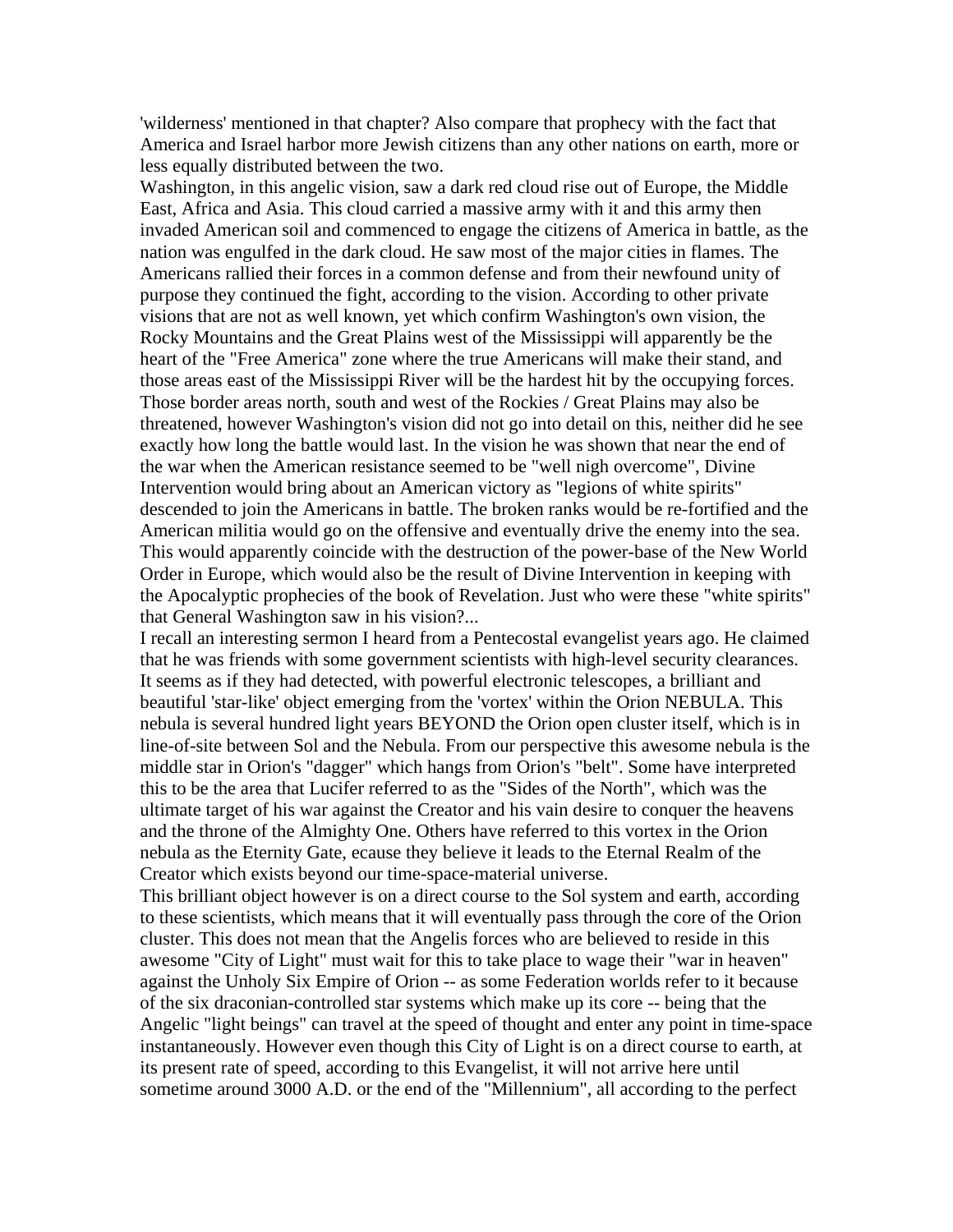timing of the Creator.

This is EXACTLY when the book of Revelation states that the New Jerusalem will arrive and descend to earth. Revelation states that this CITY OF LIGHT -- home of the Son of God Melchizedek [an immortal being described in the Old Testament, to whom Abraham paid tithes], also known as Jesus the Christ, and also the home of His Angelis command forces under the Archangel Michael -- is some 1500 miles high and 1500 miles wide, foursquare. Some suggest that this would be a large 'cube'. However I recall reading the story of some Chinese Christian children years ago who experienced simultaneous visions of the New Jerusalem as a vast three-leveled PYRAMAL city of light. Of course pagans have used 'pyramids' for their own purposes, yet this does not necessarily mean that the Almighty does not use this form as well, especially when we consider the tendency of pagans and fallen angels to counterfeit that which the Almighty One has done. So a pyramidal city of light would also be just as tall as it is wide, even though the interior of the city will not necessarily be limited to the time-space-material restrictions of this omniverse, being that the interior of the New Jerusalem Command exists in the realm of ETERNITY...

The "war in heaven" and the war on earth will apparently NOT be just a physical war, but a physical AND spiritual war between Lucifer and his draconian denizens operating through the pagan New World Order, and Michael and his angelic warriors backing the Judeo-Christian American Republic. In this sense, as the conflict between Free America and the New World Order increases, the CHAPLAIN will be just as important if not more so than the GENERAL, since this war will involve simultaneous attacks against all three levels of our beings -- spiritual, psychological, and physical. As these events become more common, gone will be the Darwinist THEORIES which would deny that humanity and nature possess any spiritual attributes. You could say in a sense that all of this will amount to a 'Holy War' against a fascist-satanist empire and its draconian backers. In other words the distinction or barrier which formerly existed between the spiritual and physical worlds may very well collapse as the two become one. There will no doubt be a large number of traitors and infiltrators living in America who will try to betray the USA to the invading forces, not being true Americans, but most of these will no doubt be forced to take one side or the other when the final confrontation occurs, and that confrontation IS inevitable. And it will probably be a surprise attack when Americans least expect it. Some have suggested that the invasion is being planned for winter and around Christmas Eve, which might make sense. It would not be very logical to stage such an invasion on the 4th of July.

Although Divine intervention will bring about an end to the New World Order, the question would not so much be whether the draconian conspiracy against planet earth - working through the UN/NWO -- will or will not succeed. The question is how many of US will survive to the end. I firmly believe that this will depend on our own collective choices and our willingness to work together as Americans, regardless of color or creed, being unified around the National standard and holding fast to the inspired documents upon which the United States of America was founded, or in the case of the other American Republics... holding fast to the democratic principles that all men are created equal and that the citizens of any given nation have the right to determine through electorial freedom the course and nature of their government and laws. We must strive as a unified force to defend, by the grace of God, our fellow citizens -- men, women and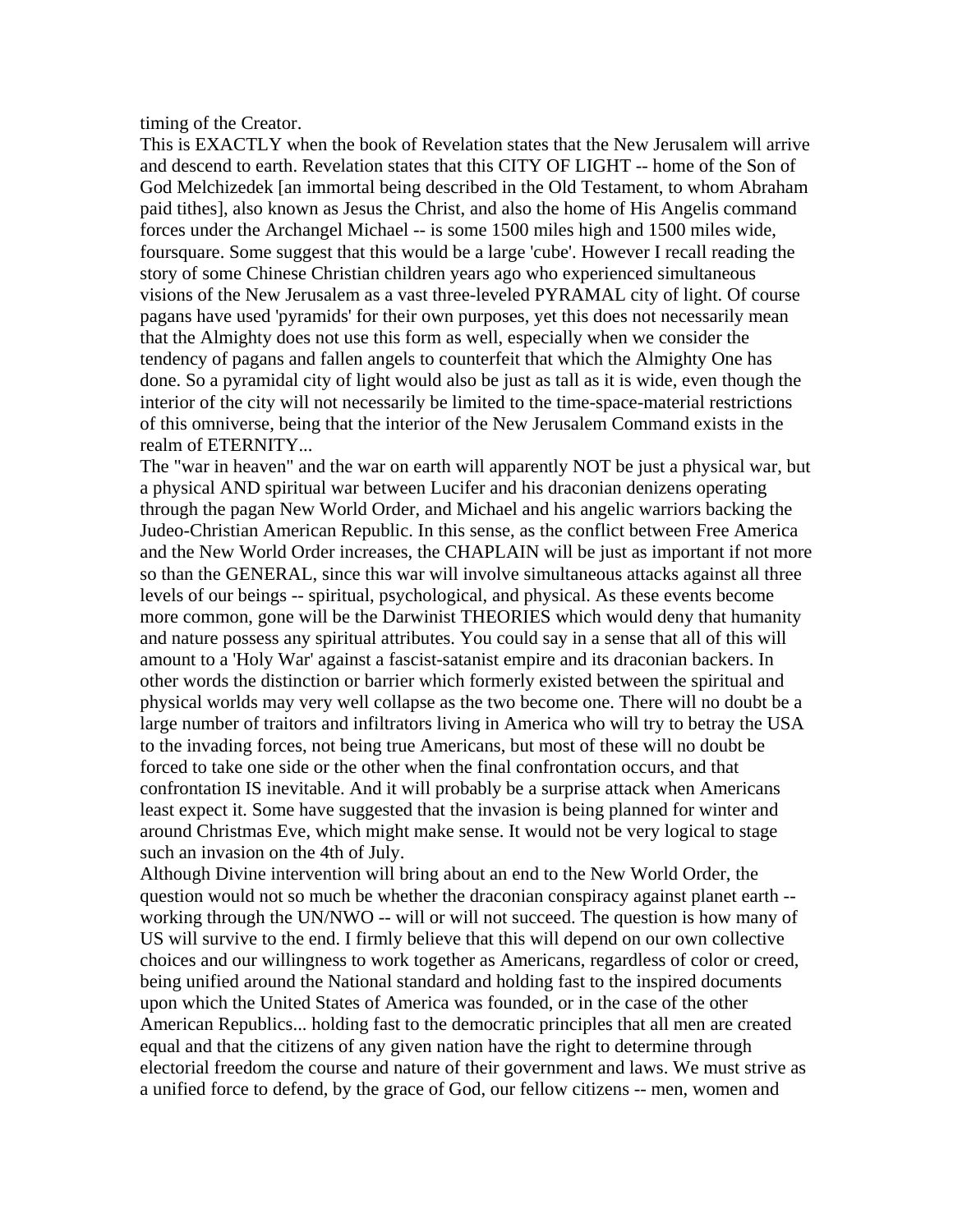children -- with whom we share this oppressed yet nevertheless "last bastion" of freedom, America.

The following information was released January of 1997 by Dr. Al Overholt. Titled, "THE FINAL INVASION OF THE U.S.??", the document reads:

From the INTERNET, 12/96 [quoting:]

The following, about a possible planned 'invasion' of the U.S., is, I know, the sort of alarmist thing one hears from time to time. Yet it ties in with other events that make it not readily dismissable.

(1) U.S. forces sent to Bosnia, not here in the USA to protect us.

(2) U.S. forces going to Zaire, further diminishing National Security.

(3) Gulf War Syndrome, decimating U.S. military.

(4) Gradual infiltration [known] of GERMAN military into the U.S. Like I say, the following might be only alarmist claptrap.

Then again.... \*caveat lector\*. This means, "reader beware." In other words, it is up to the reader to form her/his own judgments as to the following. [End quoting]

From: Stop All Federal Abuses Now! S.A.F.A.N. Internet Newsletter, No. 129, November 15, 1996

(Take note on how the New World Order is trying to incite civil war between British Columbia and French Quebec, Canada, and use this emergency as an excuse to activate unconstitutional executive orders in America. This has not been the first attempt to create an "emergency" that would "justify" martial law in America, and if this one fails, then it will certainly NOT be the last attempt. I take this report very seriously, being that my own ancestors were Frenchmen who became British citizens and later immigrated to America. Just WHAT force would try to create a civil war between French Quebec, British Columbia and America? Could it be, just possibly, that same "force" which was responsible for killing hundreds of thousands of French, British and American allied soldiers during World War I and World War II? - Branton)

#### **THE COMING INVASION OF AMERICA**

INTERNET: Posted by Roger D. Cravens (rbg@CCDOSA1.EM.CDC.GOV The following is most of the message printed in THE PROPHECY CLUB NEWSLETTER from Intelligence sources in Canada and New England, [quoting:] Preparations for the **COMING INVASION OF AMERICA** by Russian/NWO FORCES are progressing rapidly in Canada! As candidly admitted to me by many Canadians [including author and lecturer Grant Jeffery of **FINAL WARNING** and many other books explaining the coming New World Order takeover] Canada it totally sold out to the NWO and its heinous agenda of world domination.

(Note: I would suggest that this statement is somewhat extreme. Certainly those ADVOCATES of a New World Order operating within certain executive levels of Canadian government are sold out to the agenda, but no more so than the advocates for the NWO operating within various executive levels of the AMERICAN government. It is obvious that the majority of Canadians AND Americans desire to maintain their national independence, and it is THESE who the advocates of the New World Order are apparently willing to sacrifice in the devastating civil wars that they have 'planned' for America and Canada. We must realize that just as there is an electorate AND a secret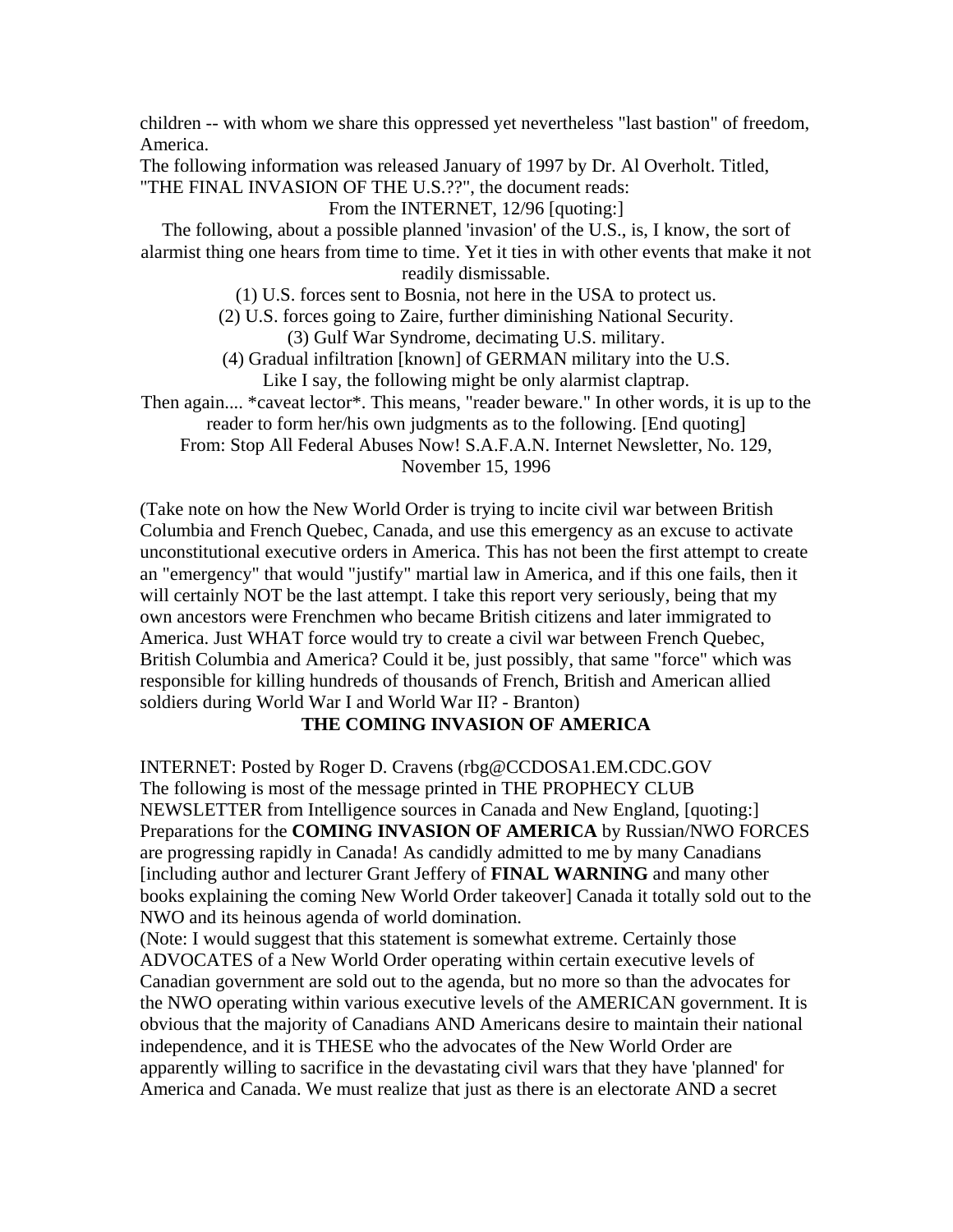government within America, the same holds true with Canada as well. - Branton) America has long been a thorn in the flesh of the NWO planners, because of our Christian heritage and its isolation from Europe. With little over three years left to move this Western Hemisphere into their NWO agenda by the year 2000, they are making rapid use of Canada's [NWO advocates'] willingness to betray America into their control. How is this taking place? Canada has opened her doors wide to NWO forces, including GERMAN, RUSSIAN AND CHINESE. As Grant Jeffery admitted to me personally one month ago, "we have MORE GERMAN MILITARY FORCES IN CANADA NOW THAN WE DO CANADIAN MILITARY FORCES [emphasis mine]!" Indeed, for next to Dease Lake, Canada, Germans have been handed a military air base for their use. They are actively practicing bombing and strafing runs for the coming Invasion of America...much as they are doing down at Holloman AFB, which has been permanently turned over to the Germans (in NEW MEXICO).

The traitorous NWO elements within our own government are fully aware of the motives of these GERMAN NWO FORCES both in Canada and America and welcome their presence into the Western Hemisphere as part of the solution to subduing patriotic Americans who simply refuse to surrender national sovereignty to a foreign power. Russian and Chinese forces are also very active in Canada. They are "re-building and strengthening railroad tracks for the anticipated heavy use of railway transportation of incoming military personnel from the West Coast" [both Russian and Chinese forces] as well as transporting military vehicles and armaments and food supplies. New tracks are also being laid between border states and Canada.

Those people who are arrested as resistors or dissidents will also be transported in specially prepared prisoner boxcars to the death camps already established near the border, such as the one near Cut Bank, MT. The death camp outside of Cut Bank has been conveniently located right off a major AMTRACK express line in the anticipation of transporting resisters and dissidents conveniently to their deaths by rail.

Reports have been recieved from INTEL sources nationwide which indicate that certain boxcars are quietly being renovated from the inside so that they can be used for prisoner transport to such death camps.

Preparations noted by eye-witnesses include shackles being bolted into the walls to restrain those taken prisoner until they reach their final destination. From our intelligence source in Florida, we know that Russian train engineer experts are already being trained in how to operate American engines and how our rail system functions...

Russian railway procedures differ from American. As least fifty Russian engineers are in training presently in Jacksonville, Florida. Many others are apparently being trained in other locations as well.

(Note: Some have alleged that the sudden 'fall' of the Soviet states and the Berlin wall was planned in advance as part of an agenda to merge the East and the West into a so called democratic-socialist/communist-socialist New World Order. East and West Berlin would be at the forefront for the reunification of Eastern and Western Europe and in turn -- they hope -- the rest of the world. Germany has also led the way for European unification by establishing an 'open border' policy and encouraging other European countries to do the same. This may sound benign on the outside but considering the facts it may be a ruse to 'unify' Europe under German control, which was actually Adolph Hitler's goal. However in this case the unification is being accomplished through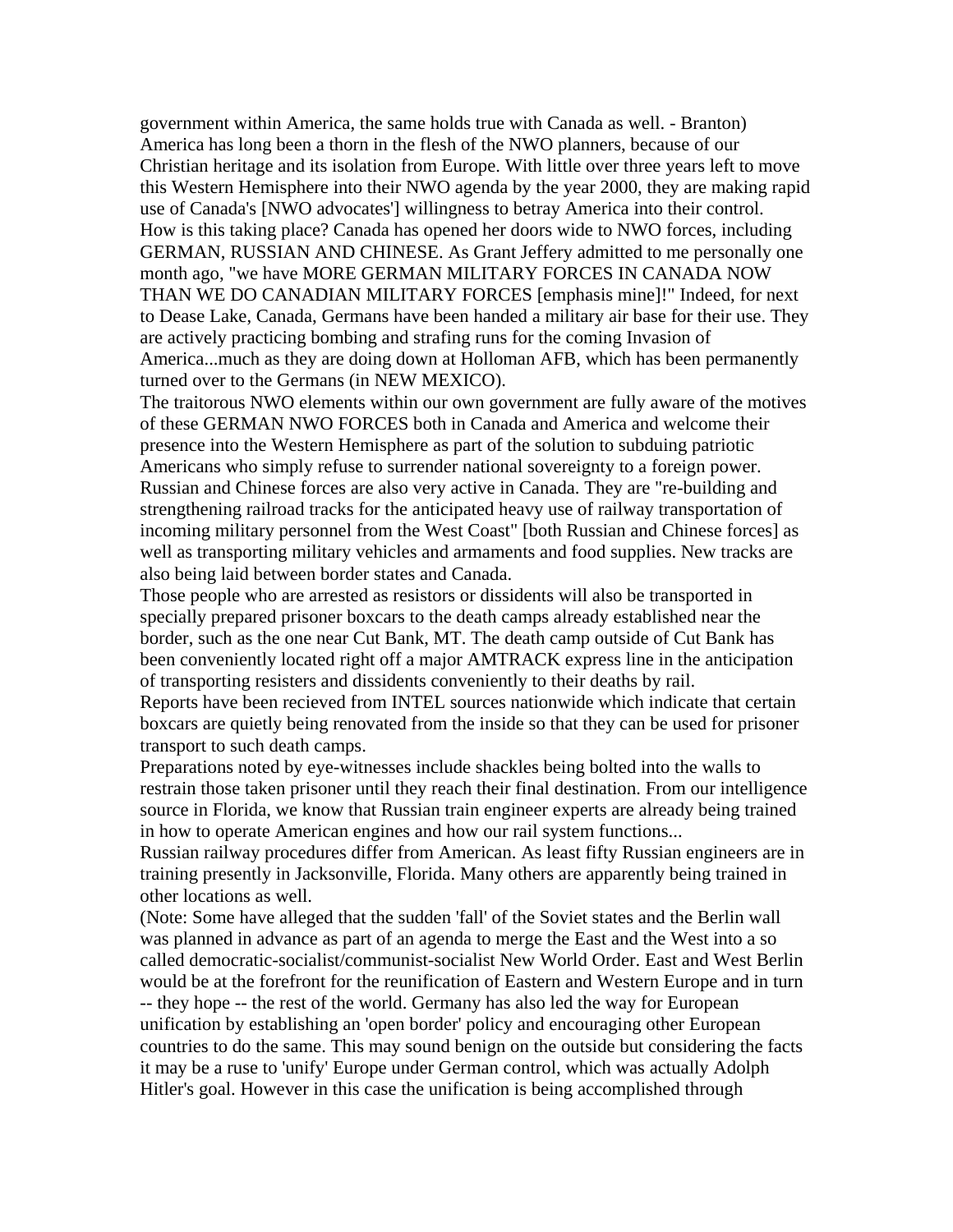economic means rather than military means. The control is still in Germany but it is more subtle. The Third Reich established German MILITARY control of Europe. The "European Economic Community" or E.E.C. established ECONOMIC control. In most cases, in this world it is the ECONOMIC forces which control 'governments'. Sad, but true. Notice how the term "Economic" has now been removed, and the New World Order has been re-named the "European Community". Very clever! In other words the unification is no longer just along economic lines but is becoming increasingly political, since the member nations have been pressured into submitting to an E.C. constitution along MORE THAN mere economic lines. France and England have been pulled into this alliance, in spite of two devastating world wars with the country that is secretly orchestrating the E.C., aka the New World Order. Come on France and England, get a clue!!! Germany is not only the largest federated state in the E.C., but in 1990 was the LARGEST economic power in the WORLD, with a trade surplus totaling over \$58 billion. With almost no foreign currency reserves in 1949, Germany had accumulated nearly \$80 billion in reserves by 1989, compared with the \$38 billion in the U.S.A. and \$41 billion in Great Britain. A rather incredible "comeback" for a country that had waged two world wars for the sole purpose of offensive conquest, wars that had cost the Allies a HEAVY price in blood and resources. Of course Germany is also the LEADING economic power in the E.C. as well, possessing 35% of the Economic power-base of the European Community according to the GROLIER ENCYCLOPEDIA. So just WHERE does the real power lie in the E.C. / N.W.O? Considering that the German Black Nobility -- who have controlled vast financial empire's for over 1500 years and have ruled the [un]Holy Roman Empire for centuries -- were the same ones who sent Vladimir Lenin from GERMANY to Russia to start the Communist Revolution, AND the same powers who backed Adolph Hitler... then it is not surprising that Communist East Germany would merge into Democratic(?) West Germany with such ease. It should not be surprising, therefore, to learn that GERMAN troops In the United States AND Canada play a MAJOR role in the planned invasion of North America -- since after all most of the New World Order agenda had its roots in Bavaria region of Germany. Most do not realize that Adolph Hitler's second book, after he wrote MEIN KAMPF, was titled - believe it or not -- "THE NEW WORLD ORDER". - Branton) Already seen being transported on these train lines are huge power generators to various

locations in Canada, in anticipation of the planned power outages that will be triggered deliberately both in Canada and America as the planned takeover methodically takes place.

Incredibly, we now have information that [All emphasis mine, below] **THE RUSSIANS HAVE FINALLY SUCCEEDED IN BRIDGING THE GAP BETWEEN SIBERIA AND ALASKA THROUGH A VAST UNDERGROUND TUNNEL!** (The Bering Sea between Alaska and Asia is UNDER 100 miles wide at its narrowest point, so this would not be an inconceivable undertaking - Branton)

Although documented in more than one newspaper report in Western Canada, **THE AMERICAN NEWS MEDIA HAS REMAINED SILENT ON THIS FEAT. RUSSIAN CIVILIANS (???) ARE KNOWN TO BE COMING THRU THIS TUNNEL, 100 PER MONTH, PLUS HEAVY MILITARY ARTILLERY. ALSO, THERE IS YET ANOTHER TUNNEL THAT HAS BEEN BUILT FROM SIBERIA TO NORTHERN CANADA, THIS ONE BEING USED FOR**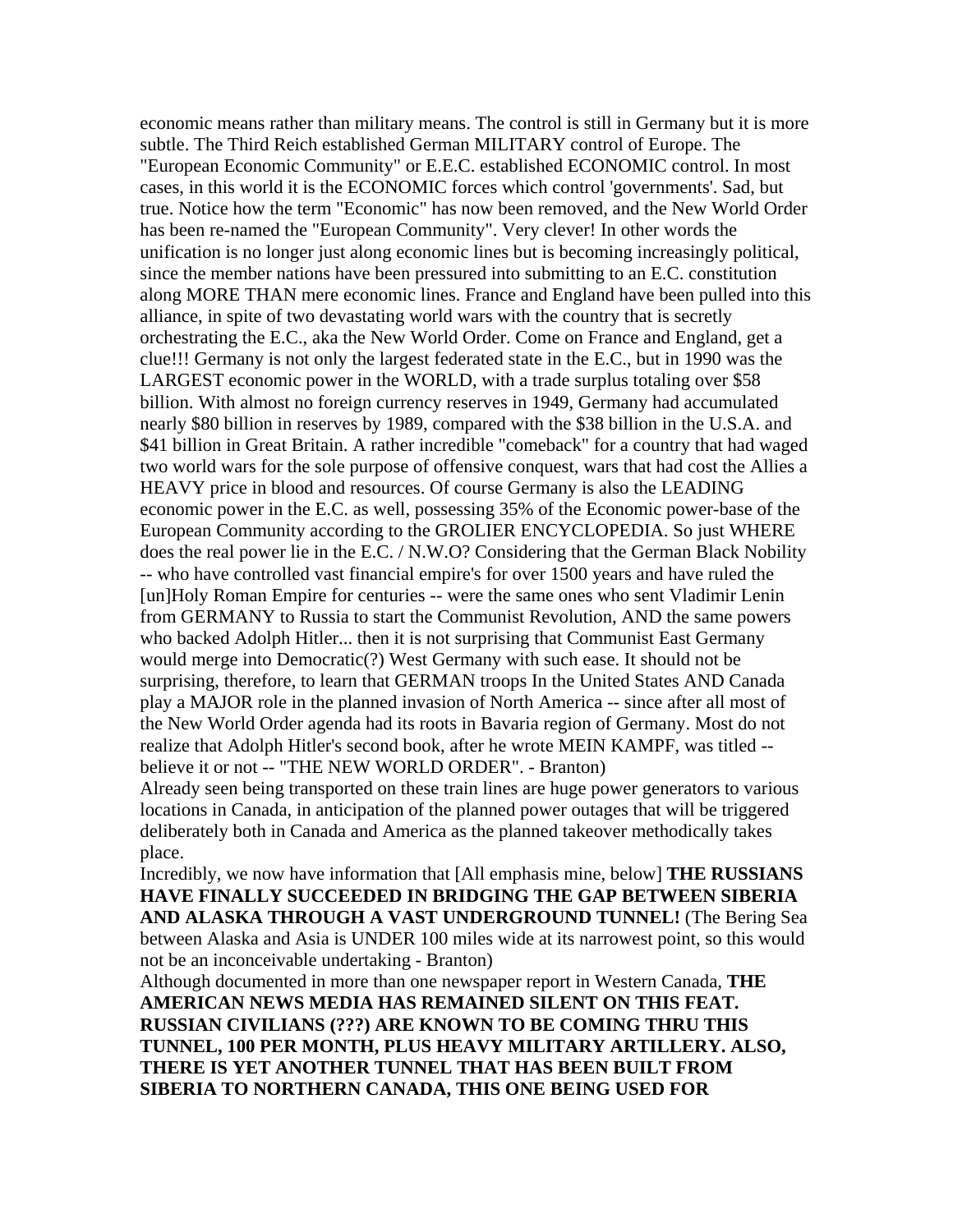## **RAILROAD TRANSPORTATION PURPOSES.**

(Note: It is interesting that several underground tunnels have been discovered by American troops which originate in North Korea and run under the border, emerging at different points in the border region of South Korea. Some of these tunnels are well-built and modern and could accommodate massive troop movements. It appears that North Korea may be planning something for the future, possibly in conjunction with the Russian-Chinese plans mentioned above? A U.S. Air Force Officer who wrote an expose on U.N. betrayal of America forces during the Korean and Vietnam 'wars' has stated that based on intelligence data he has gathered, those Vietnamese 'boat people' who 'escaped' to America AFTER -- not BEFORE -- North Vietnam took control of the South, were and are die-hard Communists. The reason for this is that when the North took control of the South of Vietnam they immediately hunted down all known Anti-Communist activists and sympathizers and exterminated them. In other words the 'boat people' who left Vietnam FOLLOWING the 'purge' were mostly Communist infiltrators masquerading as people who were 'escaping the Communists'. The USAF officer claimed that these infiltrators are involved in a plan to bring down America, and that they have been accumulating and storing huge weapon stashes in anticipation for the time when they will be called in to action to join their comrades in their war against America. - Branton) The extent of the American Government's [the corporate fascist military-industrial 'government' as opposed to the Constitutional or electorate 'government'] betrayal of her citizens can be further evidenced in the fact that these Chinese and Russian forces are R**ECEIVING PAYMENT FOR THEIR PRE-INVASION ACTIVITIES THROUGH THE INTERNATIONAL MONETARY FUND... ISSUED ON AMERICAN GOVERNMENT CHECKS.**

In anticipation of the coming invasion from Russia and China [and German - U.N forces, etc.] Canada has even gone so far as to disband its Western Coast Guard Division, thus they are open to amphibious invasion of America from the West. This was openly evidenced recently through the presentation of a documentary report over the BBC television in London which detailed amphibious assault forces practicing war maneuvers and strategy in the Formosa Straits.

When BBC newsmen were permitted to interview these soldiers in training, they repeatedly asked them the following question. "What are you preparing to use this training for?" The shocking, consistent reply was "**FOR THE COMING INVASION OF AMERICA!**"

When it became clear that a gaff in security was created by airing this broadcast over television in England, its scheduled re-broadcast for the next day in London was hastily canceled. (So then, for our readers in our West Coast and especially Hawaiian Naval bases, TAKE NOTICE. You are the last line and front line of defense against such an action. Remember Pearl Harbor, and learn from the mistakes of the past!!! - Branton) **SPECULATE NO MORE ON THE SUSPICIOUS SUICIDE OF ADMIRAL MICHAEL BOORDA [FORMER DIRECTOR OF THE U.S. NAVAL FORCES]. I WAS INFORMED HE WAS TERMINATED BECAUSE OF HIS REFUSAL TO COOPERATE IN THE COVERT PLAN BY OUR TRAITOROUS NWO FORCES WITHIN OUR OWN GOVERNMENT TO ASSIST IN THE COMING INVASION OF AMERICA. WHEN HE REFUSED TO GO ALONG WITH THE PLAN TO COVERTLY BEING CHINESE FORCES INTO AMERICA THROUGH USE OF**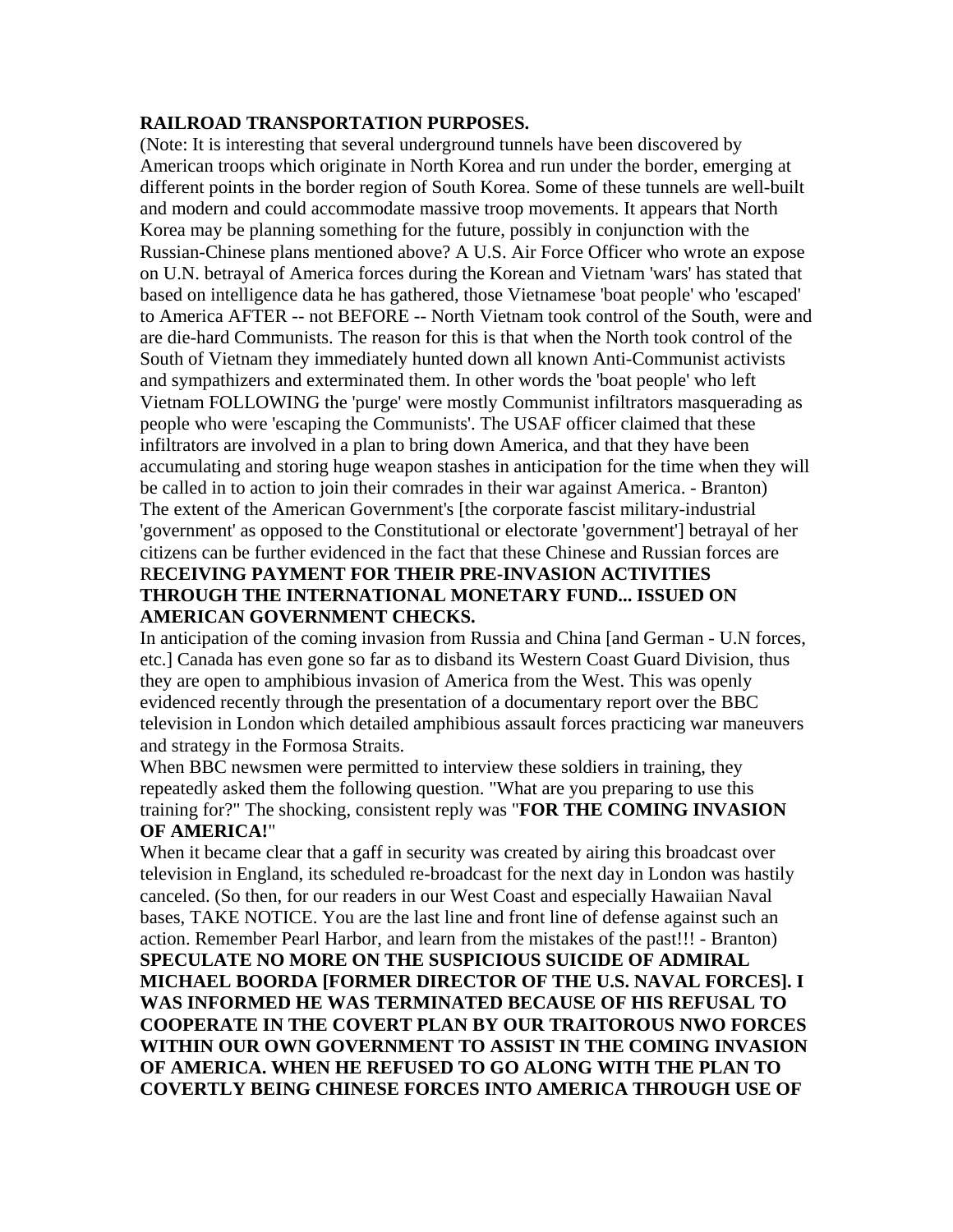## **OUR OWN NAVY VESSELS, ORDERS WERE GIVEN FROM ON HIGH TO TERMINATE HIM.**

The message is clear. This message is to inform those who may not know the magnitude of the New World Order and its massive agenda.

**BE WISE AND INVESTIGATE FOR YOURSELVES.** We are not getting the truth from agents of government.

Examples are Vietnam, Waco, Ruby Ridge, Militias, TWA800, Oklahoma, etc. Beware and prepare! God Bless America. [WE CERTAINLY WON'T STOP IT WITHOUT HIS HELP.] We need his blessing. ARE WE GOING TO WAKE UP IN TIME TO STOP THIS??

[The following accompanied the above information, in the newsletter from which these reports were taken...]

The following articles are excerpts taken from advertisement flyers put out by Serge Monast. They have short news-bites of VERY INTERESTING INFORMATION THAT I FEEL IS WORTH PONDERING. For those who haven't heard yet -- Serge Monast was recently deaded [killed] for his daring exposes of the Elite. His son was kidnapped shortly before he was [killed], also because of his exposing their dastardly deeds and plans to make most of us their slaves... SOON!! I don't have any information whether or not any of his reports are available since he has transitioned to the heavenly realms. -- Al.

# **FEMA: RED IRON PLAN -- NATIONWIDE STATE OF EMERGENCY -- NATIONAL STATE -- SOVEREIGNTY ENDANGERED...**

Excerpted from THE INTERNATIONAL FREE PRESS AGENCY 'REPORT', 12/96, [quoting:]

FORWARDED MESSAGE: FROM: U.N. Military Confidential Source. Sender: Int'l Free Press Agency, Fax: 1 (819) 888-2949 Reply to: Int'l Free Press Agency, Fax: 1 (819) 888-2949 To: Please forward this crucial information to all networks -- World, National Date: December 3rd, 1996; Time 15:00 GMT

# **EXTREMELY URGENT... RED ALERT CONFIRMED HIGH U.N. SENSITIVE MILITARY INFORMATION. NOTE: PLEASE PAY CLOSE ATTENTION TO THIS ONE... KNOW THAT FOREIGN TROOPS ARE IN STANDBY... THEY ARE DAGGERS POINTED AT THE HEART OF OUR HOMELAND AND SOCIETY... THIS IS REAL... THAT'S ONLY THE BEGINNING... RED IRON FEMA PREPAREDNESS... FEMA: RED IRON FEMA PLAN/NATIONWIDE STATE OF EMERGENCY / NATIONAL STATE SOVEREIGNTY ENDANGERED... STORM WARNING IN AMERICA...**

Department of the Army, FEMA, FBI, BATF, State and Local Police and other Federal Agencies involved [knowingly OR unknowingly]... the R-EMAP regions correspond exactly, by location and number, to the FEMA regions... R-EMAP, an EPA program, stands for Regional EMAP... UN's Global Biodiversity Assessment (GBA) for UN's Foreign Troops Global Training Centers & Detention Facilities Areas... Bring about national disaster BY ALL MEANS, social unjustified unrest into "Black communities",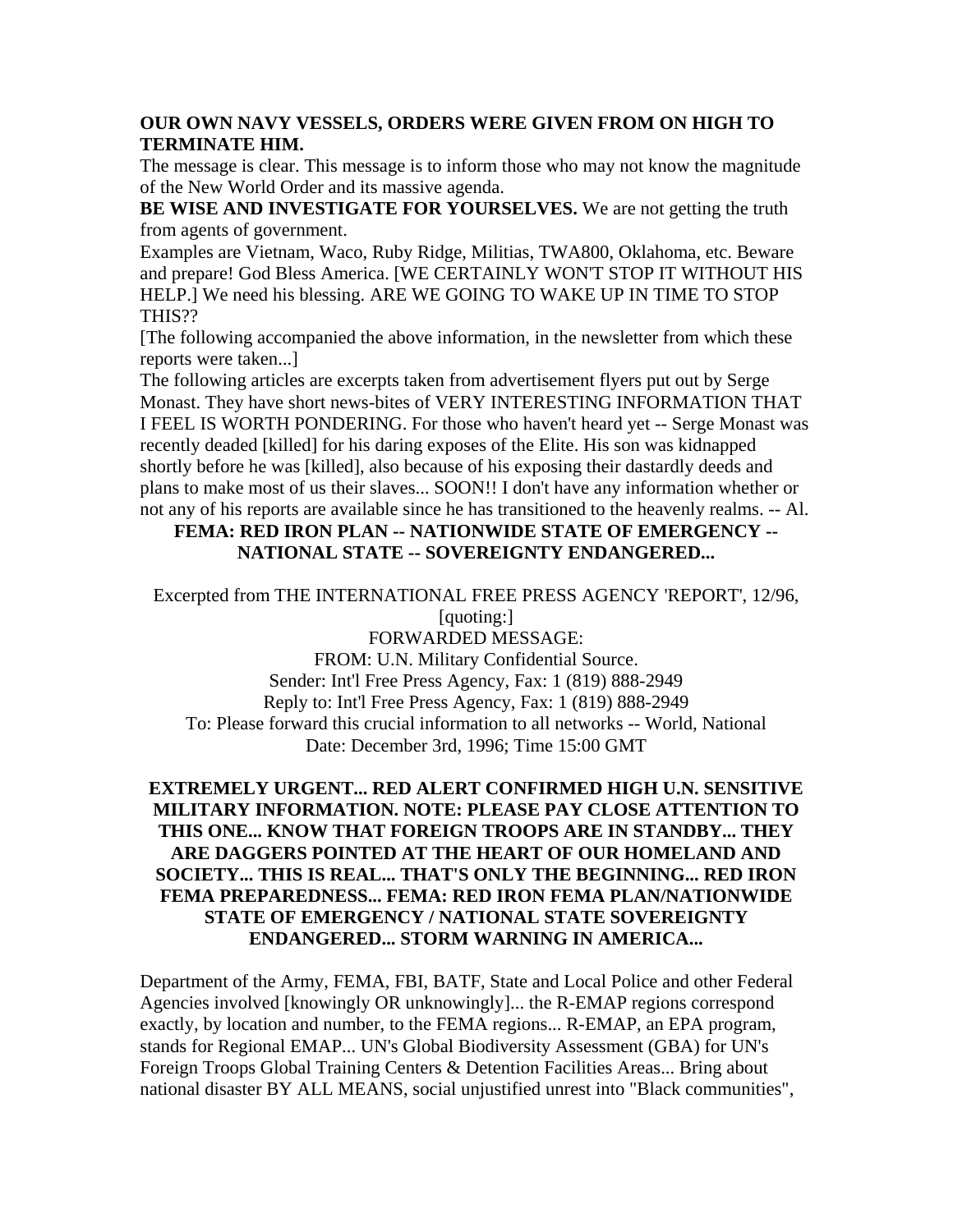national financial crisis as a result of massive budget cuts, national social crisis blamed upon Militia and Religious Groups before the end of 1997... 1 million patriotic Americans who may resist the New World Order and Americans who are not "politically correct" are already listed and targeted to be arrested... [Specifically mentioned are Christian followers of those who run talk-shows throughout the country and Churches not under federal control]...

Very high secretive United Nations Military Plans... Never released before... **TOP CONFIDENTIAL** at high political level... also concern R**USSIAN AND FOREIGN TROOPS DEPLOYMENT AND OCCUPATION OF U.S. TERRITORY UNDER UNITED NATIONS MILITARY COMMAND... FEMA - U.N.** Multi-Jurisdictional Police/military operation "**TO NEUTRALIZE ALL PATRIOTIC AND CHRISTIAN ORGANIZATIONS IN AMERICA BEFORE THE END OF 1997**"... ...FEMA canceled their scheduled Aug./Sept. 1996 "exercises" and changed it to the period between Jan./March 1997 which link to "PHILADELPHIA PHASE III" -- to start in Eastern Canada during the same period... High-ranking politicians and military involved... Strong link between main roads to be used by foreign troops stationed in MEXICO and CANADA and Detention facilities areas, Biodiversity areas, some Military bases and railroad centers... [End quoting]

## **COUNTDOWN TO THE 1997 NORTHERN SHOWDOWN**

Excerpted from RED ALERT REPORT, Aug. '96, [quoting:]

International cross-checking verified sources and other absolute reliable and "unprecedented" sources of documentation [DATED JUNE 1996] tell us that this time is for "REAL". No fiction, no imagination, no process of deduction, the "TOP SECRET" scenario we now have in our hands is just BEYOND EVERYTHING EVER IMAGINED BEFORE. We can surely state that no one else anywhere has the "FULL COMPLETE PICTURE" with all accurate details of what has been carefully planned at the highest level of the world Politics and Economic Elite for something (BIG) to happen in 1997 which will disrupt life of millions of people.

With full, well documented documents strongly supported by various serious unknown Politics and Military hard evidence files copies and actual documents for a major prearranged "Chaos", WE KNOW:

\* "WHY, HOW and WHEN a "DECLARATION OF A NATIONAL STATE OF EMERGENCY" in the U.S. will emerge during night time, and which are the 19 States that will be placed under "MARTIAL LAW"?

\* WHAT will be the precise "MILITARY AGENDA" in the targeted States for FEMA, Foreign UN Battle Groups, FINCEN, MJTF and BATF troops?

\* WHAT are the names of these -- people -- in Canada, in the U.S. and throughout the world who planned and finalized the 1997 scenario??

You might think you know something. Beware of what you always think which might not be this time what will really happen.

\* KNOWLEDGE IS THE BEST PROTECTION.

\* NO ONE CAN PROTECT THEMSELVES IF THEY ARE UNAWARE HOW THEIR RIGHTS ARE THREATENED. [End quoting]

**RECENT NEWS FROM THE PARTISAN RANGERS OF OHIO**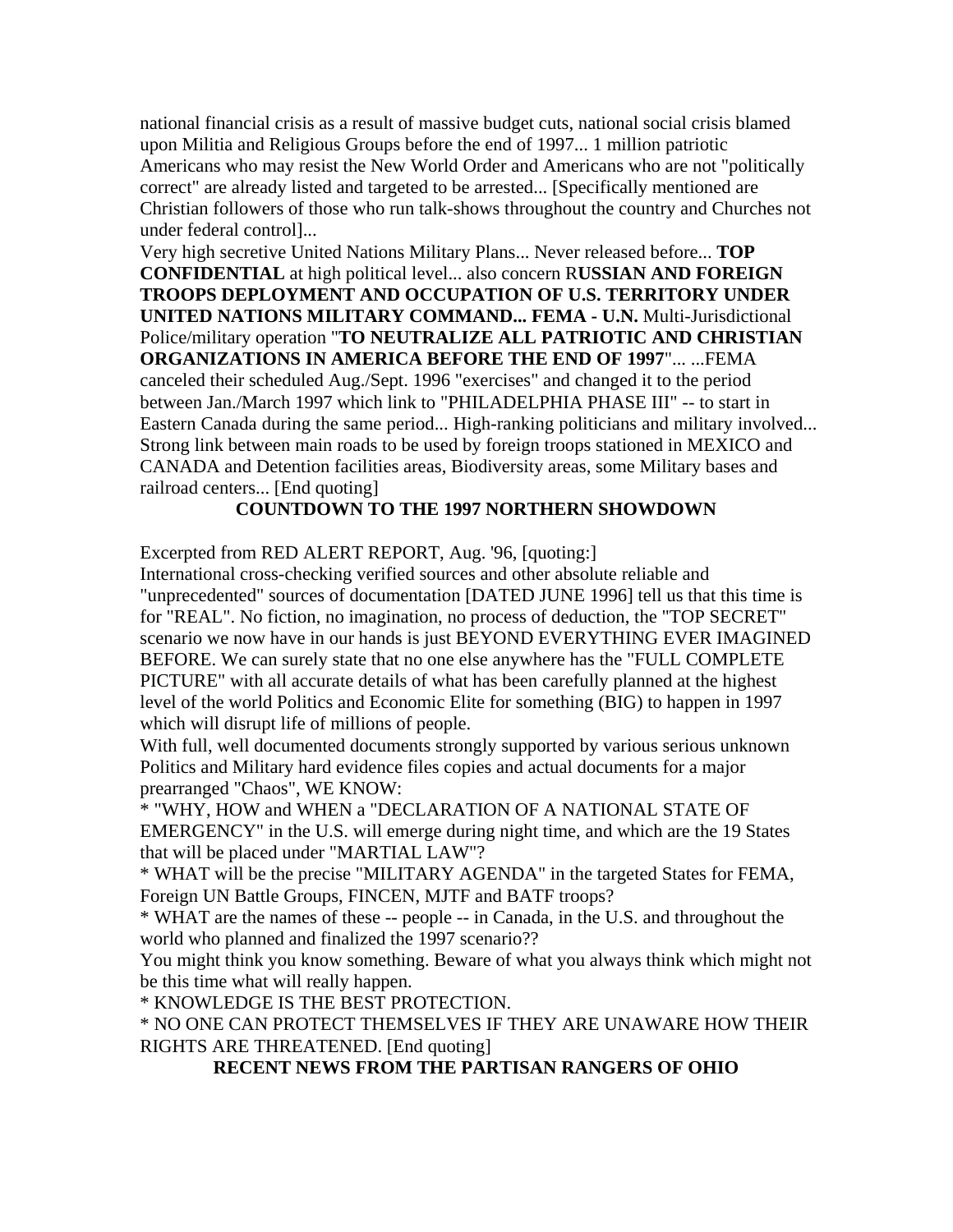Excerpted from Serge Monast's International Free Press Agency, "THE PARTISAN RANGERS OF OHIO", 8/14/96, [quoting;] United States Military Command Office...

(Mag. Gen. Darren Day)

CANADA:

On August 14, 1996, the Canadian Serge Monast was interviewed on the Steve Quayle SW radio program (9400); our Col. Watchman supplied a summary as follows: "The Russian ID system is probing before invasion to test the strength of police units; create havoc, such as riots, to see what the reaction is; see the reaction of the people; create confrontations with the militia and Patriot groups to test their response. THE EAST COAST IS THE START OF THIS INVASION. New Brunswick, Nova Scotia, brand new unit specializing in "search and seizure", "roundups" -- COLD WAR WEATHER AND ARCTIC-PREPARED. The 82nd Airborne, Mountain Division, Watertown, NY, same preparedness -- with these two units they can close off the St. Lawrence sea-way. Invasion routes: from Nova Scotia through Maine, across the borders. \* "The Champion Paper Co. is cutting [trees] on the mountains closest to the Canadian border, creating a clear area to the border before the mountains. They're also spreading herbicides. 'Satellite motion-sensor detection equipment to be installed in area.'

\* "Phase One of Project Philadelphia is about two-thirds completed: rise in prices, shortages of food, power outages, civil unrest... expect a price doubling in your staple food items.

\* "Phase Three -- Quebec Hydro shutdown; this is the 6th largest electric power [plant] in the world, and controls ALL ELECTRICITY EAST OF THE MISSISSIPPI... Scheduled to go down any time from Jan./March. An "induced" outage during the cold of winter (winter of '97 - '98 or a following winter? - Branton) would create the most hardships and be a major "emergency" crisis condition...

\* There were two very high ranking Quebec hydro engineers aboard RON BROWN'S plane. Keep your eyes on Canada. [End quoting]

And from an article titled "TOP-SECRET NEW WORLD ORDER PLAN", from the same publication:

"...Television commentator Bill Moyers found out during a fifteen-day, globe-spanning trip in the company of David Rockefeller that just about a dozen or fifteen individuals made day-to-day decisions that regulated the flow of capital and goods throughout the entire world."

He quotes Bill Moyers himself as saying:

"David Rockefeller is the most conspicuous representative today of the ruling class: a fraternity of men who shape the global economy and manage the flow of its capital. Rockefeller was born to it, and he has made the most of it. But what some critics see as a vast international conspiracy, he considers a circumstance of life and just another day's work.... In the world of David Rockefeller it's hard to tell where business ends and politics begin."

Cannot we say the same thing about the Executive branch of the U.S. Government? It's hard to tell where politics ends and the 'corporate' military-industrial 'government' begins. Later in the same publication, in reference to "PHILADELPHIA PHASE III", we read:

"The basic scenario finalized at the June 1996 meeting in Toronto, and completed with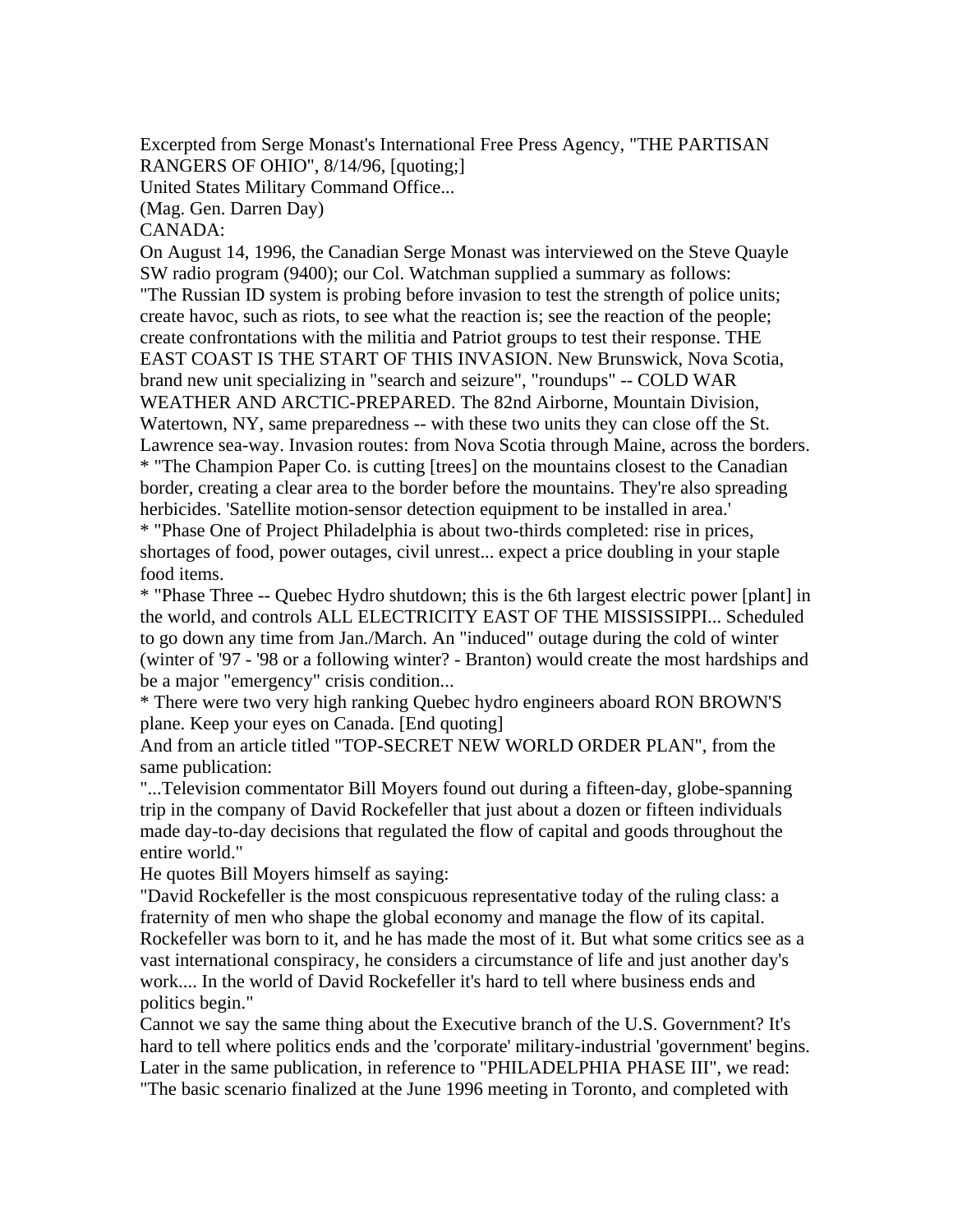other reliable sources, is as follows:

(1) Quebec makes its Unilateral Declaration of Independence between January and March 1997. This situation provides the "trigger" for the catastrophic and irreversible "breakup" of Canada and the "Declaration of a National State of Emergency" in the Eastern and Northeastern part of the United States.

(Note: Those British citizens within British Columbia AND Quebec can prevent a civil war by doing the last thing that the New World Order advocates expect, that is they can do NOTHING. If you refuse to go to war against your Canadian brothers and sisters of Quebec then there will be NO civil war. The only ones left to fight will be the German military units occupying Canada -- you know, the same guys who killed Frenchmen, Britons AND Americans in the last two world wars. Whether or not you believe Quebec should have its independence, you must ask yourself -- what would be more preferable... an independent Quebec, or a devastating civil war that will end in the destruction of both British Columbia and Quebec and the assimilation of ALL of Canada into the New World Order? If war breaks out between the New World Order and North/South America, the Republics of British Columbia and Quebec will have to either side with the NWO or America. There will be NO neutrality in such a war. Either Canada, Mexico, Central America, South America, etc., will be completely taken over by the New World Order - meaning that their cultural distinctiveness and national independence will be forever destroyed -- or they will join as allies with the United States of America in a type of Union of American Republics, independent Republics, yet united in a common front to defend these last bastions of freedom and liberty on earth from the onslaught of a neo-Nazi "New World Order" dictatorship. IF we choose that side which we KNOW is favored by Almighty God, then we will have Divine protection and guidance. Remember that those satanic cults which motivated the atrocities of Nazi Germany are the VERY SAME FORCES which are promoting the New World Order. And if you think Nazi Germany was bad news, you can bet that this time around they will have learned from their 'mistakes' and will be far more determined this time to succeed. So we must also learn from the mistakes of OUR past and be even more determined to succeed than our would-be enemies. Remember what George Washington revealed in respect to his vision of America's future. If we try to build and maintain a society -- in spite of our past mistakes and lack of vigilance against the enemies of freedom from without and within --, a society which is based on justice, mercy, truth and indeed a "nation under God", then all of the powers of heaven and the angelic forces will be behind us. I myself am a nondenominational Christian Patriot who believes in Jesus as the only spiritually begotten Son of God. If we are honest with ourselves, then we must admit that the greater majority of those who formed the U.S. Constitution held the same belief. I don't believe that a certain 'denomination' should be given political favoritism, but I do believe that this country was founded on the Judeo-Christian ideal that all men are created equal and that God is no respector of persons. Those who believe that they are somehow superior to their fellow man are not truly Christian Patriots and would probably be more comfortable with the self-deifying pagan belief systems which gave rise to Nazi Germany and which in turn have given rise to the New World Order and its hierarchy of leaders who consider themselves to be the "Master Race". So again, there is no neutrality in this war whether it be political, philosophical or spiritual neutrality. So, as Joshua once said... "choose ye this day whom ye will serve". - Branton)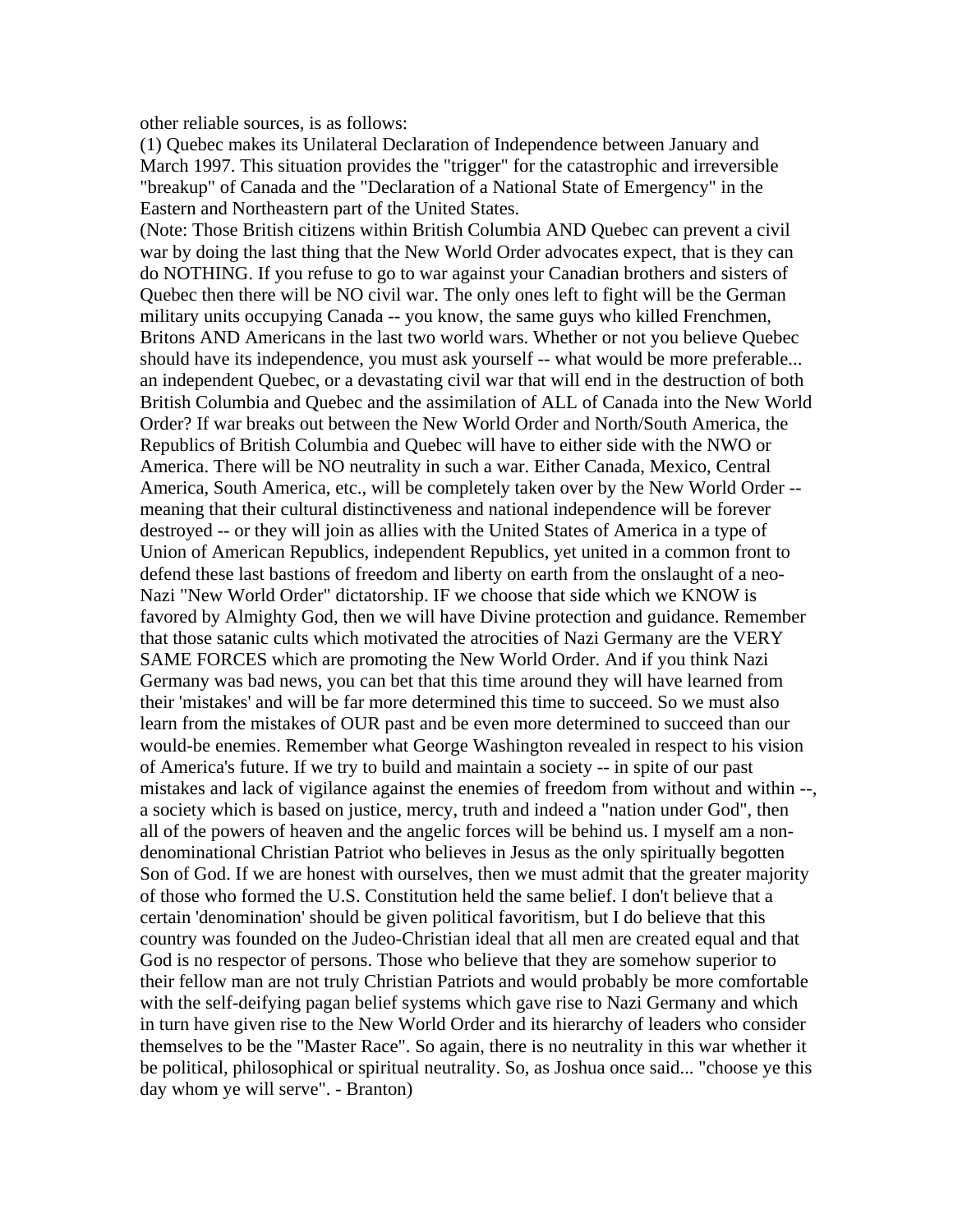(2) A six-way [Canadian] civil war erupts, involving, in its first stage, the Cree Indians, Quebec population and the Canadian Forces; and in its second stage, the population of Quebec and Canada at three different levels: a war of French against English Canadians, a war between French Catholics and English Protestants and a war of identity." At this point please allow me to offer a number of relative comments regarding the draconian agenda on and beyond planet earth, following which we will return to the PHILADELPHIA III scenario: In regards to a potential conflict between Catholics and Protestants, the Charismatic Catholics might be helpful in preventing such a potential 'religious war', due to their emphasis on Christ as the Savior. The Jesuits in the Catholic Church tend to emphasize the deification of Mary, the Saints, and angels whereas the Masons in certain Protestant Churches tend to emphasize the deification of self through fraternal advancement. Taken to the extreme, both of these organizational structures can be turned towards polytheistic idolatry rather than Christ-ianity. It may be that the Jesuit-Masons will try to turn the Catholics against the Protestants and vise versa, encouraging the other to accuse the other of 'blasphemy'. Such accusations, if provoked, will of course be nothing more than blind hypocrisy on both sides. However, focusing on Jesus Christ of Nazareth as the only begotten Son of God would serve to bring all 'Christians' together. This would be true 'Christ-ianity', as opposed to its counterfeit... 'Church-ianity' or idolatry. Churchianity is apostate Christianity, or a 'church' which has lost its spiritual aspect and focus on 'things above', and has reverted instead into an idolatrous economic and politically based organization, one which exploits spiritual passions and beliefs for the sake of promoting the political and economic agendas of the leaders. BEWARE of those churches who would lead you to believe that a human religious leader or religious leaders are mandatory 'mediators' between us and Christ. If you don't believe that CHRIST ALONE is the savior then you have no right calling yourself a 'Christian', since you are trusting in fallible humans for your salvation. Now of course one has the FREE AGENCY to choose just what to believe, whether they accept Christianity or not, and I'm certainly NOT trying to take your right of self-determination away from you. We DO have the right to choose our destiny, but along with that right comes the responsibility of accepting the consequences of our choices.

The Pharisees -- those who crucified Jesus of Nazareth -- were a perfect example of a religious institution which lost its inward spiritual essence and became nothing but an empty eco-political shell. Jesus had threatened the Pharisees' economic and political hold over the Jews, and so in collaboration with the Romans they were determined to kill Him. However in doing so they unknowingly fulfilled the prophecy in Isaiah chapter 53. The Jesuits, who were behind the inquisitions of Europe -- during which hundreds of thousands of Christians were slaughtered -- and who according to writer Edmond Paris served as 'advisors' to the Nazi S.S. in their 'inquisition' against the Jews, are another example. If I am not mistaken, then it would seem that if an organization ceased from spreading a message of spiritual regeneration for the benefit of others and rather turned to killing hundreds of thousands of European Protestants and Meso-American Natives for the sole purpose of preserving their eco-political empire, then it would seem that this would not be an institution which is based on the teachings of Jesus, and therefore not 'Christian'. The Jesuits never were Christians nor even Catholics. Ignatius Loyola had a previous arrest record in Spain for subversive activities as a gnostic, and had manipulated himself into the Vatican through flattery by promising an un-discerning Pontiff his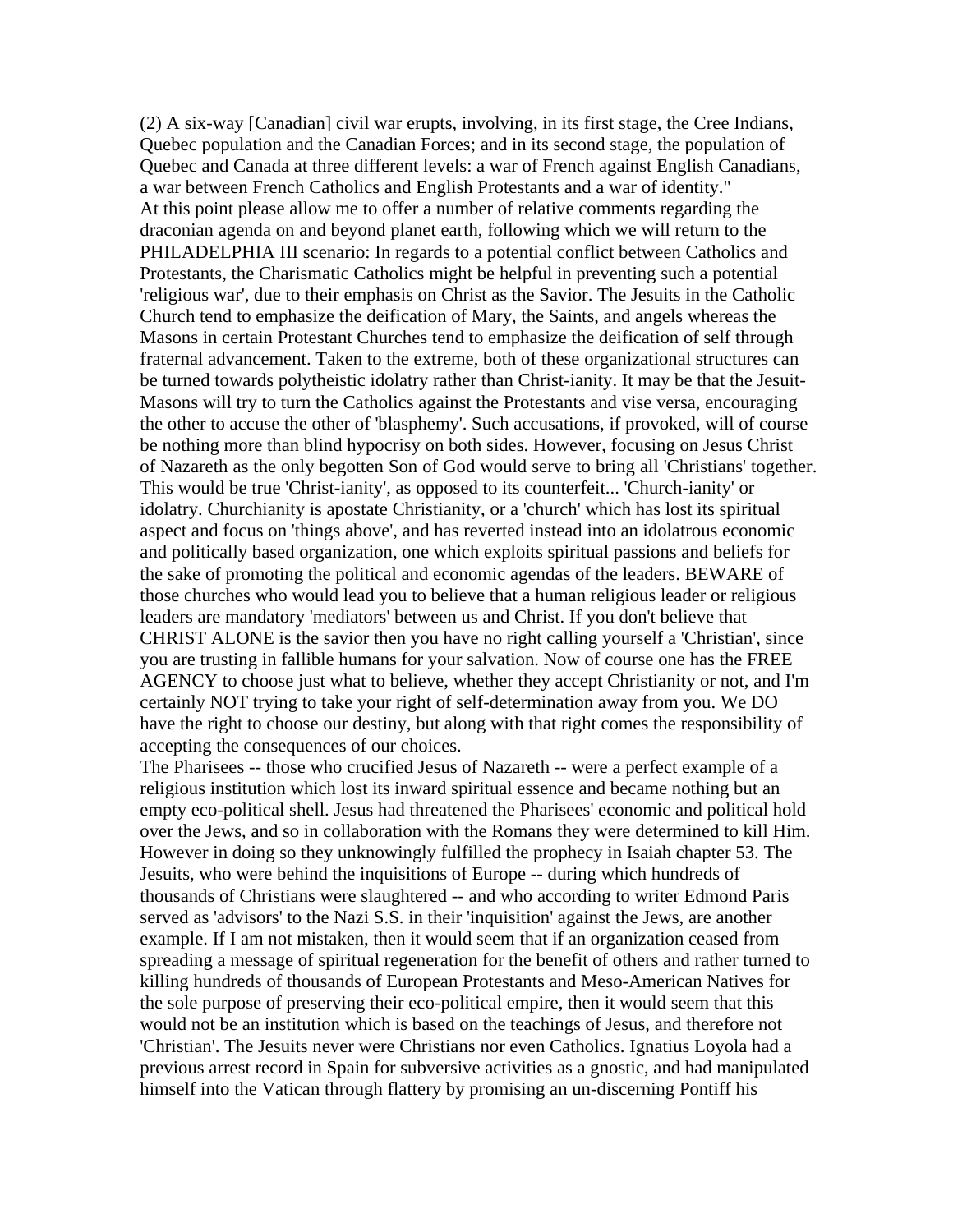devotion as the head of a 'militia' that would serve to protect the interests of the Popes and of the Vatican.

The Jesuit infiltration of Catholicism AND the Masonic infiltration of Protestantism incidentally was planned well in advance by the Bavarian cults. The Bavarian 'serpent' cults control both Jesuitism and Masonry in spite of the apparent outward animosity between the two. In turn they control the Bilderberg society, which at the core has a council or 39 initiates, or 13 Black Nobility, 13 Wicca Masons and 13 Maltese Jesuits. Another example of Jesuit-Masonic collaboration is the Scottish Rite of Masonry itself. As an interesting note, some contactees refer to an ancient conflict involving Orionite 'Greys' and Sirian 'Nordics'. The Orionites and Sirians allegedly fought for control of the ancient Egyptian ruling fraternities, and this later developed into a war between the [Un]Holy Roman Empire/Jesuits/Nazis who were backed by the Orionites, and their opposition within the British Empire and its Masonic lodges who were backed by the Sirians. With the Orionite infiltration of the extraplanetary 'Ashtar' collective or the 'Melchizedek' lodges, and with the infiltration of the Masonic lodges on earth by the Orion-backed Bavarian Jesuit/Illuminati/Thule societies, the unsuspecting Ashtarians and Masons were manipulated into serving the agendas of the Orionite and Jesuit infiltrators, respectively. This is why humans from Sirius-B who had formerly been at war with the Orionites could be turned to serving the agendas of Orionite agents -- operating in and around the Hale-Bopp 'comet' -- who had infiltrated the Sirian's 'Ashtar' collective. To these Sirians, they weren't dealing with 'Draconian-Orionites', but with 'Ascended Masters'. Hale-Bopp is apparently an Orionite 'Trojan Horse', intent on supporting a New World Order to be ruled in part from the CLUB OF ROME's joint Illuminati-Grey Alien base under Pine Gap, Australia. All of this has been prepared in advance through the joint Nazi-Grey abduction and implantation of millions of people throughout the world -- see the quote at the beginning of this file.

Am I insane? Is all of this merely the ramblings of a lunatic? I suppose time will tell, however this is what my 'other worldly sources' have 'told' me, and is followed-up by what others have been saying. Think about it, if a hostile alien force had its sites on earth, would they arrive as part of a mindlessly destructive '**INDEPENDENCE DAY**' invasion, or could we credit them with a bit more intelligence -- although no less malevolence -- by carrying out a type of 'Operation Trojan Horse', to coin a phrase from well-known Ufologist John Keel? Perhaps they would plan well in advance to bring the planet to a state where resistance would be minimal... massive abductions, mind control, infiltration, underground staging bases, genetic projects to create alien warriors who could operate well in the environment, overtures to foolish and greedy planetary rulers so as to gain their cooperation, multi-leveled deception and psychological warfare, a global government that would facilitate an easier takeover -- taking control of the leaders of an already-existing power-structure rather than destroying the old structure and creating a new one. And perhaps a main invasion force arriving in the tail of a 'comet' so as not to attract too much fear and negative reaction -- and when the so-called 'comet' passes the planet they could attempt to send out powerful transmissions to activate implants and subliminal programming within abductees...

I believe that it's time that the 'battle lines' are drawn. If we do not know who our friends and our enemies are 'out there' -- that is, those creative and 'free' POWER STRUCTURES as opposed to those destructive and 'slave' **POWER STRUCTURES**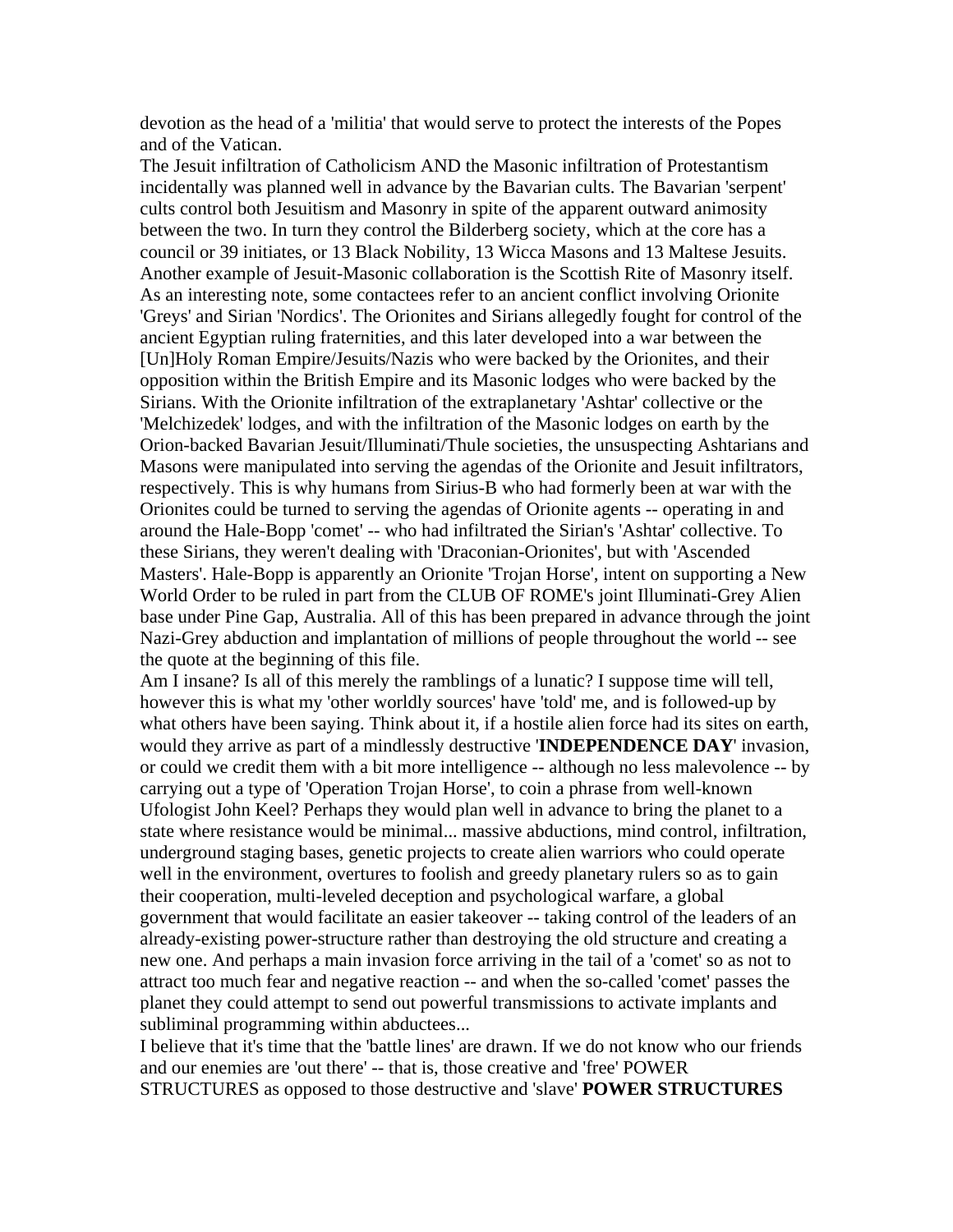existing upon, below and beyond this planet -- then we are more likely to **BECOME t**he enemy by default. The collectivist Ashtarian and Masonic lodges, with their 'all-inclusive' philosophies, tend to cloud the LINE between self-centered elitist agendas as opposed to agendas based on service towards the overall good of others. The only real thing that the collectivists are 'unified' in is their self-centeredness, and in the collectives only those 'selves' which are strongest will survive, and these 'selves' in turn will tend to siphon the individuality from the weaker 'selves' around them. It's like the black hole which many astrophysicists believe exists at the center of the galaxy. It is the largest black hole in the galaxy, and even though other smaller 'black holes' exist around it, these tend to be pulled in to and assimilated by the super-black-hole. I wonder if this has anything to do with the Nazi occult worship of the 'Black Sun', which is in essence the worship of the black hole at the center of the galaxy?

The collectivists would also attempt to spread the gnostic lie that there is no 'good' nor 'evil', but just 'experience'. From my perspective, evil is a "service to self" mode and good is a "service to others" mode, so since these two modes OBVIOUSLY exist, the occult "channelers" for instance who spout this sort of rot are proven to be LIARS. This lie that there is no 'battle-line', so-to-speak, between good and evil because neither really exists, only serves the agenda of evil.

So then, we must draw the 'galactic battle lines' between those alliances which strive to adhere to a service-to-others / non-interventionist philosophy and those alliances which choose to adhere to a service-to-self / interventionist philosophy. Also we will include the collectivists who claim that they don't 'take sides' but are neutral. I am sorry, but in this cosmic conflict which our galaxy finds itself in there is NO neutrality. It's like Switzerland, they were 'neutral' in World War II. But of course their 'neutrality' did not prevent them from protecting stolen Nazi gold in their bank vaults. If one is not for the side of service-to-others, then they are by default on the side of service-to-self, which leads to collectivism, since in a self-centered collective the most selfish tend to assimilate the weaker of their own kind. Collectivism is therefore a form of interventionism, since it violates and invades the individuality and personal sovereignty of others, whether on a planetary, national, local, or individual basis. Individual-Collectivism can be useful, like the **INTERNET** for instance because the individual has control over their interaction with the collective and can 'log-on' and 'log-off' at any time they chose.

When a collective however **INVADES** a persons individuality, as the Ashtar and Grey collectives do by implanting permanent micro-electronic devices **WITHIN** the person, invading their personal boundaries, then that collective is a dictatorship of the worst form as it violates the God-given sovereignty of those who are 'assimilated' or born into such a collective. Once the collective has violated ones personal boundaries by ones personal CHOICE, then they are in essence 'selling their soul' to the collective -- in this case their 'soul' being their identity, emotions, sovereignty, free agency, etc. This puts the person's soul at extreme risk. For instance, an impending example of this on this planet would be a computer chip implanted into one's right hand or in their forehead in order to be a part of a planetary economic collective, as prophesied in Revelation Chapter 13. If one succumbs to such a temptation they would in essence be giving up their soul and identity in exchange for physical gains. Once the soul is COMPLETELY 'assimilated' into such a collective there is no turning back because personal will and free choice have been forfeited. The exception would be someone who is 'assimilated' against their will via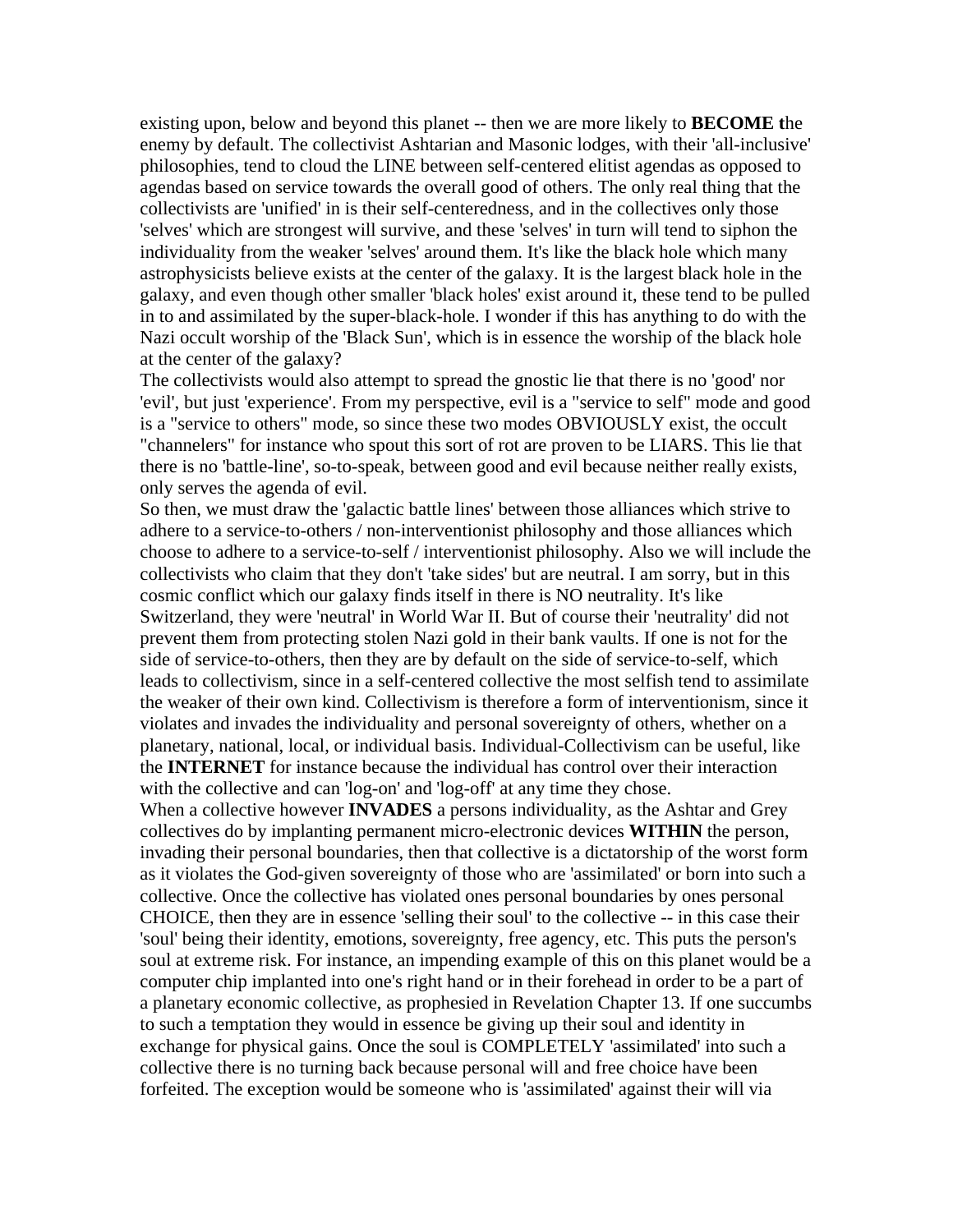deception, or through force and ignorance as with a child.

Even though I myself have been implanted with psionic mind control devices, and at least one hemisphere of my mind assimilated into the Ashtar 'collective', this was done without my full conscious agreement but through deception and trickery. Because of this, I have retained a 'conscious identity' and a will which has been able by the grace of God to 'fight back', even though the 'psychic battles' have been VERY difficult at times, a virtual psychological **HELL**.

Based on what has been learned from a number of contactees, it would seem as if the Reptiloid-Grey interventionist-collectivists have succeeded in conquering several human colonial worlds in the past through 'Trojan horse' type strategies. Most of these have been quasi-collectivist societies whose global leaders have discouraged national, cultural and individual distinction, and who have sold themselves over to the alien agenda for selfcentered motives, succumbing to the deception and propaganda of the aliens. Once the Reptiloid-Grey collectivists however set their sites on planet earth, they were faced with a whole new challenge.

Because of planet earth's national, cultural and individual diversity and because the situation on earth was unpredictable as a result of this, the alien[s] were forced to gain more of a following of collaborating human elite than they normally would in order to establish their global dictatorship. This global 'New World Order' government would more easily facilitate the planet's assimilation into the alien collective. In anticipation of this, the aliens began to support and infiltrate the international fraternal networks [the Lodge, or Masonry] several centuries ago. Being that the United States of America was the strongest supporter of individual sovereignty and freedom -- individual distinctiveness, freedom and creativity being the mortal enemy of the collective -- they established several 'Trojan horse' underground bases in America behind the guise of "technology transfer", below various strategic areas.

Even though representatives from several 'Federation' worlds -- who were well aware of the nature and strategies of the Reptiloid-Grey collectivists because of ages-old conflicts with the same -- warned the NSA-controlled executive branch of government against having anything to do with the "Greys" who were entering the system in staging bases that had been constructed within 'engineered' planetoids, the NSA ignored their overtures. The NSA, which may have already maintained a secret alliance with the reptilian collectivists due to its 'Nazi' roots, continued with the "interaction" projects, heedless to the warnings of the Federationists. The technology exchanges occurred, however needless to say the super-technology could only be used and operated by the aliens themselves, or by agents or scientists working for the fascist corporate-industrialists [rather than the Congressional-Electorate government] who were completely programmed and mind-controlled by the alien "hive". Those within the collaboration who showed signs of resistance against the agenda had a tendency to disappear or die prematurely.

The Reptiloid and Grey interventionists managed to infiltrate and take control of the deeper subterranean human collectivist [Ashtarian] colonies, although as they continued the planetary takeover from the bottom up [the same strategy they use to take over the minds of human abductees -- from the 'deeper' collective unconscious level to the 'outer' individual conscious levels], they met with some resistance from more individualistic American military forces who had access to the underground network, as well as from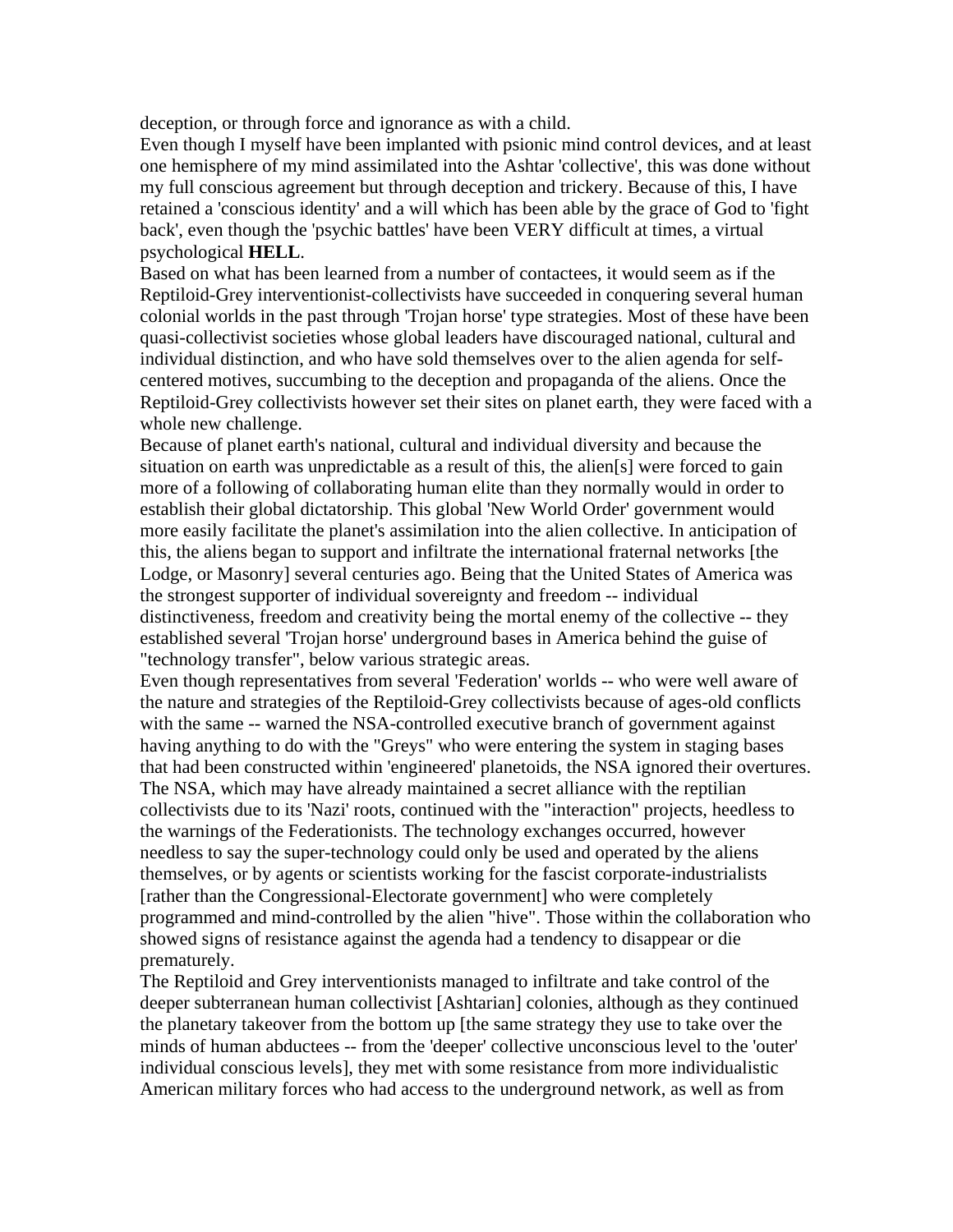non-collectivist Federation forces. Through selective implantation and assassination, further dubious treaties, technology exchanges and "false flag" strategies -- i.e. feigning benevolence -- the resistance was for the most part subdued. Several 'Trojan horse' bases that were used to gain control over specialized fields of military-industrial research and development under the guise of the technologyexchanges were established beneath the following areas: Montauk - Camp Hero, Long Island [quantum-hyperspace mechanics & microwave mind-control]; the Denver International Airport [transportation & human containment]; Little Cottonwood Canyon - Dougway, Utah [cloning & cybernetics]; Mercury - Area-51, Nevada [nuclear & antigravity]; Lancaster - Tehachapi, California [ aerospace & computing]; and Ft. Lewis - Madigan, Washington State [bio-medical & bio-replication]. And of course the major base which supervises the activities taking place in all of the above, the ancient underground facilities below the Dulce - 4-Corners area of New Mexico. It was inevitable that draconian collectivism and human individualism would eventually clash within the joint-operational underground networks, and it seems to have began in 1975 during a 'demonstration' by the Greys of an antimatter reactor within the underground levels of the Area. There were a large number of human scientists and security personnel present in the underground chamber where the demonstration was taking place. The Greys DEMANDED that the military officers either disarm themselves or leave the room. One military officer, offended by this display of alien arrogance on a planet where the aliens were supposed to be 'visitors', questioned the order. This led to a conflict of interest which erupted into a military altercation, which ended with the death of one Grey alien and several dozen human scientists and security officers. Although there were apparently no further confrontations at that base [at that time], the incident was NOT forgotten, and may have sowed the seeds of a resistance movement which escalated within the "Dulce" [pronounced "dul-see"] base 4 years later in 1979, which became known as the DULCE WARS.

The resistance was led by the late[?] Thomas Edwin Castello, who was in contact with personal friends until the mid-1990's at which point he disappeared. Castello was head of Security at the multi-levelled base, and joined with 9 other workers initially in an effort to sabotage the biomedical atrocities that were being perpetrated on abductees who were being brought to the base... some temporarily, but others permanently. Others joined the resistance, and even a few tall "reptiloids" which did not agree with the policies of their collective and who had developed a degree of individual emotionalism as a result of their close association with the humans, also joined. There were apparently traitors in the midst of this resistance, although just who it was is uncertain. The resistance grew as the result of the discovery that the "White Draco" leaders of the base had broken the "treaty" and were holding several thousand abductees against their will in more remote aliencontrolled levels of the underground network, in cages or in cryogenic containment, so that their body parts could be used for various biogenetic experiments, or worse. Several of the scientists who had discovered the "Grand Deception" were found out and taken captive and held in peripheral sub-bases such as those beneath the Ute Reservation of SW Colorado and SE Utah, and at least two major altercations broke out. In one conflict, several special forces were sent in to rescue the captive scientists and abductees. This mission was a miserable failure, except for the fact that over 200 aliens were killed and some 66 special forces out of 100 that were sent in also died in the firefight. Another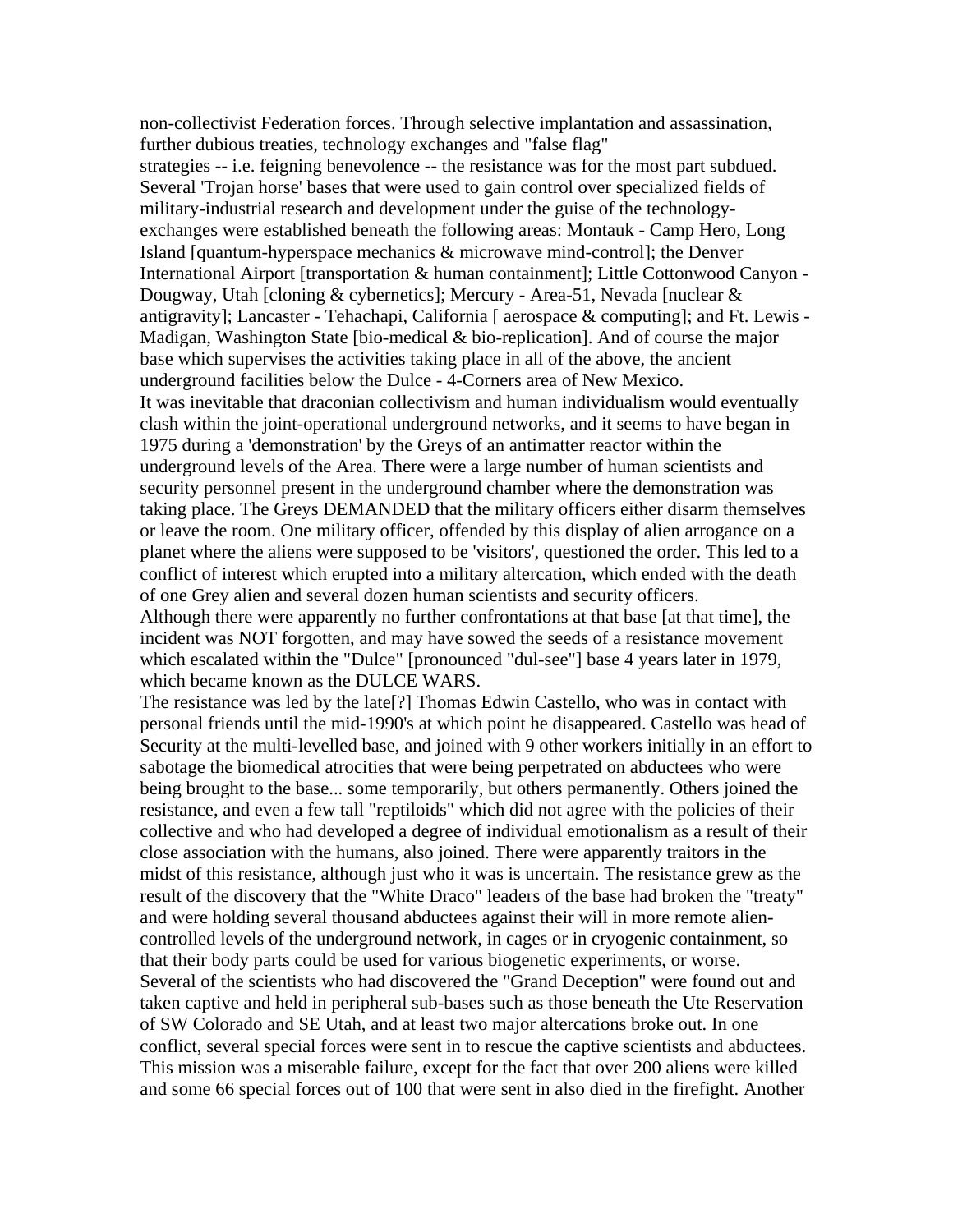attack was apparently ordered by the leaders of the fascist collaboration, who ordered the assassination of all members of the resistance, Americans, Nordics, Reptiloids... Most of the members of the resistance were slaughtered in cold blood, although a few escaped, Thomas Castello being one of them. Whether or not these attacks were ordered by two different intelligence agencies, or one schizophrenic [MJ-12] agency, the fact remains that these overall events led to a major split within the American intelligence community, and this may have contributed to a similar resistance that DID result in the sabotage and cessation [for a few years at least] of the Thule Society/CIA-NSA/Orion Grey projects at the Montauk base six years later in 1985.

The Reptiloid and Grey collectivist-interventionists of Draconis and Orion became desperate as the situation grew increasingly out of control. Time was running out, and the alien collectivists faced the danger that their centuries-old agenda to infiltrate and conquer the surface nations of planet earth was falling apart at the seems. All efforts were directed towards the infiltration of American and global society in general, and the destruction of the U.S. Constitution and implementation of the New World Order via their collaborator agents on earth.

On a more personal note. For several years I have personally experienced unusual reoccurring "dreams" of interacting with aliens in underground basing systems. Some of these apparently had to do with certain Ashtarian/Telosian-Shastan/Aghartian semicollectivist colonies which have since been stressed by, if not infiltrated and taken over by, the draconian collectivists. At one point in 1995, a clear and distinct "voice" in my mind told me that I was "a CIA agent". Fearing my sanity, I ignored the "voice", however I was painfully reminded a few days later when I was told by a close friend -- an abductee whose father worked on the Los Alamos Manhattan project -- that in more than one abduction experience "I" myself had come and taken her to some underground facilities below the foothills of the Western Rockies in the Salt Lake Valley of Utah, where we encountered alien beings. The beings presented themselves as being benevolent, but this might have been a facade, that is, unless I subsequently recieve proof of the fact. During one of these experiences she asked "me" why I had security access to all of these underground facilities. According to her -- I kid you not, I did not mention a thing about the "voices" in my head a few days earlier -- "I" reluctantly told her during this abduction episode of hers that it was because I worked for the CIA! I do not "consciously" recall this particular incident, whether as a "dream", or whatever. I do however recall having several "underground dreams" wherein I saw the tall and in some cases small alien humanoids she mentioned. According to several contactees, during abductions alien beings often impose -- through a form of technosis -- a state of consciousness similar to that which one experiences while in the dream state, so that upon awakening the abductee is led to believe that the experience was all a dream, even though evidence often exists suggesting that something did happen during the night. In my friends case it was strange bruises and markings on her body that were not there when she went to sleep. After hearing this confession by my "other self" of being a CIA agent, she became violently angry and the next morning recalled the emotions relative to the event and in turn the event itself. Both of us have also met other abductees who were experiencing "double lives", a conscious life and a suppressed life in an altered state of consciousness, interacting with aliens of all types. Several of these people -- who happen to live in the Salt Lake Valley -- spoke of being involved, in their nocturnal "alternate" lives as an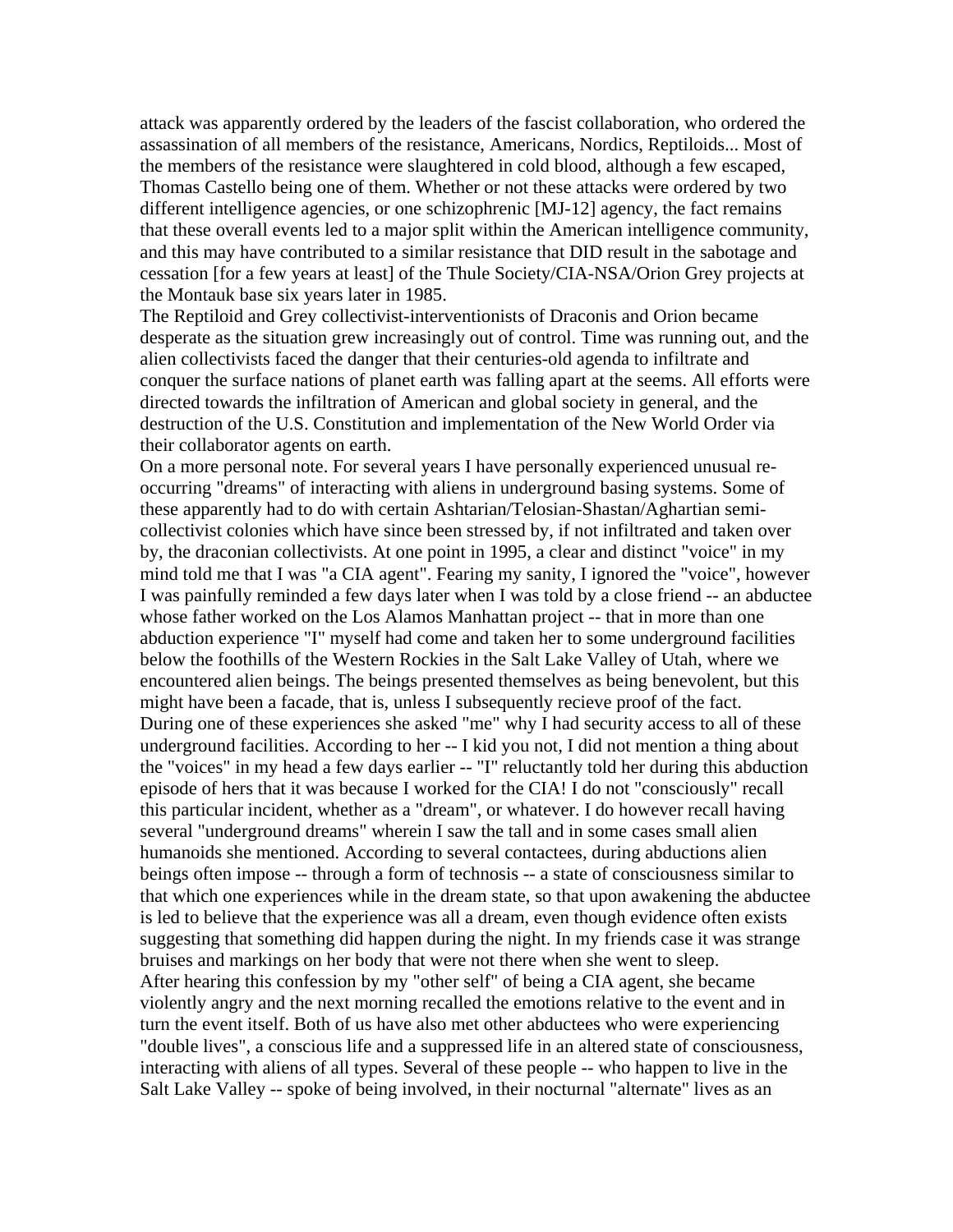abductee, with some kind of violent space war taking place between two groups of aliens who maintain underground bases and strongholds within the Rocky Mountains, with each side determined to root out the opposition...

Some have suggested that some of the Greys want to break free from the Draconiancontrolled Orion Empire, and may be training human abductees to fight their erstwhile draconian overlords in that capacity if such a revolution occurs. If this were to occur, due to the collective itself, it might be the individualist Hubrids who lead such a resistance, along with Greys who may have developed some degree of independent emotional expression due to their close contact with the more emotionally-individualistic Hubrids. It would seem however that by commandeering the unconscious lives of abductees and training them to fight a war -- against the Draconians, or in the case of "collectivist" Greys against the Federation, the U.S. Government, or what have you -- the Greys are doing to abductees on earth exactly what the Draconians have done to them. They have made them the unconscious puppets of their collective agenda. As they say, abuse tends to breed abusers.

I would NOT suggest that our military come to the aide of any Greys and Hubrids [Hubrids being hy-brids born with a human soul-matrix] who are trying to defect from the Draconian collective UNLESS the Greys/Hubrids fully submit themselves to a Congressional or a joint Congressional/Federation council if such can be established. The reason for this would be to ensure that all human forces and operations are FULLY monitored by Congress. There WILL no doubt be Greys -- the Grey-Reptiloid hybrids for instance -- which WILL attempt to sabotage such a resistance or feign themselves as being part of the resistance, when in fact they would be working for the Draconian elite. Such collectivist-Greys might try to gain the assistance of a human agency, excusing their former abuses with something like "we didn't have a choice, we were just following the orders of the Dracos... but now we want to rebel and break away from the Draconians with your help."

Even if there were an element of sincerity in the desire for individualist Greys/Hubrids to break free, the collectivists themselves might use the situation to gain a stronger foothold in our society... as they have done with the 'treaties'. Even if some of the past treaties were implemented by Greys with semi-ethical motives, which I strongly doubt, then the collectivists themselves would step in and betray these treaties and use them as Trojan horses to establish more control within human society, which they HAVE done. For this reason, ANY such resistance must be absolutely **CONTROLLED AND DIRECTED** by Congress or a Congressional/Federation council. Any Grey or even Reptiloid that has just recently acquired individuality and partly severed itself from the collective "hive" could certainly NOT be trusted to make key life-and-death decisions involving humans, since they would no doubt retain some level of residual "collective programming". Supposing one government agency makes a deal with the Greys to "fight" their enemies the Draco... It could be that yet another government agency might be manipulated into an opposing agenda in what would amount to a galactic Machievellian scenario. It fact it may have already happened. Contactee Alex Collier claims to have learned from Andromedan-Pleiadean non-interventionists -- who have 'blockaded' our system to prevent outside malevolent forces from taking advantage of our present planetary chaos and changes -- that at least one agency has sent out a call for help to alien civilizations to come to our defense and assist us in rooting out the Greys that have become entrenched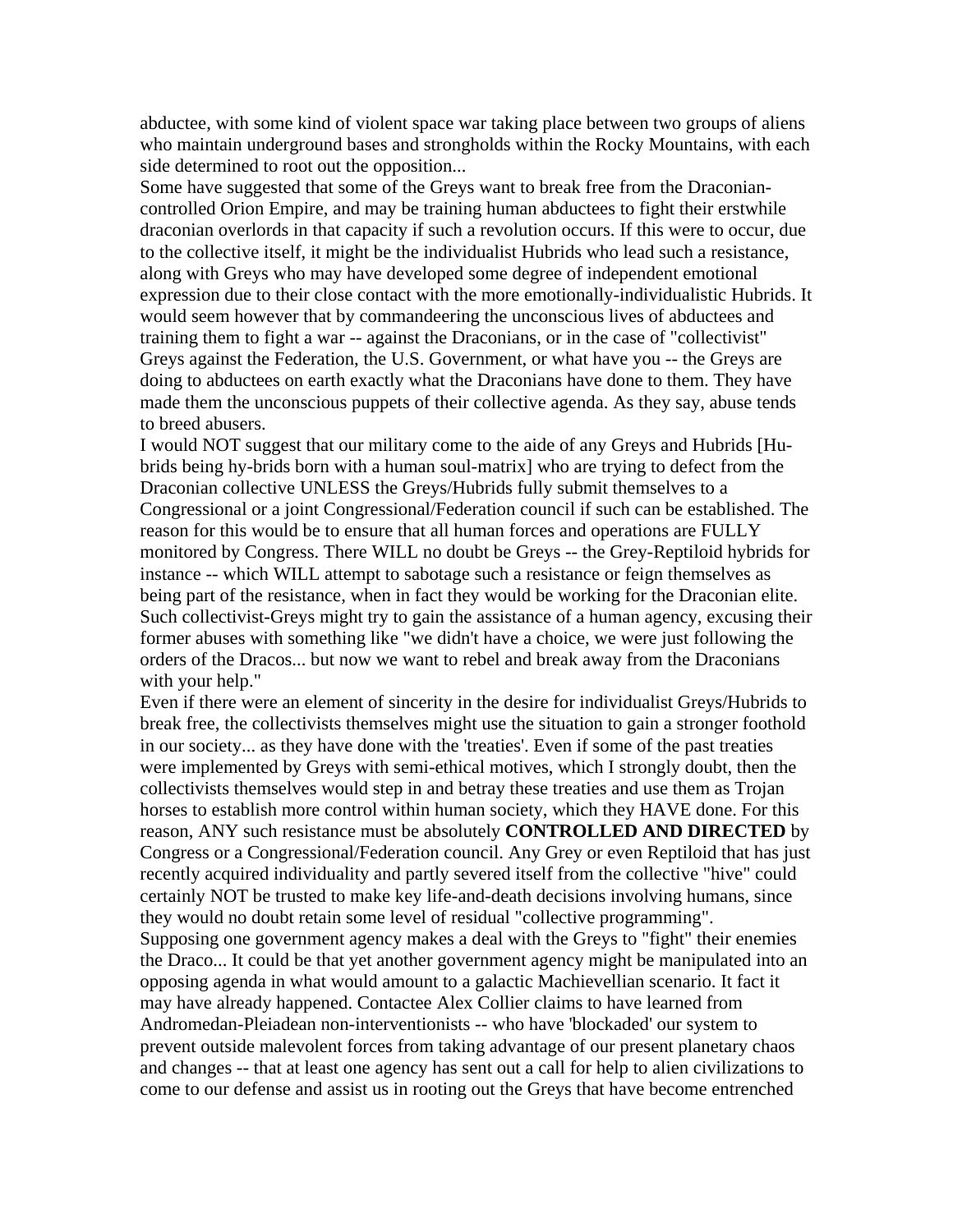in our planet. One group responded. Wouldn't you know it, it was the Reptiloids from Alpha Draconis, whose forces are apparently en-route to earth according to Collier. Also, a large armada from Sirius-B is reportedly on its way to the Sol system and due to arrive around 2004, and these may or may not be allies with the Draconians. Hopefully they are not. There are some reports which seem to imply that the large Sirius-B armada may be arriving to defend their own bases in the Sol system and beneath planet earth, that are being stressed or attacked by the Grey-Reptiloid interventionists with whom the Sirians have had conflicts in times past.

As for the Alpha Draconians, if and when they are allowed into our system/planet, they will NOT do anything about the Greys, simply because the Draconians **SENT THEM HERE** in the first place. My only suggestion is to declare our planet, or at least the "upper" and "lower" Continental United States, a "**VERMIN FREE ZONE"** -- that is, **NO GREYS, NO REPTILOIDS, NO INSECTOIDS** -- PERIOD! In order to enforce this we must **DEMAND** access to the interplanetary and subterranean technology now possessed by the largely alien-infiltrated Military-Industrial Complex. Those members of the Masonic M.I.C. fraternity must realize that this is their only solution, otherwise they will remain stuck between the proverbial rock and a hard place... with the threat of total assimilation -- along with the individuality-killing New World Order -- into the alien collective on the one hand, and the threat of an invasion of their Military-Industrial underground by angry patriotic Americans on the other hand.

Returning to the incident involving my "alternate identity", the day following this "abduction" incident -- wherein my alter-ego "spook", or programmed "sleeper agent" you might say, came and took my friend to an underground base -- she noticed a black automobile with what looked like government agents sitting in it, parked across the street from her house, and she had the definite feeling that they were observing her. What I found interesting is that my friend informed me that in her experience "I" was left-handed [or right-brain dominant -- the right brain being responsible for "non-verbal" mental functions] whereas in my conscious life I am right-handed [left-brain dominant -- the leftbrain being responsible for "verbal" mental functions]. Having heard previously that those possessing an alternate personality often harbor THE alternate identity in the hemisphere opposite from the one in which they are consciously dominant, I put two-andtwo together. I have a strong impression that this alternate identity is NOT entirely an individual personality, but more of an implanted "receptor" for an alien collective mind, you might say. I've heard of abductees who have been taken aboard ships within the "Ashtar" collective. They tell of being psionically linked to a powerful intelligence outside of themselves, and as a result of this they are able to perform activities that they normally would or could not do... fly a starship for instance, or rather it would be a case of the "central mind" flying the ship THROUGH them. Contactee Israel Norkin states that the core of the Ashtar collective operations is a 20-mile-long space-based computer mainframe, a **MASSIVE** artificial intelligence...

I have often wondered just when and where this alternate identity was induced into my subconscious mind [apparently by the CIA-Alien collaboration], yet that has continued to elude me, however all of this has served to convince me of just how far the infiltration of our society has progressed, and how it has affected me on a personal basis. I know of several abductees whose "alternate lives" with Aliens has virtually drained their normal waking lives in a devastating manner, leaving many of them mental and emotional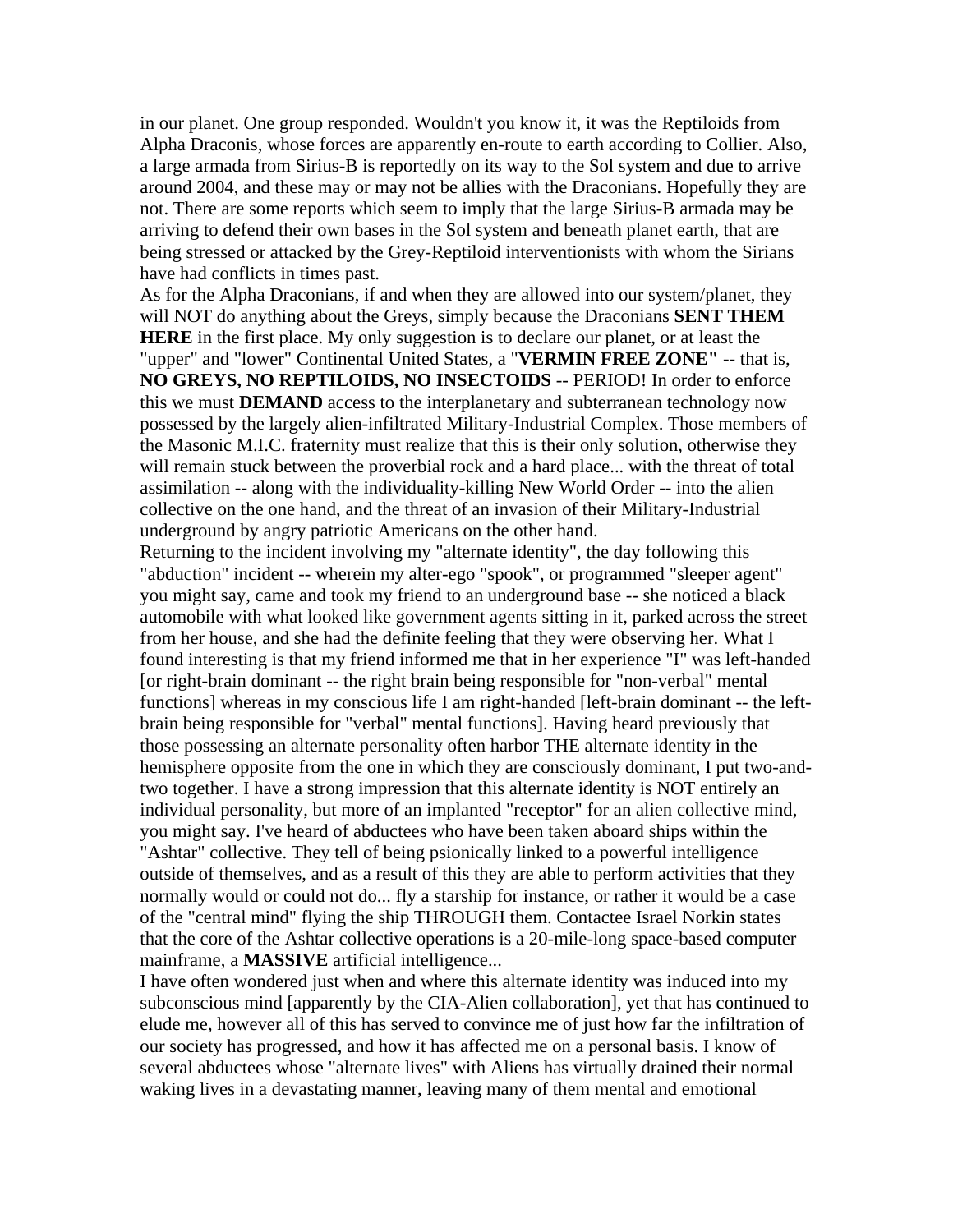wrecks, which in turn severely affects their abilities to maintain a productive career or social life. If this has been true in my own life, and the lives of other abductees who I know, then how many more people have had their lives sabotaged in this manner by alien infiltration of the subconscious levels of their existence? As an example, my friend who I have mentioned above had a photographic memory when she was a teenager. However after the abductions began, she has had nothing but memory problems galore! I sometimes wonder if these aliens-fascists are deliberately sabotaging our abilities as human beings in order to keep us operating at minimal potential, and facilitate continued control over us on an individual, national and global basis. With the understanding that I am NOT the only one who has been a victim of this type of **INTERVENTION**, you can perhaps understand my zeal in getting this information out to as wide an audience as possible, and above all to those suffering abductees whom a skeptical society has ignored and ridiculed. Just remember, in spite of those who do not understand -- not having undergone the overall abuses that we have, for which they should be eternally thankful - there are millions of people in America and around the world who DO understand. I do hope and pray that the information within this file will help YOU to break free from the influence of the "Intruders" and re-claim your personal sovereignty. Remember, you have the **POWER** to claim your **INDEPENDENCE** from these collectivist parasites. Their weapon is to **DECEIVE** you into believing that you must submit and that you have no choice in the matter. **THIS IS A LIE!!!** I would strongly recommend however that in standing your ground, that you put your faith in a power that is infinitely greater than the entire alien collective... that is Almighty God.

My own attempts to break free from the control of the alien collectivists has been a long and painful process, however I am convinced that the Almighty, and to some extent ethical other-worldly forces, have helped me along the way -- possibly more than I can ever know. Once the 'enemy within' was exposed however, and I began to resist the process of alien infiltration of my unconscious mind, I was in a sense able to 'defect' from the collective with some rather damaging information -- damaging to the continuity of the 'collective' that is. The collectivists are taking a chance by connecting individualist humans to their collective via psionic implants, as there is always the possibility that the implants might work both ways. That is, if the abductee becomes aware of how he or she is being manipulated and controlled on an unconscious level, then that person's individual nature may out of self-preservation feel that his or her personal sovereignty is being threatened and they might try to take back control. In so doing, they might succeed in 'probing' or 'interrogating' the collective, violating its innermost secrets and thereby threatening its security. This is why the aliens are depending so much on mind control and memory repression via technosis and electro-chemical dissolution of memory, and whatever other methods they use to impose mind control.

I will say for a fact that if I can fight back, then other abductees who have been implanted or even those who have been born into the Ashtar collective below or beyond this planet can also fight back and re-claim their individual identities and independence, especially with the help of Divine Intervention. Since my personal discovery of the Ashtarian-Draconian conspiracy to 'assimilate' the people of this planet, I have found some remarkable similarities between my perceived reality and certain aspects of the science fiction media. It would seem that the collective unconscious of humanity here on earth perceives certain things on a more subtle level that emerge in the form of inspiration at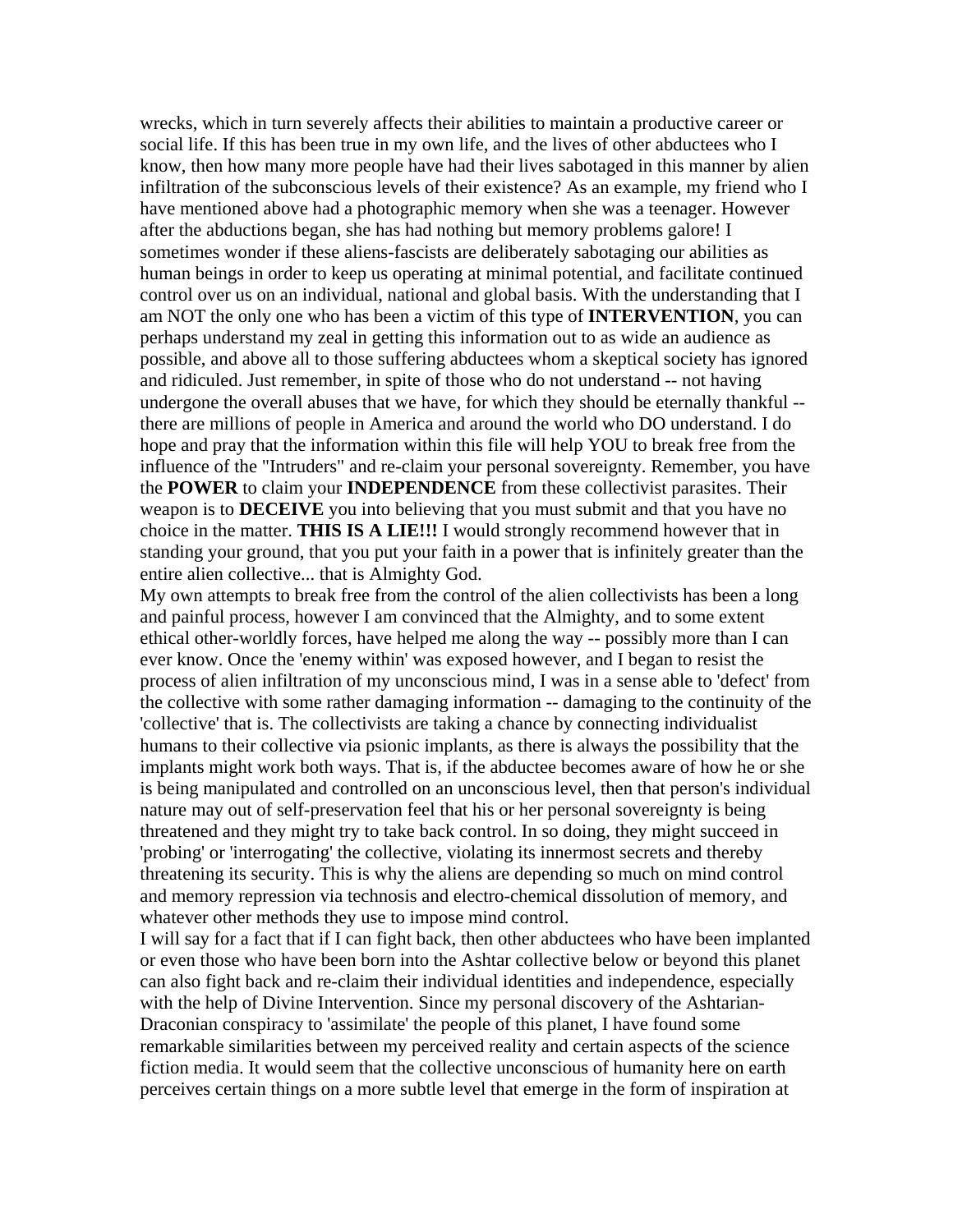the conscious level, for instance the possibility of being 'assimilated' into an alien control network. And yes, STAR TREK was right on -- at least in regards to this part of alien reality -- although a scientifically sophisticated race would use micro-miniaturized mindcontrol devices integrated into the brain's central nervous system rather than the slow and bulky cybernetic devices depicted in the series and movies.

I had to laugh at the movie **MARS ATTACKS**, because there was so much truth in it in regards to how certain leaders and 'Grey hugging' abductees have dealt with the aliens. The apparent need for people to worship the super-technology of the Greys in spite of their abuses against our society, is incredible. In some cases -- as with certain mindcontrolled 'Stockholm Syndrome' secret government agents themselves -- it comes down to just plain FEAR of the power of these creatures. In other words they love them because they are afraid NOT to. We can liken this to the early serpent cults, such as the ancient Neolithic cults which existed on the island of Malta, who built intricate underground temples -- for instance the Hypogeum of Hal Saflienti which some actually believe connects at the lowest levels to a massive 'alien' underground system -- in which they sacrificed tens of thousands of humans in ancient times in order to **APPEASE** the serpentine 'gods' of the underworld. Incidentally, in the late 1930's over 30 school children disappeared without a trace within the Hypogeum of Hal Saflienti catacombs of Malta along with their teachers and guides, an incident which was reported in **NATIONAL GEOGRAPHIC** magazine for August, 1940. On a more human level there was the British Prime Minister Neville Chamberlain, who in essence turned Czechoslovakia over to Adolf Hitler in a pitiful attempt to APPEASE this dictators appetite for conquest. It had the opposite effect however, and only served to increase Adolf Hitler's appetite and boldness for conquest and his disdain for weak-willed leaders like Chamberlain. It would be wise to learn from the mistakes of the past. Then there are the legends, whether they have any basis in fact or not, of the Dragons and Dragonslayers of old. For instance there was the leader of the city of Selene, Libya whose community -- according to legend -- was plagued by a fire-breathing dragon. He attempted to 'appease' the beast with livestock, until the livestock were all depleted and the villagers began casting lots so that the chosen ones could be sacrificed and the city could be spared temporarily from further devastating attacks from the dragon. One day the Kings own daughter was chosen, and although grief-stricken the King nevertheless allowed her to be tied to the post outside the city. As the dragon approached, a knight on a white horse and clad in silver armor approached from another direction. It was the notorious Christian Dragonslayer Saint George. With his steel lance and a shield with a red cross emblazoned on a white background reflecting the bright sunlight, the Knight swiftly approached the dragon and impaled it through. Legend says that Saint George married the princess of Selene and they lived happily ever after, as could be expected for a traditional storybook ending. Even if the legend is more symbolic than fact, it nevertheless holds many truths that may be learned today in our dealings with certain 'alien' and/or 'totalitarian' agendas.

In short, **APPEASEMENT IS NEVER THE ANSWER**. It is merely a form of **CAPITULATION** or surrender. The Ashtarian 'collectivists' below and beyond this planet for instance believed that by 'appeasing' their enemies and allowing them access to their societies, that these malevolent entities might be 'converted' to the side of reason. This may have been successful in a few instances, however there are those forces who are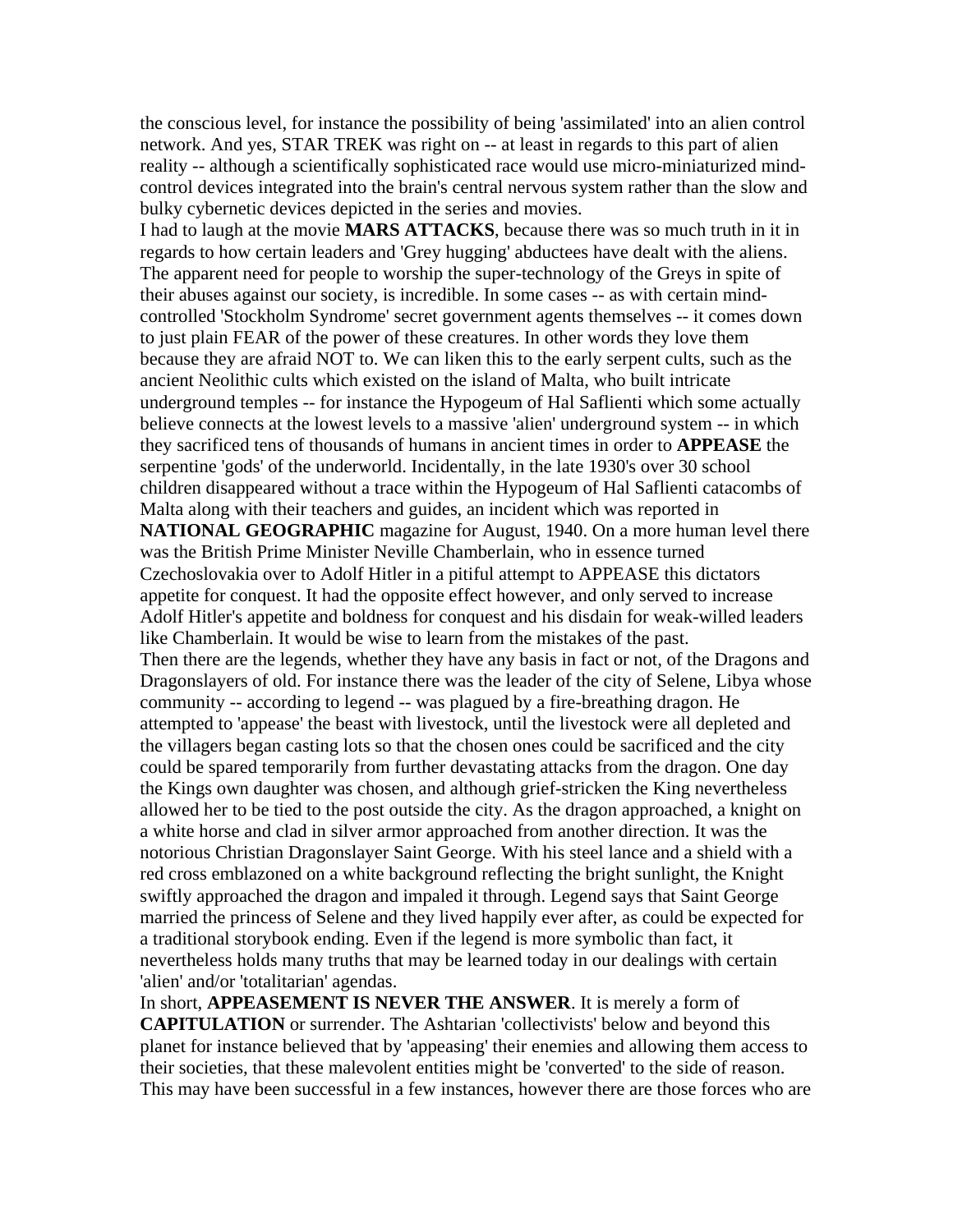so degenerate -- like spiritual black holes that have lost every vestige of 'light' within themselves -- that they will **NEVER** turn from the side of evil. And so, throwing ones pearls before such 'swine' will merely increase their appetite for more 'pearls', and thier disdain for those who cast them.

In respect to the Reptiloids and Greys, I would personally offer my interpretation of the prophecy in Genesis 3:14, which from my perspective would indicate that the Reptiloids have become a reprobate race with no hope of attaining any degree of spiritual integrity, having completely annihilated as a race any degree of spiritual virtues which they might have originally possessed. History has **PROVEN** over and over and over again that the Reptiloids/Greys are, in spite of their vast collective intellect, creatures that are irrepairably turned over to base predatory animal instinct, and have lost ALL sense of individual conscience... having in essence become the absolute slaves of those "astral parasites" -- if you will -- who control them. A physical form capable of developing advanced technology yet NOT capable of maintaining any degree of self-motivated spiritual maturity or conscience to 'tame' such lower predatory instincts should NOT be tolerated in this universe. They should not be tolerated any more than an AIDS virus, which knows nothing other than conquest and destruction, should be tolerated within a human body. These reptiloids SHOULD PAY for what they have done to our people as well as to millions if not billions of men, women and children on other colonial worlds throughout the galaxy. I cannot stress this conviction too much!

Of course I am referring here only to bi-pedal reptilian entities capable of developing technology, AND NOT TO the MANY genetic hybrids who have been born with a human soul-matrix, nor to non-bipedal reptiles. Also, any bi-pedal Reptilian that is severed from the collective and has been 'tamed' so-to-speak should not be included in this extermination, however it SHOULD be forbidden from procreating after its kind. Genesis 3:14 states that this is the decision of the Almighty -- and after all **IT IS 'HIS' UNIVERSE** -- which was decreed for the sake of the rest of humankind and the creation. Otherwise, if the problem were allowed to continue, the insatiable predatory drives of these unnatural creatures of unbounded appetite and evil WILL eventually cause their corrupting influence to spread throughout the whole galaxy and universe, and this would eventually mean the end of all human life as we know it... since the Reptiloids and Reptilian Greys have NEVER shown any interest -- as an interventionist-collective -- in respecting human life anywhere in the universe. Nor have they shown ANY interest in making peace with humankind, except in the case of false overtures of feigned 'peace' **WHICH ALWAYS, BUT ALWAYS** has resulted in the inevitable betrayal and destruction of the human society with whom they have established a 'peace treaty'. The Genesis prophecy was not necessarily fulfilled at the time it was spoken. As it is with numerous prophecies, this one would not be completed until a later time... Isaiah 65:25 states that the completion of this prophecy will occur sometime during the Millennium. All of the above was confirmed by Dr. Paul Bennewitz, who was one of the most notorious and original investigators of the Grey Alien presence operating within the base underneath the Archuleta mesa near Dulce -- and also the canyons near Los Alamos -- New Mexico. Bennewitz was later 'committed' to an Albuquerque Mental hospital with the help of William Moore and other CIA-backed 'Ufologists' who emphatically denied that the abductions, cattle mutilations, and underground bases existed. It is interesting that part of the alleged deal between the CIA and the Alien Greys was that in exchange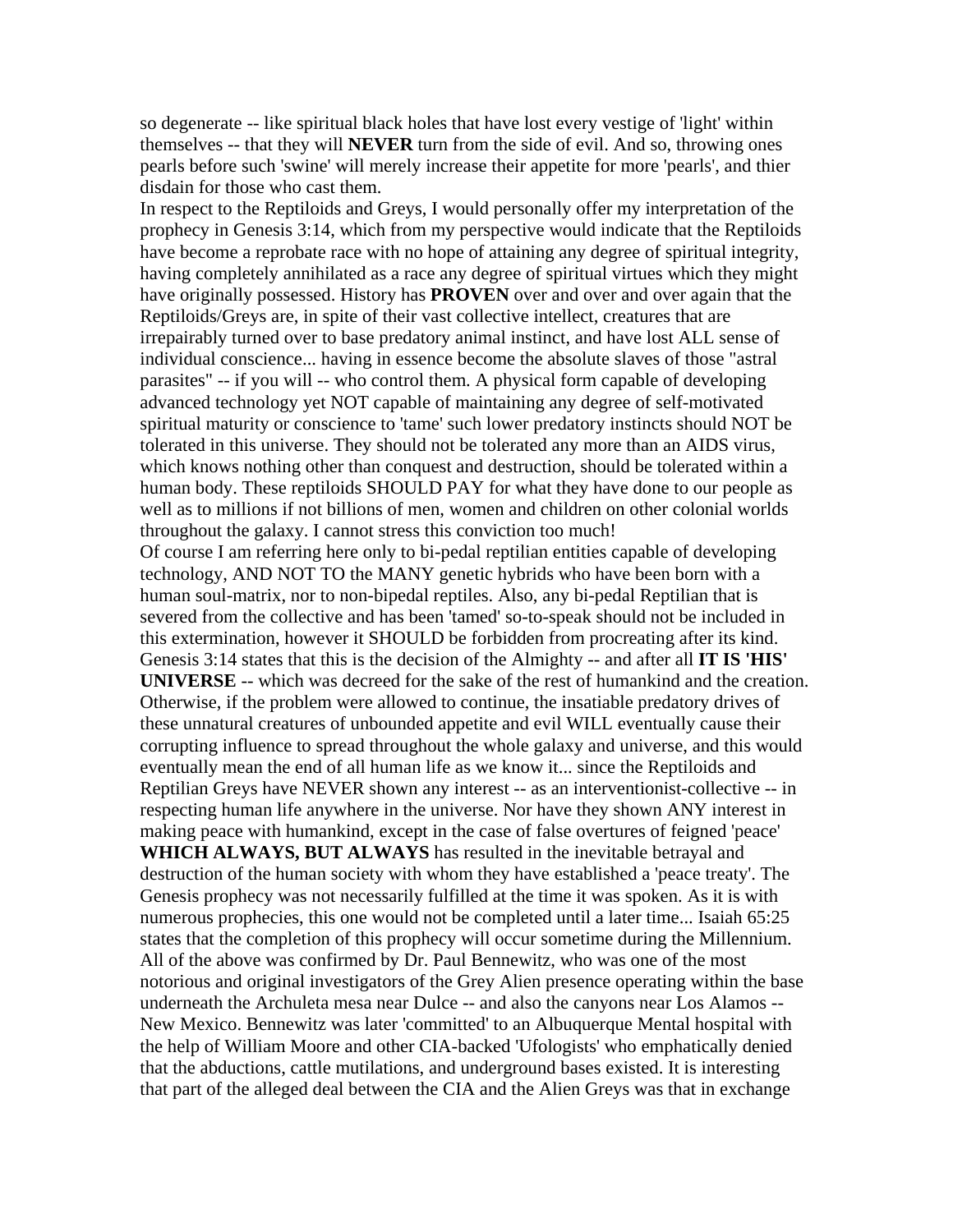for technology the CIA had to cover-up the reality of the abductions, cattle mutilations, and the underground bases. While in the mental hospital, Bennewitz was electroshocked into submission, and when released he publicly stated that he had "no more interest in UFOs". Before this however, Bennewitz had stated that, from his own experiences with the '**ALIEN**' [he used the word in a collective sense because most of the aliens there are like individual 'cells' in a vast controlling collective organism] he came to the firm conviction that **THE ALIEN** was irreparably deceitful and that the ONLY way that the alien/aliens could be dealt with or reasoned with is to deal with them as one would with a MAD DOG! The alien collective -- being completely sold over to their base animal instincts and to the will of the Luciferian controllers of the collective -- only respect one form of authority. That is, BRUTE FORCE! In light of the Luciferian connection, I would say **BRUTE SPIRITUAL FORCE** as well. If as some claim the true behind-thescenes controllers of the 'draconian' collective or HIVE are the rebel angels themselves, then aside from technological and psychological attack they would use sorcery or black witchcraft to attack our spritial nature. If these rebel angels are irreparably committed to evil, then their 'puppets' who we know as the 'Greys' or 'Reptiloids' may be about as repentant as these infernal beings are themselves, unless of course the Greys/Reptiloids are some how able to break free from the grasp of the 'Luciferian collective'. As I stated earlier, it is important for us to know where the 'battle-lines' exist in this immediate sector of the galaxy surrounding our own Sol-ar system, which naturally is the sector where the most ancient of all the galactic cultures exist... planet earth of course being by far the oldest of all worlds in this sector. I should state that some of the otherplanetary cultures claim to travel interdimensionally, and have spoken to their 'contactees' of 11 'densities' and a 12th that is now spontaneously manifesting within the Omniverse. The Omniverse itself would consist of our Matter Universe as well as its Anti-Matter TWIN or DAL counterpart Universe, and also the 12 densities which make up the Omniverse, including our own '3rd density' reality. In some of these densities 'time' reportedly flows at different rates. In some of these dimensions three 'days' on an otherdimensional world would be equivalent to three 'hours' on 3rd dimensional earth. In other words a culture on planet earth may have been established at the same time as one established within another 'realm' by 'ancient astronaut' fraternities for instance, yet one civilization would be 'older' that the other. These 'ancient astronaut' colonies were allegedly composed of the most advanced minds of the ancient world [earth], or people who were initiated into those secret scientific lodges whose agents continually searched out those whose intelligence rose high above the average. The motives of some of these scientific fraternities may have been honorable, that is keeping dangerous knowledge out of the hands of the warring masses to prevent their self destruction. The motives of others were not so honorable, and boiled down to nothing less than intellectual or fraternal snobbery and elitism. These ancient 'brain drains' would have kept the general population of earth in a state of constant technological atrophy whereas the 'scientific fraternities' would go on to develop their sciences by pooling their knowledge and resources, commencing to colonize other realms below, beyond, or even parallel to planet earth - by phase-shifting into other densities through Philadelphia-Montauk type technology, lets say for instance into a dimensional density with a three-day to three-hour ratio as described above. Therefore using this ratio, a culture established on planet EARTH in 1000 B.C. might be 3000 years old in 2000 A.D., whereas a culture established in a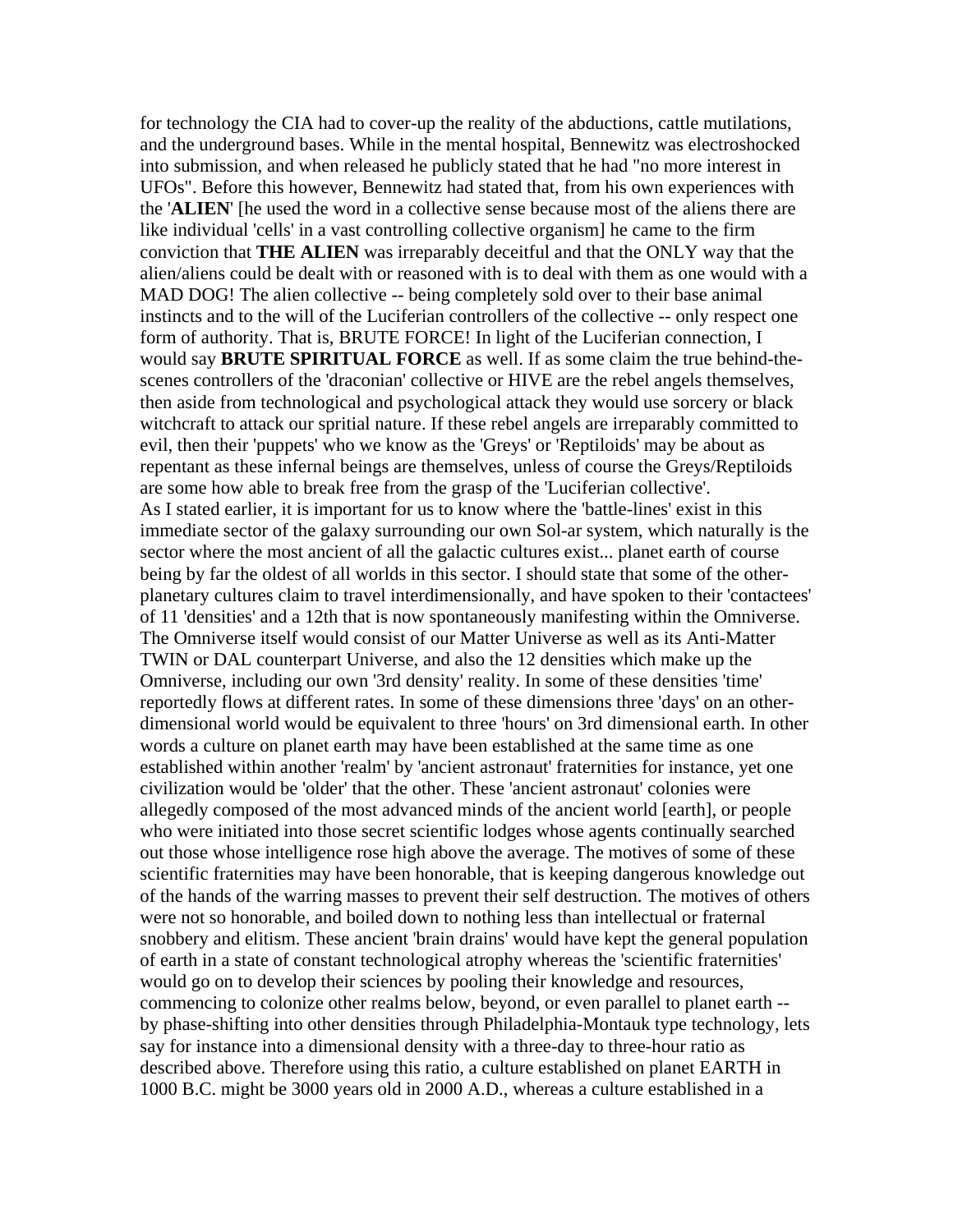peripheral dimensional density at the same point in 'time' might conceivably be 78,000 years old in 2000 A.D., 'relatively' speaking. The 'solidity' of such a dimensional reality would not be as concrete as our own according to some theories, because space and time must work together. If you increase TIME, then SPACE must give up some of its 'ground' in the process, and vise versa.

So objects and events in such a dimensional reality might be more 'fluid' or 'dreamy' than in the concrete 3rd dimensional reality because 'space' and 'matter' must capitulate some of its territory over to 'time' in a give-and-take manner. However ALL dimensions interact with each other at the more subtle levels of reality. Events in one dimension effect the outcome of events in others... in a type trans-dimensional cause-and-effect. There are some contactees who suggest that the concept of TIME as we know it is flawed. In other words the 'future' would not necessarily be in FRONT of us and the past BEHIND us, but the ETERNAL NOW would exist in the SAME SPACE yet in different phases or frequencies. One symbolic representation might be to say that TIME is rather a woven conglomeration of EVENTS. These events can be seen symbolically as WATER in its various PHASES. That is, the so-called 'future' might be seen in general as events that are in a GASEOUS state. These events have SUBSTANCE but they are not "concrete" or "set". The so-called 'present' could be seen as LIQUID. Present events are more solid than gaseous events, yet are still fluid enough to be manipulated, channeled and formed by Divine or human will. The so-called 'past' would generally be those events that have become SET or SOLID, like ice. They are set and cannot be undone. Now there may be SOME events 'before' us that are SOLID, and SOME events 'behind' us that are GASEOUS you could say, and the PRESENT or the ETERNAL NOW could, like water, intersect any point within the event-chain where "gaseous events" have yet to phase into "solid events". So it would not so much be past-behind and future-ahead as it would be a case of cause-and-effect EVENTS that are in a transitional state from a GASEOUS PHASE to a LIQUID PHASE to a SOLID PHASE.

IF time travel were possible, and one were to go into the past and try to change a CONCRETE event, some believe that this will result in what is called a paradox, or two SOLID events occupying the same SPACE. Now since two SOLIDS cannot occupy the same THIRD DIMENSIONAL Space, the new event which would be challenging an already existent SET EVENT in the same time-space could not possibly retain its solidity or remain in that same space. So in essence a PARADOX cannot exist within the concrete third density. If this time traveler were to insist on changing a SET event and REMAINED in the 'past' or in that part of the 'event-chain' to see what would happen if they 'broke the chain' -- according to some of those involved with the Philadelphia and Montauk projects for instance -- he or she would simply create a localized quantum field and this field and its occupants would simply be shoved off to the side and out of the third density and into a peripheral dimension where paradoxes can exist due to the 'fluid/dreamy/surreal' nature of objects and events in that reality. He or she would in essence phase-out into a "gaseous thought form state" along with all others who may have happened to be phased-out of the third dimension in this manner. This is apparently nature's simple way of dealing with 'paradoxes'. The more one tampers with 'time' [in essence being removed from the 'event-chain'] the less grounding they will have in 'space-matter'. We might conceive that one can tamper with time and create so many paradoxes that they are shifted into a density with almost NO concrete matter at all. At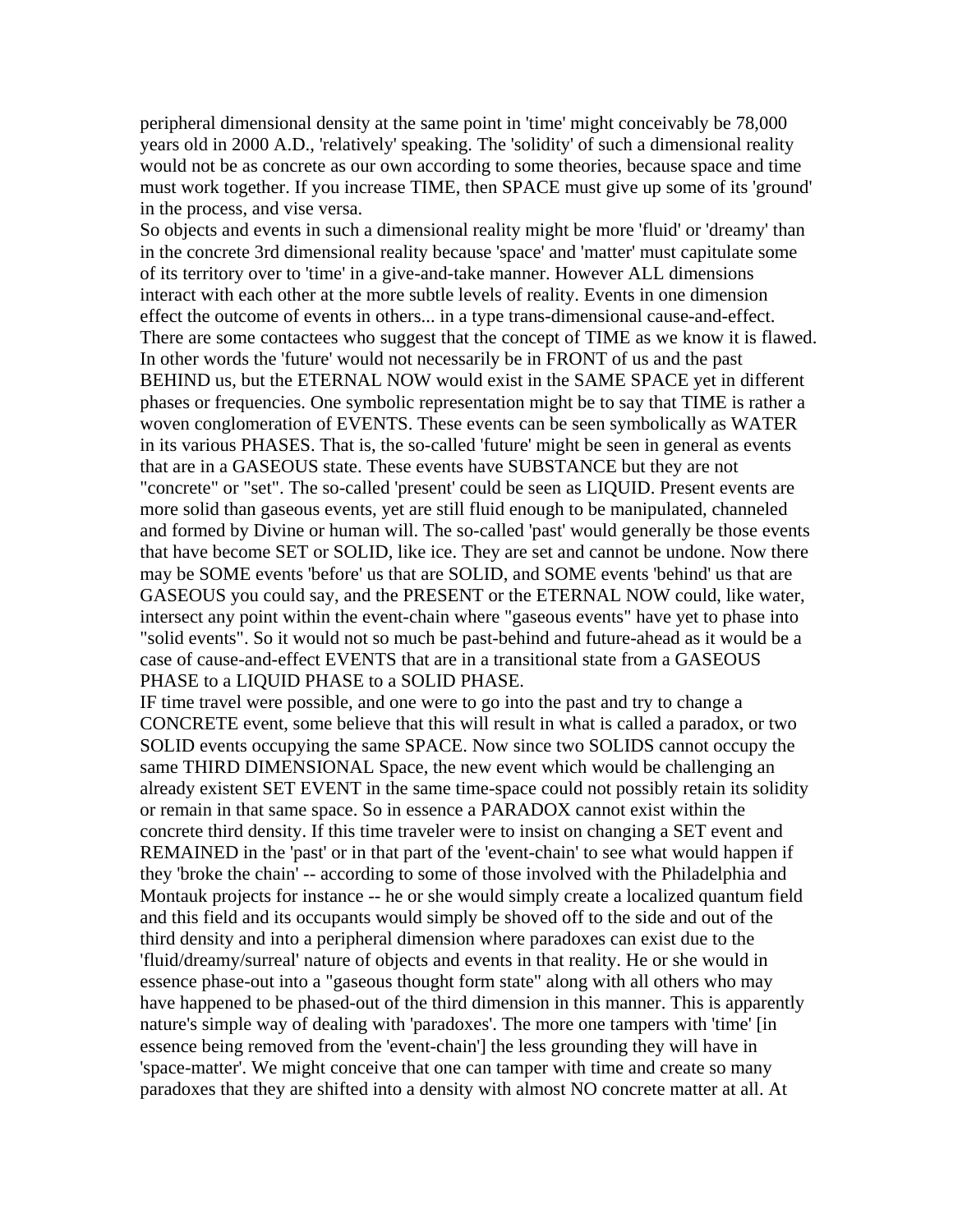this point they would as has been suggested, exist as little more than dematerialized 'thought forms', which in my book would probably not be a very exciting existence. So don't be too quick to give-in to certain "channeled" entities who would like for us to give up our ground or our hold in the 3rd dimension -- or 'material' reality -- and become involved in a "collective new age ascension" into the 4th and 5th dimensions. It may be that they don't WANT us inhabiting the 3rd dimension simply because doing so gives us a great deal of influence over the other dimensions. 3rd dimensional Matter or Material is not 'evil' as certain gnostic cults believe, matter is merely a tool. It can be used for good. Or it can be used for evil. So although we should be vigilant in defending our planet, I believe that we should also be vigilant in defending our dimension as well! So then, at this point I will detail what I 'perceive' to be the 'interstellar borders' in this sector of the galaxy, based on what I've learned from my own 'cosmic' experiences and sources as well as through many other confirmations. The following is based on years of research and interaction with abductees and contactees, and by reviewing elusive but dramatic consistencies within thousands of books, documents, files, etc. Essentially these 'borders' as I 'perceive' them are as follows.

The **ANDRO-PLEIADEAN Federation**, the "non-interventionists", have major alliances within the following star systems: Taygeta Pleiades, Vega Lyra, Iumma/Ummo/Wolf 424, Tau Ceti, Epsilon Eridani, Procyon, Alpha Centauri, etc. The DRACO-ORION Empire, the "interventionists" [abductors/mutilators, etc.] are dominant in Alpha Draconis, Epsilon Bootes, Zeta II Reticuli, Rigel Orion, Bellatrix Orion, Polaris, Nemesis, etc. Nemesis by the way is a 'dark star' or a protostar outside of the Sol system in the direction of Orion, yet nearer than Proxima Centauri, which was not massive enough to attain stellar fusion. Instead it condensed into a huge solid frozen sphere that has been detected by our IRIS satellites. Nemesis is reportedly the major staging center for Draconian - Orion operations against the Sol system and has been the source of many of the 'engineered' planetoids, like Geographos and \*Phobos [\*where reside 2000 "original Greys" which serve as the biogenetic sources for the millions of Grey clones operating in the Sol system. Phobos is also where the 109 members of the original human "personnel exchange" program really ended up, according to contactee Alex Collier -- where they were used as fodder for further biogenetic experimentation], and also other planetoids which have cruised through the Sol system since at least 1953. Many of these planetoids have made unpredictable 'course alterations', and in 1953 two of them simultaneously established stable geosynchronous orbits around planet earth, strongly suggesting that they are being 'controlled'. These have apparently served as staging bases for the Grey/Reptiloid collectivists in their abduction, mind control, implantation, genetic, animal mutilation, underground base, and infiltration projects on earth.

As confirmation of the above, The MELBOURNE SUN [Melbourne, Victoria, Australia], August 25, 1954 issue, carried an article titled "THE NEW SATELLITES", which stated: "Two meteors [asteroids?] had become satellites of the earth and WERE REVOLVING WITH IT 400 to 600 miles out in space, the latest issue of the American Magazine 'AVIATION WEEK' said yesterday. The magazine said that the discovery of the satellites threw the air force into confusion this summer. Alarm over the sightings ended only after they had been identified as natural rather than manmade."

Another possibility may be that they were both 'engineered' natural objects such as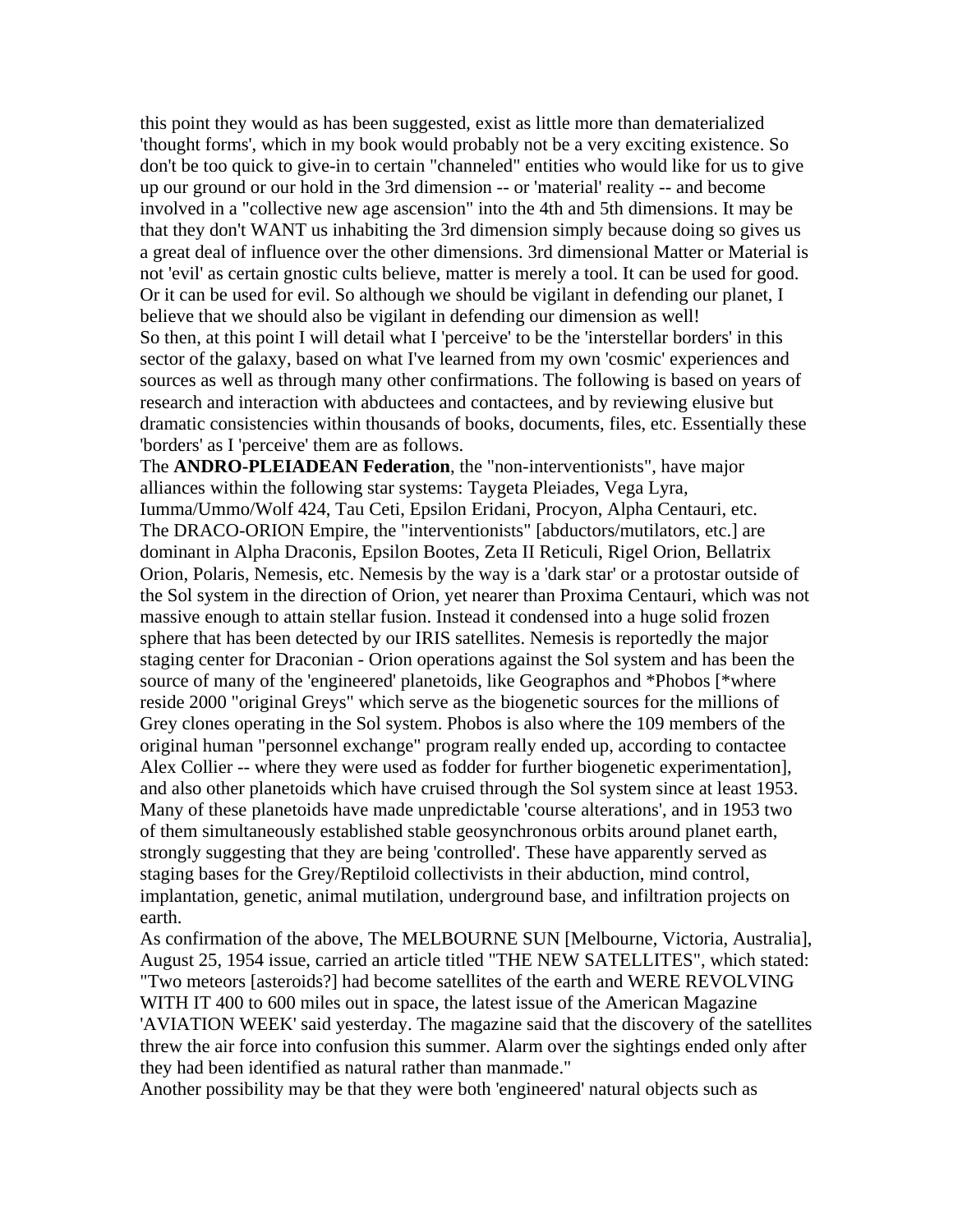hollowed-out planetoids. The simultaneous arrival of two LARGE asteroids, NOT 'meteors', combined with the fact that both took up a geo-synchronous orbit [synchronized with the revolving of the earth and positioned always over a particular geographical location], would be an incredible 'coincidence' indeed. According to 'inside' sources, the NSA established radio contact with the 'Greys' operating within these planetoids and this led to the 1954 Edward's/Muroc/Holloman AFB landings and treaty negotiations -- under the Eisenhower administration -- with the space-based Greys and Reptiloids, even though previous treaties [Truman, etc.] were signed with the humanoid [Telos/Ashtar/Agharti/Melchizedek] groups under Mt. Shasta, California and the Reptiloid-Grey Draconis-Bootes-Orionite connected groups under Mt. Archuleta, near Dulce, New Mexico. According to former Dulce base security officer Thomas Castello, the Shasta treaty dates back to the Grover Cleveland presidency. This would also include the 'Agharti' and 'Silver Fleet' Ashtar forces below central Asia and the 'Posidean' colonies below the Matto Grosso and surrounding regions of the Brazilian underground. It was apparently Truman who later established or updated the treaty with the subterranean -- Archuleta? -- Greys just after World War II, in addition to the already existent treaty with the Greys that the Bavarian government had established VIA the Gizeh [Phoenix?] empire as early as 1933.

In addition to the ANDRO-PLEIADEAN Federation and the DRACO-ORION Empire, the THIRD major interstellar alliance within this sector of the galaxy is believed to be the CORPORATE-COLLECTIVE -- also known as the ASHTAR or ASTARTE collective which has ties with the ancient humanoid-reptiloid collaborations of Egypt, India and Babylon. This alliance has major centers of influence in Altair Aquila, Sirius-B, Arcturus, Aldebaran, Zeta I Reticuli, Bootes Centaurus, and of course Sol, etc. The collectivists, who consist of various humanoid, reptiloid, insectoid, etc. races -- may be either interventionists or non-interventionist depending on which 'side' they are allying themselves with at any given 'time', the Andro-Pleiadean non-interventionists OR the Draco-Orionite interventionists.

So much for my perceptions of the geopolitical workings of the immediate sector of the universe, base on what I've learned from various 'galactic intelligence' sources. Let us now return to the Sol system and continue with what has been learned from more 'down to earth' intelligence and research sources. Let us focus for a moment on the subject of the Jesuit-Masonic collaboration...

It was a collaborative cult of Jesuits and Masons, in the form of the "Knights of the Golden Circle", who at the behest of the Black Nobility infiltrated both the northern and southern governments during the American civil war. The Black Nobility were fearful that a strong and independent America would threaten the economic domination of the world which the European elite held. Their agents in the north and the south drove a wedge between the Yanks and Rebels and helped to foment and precipitate the war. Just as there was a legitimate argument in the Viet Nam war, Communism... there was also a legitimate argument in the civil war -- slavery in a country where all men were supposed to be equals. However these outward tensions were being aggravated and manipulated by the New World Order agents behind-the-scenes.

Before returning to the Philadelphia III revelations, I'd like to share just one more source of information in relation to the above. The following information is taken from the book "**TRIBULATION 99: ALIEN ANOMALIES UNDER AMERICA" (sub-title: THE**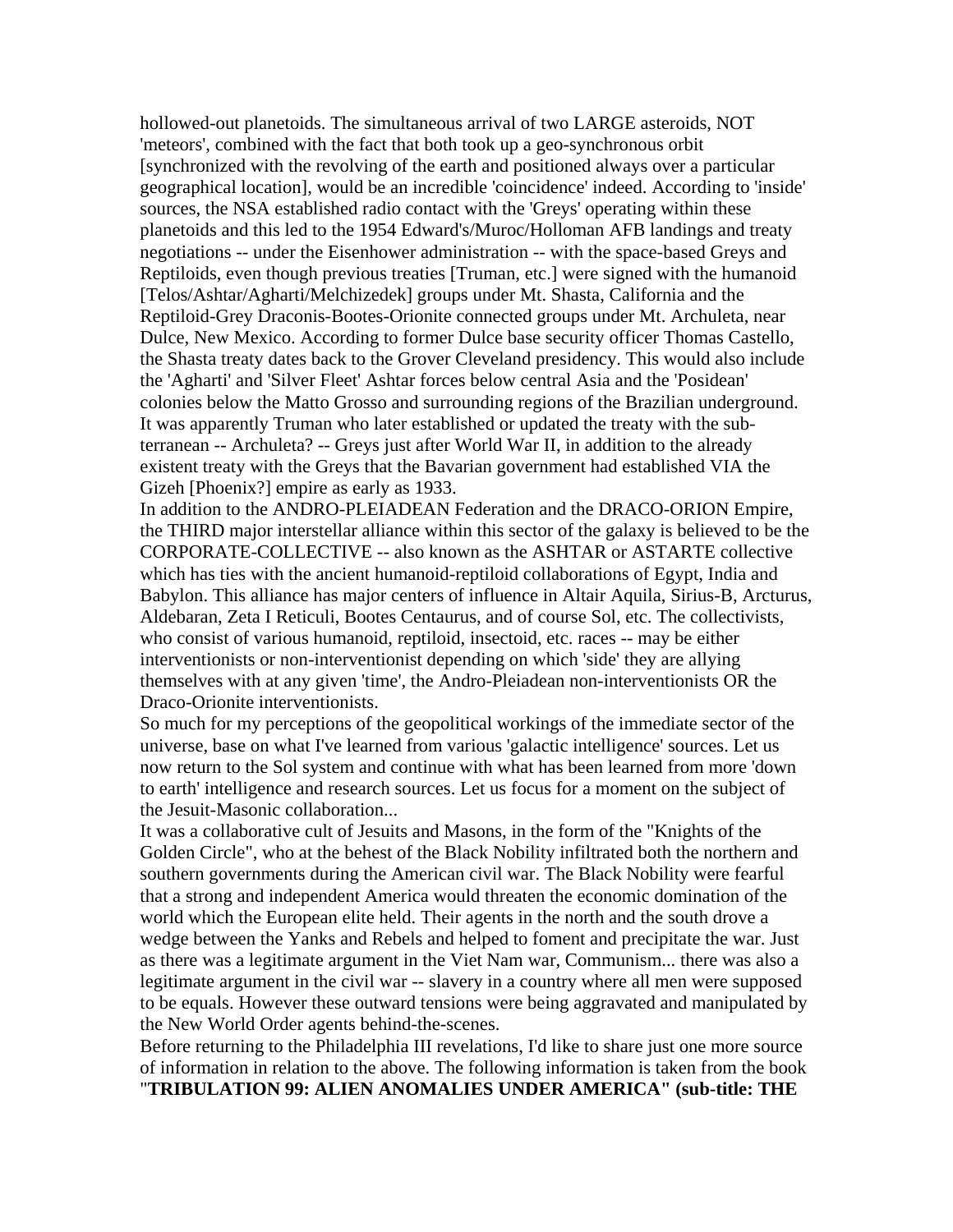## **SHOCKING TRUTH ABOUT THE COMING APOCALYPSE)**, by Retired Air Force Colonel Craig Baldwin.

"...Baldwin has been tracking the Quetzal conspiracy for well over a decade. Despite the risk to his personal safety, Baldwin continues to make public his astonishing findings through screenings and lecture tours world-wide." (1991 -- Ediciones La Calavera., P.O. Box 1106., Peter Stuyvesant Station., New York, N.Y. 10009-1106). The following is a paraphrase of some of the highlights of Baldwin's research:

-- The "Quetzal" conspiracy involves an alien species of reptilian hominoids that have been collaborating since ancient times with a renegade branch of degenerate Mayan cultists. In more recent times the Nazi's have apparently joined forces with this unholy alliance and are working with them to undermine South and North America.

-- One of the servants of the Quetzal conspiracy was the NATIONAL SOCIALIST president of Guatemala [beginning 1951] Jacobo Arbenz, who was actually -- according to Baldwin -- an infiltrator from the Quetzal collective. He plotted the takeover of the United Fruit Co., and confiscated large tracts of land throughout Guatemala. It is said that members of his secret cult [tied-in with the aliens] re-instituted the ancient Mayan practice of human sacrifice. Over 40,000 Guatemalans disappeared mysteriously during his leadership. Several bodies were later found in the craters of extinct volcanoes throughout the area, as if they had been mutilated and then dropped from the air.

-- The Quetzals, whose major base is in Antarctica (near the Nazi's "New Berlin" base? - Branton), have infiltrated South and Central America via a system of caverns and tunnels and have done the same throughout North America. One of these areas was under the Nevada desert. Nuclear tests [intentionally?] shattered some of their major underground facilities, and the Quetzal's vowed retaliation.

-- The U.S. government sent 20,000 M-16 assault rifles to the Guatemalan Army. According to Baldwin this was to fight continued Quetzal infiltration and activity in and under that country. Over Guatemalan 100,000 soldiers reportedly died in conflicts with the inner-terrestrial forces.

-- Antarctica and its "vortex" area is the major headquarters from where the Quetzals/Nazis or Reptilians/Fascists plan a planetary take-over "from the bottom up". The Quetzals are named after the Mayan "Serpent" god Quetzalcoatl.

-- Alien programming is being broadcast on the 666 megahertz frequency [the same wavelength as human thought], throughout the U.S. and the world.

-- At least 6 space shots [satellites] as well as the Challenger Space Shuttle itself were destroyed by Quetzal-backed [Illuminati?] occult forces in an attempt to sabotage America's overt space program. A particle-beam weapon used by this fifth column in collaboration with an alien base near Port Salinas, may have been used to destroy our space vessels.

-- The Quetzal [joint Reptilian - renegade Mayan - and Nazi] forces have attempted to take over Central American governments via infiltration: Nicaragua, Granada, Chile, Guatemala, El Salvador, Panama. They have undermined these areas through a system of artificial tunnels and natural caverns which they control. Chilean president Salvador Allende was also implicated in the conspiracy. Baldwin also discusses scalar wave earthquake generators that were focused on the fault lines of Chile and tuned to their EM frequency to produce instability, resulting in massive earthquakes. These scalar waves were detected by I.T.T., which controls Chile's communications network.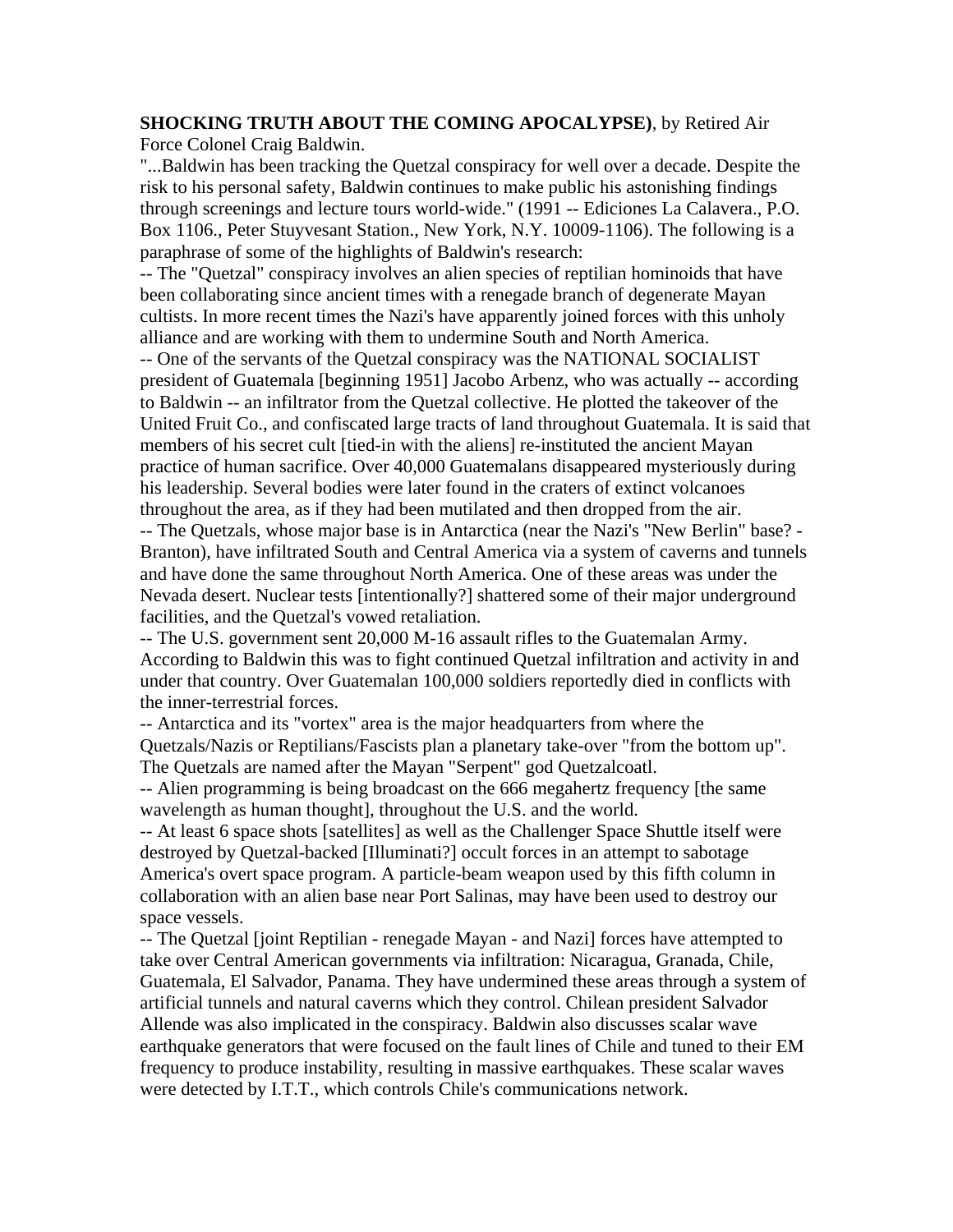-- Henry [Operation Paperclip] Kissinger placed his ex(?)-NAZI friend Walter Ralph into the leadership of Chilean Intelligence after Allende's fall. Klaus Barbi was still alive in Bolivia at the time. Allende's former ambassador to the U.S. dies while driving down embassy row on Sept. 21, 1976, when he mysteriously "bursts into flames". So then, bringing the conspiracy back to the human-collaborator level of this "cosmic conspiracy", we now return to the "Philadelphia III" agenda:

The planned Civil War by the Elite of the New World Order has also been related for a time in well analyzed and proved "prophecy" documents in recent Canadian history.

(3) The Cree Indians, unwilling to remain in an independent Quebec, rise up in the "UNGAVA REBELLION", appeal to the Canadian Government to honor Crown treaties with the Cree, and attempt to retain their lands and loyalty to Canada while the English Canadian community of Quebec appeal to the Federal Governnent to protect them against the rise up of political tenseness and violent acts they are victims of.

(4) As an act of desperate political pressure, the Cree Indians then seize the massive James Bay hydro-generating facilities located in Northern Quebec, and sabotage them, causing immediate massive power outages in Quebec which ripple through the grid, "down" all Southeastern industrial areas of Ontario and also the ENTIRE East and Northeastern coast of the United States.

Nineteen American States, including the District of Columbia, will be directly affected by the massive BLACKOUT, which will follow the sabotage of the James Bay hydrogenerating facilities in Northern Quebec. These States are: Maine, New Hampshire, Vermont, New Jersay, Rhode Island, New York, Massachusetts, Connecticut, Pennsylvania, Maryland, Delaware, Virginia, North and South Carolina, Kentucky, Tennessee, Indiana, Michigan, Ohio and the District of Columbia, paralyzing all activities in Washington.

Within the first hours of this massive BLACKOUT the President will trigger and implement over a dozen Executive Orders including EO 11490 which will install Martial Law and suspend the constitutional rights into the targeted States. (Note: If and when this happens, ignore these so-called "Executive Orders". If they are unconstitutional then they are ILLEGAL and are not worth the paper they are written on. Nevertheless, BE CAREFUL because at this point the New World Order will have outwardly declared war on the Constitutional Republic of the United States of America, if they have not already done so just by establishing such so-called 'Executive Orders' - Branton) FEMA, U.N. BATTLE GROUPS, FINCEN, MJTF and BATF would then go into action, firearms would be confiscated while all constitutional rights and guarantee would be suspended. (Can't you just see it? The U.N. gestapo units break into the homes of your typical Joe Redneck American, who says, "You want my gun, eh? OK here... have my LEAD too... BLAM!" As far as I'm concerned, these invaders should be treated just like any THIEF that might break into a home. After all if your a PATRIOT, you'll probably end up in one of their DEATH CAMPS anyway if they "arrest" you, according to their current agenda. The owner and potential victim in such an ATTACK would be justified in defending their home with deadly force. Maybe when the gun-grabbers start dying off right and left, then the New World Order will justify an outside invasion of American soil in order to "Restore Order" in America as part of a U.N. military action. It doesn't matter how many gun-grabbing pawns or occupying forces are killed in the process, what is important is that the Black Nobility elite get their New World Order. To hell with the 'pawns', the so-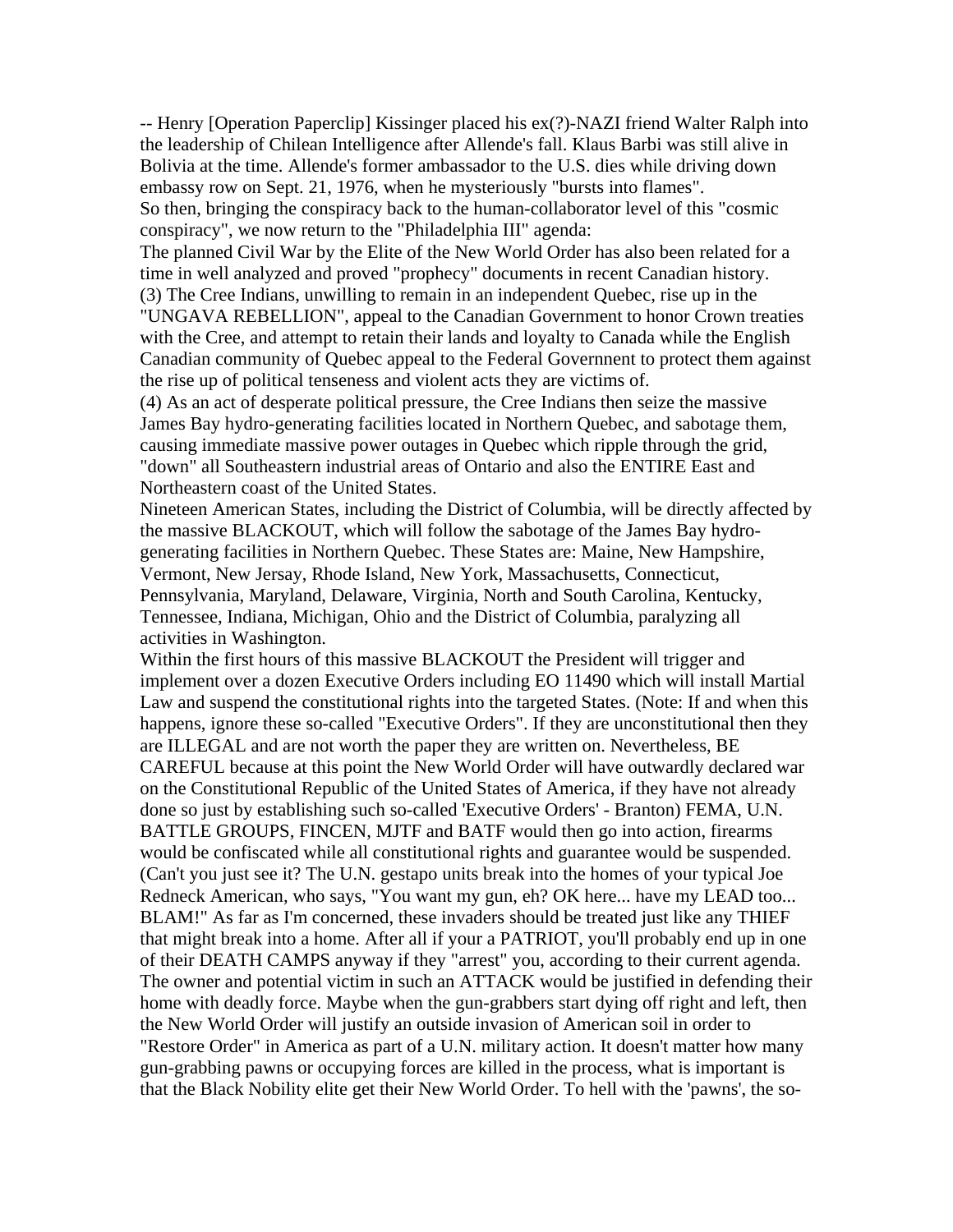called 'elite' would say, they are merely a means to an end. If only the Communist forces involved in the U.N. operations knew that their TRUE leaders are what they despise the most: that is "Corporate Imperialists" or international bankers with fraternal roots in Bavaria who have "bought-out" these U.N. member countries as a result of long and carefully planned agendas involving massive loans to these same countries. Fully aware that these loans would be hoarded and misused by the greedy leaders of these countries and that as a result these loans could never be re-paid in full, the "Banksters" in turn demanded access to various national resources OR military forces within these debtor countries as reimbursement, and the sovereignty of these nations have slowly been assimilated into the global UN/NWO power structure. If there was one major mistake that the founding fathers made -- and no doubt it was because many of them were wealthy businessmen -- it was their failure to place in the U.S. Constitution sufficient safeguards to prevent the Electorate government from being subverted by Corporate imperialists. The problem has been with the media, and the International Banking forces which control the media. Another problem was in giving too much power to one man -- the President of the United States. History has proven that the media has a MAJOR influence on forming public opinion, if not engaging in all-out propaganda and mind control. The International Banking interests controlling the media have the power to build-up candidates of their own choosing and tear down those who they do not like. Once their hireling is in office they, incredibly, have the power to appoint their own UNELECTED Executive staff. Not only this, but they have the power to enact 'EXECUTIVE ORDERS', to sign over the ECONOMIC or MILITARY RESERVES of the nation to PRIVATE unelected organization, to create secret intelligence agencies manned by UNELECTED persons, and to VETO decisions made by Congress -- who should be the REAL governing power. Where did we go wrong? When did we cease from being a Democracy and begin sliding into the sewers of a FINANCIAL-FRATERNAL-ELITIST-MONARCHY, the kind of government that the founding fathers of the American Union detested so much? - Branton) Specific troops dressed with flat black uniforms and unmarked units will be brought in by UH-60 Blackhawk helicopters. They will then be deployed on line and "swept" though towns, building by building, block by block, and remove [by force if necessary] the civilians from towns. Each search team will carry three lists: A Black List, a White List, and a Grey List. The names on the Black List will be removed in total from their residences and business by force, hog-tied by flex cuffs, and placed on the unmarked black helicopters for removal to some unknown, pre-programmed destination. Those on the White List [collaborators?] will be removed "for their own safety" and flown out, and those on the Grey List will also be removed for their own safety -- but the troops have been told that they should "be watched because they weren't sure which list they fit on yet." So under this type of full state of emergency, thousands of Americans [guilty of hate, environmental, financial or gun control "crimes"; or "criminal" violation of any of tens of thousands of new government regulations; or resistance to the New World Order] will be likely to be imprisoned [this is why George Bush moved in recent years to double U.S. prison capacity].

These specific troops that will remove pre-identified civilians from given areas and will confiscate firearms, "subversive elements", remove certain groups for political and/or religious reasons [targeted groups will be gun owners, certain religious groups, and other groups or organizations considered detrimental to the "peacekeeping" or "peace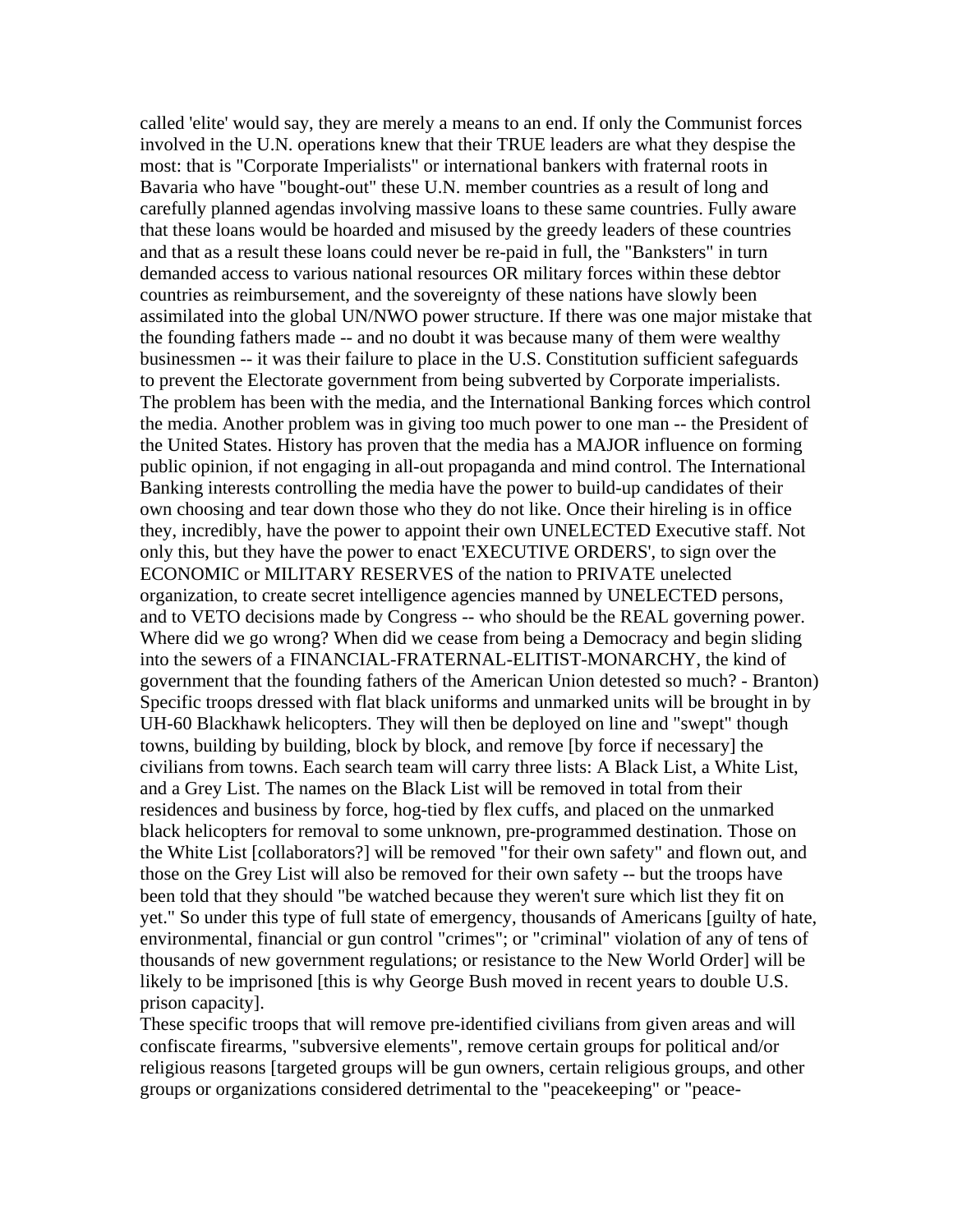restoring" missions of an occupying force, or the objectives of the current government body]; these troops will make massive use of mechanized infantry, assault units, light infantry units, MPs, and they all will be connected with the Special United Nations Task Forces.

These "special units" will consist of Rhodesians, East Germans, Bulgarians, Hungarians, Estonians, Afghans, Pakistanis, Ghurkas and South Africans, brought in from countries that, of late, had professional armies which no longer exist, or have downscaled their force structure, and have provided a surplus of military troops for the opposition; and been placed under the auspices of the U.N. for "special activated operations". Such troops will be useful for such operations because they will not have families here, and they have been secreted and sequestered aboard remote NON-ACTIVE MILITARY RESERVATIONS to keep them away from the civilian population and from discovery. (Note: Just exactly how many U.S. Military bases have been 'deactivated', I do not know for certain. I have heard from one source that there are over 200 non-active U.S. Military Bases which were "officially" closed "once the Cold War ended", and were "no longer needed". I cannot state how accurate this number is nor whether this refers to bases world-wide or just in the United States. I would suspect world wide. We should remember however that several sources claim that a large number of the U.S. military bases, whether active or inactive, possess extensive underground base counterparts. Many of the U.N. occupying forces are reportedly stationed in such underground facilities until they are called into action. In a sense, America has already been INFILTRATED and UNDERMINED, if not INVADED by U.N. - N.W.O. forces. - Branton).

They [the hidden NWO forces] also will not owe the local population any form of loyalty or concern. They have the mentality of occupation forces in a hostile environment. Their actual possible/probable opposition locations are in larger facilities such as Fort Lewis, Washington. These troops are considered mercenaries or blackshirts.

The scenario these troops will likely use is practice to insert forces by "fast-rope" in a vertical insertion into a confined area such as a downtown, suburban or industrial area where no adequate helicopter landing zones (LZs) are available.

"MARTIAL LAW" is a system of government under the direction of military authority. it is an arbitrary kind of law, proceeding directly from military power and having no immediate constitutional or legislative sanction. It is only justified by 'necessity', and supersedes all civil government.... Martial law is built on a "no settle" principle, but is arbitrary and, in truth, no law. SUSPENSION of the writ of habeas corpus [i.e. right to trial by judge and jury and protection from illegal imprisonment] is a major element of martial law. As Justice Blackstone wrote: "In this case, the nation parts with a portion of its liberty and suspected persons may then be arrested without cause assigned." In light of the above, when the FEMA - U.N. gestapo forces come knocking down your door without your consent and without warrant, steal your guns, your computers and personal belongings under the pretext of a 'National Emergency' -- or even attempt to 'relocate' you and your family elsewhere in opposition to your rights as laid out in the U.S. Constitution and the Bill of Rights -- then this will NOT be an act of the Law, BUT AN ACT OF WAR!!! You have the right to resist as laid out in the DECLARATION OF INDEPENDENCE. Read these documents, because they are the FOUNDATION and LIFEBLOOD of the American Republic. In the end, the last line of defense of the American Republic -- or that system of government which is laid out in the U.S.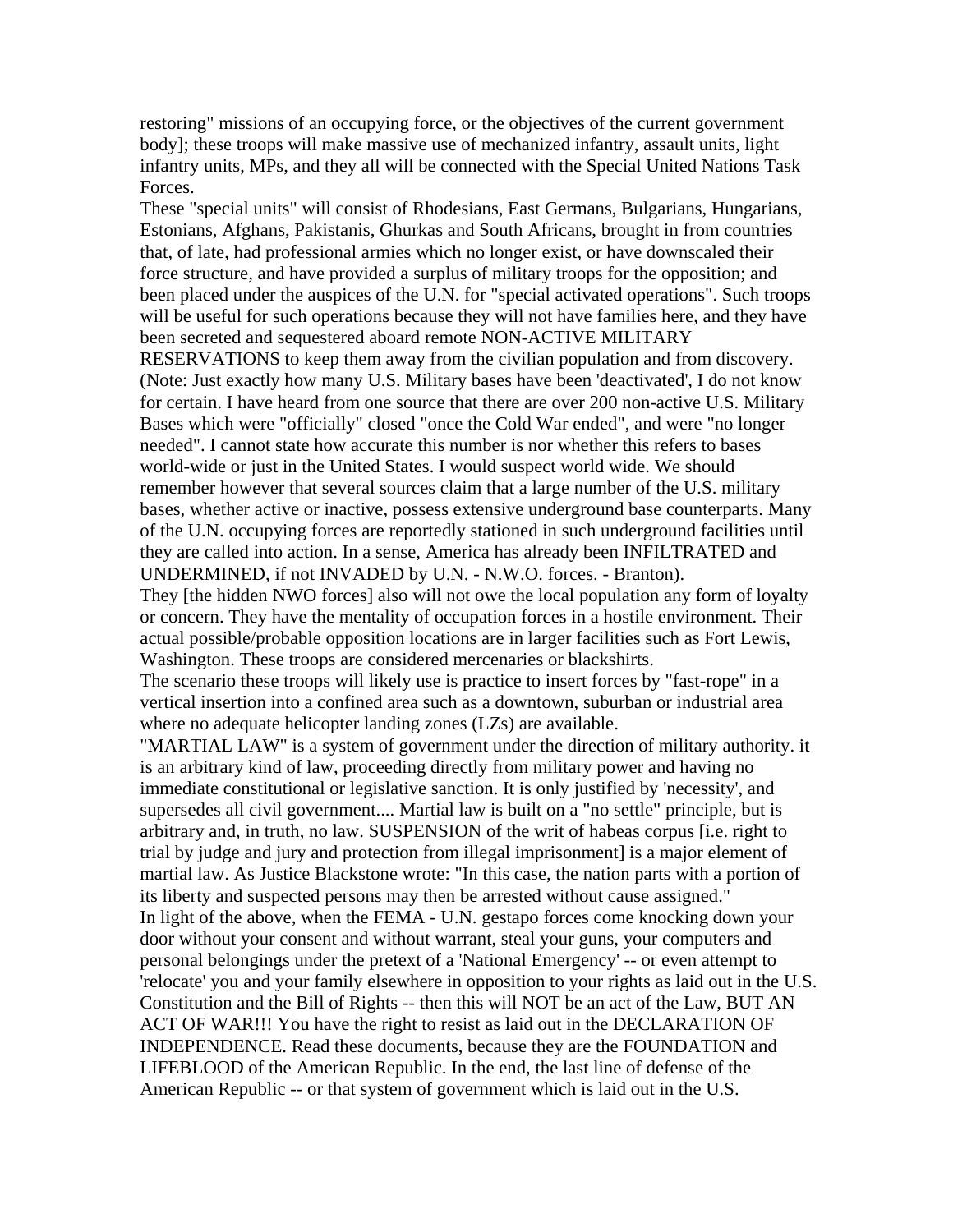Constitution, Bill of Rights and the Declaration of Independence -- will not be those who are guilty of HIGH TREASON within 'our' government who have sold America over to the New World Order. It will be THE CITIZEN'S MILITIA, which is authorized by the 2nd Amendment. And for all you military, police and government officials who have sworn to uphold and defend the U.S. Constitution against ALL ENEMIES FOREIGN AND DOMESTIC... When and if a National Emergency is declared, and when you begin receiving conflicting instructions from the 'Elected' Senatorial-Congressional 'government' AND FROM the 'Unelected' Military-Industrial 'government', then it will be UP TO YOU personally to determine which instructions will serve the interests of YOUR American Republic, and which will serve the interests of THEIR New World Order...

## :::::::::::::::::::::::::::::::::::::::::::::::::::::::::::::::::::::::::::::::::::::::::::::::::::::::::::::::::::::::::::::::::

## :::

Although this file has dealt mainly with Nazism, we should not forget the evils perpetrated by so-called 'communism' in Russia, China, Southeast Asia and elsewhere. Many sources agree that during the course of the 'Cold War', Communism was responsible for over 200 million human deaths. Nazism was directly or indirectly responsible for the over 50 million deaths resulting from World War II, and an unknown number of deaths in third world countries as a result of underground covert warfare which the Nazified CIA carried out following the second world war. I've dealt more with the modern-day Nazi conspiracy than I have with the modern-day machinations of Communism simply because the evils of Communism were exposed all throughout the Cold War period, whereas the Nazi's kept a much lower profile. HOWEVER, we must NEVER forget that both the 'right' and 'left' arm of "the Beast" [or the 'right-wing' and the 'left-wing' of the 'Dragon' if you prefer], are BOTH ultimately controlled by the same entity, which is as you may have guessed the joint human-alien "Cult of the Serpent", as exemplified by those forces at work within their supreme planetary headquarters -- their Eastern Command Center under PINE GAP, Australia; and the Western Command Center under DULCE, New Mexico!

If we are to believe all of the above, then there is in fact a Machievellian national/global socialist conspiracy being jointly carried out by Corporate American and Cultic European 'Commu-Nazis' -- for want of a more descriptive term. If the 'Bavarian Empire' cults are attempting to implement a totalitarian national-socialist and/or global-socialist takeover in America as they did in Germany through Adolph Hitler and in Russia through Vladimir Lenin, then they must be preparing everything in advance. Having learned the mistakes of the last fascist 'Holocaust' and communist 'Purge', they would be determined NOT to allow the FINAL HOLOCAUST OR PURGE to fail. Could revelations like these lead to all-out civil war between the infiltrators within the secret underground "Corporate government" AND their enemies within the open and constitutional "Electorate government" -- whom these self-proclaimed 'elite' are determined to destroy? They have already declared 'war' on American Patriots in no uncertain terms, even to the point of carrying out a coup d'etat of the Executive Branch of government in 1963 with the murder of President John F. Kennedy -- who in essence gave an executive decree to "dismember" this illegal, secret, and unconstitutional national-socialist/global-socialist government [exemplified by JFK's order to "dismember" the CIA], an order which has yet to be carried out in the U.S.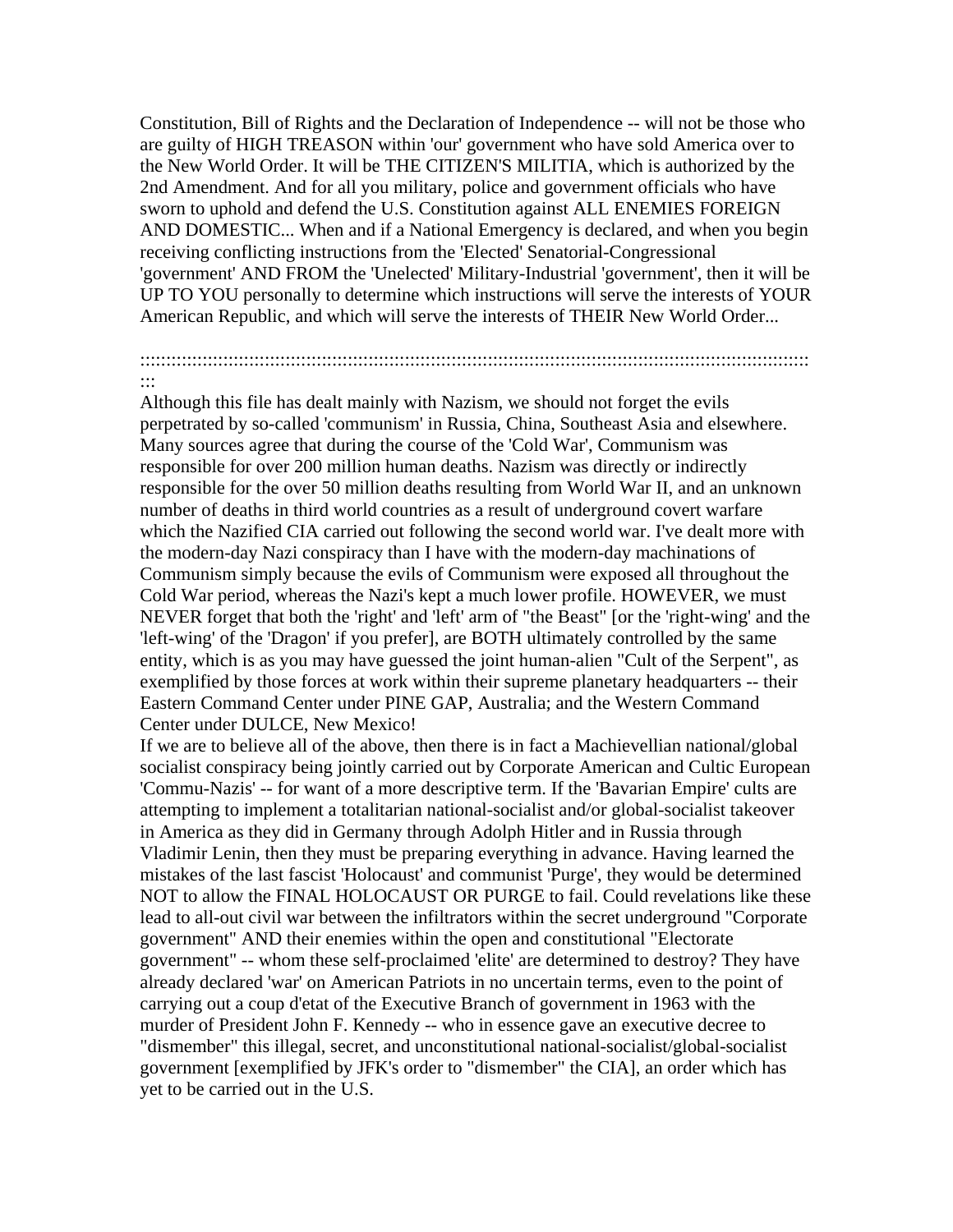Once this fascist-communist network is dismembered within the CIA and NSA, the legitimate operations of the CIA could be moved to other branches of Military Intelligence -- possibly to Navy Intelligence or divided among the four military branches. We might "rationalize" keeping the CIA-NSA as is and "converting" them to agencies subject to full Congressional oversight. However I would personally suggest that one should not "put new wine in old wineskins". At the very least, they should be given a complete overhaul and the names of these agencies should be changed, out of respect for the memories of all those whom these agencies have destroyed.

The JFK assassination, however, was only the tip of the iceberg in regards to the over-all damage that these draconian-backed planetary traitors have done to the forces of FREEDOM here in America. From my own perspective, I'd prefer a two-sided WAR over a one-sided HOLOCAUST or PURGE any day. Unfortunately due to the ignorance and apathy of earlier administrations, we may have more-or-less guaranteed one or the other...

[The following are scriptorial passages to consider, which 'might' be interpreted as being supportive of some of the information within this file. All passages are from the KING JAMES version of the Bible]:

Acts 2:19 "And I will show wonders in heaven ABOVE, and signs in the earth BENEATH; blood, and fire, and vapor of smoke."

Amos 9:3 "And though they hide themselves in the top of Carmel, I will search them out thence; and though they be hid from my sight in the bottom of the sea, thence will I command the SERPENT, and he shall bite them."

I Corinthians 10:9 "Neither let us tempt Christ, as some of them also tempted, and were destroyed of SERPENTS."

II Corinthians 11:3 "But fear, lest by any means, as the serpent beguiled Eve through HIS SUBTILTY, so your minds should be corrupted from the simplicity that is in Christ." Ecclesiastes 1:9-11 "The thing that hath been, it is that which shall be: and that which is done is that which shall be done: and there is no new thing under the sun. "Is there any thing whereof it maybe said, See, this is new? It hath been already of old time, which was before us. "There is no remembrance of former things; neither shall there be any remembrance of things that are to come with those that shall come after."

Ecclesiastes 7:29 "Lo, this only have I found, that God hath made man upright; but they have sought out MANY INVENTIONS."

Ephesians 2:2 "Wherein in time past ye walked according to the course of this world, according to the PRINCE OF THE POWER OF THE AIR, the spirit that now worketh in the children of disobedience."

Ephesians 6:12 "For we wrestle not against flesh and blood, but against principalities, against powers, against the rulers of the darkness of this world, against spiritual wickedness in HIGH PLACES."

Genesis 3:1 "Now the serpent was MORE SUBTIL than ANY beast of the field which the Lord God had made..."

Genesis 3: 4-5,13 "And the serpent SAID unto the woman, Ye SHALL NOT surely die: "For God doth know that in the day ye eat thereof, then your eyes SHALL BE opened,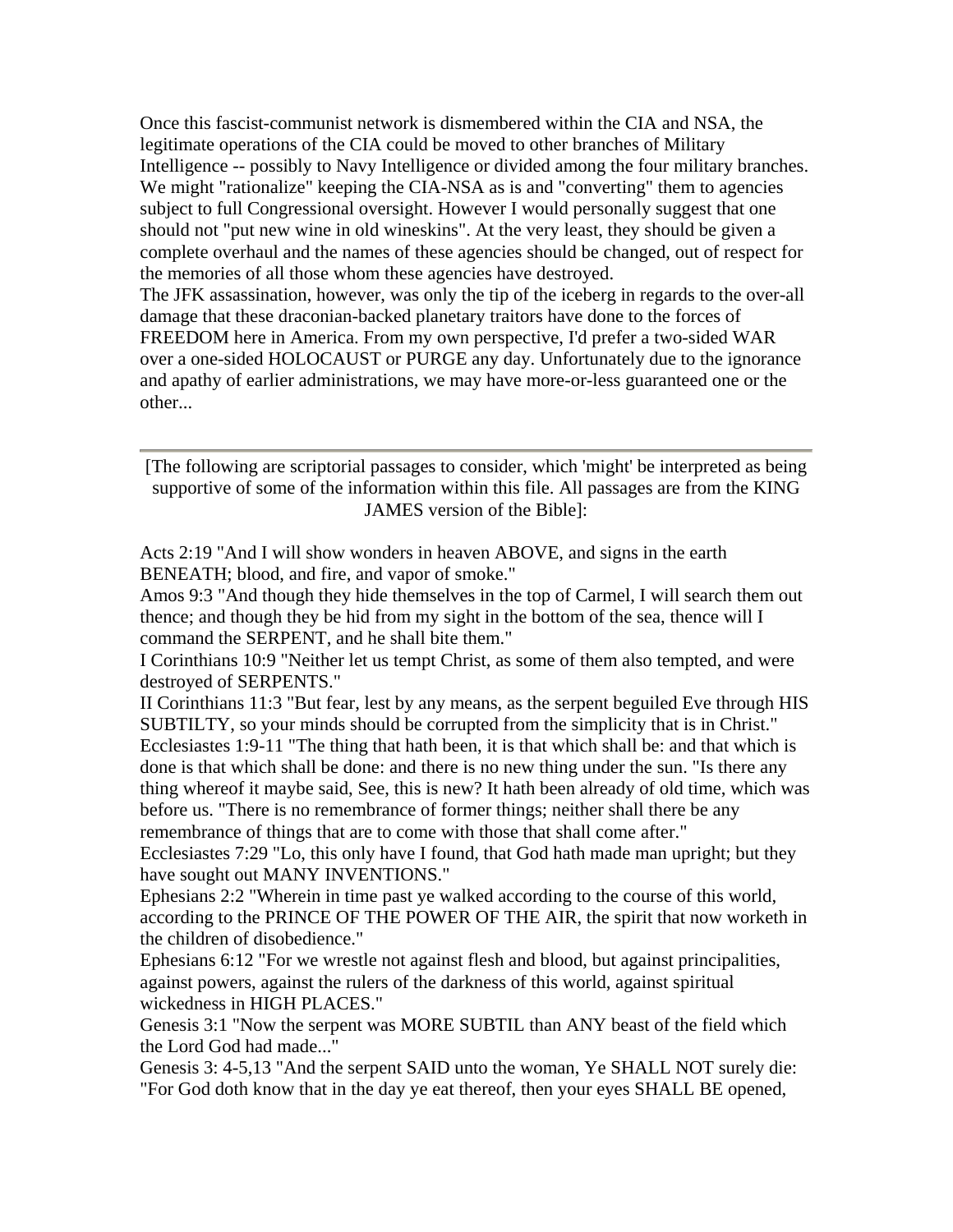and ye SHALL BE as gods, knowing good and evil... "And the Lord God said unto the woman, What is this that thou hast done? And the woman said, THE SERPENT BEGUILED [DECIEVED] ME, and I did eat."

Genesis 14-15 "And the Lord God said unto THE SERPENT, Because thou hast done this, thou art cursed above all cattle, and above EVERY BEAST of the field; and upon thy belly SHALT thou go, and dust SHALT thou eat all the days of thy life: "And I will put ENMITY between thee and the woman, and between THY SEED and HER SEED; it shall bruise thy head, and thou shalt bruise his heel."

Genesis 8:19 "EVERY beast, EVERY creeping thing, and EVERY foul, and whatsoever creepeth upon the earth, after their kinds, went forth out of the ark."

Isaiah 14:13-14 "For thou hast said in thine heart, I will ASCEND into heaven, I will exalt my throne ABOVE THE STARS of God: I will sit also upon the mount of the congregation, in the sides of the north, "I will ascend ABOVE THE HEIGHTS of the clouds; I will be like the most High."

Isaiah 14:29 "Rejoice not thou, whole Palestina, because the rod of him that smote thee is broken; for out of the SERPENT'S ROOT shall come forth a cockatrice, and his fruit shall be a FIERY FLYING SERPENT."

Isaiah 27:1 "In that day the Lord with his sore and great and strong sword shall punish leviathan the PIERCING SERPENT, even leviathan that CROOKED SERPENT; and he shall slay the dragon that is in the sea."

Isaiah 28:15,18 "Because ye have said, We have made a covenant with DEATH, and with HELL are we in agreement; when the overflowing scourge shall pass through, it shall not come unto us for we have made lies our refuge, and under falsehood have we hid ourselves... "And your covenant with death shall be disannulled, and your agreement with hell shall not stand; when the overflowing scourge shall pass through, then ye shall be trodden down by it."

Isaiah 65:25 "The wolf and the lamb shall feed together, and the lion shall eat straw like the bullock: and dust SHALL be the SERPENT'S meat. They shall not HURT nor DESTROY in all my holy mountain, saith the Lord."

Job 38:31 "Canst thou bind the SWEET INFLUENCES of Pleiades, or loose the BANDS of Orion?"

Job 40:15-24 "Behold now behemoth... he eateth grass as an ox... his STRENGTH is in his loins, and his FORCE is in his naval of his belly. He moveth his tail like a CEDAR: the sinews of his stones are wrapped together. His bones are as STRONG pieces of brass; his bones are like bars of iron... Surely the mountains bring him forth food... the willows and the brook compass him about. Behold he DRINKETH up a river, and hasteth not: he trusteth that he can draw up Jordon with his mouth."

Job 41:1-34 "Canst thou draw out leviathan with an hook? or his tongue with a cord which thou lettest down? Canst thou put a hook in his nose? or bore his jaw through with a thorn? ...Canst thou fill his skin with barbed irons? or his head with fish spears? Lay thine hand upon him, remember the battle, do no more. Behold, the hope of him is IN VAIN: shall not one be cast down even at the SIGHT of him? None is so fierce that dare stir him up... Who can open the doors of his face? his teeth are terrible round about. His SCALES are his pride, shut up together as with a close seal... out of his mouth go burning lamps, and sparks of fire leap out. Out of his nostrils goeth smoke, as out of a seething pot or caldron. His breath kindleth coals, and a flame goeth out of his mouth. In his neck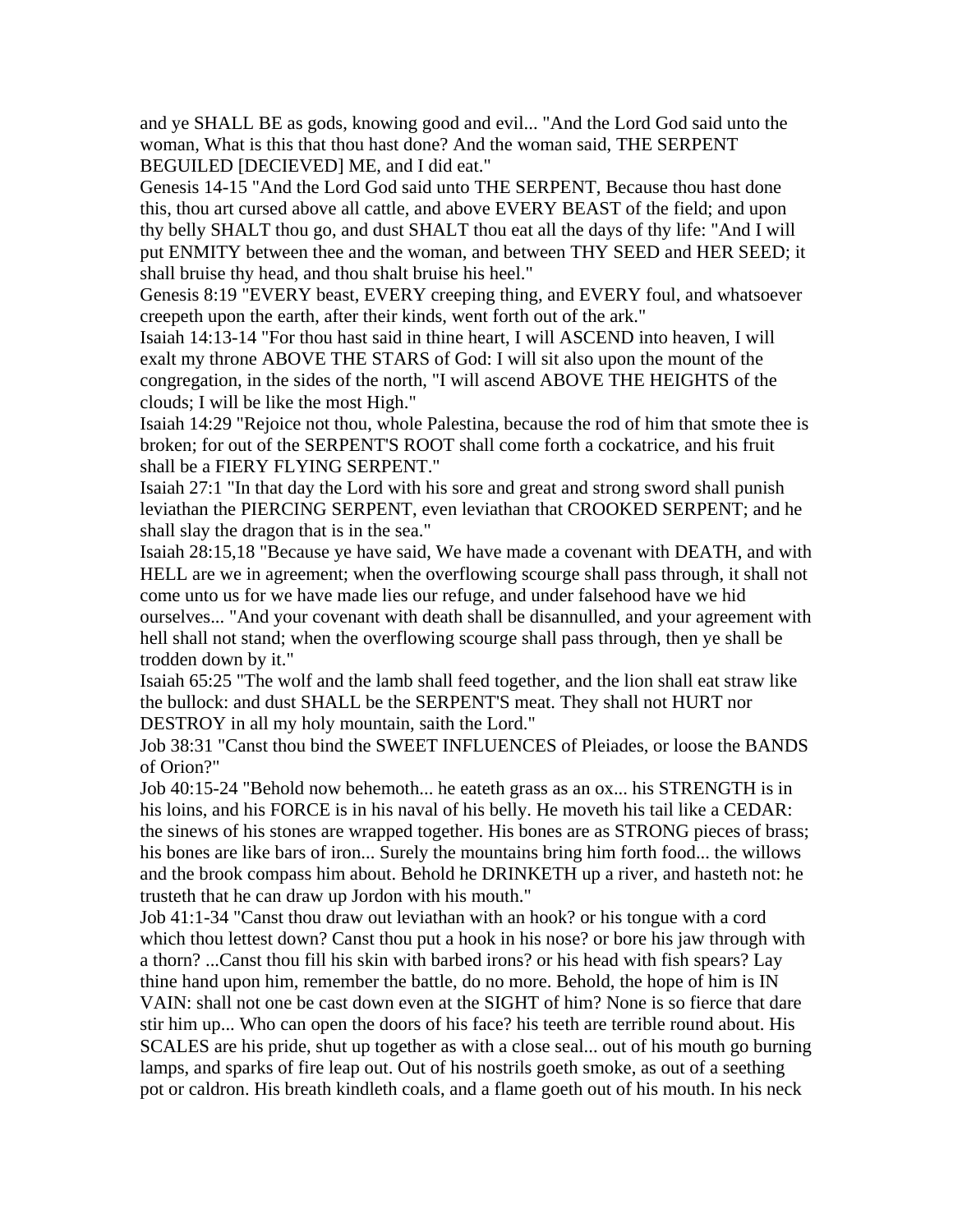remaineth strength... the flakes of his flesh are joined together: they are firm in themselves; they cannot be moved... When he raiseth himself up, the mighty are afraid... The sword of him that layeth at him cannot hold: the spear, the dart, nor the harbergeon. He esteemeth iron as straw, and brass as rotten wood. The arrow cannot make him flee: slingstones are turned with him into stubble. Darts are counted as stubble: he laugheth at the shaking of a spear... He maketh the deep to boil like a pot: he maketh the sea like a pot of ointment... Upon earth there is not his like, who is made without fear. He beholdeth all high things: he is the king over all the children of pride."

Leviticus 26:22 "I will also send wild beasts among you, which shall ROB YOU OF YOUR CHILDREN, and DESTROY YOUR CATTLE, and make you few in number; and your high ways shall be desolate."

Luke 10:19 "Behold, I give unto you power to TREAD ON SERPENTS and scorpions, and over ALL the power of the enemy: and NOTHING shall by any means hurt you." Luke 21:25 "And there shall be signs in the SUN, and in the MOON, and in the STARS..."

Mark 13:27 "And then shall he send his angels, and shall gather together his elect from the four winds, from the UTTERMOST PART OF THE EARTH to the UTTERMOST PART OF HEAVEN."

Matthew 10:16 "Behold, I send you forth as sheep in the midst of wolves: be ye therefore WISE AS SERPENTS, and harmless as doves."

Obadiah 4 "The pride of thine heart hath deceived thee, thou that dwellest in the clefts of the rock, whose habitation is high; that saith in his heart, Who shall bring me down to the ground? "Though thou exalt thyself as the eagle, and THOUGH THOU SET THY NEST AMONG THE STARS, thence will I bring thee down, saith the Lord."

Psalm 74:20 "Have respect unto the covenant; for THE DARK PLACES OF THE EARTH are full of the HABITATIONS OF CRUELTY."

Revelation 5:3 "And no man IN HEAVEN, nor IN EARTH, neither UNDER THE EARTH, was able to open the book, neither to look thereon."

Revelation 5:13 "And every creature which is IN HEAVEN, and ON THE EARTH, and UNDER THE EARTH, and such as are IN THE SEA, and all that are in them, heard I saying, Blessing, and honour, and glory, and power, be unto him that sitteth upon the throne, and unto the Lamb for ever and ever."

Revelation chapter 12 "AND there appeared a great wonder in heaven; A WOMAN clothed with the sun, and the moon under her feet, and upon her head a crown of TWELVE stars: "And she being with CHILD cried, travailing in birth, and pained to be delivered. "And there appeared another wonder in heaven; and behold a GREAT RED DRAGON, having SEVEN HEADS and TEN HORNS, and seven crowns upon his heads. "And his tail drew the THIRD PART of the stars of heaven, and did cast them to the earth: and THE DRAGON stool before THE WOMAN which was ready to be delivered, for to DEVOUR her child as soon as it was born. "And she brought forth a MAN CHILD, who was to RULE ALL NATIONS with a rod of iron: and her child was CAUGHT UP unto God, and TO his throne. "And THE WOMAN fled into the wilderness, where she hath a place prepared of God, that they should feed her there a thousand two hundred and threescore days. "And there was WAR IN HEAVEN: Michael and his angels fought against THE DRAGON; and THE DRAGON fought and his angels, "And prevailed not; neither was their place found any more in heaven. "And the GREAT DRAGON was cast